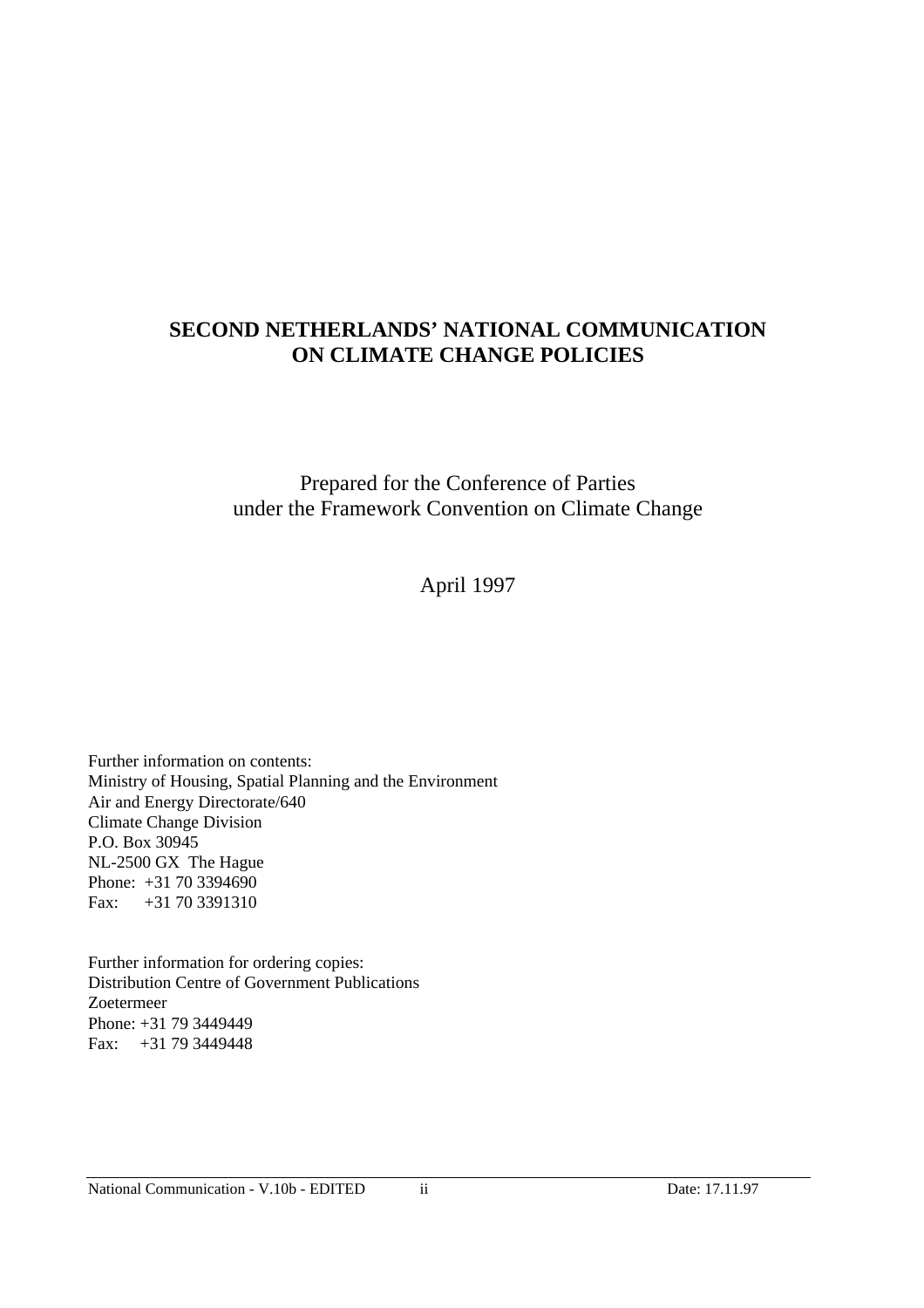Preparation:

Ministry of Housing, Spatial Planning and the Environment Ministry of Economic Affairs Ministry of Transport, Public Works and Water Management Ministry of Agriculture, Nature Management and Fisheries Ministry of Foreign Affairs

Production, editing and layout:

National Institute of Public Health and the Environment

Printed on chlorine-free, bleached paper

VROM 97334/a/5-97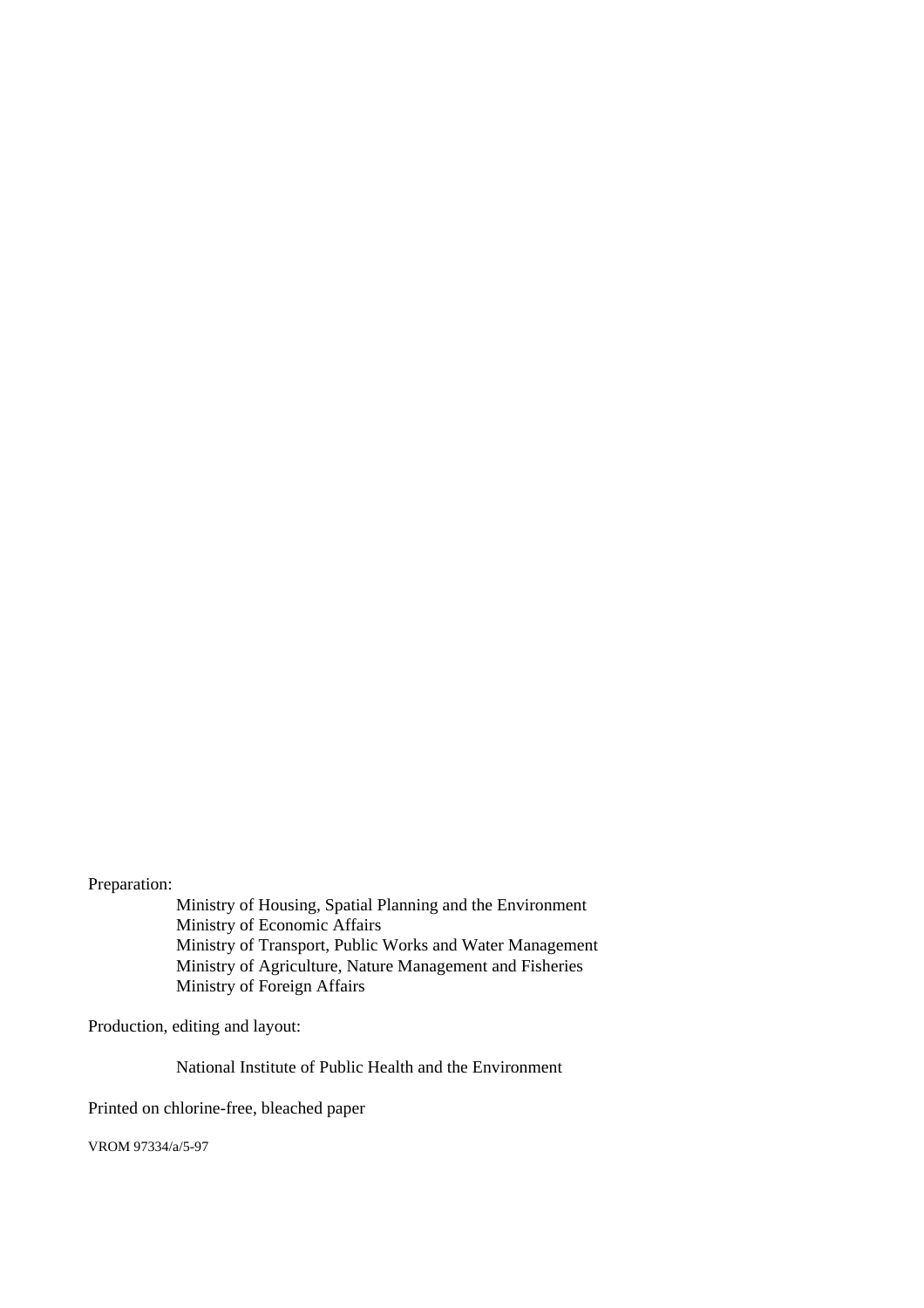# **TABLE OF CONTENTS**

Table captions<br>Figure captions<br>Box captions Chemical compounds; Units, Conversion factors for chemical compounds Abbreviations

# **EXECUTIVE SUMMARY**

| 3. INVENTORIES OF ANTHROPOGENIC GREENHOUSE GAS EMISSIONS AND REMOVALS |
|-----------------------------------------------------------------------|
|                                                                       |
|                                                                       |
|                                                                       |
|                                                                       |
|                                                                       |
|                                                                       |
|                                                                       |
|                                                                       |
|                                                                       |
|                                                                       |
|                                                                       |
|                                                                       |
|                                                                       |
|                                                                       |
|                                                                       |
|                                                                       |
|                                                                       |
|                                                                       |
|                                                                       |
|                                                                       |
|                                                                       |
|                                                                       |
|                                                                       |
|                                                                       |
|                                                                       |
|                                                                       |
|                                                                       |
|                                                                       |
|                                                                       |
|                                                                       |
|                                                                       |
| 4.4.4 Strategy for other gases                                        |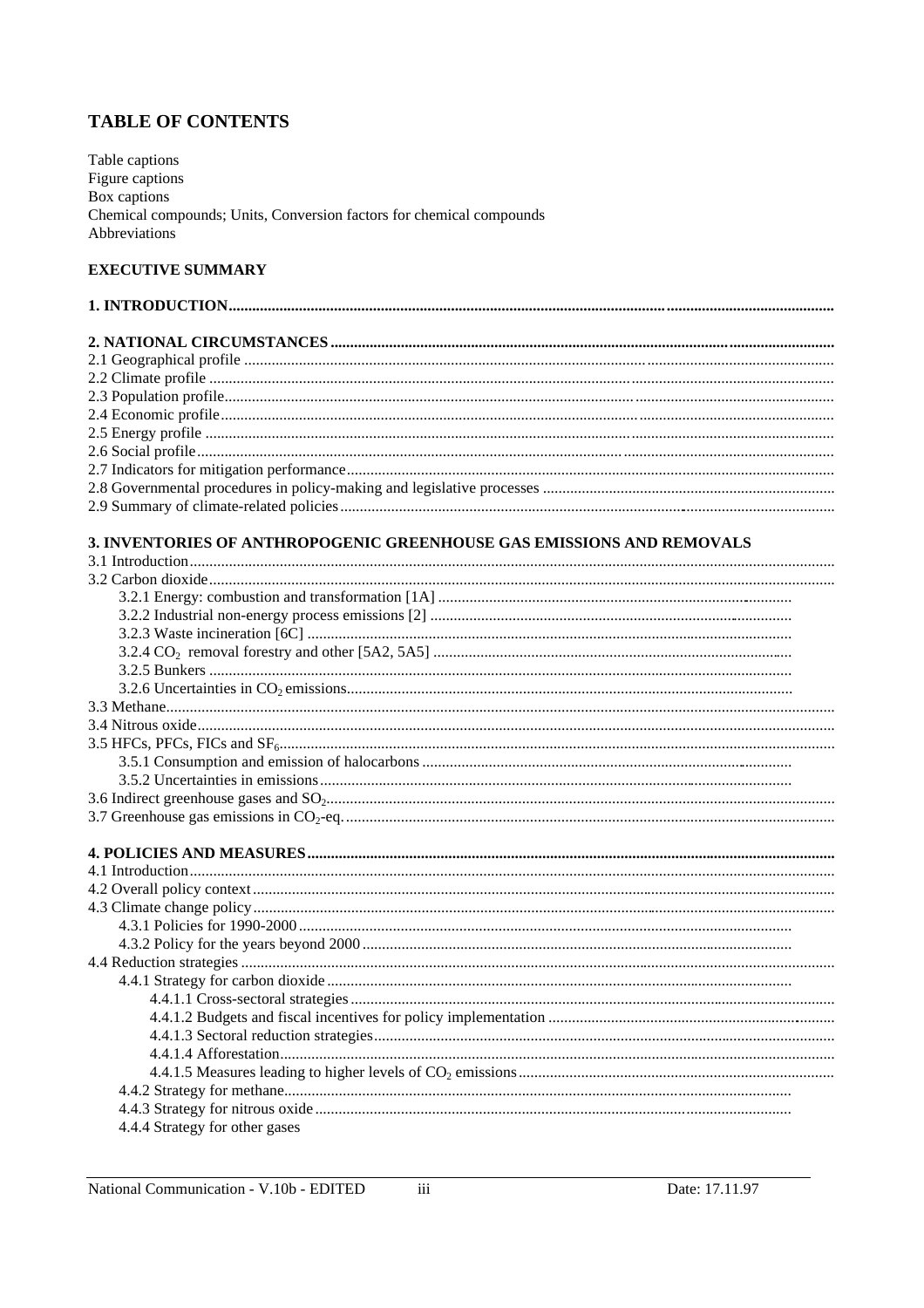| 5.8 $CO2$ equivalent emissions                                                                                  |
|-----------------------------------------------------------------------------------------------------------------|
| <b>6. EXPECTED IMPACTS OF CLIMATE CHANGE AND VULNERABILITY ASSESSMENT</b>                                       |
|                                                                                                                 |
|                                                                                                                 |
|                                                                                                                 |
|                                                                                                                 |
|                                                                                                                 |
|                                                                                                                 |
| 7.3 International activities                                                                                    |
|                                                                                                                 |
|                                                                                                                 |
|                                                                                                                 |
|                                                                                                                 |
|                                                                                                                 |
|                                                                                                                 |
| 8.2.4 Concrete AIJ Projects                                                                                     |
|                                                                                                                 |
|                                                                                                                 |
|                                                                                                                 |
|                                                                                                                 |
| 9.4 New and additional multilateral assistance to meet the costs of mitigation and adaptation to climate change |
|                                                                                                                 |
|                                                                                                                 |
|                                                                                                                 |
|                                                                                                                 |
|                                                                                                                 |
|                                                                                                                 |
|                                                                                                                 |
|                                                                                                                 |
|                                                                                                                 |
|                                                                                                                 |
|                                                                                                                 |
|                                                                                                                 |
|                                                                                                                 |
|                                                                                                                 |
|                                                                                                                 |
|                                                                                                                 |
|                                                                                                                 |
|                                                                                                                 |
|                                                                                                                 |
|                                                                                                                 |
|                                                                                                                 |

 $iv$ 

National Communication - V.10b - EDITED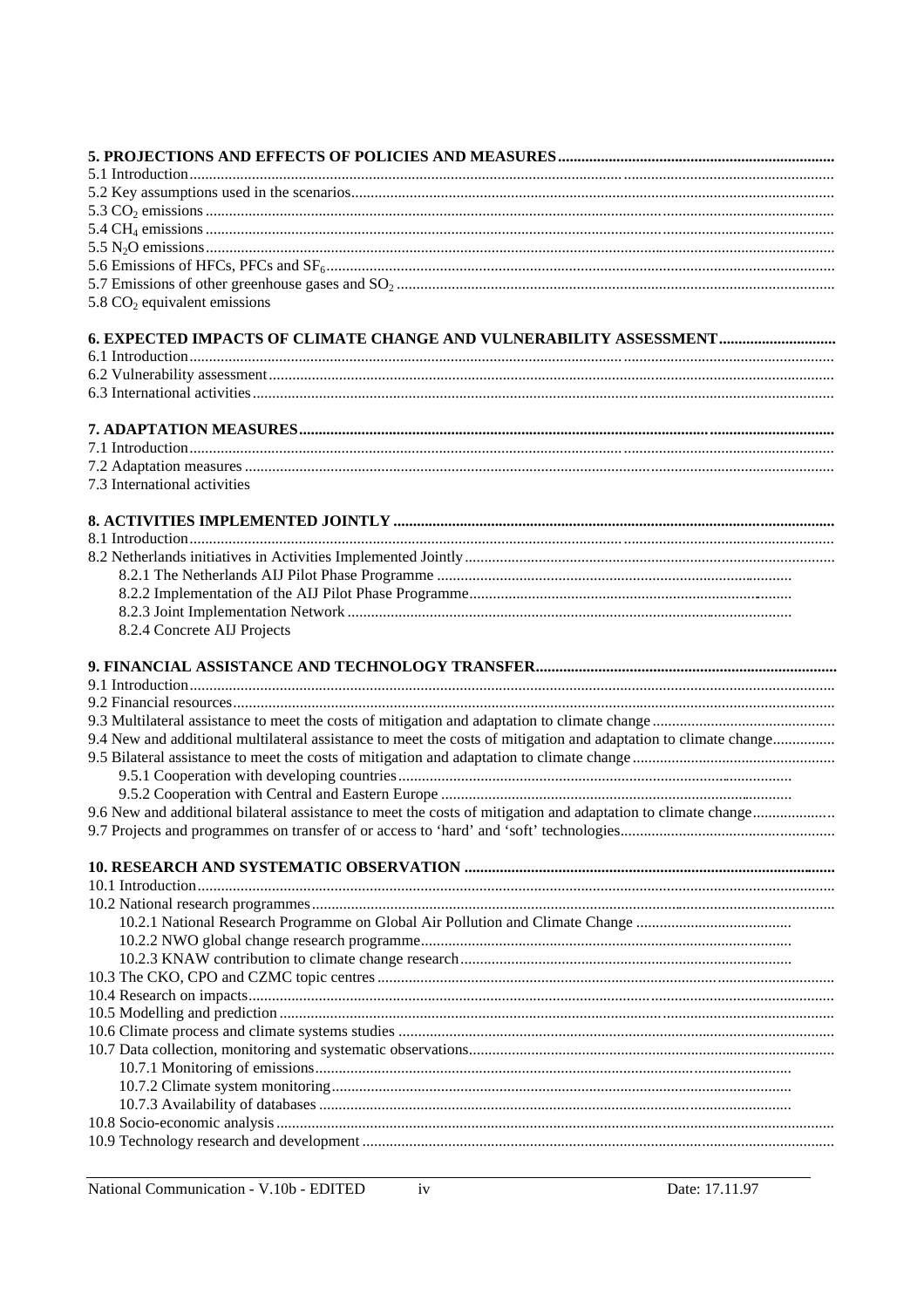10.10 Direction of research and monitoring in the future

| 11.7 Dialogue between science, policy and organisations in society |
|--------------------------------------------------------------------|

#### **REFERENCES**

#### **APPENDICES**

- A. Differences between emission inventory methodology applied in this report, IPCC guidelines and inventories published earlier
- B. Temperature correction of  $CO<sub>2</sub>$  emissions from energy consumption for space heating
- C. Conclusions of the Temporary Commission on Climatic Change of Parliament
- D. Overview of policies and measures
- E. Overview Table with Estimates, Quality and Documentation for 1990 [IPCC Table 8A]
- F. Detailed Summary Reports for 1990, 1994 and 1995 [IPCC Table 7B]
- G. Detailed Tables for 1990, 1994 and 1995 [IPCC Standard Data Tables 1-7]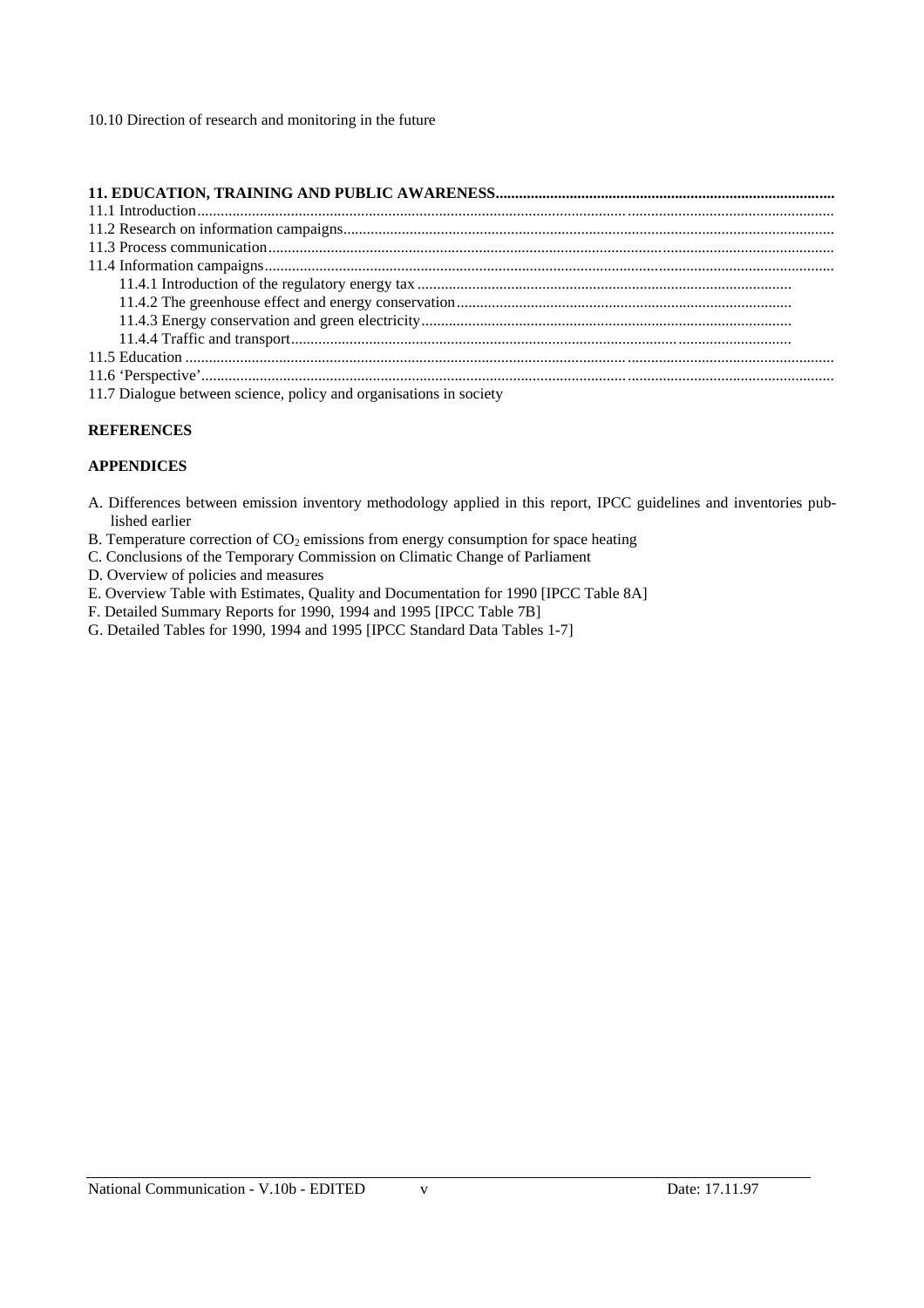# **TABLE CAPTIONS**

- Table ES.1 Inventory of greenhouse gases in the Netherlands in 1990 (Gg/year full molecular weight) (also indicating temperature corrected values for  $CO<sub>2</sub>$ )
- Table ES.2 Carbon dioxide emissions and removals [in Mton] per IPCC sector for 1990-1995
- Table ES.3 Summary of projections of anthropogenic emissions and removals of  $CO<sub>2</sub> (Tg)$
- Table ES.4 Summary of projections of anthropogenic emissions of non-CO<sub>2</sub> gases (Gg and Tg CO<sub>2</sub>-eq.)
- Table 2.1 Some climatological characteristics for De Kooy (coastal station) and Twente Airbase (about 150 km from the coast), based on observations for the period 1961 to 1990
- Table 2.2 The pressure on the environment per  $km^2$  and per inhabitant by a number of social developments: the Netherlands compared with some other countries for 1993
- Table 2.3 Development of GDP (in 1990 prices) and the share of economic sectors in GDP in the period 1985-1995
- Table 2.4 Energy use per sector (target group) in PJ (after temperature correction) for the period 1980-1995
- Table 2.5 Electricity import in the Netherlands in the period 1990-1995
- Table 3.1 Carbon dioxide emissions and removals [in Mton] per IPCC sector 1990-1995
- Table 3.2 Non-feedstock energy consumption by sectors corrected for temperature effects, excluding statistical differences 1990-1995
- Table 3.3 Emission factors for  $CO<sub>2</sub>$  from fossil fuel combustion
- Table 3.4 Emission factors for carbon dioxide from feedstock use of energy carriers
- Table 3.5 Actual carbon dioxide emissions [in Mton] from feedstock use of fossil energy 1990-1995
- Table 3.6 Carbon dioxide emissions from statistical differences 1990-1995
- Table 3.7 Carbon dioxide emissions [in Mton] from lime use
- Table 3.8 Carbon dioxide removal from change in biomass stock 1990-1995
- Table 3.9 Bunkers and international carbon dioxide emissions 1990-1995
- Table 3.10 Methane emissions [in mln kg] per source category 1990-1995
- Table 3.11 Nitrous oxide emissions [in mln kg  $N_2O$ ] per source category 1990-1995
- Table 3.12 The use of zero-ODP halocarbons in the Netherlands 1986-1995
- Table 3.13 Calculated and estimated actual emission of halocarbons in the Netherlands including process emissions 1990-1995 (according to the AFEAS method as adapted by Kroeze)
- Table 3.14 Nitrogen oxide emissions [in mln kg] per source category 1990-1995
- Table 3.15 Carbon monoxide emissions [in mln kg] per source category 1990-1995
- Table 3.16 NMVOC emissions [in mln kg] per source category 1990-1995
- Table 3.17 Sulphur dioxide emissions [in mln kg] per source category 1990-1995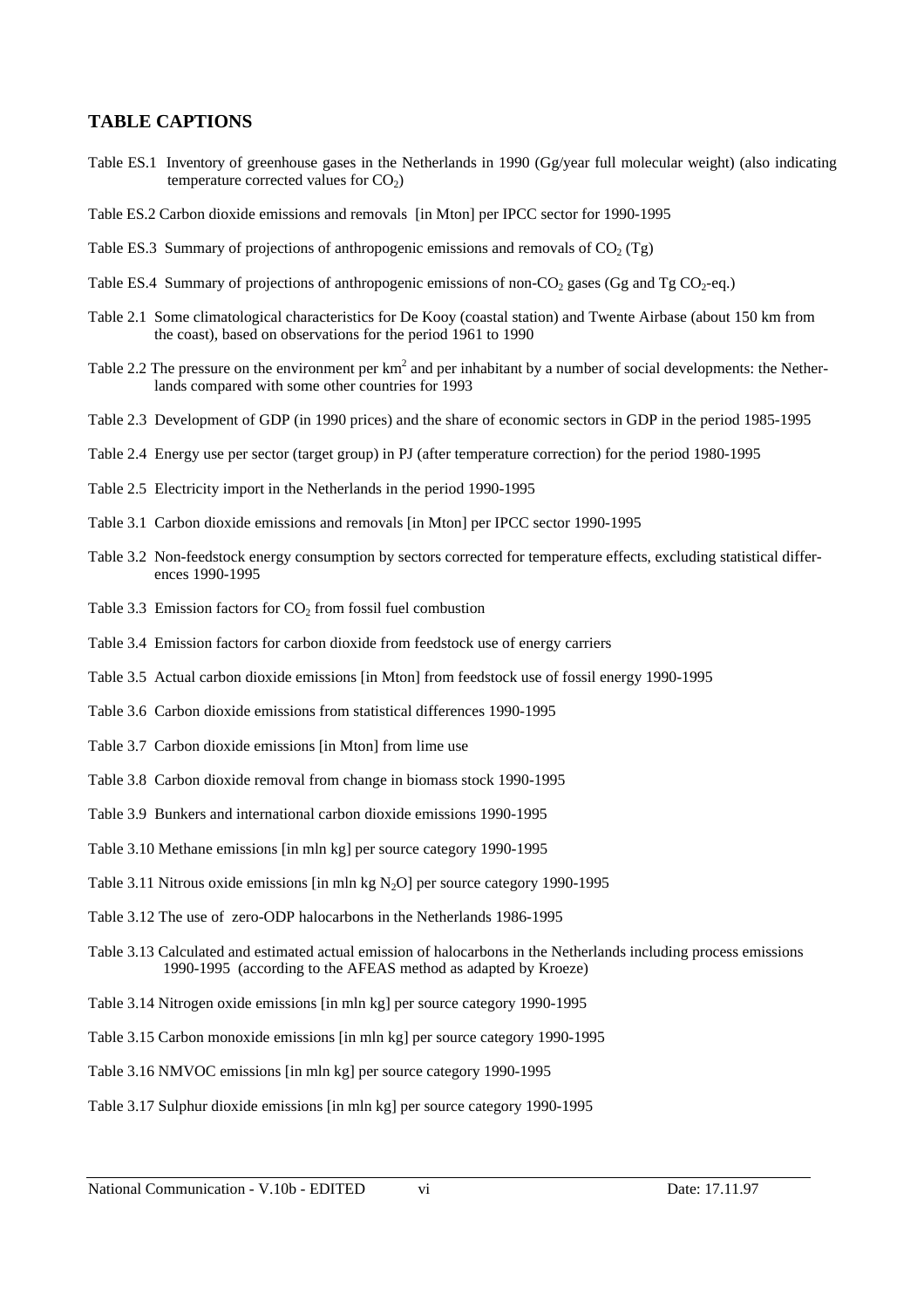- Table 3.18 Contribution of different compounds  $\left[ \text{in m} \right]$  kg CO<sub>2</sub>-eq.] to anthropogenic greenhouse-gas emissions 1990-1995 (halocarbons according to the Montreal Protocol and direct effects only).
- Table 3.19  $CO_2$ -eq. emissions per sector: trends for 1990-1995 and shares in 1990 and 1995
- Table 4.1 Rates [cents/unit] of Regulatory Energy Tax
- Table 4.2 Budgets and fiscal incentives [in mln NLG] for energy conservation and renewables
- Table 4.3 Specification of EZ budget [in mln NLG] for energy conservation and renewables in 1997 (excluding budget for ECN)
- Table 5.1 Summary of projections of anthropogenic emissions and removals of  $CO<sub>2</sub>$  1990-2020 (Tg)
- Table 5.2 Summary of projections of anthropogenic emissions of  $CH<sub>4</sub>$  (Gg)
- Table 5.3 Summary of projections of anthropogenic emissions of  $N_2O$  (Gg)
- Table 5.4 Summary of projections of anthropogenic emissions of HFCs, PFCs and  $SF<sub>6</sub>$  in the Reference scenario (Gg and Gg  $CO<sub>2</sub>$ -eq.)
- Table 5.5 Summary of projections of anthropogenic emissions of the ozone precursors  $CO$ ,  $NO<sub>x</sub>$  and NMVOC, and of SO2 (Gg) 1990-2020
- Table 9.1 Financial contributions to the operating entity or entities of the financial mechanism, regional and other multilateral institutions and programmes
- Table 9.2.a Bilateral financial contributions related to the implementation of the Convention
- Tabel 9.2 b Specification of bilateral financial contributions under the PSO programme (in mln US\$)
- Table 9.3 Projects of programmes that promote, facilitate and/or finance transfer of or access to 'hard' and 'soft' technologies (actual disbursements)
- Table B.1 Annual number of heating degree day (HDD), 30-year moving normal number of HDD and the HDD correction factor for the period 1970-1996, based on weather statistics for De Bilt
- Table B.2 Sectoral application factors
- Table B.3 Application factors for residential dwellings in the period 1980-1995
- Table B.4 Temperature correction of energy consumption and  $CO<sub>2</sub>$  emissions in 1990 (using an emission factor for  $CO<sub>2</sub>$  from natural gas of 0.056 Mton/PJ)
- Table B.5 Temperature correction of carbon dioxide emissions (in Mton) per sector 1990-1995
- Table D.1.a Selection of  $CO<sub>2</sub>$  measures under current policies: Cross-sectoral [1A]
- Table D.1.b Selection of  $CO<sub>2</sub>$  measures under current policies: Electric power generation [1A1]
- Table D.1.c Selection of  $CO<sub>2</sub>$  measures under current policies: Industry [1A2]
- Table D.1.d Selection of  $CO<sub>2</sub>$  measures under current policies: Transport and transportation [1A3]
- Table D.1.e Selection of CO<sub>2</sub> measures under current policies: Residential, commercial and agricultural sectors [1A4]
- Table D.1.f Selection of  $CO<sub>2</sub>$  measures under current policies: Waste [6]
- Table D.2 Selection of CH<sub>4</sub> measures under current policies: Energy production and transmission [1B], Agriculture [4] and Waste management [6]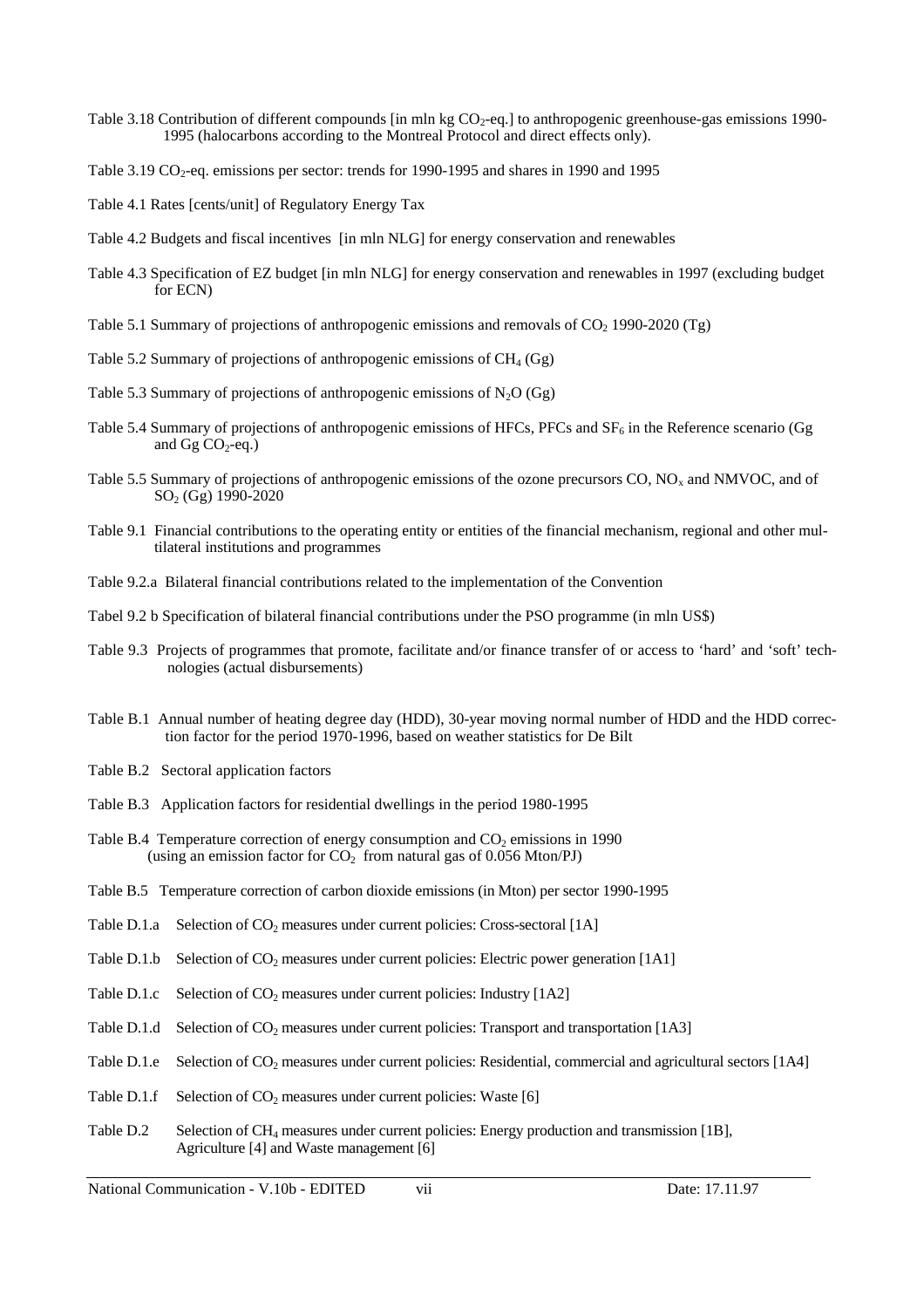| Table D.3   | Selection of $N_2O$ measures under current policies: Industrial processes [2]                                                                                                                                                           |
|-------------|-----------------------------------------------------------------------------------------------------------------------------------------------------------------------------------------------------------------------------------------|
| Table D.4   | Selection of HFC/PFC measures under current policies: Industrial processes [2]                                                                                                                                                          |
| Table E.1   | Overview table of greenhouse gases in the Netherlands in 1990 (Gg/year full molecular weight)<br>(including temperature correction for $CO2$ ) (quality and documentation for 1994 and 1995 is the<br>same as for 1990) [IPCC Table 8A] |
| Table F.1   | Greenhouse gases in the Netherlands in 1990 [IPCC Table 7B]<br>(Gg/year full molecular weight) (including temperature correction for CO <sub>2</sub> )                                                                                  |
| Table F.2   | Greenhouse gases in the Netherlands in 1994 [IPCC Table 7B]<br>(Gg/year full molecular weight) (including temperature correction for $CO2$ )                                                                                            |
| Table F.3   | Greenhouse gases in the Netherlands in 1995 [IPCC Table 7B]<br>(Gg/year full molecular weight) (including temperature correction for $CO2$ ) (preliminary data)                                                                         |
| Table G.1.a | Standard Data Table 1. Energy [1A]: Fuel combustion activities in 1994<br>(Gg/year full molecular weight) (including temperature correction for CO <sub>2</sub> )                                                                       |
| Table G.1.b | Standard Data Table 1. Energy [1A]: Fuel combustion activities in 1995<br>(Gg/year full molecular weight) (including temperature correction for $CO2$ ) (preliminary data)                                                              |
| Table G.1.c | Standard Data Table 1. Energy [1B2]: Fugitive emissions from fuels (oil and gas) in 1990, 1994, 1995<br>(Gg/year full molecular weight) (preliminary data for 1995)                                                                     |
| Table G.2   | Standard Data Table 2. Industrial processes [2] in 1990, 1994, 1995<br>(Gg/year full molecular weight) (preliminary data for 1995)                                                                                                      |
| Table G.3   | Standard Data Table 3. Solvent and other product use [3] in 1994, 1995<br>(Gg/year full molecular weight) (preliminary data for 1995)                                                                                                   |
| Table G.4.a | Standard Data Table 4. Agriculture [4A and 4B]: Enteric fermentation and manure management<br>in 1990, 1994, 1995 (Gg/year full molecular weight) (preliminary data for 1995)                                                           |
| Table G.4.b | Standard Data Table 4. Agriculture [4D]: Agricultural soils in 1990, 1993-1995<br>(Gg/year full molecular weight) (preliminary data for 1995)                                                                                           |
| Table G.5.a | Standard Data Table 5. Landuse change and forestry [5A]: Changes in forest and other woody biomass<br>stocks in 1990 (Gg/year full molecular weight)                                                                                    |
| Table G.5.b | Standard Data Table 5. Landuse change and forestry [5A]: Changes in forest and other woody biomass<br>stocks in 1994 (Gg/year full molecular weight)                                                                                    |
| Table G.5.c | Standard Data Table 5. Landuse change and forestry [5A]: Changes in forest and other woody biomass<br>stocks in 1995 (Gg/year full molecular weight) (preliminary data)                                                                 |
| Table G.6.a | Standard Data Table 6. Waste [6A, 6C, 6D]: Solid waste disposal on land, waste incineration and<br>other waste in 1990, 1993-1995 (Gg/year full molecular weight) (preliminary data for 1995)                                           |
| Table G.6.b | Standard Data Table 6. Waste [6B]: Waste water treatment in 1994, 1995<br>(Gg/year full molecular weight) (preliminary data for 1995)                                                                                                   |
| Table G.7   | Standard Data Table '7'. Drinking water treatment and polluted surface water [7A and 7B]<br>in 1994, 1995 (Gg/year full molecular weight) (preliminary data for 1995)                                                                   |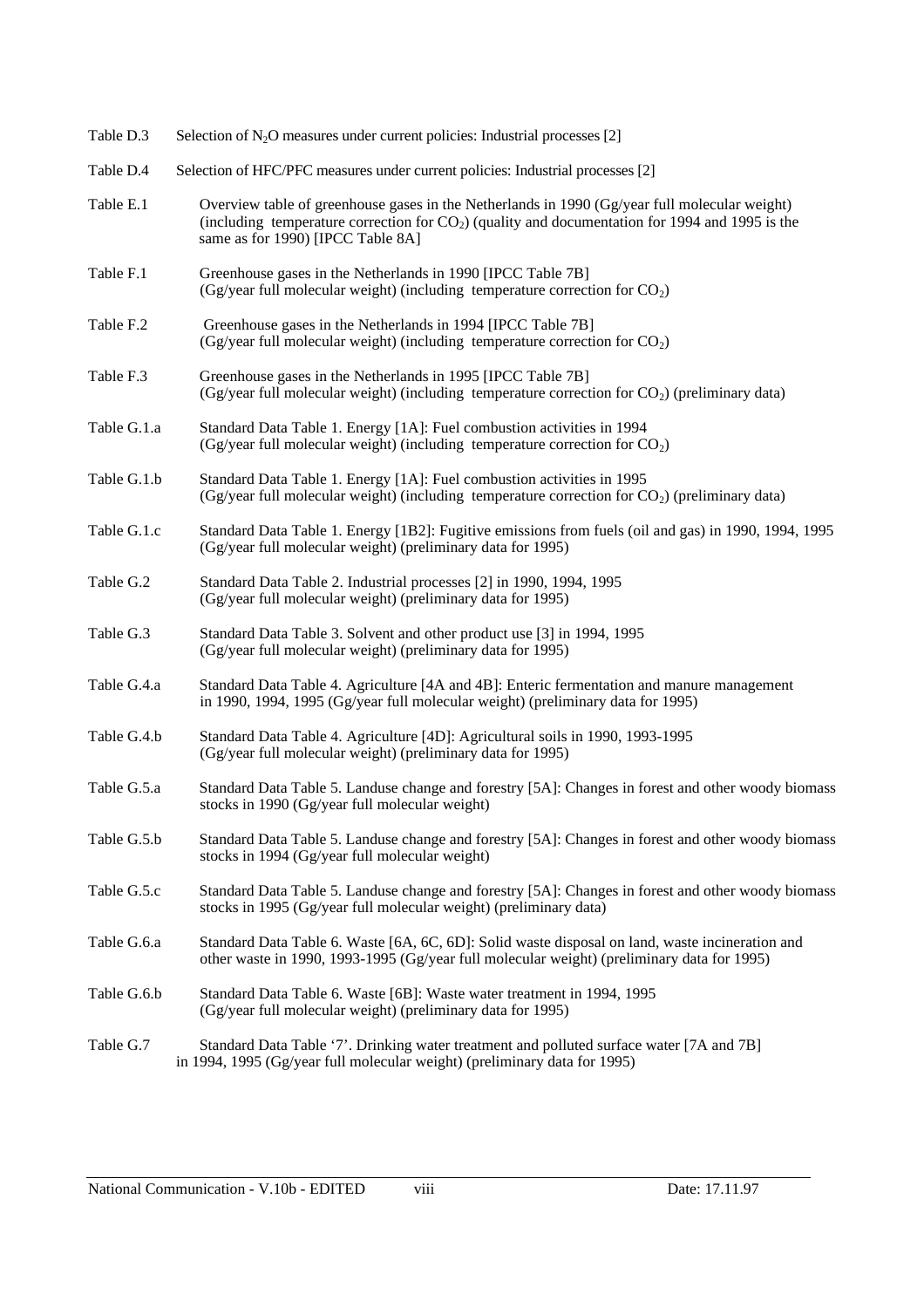# **FIGURE CAPTIONS**

- Fig. 2.1 Key elements of the Netherlands' geographical profile.
- Fig. 2.2 Development of the average surface temperature and the number of heat degree days (HDD) in the Netherlands in the periods 1880-1995 and 1975-1995, respectively (source: KNMI, 1996; EnergieNed).
- Fig. 2.3 Development of the total population, number of households and the number of singles' households in the Netherlands in the period 1980-1995 (source: CBS, 1996c).
- Fig. 2.4 Trends in volume development in the Netherlands in the period 1980-1995 (source: RIVM, 1996a,b).
- Fig. 2.5 Development of GDP and vehicle-km of passengers and freight in the Netherlands, Belgium, former Western Germany, UK and Denmark (period 1986-1993) (sources: CBS; Eurostat, 1995; OECD, 1995; UBA, 1994).
- Fig. 2.6 Development of vehicle-km of passenger cars in the Netherlands, Belgium, former Western Germany, UK and Denmark (period 1985-1993) (sources: CBS, 1995b; Eurostat, 1995; OECD, 1995).
- Fig. 2.7 Energy use per inhabitant by fuel type in the Netherlands compared with other countries (sources: IEA/OECD; World Bank).
- Fig. 2.8 Development of energy prices in the Netherlands in the period 1980-1995 (source: ECN, 1995a).
- Fig. 2.9 Development of GDP and CO<sub>2</sub> emissions (temperature corrected) in the Netherlands in the period 1980-1995: total and per target group (source: RIVM, 1996b).
- Fig. 2.10 Development of the direct greenhouse gas emissions  $CO<sub>2</sub>$ , CH<sub>4</sub> and N<sub>2</sub>O in the Netherlands in the period 1980-1995 for GWP-100 and temperature-corrected  $CO<sub>2</sub>$  (source: RIVM, 1996b).
- Fig. 3.1 Greenhouse gas emissions [in  $CO_2$ -eq.] in the Netherlands per compound in 1994 (direct effects only, temperature corrected, GWP-100).
- Fig. 3.2 Greenhouse gas emissions [in Mton CO<sub>2</sub>-eq.] per source category 1990-1995 (direct effects only, temperature corrected, GWP-100).
- Fig. 4.1 Development of cogeneration in the period 1980-1995 (source: RIVM, 1996b).
- Fig. 5.1 Projections of  $CO<sub>2</sub>$  emissions in the Netherlands 1990-2020 according to Favourable scenarios and targets (sectoral shares for future years are only indicative) (temperature corrected).
- Fig. 5.2 Emission projection of anthropogenic emissions of the ozone precursors CO,  $NO_x$ , and NMVOC, and SO<sub>2</sub> (Gg) 1990-2020.
- Fig. 5.3 Summary of projections of anthropogenic emissions of direct greenhouse gases (Gg  $CO_2$ -eq.) 1990-2020 (CO<sub>2</sub> emissions 1990-1995 are actual, temperature-corrected figures).
- Fig. 10.1 R,D&D priorities for energy conservation and renewable energy (1997 budget of NOVEM programmes).
- Fig. 11.1 Public involvement between 1990 and 1996 in environmental and energy issues and the greenhouse effect (source: NSS Market Research).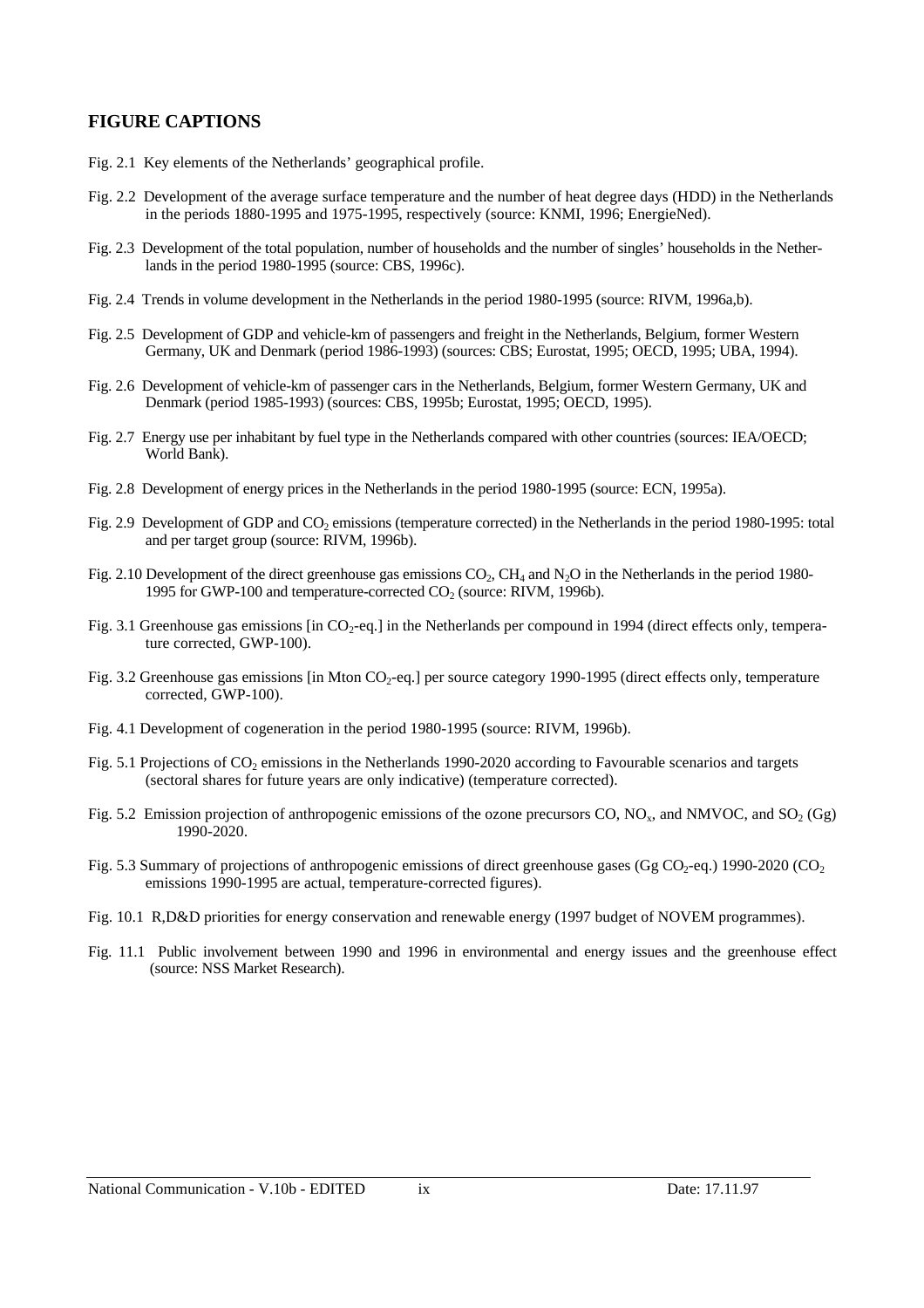# **BOX CAPTIONS**

- Box ES.1 Targets for greenhouse-gas emissions
- Box ES.2 Key assumptions in the  $CO<sub>2</sub>$  scenarios for energy supply and demand defined by ECN
- Box ES.3 Key assumptions in the scenarios for CH<sub>4</sub>, N<sub>2</sub>O and other gases
- Box 4.1 Target Groups, intermediary organisations, Long-Term Agreements and monitoring
- Box 4.2 Overview of recent policy-related documents
- Box 4.3 Targets for greenhouse-gas emissions
- Box 4.4 Instrument mix in the Third White Paper on Energy Policy
- Box 4.5 Examples of measures in the ECN scenario sketches for the Third White Paper on Energy Policy
- Box 4.6 Different calculation methods for the costs of emission reductions and selected results
- Box 4.7 Example of interaction between policy measures and the effectiveness of instruments
- Box 4.8 Procedure and criteria for projects funded by the NLG 750 million budget provided in the 'CO<sub>2</sub> Reduction Plan' (or '750 million letter') of September 1996
- Box 4.9 Performance of Long-Term Agreements in industry, including refineries and fuel production
- Box 4.10 Performance (in kton  $CO<sub>2</sub>$ ) of Long-Term Agreements in the service sector and in agriculture
- Box 4.11 Performance (in kton  $CO<sub>2</sub>$ ) of MAP I and II of the energy distribution sector
- Box 5.1 Key assumptions in the  $CO<sub>2</sub>$  scenarios for energy supply and demand defined by ECN
- Box 5.2 Key assumptions in the scenarios for  $CH_4$ , N<sub>2</sub>O and other gases
- Box 5.3 Key assumptions in the Reference Scenario
- Box 8.1 Carbon sequestration by the FACE Foundation
- Box 8. 2 Micro-hydropower in Bhutan
- Box 10.1 National Research Programme for Global Air Pollution and Climate Change (NRP)
- Box 10.2 Models maintained in the Netherlands
- Box 10.3 Databases maintained in the Netherlands
- Box 11.1 Knowledge of and attitude on climate change of decision-makers in industry
- Box 11.2 Process communication in the period 1995-1997
- Box 11.3 Information campaign for the residential sector
- Box 11.4 The ACT 2 project for secondary schools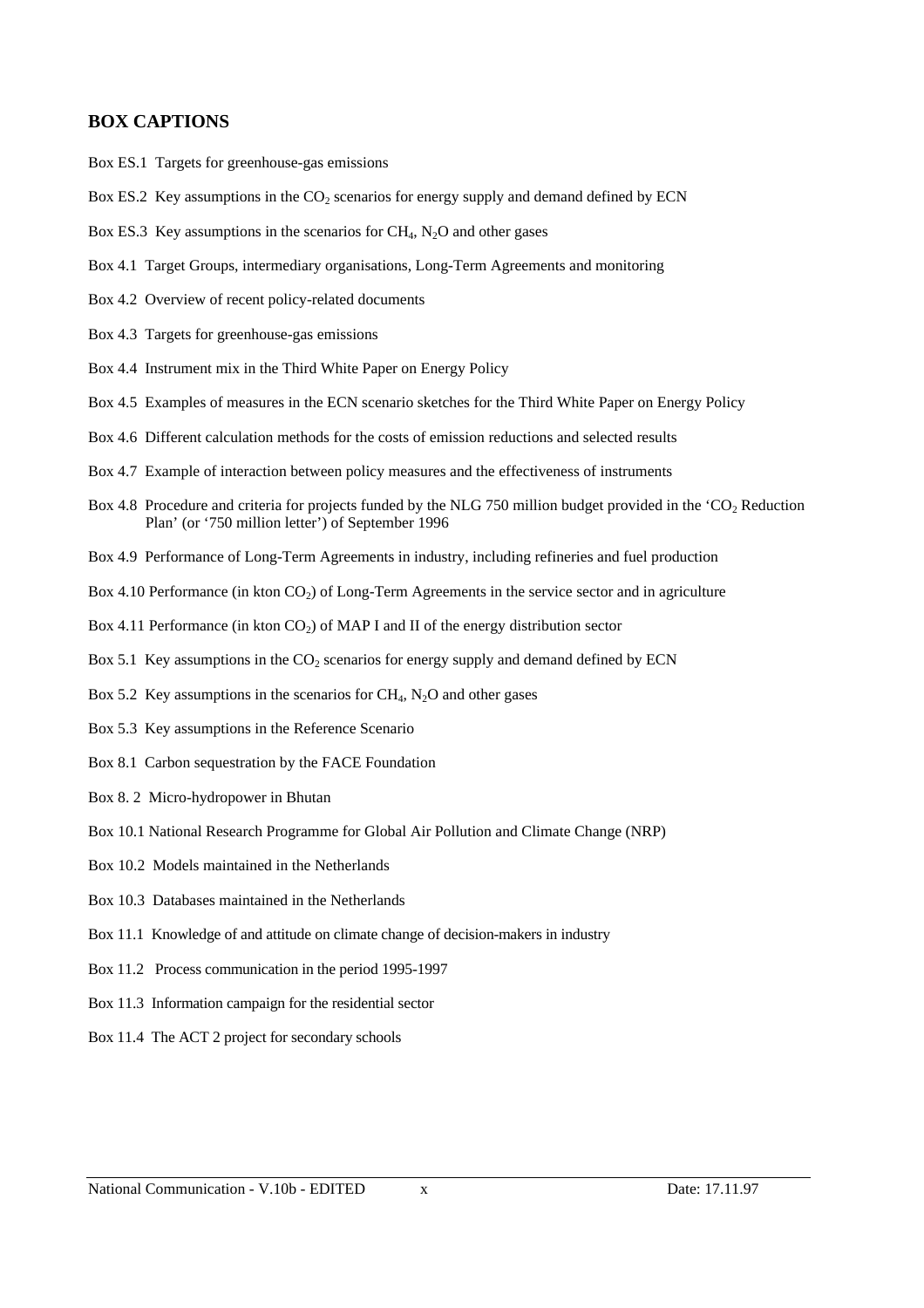# **CHEMICAL COMPOUNDS**

| <b>CFCs</b>     | Chlorofluorocarbons                                         |
|-----------------|-------------------------------------------------------------|
| $CF_4$          | Perfluoromethane (tetrafluoromethane)                       |
|                 |                                                             |
| $C_2F_6$        | Perfluoroethane (hexafluoroethane)                          |
| CH <sub>4</sub> | Methane                                                     |
| CO.             | Carbon monoxide                                             |
| CO <sub>2</sub> | Carbon dioxide                                              |
| $CO2$ -eq.      | Carbon dioxide equivalent (in this report using a GWP-100)  |
| <b>CTC</b>      | Carbon tetrachloride (tetrachloromethane)                   |
| <b>FICs</b>     | <b>Fluoroiodocarbons</b>                                    |
| <b>HCFCs</b>    | Hydrochlorofluorocarbons                                    |
| <b>HFCs</b>     | Hydrofluorocarbons                                          |
| <b>MCF</b>      | Methyl Chloroform (1,1,1-Trichloroethane)                   |
| $NO_{x}$        | Nitrogen oxide (NO and $NO_2$ ), expressed as $NO_2$        |
| $N_2O$          | Nitrous oxide                                               |
| <b>NMVOC</b>    | Non-Methane Volatile Organic Compounds                      |
| <b>PFCs</b>     | Perfluorocarbons                                            |
| SO <sub>2</sub> | Sulphur dioxide                                             |
| SF <sub>6</sub> | Sulphur hexafluoride                                        |
| <b>VOC</b>      | Volatile Organic Compounds (may include or exclude methane) |

# **UNITS**

| mln      | million                                      |
|----------|----------------------------------------------|
| mld      | 1,000 million                                |
| bbl      | barrel (of oil)                              |
| GJ       | Giga Joule $(10^9)$ Joule)                   |
| ТJ       | Tera Joule $(10^{12}$ Joule)                 |
| PJ       | Peta Joule $(10^{15}$ Joule)                 |
| kW       | kilo Watt $(10^3 \text{ Watt})$              |
| $MW_{e}$ | Mega Watt electricity $(10^6 \text{ Watt})$  |
| Gg       | Giga gramme $(10^9 \text{ gramme})$          |
| Tg       | Tera gramme $(10^{12}$ gramme)               |
| Pg       | Peta gramme $(10^{15}$ gramme)               |
| kton     | kilo ton $(= 1,000$ metric ton $= 1$ Gg)     |
| Mton     | Mega ton $(= 1,000,000$ metric ton $= 1$ Tg) |
| ha       | hectare                                      |
| NLG      | Dutch Guilder                                |
| US\$     | <b>US Dollar</b>                             |
|          |                                              |

# **CONVERSION FACTORS FOR EMISSION FACTORS**

|                        | From element basis to full molecular mass: |                  | From full molecular mass to element basis: |
|------------------------|--------------------------------------------|------------------|--------------------------------------------|
| $C \rightarrow CO_2$ : | $x 44/12 = 3.6666$                         | CO <sub>2</sub>  | $\rightarrow C$ : x 12/44 = 0.2727         |
| $C \rightarrow CH_4$ : | $x 16/12 = 1.3333$                         | $CH_4$           | $\rightarrow C$ : x 12/16 = 0.75           |
| $C \rightarrow CO$ :   | $x 28/12 = 2.3333$                         | CO               | $\rightarrow C$ : x 12/28 = 0.4286         |
| $N \rightarrow N_2O$ : | $x 44/28 = 1.5714$                         | N <sub>2</sub> O | $\rightarrow$ N : x 28/44 = 0.6363         |
| $N \rightarrow NO$ :   | $x 30/14 = 2.1428$                         | NO.              | $\rightarrow$ N : x 14/30 = 0.4667         |
| $N \rightarrow NO_2$ : | $x 46/14 = 3.2857$                         | NO <sub>2</sub>  | $\rightarrow$ N : x 14/46 = 0.3043         |
| $S \rightarrow SO_2$ : | $x 64/32 = 2$                              | SO <sub>2</sub>  | $\rightarrow$ S: x 32/64 = 0.5             |
|                        |                                            |                  |                                            |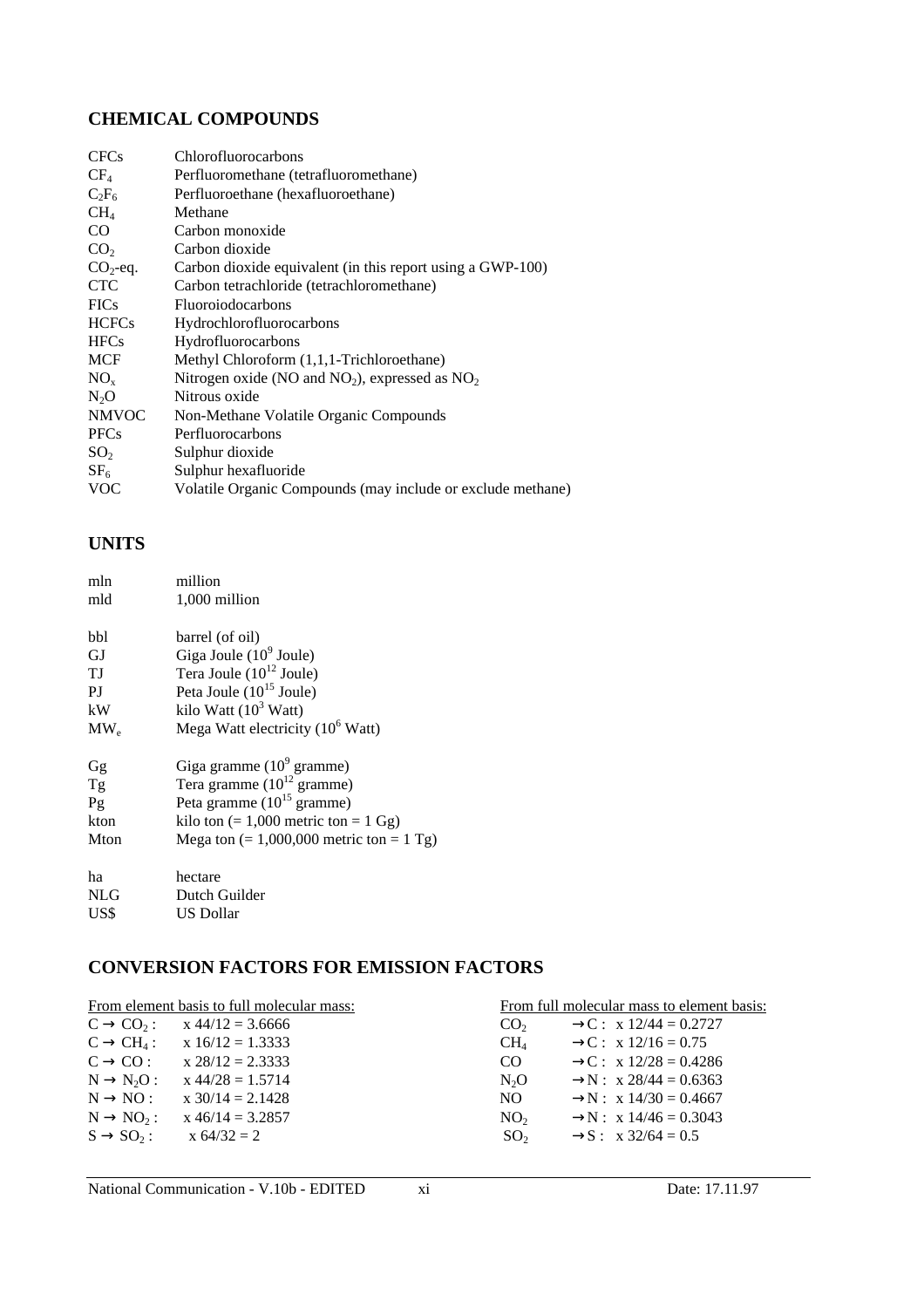# **ABBREVIATIONS**

| <b>AFEAS</b>    | Alternative Fluorocarbons Environmental Acceptibility Study             |
|-----------------|-------------------------------------------------------------------------|
| AIJ             | Activities Implemented Jointly                                          |
| BaU             | Business-as-Usual                                                       |
| <b>BMT</b>      | Subsidy Framework for Clean Technology                                  |
| <b>BPM</b>      | Tax on Passenger Cars and Motor Vehicles                                |
| <b>BUZA</b>     | Ministry of Foreign Affairs                                             |
| <b>CBS</b>      | <b>Central Bureau for Statistics</b>                                    |
| <b>CCOP</b>     | Committee for Coastal and Off-shore Geoscience Programmes               |
| <b>CHP</b>      | Combined Heat and Power                                                 |
| <b>CKO</b>      | Netherlands Centre for Climate Research                                 |
| CoP             | Conference of Parties (to the Climate Convention)                       |
| <b>CPB</b>      | Central Planning Bureau                                                 |
| <b>CPO</b>      | Core Project Office                                                     |
| <b>CZMC</b>     | <b>Coastal Zone Management Centre</b>                                   |
|                 |                                                                         |
| <b>DOC</b>      | Degradable Organic Carbon                                               |
| <b>ECN</b>      | Netherlands Energy Research Centre                                      |
| <b>EDGAR</b>    | Emission Database for Global Atmospheric Research                       |
| <b>EET</b>      | Economy/Ecology/Technology programme                                    |
| <b>EJR</b>      | <b>Annual Emissions Report</b>                                          |
| <b>EUMETSAT</b> | European Organisation for the Exploitation of Meteorological Satellites |
| <b>EPA</b>      | <b>Environmental Protection Act</b>                                     |
| <b>EPICA</b>    | European Project for Ice Coring in Antarctica                           |
| <b>EPS</b>      | <b>Energy Performance Standard</b>                                      |
| ER              | <b>Emission Registration</b>                                            |
| <b>ESA</b>      | European Space Agency                                                   |
| <b>ESAMI</b>    | Subsidy Scheme for Energy Conservation and Consultancy                  |
| <b>ESCAP</b>    | Economic and Social Commission for Asia and the Pacific                 |
| <b>ESF</b>      | <b>European Science Foundation</b>                                      |
| <b>ESMAP</b>    | <b>Energy Sector Management Assistance Programme</b>                    |
| EU              | European Union                                                          |
| <b>EUMETSAT</b> | European Organisation for the Exploitation of Meteorological Satellites |
| <b>ESF</b>      | <b>European Science Foundation</b>                                      |
| EZ              | Ministry of Economic Affairs                                            |
| FACE            | Forests Absorbing Carbondioxide Emission (Foundation)                   |
| <b>FAO</b>      | Food and Agriculture Organisation of the United Nations                 |
| <b>FCCC</b>     | Framework Convention on Climate Change                                  |
| <b>FINESSE</b>  | Financing Energy Services for Small Scale Energy Users                  |
| <b>FTP</b>      | <b>File Transfer Protocol</b>                                           |
| <b>GB</b>       | Green Bond                                                              |
| <b>GCM</b>      | Global Circulation Model                                                |
| GDP             | Gross Domestic Product                                                  |
| GEF             | Global Environmental Facility                                           |
| <b>GEIA</b>     | Global Emissions Inventory Activity                                     |
|                 |                                                                         |
| GOOS            | Global Ocean Observing System                                           |
| GCOS            | Global Climate Observing System                                         |
| <b>GOME</b>     | Global Ozone Monitoring Experiment                                      |
| GOA             | <b>Foundation for Earth Sciences</b>                                    |
| <b>GTOS</b>     | Global Terrestrial Observing System                                     |
| GWP             | Global Warming Potential                                                |
| HDD             | Heat Degree Day                                                         |
| HE              | <b>High Efficiency</b>                                                  |
| <b>HST</b>      | <b>High Speed Transport</b>                                             |
| <b>HYDE</b>     | Hundred Year Database of the Environment                                |
| <b>ICAO</b>     | International Civil Aviation Organisation                               |
| <b>IEA</b>      | <b>International Energy Agency</b>                                      |
| IEI             | <b>International Energy Initiative</b>                                  |
| <b>IGAC</b>     | International Global Atmospheric Chemistry Programme                    |
| <b>IGBP</b>     | International Geosphere-Biosphere Programme                             |
|                 |                                                                         |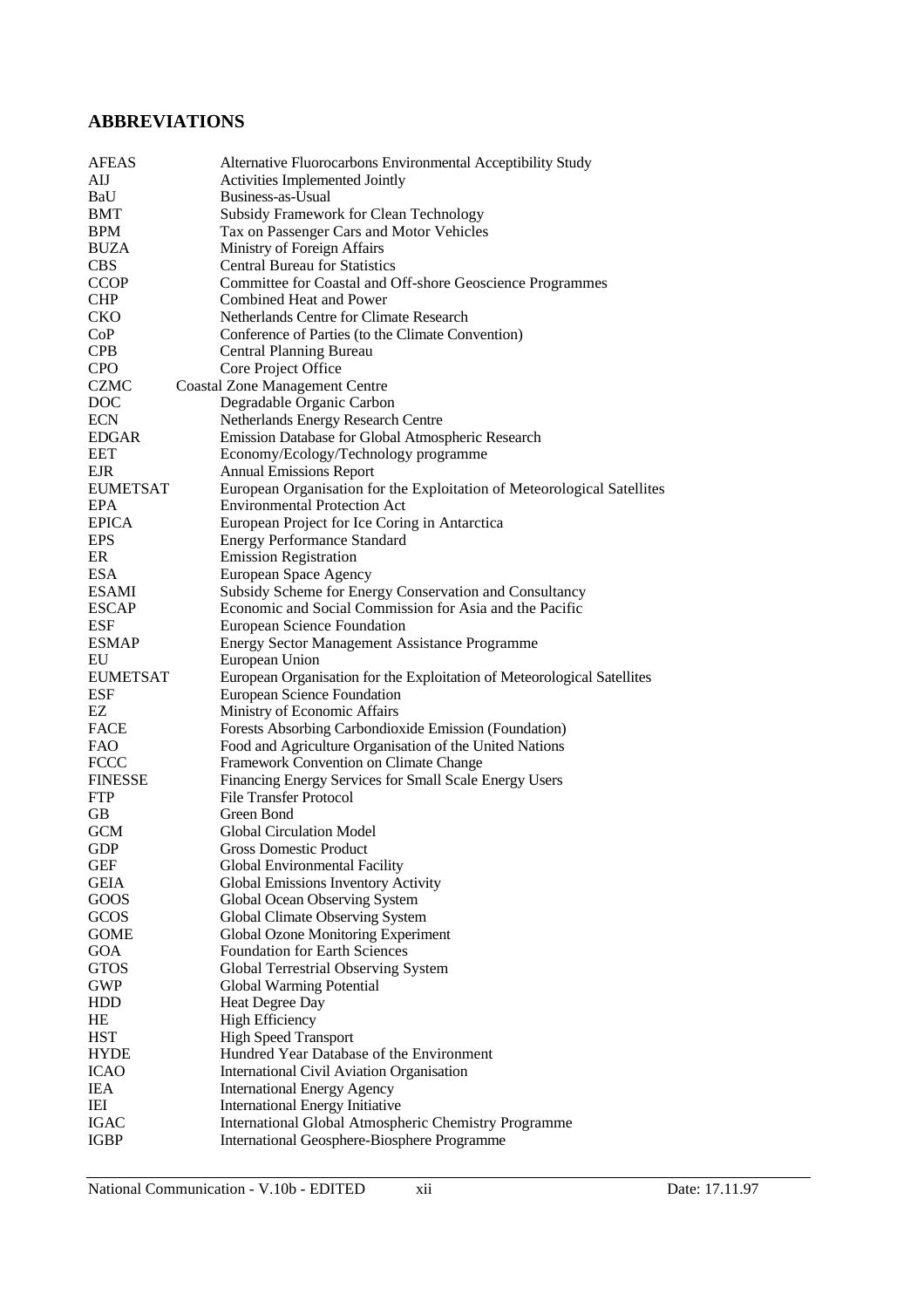| IGFA                      | International Group of Funding Agencies (for Global Change Research)                                 |
|---------------------------|------------------------------------------------------------------------------------------------------|
| <b>IHDP</b>               | International Human Dimensions Programme (of Global Environmental Change)                            |
| <b>IMAGE</b>              | Integrated Model to Assess the Greenhouse Effect                                                     |
| <b>IMAU</b>               | Institute for Marine and Atmospheric Research                                                        |
| <b>IMO</b>                | <b>International Maritime Organisation</b>                                                           |
| <b>INC</b>                | <b>Intergovernmental Negotiating Committee</b>                                                       |
| <b>IPCC</b>               | Intergovernmental Panel on Climate Change                                                            |
| <b>ISSC</b>               | <b>International Social Science Council</b>                                                          |
| JIN                       | Foundation for the Joint Implementation Network                                                      |
| <b>JIRC</b>               | Joint Implementation Registration Centre                                                             |
| <b>KNAW</b>               | Royal Netherlands' Academy of Arts and Sciences                                                      |
| <b>KNMI</b>               | Royal Netherlands Meteorological Institute                                                           |
| <b>KZRZ</b>               | 'Buy ecowise, drive econice' (in Dutch)                                                              |
| LDV                       | <b>Light Duty Vehicle</b>                                                                            |
| LNV                       | Ministry of Agriculture, Nature Management and Fisheries                                             |
| LOICZ                     | Land-Ocean Interaction in the Coastal Zone                                                           |
| <b>LPG</b>                | Liquefied Petroleum Gas                                                                              |
| <b>LTA</b>                | Long-Term Agreement                                                                                  |
| <b>LTO</b>                | Landing and Take-Off                                                                                 |
| <b>LULU</b>               | Luchtverontreiniging en Luchtvaart (Dutch acronym for 'Air pollution and air traffic')               |
| <b>MAB</b>                | Man and Biosphere                                                                                    |
| <b>MAP</b>                | Environmental Action Plan (in Dutch)                                                                 |
| MATRA                     | Social Transformation Eastern Europe Programme                                                       |
| <b>MEC</b>                | Memorandum on Energy Conservation                                                                    |
| <b>MINT</b>               | Multiannual Programme on Intersectoral New Technologies                                              |
| <b>MPI</b>                | Environmental Plan for Industry                                                                      |
| <b>NEO</b>                | National Environmental Outlook                                                                       |
| <b>NEPP</b>               | National Environmental Policy Plan                                                                   |
| <b>NEPPP</b>              | National Environmental Policy Plan Plus                                                              |
| NEPP <sub>2</sub>         | National Environmental Policy Plan 2                                                                 |
| NEPP 3                    | National Environmental Policy Plan 3                                                                 |
| NGO                       | Non-Governmental Organisation                                                                        |
| <b>NIOZ</b>               | Netherlands Institute for Sea Research                                                               |
| NIOO-CEMO                 | Netherlands Institute for Ecological Research-Centre for Estuarine and Marine Research               |
| <b>NOVEM</b>              | Netherlands Organisation for Energy and Environment                                                  |
|                           |                                                                                                      |
|                           |                                                                                                      |
| <b>NOGEPA</b>             | Netherlands Oil and Gas Exploration and Production Association<br><b>National Research Programme</b> |
| <b>NRP</b>                |                                                                                                      |
| NRP-MLK                   | National Research Programme on Global Air Pollution and Climate Change                               |
| <b>NSRP</b><br><b>NWO</b> | <b>National Remote Sensing Programme</b>                                                             |
|                           | Netherlands Organisation for Scientific Research                                                     |
| <b>NWS</b>                | Department of Natural Science and Society                                                            |
| <b>OCW</b><br><b>ODA</b>  | Ministry of Education, Arts and Science                                                              |
|                           | <b>Official Development Assistance</b>                                                               |
| <b>OECD</b><br>PB W/K     | Organisation for Economic Cooperation and Development                                                |
|                           | Project-Bureau for Cogeneration                                                                      |
| PIN                       | <b>International Nature Policy Project</b>                                                           |
| PPP<br><b>PPC</b>         | Pilot Phase Programme (of AIJ)                                                                       |
| <b>PSO</b>                | <b>Project Preparation Committee</b>                                                                 |
| <b>RIKZ</b>               | Programme of Eastern European Cooperation<br>National Institute for Coastal and Marine Management    |
| $RIM+$                    | Environmental Information and Accounting System 'plus'                                               |
| <b>RIVM</b>               | National Institute of Public Health and the Environment                                              |
| R&D                       | Research & Development                                                                               |
| R, D&D                    | Research, Development & Demonstration                                                                |
| <b>RUU</b>                | State University of Utrecht                                                                          |
| <b>RWEDP</b>              | Regional Wood Energy Development Programme                                                           |
| <b>RWS</b>                | Directorate General of Public Works and Water Management                                             |
| <b>SADC</b>               | Southern African Development Community                                                               |
| <b>SARCS</b>              | South-East Asia Research Committee on START                                                          |
| <b>SBSTA</b>              | Subsidiary Body for Scientific and Technical Advice (of the FCCC)                                    |
| <b>SCAR</b>               | Scientific Committee on Antarctic Research                                                           |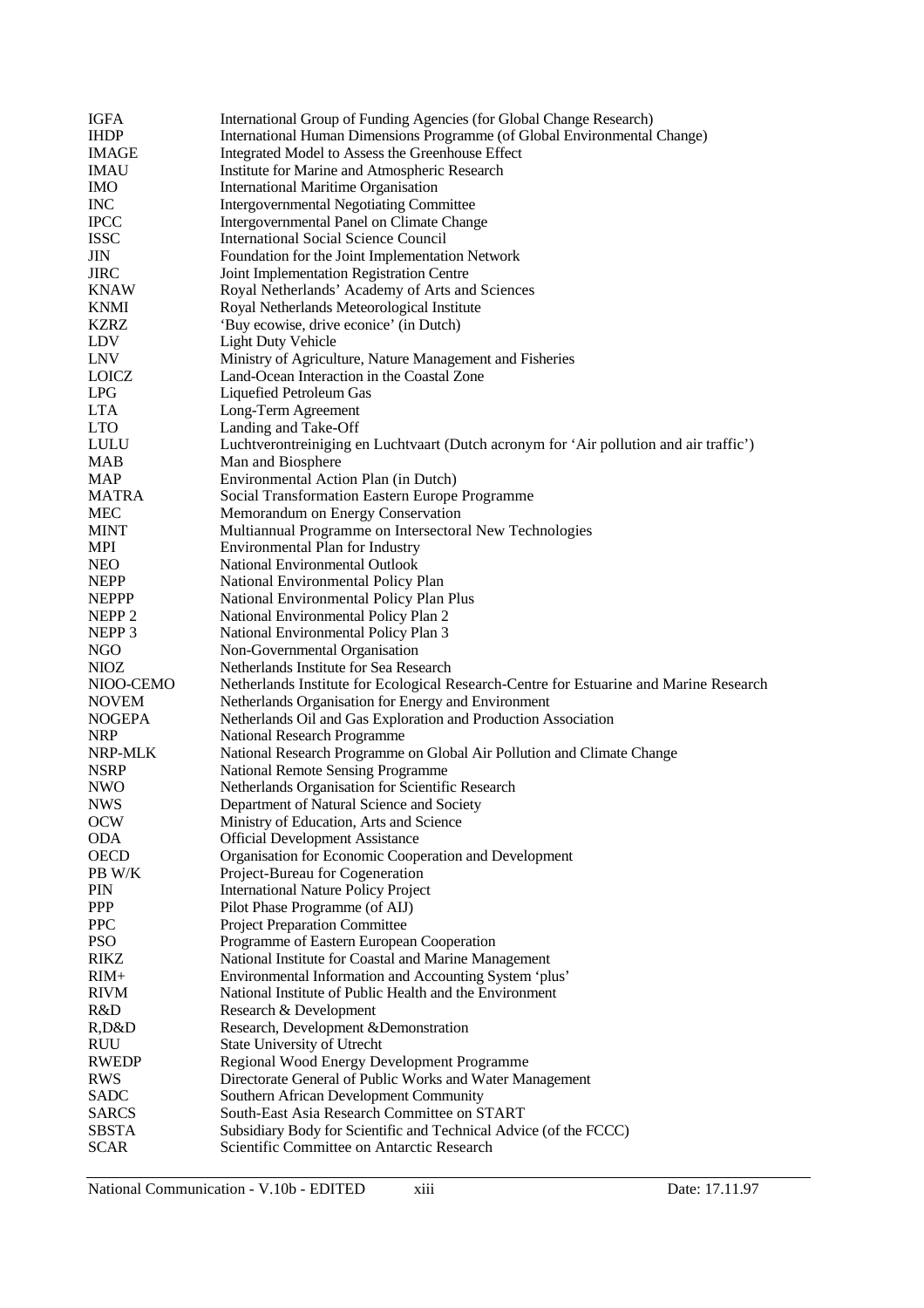| <b>SCIAMACHY</b> | Scanning Imaging Absorption Spectrometer for Atmospheric Cartography |
|------------------|----------------------------------------------------------------------|
| <b>SCORE</b>     | Supporting the Cooperational Organisation of Rational Energy use     |
| <b>SCOPE</b>     | Scientific Committee on Problems of the Environment                  |
| <b>SEP</b>       | <b>Electricity Generating Board</b>                                  |
| <b>SGR</b>       | Regional Scheme for Green Areas                                      |
| <b>SRON</b>      | Space Research Organisation Netherlands                              |
| <b>START</b>     | Global Change System for Analysis, Research and Training             |
| <b>SMEC</b>      | Second Memorandum on Energy Conservation                             |
| <b>TFAP</b>      | <b>Tropical Forest Action Plan</b>                                   |
| <b>TIEP</b>      | Tender Scheme for Industrial Energy Conservation                     |
| <b>TNO</b>       | Netherlands Organisation for Applied Scientific Research             |
| <b>TPES</b>      | <b>Total Primary Energy Supply</b>                                   |
| <b>UN</b>        | <b>United Nations</b>                                                |
| <b>UNDP</b>      | United Nations Development Programme                                 |
| <b>UNECE</b>     | United Nations Economic Commission for Europe                        |
| UNFSTD           | United Nations Fund for Science and Technology Development           |
| <b>VAMIL</b>     | Accelerated Depreciation of Environmental Investment Scheme          |
| VAT              | Value Added Tax                                                      |
| <b>VINEX</b>     | Fourth Policy Plan on Spatial Planning 'Extra'                       |
| VNO/NCW          | Confederation of Netherlands Industry and Employers                  |
| <b>VOGM</b>      | Second Scheme for the Development of Municipal Environmental Policy  |
| <b>VROM</b>      | Ministry of Housing, Spatial Planning and the Environment            |
| <b>V</b> vAN     | <b>Association of Waste Processors</b>                               |
| VW               | Ministry of Transport, Public Works and Water Management             |
| <b>WCRP</b>      | World Climate Research Programme                                     |
| <b>WMO</b>       | World Meteorological Organisation                                    |
| <b>WOTRO</b>     | NWO Foundation for the Advancement of Tropical Research              |
| <b>WREB</b>      | Act on Regulating Energy Taxes                                       |
| <b>WWF</b>       | World Wildlife Fund                                                  |
|                  |                                                                      |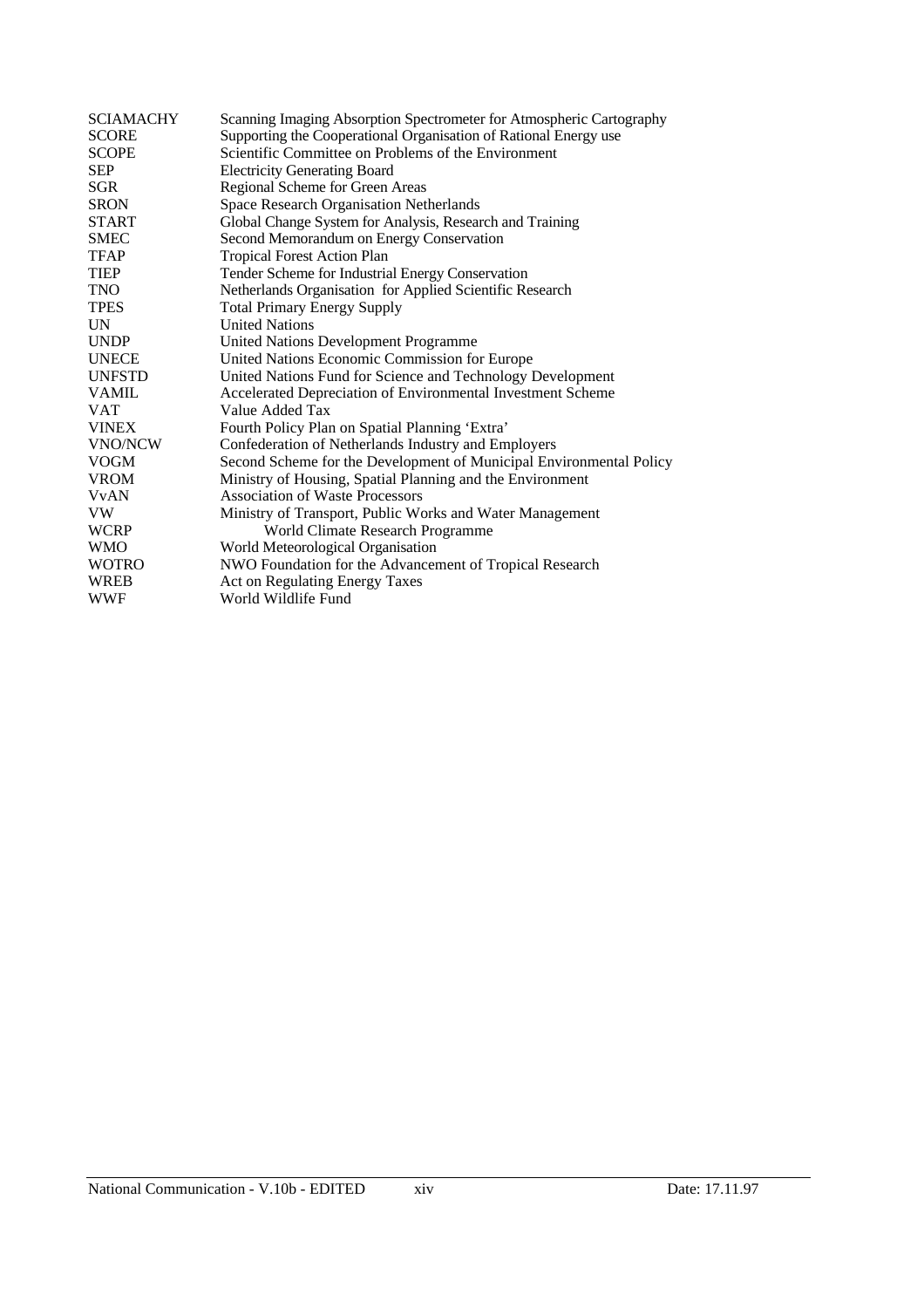# **EXECUTIVE SUMMARY**

#### **1. Introduction**

The *Second Netherlands' National Communication on Climate Change Policies* has been prepared in a period in which important national policy developments and policy decisions have taken place. National developments started unfolding in 1996 in connection with the *Third White Paper on Energy Policy* and the *Second Memorandum on Climate Change*, documents presenting the Netherlands' strategy for long-term climate change policies at an international level and the Netherlands' contribution to policies. September 1997, the Government will present to Parliament an estimate of the impacts of current policies and measures based on the results of new scenarios recently developed *(National Environmental Outlook 1995-2020*, *NEO 4*). This will constitute an important contribution to the *Third National Environmental Policy Plan* (NEPP 3), scheduled for the end of 1997. Because the new scenarios are not yet available, in this *Second National Communication* future greenhouse gas emissions are presented on the basis of projections made in 1993 and 1995. The new scenario calculations may have a considerable effect on the figures used in this *National Communication*.

### **2. National circumstances**

Between 1990 and 1995 the Gross Domestic Product (GDP) of the Netherlands increased by 10%, the number of vehicle-km of passenger cars by 12.5%. In the same period the total livestock in the Netherlands decreased by 5%. The annual increase of energy consumption was about 0.8% in this period, except for 1995 when it was 3.4% due to revival of the organic chemistry, increased electricity consumption by households and further increase of traffic. Since 1980 natural gas production in the Netherlands has been about 80,000 mln  $m<sup>3</sup>$  per year, of which about half is consumed domestically.

Energy intensity in the Netherlands is somewhat higher than the EU average, but slightly lower than the OECD average. This can be explained by the structure of the Netherlands economy, in particular the share of the basic materials processing industry. Total energy use includes a relatively high share of natural gas and a low share of coal. The share of electricity in total energy demand has increased from 13% to 16% in the last 15 years. Electricity use increased by 16% in the period 1990-1995, mainly supplied by increased cogeneration. Imported electricity, mainly from Germany and France, contributes about 12% to domestic electricity demand.

In the period 1990-1995 CO<sub>2</sub>-equivalent emissions of CO<sub>2</sub>, CH<sub>4</sub> and N<sub>2</sub>O increased by 6.2% (uncorrected for temperature 8.3%), mainly due to a growth of 6.8% (uncorrected 9.4%) in  $CO<sub>2</sub>$  emissions. The energy-related  $CO<sub>2</sub>$  emissions per capita in the Netherlands is similar to that of Germany and Denmark. The average for the 15 EU-countries is about 25% lower; however, the Netherlands' emissions per person are slightly below the OECD average. The  $CO<sub>2</sub>$  emissions per capita increased in the period 1990-1995 by 3.2% from 11,700 kg/cap in 1990 to 12,100 kg/cap in 1995 (uncorrected increasing by 5.7% from 11,300 kg/cap in 1990 to 11,900 kg/cap in 1995).

The Netherlands climate-change policy had been already been established before the FCCC was signed in 1992. In 1989 and 1990 targets and measures were announced by the Government in the *National Environmental Policy Plan* (NEPP) and subsequent policy documents. In 1995 and 1996, these policies were redefined in the *Third White Paper on Energy Policy* as well as in the *Second Netherlands Memorandum on Climate Change*.

In 1996 a special *Temporary Commission on Climatic Change* of the Second Chamber of Parliament held public hearings and made other investigations to review the issue of climate change, resulting in a report to Parliament.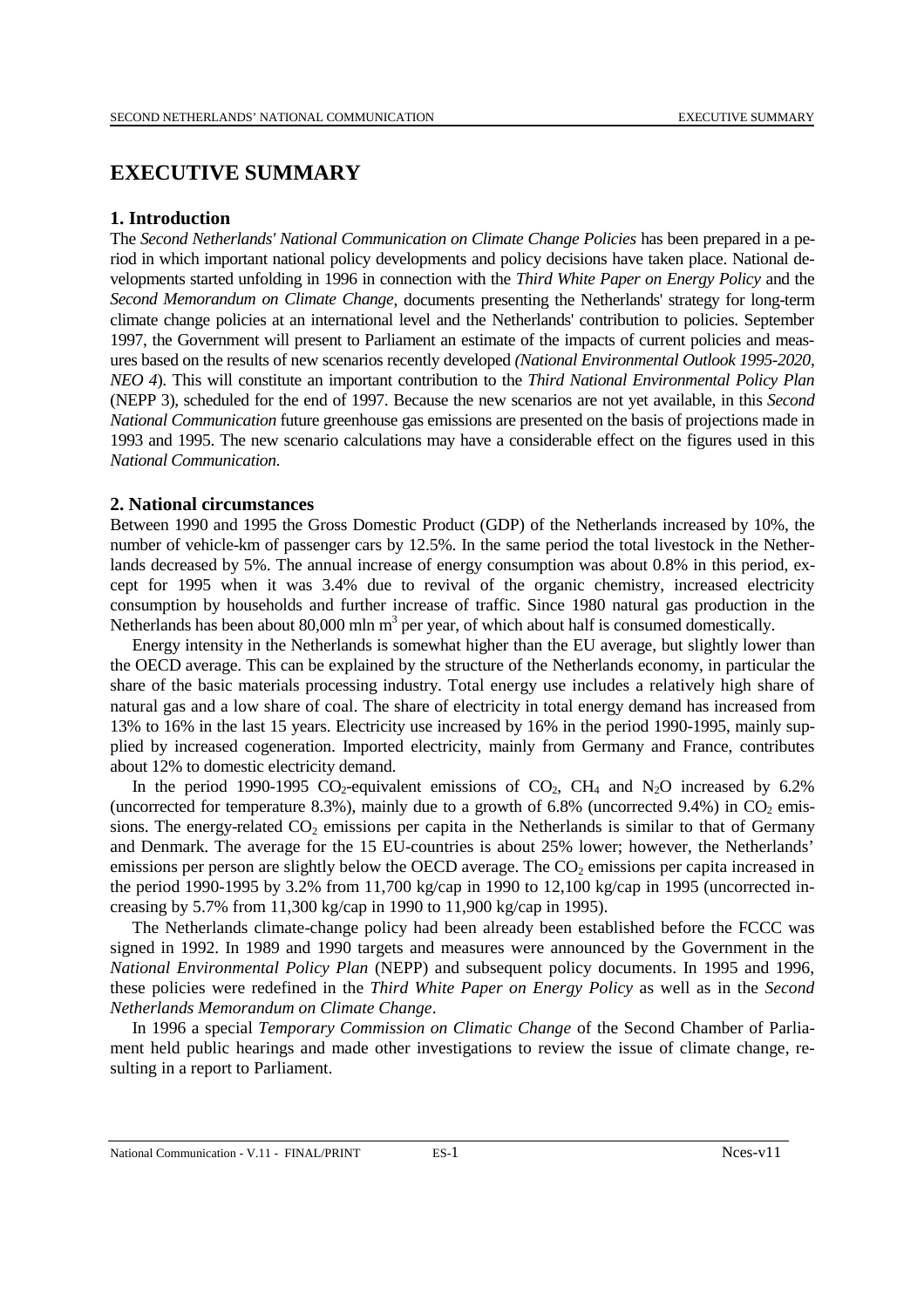| Greenhouse gas emissions (Gg = $10^9$ g) | CO <sub>2</sub>  | CO <sub>2</sub>                 | $CH4$ N <sub>2</sub> O NO <sub>x</sub> |               |               | $\bf CO$      | <b>NMVOC</b>  | SO <sub>2</sub> |
|------------------------------------------|------------------|---------------------------------|----------------------------------------|---------------|---------------|---------------|---------------|-----------------|
|                                          | not corrected    | temp.corrected                  |                                        |               |               |               |               |                 |
| <b>Total net national emissions</b>      | 167550           | 173950 1103.8 51.2 573.9 1071.8 |                                        |               |               |               | 444.3         | 202.5           |
| 1. All Energy (combustion and fugitive)  | 164800           | <i>171200</i>                   | 211.7                                  |               | 5.5 556.6     | 951.6         | 242.6         | 174.5           |
| 1A. Fuel combustion total ****           | 164800           | 171200                          | 33.2                                   |               | 5.5 556.6     | 951.6         | 207.5         | 174.5           |
| 1A1a. Electricity and heat production    | 38100            | 38300                           | IE                                     | 0.4           | 81.1          | 12.2          | IE            | 48.1            |
| 1A1c. Other transformation **            | 13300            | 13300                           | 0.3                                    | 0.1           | 18.8          | 4.9           | IE            | 69.9            |
| 1A2. Industry (only energy) **           | 33400            | <i>34100</i>                    | 2.7                                    | 0.1           | 63.2          | 131.4         | IE            | 25.0            |
| 1A2f. Actual from feedstocks             | 14800            | 14800                           | NE                                     | <b>NE</b>     | NE            | NE            | $\rm NE$      | NE              |
| 1A3. Transport ***                       | 26800            | 26800                           | 7.2                                    |               | 4.9 350.9     | 706.4         | 196.9         | 26.5            |
| 1A4a. Commercial/Institutional           | 10600            | 11800                           | 7.6                                    | 0.0           | 11.5          | 3.0           | IE            | 3.4             |
| 1A4b. Residential                        | 19200            | 22300                           | 11.6                                   | 0.0           | 18.9          | 6.0           | IE            | 0.9             |
| 1A4c. Agriculture/forestry/fishing       | 7500             | 8700                            | 0.1                                    | NE            | 10.1          | 2.9           | 1.2           | 0.5             |
| 1A5. Other                               | $\mathbf{0}$     | $\theta$                        | NA                                     | NA            | NA            | NA            | 3.5           | NA              |
| 1A5c. Statistical differences            | 1100             | 1100                            | NE                                     | NE            | NE            | NE            | $\rm NE$      | NE              |
| 1A6. Biomass burned for energy           | $(1600)*$        | $(1600)*$                       | 3.7                                    | 0.0           | 2.1           | 84.7          | 5.9           | 0.2             |
| 1B. Fugitive fuel emissions              | $\mathbf{NA}$    | NA                              | 178.5                                  | <b>NA</b>     | NA            | $\mathbf{NA}$ | 35.1          | NE              |
| 1B1. Coal mining                         | NA               | NA                              | NA                                     | <b>NA</b>     | NA            | NA            | NA            | NA              |
| 1B2a. Crude oil                          | NE               | NE                              | 14.3                                   | <b>NA</b>     | NA            | NA            | 14.3          | NE              |
| 1B2b. Natural gas                        | $_{\rm NE}$      | NE                              | 164.2                                  | <b>NA</b>     | NA            | NA            | 20.8          | NE              |
| 2. Industrial processes (ISIC)           | 1850             | 1850                            |                                        | 5.8 18.6      | 12.7          | 116.1         | 101.5         | 25.0            |
| 2.A. Iron and steel                      | 700              | 700                             | IE                                     | NA            | IE            | IE            | IE            | IE              |
| 2.B. Non-ferrous metals                  | IE               | ΙE                              | IE                                     | NA            | IE            | IE            | IE            | IE              |
| 2.C. Chemicals (inorganic)               | IE               | ΙE                              |                                        | IE 18.6       | IE            | IE            | IE            | IE              |
| 2.D. Chemicals (organic)                 | IE               | ΙE                              | IE                                     | IE            | IE            | IE            | IE            | IE              |
| 2.E. Non-metallic mineral products       | 1000             | 1000                            | IE                                     | $\rm NE$      | IE            | IE            | IE            | IE              |
| 2.F. Other                               | 150              | 150                             | 5.8                                    | NE            | 12.7          | 116.1         | 101.5         | 25.0            |
| 3. Solvents and other product use *****  | $\bf NE$         | $N\!E$                          | <b>NE</b>                              | 0.5           | IE            | 2.0           | 100.1         | NA              |
| 4. Agriculture                           | $\pmb{0}$        | 0                               | 504.9 22.2                             |               | NA            | $\mathbf{NA}$ | $\mathbf{NA}$ | <b>NA</b>       |
| 4A. Enteric fermentation                 | $\boldsymbol{0}$ | $\theta$                        | 401.9                                  | <b>NA</b>     | NA            | NA            | NA            | NA              |
| 4B. Manure management                    | $\boldsymbol{0}$ | 0                               | 103.0                                  | IE            | NA            | NA            | NA            | NA              |
| 4C. Rice cultivation                     | NA               | ΝA                              |                                        | NA NA         | NO            | NO            | NO            | NO              |
| 4D. Agricultural soils                   | $\boldsymbol{0}$ | $\theta$                        |                                        | $0.0$ 22.2    | NA            | NA            | NA            | NA              |
| 4E. Savanna burning                      | NA               | ΝA                              |                                        | NA NA         | NA            | NA            | NA            | NA              |
| 4F. Agricultural waste burning           | $\boldsymbol{0}$ | 0                               | NE                                     | $\rm NE$      | NE            | NE            | NE            | NE              |
| 5. Land use change and forestry          | $(-1500)*$       | $(-1500)*$                      | NE                                     | $N\mathbf{E}$ | <b>NE</b>     | NE            | NE            | NE              |
| 5A. Forest clearing                      | NE               | NΕ                              | NE                                     | NE            | NE            | NE            | NE            | NE              |
| 5A2. Plantation establishment            | $(-1500)*$       | $(-1500)*$                      | NE                                     | $_{\rm NE}$   | NE            | NE            | NE            | NE              |
| 5B. Conversion of grass to cult. land    | NE               | ΝE                              | $_{\rm NE}$                            | NE            | $\rm NE$      | NE            | $_{\rm NE}$   | NE              |
| 5C. Abandonment of managed lands         | NE               | ΝE                              | NE                                     | NE            | NE            | NE            | <b>NE</b>     | NE              |
| 5D. Other                                | $\rm NE$         | $N\!E$                          | NE                                     | $\rm NE$      | $\rm NE$      | $\rm NE$      | $\rm NE$      | $\rm NE$        |
| 6. Waste                                 | 900              | 900                             | 379.4                                  | 0.6           | 4.6           | $2.2\,$       | 0.1           | 3.0             |
| 6A. Landfills (solid waste disposal)     | NE               | ΝE                              | 376.4                                  | $\rm NE$      | NA            | NA            | 0.1           | NA              |
| 6B. Wastewater treatment (sewage)        | NE               | $N\!E$                          | 3.0                                    | 0.5           | IE            | IE            | IE            | IE              |
| 6C. Waste incineration                   | 900              | 900                             | 0.0                                    | 0.1           | 4.6           | 2.2           | $0.0\,$       | 3.0             |
| 6D. Other waste                          | $\rm NE$         | ΝE                              | NE                                     | $\rm NE$      | $\rm NE$      | NE            | NE            | NE              |
| 7. Other (specified)                     | IE               | $I\!E$                          | 2.0                                    | 3.8           | $\mathbf{NA}$ | $\mathbf{NA}$ | NA            | NA              |
| 7A. Drinking-water treatment             | $_{\rm IE}$      | IE                              | 2.0                                    | NE            | NA            | NA            | NA            | NA              |
| 7B. Polluted surface water               | NA               | ΝA                              | NE                                     | 3.8           | NA            | NA            | NA            | NA              |
| NATURE *                                 |                  | $\ddot{\phantom{a}}$            | 125.0                                  | 1.5           | 16.3          | 26.7          | 3.7           | $\ddotsc$       |

*Table ES.1 Inventory of greenhouse gases in the Netherlands in 1990 [Gg/year full molecular mass] (also indicating temperature corrected for*  $CO<sub>2</sub>$ *)* 

**Notes:** see next page.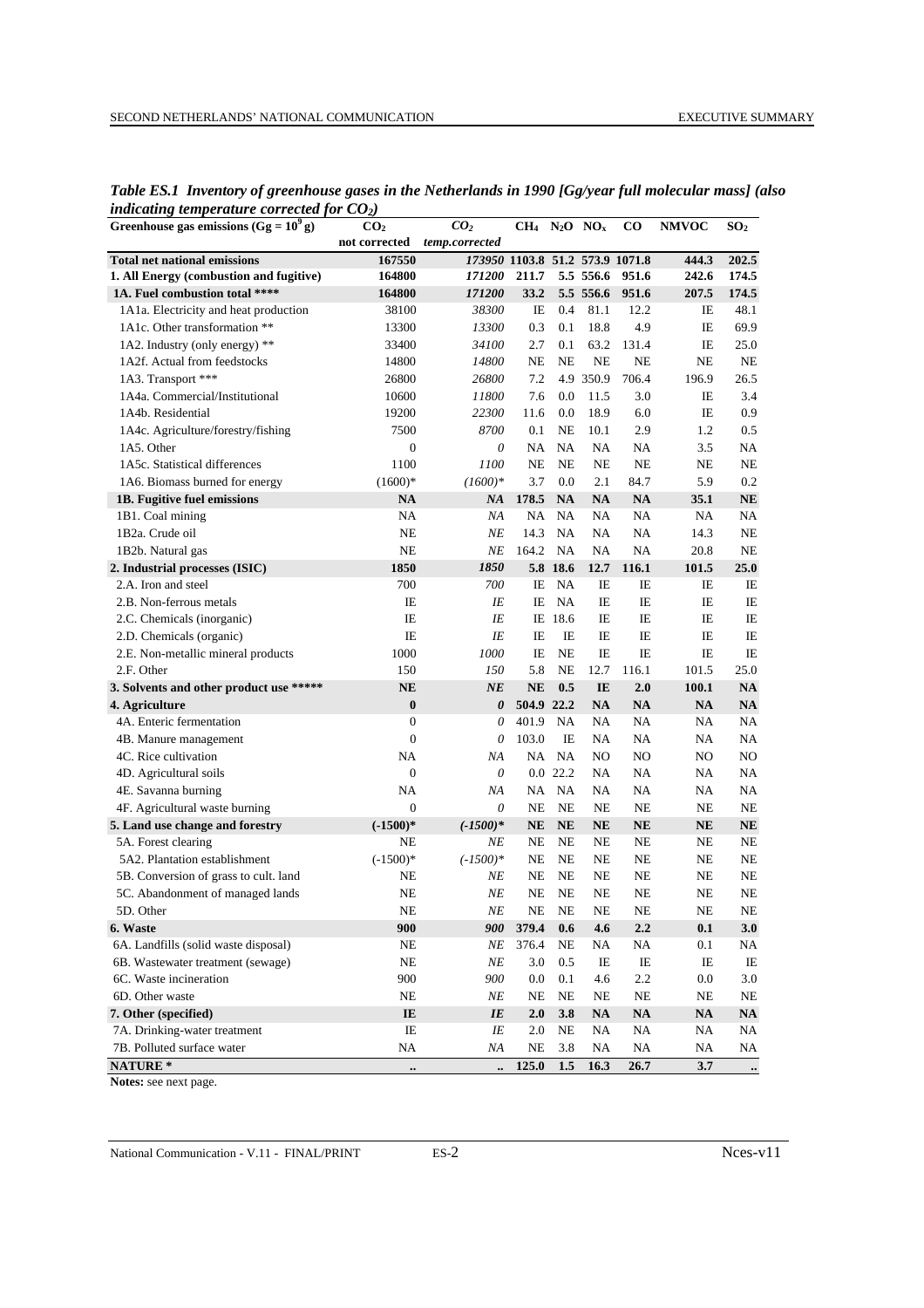#### *Table ES.1 Inventory of greenhouse gases in the Netherlands in 1990 [Gg/year full molecular mass] (continued)*

**Notes:**

|  | $NMVOC = Non-Methane Volatile Organic Compounds (as defined acc. 'KWS-2000')$ |  |
|--|-------------------------------------------------------------------------------|--|
|  |                                                                               |  |

- b. ISIC = International Standard Industrial Classification
- c. CO2 from biomass burning is not included in the energy category total. If net CO2 emissions result from unsustainable
- bioenergy use, this will appear in the land-use change categories
- $d.$  NE = not estimated, small
- e.  $NA = not applicable$
- f.  $IE = included elsewhere, NO = not occurring$

- For CO<sub>2</sub>, coke oven emissions are included under 'Other transformation'; for non-CO<sub>2</sub> gases, the emissions of coke ovens are included under 'Industry'.
- \*\*\* NMVOC emissions from combustion in transport include 48 Gg from evaporation (about 24% of total).
- \*\*\*\* Emissions from cogeneration (CHP) are included in the sectors in which it is applied.<br>\*\*\*\*\* N.O emissions from appearance and CO emissions from tabases emplies.

 $N_2$ O emissions from anaesthesia use and CO emissions from tabacco smoking.

| Halocarbons (Gg) | <b>Consumption Emission</b> |       |
|------------------|-----------------------------|-------|
| <b>HFCs</b>      | 0.000                       | 0.489 |
| $HFC-23$         |                             | 0.410 |
| $HEC-32$         |                             | 0.000 |
| <b>HFC-125</b>   |                             | 0.020 |
| $HEC-134a$       | 0.000                       | 0.030 |
| <b>HFC-143a</b>  |                             | 0.004 |
| $HEC-152a$       |                             | 0.025 |
| HFC-227ea        |                             | 0.000 |
| <b>PFCs</b>      | 0.022                       | 0.363 |
| CF <sub>4</sub>  |                             | 0.310 |
| $C_2F_6$         |                             | 0.031 |
| Other PFC use    | 0.022                       | 0.022 |
| <b>FICs</b>      | 0.000                       | 0.000 |
| SF <sub>6</sub>  | 0.058                       | 0.058 |

# Other greenhouse gas emissions  $(Gg = 10^9 g)$

| <b>International bunkers (Gg):</b> | 40400 |
|------------------------------------|-------|
| $CO2$ from marine bunkers          | 35900 |
| $CO2$ from aviation bunkers        | 4500  |

#### **Uncertainty:**

CO2: 2%; CH4: 25%; N2O: 50% CO, NOx, NMVOC: 50%; SO2: 25% HFCs: 50%, PFCs: 100%, FICs: NA, SF<sub>6</sub>: 50%

<sup>\*</sup> Not included in national total. Methane emissions include 50 Gg natural background emissions from agricultural soils.<br>\* For CO<sub>2</sub> coke over emissions are included under 'Other transformation': for non-CO<sub>2</sub> gases, the em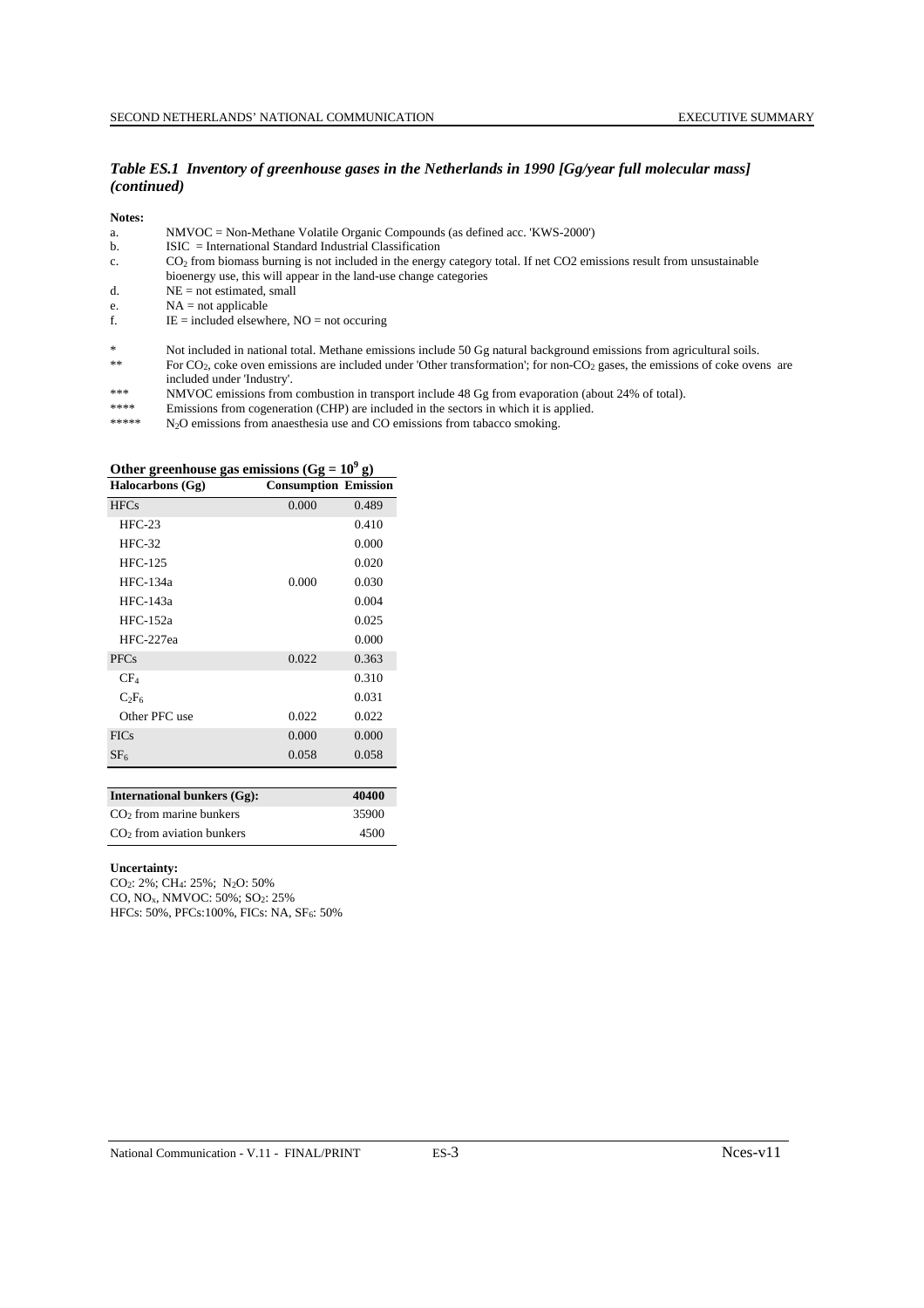#### **3. Emission inventories**

The Netherlands' inventory of greenhouse gas emissions includes  $CO<sub>2</sub>$ ,  $CH<sub>4</sub>$ , N<sub>2</sub>O, HFCs, PFCs and SF<sub>6</sub>, as well as  $CO$ ,  $NO<sub>x</sub> NMVOC$  and  $SO<sub>2</sub>$ . A breakdown of total Netherlands' emissions and removals per sector is provided for 1990 in *Table ES.1*. In addition, *Table ES.2* shows the breakdown for  $CO<sub>2</sub>$  for the period 1990-1995. Expressed in *Global Warming Potentials* (GWP) (100 year), in 1995, CO<sub>2</sub> (temperature corrected) contributed about 78%, CH<sub>4</sub> and N<sub>2</sub>O 9% and 8%, respectively, and HFCs, PFCs and  $SF<sub>6</sub>$  as a whole 5%.

In the Netherlands the most important anthropogenic source of  $CO<sub>2</sub>$  is the combustion of fossil fuels, contributing to 98% of the Netherlands' total, of which the largest sources are the energy and transformation sector (60 Mton, including refineries), industry (48 Mton, of which 14 Mton are from feedstocks), transport (30 Mton) and the residential sector (20 Mton). The largest sources of CH<sub>4</sub> emissions in the Netherlands are waste in landfills (374 Gg), agriculture (ruminants 382 Gg and animal waste 101 Gg), as well as the production, transmission and distribution of oil and gas (169 Gg). A minor source is fuel combustion (31 Gg). The largest  $N_2O$  sources are agricultural soils (27 Gg), industrial processes (18 Gg), road transport (7 Gg) and polluted surface water (4 Gg). The latter source is additional to the standard reporting categories of IPCC.

Between 1990 and 1995 temperature-corrected carbon dioxide emissions increased by 6.8% (uncorrected 9.4%). The most important sectors responsible for this growth were the energy and transformation sector  $(+16%)$ , the transport sector  $(+12%)$  and the residential and agricultural sectors  $(+8%)$ . This last figure is partly due to increased capacity in cogeneration of which the emissions here are reported in the sector where the facilities are located. Total CH<sub>4</sub> emissions show a slowly decreasing trend of 4% in the last five years mainly caused by a decrease in agricultural emissions as a result of decreasing livestock numbers. Total  $N_2O$  emissions show an increasing trend of 14% in the last five years mainly due to the increase of 21% in emissions from agriculture and of about 50% in emissions from road transport as a result of a rapidly increasing penetration of catalytic converters. Direct incorporation of manure in the soil since 1991, leading to 100% direct incorporation as of 1995, resulted in a sharp increase of  $N_2O$  emissions from agriculture.

The uncertainty in the overall total emission estimate is a few per cent for  $CO<sub>2</sub>$ , roughly about 25% and 50% for CH<sub>4</sub> and N<sub>2</sub>O emissions, respectively, and of the order of 50% for HFCs and SF<sub>6</sub> and roughly 100% for PFCs.

#### **Temperature correction**

A significant part of the energy consumption in the Netherlands is used for space heating. The energy consumption in cold winters is substantially higher than in mild winters, leading to a disturbance in the CO2 trend of up to 5%. For policy purposes, however, it is desirable to separate these climatic disturbances from fluctuations in  $CO<sub>2</sub>$  emissions due to other causes like economic developments, efficiency improvements and policy measures. Therefore, in order to enable an accurate monitoring of the effectiveness of policy instruments, the Netherlands'  $CO<sub>2</sub>$  emissions are corrected for outside temperature variations. In the last five years a difference up to 6 Mton occurs between the maximum and the minimum correction. Compared to the Netherlands total of about 167.6 Mton in 1990 this is about 4% of the total.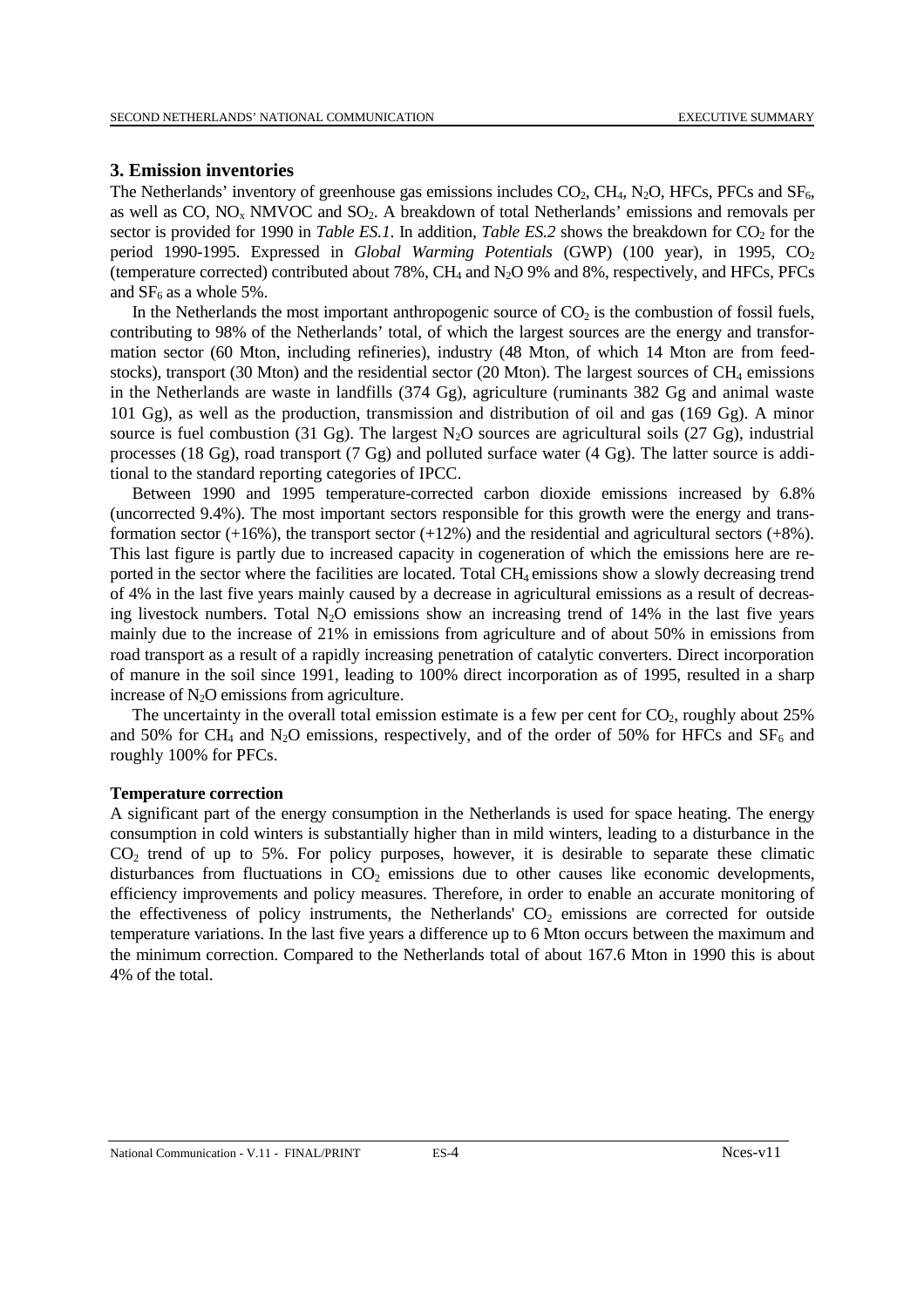| <b>IPCC</b> sector                                | 1990     | 1991     | 1992     | 1993             | 1994     | 1995*    |
|---------------------------------------------------|----------|----------|----------|------------------|----------|----------|
| 1. All energy combustion and fugitive emissions   | 164.8    | 171.2    | 169.3    | 173.1            | 172.2    | 180.4    |
| 1A. Fuel combustion total                         | 164.8    | 171.2    | 169.3    | 173.1            | 172.2    | 180.4    |
| 1A1 Energy and transformation                     | 51.5     | 52.9     | 53.2     | 54.6             | 57.6     | 59.7     |
| 1A2a Industry: combustion                         | 33.5     | 32.4     | 34.4     | 34.2             | 31.9     | 33.5     |
| 1A2b Industry: actual from feedstocks             | 14.8     | 15.6     | 14.9     | 12.7             | 14.3     | 14.0     |
| 1A3 Transport                                     | 26.8     | 26.9     | 28.0     | 28.5             | 29.0     | 30.1     |
| 1A4a Commercial/Institutional                     | 10.6     | 12.3     | 11.5     | 12.3             | 10.9     | 11.3     |
| 1A4b Residential                                  | 19.2     | 21.7     | 19.5     | 20.6             | 19.6     | 20.7     |
| 1A4c Agriculture/Forestry                         | 7.5      | 8.4      | 8.5      | 8.7              | 8.7      | 9.0      |
| 1A5 Statistical differences                       | 1.1      | 1.0      | $-0.4$   | 1.6              | 0.6      | 2.5      |
| (temperature correction)                          | (6.4)    | (0.4)    | (4.5)    | (1.2)            | (3.8)    | (2.5)    |
| 2. Industrial processes                           | 1.9      | 1.8      | 1.8      | 1.9              | 2.0      | 2.1      |
| A. Iron and steel                                 | 0.7      | 0.7      | 0.7      | 0.8              | 0.8      | 0.8      |
| B. Non-metallic mineral products                  | 1.0      | 0.9      | 1.0      | 1.0              | 1.0      | 1.0      |
| F. Other                                          | 0.2      | 0.2      | 0.1      | 0.1              | 0.2      | 0.3      |
| 5. Land-use change and forestry                   | $(-1.5)$ | $(-1.6)$ | $(-1.6)$ | $(-1.6)$         | $(-1.7)$ | $(-1.7)$ |
| A. Temperate forest biomass change                | $(-1.5)$ | $(-1.6)$ | $(-1.6)$ | $(-1.6)$         | $(-1.7)$ | $(-1.7)$ |
| 6. Waste                                          | 0.9      | 0.9      | 0.9      | 0.9              | 0.9      | 0.9      |
| C. Waste incineration                             | 0.9      | 0.9      | 0.9      | 0.9              | 0.9      | 0.9      |
| Total $CO_2$ emissions (= 1+2+6)                  | 167.6    | 174.1    | 172.1    | 175.9            | 175.1    | 183.4    |
| Total $CO_2$ emissions (= 1+2+6), temp. corrected | 174.0    | 174.5    | 176.6    | 177.1            | 178.9    | 185.9    |
| Net $CO_2$ emissions (= 1+2+5+6), temp. corrected | 172.5    | 173.0    | 175.1    | 175.5            | 177.2    | 184.2    |
| Total $CO_2$ removals $(= -5)$                    | 1.5      | 1.6      | 1.6      | $1.6\phantom{0}$ | 1.7      | 1.7      |

*Table ES.2 Carbon dioxide emissions and removals [in Mton] per IPCC sector 1990-1995*

\* Data for 1995 are preliminary*.* (Source: Spakman *et al*, 1996)

## **4. Policies and measures**

The Netherlands' climate policy is to a large extent a combination of different policy areas. It coordinates and reinforces policies already in place. Thus climate policy is basically the sum of a large number of policy areas, however, integrated into policy documents overviewing the total impact on climate-change. Climate objectives have also been integrated into the sectoral policies, addressing other environmental objectives as well. The policy areas most relevant to the Netherlands' climate policy include energy, transport, agriculture and waste.

| Box ES.1 Targets for greenhouse-gas emissions |                                                                                                 |                         |           |           |                              |  |  |  |  |
|-----------------------------------------------|-------------------------------------------------------------------------------------------------|-------------------------|-----------|-----------|------------------------------|--|--|--|--|
| Gas                                           | Base year                                                                                       | Emission                | Objective | Objective | Emission                     |  |  |  |  |
|                                               |                                                                                                 | base year               |           | year      | objective                    |  |  |  |  |
| $CO21$ )                                      | 1990                                                                                            | 173 Mton                | $-3\%$    | 2000      | 168 Mton                     |  |  |  |  |
| CH <sub>4</sub>                               | 1990                                                                                            | $1067$ kton             | $-10\%$   | 2000      | 970 kton                     |  |  |  |  |
| $N_2O$                                        | 1990                                                                                            | 59.6 kton               | $0\%$     | 2000      | 59.6 kton                    |  |  |  |  |
| HFCs/PFCs                                     | 1990                                                                                            | $8.5$ Mton $CO2$ -eq. - |           |           | $\qquad \qquad \blacksquare$ |  |  |  |  |
| $NO_{x}$                                      | 1988                                                                                            | 548 kton                | $-55\%$   | 2000      | 238-243 kton                 |  |  |  |  |
| <b>NMVOC</b>                                  | 1988                                                                                            | $520$ kton              | $-60%$    | 2000      | 193 kton                     |  |  |  |  |
| C <sub>O</sub>                                | 1990                                                                                            | $1030$ kton             | $-50\%$   | 2000      | $502$ kton                   |  |  |  |  |
|                                               | <sup>1</sup> ) Temperature-corrected values (uncorrected value for 1990 is about 6 Mton lower); |                         |           |           |                              |  |  |  |  |
|                                               | rounded net values including removals.                                                          |                         |           |           |                              |  |  |  |  |

# *CO2 target*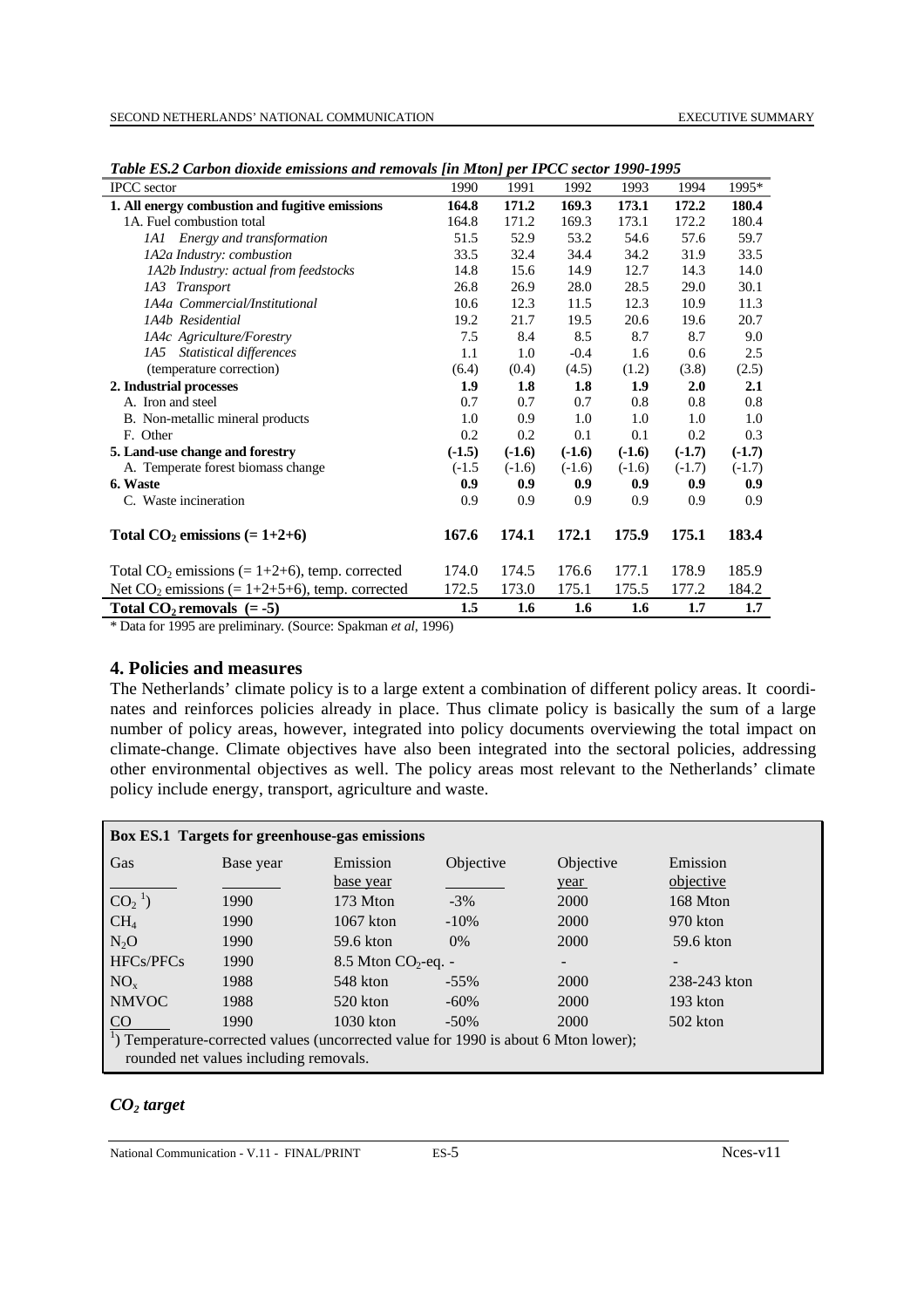Based on the IPCC method, the  $CO<sub>2</sub>$  emission level in 2000 is aimed at 168 Mton. A package of supplementary measures, based on a publication in spring 1995 by the institutes RIVM, CPB and ECN, was announced in the ' $CO_2$  letter' of September 1995 concerning the  $CO_2$  target. According to the Government, this would keep the 3% reduction target for  $CO<sub>2</sub>$  within reach. Emission figures for 1995 showed again an increase of  $CO<sub>2</sub>$  emissions. In order to curb this trend additional policy was announced in September 1996 (*'CO2 Reduction Plan'*). At present, the Netherlands is in the process of preparing a new *National Environmental Outlook* to 2020 and a new *NEPP*.

#### *Non-CO<sub>2</sub>* greenhouse gases

Since 'current' policies in 1991 with respect to agriculture, waste management and energy transmission were expected to result in a 10% decrease of methane emissions in 2000 relative to 1990 in the first *Memorandum on Climate Change* of 1991, this 10% was set as a reduction target. In addition, methane emissions in oil and natural gas production will be reduced further and for  $N<sub>2</sub>O$  a study has been performed into the means of still achieving the 2000 target via an Action Plan.

#### **Policy for the years beyond 2000**

The *Third White Paper on Energy Policy* was introduced by the Government in 1995 with a view to increasing the share of renewable energy to 10% in total energy consumption and to improve energy efficiency by one-third in the year 2020 compared to 1990. As a result of these energy generation and consumption adaptations, on average stabilisation of  $CO<sub>2</sub>$  emissions corresponding to the year 2000 will occur in 2020. For the period after 2000 the Netherlands' national policy will be to keep its  $CO<sub>2</sub>$ emissions at the 2000 level (which is -3% compared to the 1990 level). The feasibility of this post-2000 commitment will depend especially on realisation of adequate EU climate policies. Furthermore, feasibility depends on the extent sectoral developments in the Netherlands are in line with current prognosis on which this Netherlands' post-2000 commitment has been based. Therefore in this respect these assumptions shall be evaluated in 1997. With respect to other greenhouse gases the national commitment for the post 2000 period is at least to continue - using a comprehensive approach - to stabilise emissions at the level realised in 2000.

March 1997 the Council of EU Ministers of the Environment agreed 'that the EU should propose that Annex X Parties, individually or jointly, in accordance with the Berlin Mandate, shall reduce emission levels for  $CO_2$ , CH<sub>4</sub> and N<sub>2</sub>O together (weighted total, using GWP with a 100 year time horizon) by 15% by 2010 (reference year 1990).' The Council also discussed emission reduction contribution by member states individually on the basis of the outcome of the protocol negotiations. The Council concluded that current commitments for EU member states, already add up to a 10% reduction. This includes a 10% reduction of greenhouse gases by the Netherlands by 2010. This is subject to the acceptance of comparable commitments by other Annex X Parties, agreement on common and coordinated policies and measures in the Protocol under the FCCC (to be signed in Kyoto in December 1997), joint implementation among Annex X Parties and EU policies and measures.

#### **4.1 Strategy for carbon dioxide**

Since 1990, various policy measures have been implemented aiming at the target for 2000, as discussed above. Nevertheless, overall  $CO<sub>2</sub>$  emissions increased by 2.8% from 1990 to 1994 and preliminary figures for 1995 compared to 1994 levels suggest a significant increase of 3.9% in 1995 (temperature-corrected figures). In order to curb this trend additional policy was announced in September 1996, which is now included in the existing policies. At present (1997) the Netherlands is in the process of preparing a new *National Environmental Outlook* to 2020 and a new *NEPP 3*. These documents will include the most recent insights into trends in society and the effect of current policies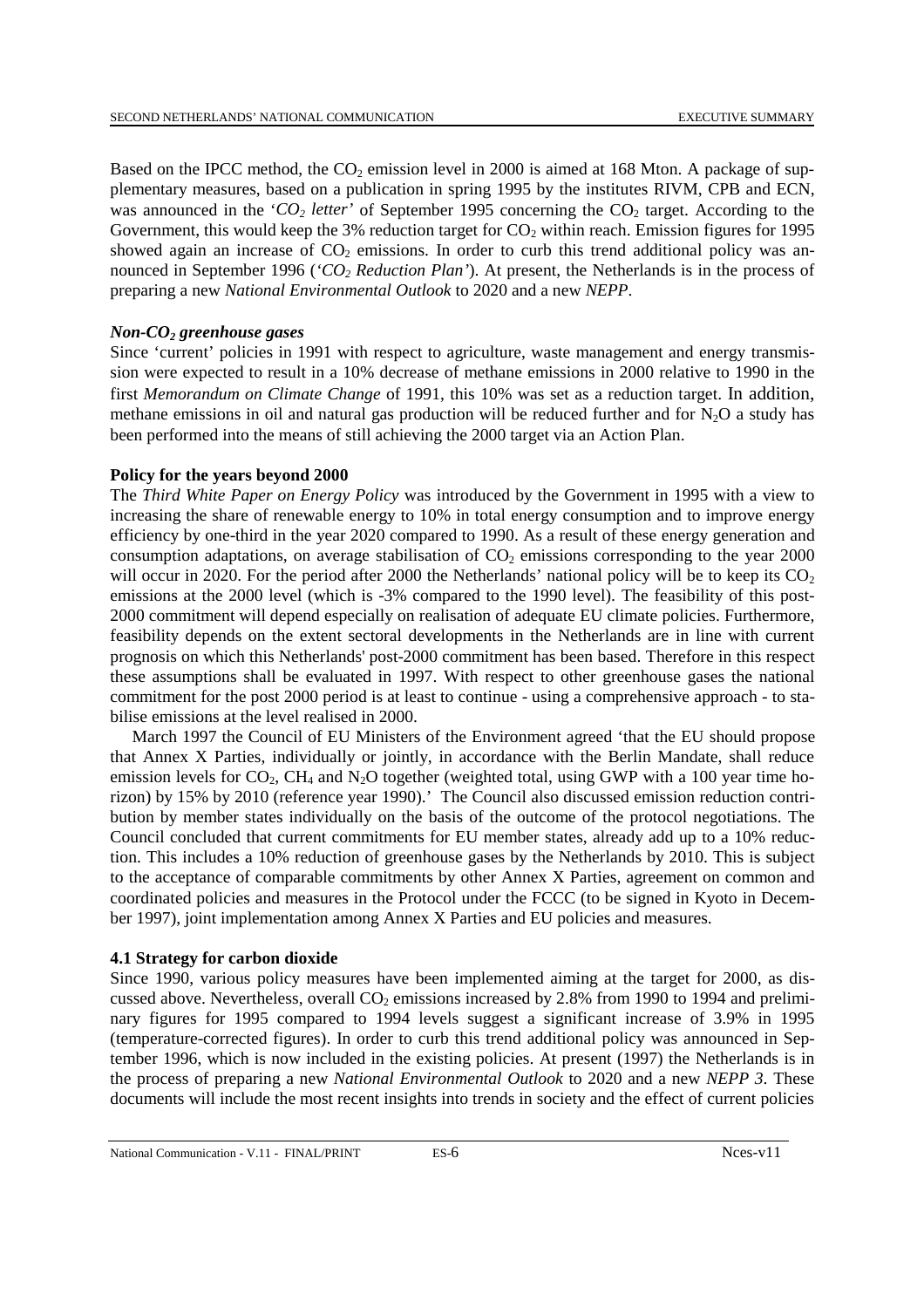related to the new scenarios. As a result, there might be an update in climate policies in the near future. Main instruments for  $CO<sub>2</sub>$  reduction include standards and regulations, financial and fiscal incentives, long term (negotiated) agreements between Government and industrial and non-industrial sectors, the *Environmental Action Plan* of the energy distribution companies, public awareness and research and development.

#### *Cogeneration*

Cogeneration makes an important contribution to the energy efficiency improvement target for the year 2000. By then cogeneration will be about 8000  $\text{MW}_e$  (40% of total capacity), which is the target for 2000. Depending on developments in the electricity and heating market, a total cogeneration capacity of  $14,000$  MW<sub>e</sub> in 2020 seems feasible. The ambition is to construct new gas-fired electricity generating capacity, predominantly in the form of cogeneration.

#### *Renewable energy*

Currently, stimulatory measures will be required to promote the accelerated introduction of this energy source. A number of these have already been applied, but are not sufficient to achieve the 10% target in 2020. The *Renewable Energy Action Plan*, issued March 1997, will promote its further use, amongst others by broadening the range of fiscal instruments, providing extra R&D budgets, and providing adequate payments for delivery of electricity generated from renewable sources by private operators.

#### *Regulatory taxes and fiscal incentives*

The regulatory energy tax, which took effect on 1 January 1996, applies to natural gas and electricity consumption and will raise energy prices for small-scale consumption by 15% to 20%; it is now being implemented in three stages. The tax is additional to the environmental tax on all fossil fuels. Since the tax is intended to induce energy conservation, revenues are being recycled back into the economy through relief in other taxes. Use of renewable energy is exempted from the tax. Investments in both energy conservation and renewable energy are encouraged through a number of provisions in the corporate income tax. An energy investment tax credit was introduced in 1996 and free depreciation of certain kinds of energy and environment-related investments has been possible since 1991.

# *CO2 Reduction Plan*

In 1996 the Government decided to allocate NLG 750 million to a  $CO<sub>2</sub> Reduction Plan$  for three categories of projects which contribute to a structural reduction in  $CO<sub>2</sub>$  emissions.

#### *Budgets*

In 1997, the budget for energy conservation and renewable energy from Government is NLG 360 million, mainly for R,D&D, and NLG 270 million for the energy distribution sector. The temporary incentive, *Subsidy Scheme for Sustainable Construction*, applicable to existing dwellings, has a budget of about NLG 30 million. Also other budgets are allocated to R&D programmes and investment schemes, e.g. on transportation, however, the part of the budget related to specific greenhouse gas reduction cannot be singled out.

#### *Electric power generation*

For electricity generation the objective is an increase in the average generation efficiency from 40 to 43% in the period 1990-2000 by installing more efficient new plants and by expanding central heat distribution cogenerated in power plants. The *Electricity Generating Board* (SEP), which is responsible for public large-scale electricity generation, takes part in the executing of so-called *Thermal Plans*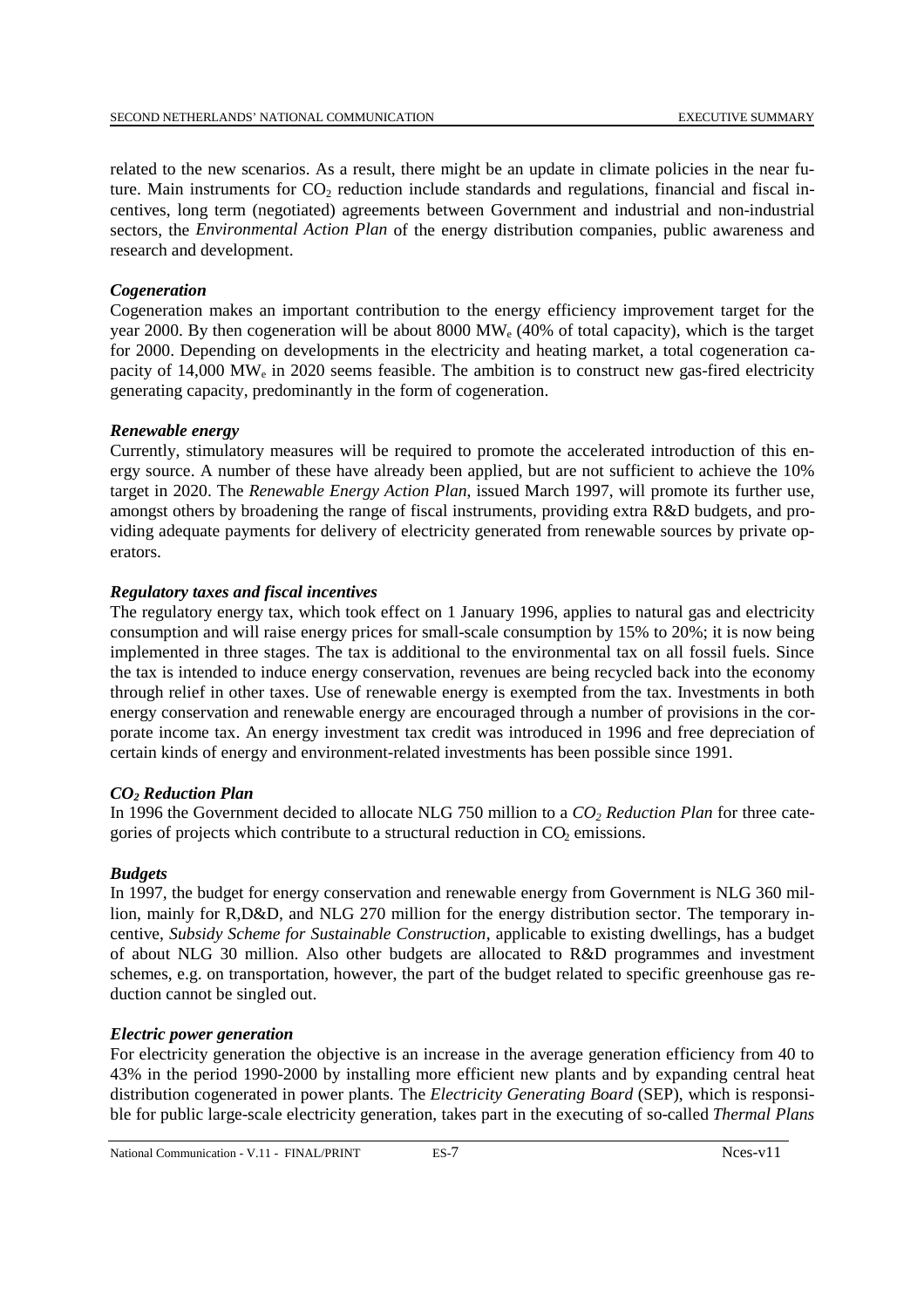aiming at large-scale utilisation of residual heat. In addition, the Government decided that a fuel switch to 10% wood be made in two coal-fired power plants in 1995. Construction of new nuclear capacity is not on the short-term agenda.

#### *Industry*

The current three-track approach to energy conservation in the manufacturing industry consists of:

- Long-Term Agreements (LTAs);
- a Light Manufacturing Industry Strategy for small firms where the LTA approach cannot be applied, e.g. energy standards in environmental licences;
- consolidation of the technological base, which by and large will be continued after 2000.

The Long-Term Agreements between the sector and the Government, aiming at covering 90% of the industrial energy consumption, strive for improvement in the energy efficiency of 20%. In addition, Gasunie, which is responsible for the domestic supply of natural gas, is executing an *Environmental Plan for Industry* aiming at improved energy conservation in industry. Energy conservation and accelerated introduction of new technologies will be further encouraged by intensified R&D and application of tax instruments. Besides the desirability of national R&D encouragement, a primary need is a dynamic international strategy, e.g. at European level, designed to support these developments.

#### *Transportation sector*

In 1996 three transportation-policy documents *Freight Transport in Balance, Working Together on Accessibility, and Memorandum on Vehicle Technology and Fuels* were released. The CO<sub>2</sub> target for road traffic is a reduction of 10% by the year 2010 compared to 1986 levels. Various measures and programmes are carried out with the aim of reducing the number of vehicle-km travelled, with special attention being paid to the improvement of public transport. In order to improve efficiency in freight transport, a joint venture has been set up with sectoral organisations with a view to reaching Long-Term Agreements. Proposals will be introduced for stimulating the purchase of energy-efficient passenger cars. A legislative framework agreed at the European level is required for applying regulatory measures governing CO<sub>2</sub> emissions. Policies on driving behaviour include increase in fuel prices, a stricter control of speed limits, and stimulation of more energy-efficient driving and buying behaviour. Excise duties on motor fuels will be increased per 1 July 1997, while the fixed tax for car owners will be decreased.

The Netherlands is striving for the international control of aircraft emissions as a whole, and seeks an international agreement in this area between the Parties to FCCC and the Chicago Convention (ICAO). The Netherlands will continue to emphasise the importance of a global levy on kerosene and the discontinuance of exemptions on value-added tax for international flights as well as the introduction of CO2 standards for aircraft. The Netherlands will also request attention for the reduction of greenhouse gas emissions from international shipping.

#### *Residential and service sector*

It is intended to further promote energy conservation in new homes and buildings by, for example, improving insulation standards, intensifying the Energy Performance Standard, demonstration projects and fiscal incentives for very energy-efficient construction. Quality improvement in new construction invariably leads to market trends to upgrade existing buildings, including their energy efficiency. Energy conservation in existing dwellings and office buildings will be stimulated through LTAs with rental agencies in the social housing sector and with relevant organisations for renting and maintaining office buildings. Energy-efficient heating systems and appliances, levies, public education and labelling will continue to be a means of inducing energy-conscious (purchasing) behaviour.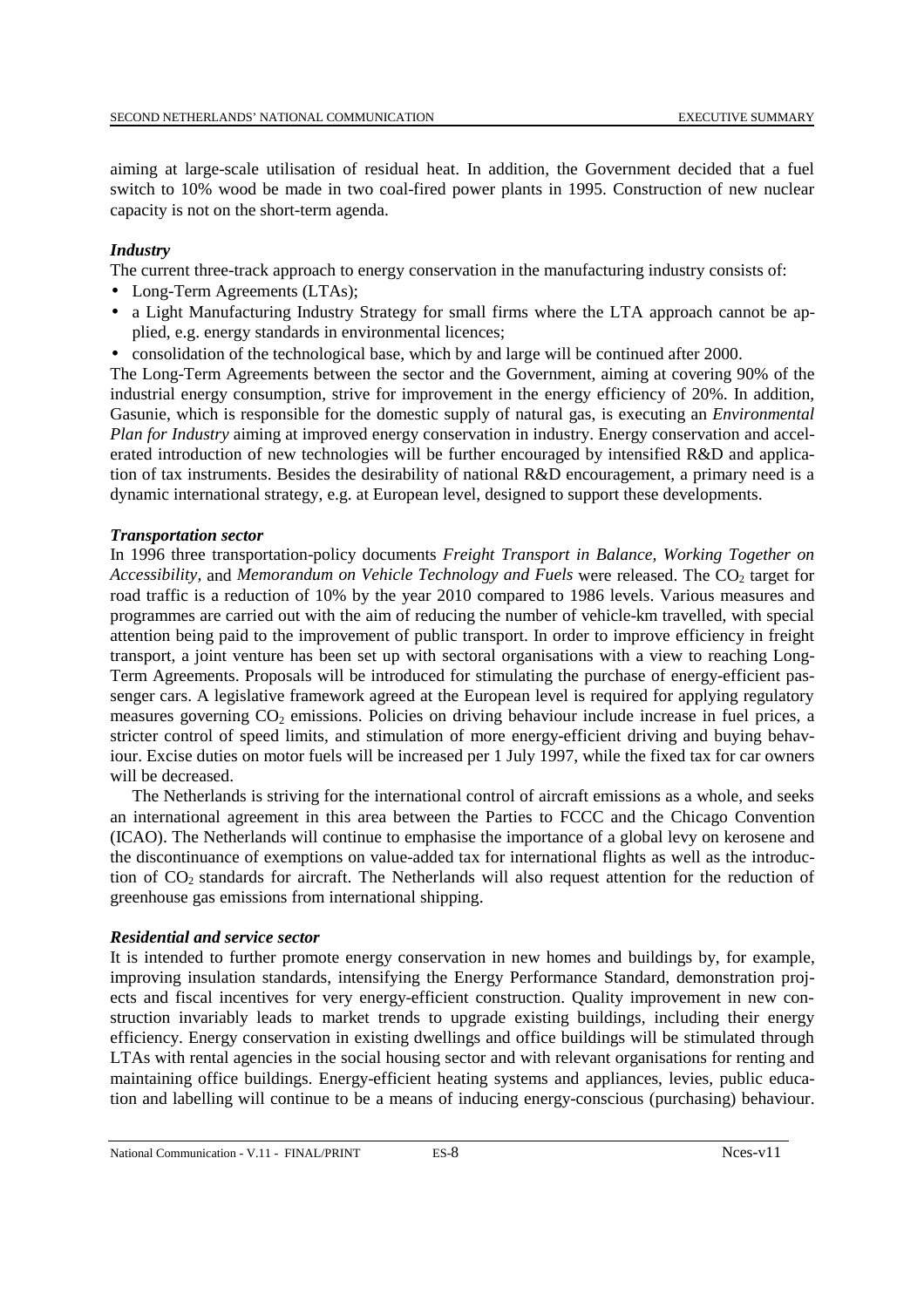Labelling and minimum efficiency standards for appliances have been introduced. Minimum efficiency standards are to be introduced for a wide range of applications, if possible through voluntary agreements with the manufacturing industry, however, if necessary through regulatory measures. The Netherlands Government has requested the European Commission to come with agreements.

#### *Waste treatment*

The Netherlands waste policy includes a 'programme for climate and waste', which comprises a package of measures aiming at reducing  $CO<sub>2</sub>$  emissions by reducing waste production and other means of waste treatment. The programme aims at using 5.1 million ton of waste for energy purposes by 2000. Also part of this programme is increased recycling of plastics, aluminium, paper and cardboard.

#### **4.2 Strategy for other gases**

At present the Netherlands Government expects that CH4 emissions will be reduced by about 25% in the year 2000, largely exceeding the *NEPP-2* target of -10%. These policies include measures such as recovery of methane from landfills, the manure policy, the European agricultural policy, reduced leakage from gas distribution networks and reduced emissions from offshore gas venting. For  $N_2O$  a feasibility study is being performed on reducing industrial  $N_2O$  emissions. Although the use of HFCs as substitute for CFCs will increase, emissions will be minimised due to leakage regulations. Also, application of control facilities in HCFC-22 production will reduce by-product HFC emissions.

# **5. Projections and effects of policies and measures**

For estimating future trends in CO<sub>2</sub> emissions in 1995 a new scenario *'Favourable CO<sub>2</sub> Scenario'* was developed based on the so-called sketch scenarios for energy use compiled by ECN as interpreted by the Netherlands Government. This is also the reason that different growth assumptions are used for the CO2 scenarios and the scenarios for the other gases. The *Trend scenario* is used as a baseline for the development without considering the latest additional measures announced in the *Third White Paper on Energy Policy* and in the *CO2 Reduction Plan.* One of the CPB scenarios called *'European Renaissance'* was selected as economic scenario for projecting non- $CO<sub>2</sub>$  emissions for the coming decades. Since emissions of non-CO<sub>2</sub> gases are less dependent on energy prices and economic growth than  $CO<sub>2</sub>$  emissions, adjustments as made for  $CO<sub>2</sub>$  are less relevant for these gases. Key assumptions of the scenarios used for  $CO_2$  and non- $CO_2$  gases are described in *Boxes ES.2* and *ES.3*, respectively. Existing policies and measures already implemented or committed to, are taken into account in the projections. Table ES.3 provides a summary of the CO<sub>2</sub> projection according to the *Favourable (average) scenario* and a comparison with the *Trend* and *BaU scenarios*.

At present (1997), a new *National Environmental Outlook 1995-2020* (NEO 4) is in preparation which will include several new economic scenarios with the most recent insights in trends and an independent assessment of the effect of the Netherlands' environmental policies in the context of the new scenarios. Current developments as discussed under Section 3 indicate a rising level of emissions.

In September 1997 the Government will inform the Parliament on the impact of existing policies, including the effect of the *CO2 Reduction Plan* and other initiatives taken after 1995. This information will also contain the result of an exploration of further reduction policies. Furthermore, the Government is preparing a new *National Environmental Policy Plan 3* (NEPP 3), which will present an integrated update of current policies, as will be elaborated in sectoral policy documents.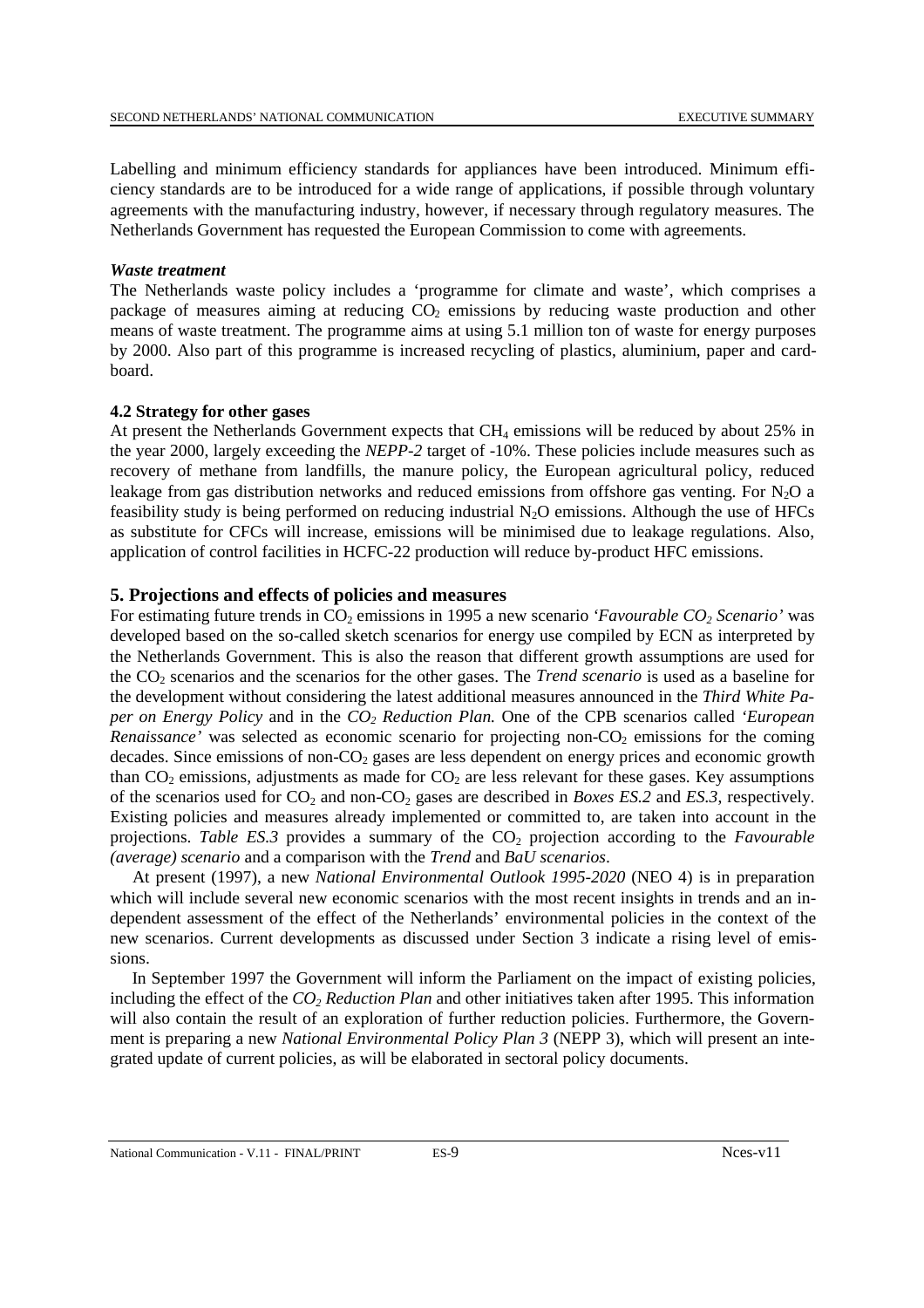#### Box ES.2 Key assumptions in the CO<sub>2</sub> scenarios for energy supply and demand defined by ECN

#### *Trend scenario:*

- economic growth 1990-2020: 2.3% per year;
- population growth 1990-2020: 0.5% per year:
- a very moderate rise in energy prices on the world market (to somewhat below \$20/bbl in 2020 for oil);
- growth of industrial production: 3.3% per year.

Additional assumptions in the *Favourable scenarios:*

- a moderate rise in energy prices on the world market (to \$25/bbl for oil in 2020).
- *favourably low*: relatively low growth of energy-intensive manufacturing industry and net imports of electricity;
- *favourably high*: relatively high growth of energy-intensive manufacturing industry and net exports of electricity;
- from 2000 onwards a European energy/ $CO<sub>2</sub>$  tax of \$10/bbl (also for large consumers);
- European efficiency standards for electric appliances;
- a European policy with incentives for recycling and use of less energy-intensive materials;
- favourable European conditions for the introduction of energy-efficient cars;
- (national and European) financial incentives and R&D programmes.

| <b>Table ES.3</b> Summary of projections of anthropogenic emissions and removals of $UQ_2$ (1g) |        |        |             |             |         |           |             |  |  |
|-------------------------------------------------------------------------------------------------|--------|--------|-------------|-------------|---------|-----------|-------------|--|--|
|                                                                                                 | 1990*  | 1995*  | 2000        | $2005***$   | 2010*** | $2015***$ | 2020        |  |  |
| <b>Emissions</b>                                                                                |        |        |             |             |         |           |             |  |  |
| Actual/target emissions                                                                         | 173    | 186    | 168         | 168         | 168     | 168       | 168         |  |  |
| Without measures (BaU)                                                                          | 173    |        | 197         | 210         | 222     | 236.5     | 251         |  |  |
| Trend scenario                                                                                  | 173    |        | 173.5       | 181         | 188     | 195       | 202         |  |  |
|                                                                                                 |        |        | $(170-177)$ |             |         |           |             |  |  |
| Favourable CO <sub>2</sub> scenario                                                             | 173    |        | 168         | 170         | 170     | 170       | 170         |  |  |
|                                                                                                 |        |        |             | $(168-172)$ |         |           | $(168-172)$ |  |  |
| <b>Removals</b>                                                                                 |        |        |             |             |         |           |             |  |  |
| Afforestation **                                                                                | $-1.5$ | $-1.7$ | $-1.7$      | $-1.7$      | $-1.7$  | $-1.7$    | $-1.7$      |  |  |
|                                                                                                 |        |        |             |             |         |           |             |  |  |

# *Table ES.3 Summary of projections of anthropogenic emissions and removals of CO2 (Tg)*

Notes:

Actual emissions, not projected; temperature corrected (uncorrected value is about 6 Mton lower for 1990 and about 2.5 Mton for 1995).

\*\* No projection known; assumed to be constant.

\*\*\* Interpolated values.

*Table ES.4* provides a summary of the other emissions for the period 1990-2020, on the basis of extrapolated projections for 1990-2010. The overall reduction of  $CH_4$  is caused predominantly by a decrease in emissions from landfills, agriculture (in particular from enteric fermentation and to lesser extent animal waste) and oil and gas production (-80%, -30%, and -40%, respectively in 2010-2020 compared to 1990).  $N_2O$  emissions from transport and wastewater treatment plants are expected to increase substantially (+150% and +100%, respectively, in 2010-2020 compared with 1990), whereas emissions from polluted surface waters are expected to decrease by about 50% in 2010-2020 relative to 1990. The effects of incorporating manure into the soil as a highly effective means to reduce ammonia emissions means are not included in the projection for agricultural emissions, now estimated to amount to about 3.5 Gg N2O. For the projection of emissions of HFCs, PFCs and a *Reference Scenario* has been defined, assuming that the *Montreal Protocol* and its subsequent amendments will be fully implemented without additional measures.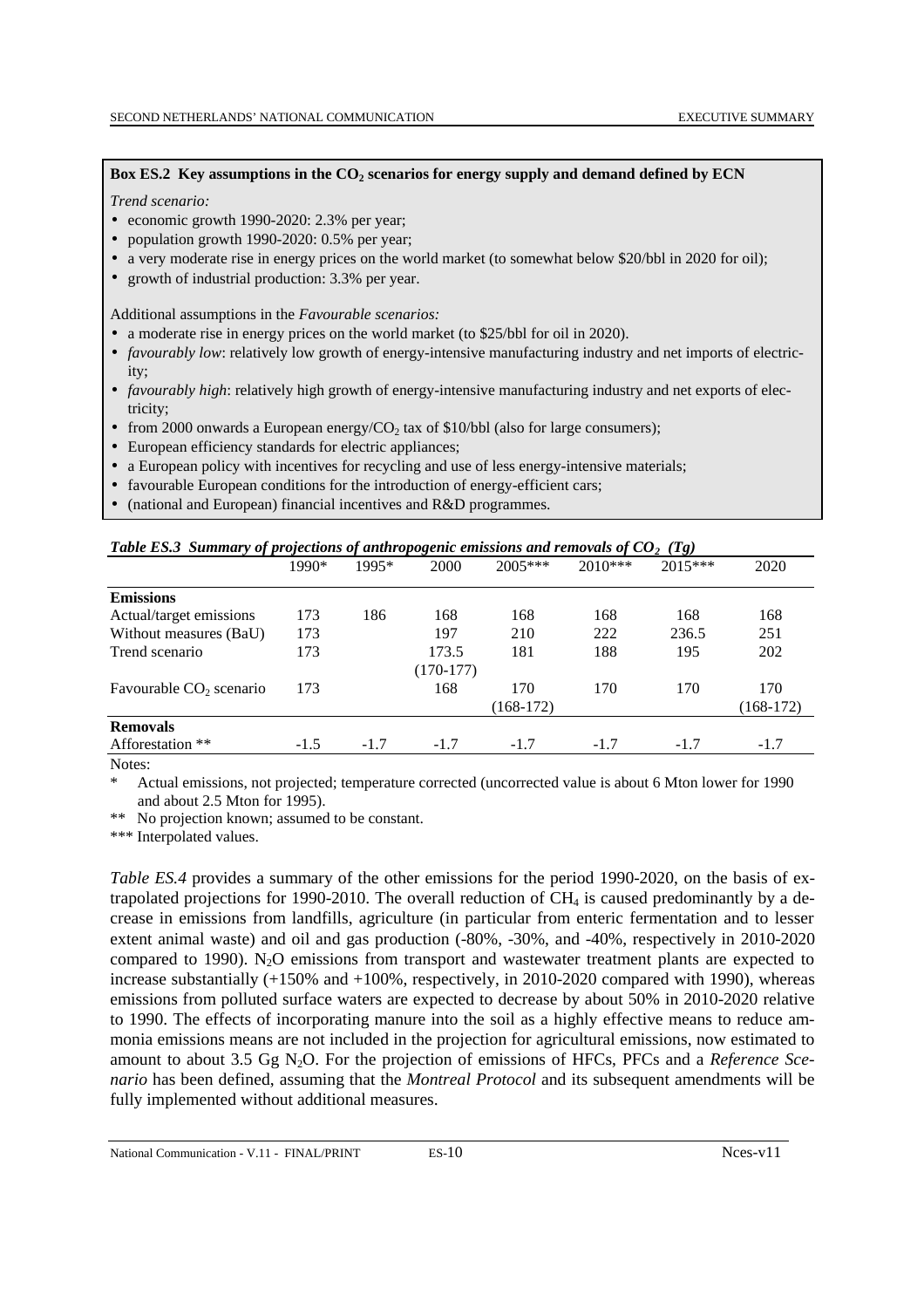#### **Box ES.3 Key assumptions in the scenarios for CH4, N2O and other gases**

- The European Renaissance scenario with high prices (*ER-High*), which include an annual economic growth rate of 2.7% between 1990 an 2000 and an increase of end-user energy prices of 23% in 2000 compared to 1990;
- Constant natural gas production, export and import;
- Increased use of associated gas on offshore production platforms, which would otherwise be vented;
- For agriculture, the impact of the MacSharry plan as well as the *Integral Paper on Manure and Ammonia Policy*, resulting in a substantial decrease in livestock numbers;
- Specific policies on waste prevention and recycling, leading to an increase in waste incineration and to a decrease in the amounts of waste landfilled, as well as in the fraction of degradable organic carbon of this waste.

| 1995**<br>$2005*$<br>$2015***$<br>$2020***$<br>1990<br>2000<br>2010<br>Compound<br>700<br>CH <sub>4</sub><br>928<br>788<br>1067<br>611<br>600<br>62.6<br>67<br>68.1<br>$N_2O$<br>64<br>65.2<br>69.4 | 594           |
|-----------------------------------------------------------------------------------------------------------------------------------------------------------------------------------------------------|---------------|
|                                                                                                                                                                                                     |               |
|                                                                                                                                                                                                     |               |
|                                                                                                                                                                                                     | 70.1          |
| <b>HFCs</b><br>490<br>754<br>3890<br>1340<br>2610<br>5160                                                                                                                                           | 6440          |
| 390<br><b>PFCs</b><br>330<br>330<br>371<br>410<br>429                                                                                                                                               | 448           |
| $\mathcal{L}$<br>3<br>3<br><b>FICs</b><br>$\Omega$<br>$\theta$<br>$\mathfrak{D}$                                                                                                                    | $\mathcal{E}$ |
| 58<br>82<br>88<br>SF <sub>6</sub><br>75<br>61<br>68                                                                                                                                                 | 95            |
| Total non- $CO2$ (Tg $CO2$ -eq.)<br>50.3<br>49.6<br>47.0<br>44.4<br>43.3<br>43.5                                                                                                                    | 50.5          |
| 1030<br>650<br>687<br>CO<br>830<br>670<br>630                                                                                                                                                       | 704           |
| 379<br>355<br>NO <sub>x</sub><br>575<br>477<br>330<br>312                                                                                                                                           | 293           |
| <b>NMVOC</b><br>459<br>357<br>255<br>253<br>250<br>250                                                                                                                                              | 250           |
| 207<br>95<br>150<br>92<br>94<br>95<br>SO <sub>2</sub>                                                                                                                                               | 95            |

Note: Figures for 1990 and 1995 may differ from those in presented *Table ES.2*, since

the emission inventories contain more recent estimates than the projections used here.

Interpolated values (for other years shown in italics).

\*\* Increase or decrease reflecting historical trends described in Chapter 3.

\*\*\* Simple extrapolation.

#### **6. Expected impacts of climate change and vulnerability assessment**

The natural coast, mainly consisting of dunes and beach flats, is eroding due to the present sea-level rise of approximately 20 cm per year per century and due to human interferences in the coastal system. The expected additional increase in sea level rise will lead to an increased erosion of the coastline. The 1995 evaluation showed that the present structural erosion has been stopped effectively due to beach nourishment programmes. Increased erosion of the fore-shore (minus 7-12 m) has been observed, which in the long run leads to instability of the coastal system. Accelerated sea-level rise and change in storm intensity will exacerbate this process. At present, however, there is no evidence for a changing frequency of storms. Estimates show that due to a changing climate, decisive flood discharges will increase 10% for the Rhine and even 20% for the Meuse in the next century. These expectations, combined with the human interferences, will strongly increase the vulnerability to flooding of the low lying lands in the Netherlands.

The Netherlands assists developing countries in the preparation of a national policy on climate change, including assistance in preparing vulnerability assessments of potential climate-change impacts on natural and socio-economic systems. These projects are now being followed up with assistance in developing integrated planning for coastal zone management, taking into account potential long-term effects of climate change.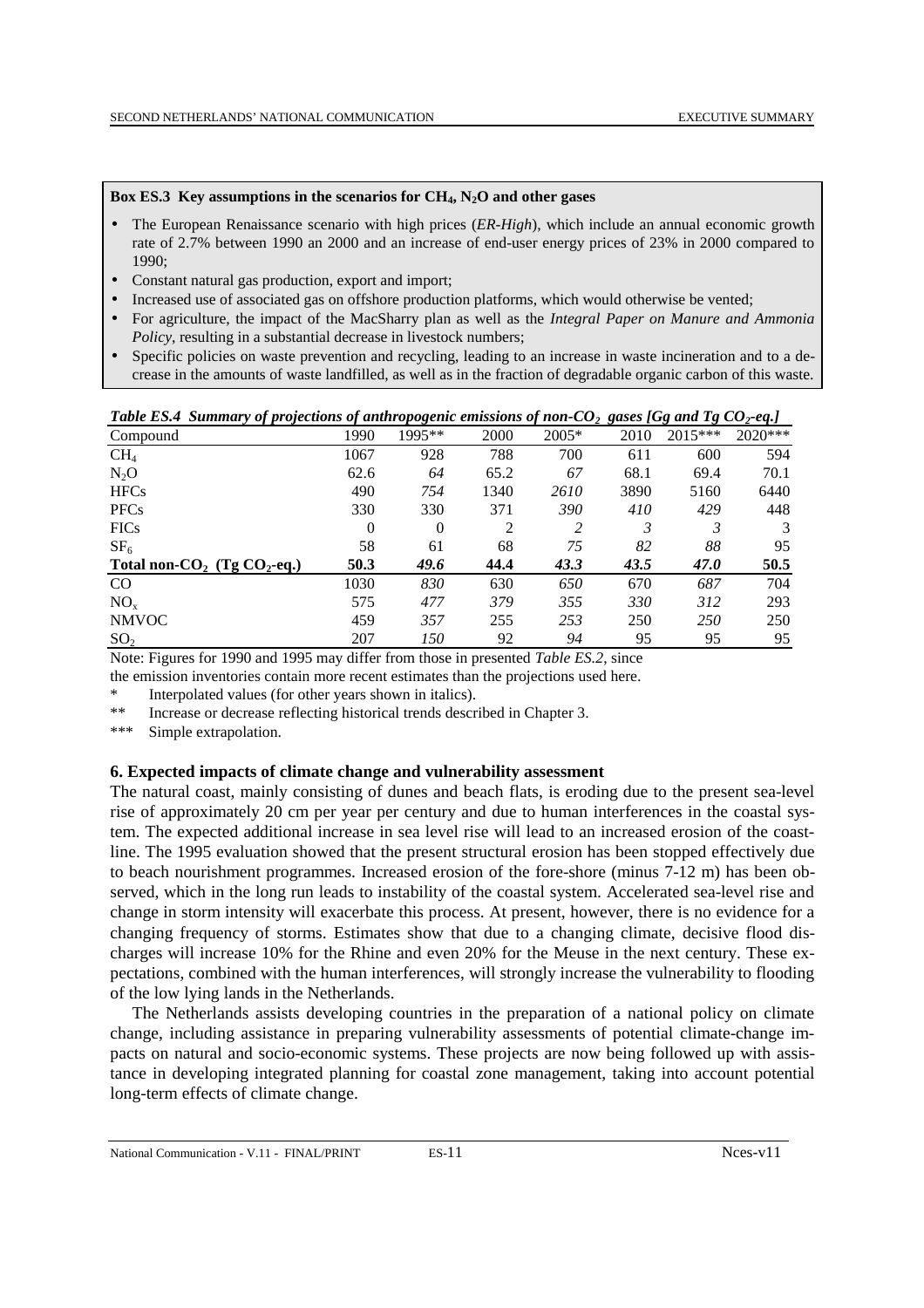#### **7. Adaptation measures**

The *Technical Advisory Committee on Water Defence* has recommended reserving space in the dune area to guarantee safety for the next 200 years, with a worst-case scenario of 85 cm sea-level rise and a 10% per century increase in storms. The design of (unavoidable) new engineering works with a long lifetime, like storm surge barriers and dams, will incorporate an expected sea-level rise of 50 cm. The *Flooding Defence Act,* which came into force in 1996, mentions the safety standards for all water defences varying from one in 10,000 to one in 1250 years. International agreements have been made for both the Rhine and the Meuse to reduce and prevent damage due to high floods.

Forest management in the Netherlands focuses on stimulating the stability and options for forest adaptation. Stability is pursued through measures to stimulate mixed-forest planting, and to make conscious choices with respect to different kinds of trees, disease prevention and protection of genetic diversity. The Netherlands has policies to protect groundwater and surface water as a natural resource, thereby also preventing soil desiccation.

The Netherlands with its considerable experience in coastal zone management has strived to share this experience with other countries, in particular the developing countries most vulnerable to the effects of climate change. Support in this respect involves dissemination of information, other knowledge with respect to coastal zone management and through the training of experts.

#### **8. Activities Implemented Jointly**

The Netherlands actively advocates the use of joint implementation for the realisation of future obligations under the Climate Convention and is therefore an active participant in the pilot phase of AIJ. A *Pilot Phase Programme* (PPP) will be set up to last until the end of this century, with annual progress reports be sent to the Netherlands Parliament and to the Conference of Parties to the FCCC. This *PPP* aims to carry out a broad range of projects. All greenhouse gases, not only  $CO<sub>2</sub>$ , will be addressed. Different sources, but also sinks and economic sectors will be considered. Furthermore, the programme aims at projects both in developing countries, and in Central and Eastern Europe (NLG 48 million available). Besides forming positive climate impacts, projects should also have clearly beneficial local environmental and social impacts and be in line with host-country development priorities. At present, the Netherlands has nine AIJ projects in execution, three of which relate to afforestation or reforestation.

### **9. Financial assistance and technology transfer**

In 1995-1996 the Netherlands restructured its foreign policy to reflect a more integrated approach. The Government of the Netherlands has committed itself to allocating 0.8% of the Gross Domestic Product to *Official Development Assistance* (ODA). For 1997 this amounts to approximately NLG 6,000 million. As part of this, in 1996 the Netherlands has also committed itself to spend 0.1% of GDP in 1997 on environmental projects and programmes in developing countries, including climate change activities. These financial resources are channelled through a combination of multilateral and bilateral channels. The Netherlands has set aside a sum of NLG 120 million until the year 2000 out of the budget of development cooperation to contribute to the *Global Environment Facility* (GEF), the interim operating entity of the *Framework Convention on Climate Change*.

In the Netherlands development cooperation with developing countries on a bilateral level, environmental issues are an integral part of the terms of reference. This makes it difficult to specifically extract the programmes and projects which have a component relevant to mitigation and adaptation of climate change issues. In direct technology transfer, the private sector plays a very important role, because the ownership of the climate-friendly technologies generally lies with the private sector rather than with governmental or multilateral institutions. Transfer of 'soft' technology through capacitybuilding, training and research is a key element of the Dutch development cooperation and an integral part in assisting the technology transfer process.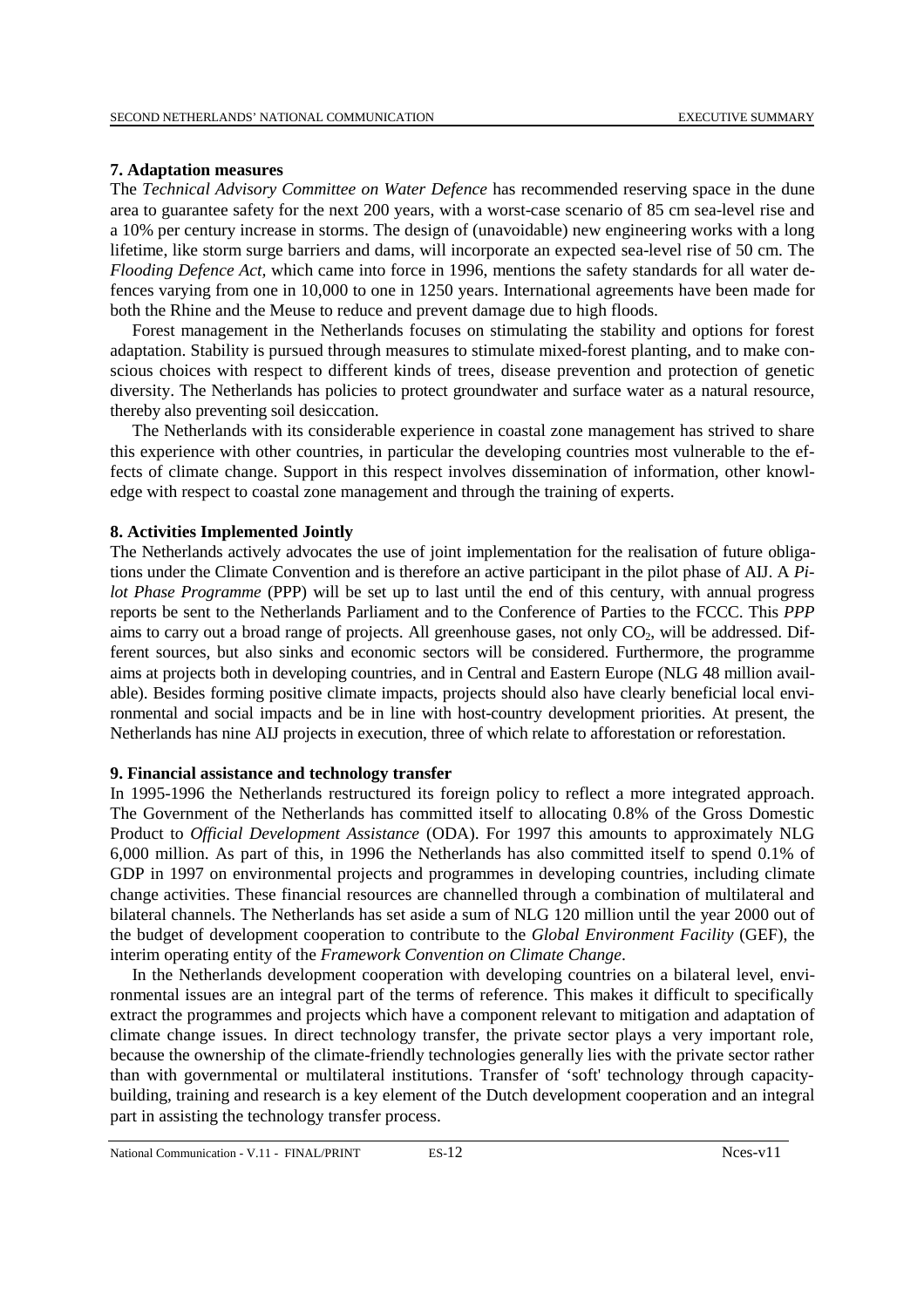#### **10. Research and systematic observation**

National research activities are supported and to a significant degree steered by the *National Research Programme for Global Air pollution and Climate Change* (NOP-MLK). The first phase of this programme (1990-1995) has now been completed and the second phase will run from 1995-2001. With a budget of NLG 47 million, in Phase II some 80, mostly large, projects will be carried out. In addition, the *Netherlands Organisation for Scientific Research* (NWO) fosters research in the framework of the *Global Change Priority Programme* (1990-1998) which has a wider scope than the climate-focused NOP-MLK. Other national programmes include the *National Remote Sensing Programme* and the *Earth Observation User Support Programme.*

With the support of several Ministries and the University of Utrecht, the *Netherlands Centre for Climate Research* (CKO) was established in 1995 aimed at enhancing the quality and impact of climate research in the Netherlands in general, which is a cooperation between the *Institute for Marine and Atmospheric Research* (IMAU) of Utrecht University, the *National Institute of Public Health and the Environment* (RIVM) and the *Royal Netherlands Meteorological Institute* (KNMI).

In the years to come, the Dutch contribution to international research will also be aimed at finding global and regional strategies in the long term to satisfy the commitments under the *Framework Convention on Climate Change*. Here, global integrated models will play an important role. To support the relevant protocols, scenarios studies, an insight into the cost-effectiveness of measures for emission reduction and adaptation and insight into the effectiveness of administrative instruments are required.

#### **11. Education, training and public awareness**

Since 1980, research has been conducted every six months into the involvement of citizens in about 45 social issues of various types including, from 1990, the subject of climate change. The involvement of the public in climate change issues appears to be related to public information campaigns and publicity on current events. The attitude of the Dutch population on the issue itself has changed substantially in the last years. The issue is considered to be of less importance, less threatening, less disastrous and less close at hand. In the last years the communication of the energy distribution companies through their *Environmental Action Plans* (MAPs) has focused on promoting energy conservation in the residential sector. During the winter season 1996/1997 central issues were energy-efficient buying and energyefficient living. Products which received special attention were energy-saving light bulbs, energyefficient boilers and insulation materials.

In 1996 the Ministry of the Environment started a long-term mass media information campaign on the greenhouse effect and the subsequent necessity for energy conservation. In 1995 a project was launched aiming at showing the population examples of households which have achieved a substantial reduction in residential energy consumption by changing their lifestyles.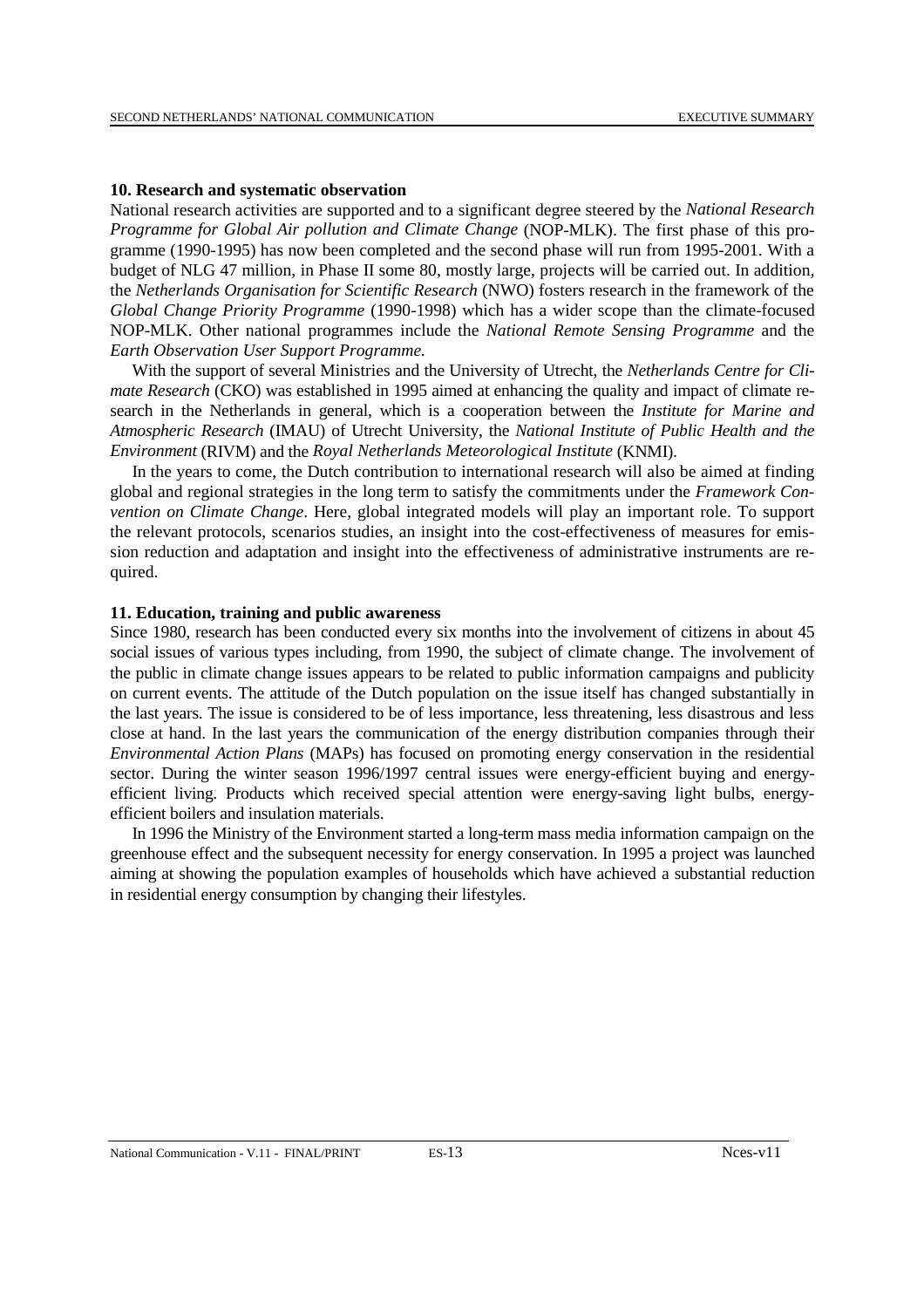# **1. INTRODUCTION**

The first *Netherlands' National Communication on Climate Change Policies* was prepared in 1994 in a context in which climate change policies and expected impacts had just been decided upon. On the basis of new scenarios developed in 1993, new policies and measures, including a package of measures to realise the CO2 emission target, were presented in the *Second National Environmental Policy Plan* (NEPP 2). This first *National Communication* presented therefore a current and consistent overview of targets, policies and measures, and emission projections of greenhouse gases for the period 1993-1994.

In 1997, we are facing a very different situation. The *Second Netherlands' National Communication on Climate Change Policies* has been prepared in a period in which important national policy developments and policy decisions have taken place. The developments are consequential to international policy developments and to the high level of political focus in the Netherlands on the problem of climate change. National developments started unfolding in 1996 in connection with the *Third White Paper on Energy Policy* and the *Second Memorandum on Climate Change*, documents presenting the Netherlands' strategy for long-term climate change policies at an international level and the Netherlands' contribution to these policies. Long-term targets were formulated on the basis of adjusted  $CO<sub>2</sub>$  scenarios.

In spite of intensifying climate policies in NEPP 2 and thereafter, we are still faced with increasing  $CO<sub>2</sub>$ emissions as a result of economic developments, both international and national. For this reason, in 1996 the Netherlands Government decided in addition to existing policies to allocate 750 million Dutch guilders to realise improvements to the energy infrastructure in the context of a  $CO<sub>2</sub>$  *Reduction Plan.* 

In the thorough investigation of the climate change issue made by the Netherlands Parliament in 1996, substantial reductions of greenhouse gases, both international as well as national, were recommended. Parliament requested the Government to present an estimate by September 1997 of the impacts of current policies and measures, including the *CO2 Reduction Plan*. Furthermore, the Government was to explore the possibilities for further reductions of greenhouse gas emissions in the light of a possible

outcome from the negotiations on the protocol under the *Framework Convention on Climate Change* (FCCC). The conclusions of the European Ministers of the Environment to propose a 15% reduction of greenhouse gas emission by industrialised countries between 1990 and 2010 and to propose burdensharing differentation within the European Union will be further explored for impacts on the Netherlands.

The report to Parliament in September will be based on the results of new scenarios being developed by our national planning institutes and from present projections of greenhouse gas emissions over the 1990-2020 period. Although the results of these scenarios *(National Environmental Outlook 1995- 2020*, NEO 4) are not yet available, they are scheduled for publication in July 1997. This report to Parliament will constitute an important contribution to the *Third National Environmental Policy Plan* (NEPP 3) scheduled for the end of 1997.

And so it was that this *Second Netherlands' National Communication on Climate Change Policies* evolved from within the dynamic context outlined above to the present overview of the current situation (up to April 1997) with respect to climate change policies. This overview presents us with a complete picture of policies and measures on climate change to reduce greenhouse gas emissions, and to provide for adaptation policy, national circumstances, financial assistance and technology transfer, research programmes and education and communication. Also included is a chapter on activities implemented jointly.

Because the new scenarios are not yet available, future greenhouse gas emissions are presented on the basis of projections made in 1993 and 1995. The new scenario calculations may have a considerable effect on the figures used in this *National Communication*.

Finally, a refinement of the greenhouse gas emission calculation methodology for the Netherlands has now been decided upon in February 1997, which will result in a better compliance with IPCC guidelines on estimating greenhouse gas emissions. However, a recalculation of historical emissions has not yet been carried out and thus updated and improved emission inventory figures were not available for presentation in this *Second National Communication*.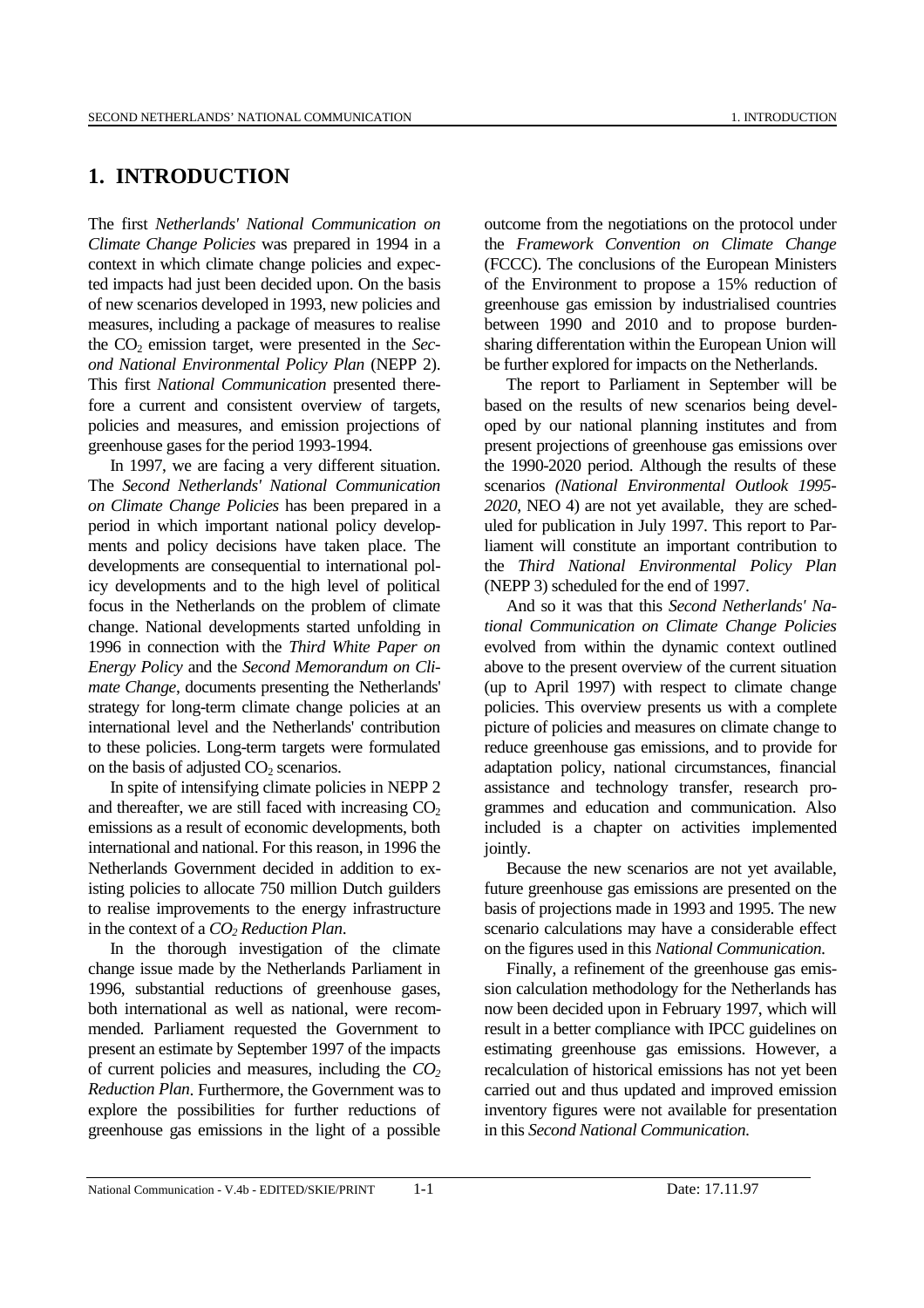|--|--|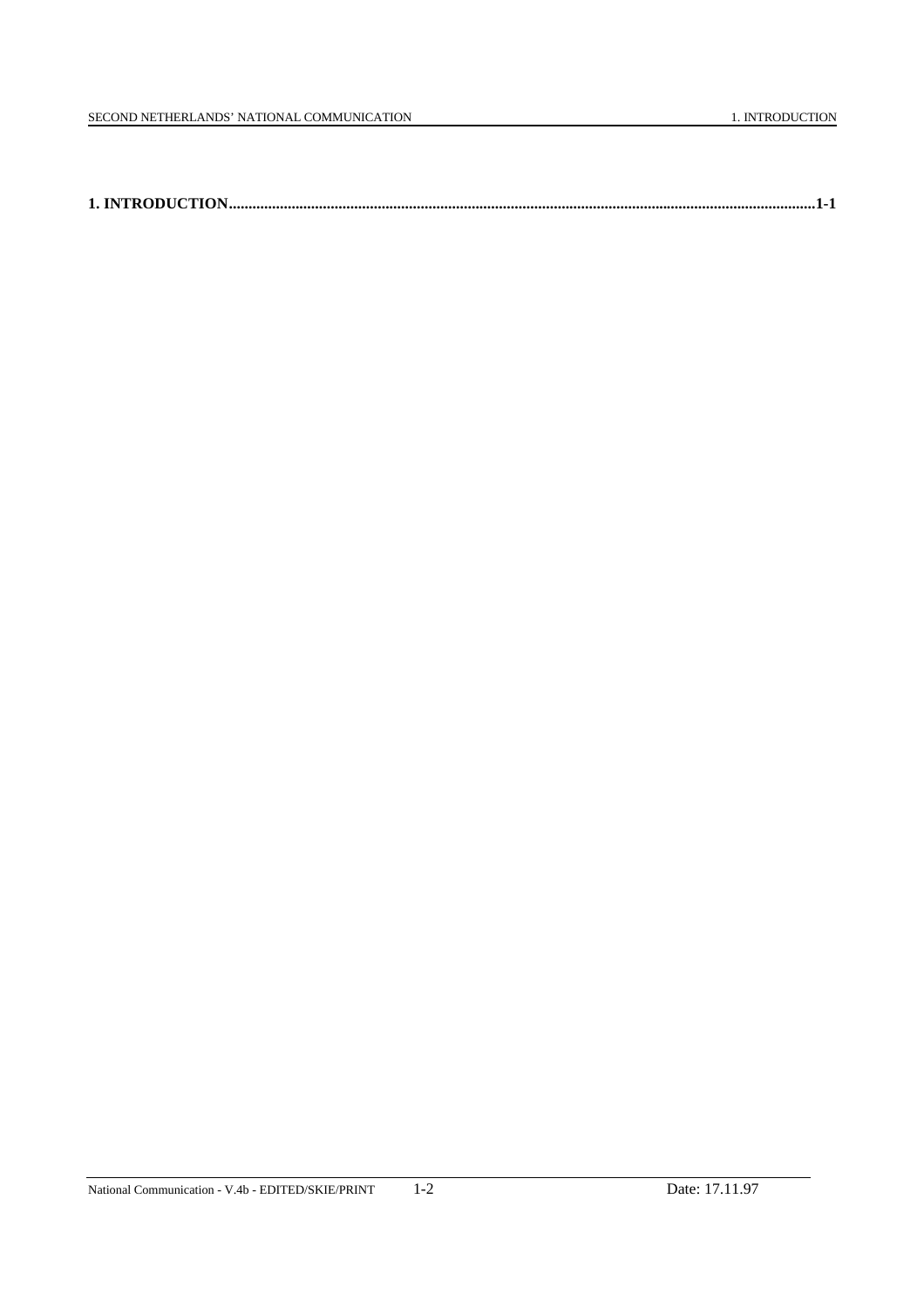# **2. NATIONAL CIRCUMSTANCES**

This chapter provides an overview of background data relevant to this report. Characteristics of the Netherlands are described using basic data and include profiles of the geography, climate, population, society, economy, energy and environment. Policy-making and legislative processes in the Netherlands are then examined, followed by a brief outline of key elements in the development of environmental policies to date.

# **2.1 Geographical profile**

The Netherlands is a low-lying country situated in the delta of the rivers Rhine, IJssel and Meuse. About 24% of the land is below sea level. The soils consist of fluvial and tidal deposits, partially covered by peat. After the ice age, this Holocene peat was formed behind the coastal dunes in the western part of the Netherlands, where polders with controlled water levels have been created. In the eastern part of the Netherlands, Pleistocene ice-pushed ridges covered with windborne sand deposits are found. The south consists mainly of Meuse terraces with loess deposits or windborne sand deposits. The highest point is 321 m above sea level at the border with Belgium and Germany, and the lowest is 7 m below sea level. The surface area of the land, and inland and coastal waters amount to  $41,526$  km<sup>2</sup>. The land surface covers 34,000 km 2 . This area consists of 59% agricultural land and 9% forest; 5% is natural land and 27% is destined for urban, infrastructural and other uses. The population concentration is highest in the '*Randstad*' (cities on the western edge of the country), consisting of Amsterdam, Rotterdam, The Hague and Utrecht, and the towns in between. Rotterdam is important for its oil refineries and ports, which are amongst the largest in the world. Schiphol Airport near Amsterdam is important as an air transit point for the rest of Europe. Several geographical features are given in *Fig. 2.1*.

# **Fig. 2.1** *Key elements of the Netherlands' geographical profile.*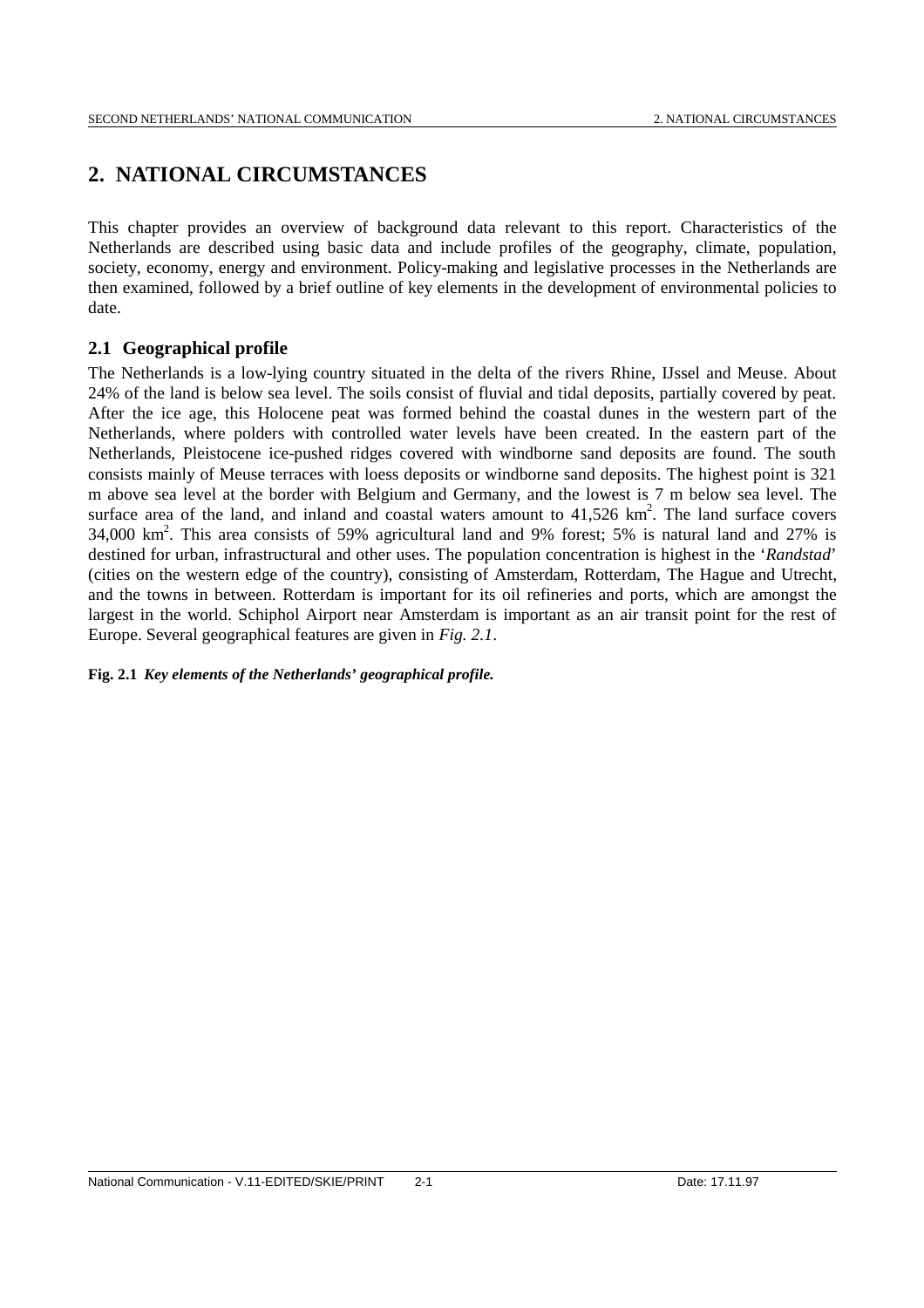

**Fig 2.1** *Key elements of the Netherlands' geographical profile.*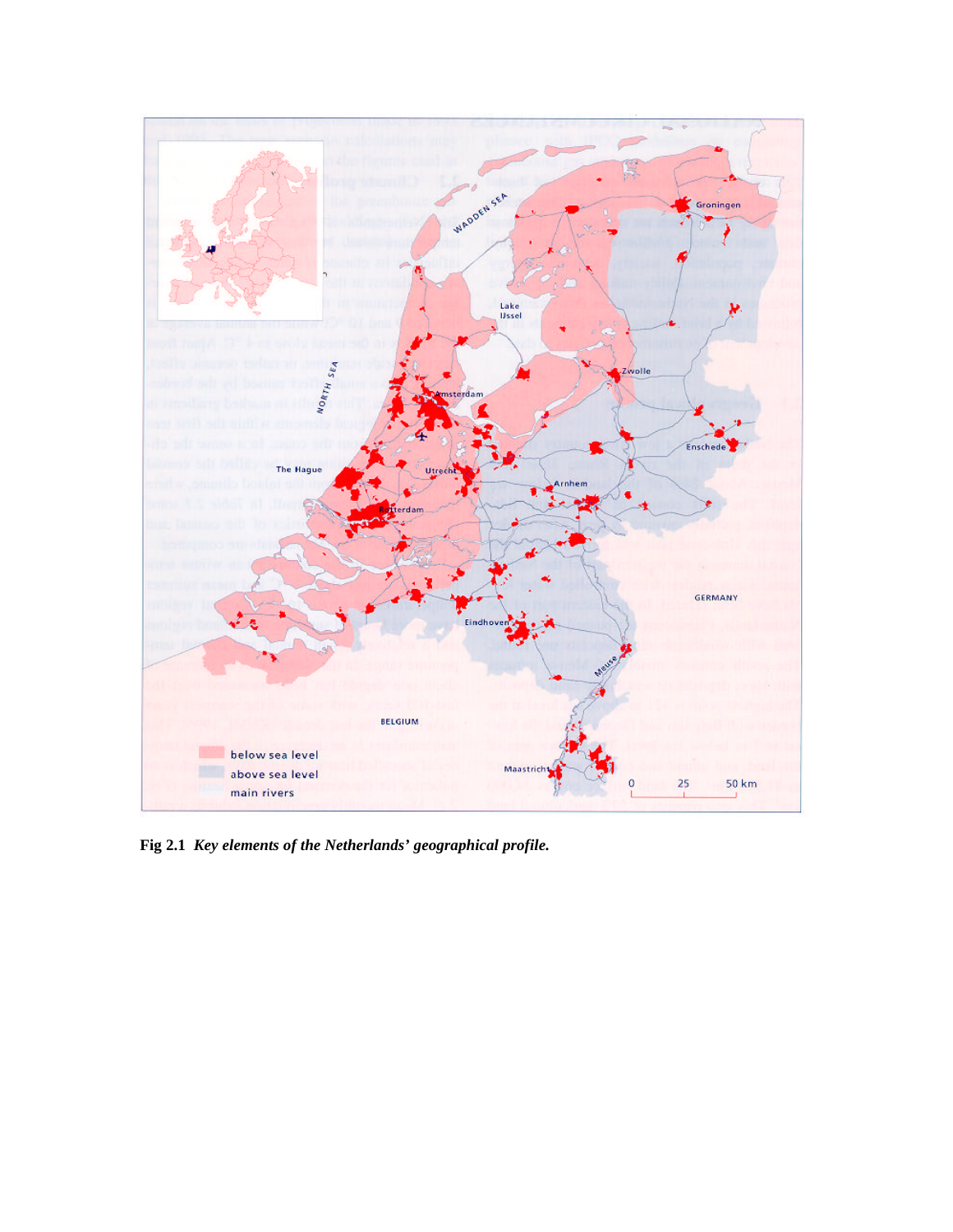# **2.2 Climate profile**

The Netherlands is located in the so-called temperature zone, but due to strong maritime influences its climate is much milder than average conditions at the same latitude. Annual average temperature in the centre of the country is between 9 and 10 °C, while the annual average at the 52 N is in the mean close to 4 °C. Apart from this large scale maritime, or rather oceanic effect, there is also a small effect caused by the bordering North Sea. This results in marked gradients in most climatological elements within the first tens of kilometres from the coast. In a sense the climate of this transition may be called the coastal climate, as distinct from the inland climate, where gradients are generally small. In *Table 2.1* some climatological characteristics of the coastal and inland climate of the Netherlands are compared.

| Table 2.1 Some climatological characteristics for De Kooy (coastal station) and Twente Airbase (about 150 km from |
|-------------------------------------------------------------------------------------------------------------------|
| the coast), based on observations for the period 1961 to 1990 (source: KNMI)                                      |

|                                                | De Kooy           | <b>Twente Airbase</b> |
|------------------------------------------------|-------------------|-----------------------|
|                                                | (coastal station) | (inland station)      |
| Mean temperature $(^{\circ}C)$                 |                   |                       |
| - January                                      | 2.7               | 1.5                   |
| - July                                         | 16.2              | 16.4                  |
| Mean daily temperature amplitude $(^{\circ}C)$ |                   |                       |
| - January                                      | 4.2               | 4.9                   |
| - July                                         | 5.9               | 9.9                   |
| Mean relative humidity (%)                     |                   |                       |
| - January                                      | 88                | 90                    |
| - July                                         | 81                | 79                    |
| Mean annual duration of sunshine (hr)          | 1581              | 1377                  |
| Mean annual wind speed at 10 m over            | 7                 | 4                     |
| flat open terrain $(m/s)$                      |                   |                       |
| Mean precipitation (mm)                        |                   |                       |
| - annual                                       | 757               | 769                   |
| - driest month                                 | 40                | 46                    |
| - wettest month                                | 91                | 76                    |

Everywhere in the country mean winter temperatures are just above  $0^{\circ}$ C and mean summer temperatures at about 16 °C. Coastal regions have more hours of sunshine than inland regions and a relatively small annual and diurnal temperature range. In the Netherlands an increase of about one degree has been measured over the last 100 years, with some of the warmest years occurring in the last decade (KNMI, 1996). This also translates in an decrease in the annual number of so-called heating degree days, which is an indicator for the demand for space heating (*Fig. 2.1*). Mean monthly precipitation exhibits a rather strong annual cycle; the driest months are February, March and April, the wettest are July and August. The variation in mean annual precipitation deviates locally by no more than 20% from the nation wide mean of 775 mm (Colenbrander *et al.,*1989).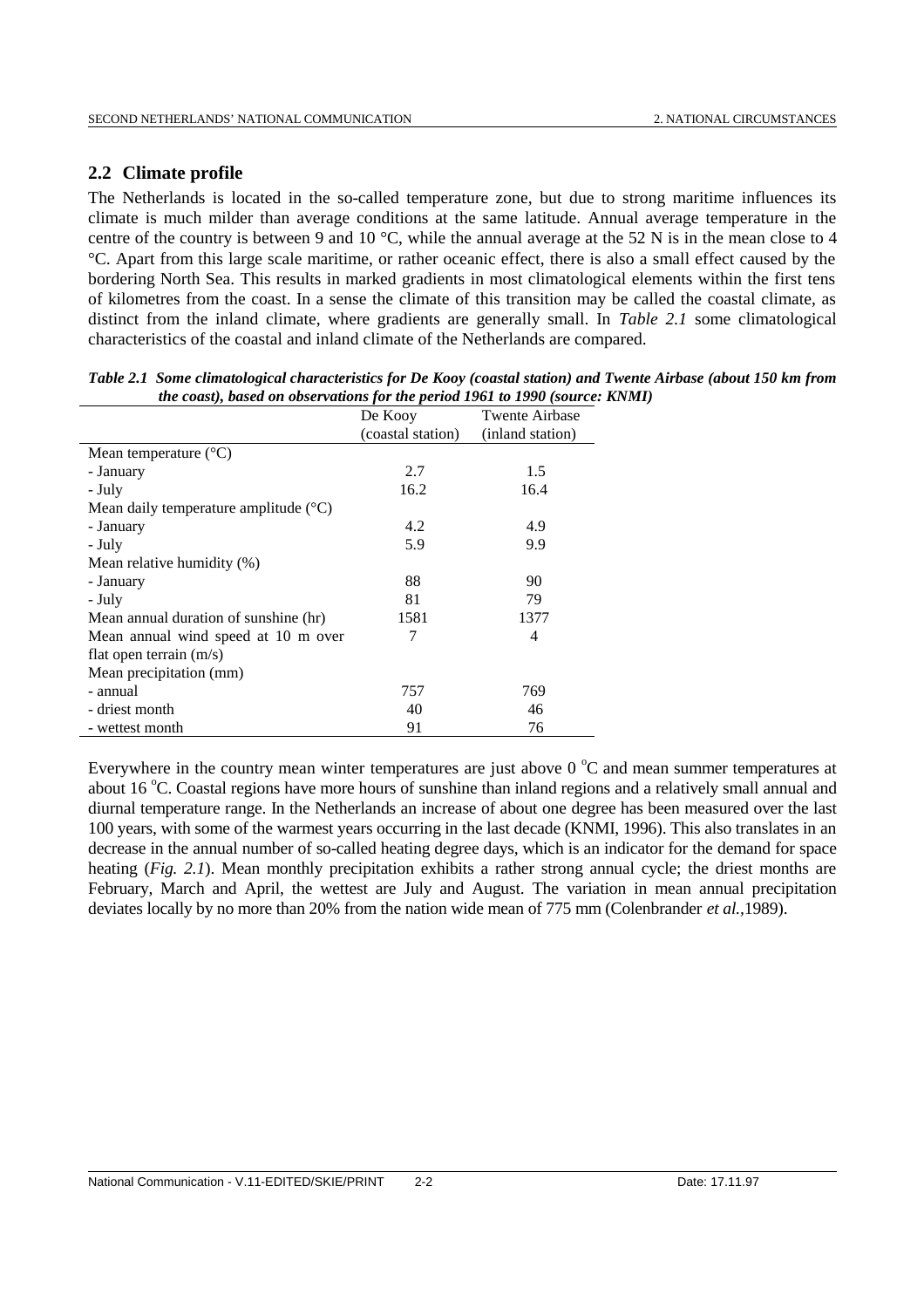

*Fig. 2.2**Development of the average surface temperature and the number of heat degree days (HDD) in the Netherlands in the periods 1880-1995 and 1975-1995, respectively (source: KNMI, 1996; EnergieNed).*

### **2.3 Population profile**

The period 1980-1995 saw a population increase in the Netherlands of 9.5%, going from 14.1 million to 15.4 million (*Fig. 2.2*). The annual growth decreased from 0.8% in 1980 to about 0.5% in 1995. In the same period the population density increased from 415 to 454 persons per  $km^2$  (CBS, 1996a). This is about twice as much as at the beginning of this century. According to recent analyses it is anticipated that the Netherlands will have about 15.9 mln inhabitants in 2000, 16.7 mln by 2010, and 17.1 mln by 2020 (CBS, 1996b). In comparison with most other EU countries, the population increase in the Netherlands can be considered relatively high.

Besides population growth, other demographic factors influence the pressure on the environment, the most important being the number of households. This is affected by a decreasing trend in the number of persons per household (from 2.8 in 1980 to 2.4 in 1995). The number of households increased from 5 mln in 1980 to almost 6.5 mln in 1995, while the share of singles' households increased from 24% to about 30% (CBS, 1996a).

*Fig. 2.3 Development of the total population, number of households and the number of singles' households in the Netherlands in the period 1980-1995 (source: CBS, 1996c).* 200  $Index (1980 = 100)$ 

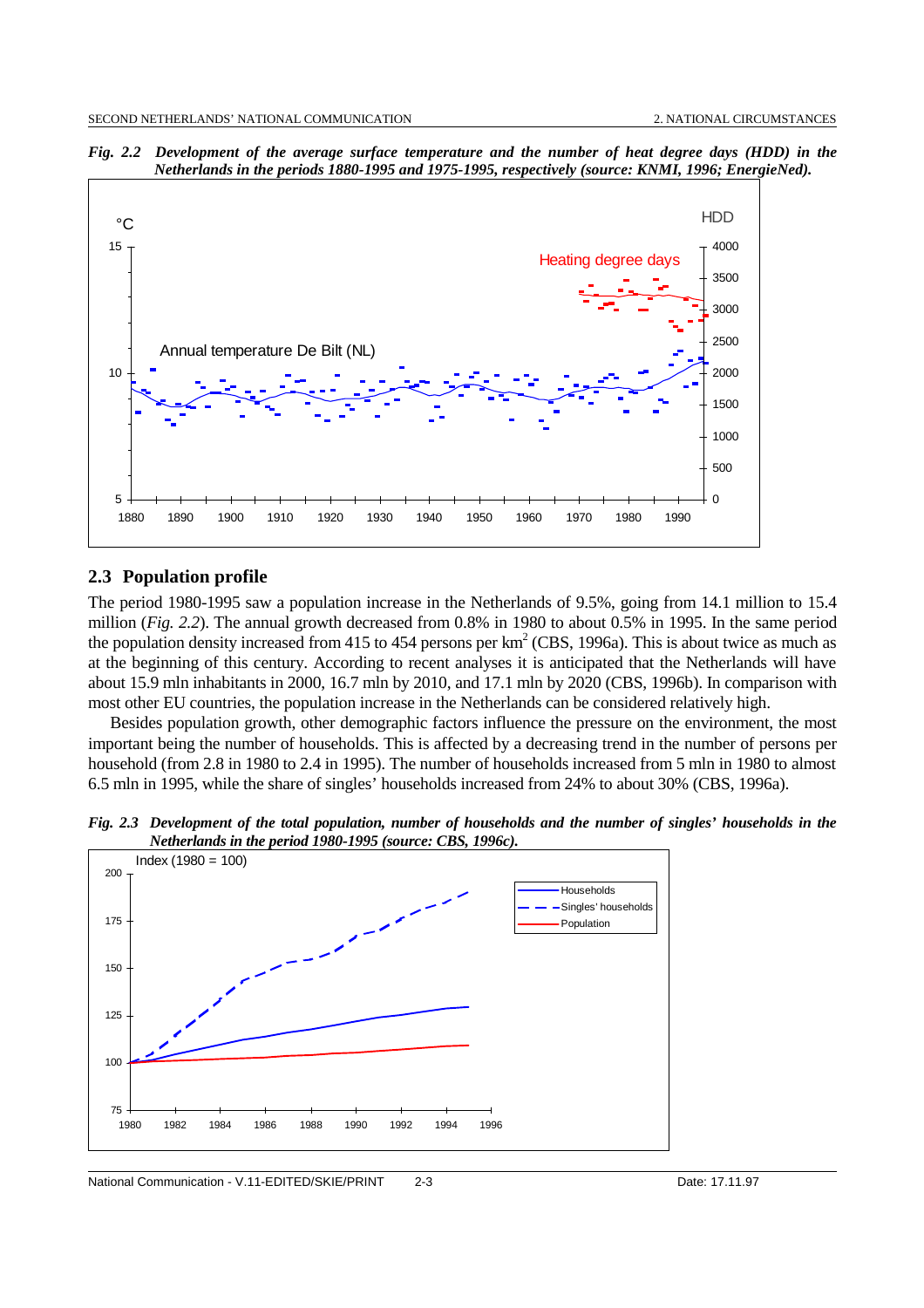# **2.4 Economic profile**

# *General*

The Gross Domestic Product (GDP) of the Netherlands was NLG 516,000 mln in 1990 and NLG 568,000 (using 1990 prices) in 1995, an increase of 10% (CBS, 1996a). The Netherlands performs well on the world market and ranks relatively high amongst agricultural exporters. From a Netherlands perspective the principal exports are machinery and transport equipment (26 % in 1996), food and other livestock products (19%), and chemicals (20%). The current export quote is 54%. The exports increased by 18 % between 1990 and 1995. This growing export trend is inextricably linked to developments in freight transport. Principal imports to the Netherlands in 1996 included machinery and transport equipment (33%), and manufacturing goods (28%). The transportation sector has been traditionally one of the main economic activity fields (with the share of total GDP being 6.8% in 1995) because of its favourable location for transporting goods from a harbour to the EU inland destinations. The geographical situation also encourages oil refineries in Rotterdam, from which large amounts of oil products are exported. Another characteristic of the Netherlands is the availability of large domestic reserves of natural gas, one of the factors contributing to a relatively large chemical industry (using natural gas as chemical feedstock). The many refineries have also contributed significantly to this large industrial sector.



*Fig. 2.4 Trends in volume development in the Netherlands in the period 1980-1995 (source: RIVM, 1996a,b).*

# *Volume trends*

During the last few decades the volume of many important variables such as GDP, mobility, livestock, energy consumption and waste production, which strongly influence the development of emissions, has increased in the Netherlands, as illustrated in *Fig. 2.4*. Only the development of livestock numbers deviates from this trend. The largest increase since 1980 occurred in mobility, i.e. road transport, expressed as vehicle-km (passengers and freight). The GDP and consumer expenditure increased faster than the number of inhabitants. In the period 1980-1994 the growth in energy consumption was lower than the growth in GDP; in 1995 energy consumption grew more than GDP. Except for transportation, for a selection of indicatiors presented in *Table 2.2* the environmental pressure in the Netherlands, in comparison with our neigbouring countries, ranks among the highest..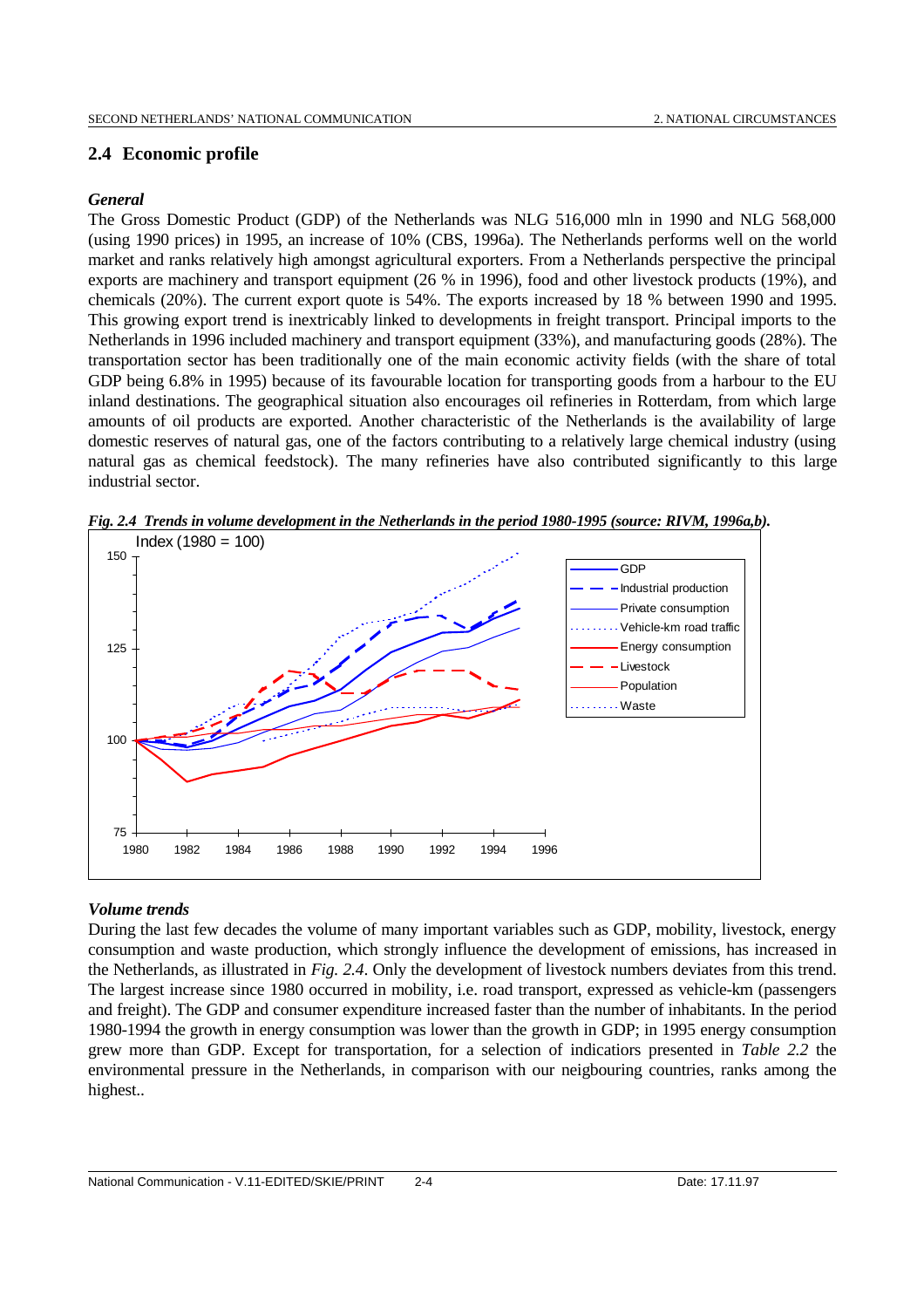| Index $(NL = 100)$ | Population          | <b>GDP</b> | Energy consumption Passenger cars |            | Vehicle-km | Fertiliser          | Cattle              | Pigs                |
|--------------------|---------------------|------------|-----------------------------------|------------|------------|---------------------|---------------------|---------------------|
|                    | per km <sup>2</sup> | per capita | per capita                        | per capita | per capita | per km <sup>2</sup> | per km <sup>2</sup> | per km <sup>2</sup> |
| <b>Netherlands</b> | 100                 | 100        | 100                               | 100        | 100        | 100                 | 100                 | 100                 |
| Belgium            | 78                  | 101        | 110                               | 108        | 91         | 56                  |                     | 55                  |
| Germany            | 55                  | 116        | 91                                | 109        | 111        | 36                  | 34                  | 18                  |
| United Kingdom     | 57                  | 79         | 82                                | 102        | 117        | 52                  | 37                  |                     |
| <b>Denmark</b>     | 29                  | 26         | 83                                | 85         | 116        | 33                  | 38                  | 63                  |

Table 2.2 The pressure on the environment per km<sup>2</sup> and per inhabitant by a number of social developments in the *Netherlands compared with neighbouring countries in 1993 (source: RIVM, 1996a,b; IEA)*

#### *Production*

In the period 1980-1995 real GDP increased yearly, except for 1981 and 1982 (see *Fig. 2.4*), with annual growth figures between 1% and 4%. Annual growth was highest in 1989 and 1990 (4.7% and 4.1%, respectively). The growth of GDP per capita was about 1% to 1.5% annually at the beginning of the 1990s. In 1993 there was a decrease of 0.5%, whereas in 1994 and 1995 the increase was about 2% annually. The growth in the Netherlands is somewhat higher than the average of the European Union countries. The sectoral structure of the Dutch economy and its development in the last decade is shown in *Table 2.3*. The shifts in sectoral shares in total GDP are minor. Between 1990 and 1995 the share of agriculture decreased from 4.0% to 3.3%, whereas the share of the service sector increased in the course of time from 46.1% to 48.1%. The share of industry as a whole in total GDP is stable, with only minor shifts between industrial sectors. In the last five years total industrial production increased by 3.4%, with the chemical and the food processing industry showing the highest growth figures in this period.

*Table 2.3 Development of GDP (in 1990 prices) and the share of economic sectors in GDP in the period 1985-1995 (source: CPB, 1996)*

|                                                 | 1985 | 1990 | 1991           | 1992 | 1993 | 1994 | 1995 |
|-------------------------------------------------|------|------|----------------|------|------|------|------|
| Real GDP (in 1000 mln NLG)                      | 443  | 516  | 528            | 539  | 540  | 555  | 568  |
| Contribution to GDP (in $\%$ )                  |      |      |                |      |      |      |      |
| Agriculture and fishery                         | 3.9  | 4    | 3.9            | 3.6  | 3.2  | 3.3  | 3.3  |
| Mineral production                              | 8.3  | 3    | 3.4            | 3    | 2.7  | 2.6  | 2.5  |
| Food and tabacco industry                       | 3.1  | 3.2  | 3.2            | 3.1  | 3.1  | 3.1  | 3    |
| Chemical, rubber and synthetic industry         | 3.1  | 3.6  | 3.4            | 3.4  | 3.2  | 3.3  | 3.4  |
| Metals industry                                 | 7.1  | 7.5  | 7.2            | 7.1  | 6.8  | 6.9  | 7    |
| Mineral oil                                     | 0.5  | 0.6  | 0.6            | 0.6  | 0.6  | 0.7  | 0.7  |
| Other industry                                  | 3.8  | 4.1  | $\overline{4}$ | 3.9  | 3.8  | 3.9  | 3.8  |
| Public utilities                                | 1.8  | 1.7  | 1.7            | 1.6  | 1.7  | 1.7  | 1.7  |
| Construction industry and installation firms    | 4.6  | 5.2  | 5.1            | 5.1  | 5.2  | 5.3  | 5.2  |
| Trade, hotels, catering and repair shops        | 13.3 | 14.8 | 14.8           | 14.6 | 14.6 | 14.4 | 14.4 |
| Transport, storage and communications companies | 6    | 6.2  | 6.4            | 6.5  | 6.6  | 6.7  | 6.8  |
| Other commercial and public services, other     | 44.6 | 46.1 | 46.5           | 47.7 | 48.6 | 48.2 | 48.1 |

#### *Transportation*

The volume of transportation is influenced by demographic, economic, spatial and infrastructural factors. Between 1990 and 1995 the number of vehicle-km of passenger cars increased by 12.5 % to almost 90,000 mln vehicle-km, which was higher than the increase of GDP in the same period. However, the trend in heavy-duty vehicle-km in this period was similar to the trend in GDP (*Fig. 2.5*). In contrast, the volume of light-duty vehicles (LDV) or vans in the same period has increased very rapidly, by more than 150%. Since 1993, however, annual increase figures appear to be dropped to a lower growth rate. In comparing trends in road transport with other EU countries, passenger transport in the Netherlands appears to have increased less in the period 1986-1993, while freight transport in the Netherlands increased substantially more than in the other EU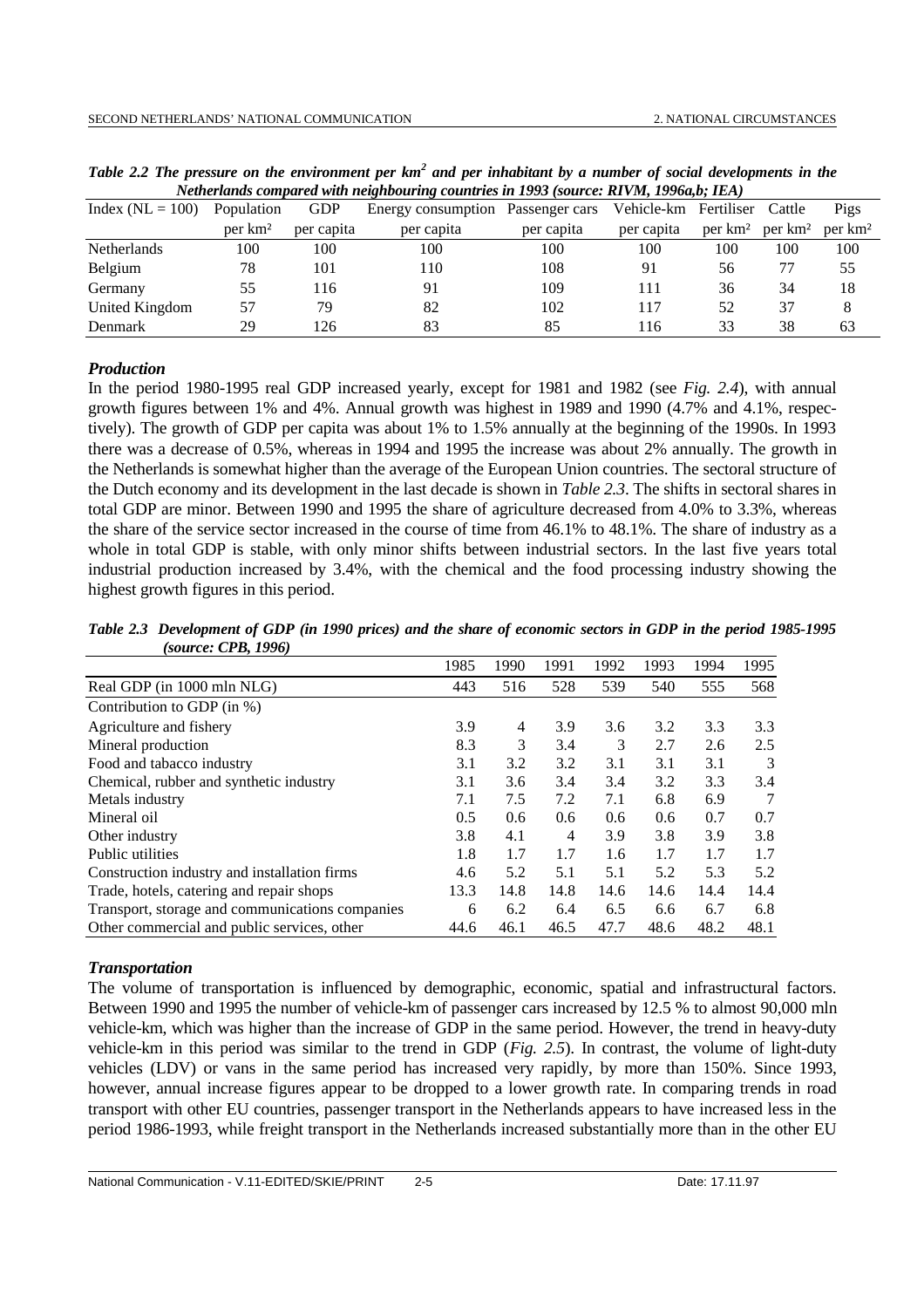countries (mainly due to a high increase in LDV (*Fig. 2.5*) . As illustrated in *Fig. 2.6*, the number of car-km per inhabitant also increased less in the Netherlands than in the other EU countries. This may be explained by the different trends in real fuel prices for end-users, which decreased less in the Netherlands than in the other countries due to the levy policy of the Netherlands Government.

Of total passengers and freight air transport in the Netherlands, 95% is handled at Schiphol Airport. Of the total freight 80% by weight is handled in the port of Rotterdam. A large fraction of the 80% consists of crude oil.





*Fig. 2.6 Development of vehicle-km of passenger cars in the Netherlands, Belgium, former Western Germany, UK and Denmark (period 1985-1993) (sources: CBS, 1995b; Eurostat, 1995; OECD, 1995).*



# *Agriculture*

After an initial increase of total livestock numbers in the Netherlands up to 1986, the beef cattle numbers, and sheep and goats, have decreased notably due to unfavourable economic conditions for this sector. Between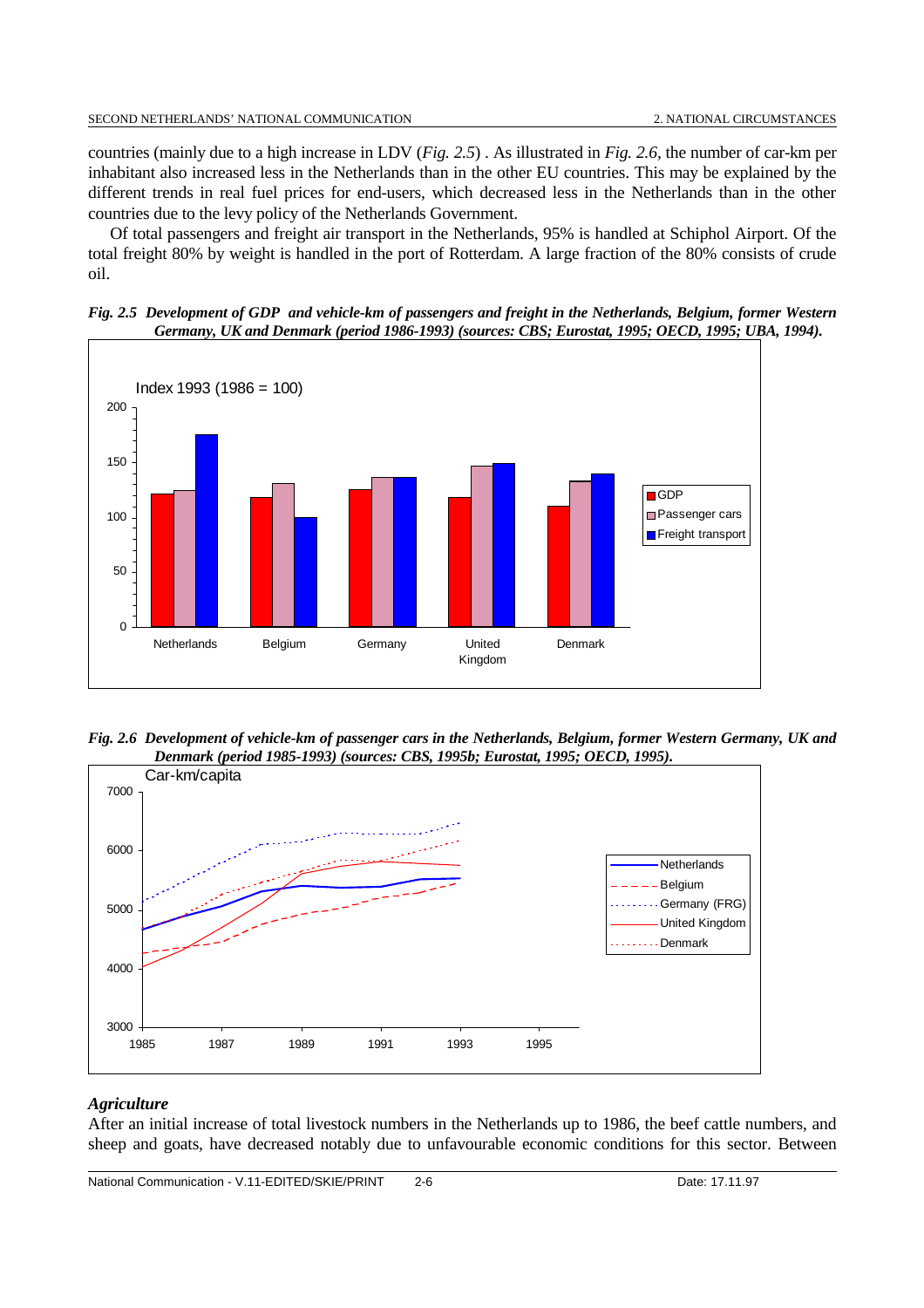1990 and 1995 the total livestock in the Netherlands decreased by 5% (in so-called weighted animal units).The number of chickens increased between 1990 and 1995 with 6.5%; the number of pigs remained constant. The most important agricultural crops are cereals, maize for fodder, potatoes and sugar beets. The nitrogen levels on grassland have increased since 1990 due to shifting of animal manure application from maize for fodder to grasslands caused by stricter standards for phosphate application for maize. In addition, a ban on surface spreading of manure and encouragement of manure injection into the soil have resulted in a larger part of the nitrogen being absorbed by grassland. A small fraction of the manure is exported, 80% of which originates from poultry farms (RIVM, 1996a,b).

### *Consumption*

Private consumption increased in the Netherlands by 30% in the period 1980-1995 (*Fig. 2.4*). Since 1993 annual growth has been between 1 and 3%, peaking in 1994 to 4%. Comparison of consumption trends with our neighbouring countries shows the same picture as for production: the growth of private consumption in the Netherlands and Germany (excluding the former DDR) is somewhat higher than the average of the European Union countries. In recent years, households in the Netherlands have purchased a relatively high number of electrical appliances (RIVM, 1996a,b). In 1994, almost all households had a washing machine and a colour TV. The penetration of magnetron or combined magnetron-and-conventional ovens and dryers, (with a relatively high electricity consumption) is increasing rapidly. Combined with the growth in the number of households this has led to a significant growth in residential consumption of electricity.

## **2.5 Energy profile**

## *General*

After a decrease in domestic energy consumption during an economic recession at the beginning of the 1980s, energy consumption in the Netherlands in the period 1985-1990 increased by 2.2% annually. In the period 1990-1995 the annual increase was about 0.8%, except for 1995 when it was 3.4% due to revival of the organic chemistry, increased electricity consumption by households and further increase of traffic. In the period 1990- 1995 energy consumption increased in all sectors (see *Table 2.4*): about 2.2% in the residential and service sectors, 8.7% in agriculture, 4.6% in industry, 11% in the transportation sector and 9.8% in the energy sector (mainly public power generation). Since 1990 the energy consumption trends in industry and agriculture have been affected by a high increase in cogeneration in these sectors, resulting in a decrease in fuel consumption in the public power generation sector.

Although the overall energy intensity decreased in the period 1980-1995, electricity use increased by 42% in this period, thus exceeding the growth in GDP, which amounted to 31%. An important cause is the penetration of electrical appliances. In the Netherlands the share of electricity in the total energy demand was about 16% in 1995, which is one of the lowest shares in the European Union (EU). In the period 1985-1990 the growth of electricity use in the service sector was about 10% annually, while the last five years annual growth has been about 2.5%. Also in industry electricity use grew faster than GDP. In the residential sector electricity use was almost constant between 1985 and 1990, increasing by 1.3% annually from 1990 onwards. The share of electricity in total energy demand has increased from 13% to 16% in the last 15 years.

Energy intensity in the Netherlands is somewhat higher than the EU average, but slightly lower than the OECD average. This can be explained by the structure of the Netherlands economy, in particular the share of the basic materials processing industry. The fuel mix in the Netherlands also differs substantially when compared with other countries (*Fig. 2.7*). The share of natural gas in total end use for energy is 45%, which is an extremely high share. In the last 15 years the energy intensity has decreased steadily by 17% (RIVM, 1996a,b) and in the period 1988-1992 about 1% annually. The energy intensity in freight transport (in GJ/tonkm) remained constant since 1990.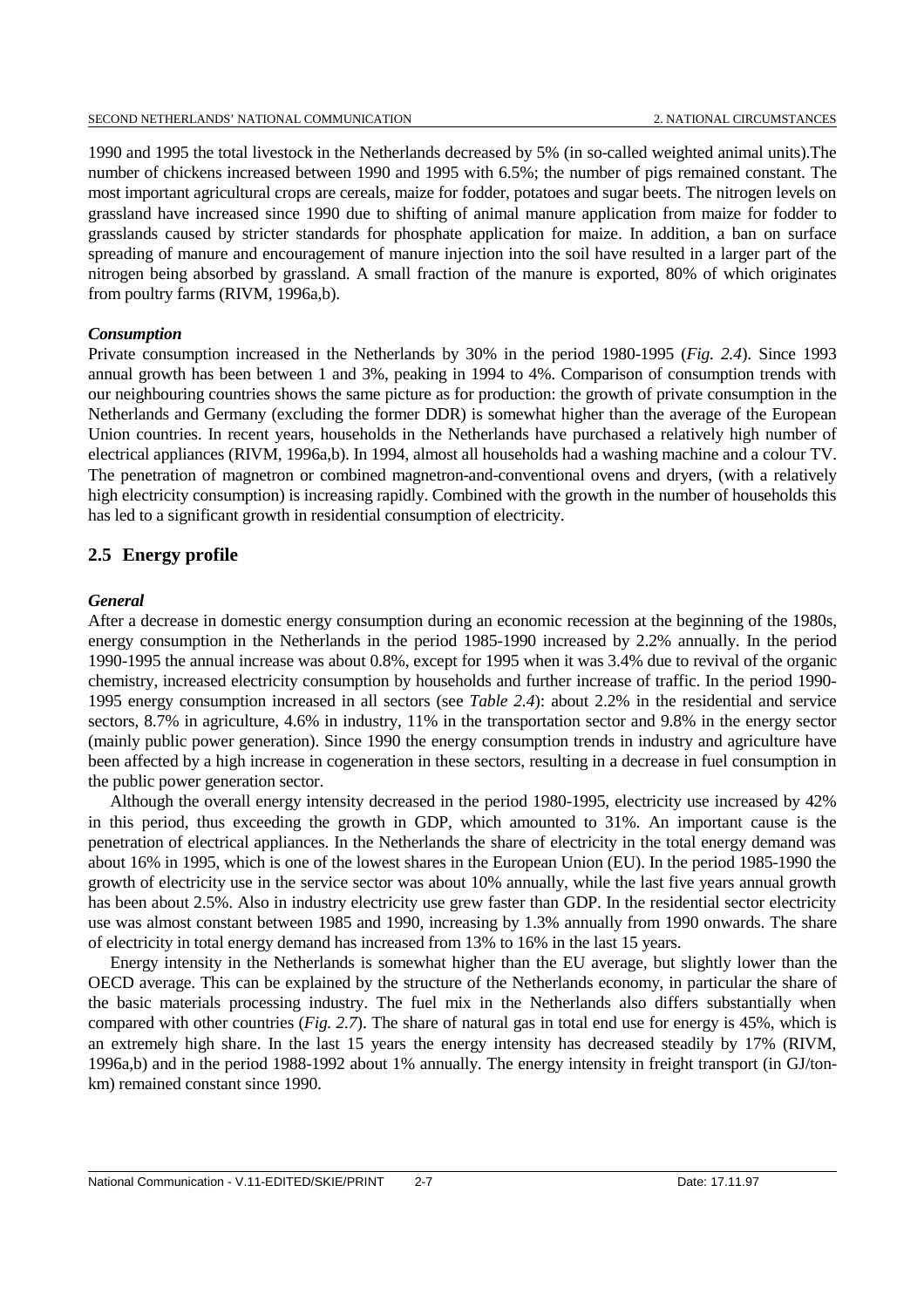| 1983; 1990; 1994; 1993)      |      |       |      |      |      |
|------------------------------|------|-------|------|------|------|
| Target group                 | 1980 | 1985  | 1990 | 1994 | 1995 |
| Residentials                 | 516  | 461   | 458  | 454  | 468  |
| <b>Transport</b>             | 349  | 350   | 400  | 430  | 444  |
| Agriculture and horticulture | 131  | 102   | 161  | 175  | 175  |
| Industry                     | 985  | 887   | 1010 | 1002 | 1056 |
| Other                        | 233  | 289   | 304  | 305  | 311  |
| Energy sector                | 348  | 325   | 350  | 378  | 381  |
| Refineries                   | 151  | 111   | 151  | 172  | 174  |
| Others                       | 8    | $-27$ | 14   | 12   | 20   |
| Total domestic consumption   | 2721 | 2498  | 2848 | 2928 | 3029 |

*Table 2.4 Energy use per sector in PJ (after temperature correction) for the period 1980-1995 (sources: CBS, 1980; 1985; 1990; 1994; 1995)*





## *Oil and gas production*

Since 1980 natural gas production in the Netherlands has been about 80,000 mln  $m<sup>3</sup>$  per year, of which about half is consumed domestically. The policy of mitigating the depletion of the large Slochteren field, to extend the use of this field by adapting to variations in demand, has increased particularly the off-shore exploration and exploitation of other relatively small fields. About half the initial reserves have been used up by now, causing a drop of the gas pressure in the fields. To maintain the production rate the number of wells, pumps and compressors is steadily increasing, resulting in an energy use for fuel production of more than 1% of the total amount produced.

## *Electricity production*

Total electricity use in the Netherlands increased by 16% in the period 1990-1995, mainly supplied by increased cogeneration. Boosted by a doubling of the installed capacity, the share of combined heat and power generation increased substantially from 1990 (*Fig. 4.1*), resulting in less fuel consumption for total power generation. Imported electricity, mainly from Germany and France, contributed about 12% to domestic demand (*Table 2.5*). In 1993 and 1994 new coal-fired power plants, one of them a 250 MWe coal gasification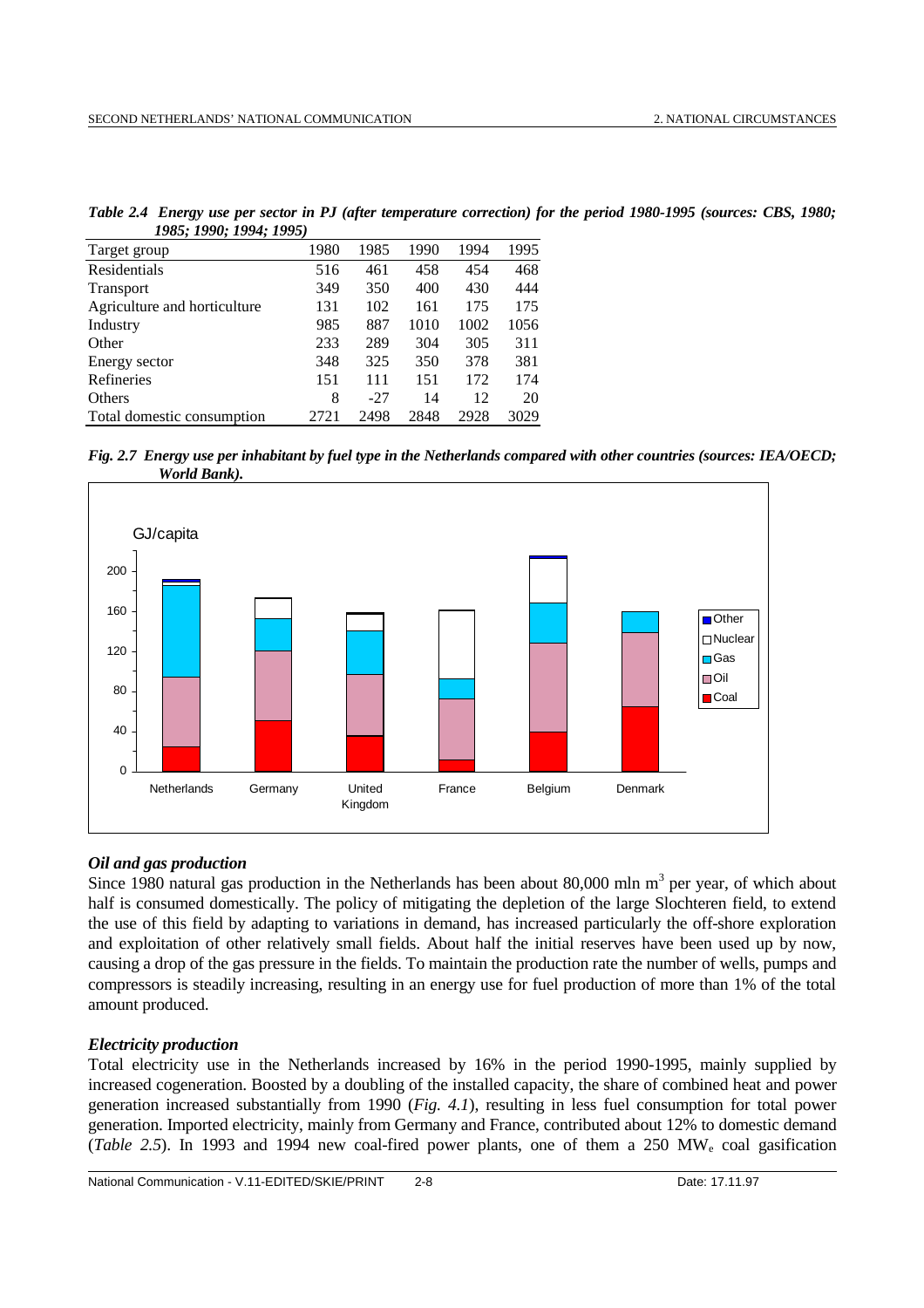### SECOND NETHERLANDS' NATIONAL COMMUNICATION 2. NATIONAL CIRCUMSTANCES

demonstration plant, went into operation. The last ten years the conversion efficiency of conventional gas-fired power plants increased from 40% to 46%; the newest gas-fired STEG power plants have an efficiency of 55%. In the same period the efficiency of coal-fired plants increased from 38 to 41%. In the last decade the production of renewable energy increased substantially, resulting in a 1.6% share in the energy supply, more than half stemming from waste combustion. The installed capacity of wind power amounted to about 250 MWe by the end of 1995.

| Electricity (in PJe)    |               | 1990  | 1991   | 1992 | 1993 | 1994                    | 1995 |
|-------------------------|---------------|-------|--------|------|------|-------------------------|------|
| Total final electricity |               | 275.0 | 282.8  |      |      | 291.2 301.4 311.3 318.4 |      |
| Netto imports of which: |               | 33.2  | 33.O   | 31.2 | 37.8 | 38.8                    | 42.6 |
| . France                |               |       | 16.6   | 14.6 | 15.4 | 15.5                    | 19.2 |
| . Germany               |               |       | 16.8   | 16.2 | 18.2 | 20.0                    | 20.8 |
| . Others                |               |       | $-0.5$ | 0.4  | 4.2  | 3.3                     | 2.6  |
| As fraction of total    | $\frac{9}{6}$ | 12    | 12     |      |      |                         |      |

*Table 2.5**Electricity imports in the Netherlands in the period 1990-1995 (source: EnergieNed)*

## *Refineries*

The Netherlands has six large and two smaller refineries. Four large ones are located in Rotterdam. The refineries contribute 10% to the production in Western Europe, whereas the share of the Netherlands in the consumption of oil products in Western Europe is 5% (CONCAWE, 1994). This high production level is related to the high efficiency rate relative to foreign refineries, the proximity of many petrochemical industries and the influence of the German demand. This makes Rotterdam the world's largest supplier by fuel oil bunker and Schiphol Airport Western Europe's largest supplier by jetfuel bunkers. The refineries in the Netherlands produce many relatively light oil products (LPG, naphtha, gasoline) from heavier crude oil with a sulphur content of 1.5%, whereas in other refineries in the region it is 0.9%. Between 1980 and 1990 the energy used to process a barrel of crude oil increased by 30% as a result of deeper conversion to lighter products, the use of heavier crudes and stricter legislation on the composition of the fuel (e.g. sulphur and lead content). Since 1985 the use of refinery gas by the refineries has been increased substantially.

## *Industry*

Compared to other EU countries the industrial structure of the Netherlands is relatively energy-intensive in terms of energy use per dollar production value. This is *inter alia* caused by the chemical industry which, for example, has an energy-intensity three times that of in Germany, the UK and Denmark.

## *Energy prices*

Since the mid 1980s the price of crude oil has been relatively low compared with prices shortly after the oil crises. Crude oil prices were about 30% less in 1995 than in 1990 (when correcting for inflation) (*Fig. 2.8*). Prices for end-users did not follow this trend, as they are also influenced by other costs (e.g. refineries, power generation, distribution, and taxes and other levies). In fact, in the last five years real end-user prices remained at the same level. In comparison with other EU countries, fuel prices for large consumers do not differ much (RIVM, 1996a,b). Except for the UK, energy prices of small consumers are substantially lower in the Netherlands than in other EU countries.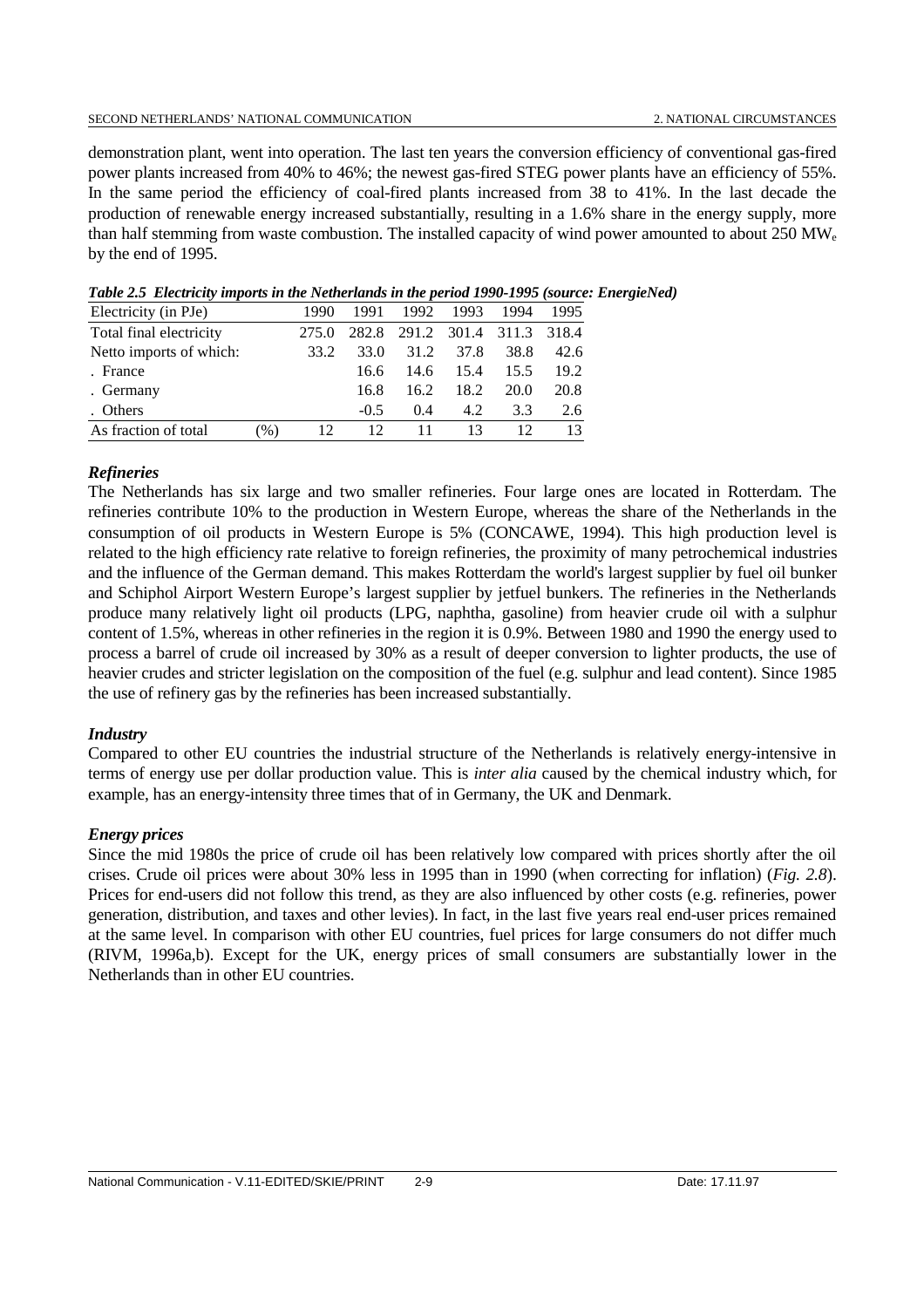

*Fig. 2.8 Development of energy prices in the Netherlands in the period 1980-1995 (source: ECN, 1995a).*

## **2.6 Social profile**

In public polls the concern for the environment rates almost as high as unemployment and crime (RIVM, 1996a,b). However, in recent years the interest for the environment has declined. In 1995, 60% of the population in the Netherlands was willing to pay higher prices for environmentally friendly products over 40% was willing to pay higher taxes, if necessary, for the environment and was even willing to accept a lower standard of living. In the Netherlands the financial support for NGOs concerned with the environment is greater than in most of our neighbouring countries.

The volume and type of leisure activities only partly explain the increase in the pressure on the environment. For example, in the period 1980-1995 the total amount of time spent on leisure activities barely increased. However, the number of movements by car during leisure hours did as did the number of holidays per inhabitant.

Between 1980 and 1995 the number of vehicle-km in the Netherlands increased by 47% to almost 90,000 mln vehicle-km. In the past years various public authorities have been actively involved in drawing up plans and information campaigns to curb the use of passenger cars.

## **2.7 Indicators for mitigation performance**

In the period 1990-1995 total temperature-corrected  $CO_2$ -equivalent emissions of  $CO_2$ ,  $CH_4$ ,  $N_2O$  and of HFCs, PFCs and  $SF<sub>6</sub>$  increased by 7.6% (uncorrected 9.6%): 4% in industry, 15% in the energy sector, 14% in the transportation sector and decreased by 9% in the residential sector (see *Fig. 2.9)*. Due to the growth in energy consumption, mainly for power generation and in the transportation sector,  $CO<sub>2</sub>$  emissions increased in the period from 1990 to 1995 by 6.8% (uncorrected 9.4%). Since 1990, methane emissions first increased by 3% in 1991 and in subsequent years decreased to a level, in 1995, just below the 1990 level. Primarily responsible for this trend was a decrease in agricultural emissions, having a share of 46% in the total 1995 emissions. Waste management and the energy sector contribute 35% and 16% to 1995 emissions of methane. The  $N_2O$  emissions increased by 13% in the same period, mainly due to increasing emissions from agriculture and the transportation sector. In the period 1990-1995 CO<sub>2</sub>-equivalent emissions of CO<sub>2</sub>, CH<sub>4</sub> and N<sub>2</sub>O have increased by 6.2% (uncorrected 8.3%), mainly due to a growth in  $CO_2$  emissions (*Fig.2.10*). In the Netherlands,  $CO_2$  contributes about 78% to total  $CO_2$ -equivalent emissions, with CH<sub>4</sub> and N<sub>2</sub>O contributing 10% and 8%, respectively, using 100-year *Global Warming Potentials* (GWP). Although total energy use includes a relatively high share of natural gas and a low share of coal, the energy-related  $CO<sub>2</sub>$  emissions per inhabitant in the Netherlands is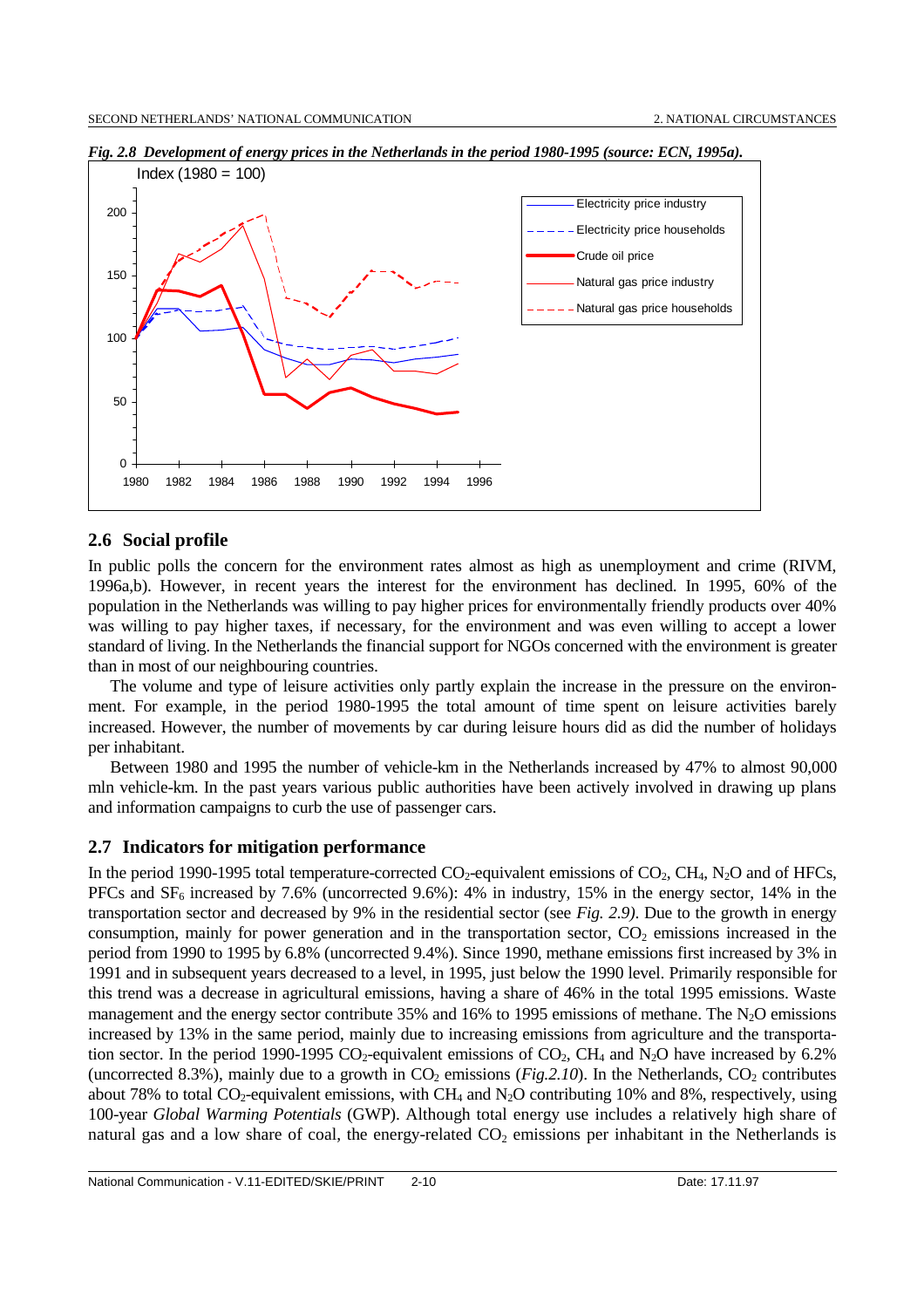similar to that of Germany and Denmark. The average for the 15 EU-countries is about 25% lower; however, the Netherlands' emissions per person are slightly below the OECD average. In the Netherlands the emissions of CO<sub>2</sub> per capita increased in the period 1990-1995 by 3.2% from 11,700 kg/cap in 1990 to 12,100 kg/cap in 1995 (uncorrected increasing by 5.7% from 11,300 kg/cap in 1990 to 11,900 kg/cap in 1995).

*Fig. 2.9 Development of GDP and CO<sub>2</sub> emissions (temperature corrected) in the Netherlands in the period 1980-1995: total and per target group (source: RIVM, 1996b).\**



 *Fluctuations in uncorrected figures would partially mask trends in emissions.*

*Fig. 2.10 Development of the direct greenhouse gas emissions CO<sub>2</sub>, CH<sub>4</sub> and N<sub>2</sub>O in the Netherlands in the period 1980-1995 for GWP-100 and temperature corrected CO2 (source: RIVM, 1996b) \**



*\* Fluctuations in uncorrected figures would partially mask trends in emissions.*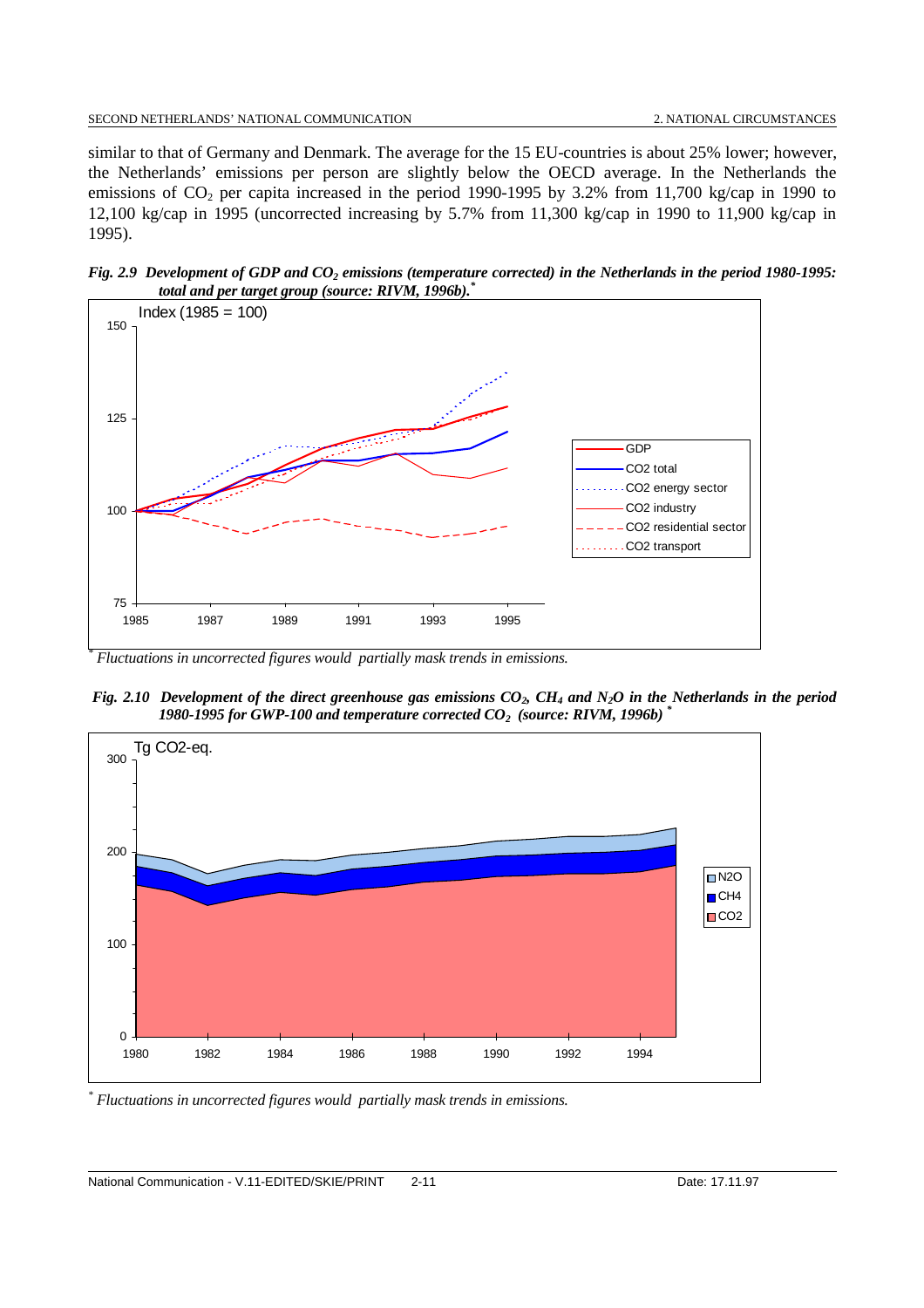## **2.8 Governmental procedures in policy-making and legislative processes**

The Netherlands is a constitutional monarchy. The legislative powers are vested in the national government, the 12 provinces and the 625 municipalities (in 1996) (responsible, for instance, for granting licences and permits). The Netherlands Parliament or 'States General' consist of a First Chamber (75 members, chosen by the Provinces) and a Second Chamber (150 members, chosen directly by the citizens). The legislative process realised in a combined effort of Government and Parliament. Bills, draft decrees and draft Orders in Council are first submitted to the Council of State. Legislation comes into force when published in The Bulletin of Acts ('Het Staatsblad') or the Government Gazette ('Staatscourant'). Policies can also be formulated in memoranda to Parliament. Commitments in these documents are politically binding and can be elaborated by legislation e.g. a decree or Order in Council or other binding agreements e.g. Long-Term Agreements.

At the moment the Government consists of 14 ministers including the Prime Minister. The Minister for Housing, Spatial Planning and the Environment is primarily responsible for the environmental legislation and policy development. Other ministers are responsible for integrating environmental policy targets and endorsing the *NEPP* within their respective fields. Many actors are involved in the policy-making process, e.g. economic sectors of, consumers, advisory councils, research institutes, environmental protection organisations, and various trade unions and federations.

The formulation of policy, followed by concrete measures, and finally implementation, are developed in conjunction with the relevant 'target groups'. Measures taken can vary, one example being a voluntary agreement between the Government and target groups. Communication between these two is given priority. In the Netherlands, environmental protection organisations also play an important role, for example, by participation in advisory councils.

The *Environmental Protection Act* (EPA) of 1 March 1993 stipulates that the Government is to draw up a *National Environment Policy Plan* (NEPP) every four years, as well as an annual Environment Programme. Before 1993 *NEPPs* were prepared on a voluntary basis. Government presents the *NEPP* to Parliament. If the Parliament passes the Plan, it becomes permanent; not every commitment (e.g. emission targets) in the Plan needs to be legislated.

In 1996 a special *Temporary Commission on Climatic Change* of the Second Chamber held public hearings and other investigations to review the issue of climate change (Second Chamber, 1996b) (see *Appendix C).*.

## **2.9 Summary of climate-related policies**

The Netherlands climate-change policy had been already been established before the FCCC was signed in 1992. In 1989 and 1990 targets and measures were announced by the Government in the *National Environmental Policy Plan* (NEPP) (VROM, 1989), the *National Environmental Policy Plan Plus* (NEPPP) (VROM, 1990a), the *Memorandum on Energy Conservation* (MEC) (EZ, 1990) and the *Second Transport Policy Plan* (VW, 1990). In 1991 a comprehensive overview of the Netherlands' climate change policies was presented in the *Memorandum on Climate Change* (VROM, 1991). These policies were developed further and updated in the *Second National Environmental Policy Plan (NEPP 2)* (VROM, 1993), the *Second Memorandum on Energy Conservation* (SMEC) (EZ, 1993), the *Review of the Second Transport Structure Plan* (VW, 1993) and in the *Forestry Policy Plan* (LNV, 1993a). In 1995 and 1996, these policies were redefined in the *Second Netherlands Memorandum on Climate Change* (VROM, 1996c) as well as in the *Third White Paper on Energy Policy* (EZ, 1995b). In this conjunction three policy letters were sent to Parliament: the so-called *'Repair letter'* of June 1995, the *'CO<sub>2</sub> letter'* of September 1995 and the *CO<sub>2</sub> Reduction Plan* (or *'750 million letter'*) of September 1996. September 1997 a letter will be sent to Parliament to evaluate existing policies and the Netherlands contribution to the Kyoto process  $(3<sup>rd</sup>)$ Conference of Parties to the FCCC). Currently, the Government is preparing the *Third National Environmental Policy Plan* (NEPP 3).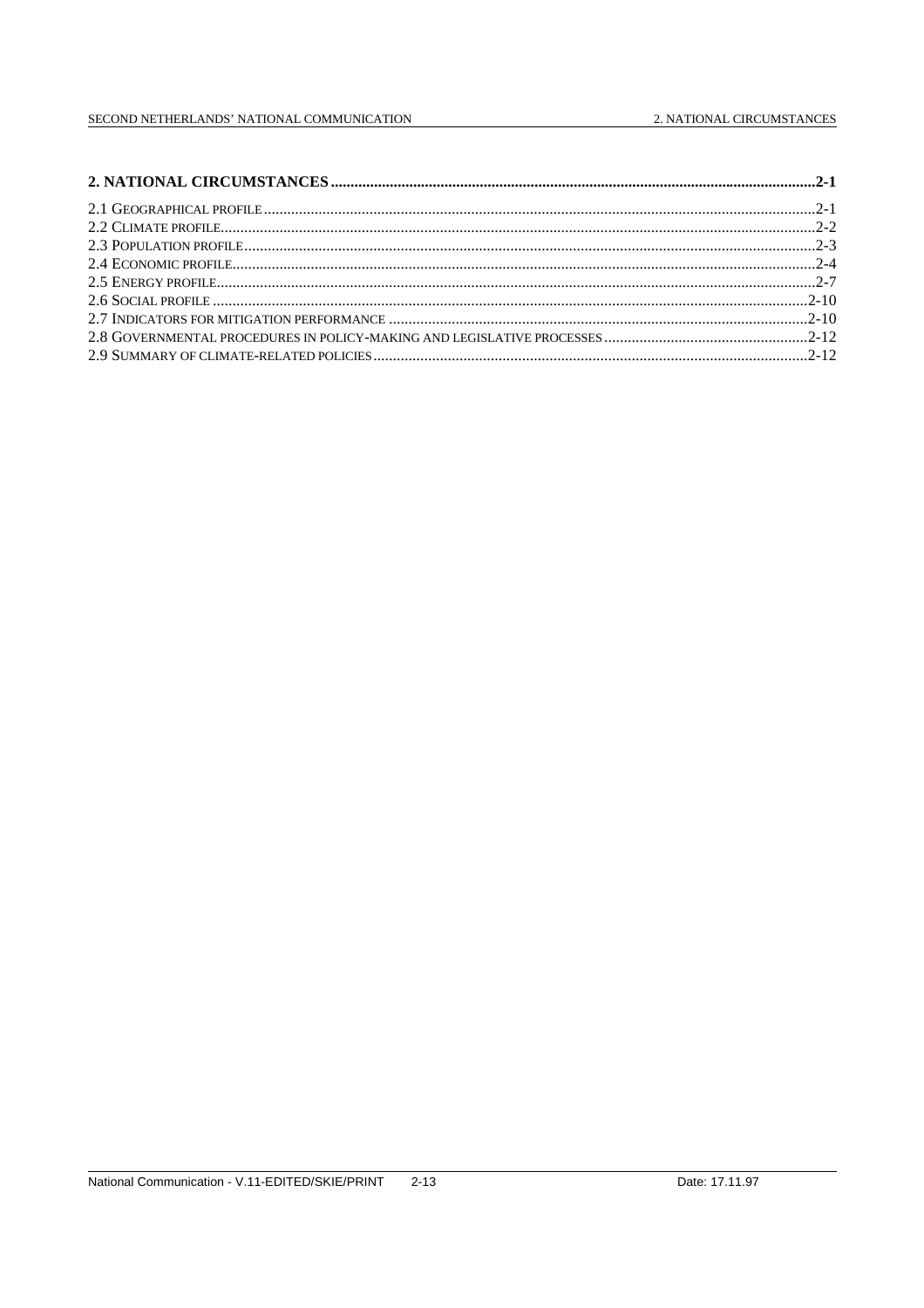# **3. INVENTORIES OF ANTHROPOGENIC GREENHOUSE GAS EMISSIONS AND REMOVALS**

## **3.1 Introduction**

In this chapter we will present a summary of the Netherlands' emission inventory for the period 1990- 1995. The following gases,  $CO_2$ ,  $CH_4$ ,  $N_2O$ ,  $NO_x CO$ ,  $NMVOC$ ,  $SO_2$ , as well as new halocarbons such as hydrofluorocarbons (HFCs), perfluorocarbons (PFCs), fluoroiodocarbons (FICs) and sulphur hexafluoride  $(SF_6)$ , are included.

Emissions are reported in the legal territory of the Netherlands, including a 12-mile zone from the coastline and emissions from inland water bodies like the IJsselmeer, the estuaries and the Wadden-sea. Natural emissions are reported, but not included in the national totals, while emissions from off-shore oil and gas production at the Netherlands' part of the continental shelf are.  $CO<sub>2</sub>$  emissions from international aviation and sea transport are reported under bunker emissions, and not included in the national totals. Emissions from all the electricity generation in the Netherlands are accounted for, including exported electricity. Carbon embedded in imported (tropical) wood is not reported.

The methodology used for estimating emissions is based on the *IPCC Guidelines for National Greenhouse Gas Emission Inventories* (IPCC, 1995b). Differences with the default IPCC methodology are described in detail in *Appendix A*.

However, we note that recently (February 1997) a refinement of the greenhouse gas emission calculation method for  $CO_2$ , CH<sub>4</sub>, N<sub>2</sub>O and HFCs, PFCs and SF<sub>6</sub> for the Netherlands has now been decided upon. This will result in a better compliance with IPCC guidelines on estimating greenhouse gas emissions. The refined methods are described in detail in Spakman *et al.* (1997). For  $CO<sub>2</sub>$ , the major differences compared with the presented method (also used in the first *National Communication)* are that actual emissions from feedstock use of energy carriers are lower due to new estimates of carbon storage percentages in products. Detailed emission factors for  $CO<sub>2</sub>$  are now used instead of three aggregate factors for coal, oil and gas. Furthermore,  $CO<sub>2</sub>$  emissions from energy transformation processes in coke ovens and refineries are estimated lower than with the method used in this report. For methane and nitrous oxide these methodologies are essentially the same as described in Van Amstel (1993) and Kroeze (1994). Estimation procedures for the use and emissions of halocarbons are also described in Spakman *et al.* (1996). However, a recalculation of historical emissions has not yet been carried out and thus updated, and improved emission inventory figures were not available for presentation in this *National Communication*. It is expected that the revised figures will be reported in the next submission of national inventories to the FCCC and the EU by mid-1997 (RIVM, 1997b).

We note that only for  $CO<sub>2</sub>$  emissions a temperature correction has been applied for fuel use in space heating, which is described in detail in *Appendix B*. To comply with IPCC guidelines, key figures are also presented without temperature correction. *Appendixes F* and *G* present Detailed Summary Reports and Standard Data Tables, respectively, compiled according to the IPCC guidelines for all gases and sectors described in this chapter. Here, more details can be found on sectors and on the calculation method.

# **3.2 Carbon dioxide**

The most important anthropogenic source of carbon dioxide is the combustion of fossil fuels, contributing to 98% of the Netherlands' total. The largest sources of  $CO<sub>2</sub>$  emissions in the Netherlands are the energy transformation sector (60 Mton, including refineries), industrial (48 Mton, of which 14 Mton are from feedstocks), transport (30 Mton) and residential sectors (20 Mton). Other anthropogenic sources of carbon dioxide are industrial processes with the addition of lime (cement, steel, ceramics, glass, flue gas desulphurisation) and waste incineration, which account for less than 2% of the total carbon dioxide emissions.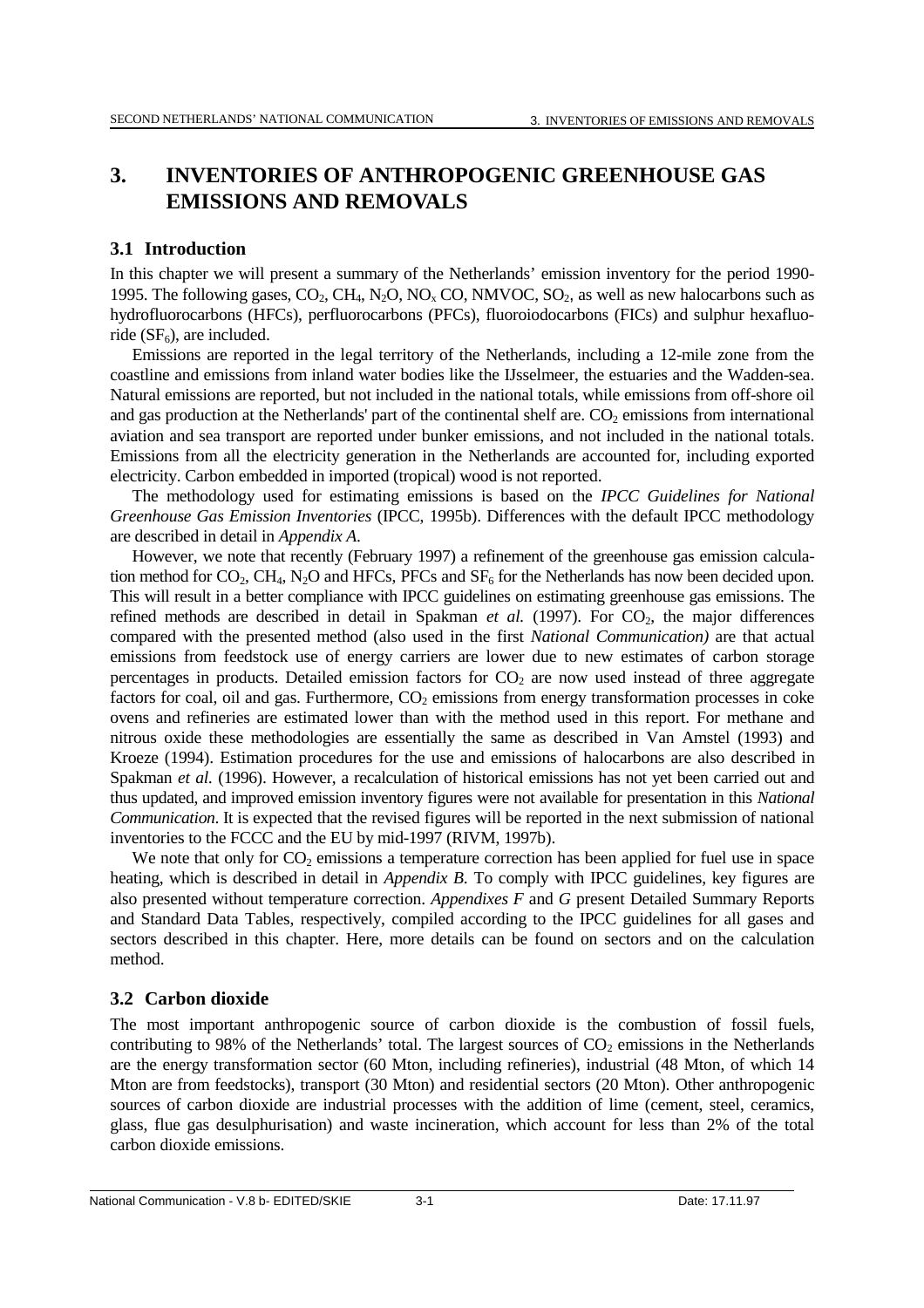## **Trends in emissions**

A breakdown of total Netherlands' dioxide emissions and removals per sector is provided for 1990-1995 in *Table 3.1*. Carbon dioxide emissions have constantly increased since the economic crisis in 1982- 1983. Between 1990 and 1995 temperature-corrected carbon dioxide emissions increased by 9.4% (corrected 6.8%). The most important sectors responsible for this growth were the energy and transformation sector  $(+16%)$ , the transport sector  $(+12%)$  and the residential and agricultural sectors (+8%). This last figure is partly due to increased capacity in cogeneration of which the emissions here are reported in the sector where the facilities are located.

*Table 3.1 Carbon dioxide emissions and removals [in Mton] per IPCC sector 1990-1995*

| <b>IPCC</b> sector                                | 1990     | 1991     | 1992     | 1993     | 1994     | 1995*    |
|---------------------------------------------------|----------|----------|----------|----------|----------|----------|
| 1. All energy combustion and fugitive emissions   | 164.8    | 171.2    | 169.3    | 173.1    | 172.2    | 180.4    |
| 1A. Fuel combustion total                         | 164.8    | 171.2    | 169.3    | 173.1    | 172.2    | 180.4    |
| 1A1 Energy and transformation                     | 51.5     | 52.9     | 53.2     | 54.6     | 57.6     | 59.7     |
| 1A2a Industry: combustion                         | 33.5     | 32.4     | 34.4     | 34.2     | 31.9     | 33.5     |
| 1A2b Industry: actual from feedstocks             | 14.8     | 15.6     | 14.9     | 12.7     | 14.3     | 14.0     |
| 1A3 Transport                                     | 26.8     | 26.9     | 28.0     | 28.5     | 29.0     | 30.1     |
| 1A4a Commercial/Institutional                     | 10.6     | 12.3     | 11.5     | 12.3     | 10.9     | 11.3     |
| 1A4b Residential                                  | 19.2     | 21.7     | 19.5     | 20.6     | 19.6     | 20.7     |
| 1A4c Agriculture/Forestry                         | 7.5      | 8.4      | 8.5      | 8.7      | 8.7      | 9.0      |
| 1A5 Statistical differences                       | 1.1      | 1.0      | $-0.4$   | 1.6      | 0.6      | 2.5      |
| (temperature correction)                          | (6.4)    | (0.4)    | (4.5)    | (1.2)    | (3.8)    | (2.5)    |
| 2. Industrial processes                           | 1.9      | 1.8      | 1.8      | 1.9      | 2.0      | 2.1      |
| A. Iron and steel                                 | 0.7      | 0.7      | 0.7      | 0.8      | 0.8      | 0.8      |
| B. Non-metallic mineral products                  | 1.0      | 0.9      | 1.0      | 1.0      | 1.0      | 1.0      |
| F. Other                                          | 0.2      | 0.2      | 0.1      | 0.1      | 0.2      | 0.3      |
| 5. Land-use change and forestry                   | $(-1.5)$ | $(-1.6)$ | $(-1.6)$ | $(-1.6)$ | $(-1.7)$ | $(-1.7)$ |
| A. Temperate forest biomass change                | $(-1.5)$ | $(-1.6)$ | $(-1.6)$ | $(-1.6)$ | $(-1.7)$ | $(-1.7)$ |
| 6. Waste                                          | 0.9      | 0.9      | 0.9      | 0.9      | 0.9      | 0.9      |
| C. Waste incineration                             | 0.9      | 0.9      | 0.9      | 0.9      | 0.9      | 0.9      |
| Total $CO_2$ emissions (= 1+2+6)                  | 167.6    | 174.1    | 172.1    | 175.9    | 175.1    | 183.4    |
| Total $CO_2$ emissions (= 1+2+6), temp. corrected | 174.0    | 174.5    | 176.6    | 177.1    | 178.9    | 185.9    |
| Net $CO_2$ emissions (= 1+2+5+6), temp.corrected  | 172.5    | 173.0    | 175.1    | 175.5    | 177.2    | 184.2    |
| Total $CO2$ removals $(= -5)$                     | 1.5      | 1.6      | 1.6      | 1.6      | 1.7      | 1.7      |

\* Data for 1995 are preliminary*.* (Source: Spakman *et al*., 1996)

## *3.2.1 Energy: combustion and transformation [1A]*

All carbon dioxide emissions from energy use are top-down and calculated on the basis of the Netherlands' national energy statistics, including all combustion and process emissions from the use of energy carriers as summarised in *Table 3.2*. Aggregated emission factors are used for coal, oil and gas (*Table 3.3).* The increase of coal consumption in 1994 and 1995 is mainly due to new coal-fired power plants. Oil consumption grew rapidly because of increased road traffic and volume developments in industry and refineries. Natural gas consumption was relatively constant in the industrial sector but increased in the energy sector, mainly due to new CHP plants which are installed as joint ventures with industry, and in greenhouse horticulture. Detailed energy statistics are shown in *Appendix G*.

*Table 3.2 Non-feedstock energy consumption by sectors corrected for temperature effects, excluding statistical differences 1990-1995\*\**

|                |      | $\mu$ , $\mu$ , $\mu$ , $\mu$ , $\mu$ , $\mu$ , $\mu$ , $\mu$ , $\mu$ , $\mu$ , $\mu$ , $\mu$ , $\mu$ , $\mu$ , $\mu$ , $\mu$ , $\mu$ , $\mu$ , $\mu$ , $\mu$ , $\mu$ , $\mu$ , $\mu$ , $\mu$ , $\mu$ , $\mu$ , $\mu$ , $\mu$ , $\mu$ , $\mu$ , $\mu$ , $\mu$ , $\mu$ , $\mu$ , $\mu$ , $\mu$ , $\mu$ , |      |      |             |      |       |
|----------------|------|---------------------------------------------------------------------------------------------------------------------------------------------------------------------------------------------------------------------------------------------------------------------------------------------------------|------|------|-------------|------|-------|
| Energy carrier | Unit | 1990                                                                                                                                                                                                                                                                                                    | 1991 | 1992 | 1993        | 1994 | 1995* |
| Coal           | ſРЛ  | 356                                                                                                                                                                                                                                                                                                     | 328  | 325  | 327         | 335  | 367   |
| Oil            | [PJ] | 654                                                                                                                                                                                                                                                                                                     | 656  | 691  | 709         | 721  | 745   |
| Gas            | [PJ] | 1322                                                                                                                                                                                                                                                                                                    | 1362 | 1396 | 1384        | 1374 | 1385  |
| Other          | [PJ] | 95                                                                                                                                                                                                                                                                                                      | 95   | 106  | 110         | 113  | 116   |
| <b>TOTAL</b>   | [PJ] | 2427                                                                                                                                                                                                                                                                                                    | 2441 | 2518 | <b>2530</b> | 2543 | 2603  |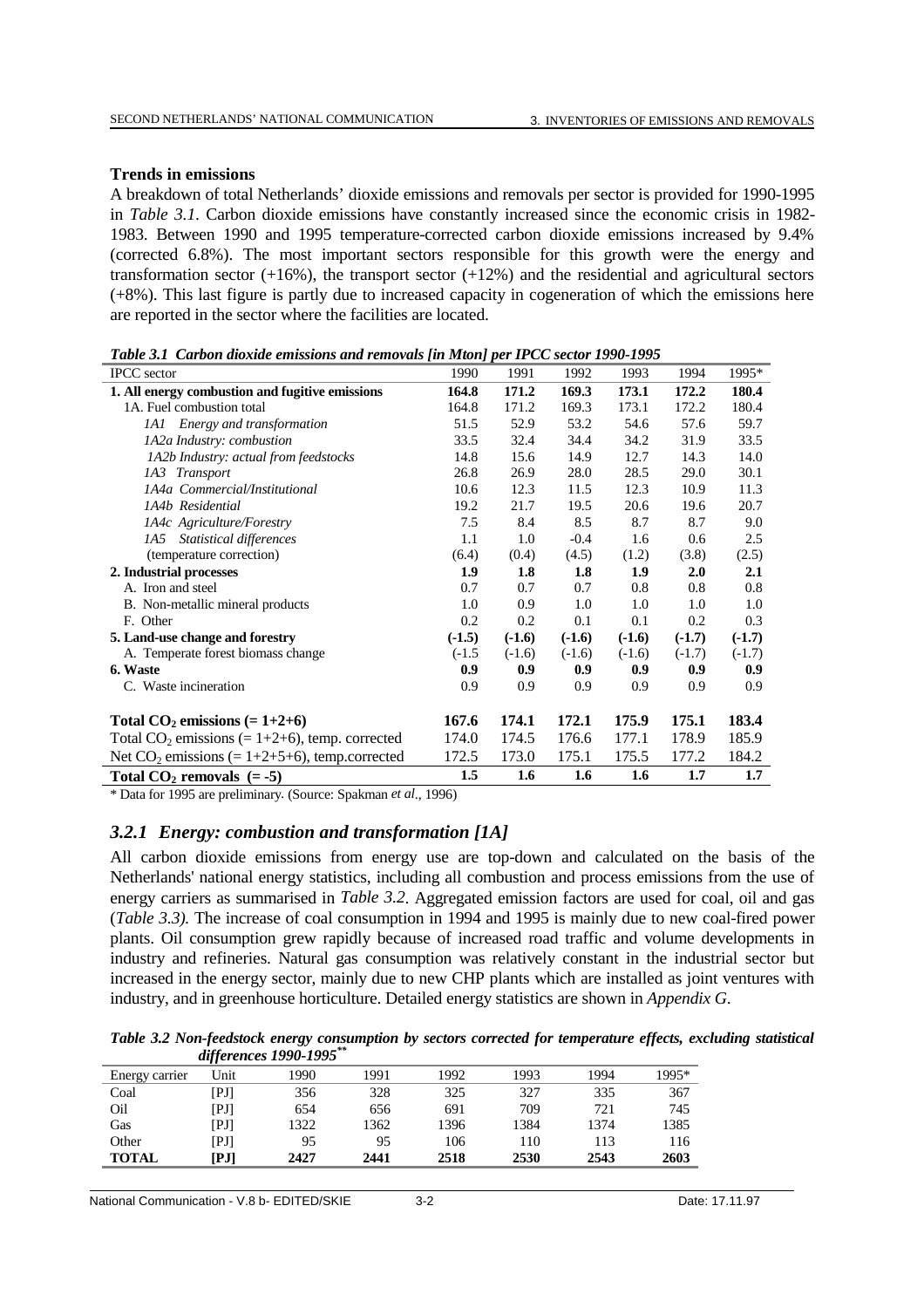\* Data for 1995 are preliminary figures. (Source: CBS).

\*\* Fluctuations in uncorrected figures would partially mask anthropogenic trends in emissions.

| Energy carrier | Emission factor [kg/GJ] |
|----------------|-------------------------|
| Coal           | 94                      |
| Oil            | 73                      |
| Natural gas    | 56                      |
| $\sim$<br>$-$  |                         |

|  |  |  |  |  |  | Table 3.3 Emission factors for $CO2$ from fossil fuel combustion |
|--|--|--|--|--|--|------------------------------------------------------------------|
|--|--|--|--|--|--|------------------------------------------------------------------|

(Source: CBS)

### **Temperature adjustment**

A significant part of the energy consumption in the Netherlands is used for space heating. Despite the moderate sea climate, the energy consumption in cold winters is substantially higher than in mild winters, leading to a disturbance in the  $CO<sub>2</sub>$  trend of up to 5%. For policy purposes, however, it is desirable to separate these climatic disturbances from fluctuations in CO<sub>2</sub> emissions due to other causes like economic developments, efficiency improvements and policy measures. Therefore, in order to enable an accurate monitoring of the effectiveness of policy instruments, the Netherlands'  $CO<sub>2</sub>$  emissions are corrected for outside temperature variations using a method outlined in *Appendix B* (Spakman *et al*., 1997). In the last five years a difference up to 6 Mton occurs between the maximum and the minimum correction. Compared to the Netherlands total of about 167.6 Mton in 1990 this is about 4% of the total.

### *Energy use for feedstocks/carbon storage [Industry, 1A2]*

Feedstock use of energy carriers, the fourth category of energy use, only partially results in  $CO<sub>2</sub>$ emissions. A fraction of the energy carrier is stored in products like plastics or asphalt. These fractions are listed in *Table 3.4*. The non-stored fraction of the carbon in the energy carrier or product is oxidised, resulting in carbon dioxide emissions, either during the use of the energy carrier in the industrial process (e.g. fertiliser production), or during use of the product (e.g. solvents, lubricants), or in both (e.g. monomers). These emissions are categorised as industrial process emissions.

The actual emissions are estimated using this table and the feedstock use of fossil energy carriers according to the national energy statistics. These emissions stem mainly from the fertiliser industry and the organic chemistry sector, a sector extremely sensitive to conjunctural developments. In 1992 and 1993 the production volume dropped, but the sector recovered in 1994 and 1995. In 1994, feedstocks from coal were significantly larger than in other years, leading to about 1.3 Mton of extra feedstock emissions. In 1995, however, coal feedstocks were back to 'normal' levels. This was partly compensated by the increase of feedstock emissions in the organic chemistry sector.

| <b>Table 5.4 Emission factors for carbon aloxiae from feedslock use of energy carriers</b> |                        |                   |                              |                    |  |  |  |  |  |  |
|--------------------------------------------------------------------------------------------|------------------------|-------------------|------------------------------|--------------------|--|--|--|--|--|--|
| Energy carrier/product                                                                     | <b>Emission factor</b> | Fraction stored   | Emitted during               | Emitted during use |  |  |  |  |  |  |
|                                                                                            | $CO2$ [kg /GJ]         | $\lceil\% \rceil$ | production $\lceil\% \rceil$ | [%]                |  |  |  |  |  |  |
| Coal and coke (steel industry)                                                             | 94                     |                   |                              | 100                |  |  |  |  |  |  |
| Coal (other)                                                                               | 94                     | 100               |                              |                    |  |  |  |  |  |  |
| Natural gas (fertiliser)                                                                   | 56                     | 0                 | 100                          |                    |  |  |  |  |  |  |
| Natural gas (other)                                                                        | 56                     | 55                | 20                           | 25                 |  |  |  |  |  |  |
| Solvents                                                                                   | 73                     | 0                 |                              | 100                |  |  |  |  |  |  |
| <b>Monomers</b>                                                                            | 73                     | 55                | 20                           | 25                 |  |  |  |  |  |  |
| Lubricants                                                                                 | 73                     | $\theta$          |                              | 100                |  |  |  |  |  |  |
| <b>Bitumen</b>                                                                             | 73                     | 100               |                              |                    |  |  |  |  |  |  |
| Petroleum cokes                                                                            | 73                     | 0                 |                              | 100                |  |  |  |  |  |  |

|  |  | Table 3.4 Emission factors for carbon dioxide from feedstock use of energy carriers |  |
|--|--|-------------------------------------------------------------------------------------|--|
|  |  |                                                                                     |  |

(Source: Van Amstel *et al*., 1994)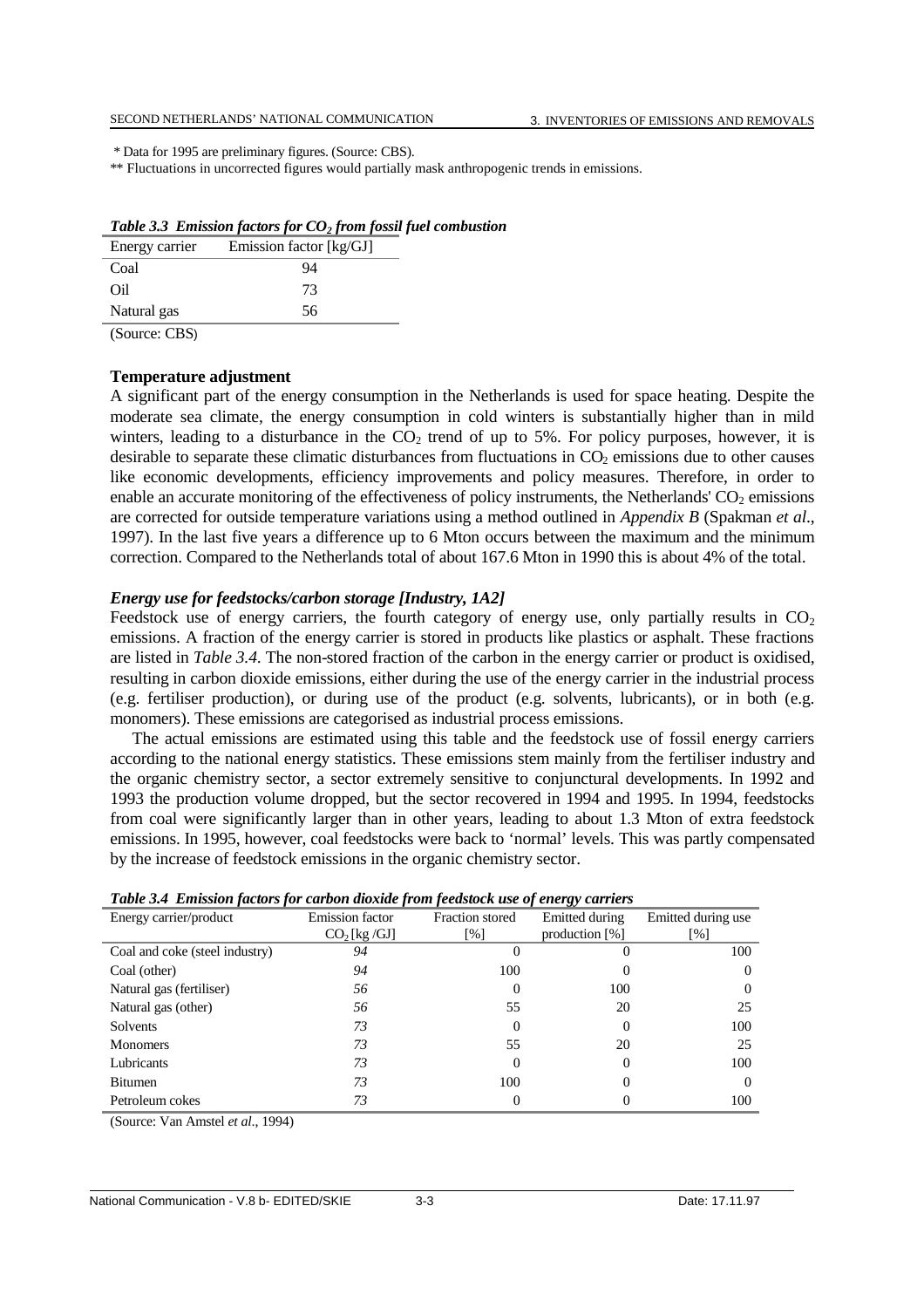|                       |      |      | --   |      | ---  | . .   |
|-----------------------|------|------|------|------|------|-------|
| Energy carrier        | 1990 | 1991 | 992  | 1993 | 1994 | 1995* |
| Coal                  | 0.4  | 0.4  | 0.4  | 0.3  |      | 0.4   |
| Oil products          | 10.0 | 10.5 | 9.7  | 77   |      | 8.6   |
| Natural gas           | 4.4  | 4.9  | 4.9  | 4.7  | 4.9  | 5.1   |
| $CO2$ from feedstocks | 14.8 | 15.6 | 14.9 | 12.7 | 14.3 | 14.0  |

\* Data for 1995 are preliminary figures. (Source: CBS; Van Amstel *et al.*, 1994)

### *Statistical differences [Other, 1A5a]*

The total national energy consumption is equal to the bottom-up total of all energy use by sectors (total energy demand) plus the so-called statistical differences, defined as energy consumption not registered within any sector. The fuel used through statistical differences is assumed to be entirely incinerated into carbon dioxide because there is no reason to assume any storage. The statistical difference between supply and demand is usually smaller than 2%. Per energy carrier, however, the difference between supply and demand may vary in both sign and size, as shown in *Table 3.6.*

*Table 3.6 Carbon dioxide emissions from statistical differences 1990-1995*

|                              |                      |       | $\cdot$ |       |       |      |       |
|------------------------------|----------------------|-------|---------|-------|-------|------|-------|
| Energy carrier               | Unit                 | 1990  | 1991    | 1992  | 1993  | 1994 | 1995* |
| Coal                         | $\rm{PJI}$           |       |         | -4    |       | -9   |       |
| Oil                          | $\rm{PJI}$           | 16    | 25      |       | 26    | 26   | 28    |
| Gas                          | $\Gamma$ PJ $\Gamma$ | $-13$ | -14     | $-20$ | $-20$ | -8   | -17   |
| Total fossil fuel            | PJI                  | 10    |         | -9    |       |      | 26    |
| $CO2$ from stat. differences | [Mton]               |       | $1.0\,$ | -0.4  | 1.6   | 0.6  | 2.5   |

\* Data for 1995 are preliminary figures. (Source: CBS)

## *3.2.2 Industrial non-energy process emissions [2]*

When using lime in high-temperature industrial processes, the carbonate is thermally destroyed and carbon dioxide including long-cycle carbon is formed. Mineral carbon dioxide emissions from limestone were estimated to be 1.9 Mton in 1990 (Van Amstel *et al*., 1994). This was calculated from a total use of 2.45 mln tonnes of lime and an emission factor of 0.8 tonne  $CO<sub>2</sub>$  per tonne pure lime (*Table 3.7*). The CO<sub>2</sub> emissions from cement production in the Netherlands are based on clinker brick production data, since this production process is responsible for the emission of  $CO<sub>2</sub>$  and about half of the clinker brick used for cement production in the Netherlands is imported.

| Process                          | 1990 | 1991 | 1992 | 1993 | 1994 | 1995* |
|----------------------------------|------|------|------|------|------|-------|
| Iron and steel production<br>2A. | 0.7  | 0.7  | 0.7  | 0.8  | 0.8  | 0.8   |
| 2E.1 Clinker production (cement) | 0.8  | 0.7  | 0.7  | 0.7  | 0.7  | 0.7   |
| 2E.3 Glass manufacture           | 0.2  | 0.2  | 0.3  | 0.3  | 0.3  | 0.3   |
| Flue gas desulphurization<br>2F. | 0.2  | 0.2  | 0.1  | 0.1  | 0.2  | 0.3   |
| Total CO <sub>2</sub>            | 1.9  | 1.8  | 1.8  | 1.9  | 2.0  | 2.1   |
|                                  |      |      |      |      |      |       |

*\** Data for 1995 are preliminary figures*.* (Source: Spakman *et al*., 1996)

## *3.2.3 Waste incineration [6C]*

The total amount of carbon dioxide emissions from the incineration of synthetics, i.e. materials containing long-cycle (fossil) carbon, is estimated at 0.9 Mton yearly. This estimate is based on an analysis of waste streams in the Netherlands and the amount of fossil carbon in these waste streams for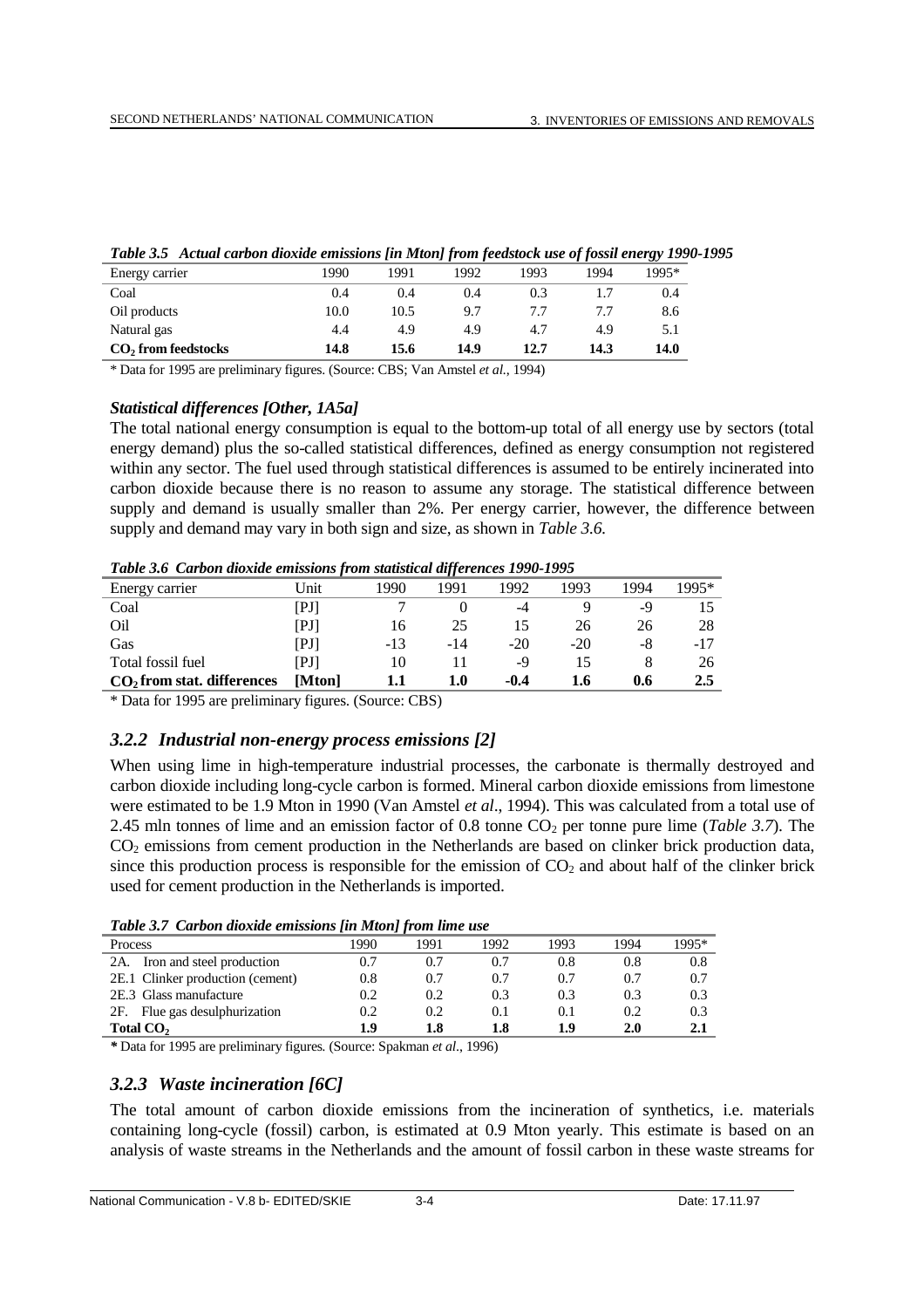1990 (De Jager and Blok, 1993). In this report it was assumed that 4313 kton of waste was incinerated with 888 kton of carbon content, of which 27% (= 240 kton) was of fossil origin, resulting in 880 kton (0.9 Mton) 'fossil' carbon dioxide emissions. The 0.9 Mton can be expected to be relatively stable and will be used until new data become available.

# *3.2.4 CO2 removal forestry and other [5A2, 5A5]*

In the Netherlands, the carbon sink in biomass mainly refers to the net growth of forests and other trees. The trend in CO<sub>2</sub> removal by sequestration of carbon in biomass in the Netherlands is presented in *Table* 3.8. For 1994 and 1995, the carbon sink was estimated to be equivalent to 1.7 Mton  $CO_2$ , based on data provided by the Foundation Forest and Wood (1995) and from the Ministry of Agriculture, Nature Management and Fisheries.

On average, trees in the Netherlands are growing older and heavier. Besides this forest maturation, the total forest area is increasing because of forest expansion. These relatively young plantations show the largest annual volume increment per acre. Because of fellings part of the volume increment of biomass is reduced. Since 1990, a slow reduction in growth rate (because forests are maturing) is slightly overcompensated by planting fast-growing species like poplar and Douglas fir. Fellings have been reduced in recent years.

| <b>Table 5.0</b> Carbon aloxial removal from change in biomass slock 1990-1995 |                      |      |      |      |      |      |       |
|--------------------------------------------------------------------------------|----------------------|------|------|------|------|------|-------|
|                                                                                | Unit                 | 1990 | 1991 | 1992 | 1993 | 1994 | 1995* |
| Specific volume increment                                                      | [m <sup>3</sup> /ha] | 8.12 | 7.97 | 7.82 | 7.85 | 7.88 | 7.90  |
| Specific fellings                                                              | [m <sup>3</sup> /ha] | 5.12 | 4.63 | 4.63 | 4.52 | 4.45 | 4.40  |
| Net volume increment                                                           | $[10^6 \text{ m}^3]$ | 1.58 | 1.76 | 1.68 | 1.75 | 1.81 | 1.84  |
| $CO2$ removal                                                                  | Mton]                | 1.5  | 1.6  | 1.6  | 1.6  |      | 1.7   |

*Table 3.8 Carbon dioxide removal from change in biomass stock 1990-1995*

\* Figures for 1995 are preliminary.*.* (Source: Spakman *et al*., 1996)

# *3.2.5 Bunkers*

Air and marine bunkers also contribute to the emission of anthropogenic carbon dioxide. International emissions from Netherlands' bunkers are relatively large when compared with national total carbon dioxide emissions (e.g. 24% in 1994). This is partly due to the fact that Rotterdam is the world's largest marine bunker location. Schiphol Airport is also Europe's largest air bunker location. As can be seen from *Table 3.9* air bunkers have increased over 50% since 1990, with the following emission factors applied: 77 kg/GJ for marine bunkers and 73 kg/GJ for air bunkers.

*Table 3.9 Bunkers and international carbon dioxide emissions 1990-1995*

| Category                      | <b>Jnit</b>                        | 1990 | 1991 | 1992 | 1993 | 1994 | 1995* |
|-------------------------------|------------------------------------|------|------|------|------|------|-------|
| Marine bunkers                | $\mathbb{P} \mathbb{J} \mathbb{I}$ | 466  | 476  | 478  | 495  | 474  | 487   |
| Air bunkers                   | $\mathbb{P} \mathbb{J} \mathbb{I}$ | 61   | 68   | 81   | 89   | 92   | 97    |
| <b>Total bunkers</b>          | [PJ]                               | 527  | 544  | 559  | 584  | 566  | 584   |
| Marine bunkers $CO2$          | [Mton]                             | 35.9 | 36.7 | 36.8 | 38.1 | 36.5 | 37.5  |
| Air bunkers $CO2$             | [Mton]                             | 4.5  | 5.0  | 5.9  | 6.5  | 6.7  | 7.1   |
| Total bunkers CO <sub>2</sub> | Mtonl                              | 40.4 | 41.7 | 42.7 | 44.6 | 43.2 | 44.6  |

\* Data for 1995 are preliminary. (Source: CBS)

# *3.2.6 Uncertainties in CO2 emissions*

The uncertainty in emission estimates from fossil combustion, which is related to uncertainty in activity data (energy statistics) and emission factors for  $CO<sub>2</sub>$  (basically the carbon content of the fuels), is estimated to be about 2%. The uncertainty is not well-known for other sources. However, due to the minor share of other sources, the uncertainty in the overall total will not be much larger than a few per cent.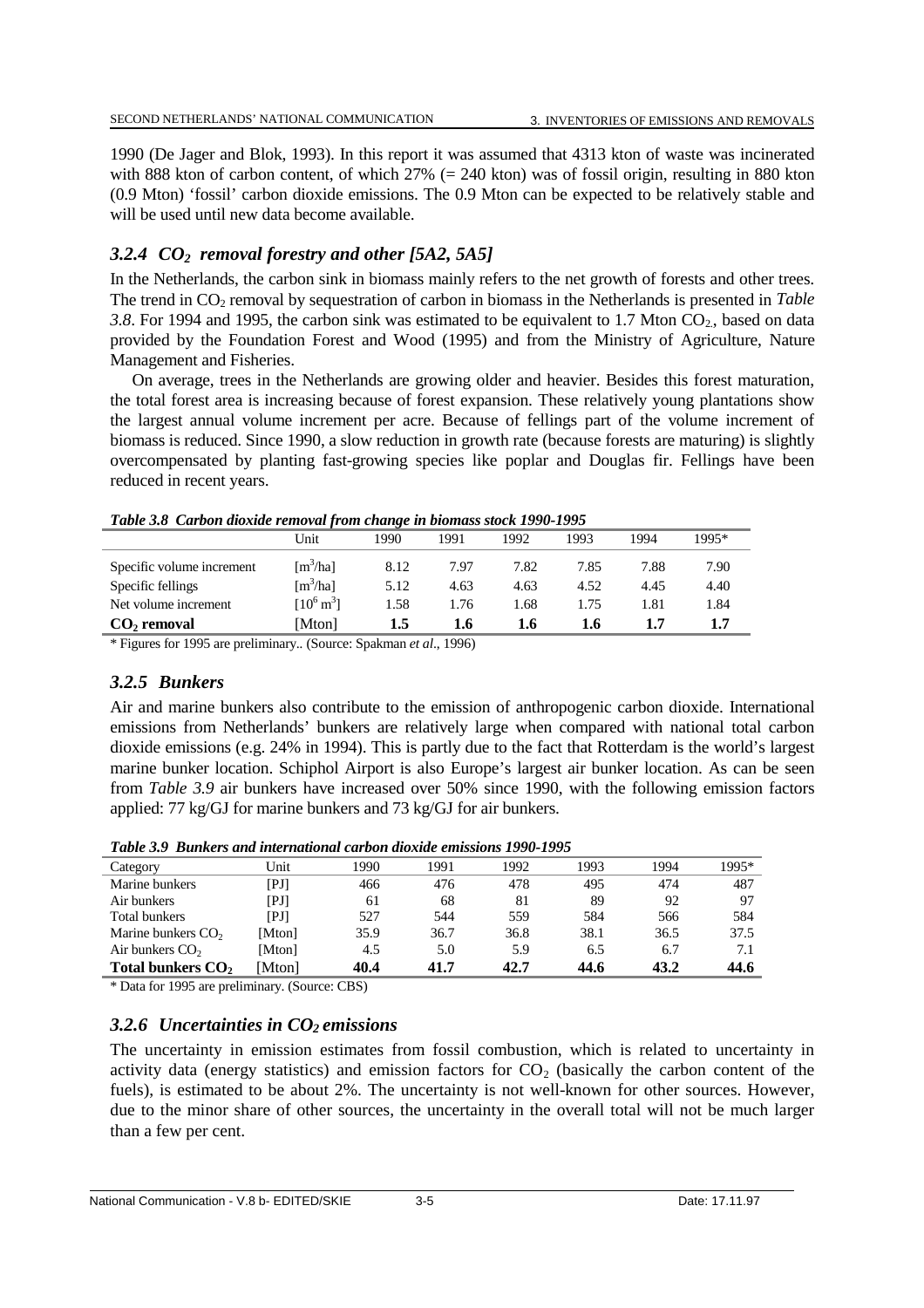## **3.3 Methane**

The method for estimating methane emissions is, in general, according to IPCC (IPCC, 1995b) and has been based on Van Amstel *et al.* (1993). The largest sources of methane emissions in the Netherlands are waste in landfills (374 Gg), agriculture (ruminants 382 Gg and animal waste 101 Gg), as well as the production and transmission of oil and gas (169 Gg). A minor source is fuel combustion (31 Gg).

A breakdown of total Netherlands' methane emissions per sector is provided for 1990-1995 in *Table 3.2*. Total CH4 emissions show a slowly decreasing trend of 4% in the last five years, with an exception for 1991 caused by an increase due to a much higher volume of gas distributed domestically than in 1990. The decrease in total emissions is caused mainly by a decrease in agricultural emissions as a result of decreasing livestock numbers, in particular of dairy and beef cattle and of energy-related emissions. More details are provided in the Standard Data Tables in *Appendix G* and in Spakman *et al*. (1996).

The uncertainty in emission estimates of  $CH<sub>4</sub>$  emissions from most sectors is estimated at about 25%, with an exception for the uncertainty in emissions from waste, estimated be about 30%. Thus the uncertainty in the overall total will be roughly about 25%.

| Tubic 3.10. Memane emissions fin min ngj per soaree ealegory 1990 1990 |        |             |        |             |        |        |  |  |  |  |  |
|------------------------------------------------------------------------|--------|-------------|--------|-------------|--------|--------|--|--|--|--|--|
| Sector                                                                 | 1990   | 1991        | 1992   | 1993        | 1994   | 1995*  |  |  |  |  |  |
| 1 A. Energy: fuel combustion total                                     | 33.1   | 33.7        | 33.1   | 32.9        | 30.7   | 30.7   |  |  |  |  |  |
| <i>IAI. Electricity and other transformation</i>                       | 0.3    | 0.4         | 0.4    | 0.4         | 0.5    | 0.4    |  |  |  |  |  |
| <i>IA2. Industry (only energy)</i>                                     | 2.7    | 2.9         | 2.9    | 2.6         | 2.5    | 2.4    |  |  |  |  |  |
| 1A3. Transport                                                         | 7.2    | 6.5         | 6.4    | 6.1         | 6.2    | 5.9    |  |  |  |  |  |
| 1A4. Residentials, Comm./Instit., Agric.                               | 19.2   | <i>20.1</i> | 19.6   | <i>20.0</i> | 17.6   | 18.1   |  |  |  |  |  |
| 1A5. Other                                                             | ΝA     | NA          | NA     | NА          | NA     | NА     |  |  |  |  |  |
| 1A6. Biomass burned for energy                                         | 3.7    | 3.7         | 3.8    | 3.8         | 3.9    | 3.9    |  |  |  |  |  |
| 1 B. Energy: fugitive fuel emissions                                   | 178.5  | 186.7       | 162.9  | 157.8       | 169.2  | 170.1  |  |  |  |  |  |
| 2. Industrial processes                                                | 5.8    | 6.2         | 6.1    | 5.6         | 5.3    | 5.0    |  |  |  |  |  |
| 3. Solvents and other product use                                      | 0.0    | 0.0         | 0.0    | 0.0         | 0.0    | 0.0    |  |  |  |  |  |
| 4. Agriculture                                                         | 505.0  | 517.0       | 505.0  | 497.0       | 482.3  | 475.4  |  |  |  |  |  |
| 5. Land-use change and forestry                                        | 0.0    | 0.0         | 0.0    | 0.0         | 0.0    | 0.0    |  |  |  |  |  |
| 6. Waste                                                               | 379.4  | 378.0       | 376.0  | 375.0       | 379.1  | 379.5  |  |  |  |  |  |
| 7. Other (production of drinking water)                                | 2.0    | 2.0         | 2.0    | 2.0         | 2.0    | 2.0    |  |  |  |  |  |
| <b>TOTAL</b>                                                           | 1103.8 | 1123.6      | 1085.1 | 1070.3      | 1068.6 | 1062.7 |  |  |  |  |  |

*Table 3.10. Methane emissions [in mln kg] per source category 1990-1995*

\* Data for 1995 are preliminary figures*.* (Source: Spakman *et al*., 1996)

# **3.4 Nitrous oxide**

Emissions of nitrous oxide are surrounded by large uncertainties. Therefore with increasing knowledge on the sources, revision of emission estimates for specific sectors can be expected. In the Netherlands the largest sources are: agricultural soils (27 Gg), industrial processes (18 Gg), road transport (7 Gg) and polluted surface water (4 Gg). Recent measurements at nitric acid plants show higher emission levels of N<sub>2</sub>O (Oonk, 1997; to be published). In addition to the standard reporting categories of IPCC in the Netherlands, two other non-negligible anthropogenic sources of nitrous oxide are identified: wastewater (sewage) treatment plants and polluted surface water (Kroeze, 1994). Emissions from agricultural-waste burning and the combustion of wood and wood waste for energy purposes by industry are currently not accounted for.

A breakdown of total Netherlands' nitrous oxide emissions per sector is provided for 1990-1995 in *Table 3.3.* Total N<sub>2</sub>O emissions show an increasing trend of 14% in the last five years. This is mainly due to the increase of 21% in emissions from agriculture and of about 50% in emissions from road transport between 1990 and 1995 as a result of a rapidly increasing penetration of catalytic converters. As mentioned in the previous section on methane emissions, livestock numbers have been decreasing in the last five years, as has the application of chemical fertilisers. However, environmental legislation prescribing direct incorporation of manure in the soil since 1991, leading to 100% direct incorporation as of 1995, resulted in the same period in a sharp increase of agricultural emissions caused by manure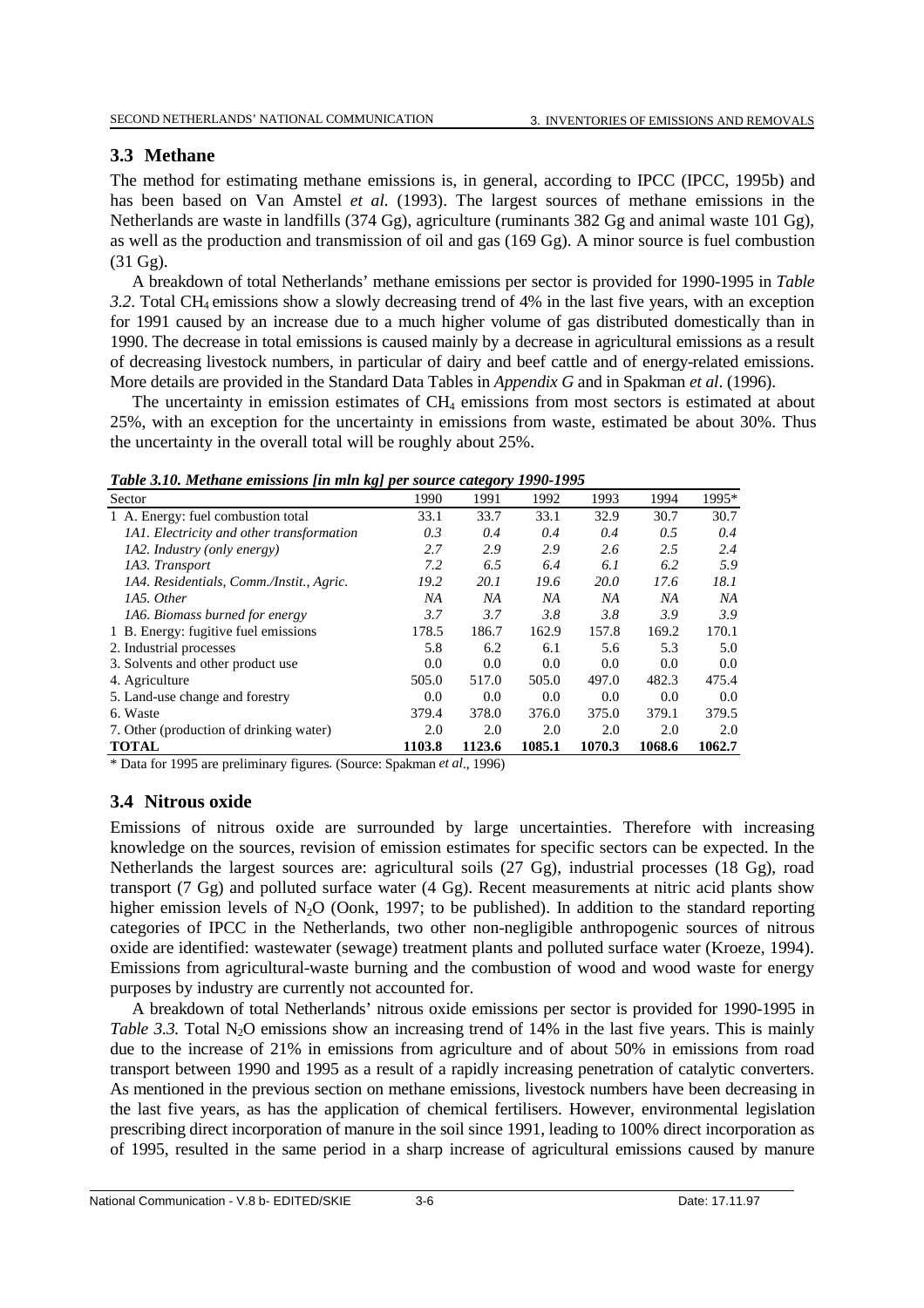spreading. This side-effect of ammonia reduction policies has currently reached its maximum, future trends in agricultural emissions are expected to decrease again as a result of decreasing livestock numbers related to the *Common Agricultural Policies* of the EU. More details are provided in the Standard Data Tables in *Appendix G* and in Spakman *et al*. (1996).

The uncertainty in emission estimates for  $N<sub>2</sub>O$  emissions is related to uncertainty in activity data and in emission factors for N<sub>2</sub>O. Compared to sources of  $CO<sub>2</sub>$  and CH<sub>4</sub>, the uncertainty in emission factors for identified sources is often quite large: in the order of 50 to 100%. However, some sources are not well-known or may not yet have been identified. The uncertainty in the overall total of sources included in the inventory is estimated to be roughly about 50%.

| Sector                                           | ∘<br>$-2-1$ $\bf{r}$<br>1990 | 1991      | ືອ<br>1992 | 1993      | 1994      | 1995*         |
|--------------------------------------------------|------------------------------|-----------|------------|-----------|-----------|---------------|
| 1A. Fuel combustion total                        | 5.8                          | 6.3       | 7.0        | 7.5       | 7.9       | 8.4           |
| <i>IAI. Electricity and other transformation</i> | 0.5                          | 0.5       | 0.5        | 0.5       | 0.5       | 0.5           |
| <i>IA2. Industry (only energy)</i>               | 0.1                          | 0.1       | 0.1        | 0.1       | 0.1       | 0.1           |
| 1A3. Transport                                   | 4.9                          | 5.4       | 6.1        | 6.6       | 7.2       | 7.7           |
| 1A4. Residentials, Comm./Instit., Agric. a)      | 0.0                          | 0.0       | 0.0        | 0.0       | 0.1       | 0.1           |
| 1A5. Other                                       | NА                           | NA        | NA         | NА        | NA        | NA            |
| 1A6. Biomass burned for energy                   | 0.0                          | 0.0       | 0.0        | 0.0       | 0.0       | 0.0           |
| 1B. Fugitive fuel emissions                      | 0.0                          | 0.0       | 0.0        | 0.0       | 0.0       | 0.0           |
| 2. Industrial processes                          | 18.6                         | 19.6      | 19.1       | 19.0      | 18.0      | 18.1          |
| 3. Solvents and other product use d)             | 0.5                          | 0.5       | 0.5        | 0.5       | 0.5       | $0.5^{\circ}$ |
| 4. Agriculture                                   | 22.2                         | 22.9      | 26.1       | 26.2      | 26.6      | 26.9          |
| 5. Land use change and forestry                  | NE                           | <b>NE</b> | <b>NE</b>  | <b>NE</b> | <b>NE</b> | <b>NE</b>     |
| 6. Waste c)                                      | 0.6                          | 0.6       | 0.6        | 0.6       | 0.6       | 0.6           |
| 7. Other (specified) b)                          | 3.8                          | 3.8       | 3.8        | 3.8       | 3.8       | 3.8           |
| <b>TOTAL</b>                                     | 51.2                         | 53.4      | 56.7       | 57.2      | 57.4      | 58.3          |

*Table 3.11 Nitrous oxide emissions [in mln kg N2O] per source category 1990-1995*

\* Data for 1995 are preliminary figures. (Source: Spakman *et al*., 1996)

Notes:

a) Data for agriculture differ from RIVM (1996a,b) due to a correction for emissions from polluted surface water [7]. In addition, the 1994 figure is 0.2 higher than in RIVM (1996a,b) due to revised manure export data.

b) Polluted surface water. These figures are included under agriculture in RIVM (1996a,b).

c) Data for waste incineration were revised after completion of RIVM (1996a,b) (updated activity levels).

d) Anaesthesia use.

e) Recent measurements indicate higher emission levels.

# **3.5 HFCs, PFCs, FICs and SF6**

The use in 1995 of hydrochlorofluorocarbons (HCFCs), hydrofluorocarbons (HFCs), perfluorocarbons (PFCs), carbon tetrachloride (also known as tetrachloroethane or CTC), methyl chloroform (also known as 1,1,1 trichloroethane or MCF) and methyl bromide was reported by Netherlands' companies through a survey compiled by an independent accountant (KPMG, 1996), on commission of the Netherlands Government. In addition, Matthijsen estimated the use and emissions of HFCs, PFCs and SF6 based on information from several sources (Matthijsen, 1995). *Table 3.12* provides an overview of the halocarbon consumption data for 1986 and for the period 1989-1995, based on the surveys mentioned above. The emission of PFCs by the aluminium industry and of  $SF<sub>6</sub>$  was not reported in the surveys of the CFC Commission and KPMG, but have been calculated or estimated separately. At present, it is assumed that, currently, no fluoroiodocarbons (FICs) are used in the Netherlands.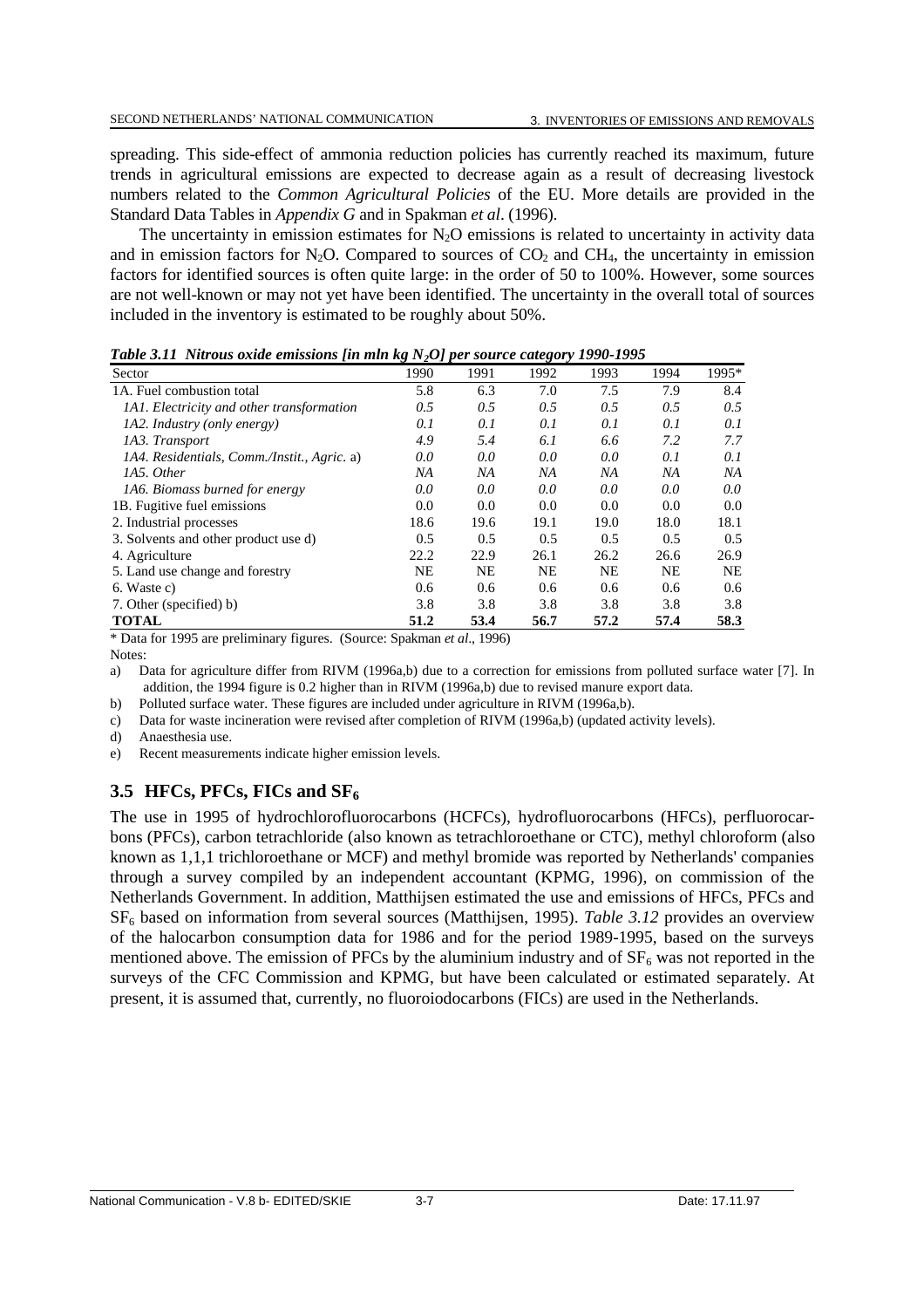| Compound                                             |          |              | Consumption [ton] |                                |          |          |          |           |    |
|------------------------------------------------------|----------|--------------|-------------------|--------------------------------|----------|----------|----------|-----------|----|
|                                                      | 1986     | 1989         | 1990              | 1991                           | 1992     | 1993     | 1994     | 1995*     |    |
| $HFC-23$                                             | $\Omega$ | $\Omega$     | $\theta$          | $\Omega$                       | $\theta$ | $\theta$ | $\Omega$ | <b>PM</b> | a) |
| $HFC-32$                                             | $\Omega$ | $\mathbf{0}$ | $\theta$          | $\Omega$                       | $\Omega$ | 0        | $\Omega$ | <b>PM</b> | a) |
| <b>HFC-125</b>                                       | $\Omega$ | $\Omega$     | $\Omega$          | $\Omega$                       | $\Omega$ | $\Omega$ | 0        | 50        |    |
| HFC-134a                                             | $\Omega$ | 0            | $\theta$          |                                |          |          | 274      | 454       | c) |
| HFC-143a                                             | $\Omega$ | $\Omega$     | $\Omega$          | $\Omega$                       | $\Omega$ | $\Omega$ | $\Omega$ | 34        |    |
| $HFC-152a$                                           | $\Omega$ | 0            | $\Omega$          | $\Omega$                       | 0        | 0        | 0        | <b>PM</b> | a) |
| HFC-227ea                                            | $\Omega$ | 0            | $\theta$          | $\Omega$                       | 0        | $\theta$ | $\theta$ | <b>PM</b> | a) |
| <b>Total HFCs</b>                                    | 0        | 0            | 0                 | $\bf{0}$                       | 0        | 0        | 274      | 561       | f) |
| $CF4$ emission from aluminium                        | 346      | 363          | 310               | 305                            | 272      | 278      | 300      | 300       |    |
| $C_2F_6$ emission from aluminium                     | 35       | 36           | 31                | 30                             | 27       | 28       | 30       | 30        |    |
| PFC use e)                                           | 21       | 22           | 22                | 22                             | 22       | 23       | 23       | 23        | b) |
| <b>Total PFCs</b>                                    | 402      | 421          | 363               | 357                            | 321      | 329      | 353      | 353       |    |
| SF <sub>6</sub>                                      | 55       | 57           | 58                | 59                             | 60       | 60       | 61       | 61        | e) |
| TOTAL HFCs, PFCs, SF <sub>6</sub>                    | 457      | 478          | 421               | 416                            | 381      | 389      | 688      | 975       | f) |
| <b>TOTAL CO<sub>2</sub>-eq</b> (Gg CO <sub>2</sub> ) | 3885.5   | 4053         |                   | 3686.4 3662.63 3438.45 3504.58 |          |          | 4040.1   | 4414.1    |    |

Source: CFC Commission, 1995; KPMG, 199); for exceptions see notes.

Notes:

\* Data for 1995 are preliminary figures.

a) Amount of individual compounds is confidential: total reported use of all compounds (HFC-23, 32, 152a and 227ea) in 1995 was 23.

b) Amount of individual compounds is confidential: total reported use of all PFCs in 1995 was 23 ton. For these so-called pre-Montreal applications, we assume an annual consumption trend following industrial production for previous years (1% per year).

c) Value for 1994 taken from Matthijsen and Kroeze (1996).

d) Thus excluding PFCs emitted during primary aluminium production.

e) Values taken from Matthijsen and Kroeze (1996).

f) Totals for 1995 include the amount of 23 ton HFC mentioned under note a).

## *3.5.1 Consumption and emission of halocarbons*

Matthijsen (1996) and Matthijsen and Kroeze (1996) have estimated the actual emissions of halocarbons in 1990, 1993 and 1994, also for both non-ODP compounds (gases with a zero *Ozone Depleting Potential*). The results of these calculations are presented in *Table 3.13* to include the emissions expressed in CO<sub>2</sub> equivalents using the *Global Warming Potential* (GWP) values for a time horizon of 100 years according to the latest estimates of the IPCC (1996a). We stress that for 1995 no estimate was made for emissions related to the production and handling of HFCs and HCFCs, whereas in the 1993 and 1994 data most estimated emissions of HFCs stem from these activities. In 1994, 60% of the  $CO_2$ -eq. emissions from non-ODP halocarbons stemmed from HFC-23 and about 20% from aluminium production, whereas  $SF<sub>6</sub>$  emissions contributed about 15%. The emissions from aluminium production, however, are very uncertain.

| Table 3.13. Calculated and estimated actual emission of halocarbons in the Netherlands including process |  |  |                                                                          |  |  |  |
|----------------------------------------------------------------------------------------------------------|--|--|--------------------------------------------------------------------------|--|--|--|
|                                                                                                          |  |  | emissions 1990-1995 (according to the AFEAS method as adapted by Kroeze) |  |  |  |

| o                                |                      |      |                |      |             |          |                               |      |         |  |
|----------------------------------|----------------------|------|----------------|------|-------------|----------|-------------------------------|------|---------|--|
| Compound                         | GWPg)                |      | Emission [ton] |      |             |          | Emission [mln kg $CO_2$ -eq.] |      |         |  |
|                                  | $[100 \text{ year}]$ | 1990 | 1993           | 1994 | 1995*       | 1990     | 1993                          | 1994 | 1995*   |  |
| $HFC-23$                         | 11700                | 410  | 423            | 536  | $649$ e) b) | 4797     | 4949                          | 6271 | 7593 b) |  |
| $HFC-32$                         | 650                  | 0    | $\theta$       |      | $PM$ a) b)  | 0        | 0                             |      | (0 b)   |  |
| <b>HFC-125</b>                   | 2800                 | 20   | 7              | 20   | 50a)        | 56       | 20                            | 56   | 140     |  |
| $HFC-134a$                       | 1300                 | 30   | 12             | 31   | $454$ a)    | 39       | 16                            | 40   | 590     |  |
| HFC-143a                         | 3800                 | 4    | 3              | 6    | 34a)        | 15       | 11                            | 23   | 129     |  |
| $HEC-152a$                       | 140                  | 25   | 29             | 24   | $PM$ a) b)  | 4        | 4                             | 3    | (0 b)   |  |
| HFC-227ea                        | 2900                 | 0    |                |      | $PM$ a) b)  | $\Omega$ | $\Omega$                      | 0    | (0 b)   |  |
| <b>Total HFCs</b>                |                      | 489  | 474            | 618  | 1210 f)     | 4911     | 5000                          | 6394 | 8453 f  |  |
| $CF_4$ emission from aluminium   | 6500                 | 310  | 278            | 300  | 300         | 2010     | 1807                          | 1950 | 1950    |  |
| $C_2F_6$ emission from aluminium | 9200                 | 31   | 28             | 30   | 30          | 290      | 258                           | 276  | 276     |  |
| PFC use d)                       | $7200 \text{ c}$     | 22   | 23             | 23   | 23a)        | 157      | 162                           | 164  | 166     |  |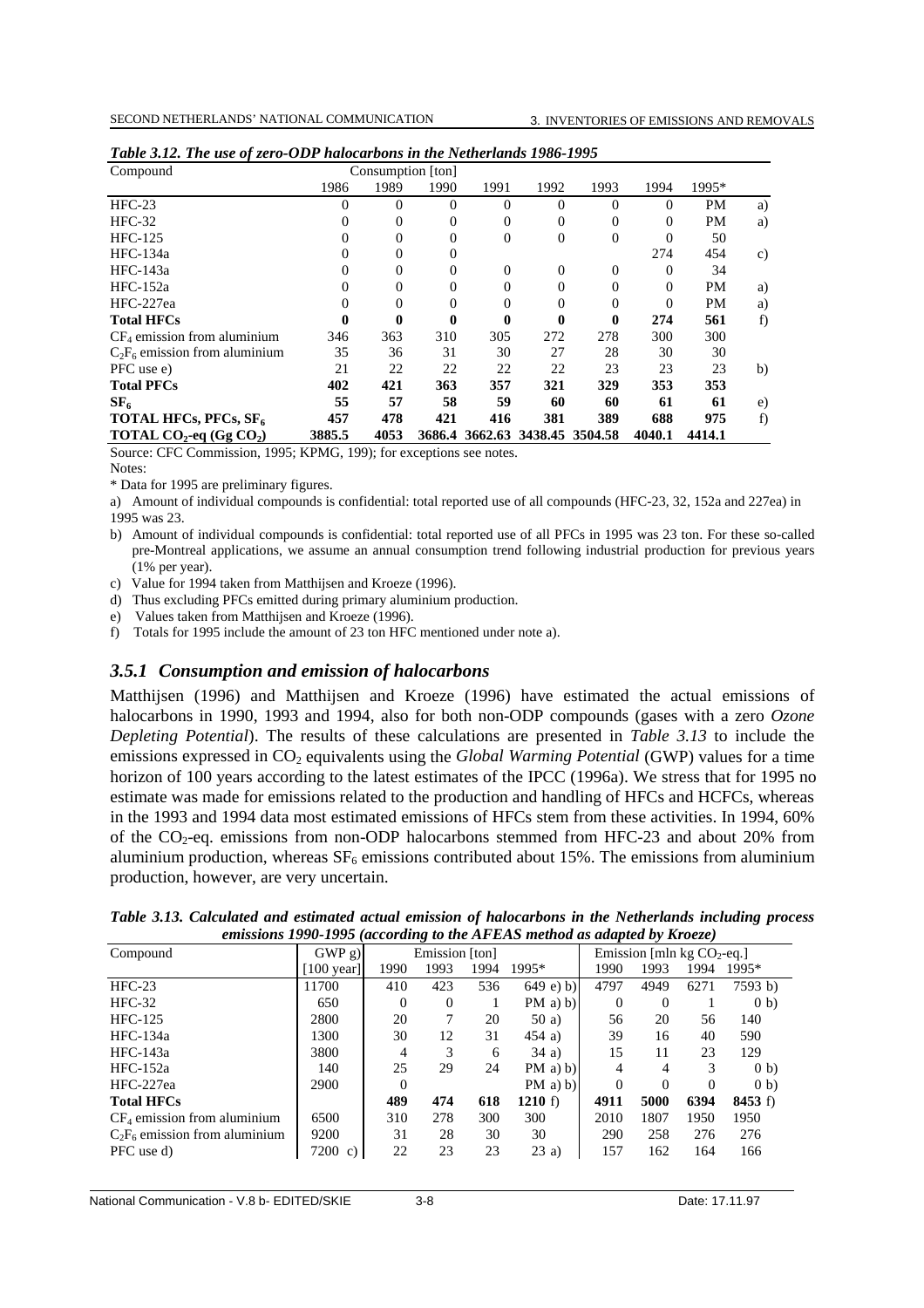| <b>Total PFCs</b>            |       | 363 | 329 | 353  | 353            |      | 2457 2227 | 2390           | 2392                |
|------------------------------|-------|-----|-----|------|----------------|------|-----------|----------------|---------------------|
| SF <sub>6</sub>              | 23900 | 58  | 58  |      | -61            |      |           | 1380 1434 1458 | - 1458              |
| <b>TOTAL HFCs, PFCs, SF.</b> |       |     | 863 | 1032 | 1624 $\hat{D}$ | 8803 |           |                | 8661 10234 12302 f) |

Source: Matthijsen (1995) for 1993 and 1994; consumption data for 1995 from KPMG (1996);  $SF_6$  from Matthijsen and Kroeze (1996); emissions from aluminium production and emissions of HFC-23 in 1995 from Spakman et al., 1996. Emissions in 1990 were estimated by multiplying the emission in 1993 by the consumption ratio of 1990 over 1993, except for HFCs, which were taken from Matthijsen and Kroeze (1996).

Notes:

\* Data for 1995 are preliminary figures.

- a) For 1995, we assume that use = emission; use for PFC also for previous years.
- b) Amount on individual compounds is confidential: total use of HFC-23, 32, 152a and 227ea amounts to 23 ton (excluding emissions as by-product of HCFC-22 production).
- c) Information on individual PFCs is not available; an average GWP value of 7200 has been assumed (KPMG, 1996).
- d) Excluding PFCs emitted during primary aluminium production .
- e) For 1995 this is one's own estimate based on increase in previous years, which are emissions as by-product of HCFC-22 production.

f) Totals for 1995 include the amount of 23 ton HFC mentioned under note b).

### *3.5.2 Uncertainties in emissions*

The uncertainty in actual emission estimates of HFC, PFC and  $SF<sub>6</sub>$  emissions is related to the uncertainty in activity data, emission factors, and other factors such as duration of storage and leakage rates. Activity data are often rather precise; the largest uncertainties are found in the other data. The uncertainty in the overall total of sources included in the inventory is estimated to be order of 50% for HFCs and  $SF<sub>6</sub>$  and roughly 100% for PFCs.

### **3.6 Indirect greenhouse gases and SO2**

In the Netherlands,  $NO<sub>x</sub>$  and CO are predominant emissions from the transportation sector, whereas sulphur dioxide is mostly emitted by refineries, industry and mobile combustion. Non-methane hydrocarbons (NMVOC) are emitted during transport, both during combustion and by evaporation from the reservoir, e.g. when loading, but also during the diurnal ambient temperature cycle, and by industry. NMVOC is also emitted in fossil fuel production and solvent use. Main sources of  $SO<sub>2</sub>$ emissions in the Netherlands include public power generation, industry (including non-combustion processes) and transport. In the *State of the Environment 1995* and *1996* (RIVM, 1995a,b; 1996a,b) emissions are presented for the period 1990-1995 per target group as calculated by the RIVM's Environmental Information Accounting System (RIM<sup>+</sup>), with data from the Emission Registration project (VROM, 1995d;1996d).

In *Tables 3.14* to *3.17* the emissions are presented per IPCC sector for the years 1990-1995 as used at RIVM (1996a,b); however, these are converted into the standard IPCC sectors. Furthermore, in transport emission the figures for air traffic include all so-called LTO emissions near airports, both for domestic and international flights (about 2 mln kg  $NQ<sub>x</sub>$ , 5 mln kg CO, 1 mln kg NMVOC and 0.2 mln  $kg SO<sub>2</sub>$ ). No attempt was made to estimate specific emissions of all domestic flights (including cruise emissions).

As a results of current policies, the total emissions of these compounds are clearly shown in the tables to be on the decrease, i.e.  $10\%$  (for NO<sub>x</sub>) to  $25\%$  (for SO<sub>2</sub>) in the period 1990-1995.

Except for NMVOC, most of the emissions stem from fuel combustion, of which the uncertainty in the emission factor for  $NO<sub>x</sub>$ , CO and NMVOC is often estimated to be in the order of 50%. For emission factors for  $SO_2$  from fuel combustion (basically the sulphur content of the fuels) the uncertainty is estimated to be about 25%. Since the uncertainty in the activity data is very small compared to the accuracy of the emission factors, the uncertainty in the overall total of sources included in the inventory is also estimated to be about  $50\%$  for CO, NO<sub>x</sub> and NMVOC, and about  $25\%$  for  $SO<sub>2</sub>$ .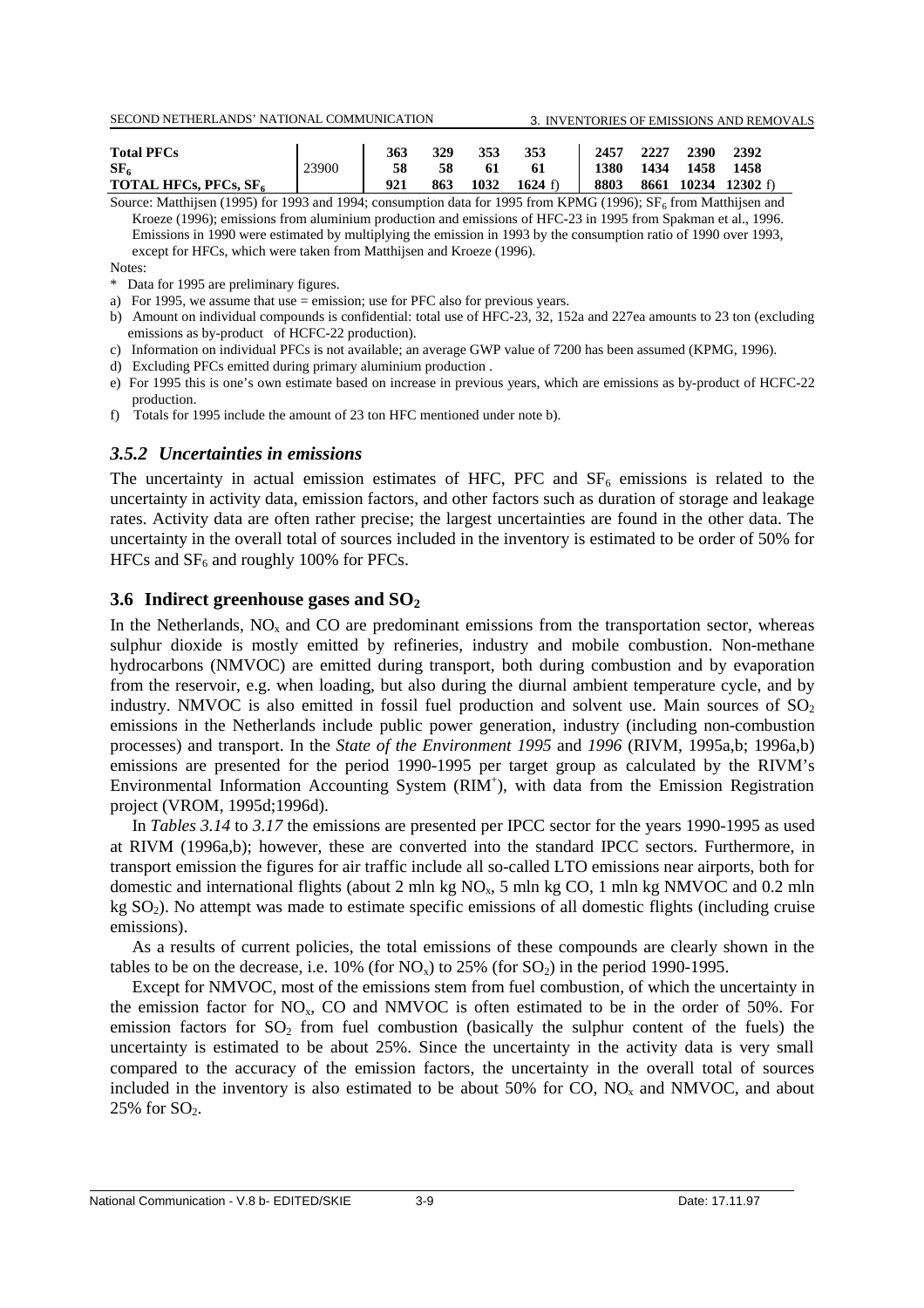| Sector                            | 1990      | 1991      | 1992      | 1993      | 1994      | 1995*     |
|-----------------------------------|-----------|-----------|-----------|-----------|-----------|-----------|
| 1A. Fuel combustion total         | 556.6     | 558.7     | 548.7     | 525.3     | 509.7     | 505.5     |
| 1B. Fugitive fuel emissions       | NA        | <b>NA</b> | <b>NA</b> | <b>NA</b> | <b>NA</b> | <b>NA</b> |
| 2. Industrial processes           | 12.7      | 12.2      | 11.7      | 11.2      | 10.7      | 10.5      |
| 3. Solvents and other product use | IE        | IE        | IE        | IE        | IE        | IE        |
| 4. Agriculture                    | <b>NA</b> | <b>NA</b> | NA        | NA        | <b>NA</b> | NA.       |
| 5. Land-use change and forestry   | <b>NE</b> | NE.       | <b>NE</b> | <b>NE</b> | NE        | <b>NE</b> |
| 6. Waste                          | 4.6       | 4.5       | 5.2       | 6.1       | 3.6       | 1.9       |
| 7. Other (specified)              | <b>NA</b> | <b>NA</b> | <b>NA</b> | <b>NA</b> | <b>NA</b> | <b>NA</b> |
| <b>TOTAL</b>                      | 573.9     | 575.4     | 565.6     | 542.6     | 524.0     | 517.9     |

| Table 3.14. Nitrogen oxide emissions [in mln kg] per source category 1990-1995 |  |  |
|--------------------------------------------------------------------------------|--|--|
|--------------------------------------------------------------------------------|--|--|

Source: RIVM (1996a,b) [RIM+].

\* Data for 1995 are preliminary figures.

### *Table 3.15. Carbon monoxide emissions [in mln kg] per source category 1990-1995*

| Sector                               | 1990      | 1991      | 1992      | 1993      | 1994      | 1995*     |
|--------------------------------------|-----------|-----------|-----------|-----------|-----------|-----------|
| 1A. Fuel combustion total            | 940.1     | 877.9     | 836.7     | 805.9     | 787.0     | 760.1     |
| 1B. Fugitive fuel emissions          | NA        | <b>NA</b> | NA        | <b>NA</b> | <b>NA</b> | <b>NA</b> |
| 2. Industrial processes              | 116.1     | 112.3     | 108.6     | 104.8     | 101.0     | 108.0     |
| 3. Solvents and other product use a) | 2.0       | 2.0       | 2.0       | 2.0       | 2.0       | 2.0       |
| 4. Agriculture                       | NA        | <b>NA</b> | NA.       | <b>NA</b> | <b>NA</b> | NA.       |
| 5. Land use change and forestry      | <b>NE</b> | NE.       | <b>NE</b> | NE        | <b>NE</b> | NE.       |
| 6. Waste                             | 2.2       | 2.1       | 2.0       | 2.1       | 4.4       | 3.1       |
| 7. Other (specified)                 | <b>NA</b> | <b>NA</b> | <b>NA</b> | <b>NA</b> | <b>NA</b> | <b>NA</b> |
| <b>TOTAL</b>                         | 1060.4    | 994.3     | 949.2     | 914.8     | 894.4     | 873.2     |

Source: RIVM (1996a,b) [RIM+].

\* Data for 1995 are preliminary figures.

a) Tobacco smoking. Data for 1990-1993 for the residential sector were corrected after completion of RIVM (1996a,b).

| Table 3.16. NMVOC emissions [in mln kg] per source category 1990-1995 |  |  |
|-----------------------------------------------------------------------|--|--|
|-----------------------------------------------------------------------|--|--|

| Sector                            | 1990      | 1991      | 1992      | 1993      | 1994      | 1995* |
|-----------------------------------|-----------|-----------|-----------|-----------|-----------|-------|
| 1A. Fuel combustion total         | 207.5     | 184.9     | 178.2     | 181.3     | 172.9     | 157.9 |
| 1B. Fugitive fuel emissions       | 35.1      | 34.2      | 33.3      | 32.4      | 31.5      | 33.0  |
| 2. Industrial processes           | 101.5     | 95.7      | 89.8      | 87.0      | 78.1      | 78.1  |
| 3. Solvents and other product use | 100.1     | 98.6      | 97.1      | 95.6      | 94.1      | 94.1  |
| 4. Agriculture                    | <b>NA</b> | <b>NA</b> | <b>NA</b> | <b>NA</b> | <b>NA</b> | NA.   |
| 5. Land-use change and forestry   | NE        | <b>NE</b> | NE        | NE        | <b>NE</b> | NE.   |
| 6. Waste                          | 0.1       | 0.1       | 0.1       | 0.1       | 1.0       | 1.0   |
| 7. Other (specified)              | <b>NA</b> | <b>NA</b> | <b>NA</b> | <b>NA</b> | <b>NA</b> | NA    |
| <b>TOTAL</b>                      | 444.3     | 413.5     | 398.5     | 396.4     | 377.6     | 364.1 |

Source: RIVM (1996a,b) [RIM+] *(according to 'KWS-2000' definition).*

\* Data for 1995 are preliminary figures.

| Table 3.17. Sulphur dioxide emissions [in mln kg] per source category 1990-1995 |  |  |  |  |  |  |  |  |  |
|---------------------------------------------------------------------------------|--|--|--|--|--|--|--|--|--|
|---------------------------------------------------------------------------------|--|--|--|--|--|--|--|--|--|

| Sector                            | 1990  | 1991  | 1992      | 1993      | 1994      | 1995*     |
|-----------------------------------|-------|-------|-----------|-----------|-----------|-----------|
| 1A. Fuel combustion total         | 174.5 | 167.1 | 142.0     | 139.9     | 127.4     | 129.0     |
| 1B. Fugitive fuel emissions       | NA    | NA    | <b>NA</b> | NA        | <b>NA</b> | <b>NA</b> |
| 2. Industrial processes           | 25.0  | 22.8  | 20.6      | 18.4      | 16.2      | 16.9      |
| 3. Solvents and other product use | IΕ    | IE    | IΕ        | IE        | IE        | IE        |
| 4. Agriculture                    | NA    | NA    | NA        | <b>NA</b> | <b>NA</b> | <b>NA</b> |
| 5. Land use change and forestry   | NE    | NE    | NE        | NE        | <b>NE</b> | NE.       |
| 6. Waste                          | 3.0   | 3.0   | 4.3       | 2.3       | 2.3       | 0.9       |
| 7. Other (specified)              | NA    | NA    | NA        | NΑ        | <b>NA</b> | <b>NA</b> |
| <b>TOTAL</b>                      | 202.5 | 192.9 | 166.9     | 160.6     | 145.9     | 146.8     |

Source: RIVM (1996a,b) [RIM+].

\* Data for 1995 are preliminary figures.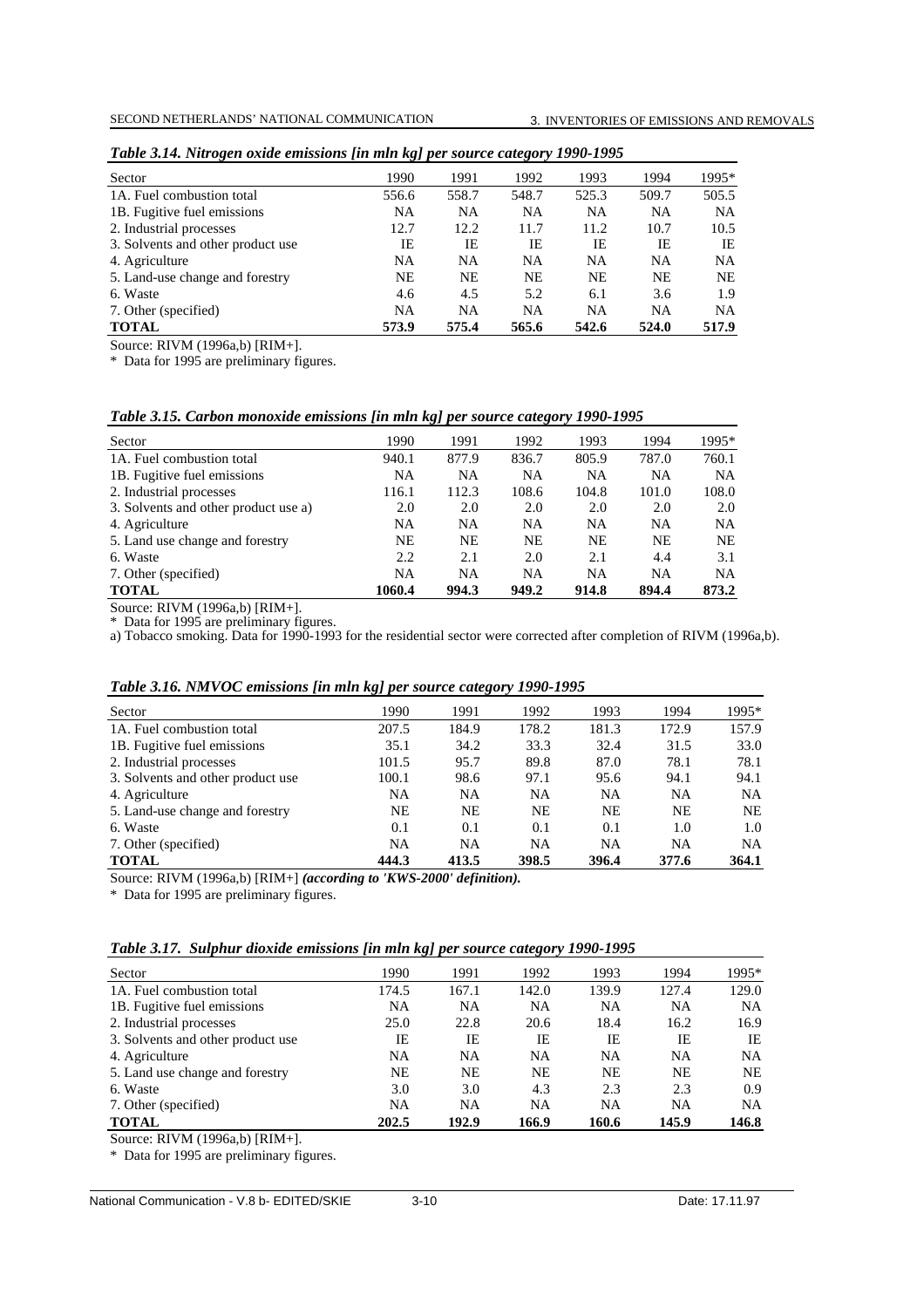### **3.7 Greenhouse gas emissions in CO2-eq.**

To indicate the extent to which the emissions of various greenhouse gases contribute to total radiative forcing, we calculated the emission in  $CO<sub>2</sub>$  gases from anthropogenic sources in the Netherlands using the *Global Warming Potential* (GWP) values for a time horizon of 100 years taken, where reported, from the most recent IPCC assessment (IPCC, 1996a). However, it is acknowledged that Global Warming Potentials, though very useful for comparing the impact to the enhanced greenhouse effect for different compounds, have limitations. Any GWP value - except for  $CO<sub>2</sub>$  of course - has a limited precision, typical uncertainties found in the order of  $35\%$ . No GWPs exist for NO<sub>x</sub>, CO and NMVOC, which contribute indirectly to the enhanced greenhouse effect as precursors of tropospheric ozone (also a greenhouse gas). This also holds for  $SO_2$ , which is now recognised to have a local cooling effect. So in the presentation in terms of  $CO_2$ -equivalent emissions only  $CO_2$ ,  $CH_4$ ,  $N_2O$  and HFCs, PFCs and  $SF_6$  are represented on a  $CO_2$  equivalent basis.

In *Table 3.18* the greenhouse gas emissions of the Netherlands from anthropogenic sources are presented in Mton  $CO_2$ -equivalent for the period 1990-1995. The contribution per compound to the CO2-equivalent emissions in 1994 is presented in *Fig.'s 3.1* and *3.2.* Taking into account the uncertain contribution of non- $CO<sub>2</sub>$  gases and the fact that the emissions of halocarbons are partly based on consumption statistics (according to the *Montreal Protocol* definition, which does not take into account import and export of halocarbon-containing equipment), we can derive the following conclusions:

- CO<sub>2</sub>-eq. emissions of compounds covered under the UN-FCCC increased from 1990 to 1995 by 7.6%, mainly due to increasing emissions of  $CO<sub>2</sub>$  and of HFCs (uncorrected 9.6%);
- CO<sub>2</sub> emissions showed an increasing trend  $(+6.8\%$  in 1995 relative to 1990; uncorrected 9.4%);
- CH<sub>4</sub> emissions were slowly decreasing (-4% in 1995 relative to 1990);
- N<sub>2</sub>O emissions showed an increasing trend  $(+13\%$  in 1995 relative to 1990);
- non-CO<sub>2</sub> gases contributed about 22% to total CO<sub>2</sub> equivalent emissions in 1995 (temperaturecorrected), of which CH<sub>4</sub> contributed about 9%, N<sub>2</sub>O about 8% and non-ODP halocarbons HFCs, PFCs and  $SF<sub>6</sub>$  about 5%;
- emissions of HFCs, PFCs and  $SF_6$  increased (about  $+40\%$  in 1995 relative to 1990) due to the replacement of CFCs and halons, notably by HFCs, and due to emissions of HFC-23 as a byproduct of HCFC-22 production;
- emissions of the ozone precursors  $NO<sub>x</sub>$ , CO and NMVOC were all decreasing (-10 to -18% in 1995 relative to 1990);
- SO2 emissions substantially decreased by 28% since 1990.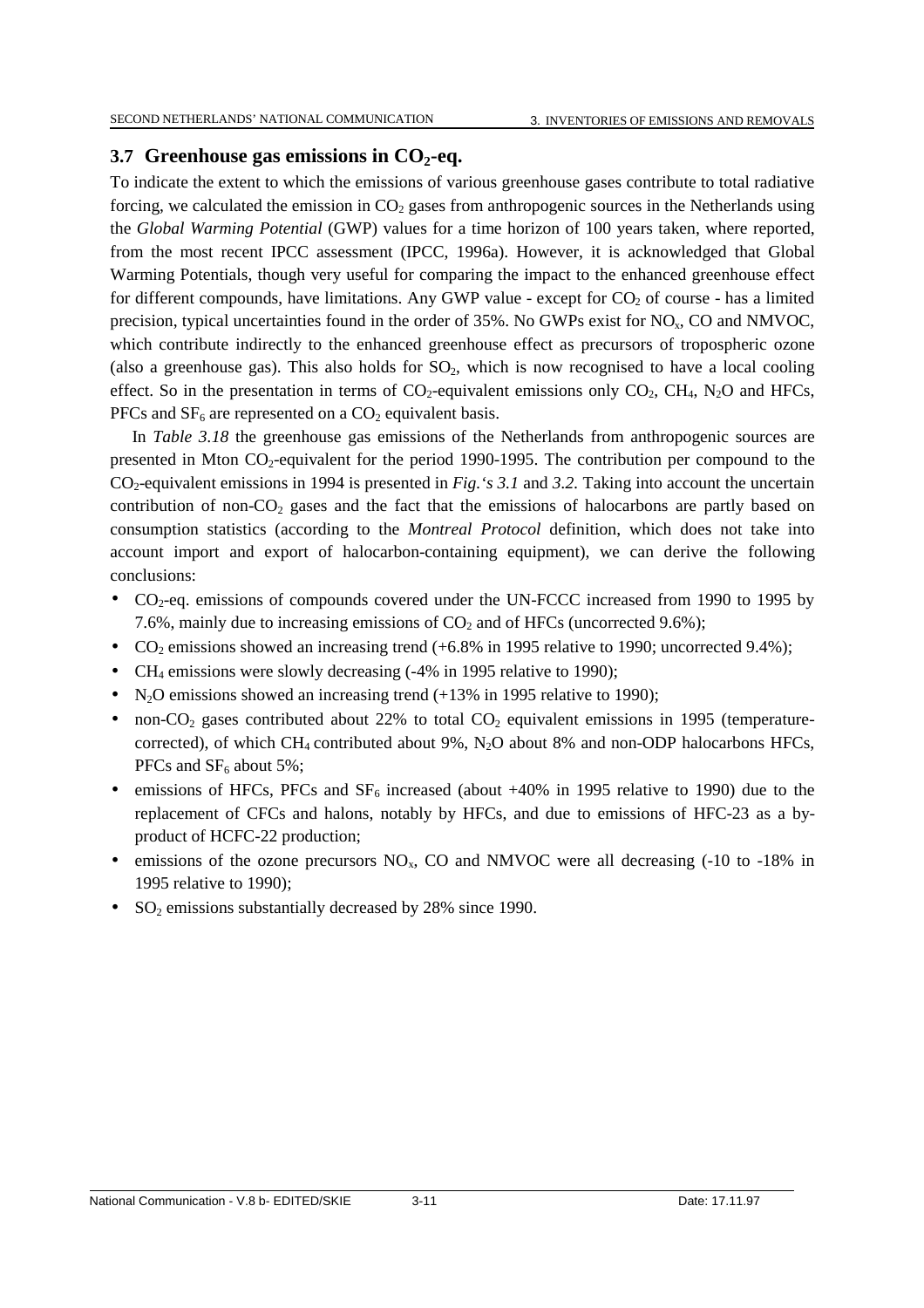

*Figure 3.1 Greenhouse gas emissions [in CO<sub>2</sub>-eq.] in the Netherlands per compound in 1994 (direct effects only, temperature corrected, GWP-100).*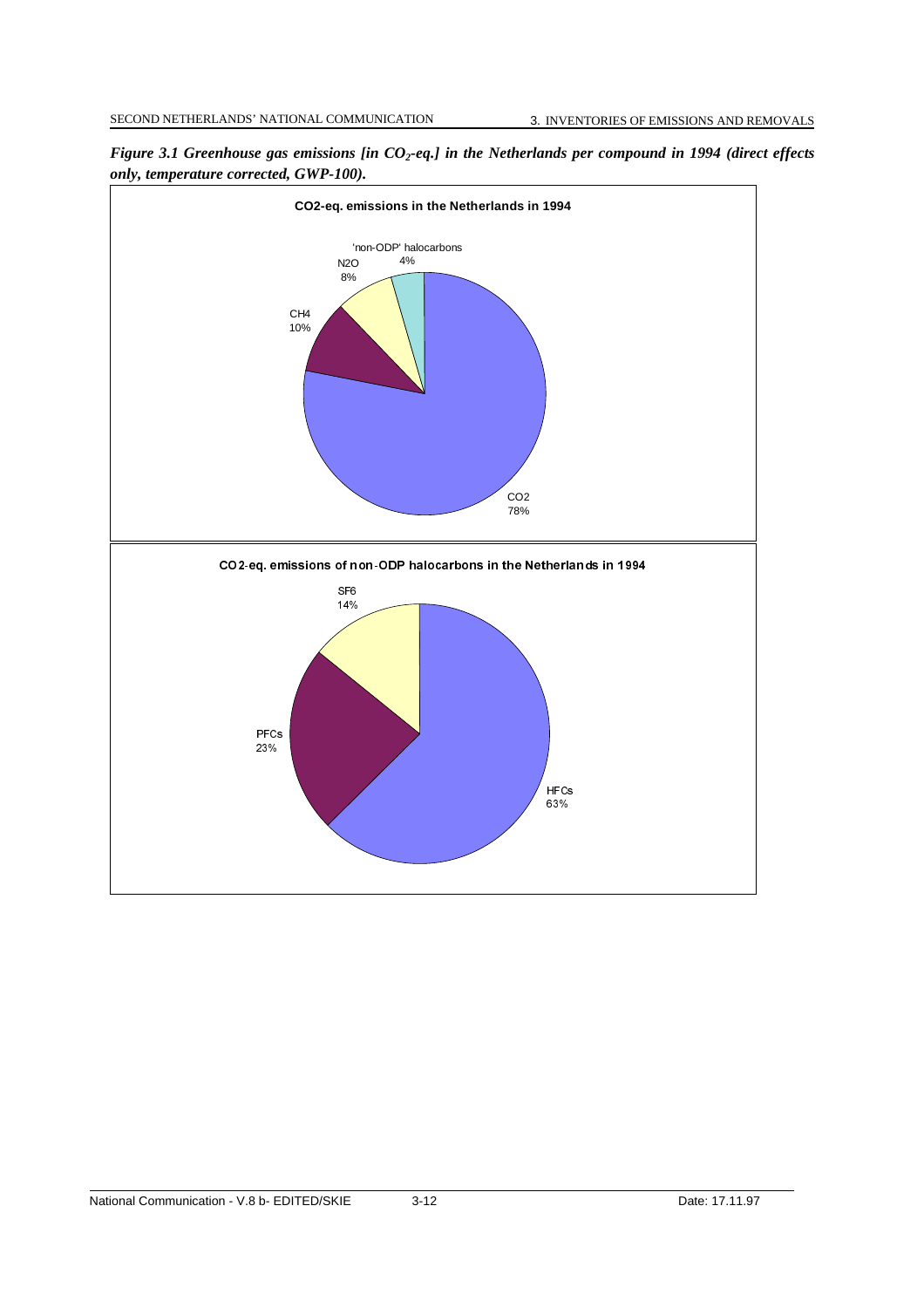| Compound                                  | <b>GWP</b> |                                |      | $CO_2$ -eq. emission [Tg $CO_2$ ] |      |             |       |            |            | Index $[1990=100]$ |                |          |          |
|-------------------------------------------|------------|--------------------------------|------|-----------------------------------|------|-------------|-------|------------|------------|--------------------|----------------|----------|----------|
|                                           | [100]      | $1990**$                       | 1991 | 1992                              | 1993 | 1994        | 1995* | '90        | '91        | '92                | '93            | '94      | $95*$    |
| A. Gases covered under the FCCC           |            |                                |      |                                   |      |             |       |            |            |                    |                |          |          |
| CO <sub>2</sub>                           | 1          |                                |      | 174.0 174.5 176.6 177.1 178.9     |      |             | 185.9 | 100        | 100        | 101                | 102            | 103      | 107      |
| CH <sub>4</sub>                           | 21         | 23.2                           | 23.6 | 22.8                              | 22.5 | 22.4        | 22.3  | 100        | 102        | 98                 | 97             | 97       | 96       |
| $N_2O$                                    | 310        | 15.9                           | 16.6 | 17.7                              | 17.9 | 17.8        | 18.1  | 100        | 104        | 111                | 112            | 111      | 113      |
| <b>TOTAL CO<sub>2</sub>-EO. EMISSIONS</b> |            |                                |      | 213.1 214.6 217.1 217.4 219.1     |      |             | 226.3 | <b>100</b> | <b>101</b> | <b>102</b>         | 102            | 103      | 106      |
| HFCs a)                                   | NA         | 4.9                            |      |                                   | 5.0  | 6.4         | 8.5   | 100        |            |                    | 102            | 130      | 172      |
| <b>PFCs</b>                               | NA         | 2.4                            |      |                                   | 2.2  | 2.3         | 2.4   | 100        |            |                    | 91             | 97       | 97       |
| <b>FICs</b>                               | NA         | 0.0                            |      |                                   | 0.0  | 0.0         | 0.0   | 0          |            |                    | $\overline{0}$ | $\theta$ | $\Omega$ |
| SF <sub>6</sub>                           | 23900      | 1.4                            |      |                                   | 1.4  | 1.5         | 1.5   | 100        |            |                    | 104            | 106      | 106      |
| Total 'non-ODP' halocarbons               |            | 8.7                            |      |                                   | 8.6  | 10.2        | 12.3  | <i>100</i> |            |                    | 99             | 117      | 141      |
| Total $CO2$ -eq., incl halocarbons        |            | 221.8                          |      |                                   |      | 226.0 229.2 | 238.6 | <i>100</i> |            |                    | 102            | 103      | 108      |
| <b>B.</b> Ozone precursors                |            | Emission [mln kg]              |      |                                   |      |             |       |            |            |                    |                |          |          |
|                                           |            |                                |      |                                   |      |             |       |            |            |                    |                |          |          |
| NO <sub>x</sub> b)                        | NA         |                                |      | 574.0 575.2 565.5 542.7 524.0     |      |             | 517.9 | 100        | 100        | 99                 | 95             | 91       | 90       |
| CO                                        | NA         | 1060.4 963.6 949.2 914.8 894.4 |      |                                   |      |             | 873.2 | 100        | 91         | 90                 | 86             | 84       | 82       |
| NMVOC c)                                  | <b>NA</b>  |                                |      | 444.2 413.5 398.5 396.4 377.6     |      |             | 364.1 | 100        | 93         | 90                 | 89             | 85       | 82       |
| C. Other gases affecting climate          |            |                                |      |                                   |      |             |       |            |            |                    |                |          |          |
| SO <sub>2</sub>                           | NA         |                                |      | 202.5 192.9 166.8 160.9 145.8     |      |             | 146.8 | 100        | 95         | 82                 | 79             | 72       | 72       |
| $N_{\alpha\beta\alpha\alpha}$             |            |                                |      |                                   |      |             |       |            |            |                    |                |          |          |

*Table 3.18. Contribution of different compounds [in mln kg CO<sub>2</sub>-eq.] to anthropogenic greenhouse-gas emissions 1990-1995 (halocarbons according to the Montreal Protocol and direct effects only)\*\*\**

Notes:

Data for 1995 are preliminary figures.

\*\* Emissions of halocarbons in 1990 were estimated by multiplying the emission in 1993 by the consumption ratio of 1990 over 1993.

\*\*\* Temperature corrected.

Fluctuations in uncorrected figures would partially mask anthropogenic trends in emissions.

a) HFC in 1990 and 1995 include an estimate for HFC-23 as by-product emission based on extrapolation of 1993 and 1994 data. Data for 1995 cannot be compared well with 1993 and 1994 data, as they are estimated differently by different sources.

b) As for  $NO<sub>2</sub>$ .

c) NMVOC emissions reported here are emissions of NMVOC according to the so-called 'KWS-2000' definition: total NMVOC minus CTC, MCF and CFC-11; and other CFCs, which are only partially (0.346) included.

In *Table 3.19* and *Figure 3.2* the development of the share from IPCC sectors in  $CO_2$ -equivalent emissions is presented for the period 1990-1995. This figure shows the large contribution of the Industry sector and of the Energy Production and Transformation sector in all years. In the period 1990-1995 total  $CO_2$ -eq. emissions of compounds covered under the UN-FCCC increased by about 8% (also 6% when excluding halocarbons). In this period, Energy Production and Transformation and Transport emissions increased by about 15%, mainly due to increasing  $CO<sub>2</sub>$  emissions. However emissions from industry remained at about the same level, although there was a sharp increase of emissions of non-ODP halocarbons, in particular of HFCs. As a result of large initial shares and highest growth rates, the shares from the Energy Production and Transformation and Transport sectors in the national total increased over the last years to 26% and 15% in 1995, respectively, while the shares from the Industry and Agricultural sectors remained almost constant at 29 and 12%, respectively. More information on the causes of these trends and comparisons with emissions and trends in the neighbouring countries can be found in the annual *State of the Environment 1996* (RIVM, 1996a,b).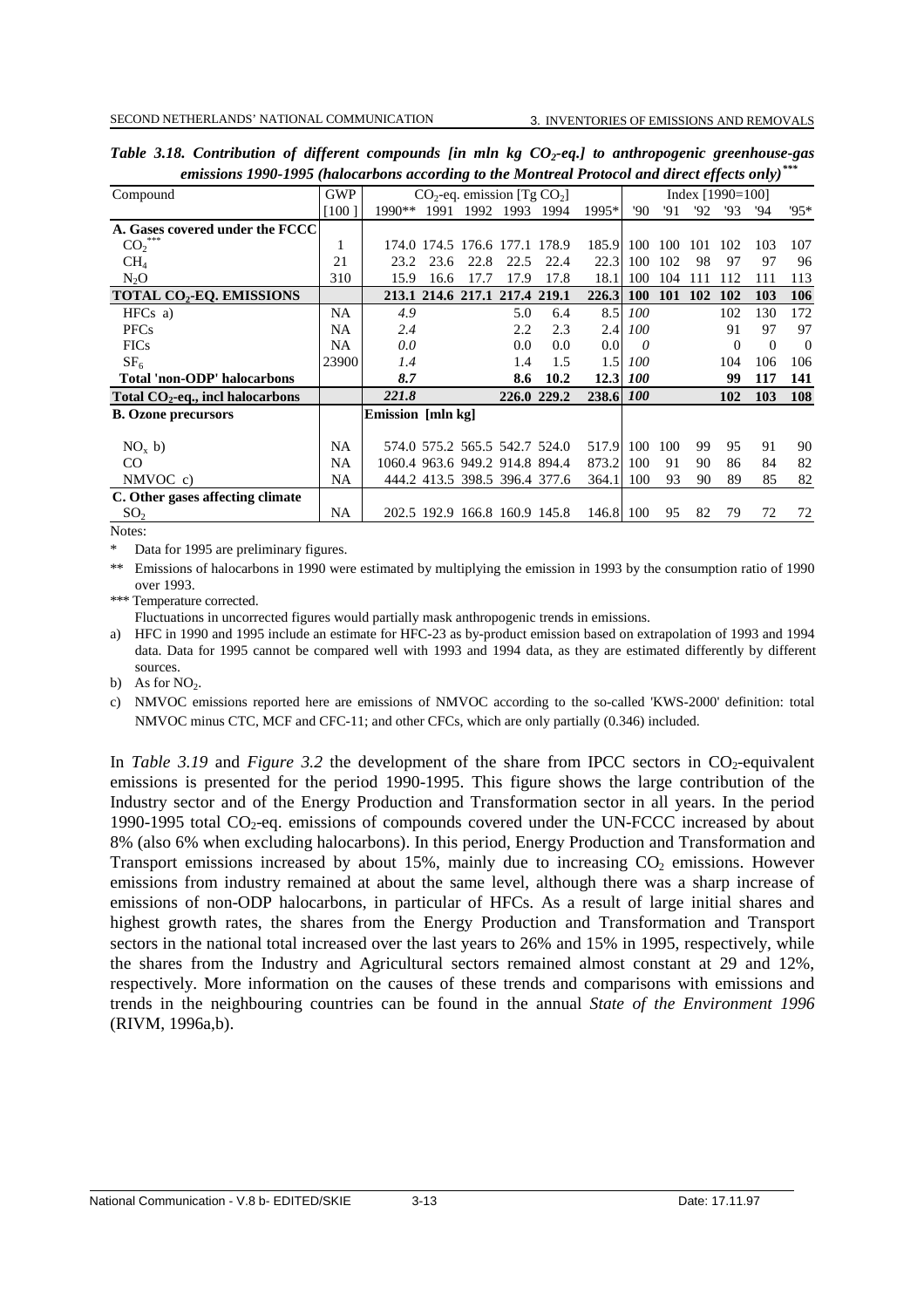| $  \omega$                              |      | Index 1990-1995 $(1990=100)$ | Share in total $(\% )$ |      |      |           |            |            |
|-----------------------------------------|------|------------------------------|------------------------|------|------|-----------|------------|------------|
| $\text{IPCC}$ sector(s)                 | 1990 | 1991                         | 1992                   | 1993 | 1994 | 1995*     | 1990       | 1995*      |
| Fuel Production & Transform. $[1A1+1B]$ | 100  | 103                          | 103                    | 105  | 111  | 115       | 24         | 26         |
| Industry $[1A2+2]$                      | 100  | 99                           | 102                    | 97   | 99   | 104       | 30         | 29         |
| Transport [1A3]                         | 100  | 103                          | 105                    | 109  | 111  | 114       | 14         | 15         |
| Other stationary combustion [1A4]       | 100  | 98                           | 98                     | 97   | 95   | 98        | 14         | 13         |
| Agriculture [4]                         | 100  | 101                          | 108                    | 106  | 106  | 106       | 12         | 12         |
| Land use change $[5]$ (-)               | NA   | NA                           | NA                     | NA   | NA   | <b>NA</b> | NΑ         | NΑ         |
| Waste [6]                               | 100  | 100                          | 99                     | 99   | 99   | 100       | 4          | 4          |
| Other (misc.) [7, misc.]                | 100  | 94                           | 48                     | 106  | 76   | 135       |            | 2          |
| <b>TOTAL</b>                            | 100  | 101                          | 102                    | 102  | 103  | 108       | <i>100</i> | <i>100</i> |

| Table 3.19. $CO_2$ -eq. emissions per sector: trends for 1990-1995 and shares in 1990 and 1995** |  |
|--------------------------------------------------------------------------------------------------|--|
|--------------------------------------------------------------------------------------------------|--|

Note: Industry includes estimates for non-ODP halocarbons compare to: AFEAS/Kroeze and Montreal Protocol.

Data for 1995 are preliminary

\*\* Fluctuations in uncorrected figures would partially mask anthropogenic trends in emissions.

*Figure 3.2 Greenhouse gas emissions [in Mton CO<sub>2</sub>-eq.] per source category 1990-1995 (direct effects only, temperature corrected, GWP-100)\**



Notes:

- Industry includes estimates for non-ODP halocarbons compare to: AFEAS/Kroeze and Montreal Protocol. (-):Not Applicable (small and negative);
- 'Other' consists of the sectors construction, drinking water, indirect/other, and waste water treatment.
- **\*** Fluctuations in uncorrected figures would partially mask anthropogenic trends in emissions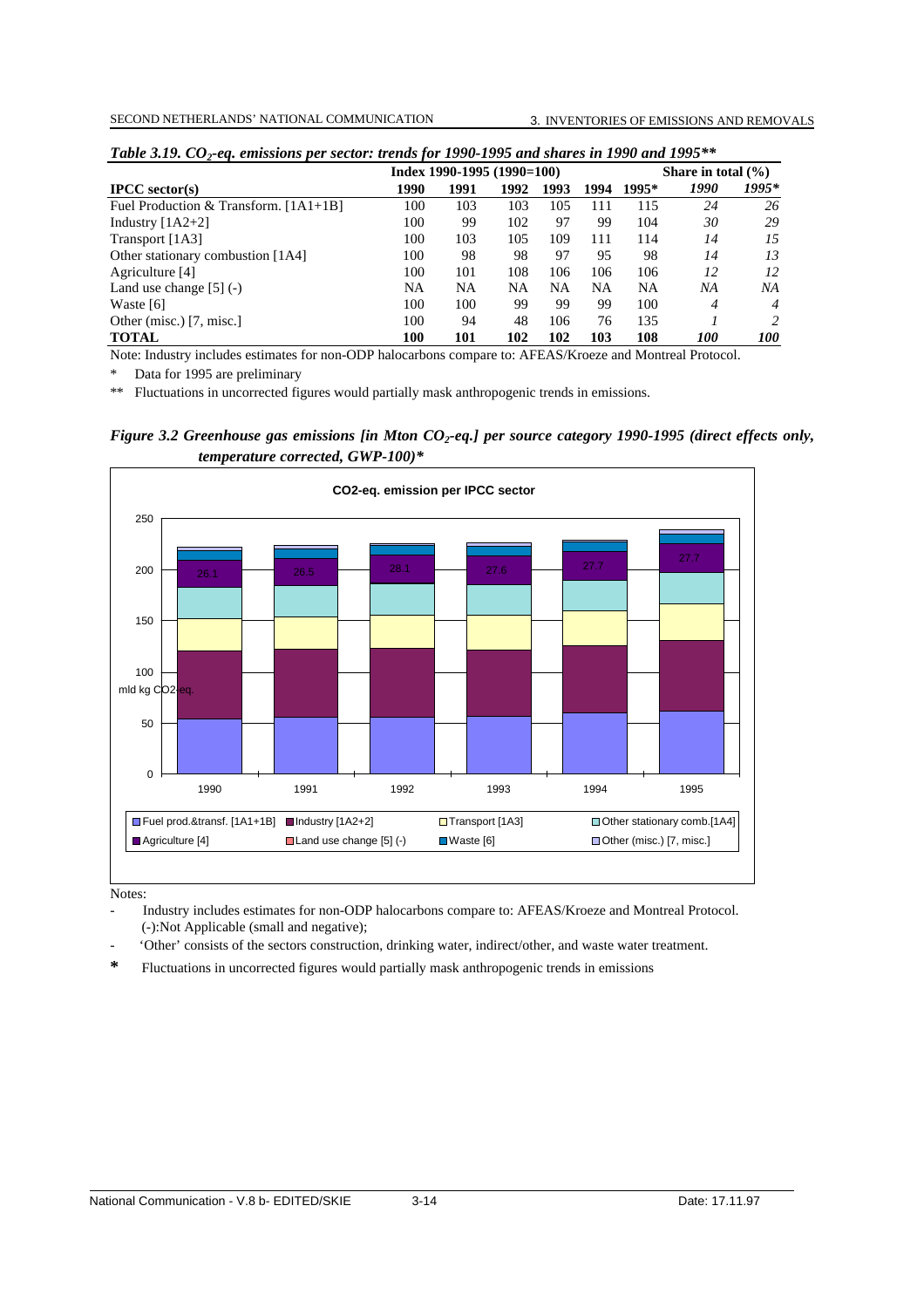## 3. INVENTORIES OF ANTHROPOGENIC GREENHOUSE GAS EMISSIONS AND REMOVALS .... 3-1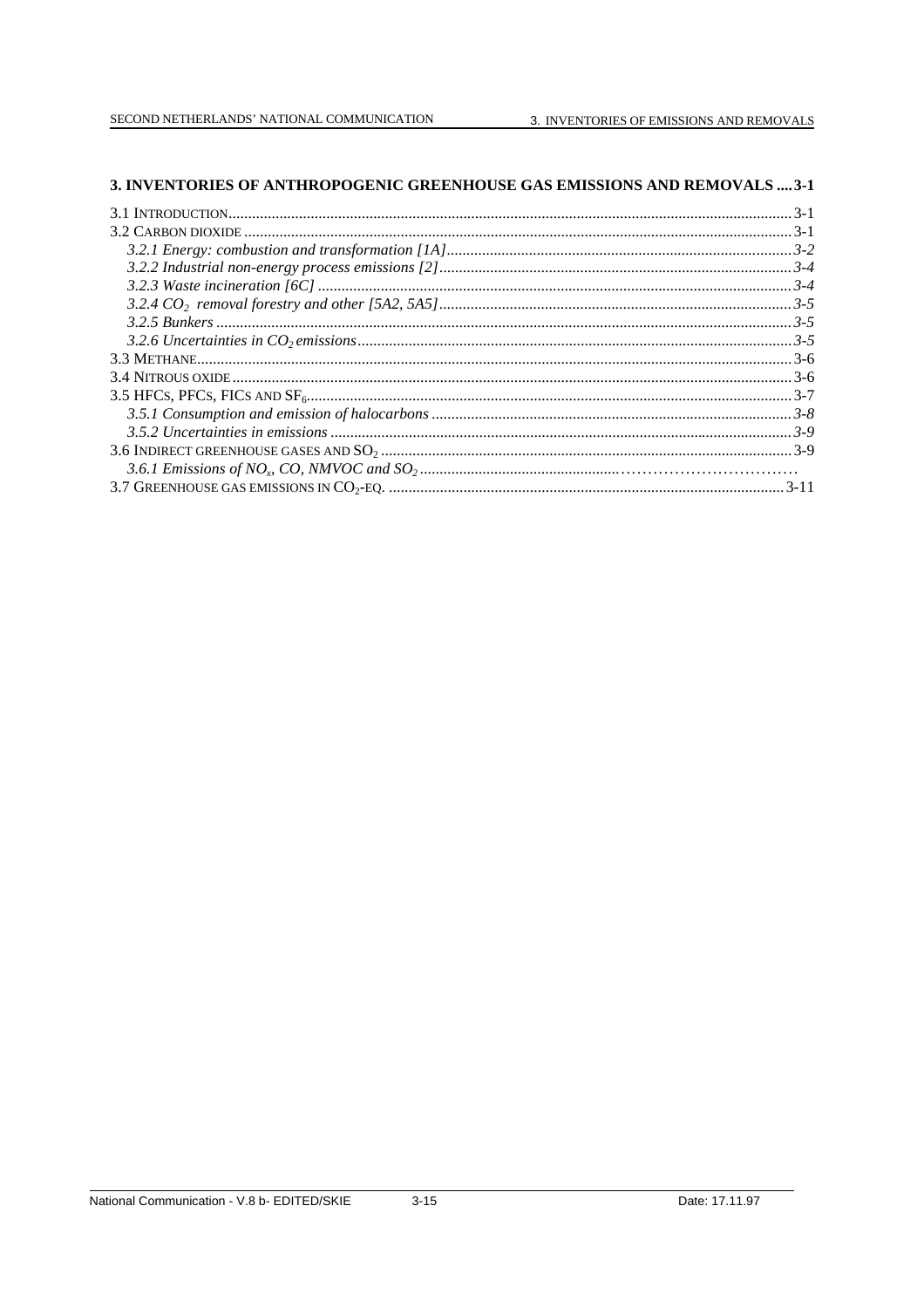# **4. POLICIES AND MEASURES**

## **4.1 Introduction**

This chapter provides an overview of climate-change related policies and measures for the period 1990- 2020, with a focus on 1990-2000. In general, a distinction is made between the period 1990-2000, for which policies and measures have been defined in more detail, and the period 2000-2020, for which work is as yet scant. However, no detailed information on policy implementation can be provided yet. First, the overall policy context will be presented in Section 4.2. Next, in Section 4.3, policy and measures on climate change are summarised per greenhouse gas, including targets. Subsequently, the reduction strategies per gas are presented for the period 1990-2020 in Section 4.4, including existing sectoral and cross-sectoral measures and a brief discussion in paragraph 4.1.1.2 of fiscal incentives and the budget available for the implementation of the policies.

## **4.2 Overall policy context**

The Netherlands' climate policy is to a large extent a combination of different policy areas. It coordinates and reinforces policies already in place. Thus climate policy is basically the sum of a large number of policy areas, however, integrated into policy documents overviewing the total impact on climate-change issues (e.g. the *NEPPs* - see below). Climate objectives have also been integrated into the sectoral policies, addressing other environmental objectives as well. The policy areas most relevant to the Netherlands' climate policy include energy, transport, agriculture and waste. Environmental policies, including climate policies, in the Netherlands are constantly being reviewed and assessed by closely monitoring progress towards targets (see *Box 4.1*). Part of the national planning process involves a periodic update of policies and measures on the basis of monitoring and evaluation procedures based on an integral approach (e.g. annual *Environmental Balance* and regular *National Environmental Outlooks*, see *Box 4.2)*.

A summary of recently published and forthcoming documents describing policies that affect climate change or provide background information is presented in *Box 4.2*. Key documents for climate-change policy are the *National Environmental Policy Plan 2* (NEPP 2) of 1993, the '*CO2 letter'* from the Government to Parliament (1995), the *Third White Paper on Energy Policy* (1995), the *Second Memorandum on Climate Change* (1996), and the CO<sub>2</sub> *Reduction Plan or '750 million letter'* from the Government to Parliament (1996).

### **Box 4.1 Target groups, intermediary organisations, Long-Term Agreements and monitoring**

The Netherlands uses a '*target group* approach', i.e. policy instruments and related measures usually address specific sectors in society. *Intermediary organisations* (e.g. relevant sector organisations) play an important role in the execution of supporting programmes such as Long-Term Agreements (LTAs). These organisations often act as intermediaries between the Government and the target groups. Their role often also includes monitoring of the progress made in specific policy areas.

*Long-Term Agreements (LTAs)* are signed by the sectoral association, individual firms and the Minister of Economic Affairs and include the follow subjects: objective, energy conservation strategy, the Ministry's role, energy-saving plans for individual firms, monitoring energy-efficiency, and duration of the agreement. LTA targets are always defined in terms of energy efficiency.

*Monitoring* is an integral part of all policy implementation activities. For example, in the LTAs an annual monitoring system on energy is included on the basis of an annual report of individual members of the sector. Aggregated reports are submitted to NOVEM as operating agent and quantified in an energy-efficiency index for the sector. After a few years the parties evaluate the achievements made to date and review the effectiveness of the agreement.

*NOVEM*, an agency executing *various energy-related programmes* on behalf of the Ministry of Economic Affairs aimed at the development of energy technology and the realisation of energy conservation, is also involved in establishing, implementing and monitoring LTAs.

National Communication - V.15b - SKIE/FINAAL 4-1 Date: 17.11.97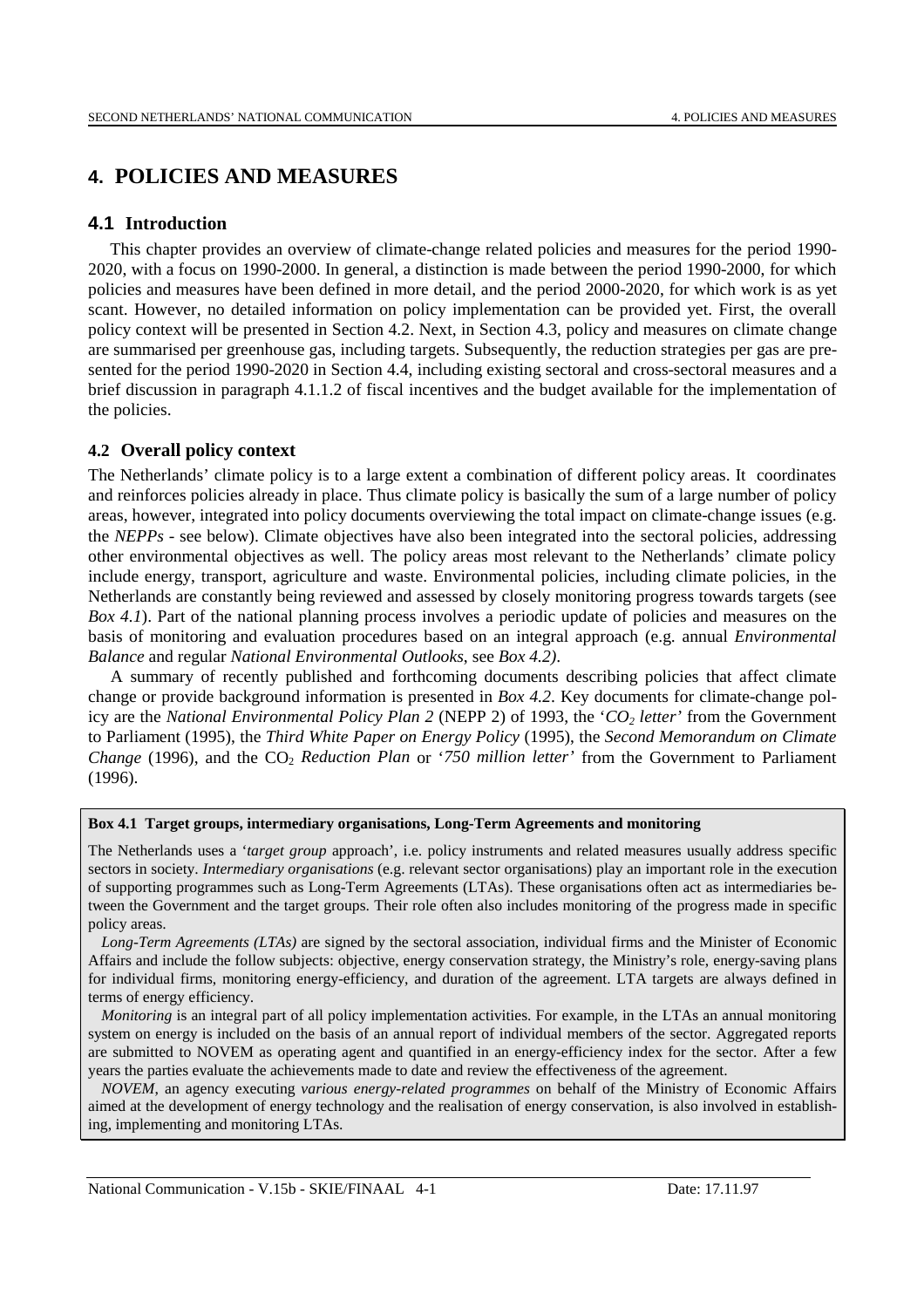### **Box 4.2 Overview of recent policy-related documents**

| EZ, 1993                     | Second Memorandum on Energy Conservation (SMEC) *                                                                          |
|------------------------------|----------------------------------------------------------------------------------------------------------------------------|
| LNV, 1993                    | Memorandum on Third-Phase Manure and Ammonia Policy                                                                        |
| RIVM, 1993a                  | National Environmental Outlook 3, 1990-2015 (NEO 3) [MV 3]*                                                                |
| RIVM, 1993b                  | Environmental Benefits of NEPP 2 [Milieurendement van het NMP-2]                                                           |
| VROM, 1993                   | National Environmental Policy Plan 2 (NEPP 2) [NMP-2] *                                                                    |
| VW, 1993                     | Review of the Second Transport Structure Plan [SVV-2] (condensed version)                                                  |
| Government, 1994             | Netherlands National Communication on Climate Change Policies *                                                            |
| EZ, 1995a                    | 'Repair letter' to the Parliament sent by the Government                                                                   |
| EZ, 1995b                    | Third White Paper on Energy Policy [Derde Energienota] *                                                                   |
| FIN, 1995                    | Act on Regulating Energy Taxes [WREB]                                                                                      |
| LNV, 1995a                   | Integral Paper on Manure and Ammonia Policy                                                                                |
| LNV, 1995b                   | Regional Scheme for Green Areas [Structuurschema Groene Ruimte, SGR]                                                       |
| RIVM, 1995a,b                | Environmental Balance 1995 [Milieubalans 1995] (plus background document)                                                  |
| VROM, 1995a                  | 'CO <sub>2</sub> letter' sent from the Government to Parliament *                                                          |
| VROM, 1995b                  | Plan of Action on Sustainable Construction [PvA Duurzaam Bouwen]                                                           |
| VROM, 1995c                  | Memorandum on Joint Implementation *                                                                                       |
| VROM, 1995f                  | Policy Paper on Air Pollution and Aviation [LULU]*                                                                         |
| ECN, 1996                    | The ECN Contribution to the Third White Paper on Energy Policies: Extended description of the energy sketches for 2020.    |
| EZ, 1996                     | CO <sub>2</sub> Reduction Plan or '750 million letter' sent from the Government to Parliament, September 1996 <sup>*</sup> |
| RIVM, 1996a,b                | Environmental Balance 1996 [Milieubalans 1996] (plus background document)                                                  |
|                              | 2 <sup>nd</sup> Chamber, 1996a Report of the Parliamentary Enquiry Commission on Climatic Change                           |
| VROM, 1996a                  | Memorandum with Outline of Second Memorandum on Climate Change                                                             |
| VROM, 1996b                  | Memorandum on Vehicle Technology and Fuels: Perspectives for the Environment                                               |
| VROM, 1996c                  | Second Memorandum on Climate Change *                                                                                      |
| VW, 1996a                    | Freight Transport in Balance                                                                                               |
| VW, 1996b                    | Working Together on Accessibility                                                                                          |
| EZ, 1997b                    | Renewable Energy Action Plan [PvA Duurzame Energie in Opmars]                                                              |
| RIVM, 1997a                  | National Environmental Outlook 3, 1995-2020 (NEO 3) [MV 4] (forthcoming)                                                   |
| VROM, 1997                   | National Environmental Policy Plan 3 (NEPP 3) [NMP-3] (forthcoming)                                                        |
| VW, 1997                     | Environmental Policy Plan for Shipping 2 [forthcoming]                                                                     |
| * English version available. |                                                                                                                            |

 Depending on the developments surrounding the international decision-making process and the growing knowledge on the climate issue, the policy intentions for the period following the year 2000 will be brought into an international context. *NEPP 3* will explore this further.

In 1996 a special *Temporary Commission on Climatic Change* of the Second Chamber of Parliament held public hearings and made other investigations to review the issue of climate change, resulting in a report to the Second Chamber of Parliament (Second Chamber, 1996a). The main findings of this Commission are summarised in *Appendix C.*

### **4.3 Climate change policy**

### **4.3.1 Policies for 1990-2000**

With respect to greenhouse gas emissions, targets have been set for the Netherlands, which are summarised in *Box 4.3.* Originally the  $CO<sub>2</sub>$  target was defined as a 3% reduction by the year 2000 with respect to the 1989/1990 level (182 Mton  $CO<sub>2</sub>$ ), or a 5% reduction if the international position and circumstances warranted this (see *NEPP 2*). This level was calculated on the basis of a method that assumed that all fossil fuel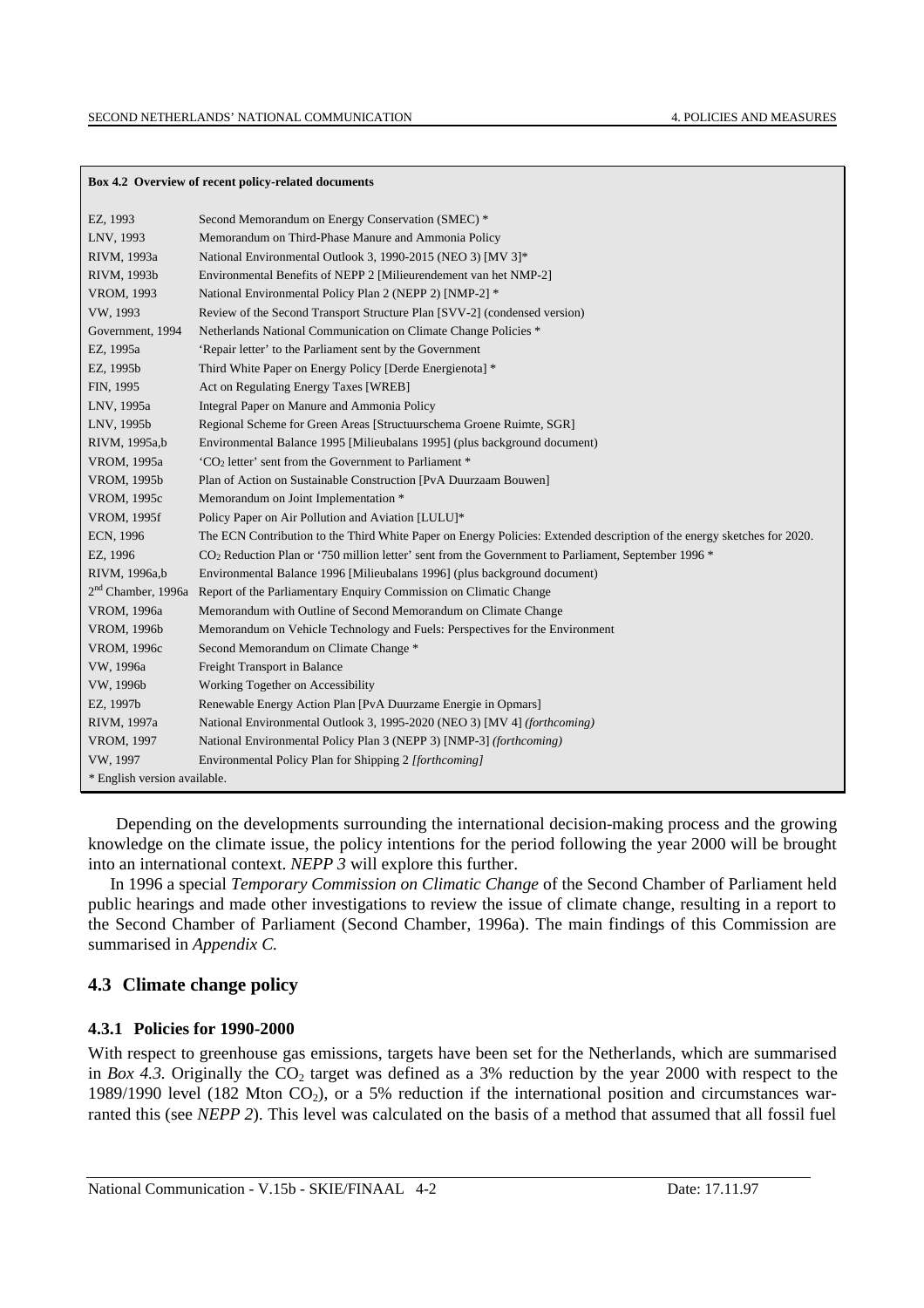consumption, including the use of fossil fuel as raw material (e.g. in the manufacture of plastics) would lead to  $CO<sub>2</sub>$  emissions (the 'gross NEPP method').

The CO2 target was reformulated in September 1995 as a result of the application of a new approach, the internationally accepted IPCC method. The IPCC method gives a better impression of actual  $CO<sub>2</sub>$  emission. Here, the carbon content of plastics produced in the Netherlands is not considered, but rather the  $CO<sub>2</sub>$  released with the incineration of plastic waste in the Netherlands. In addition, the method also includes other emission sources in addition to fossil fuels. Furthermore, the year of reference chosen was 1990 to concur with the system applied as part of the FCCC and the EU objectives for CO<sub>2</sub>. Based on the IPCC method, the  $CO<sub>2</sub>$  emission level in 2000 is aimed at 168 Mton.

A package of supplementary measures, based on a publication in spring 1995 by the institutes RIVM, CPB and ECN, was announced in the *'CO<sub>2</sub> letter'* of September 1995 concerning the  $CO_2$  target. The 1995 publication gave the results of calculations which demonstrated a development in  $CO<sub>2</sub>$  emissions that does not meet the nationally formulated objectives in *NEPP 2*, i.e. a 3% to 5% reduction in  $CO<sub>2</sub>$  in 2000 with respect to 1989/1990. On the basis of two economic scenarios and the effectiveness of current and envisaged policy, as estimated by the Government departments, the Government has determined that the calculated exceedance of the  $CO<sub>2</sub>$  emissions in the year 2000 will amount between 2 and 10 Mton. For the other greenhouse gases methane and nitrous oxide a positive balance of 3 Mton  $CO<sub>2</sub>$ -eq. in 2000 is anticipated. Therefore in the *'CO2 letter'* the Government has announced that an additional package of measures will be put into operation, with an effect of 2.9 Mton  $CO_2$ -eq. (as well as one methane reduction measure). According to the Government, this would keep the 3% reduction target for  $CO<sub>2</sub>$  within reach. In view of the efforts required to keep the 3% reduction within reach, the Government has concluded that a decision to intensify the CO2 reduction target for the year 2000 - from 3% to 5% - would not be realistic. Emission figures for 1995 showed again an increase of  $CO<sub>2</sub>$  emissions. In order to curb this trend additional policy was announced in September 1996 (*'CO2 Reduction Plan'*). At present, the Netherlands is in the proces of preparing a new *National Environmental Outlook* to 2020 and a new NEPP.

| Box 4.3 Targets for greenhouse-gas emissions |           |                         |           |                          |              |                                                                                                                                 |  |  |  |  |  |
|----------------------------------------------|-----------|-------------------------|-----------|--------------------------|--------------|---------------------------------------------------------------------------------------------------------------------------------|--|--|--|--|--|
| Gas                                          | Base year | Emission                | Objective | Objective                | Emission     | Policy and                                                                                                                      |  |  |  |  |  |
|                                              |           | base year               |           | year                     | objective    | measures                                                                                                                        |  |  |  |  |  |
| $CO21$ )                                     | 1990      | 173 Mton                | $-3%$     | <b>2000</b>              | 168 Mton     | $\mathbf{1}$                                                                                                                    |  |  |  |  |  |
| CH <sub>4</sub>                              | 1990      | $1067$ kton             | $-10\%$   | <b>2000</b>              | 970 kton     | $[2]$                                                                                                                           |  |  |  |  |  |
| $N_2O$                                       | 1990      | 59.6 kton               | 0%        | 2000                     | 59.6 kton    | $[3]$                                                                                                                           |  |  |  |  |  |
| HFCs/PFCs 1990                               |           | $8.5$ Mton $CO2$ -eq. - |           | $\overline{\phantom{a}}$ | -            | $[4]$                                                                                                                           |  |  |  |  |  |
| $NO_{x}$                                     | 1988      | 548 kton                | $-55\%$   | <b>2000</b>              | 238-243 kton | $[5]$                                                                                                                           |  |  |  |  |  |
| <b>NMVOC</b>                                 | 1988      | 520 kton                | $-60\%$   | 2000                     | 193 kton     | [6]                                                                                                                             |  |  |  |  |  |
| CO                                           | 1990      | $1030$ kton             | $-50\%$   | 2000                     | 502 kton     | [7]                                                                                                                             |  |  |  |  |  |
|                                              |           |                         |           |                          |              | <sup>1</sup> ) Temperature-corrected values (uncorrected values are about 6 Mton lower); rounded net values including removals. |  |  |  |  |  |

Notes:

[1] CO<sub>2</sub> measures include energy efficiency, renewables, 'fuel switch', mobility, waste policy and use of waste heat.

- [2] CH<sub>4</sub> measures include recovery of landfill gas, manure policy, common European agricultural policy, recovery during extraction/exploration of oil and gas.
- [3] N<sub>2</sub>O measures include emission requirements for acidification/manure measures.
- [4] HFC/PFC measures include regulation on leakfree refrigeration equipment, recovery.
- [5]  $NO<sub>x</sub>$  measures include emission requirements for acidification abatement policy, low- $NO<sub>x</sub>$  burners and central heating boilers.
- [6] NMVOC emission requirements of long-term voluntary agreements, NMVOC programme, cleaner engines.

[7] CO measures include emission requirements for burners and central heating systems.

Source: VROM, 1996c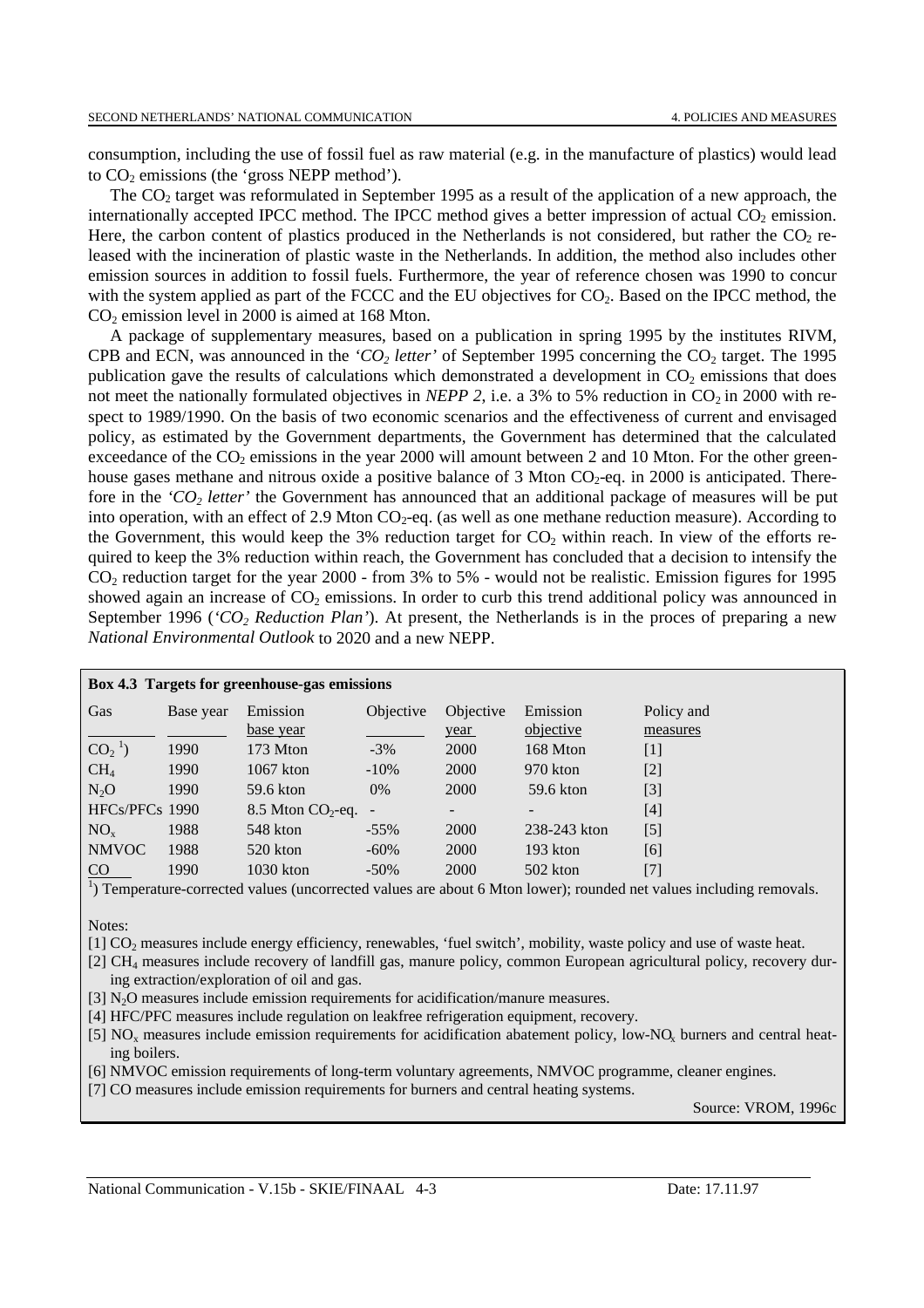With respect to the other greenhouse gases methane and nitrous oxide and the hydrofluorocarbons (including HFCs and PFCs), the following activities have been developed:

- the ' $CO<sub>2</sub>$  *letter'* included a supplementary measure for the limitation of methane emissions in offshore natural gas production; these measures are being defined in the business environmental plans for this sector;
- for  $N_2O$  a study has been performed into the means of still achieving the 2000 target via an Action Plan. It is anticipated that  $N_2O$  emissions released with the production of nitric acid could drop with the development of an application of catalytic reduction. Consultation on this matter is in progress with the sector.
- the emission of fluorine compounds (HFCs, PFCs and  $SF<sub>6</sub>$ ) in the Netherlands has been charted (Matthijsen and Kroeze, 1996) describing a variable course of action between 1990 and 2000 (8.5 and 8.9 Mton  $CO_2$ -eq., respectively). After 1994, a drop in emissions is anticipated as a result of applying emission control facilities in the production of HCFC-22 in the Netherlands. This is in contrast to the growth in the increasing use of HFCs and PFCs to replace substances that deplete the ozone layer, which are not or will no longer be accepted in the Netherlands. This growth will continue after the year 2000 in such a way that despite reductions in other source categories, the total emissions of fluorine compounds will increase after the year 2000.

### **4.3.2 Policy for the years beyond 2000**

With respect to the Netherlands' targets for the period after 2000 two government documents are of great importance: the *Third White Paper on Energy Policy* (1995) and the *Second Memorandum on Climate Change* (1996). These documents give a clear picture of the Netherlands' post 2000 climate change policies.

The *Third White Paper on Energy Policy* was introduced by the Government in 1995 with a view to increasing the share of renewable energy to 10% in total energy consumption and to improve energy efficiency by one-third in the year 2020 compared to 1990. As a result of these energy generation and consumption adaptations, on average stabilisation of  $CO<sub>2</sub>$  emissions corresponding to the year 2000 will occur in 2020. Policy designed prior to the *Third White Paper* would confine CO<sub>2</sub> emissions to an increase of 10% and goals set in the *Third White Paper* will result in stabilisation of CO<sub>2</sub> emissions. The *Third White Paper* shows the best possible commitment within the currently applicable options and preconditions to achieving the goals. The choice balances between advantageous measures, and realistic and feasible objectives. Furthermore, the potential of about half the *Third White Paper* depends to a significant extent on international (specifically EU) developments.

At present the Netherlands is preparing its position on climate-change policies after 2000, described in the *Second Memorandum on Climate Change* of June 1996. The key elements can be summarised as follows:

- the Netherlands advocates a reduction in greenhouse gas emissions of 1-2% per year for all industrialised countries collectively and for the greenhouse gases as group (multi-gas approach) after the year 2000, and is willing to take an equitable share of such a reduction agreement (to be decided in the context of negotiations). Parliament proposed a reduction of 2% per year as a starting point for negotiations;
- for the period after 2000 the Netherlands' national policy will be to keep its  $CO<sub>2</sub>$  emissions at the 2000 level (which is -3% compared to the 1990 level). The feasibility of this post-2000 commitment will depend especially on realisation of adequate EU climate policies. Furthermore, feasibility depends on the extent sectoral developments in the Netherlands are in line with current prognosis on which this Netherlands' post-2000 commitment has been based. Therefore in this respect these assumptions shall be evaluated in 1997;
- with respect to other greenhouse gases the national commitment for the post 2000 period is at least to continue - using a comprehensive approach - to stabilise emissions at the level realised in 2000.

March 1997 the Council of EU Ministers of the Environment agreed 'that the EU should propose that Annex X Parties, individually or jointly, in accordance with the Berlin Mandate, shall reduce emission levels for CO2, CH4 and N2O together (weighted total, using GWP with a 100 year time horizon) by 15% by 2010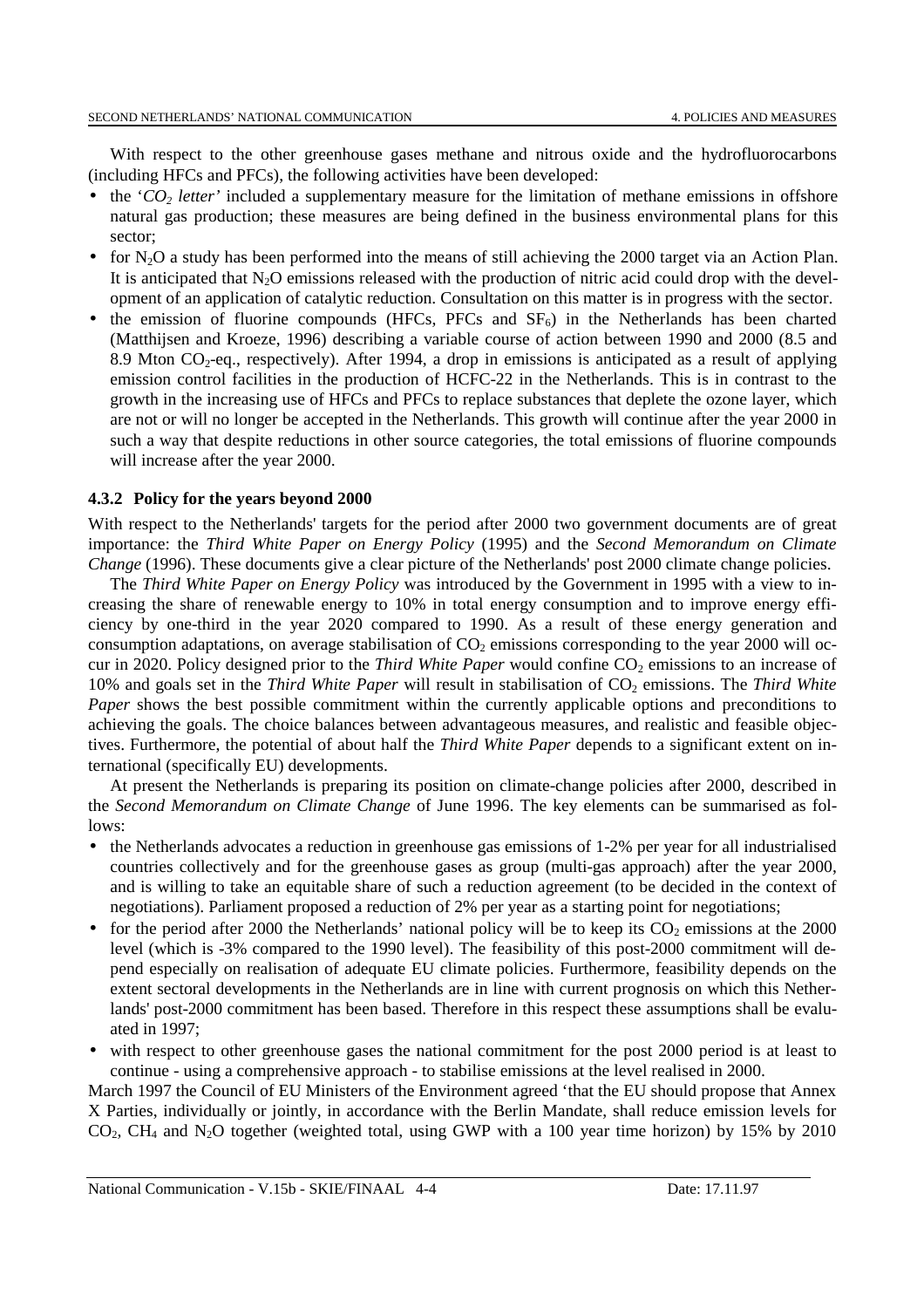(reference year 1990).' The Council also discussed emission reduction contributions by member states individually on the basis of the outcome of the protocol negotiations. The Council concluded that current commitments for EU member states, already add up to a 10% reduction. This includes a 10% reduction of greenhouse gases by the Netherlands by 2010. This is subject to the acceptance of comparable commitments by other Annex X Parties, agreement on common and coordinated policies and measures in the Protocol under the FCCC (to be signed in Kyoto in December 1997), joint implementation among Annex X Parties and EU policies and measures.

To prepare actively for further emission reductions beyond 2000, the following exploratory activities are underway:

- *Phase 1: preparation for the international negotiations in CoP-3 in December 1997*
- In the first part of 1997, the CPB, RIVM and ECN are working on the project 'Long Term Explorations 1997', which offers mutually consistent concepts on the potential future development of the economy, use of space, energy and mobility. Within this framework, the ECN has already been asked to analyse the consequences of an ambitious, international climate policy with respect to energy. In addition, the Government will ask the cooperating institutes to offer a broader exploration of such a development, more precisely to indicate what the consequences for the Netherlands would be with the implementation of international measures in the fields mentioned to meet  $CO<sub>2</sub>$  objectives after 2000. The policy options in an international framework as currently proposed are also included. These also relate to a broad range of policy areas. Through these explorations the Netherlands can prepare itself thoroughly for future international agreements. The scope of these explorations, the supposed rate of reduction of greenhouse gases and the types of policy implications for the Netherlands may be adjusted during 1997, in relation to intermediate decision making in the EU on their negotiation position.
- *Phase 2 [after 1997]: preparation for post-2000 policy*

On the basis of an evaluation of the international decisions made in 1997 regarding the further reduction in the emissions of greenhouse gases, the Government will formulate an implementation policy, including the commitment required through government instruments and the associated costs. In this phase of the explorations, emphasis will be placed on the way in which reductions can be introduced. These explorations must lead to a clear indication of the joint efforts that could be adopted by Government, industry and consumers in the Netherlands, and at what costs and under what assumptions and preconditions a reduction in emissions is feasible.

# *Carbon dioxide*

The aim of the Netherlands' energy policy as outlined in the *Third White Paper on Energy Policy* is to achieve one-third energy-efficiency improvement in the next 25 years and a 10% share of renewables in total primary energy consumption by 2020. *Box 4.4* provides a summary of the mix of instruments assumed in the *White Paper*. In addition, *Box 4.5* shows examples of measures included in the ECN scenario sketches, prepared for the *Third White Paper*. Broadly speaking, this policy will result roughly in stabilisation at the year 2000 level. An ambitious European policy is thereby an essential precondition for this aim. Further reductions will only be possible as part of an international agreement.

# **Box 4.4 Instrument mix in the Third White Paper on Energy Policy**

What mix of instruments is assumed in the Third White Paper on Energy Policy?

- I. International policy: rules for minimum efficiency standards for apparatus/transport, technology development for renewable energy, European energy tax (\$10/barrel), research programmes, recycling, material substitution, financial incentives.
- II. National policy: Long-Term Agreements (LTAs), also after 2000; Action Plan for Light Industry, further development of Combined Heat and Power (CHP), recycling and reduced material consumption, multiannual programme for intersectoral new technologies (MINT), integrated life cycle management, accelerated depreciation of environmental investments (VAMIL), energy investment deductions, Environmental Action Plans (MAPs), breakthrough technologies and Energy Performance Standards (EPS). Renewables: 'green' electricity, 'green' investment, ade-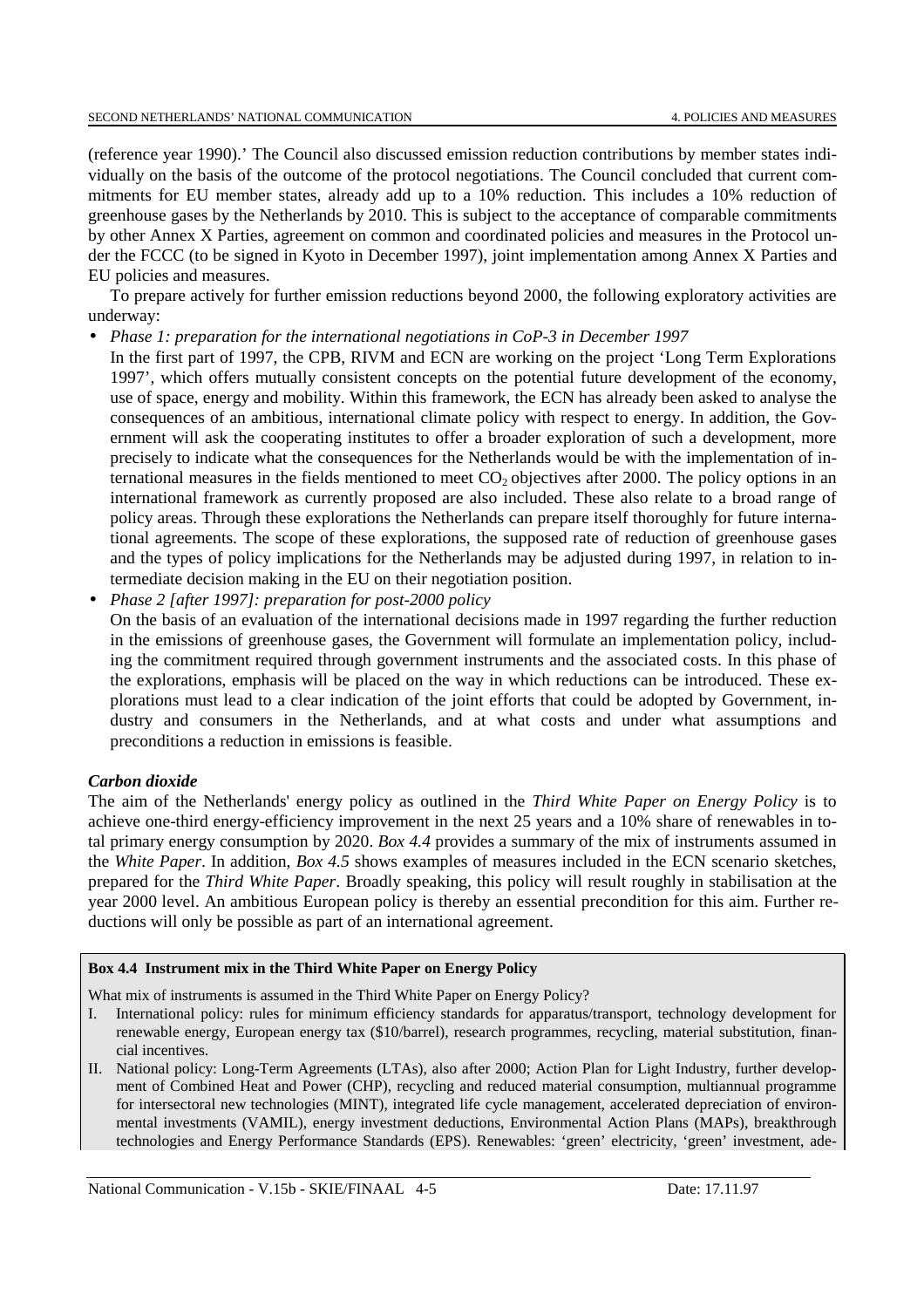quate payment for feedback of electricity, application of Environmental Action Plan funds, Economy/Ecology/Technology programme (EET).

Source: VROM, 1996c

### **Box 4.5 Examples of measures in the ECN scenario sketches for the Third White Paper on Energy Policy**

- a marked increase in recycling;
- new drying processes alone will improve energy efficiency in the paper-making industry by 50%;
- offices, hospitals and schools may derive 40% of their heating needs from heat pumps (currently 0); while the number of households has increased by one-third, the total energy consumption in this sector has dropped by one-third (also by reducing the gas consumption of existing homes from 1800  $\text{m}^3$  to 1100  $\text{m}^3$  and new homes down to 500  $\mathrm{m}^3$ );
- triple glazing or high-efficiency glass (currently virtually non-existent) in one-third of all living rooms in 2020;
- energy-saving lamps at an average of ten per household (currently two applies);
- 10% of the vehicles for passenger transport will comprise the '3 litre car' (i.e. 3 litre fuel consumption per 100 km);
- 400,000 solar-powered water heaters will be used in 2010 (compared to 5000 at present);
- 300,000 ha land will be used for growing energy crops (now 0 ha), some of which will be grown in the Netherlands. Source: VROM, 1996c

In the field of energy conservation, new initiatives will be presented and existing programmes intensified. Energy conservation policy will be formulated for different user groups: manufacturing industry and the residential, service, agriculture, and transport sectors. In the manufacturing industry, the LTAs on energy efficiency will remain the cornerstone of policy. In the case of residential sector, the principle of sustainable building will play an important role. New emphasis will be placed on energy-efficient design, appliances and infrastructure. Traffic and transport policy will rely strongly on an European approach and improved vehicle technology. In all areas, the principle of energy conservation must be integrated within the general decision-making process, such as major capital investment decisions (in manufacturing industry and housing construction), and other government policy (such as traffic and transport).

Broadly speaking, the costs of reducing energy-related  $CO<sub>2</sub>$  emissions by energy conservation - as outlined in the *Third White Paper* and the *Renewable Energy Action Plan* - are negative to zero, i.e. returns are larger than costs or in equilibrium. Policy is designed to induce those forms of energy-saving which are economical in themselves but will not (fully) occur if the market is left to itself. However, the limits of noregret policies, where marginal costs are equal to marginal benefits, are close. This is not the case for the 10% renewables target. It is estimated that about half the 10% target has to be achieved by options for which costs in 2020 surpass returns. The net costs of these options are about NLG 28 per ton of  $CO<sub>2</sub>$ .

The scope in the potential for reducing greenhouse-gas emissions is to a great extent determined by the price one is prepared to pay. The costs of emission reductions are generally expressed in terms of costs per ton of  $CO<sub>2</sub>$ -eq. prevented and can be calculated using various methods. Two cost calculation methods offer minimum and maximum estimates of reduction costs, respectively: (1) the Method for Environmental Costing and (2) the so-called end-user approach. The first method is defined by the responsible ministries in *NEPP 2* (1993) and is used by the Netherlands' *Central Bureau for Statistics* (CBS), the *National Institute of Public Health and the Environment* (RIVM), and the *Central Planning Bureau* (CPB) to calculate the cost of environmental measures for industry in a standardised manner. These two methods are described in *Box 4.6*.

**Box 4.6 Different calculation methods for the costs of emission reductions and selected results**

The costs of emission reductions in terms of costs per ton of  $CO<sub>2</sub>$ -eq. avoided can be calculated using various calculation methods that yield widely divergent results due to variations in perception depending on the principles applied: environmental, commercial, national- or micro-economic. The two methods offer minimum and a maximum estimates of reduction costs, respectively: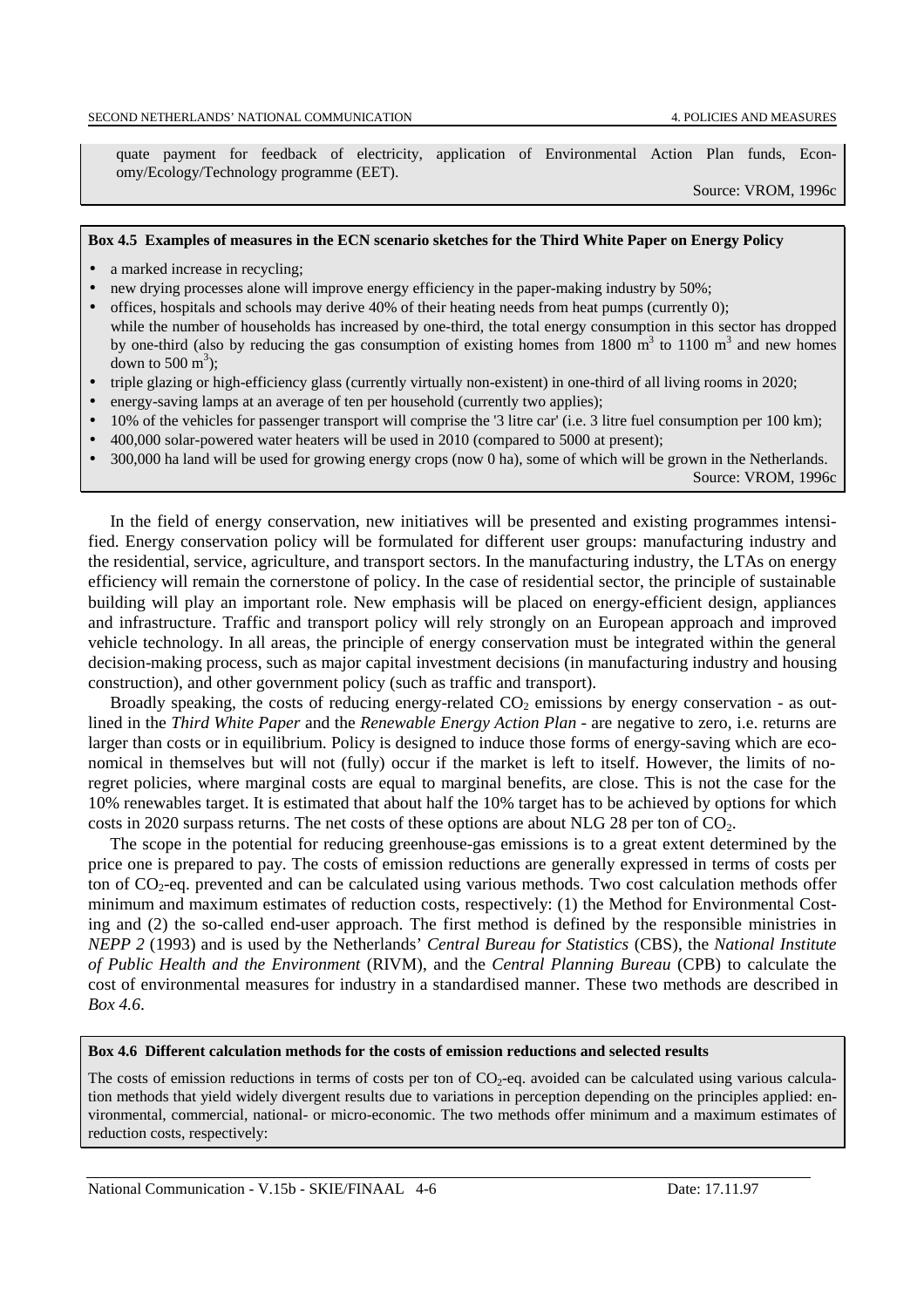- 1) *Method for Environmental Costing.* The potential benefits to a company, e.g. through energy conservation, are based in the market prices for energy. Other assumptions include a real discount rate of 5% per year and a depreciation period of 10 years, except for constructional parts where it is 25 years.
- 2) *So-called End-User Approach*. This method is only applicable if the investment not only incurs costs but also offers benefits, e.g. in the case of energy conservation and renewable energy, and is based on the concept that an investor or decision-maker will spontaneously invest only if it is commercially feasible to do so.

Source: VROM, 1996c

### *Other greenhouse gases*

With respect to other greenhouse gases the national commitment for the post 2000 period is at least to continue - using a comprehensive approach - to stabilise emissions at the level realised in 2000 (which is expected to be below 1990 levels).The Government has chosen a combined stabilisation objective for the emission of other non- $CO<sub>2</sub>$  greenhouse gases at the level of emissions in the year 2000. A distinction is made between four categories of greenhouse gases:

- 1) gases to which the *NEPP 2* has already applied an objective for the year 2000, i.e. methane and nitrous oxide. Their contribution to the stabilisation ceiling is based on the target emissions in 2000;
- 2) gases whose GWP is known but for which no objective has been agreed to date, although a reasonable prognosis is given for their emissions in 2000. Their contribution to the emission stabilisation ceiling is based on the current estimates of emissions in the year 2000. This category presently includes the HFCs, PFCs and  $SF<sub>6</sub>$ , as well as the fluorine iodine hydrocarbons, substances with a low GWP (<5) and hardly expected to be used in the Netherlands;
- 3) tropospheric ozone;

4) gases whose contribution to the perturbation of the radiative balance is not (yet) known.

The stabilisation objective for non- $CO<sub>2</sub>$  greenhouse gases is within reach provided voluntary agreements can be made with industry on  $N_2O$  and fluorocarbons, and provided international agreements can be made concerning the restricted emission of these substances within the framework of the FCCC. If the developments do not follow these expectations, the feasibility of realising the stabilisation objective for non- $CO<sub>2</sub>$  greenhouse gases will be reviewed again. If necessary, the *NEPP 3* can formulate supplementary policy to maintain the stabilisation objective. Whenever possible, this will be based on the principle of cost-effectiveness. If it appears that the HFC developments in particular can cause the overall emission ceiling to be exceeded, then international development will also be included in the consideration in this regard. Since  $CO<sub>2</sub>$  is subject to a separate objective, no compensation will be sought through additional  $CO<sub>2</sub>$  measures.

## **4.4 Reduction strategies**

Often the impact of the measures in terms of  $CO<sub>2</sub>$  reduction cannot be determined on an individual basis due to interaction between different measures. An example of this effect is presented in *Box 4.7.* In this section the information available on existing measures will be presented as clearly as possible. Where possible, the objectives and progress indicators of individual measures will be presented in a tabular format.

**Box 4.7 Example of interaction between policy measures and the effectiveness of instruments**

Below the effectiveness of instruments in the residential sector is compared depending on the order of application (effects in PJ):

|                                               |                             | If all are applied and this one       |
|-----------------------------------------------|-----------------------------|---------------------------------------|
| Instrument                                    | If only this one is applied | is considered to be the last addition |
| - subsidy                                     | $-23$                       | $-1$                                  |
| - levies (WREB)                               | $-40$                       | $-17$                                 |
| - technology                                  | $-59$                       | $-15$                                 |
| - standards (best)                            | $-125$                      | $-100$                                |
| - interest rate $(0 \text{ instead of } 8\%)$ | $-80$                       | $-29$                                 |
|                                               |                             |                                       |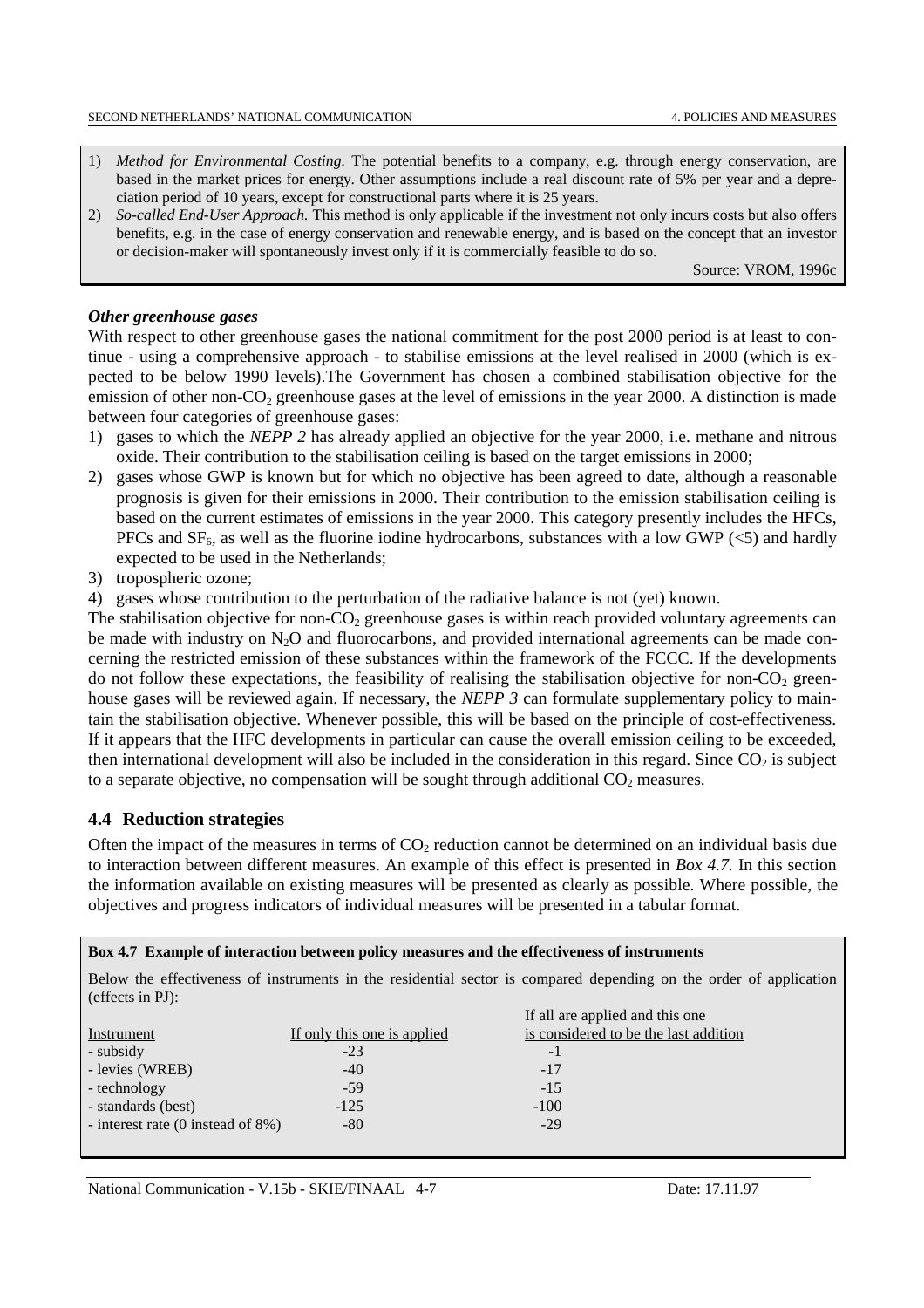This example illustrates that when different instruments interact with each other, their individual contribution to achieving a target cannot be determined without additional assumptions, e.g. regarding the order of application.

Source: ECN

### **4.4.1 Strategy for carbon dioxide**

In 1990, the largest sources of  $CO<sub>2</sub>$  in the Netherlands were energy transformation (30%) and industry (29%). Transport and residential sectors contributed 16% and 13%, respectively. Since 1990, various policy measures have been implemented aiming at the target for 2000, as discussed above. Nevertheless, overall  $CO<sub>2</sub>$  emissions increased by 2.8% from 1990 to 1994 and preliminary figures for 1995 suggest a significant increase of 3.9% in 1995 (temperature-corrected figures). Final emission figures for 1995 and preliminary emission figures for 1996 will be published mid-1997 (RIVM, 1997c). In order to curb this trend additional policy was announced in September 1996, which is now included in the existing policies. An overview of the most important measures under current policies is presented in *Table D.1* in *Appendix D*, in which a selection of  $CO<sub>2</sub>$  measures (grouped per sector) is described in terms of objectives, status and progress in achieving the targets. We recall that at present 1997 the Netherlands is in the process of preparing a new *National Environmental Outlook* to 2020 (RIVM, 1997a) and a new *NEPP 3* (VROM, 1997). These documents will include the most recent insights into trends in society and the effect of current policies related to the new scenarios. As a result, there might be an update in climate policies in the near future.

## *4.4.1.1 Cross-sectoral strategies*

Several sectors are addressed in a number of policies. These policies include increasing energy efficiency and the use of renewable energy (see also *Table D.1.a*) and are advanced on the basis of the mix of instruments used. Many of these instruments have already been described in the first *National Communication*. The main ones still include:

- standards and regulations;
- financial and fiscal incentives;
- long term (negotiated) agreements between Government and industrial and non-industrial sectors;
- the *Environmental Action Plan* [MAP] of the energy distribution companies, partly financed by a surcharge on gas and electricity prices;
- public awareness;
- research and development.

If progress with these instruments is to be made, an ambitious international, especially European, policy becomes increasingly important. The Long-Term Agreements as well as the regulatory measures will be further highlighted under the sectoral section (paragraph 4.4.1.3), while major new and intensified crosssectoral developments are outlined in this section.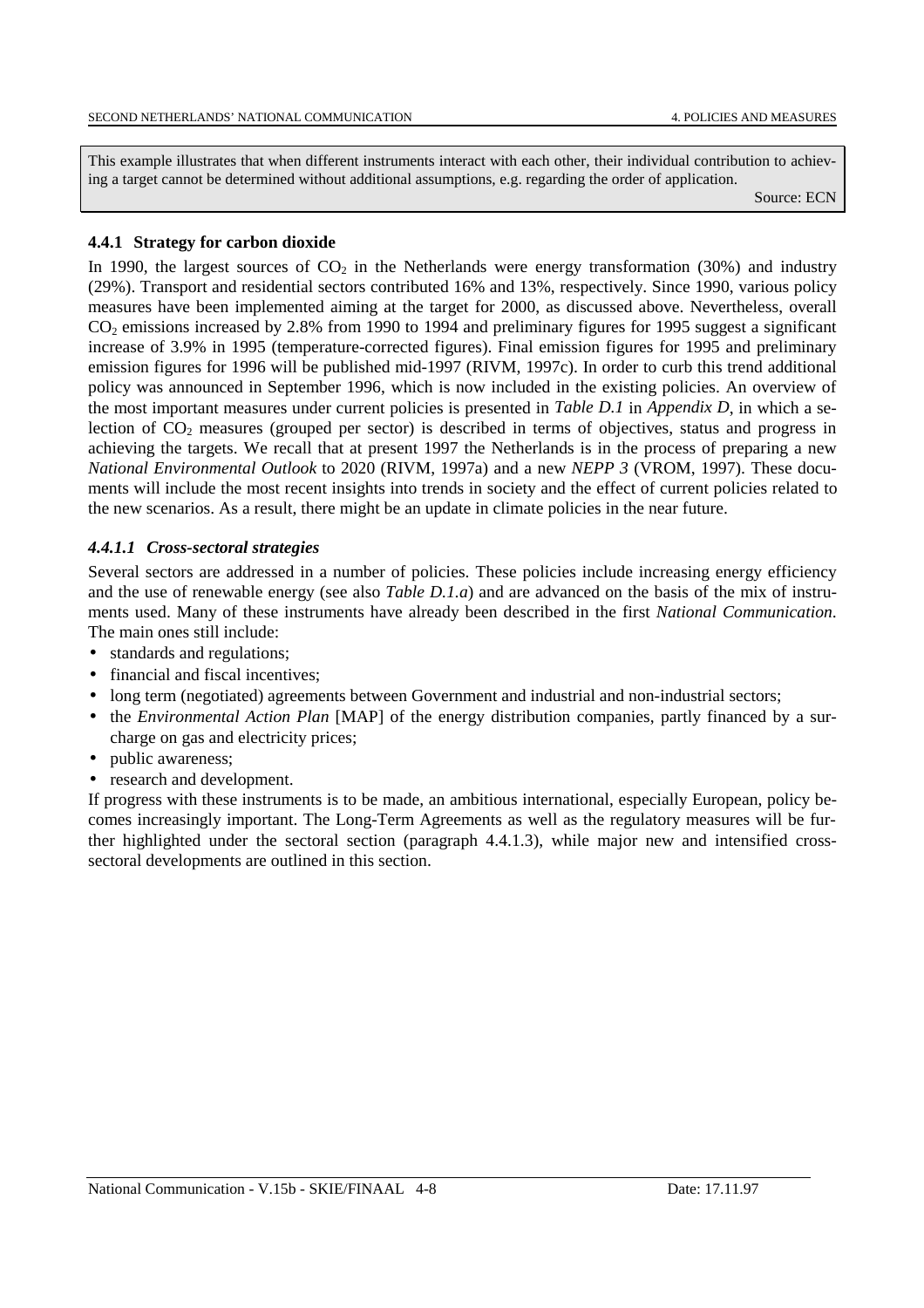

*Fig. 4.1 Development of cogeneration in the period 1980-1995 (source: RIVM, 1996b).*

## **Cogeneration**

Cogeneration makes an important contribution to the energy efficiency improvement target for the year 2000. By then cogeneration will be about 8000 MWe (40% of total capacity), which is the target for 2000 (*Fig. 4.1*). After the year 2000, cogeneration will be capable of further growth. Depending on developments in the electricity and heating market, a total cogeneration capacity of 14,000 MW<sub>e</sub> in 2020 seems feasible. The largest autonomous growth will be in industrial cogeneration. The ambition is to construct new gasfired electricity generating capacity, predominantly in the form of cogeneration.

## **Renewable energy**

As long as renewable energy remains relatively expensive, stimulatory measures will be required to promote the accelerated introduction of this energy source. A number of these have already been applied (1% in 1995), but are not sufficient to achieve the 10% target in 2020. The *Renewable Energy Action Programme,* issued in March 1997 (EZ, 1997b) and consisting of the following major elements, addresses this:

- broadening the range of fiscal instruments (see fiscal incentives below), a low 6% VAT tariff on renewable-based electricity and a refund of the regulatory energy tax for renewable energy users (NLG 30 million);
- providing extra R&D budgets (raised to NLG 95 million) and participation in European research programmes;
- demonstration and market introduction projects;
- agreeing to support in the context of the *Environmental Action Plan* [MAP] of the distribution sector;
- setting up the Renewable Energy Project Bureau in 1997;
- providing adequate payments for delivery of electricity generated from renewable resources by private operators to the public sector;
- resolving bottle necks in spatial planning with local authorities.
- a mandated minimum portion of renewable energy in total electricity supply to captive consumers from 2001 onwards, on the basis of the new Electricity Law, if the above-mentioned measures do not achieve the required results.

Currently, so-called *Green Electricity* is available in the Netherlands. *Green electricity* is an initiative of the energy distribution companies designed to promote the application of renewable energy and also citizens'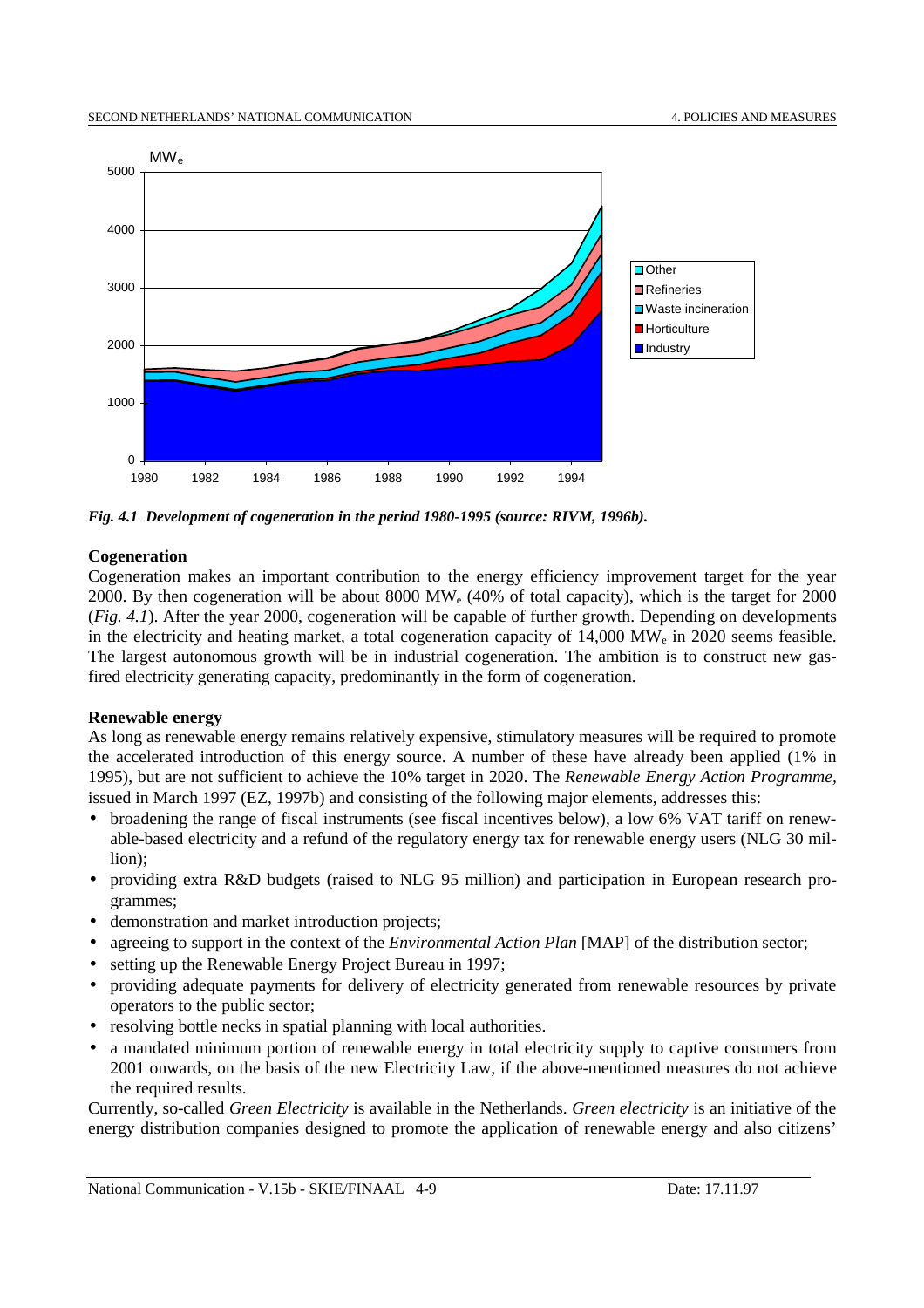SECOND NETHERLANDS' NATIONAL COMMUNICATION 4. POLICIES AND MEASURES

involvement in its further introduction. At the moment, figures for prices of *Green Electricity* and volumes produced are not available. These figures are being investigated and will be published mid 1997.

## **Regulatory Energy Tax**

The bill introducing a regulatory energy tax was passed by Parliament in 1995. The tax applies to natural gas consumption of between 800 and 170,000  $m<sup>3</sup>$  per year and electricity consumption of between 800 and 50,000 kWh per year. The tax is additional to the environmental tax on all fossil fuels. This is paid by all consumers except the greenhouse horticulture sector, which is exempted from the tax on natural gas. The tax, which took effect on 1 January 1996, will raise energy prices for small-scale consumption by 15% to 20%; it is now being implemented in three stages (see *Table 4.1*). Since the tax is intended to induce energy conservation, revenues are being recycled back into the economy through relief in other taxes. Use of renewable energy is exempted from the tax.

| Table 4.1 Rates [cents/unit] of the Regulatory Energy Tax |  |  |
|-----------------------------------------------------------|--|--|
|                                                           |  |  |

| Energy carrier | Unit           | 1996 | 1997 | 1998  |
|----------------|----------------|------|------|-------|
| Natural gas    | m <sup>3</sup> | 3.20 | 6.40 | 9.53  |
| Electricity    | kWh            | 2.95 | 2.95 | 2.95  |
| Light fuel oil | litre          | 2.82 | 5.64 | 8.46  |
| Heating oil    | litre          | 2.84 | 5.68 | 8.53  |
| LPG            | kg             | 3.36 | 6.72 | 10.09 |

Source: VROM

Note: The rates presented here exclude 17.5% VAT, which is charged on all of these products and on the levies paid on them.

## **CO2 Reduction Plan**

In 1996 the Government decided to allocate NLG 750 million to a *CO<sub>2</sub> Reduction Plan* (EZ, 1996) for three categories of projects which contribute to a structural reduction in  $CO<sub>2</sub>$  emissions:

- 1) projects intended to improve the energy infrastructure in built-up areas, regions devoted to greenhouse horticulture and large industrial sites;
- 2) projects aimed at development of clean energy sources; and
- 3) involving so-called break-through technologies.

*Box 4.*8 summarises the selection procedure for funding of new projects.

### Box 4.8 Procedure and criteria for projects funded by the NLG 750 million budget provided in *the 'CO2 Reduction Plan'* **(or '750 million letter') of September 1996**

In September 1996 the Netherlands' Government allocated 750 million Dutch guilders to investment in the improvement of the energy structure and in a more sustainable energy supply: the *CO2 Reduction Plan*. Through development and application of new knowledge and technology a spin-off to an improvement in the economic structure is expected. Three categories of projects have been identified:

- 1) Projects aiming at an improvement in the energy infrastructure in the built-up environment. in market-garden areas and on major industrial sites. Projects are clustered into: waste-heat use from industry, other collective heat systems (e.g. from generation plants), energy infrastructure in cities and generation techniques (e.g. CHP, heat pumps).
- 2) Projects aiming at clean and sustainable energy, biofuels and agrification, hydrogen/CO<sub>2</sub> technology and other kinds of (large-scale) renewable energy;
- 3) Projects aiming at technological breakthroughs: technological development in industry and in transportation.
- Criteria for selection of projects:
- commitments of potential partners
- improvements to economic structure
- amount of  $CO<sub>2</sub>$  reduction and opportunities for spin-off
- cost-effectiveness
- synergy with other Government goals with respect to strengthening the economic structure.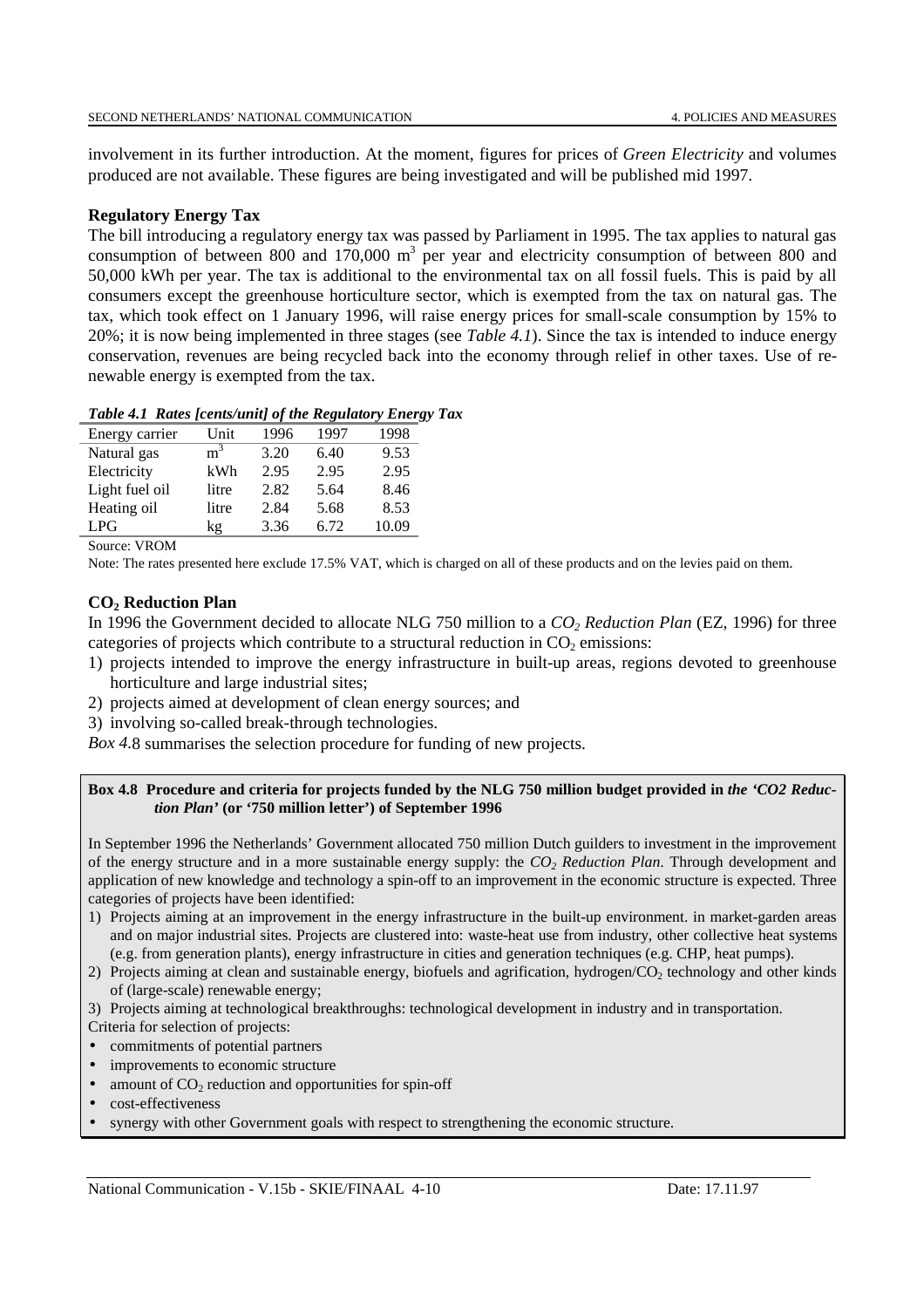An interministerial Steering Committee preselects the project proposals and presents its advice to the Cabinet of Ministers that takes the final decision. The projects will also be sent to the European Commission for approval. The projects will be approved in portions. In spring 1997 the first portion of proposals approved by the Cabinet covering about onethird of the total budget will be published. The two other portions of approved projects will be published later in 1997.

## **Fiscal incentives**

Investments in both energy conservation and renewable energy are encouraged through a number of provisions in the corporate income tax. An energy investment tax credit was introduced in 1996 and free depreciation of certain kinds of energy and environment-related investments has been possible since 1991. The 'VAMIL scheme' allows the discretionary depreciation of environmentally-friendly investments included in the 'VAMIL list'. 'Green investment' is a tax concession which allows private individuals to invest in projects which foster environmental protection, including nature and woodland conservation. This scheme came into force on 1 January 1995. The following budgets are related to these instruments:

- VAMIL (energy-related part): in 1995 a budget of NLG 22 million, increasing to NLG 35 million by 2000;
- Green investments (energy-related part): in 1996 a budget of NLG 12.5 million, increasing to NLG 15 million by 2000;
- EIA (energy investment deduction): starting in 1997 with a budget of NLG 125 million.

### *4.4.1.2 Budgets and fiscal incentives for policy implementation*

Budgets for energy conservation and renewable energy from Government and the energy distribution sector are presented in *Table 4.2*. The budget for energy conservation and renewables (NLG 330 million) applies mainly to R,D&D (see *Table 4.3*) and consists *inter alia* of 20 programme agreements with NOVEM.These programmes, budgeted up to NLG 200 million, deal with technology transfer, research, development, demonstration and market introduction, and the preparation, support and assessment of the LTAs. About NLG 30 million is used for R&D by the *Netherlands' Energy Research Foundation* (ECN). The Ministry of VROM budgets contain insulation subsidy schemes for housing. The temporary incentive, *Subsidy Scheme for Sustainable Construction,* has budgeted NGL 125 million for the period 1996-1998. About 70% of this budget (estimated to amount to about NGL 85 million) is expected to be spent on energy-saving measures. The *Subsidy Scheme* is applicable to existing dwellings. Other subsidy schemes for housing do exist, but no funds allocated to energy-saving measures are specified in these subsidies. Also other budgets are allocated to R&D programmes and investment schemes, e.g. on transportation. However, it is not possible to single out budgets related to specific greenhouse gas reduction options.

The procedure and criteria for new projects funded by the NLG 750 million budget, as announced in the *CO2 Reduction Plan* or '*750 million letter'* of September 1996, are summarised in *Box 4.8*. Finally, to be complete, we recall that budgets for fiscal incentives are discussed in the previous section (4.4.1.1).

| Department/sector                          | 1996     | 1997          |
|--------------------------------------------|----------|---------------|
| <b>Energy conservation and renewables:</b> |          |               |
| - Ministry of Economic Affairs (EZ)        | 232      | 330           |
| - Ministry of Environment                  | 30       | 30            |
| <b>Fiscal incentives</b>                   |          |               |
| - VAMIL                                    | 30       | 30            |
| - GB                                       | 12.5     | 15            |
| - EIA                                      |          | 125           |
| - REB/refund                               | 30       | 30            |
| $CO2$ Reduction Plan '750 mln'             | $\theta$ | $\approx 200$ |
| (to be spent within 4 years)               |          |               |
| <b>Energy distribution sector [MAP]</b>    | 370      | 270*          |
| $\mathbf{v}$                               |          |               |

|  |  |  |  |  | Table 4.2 Budgets and fiscal incentives [in mln NLG] for energy conservation and renewables |  |
|--|--|--|--|--|---------------------------------------------------------------------------------------------|--|
|--|--|--|--|--|---------------------------------------------------------------------------------------------|--|

Source: VROM, EZ \* Preliminary figure.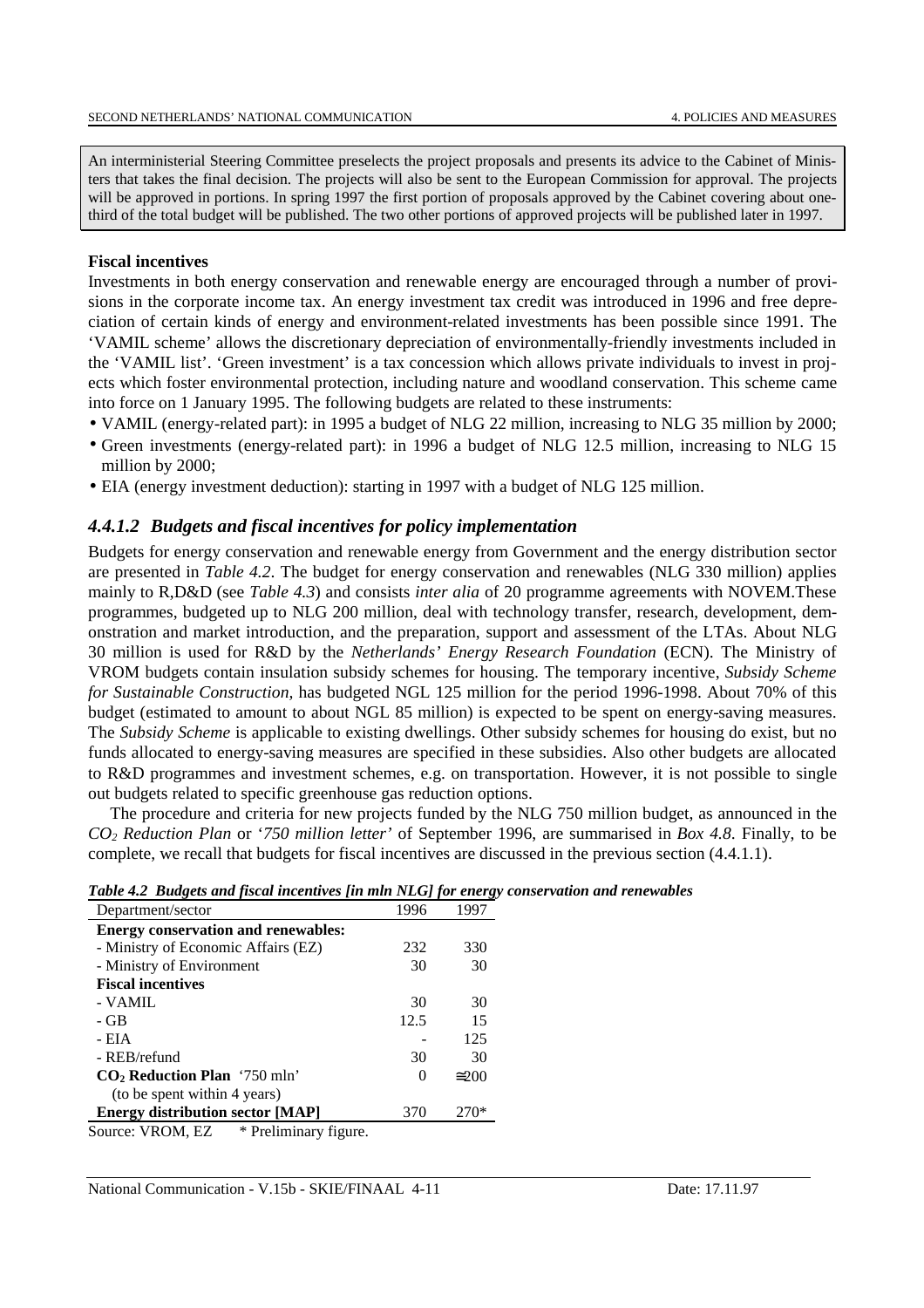| Subprogramme                                   | 1997  |
|------------------------------------------------|-------|
| <b>Energy conservation:</b>                    |       |
| Long-term research on conservation technology  | 25.9  |
| Industrial programmes                          | 70.2  |
| Tender(s) for energy conservation              | 20.0  |
| Incentives for Energy and Environmental advice | 2.0   |
| <b>Tenders for NEWS</b>                        | 8.0   |
| Housing and services programmes                | 63.0  |
| Traffic and transport programmes               | 8.5   |
| Agricultural programmes                        | 7.0   |
|                                                |       |
|                                                | 204.5 |
| <b>Renewable energy:</b>                       |       |
| Solar-thermal                                  | 8.6   |
| Solar-photovoltaic                             | 33.1  |
| Wind energy                                    | 16.6  |
| Biomass and waste                              | 15.5  |
| Incentives for solar boilers                   | 8.3   |
| <b>Heatpumps</b>                               | 6.0   |
| Project Bureau on Renewable Energy             | 5.0   |

*Table 4.3 Specification of EZ budget [in mln NLG] for energy conservation and renewables in 1997 (excluding budget for ECN)*

Source: EZ.

## *4.4.1.3 Sectoral reduction strategies*

## **Electric power generation [1A1]**

For electricity generation the objective is an increase in the average generation efficiency from 40 to 43% in the period 1990-2000 by installing more efficient new plants and by expanding central heat distribution cogenerated in electric power plants. The *Electricity Generating Board* (SEP), which is responsible for public large-scale electricity generation, takes part in the executing of so-called *Thermal Plans* aiming at largescale utilisation of residual heat. In addition, the Government decided in 1995 that a fuel switch to 10% wood be made in two coal-fired power plants by 2000. The terms of reference for investment in coal capacity as presented in the *Second Electricity Supply Master Plan* (SEP, 1993) have not been changed. They offer scope for coal to have a one-third share in total installed capacity in the public generation sector, subject to a maximum of 6000 MWe. Construction of new nuclear capacity is not on the short-term agenda. A 'no regret' research effort will be maintained to enable the Netherlands to 'board the train' in the 21<sup>st</sup> century i.e. if they so wish.

## **Industry [1A2]**

The current three-track approach to energy conservation in the manufacturing industry consists of:

- Long-Term Agreements (LTAs);
- a Light Manufacturing Industry Strategy for small firms where the LTA approach cannot be applied, e.g. energy standards in environmental licences;
- consolidation of the technological base, which by and large will be continued after 2000.

The Long-Term Agreements between the sector and the Government, aiming at covering 90% of the industrial energy consumption, strive for improvement in the energy efficiency of 20%. In *Box 4.9* a summary is giving of the current status of the coverage of and achievements by the LTAs in the industrial sector. In addition, the Gasunie, which is responsible for the domestic supply of natural gas, is executing an *Environmental Plan for Industry* [MPI] aiming at improved energy conservation in industry.

Energy conservation and accelerated introduction of new technologies will be further encouraged by intensified R&D and application of tax instruments. The energy savings potential of integrated (product) life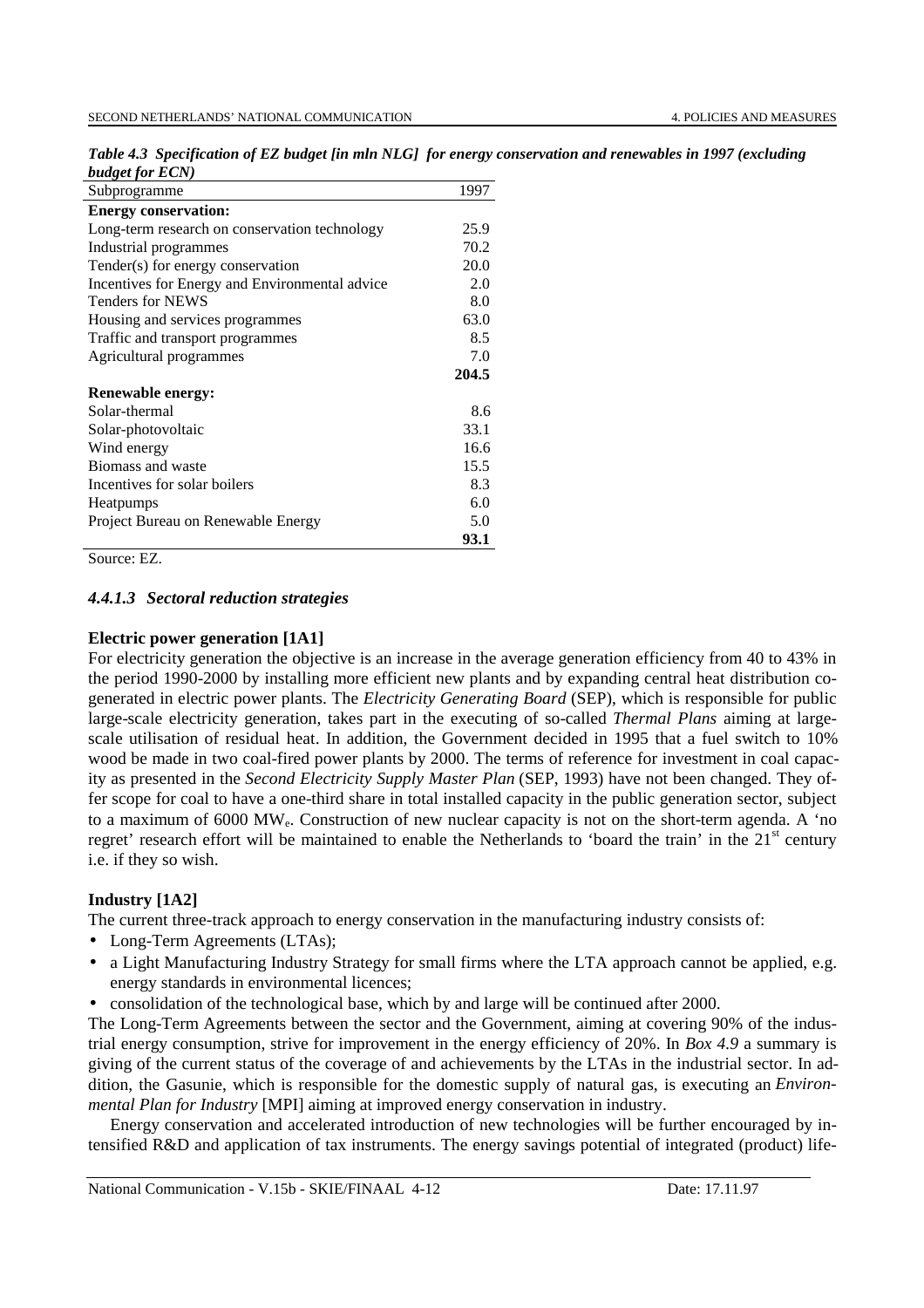cycle management will be explored further and - where possible - exploited. Besides the desirability of national R&D encouragement, a primary need is a dynamic international strategy, e.g. at European level, designed to support these developments.

| Box 4.9 Performance of Long-Term Agreements in industry, including refineries and fuel production |                |                                                             |           |
|---------------------------------------------------------------------------------------------------|----------------|-------------------------------------------------------------|-----------|
| <b>LTA</b> sector                                                                                 |                | Energy use 1989 (PJ) Target efficiency improvement $(\%)^1$ | Concluded |
| Iron and steel                                                                                    | 61             | 20%                                                         | May 1992  |
| Glass                                                                                             | 11             | 20%                                                         | Jul 1992  |
| Cement                                                                                            | 7              | 20% (10% in 1995)                                           | Jul 1992  |
| <b>Textiles</b>                                                                                   | $\overline{4}$ | 20%                                                         | Oct 1992  |
| Sandlime brick                                                                                    | $\mathbf{1}$   | 20% (10% in 1995)                                           | Nov 1992  |
| Paper                                                                                             | 30             | 20%                                                         | May 1993  |
| Philips                                                                                           | 11             | 25%                                                         | May 1993  |
| Margarine/fats/oils                                                                               | 7              | 22%                                                         | Jun 1993  |
| Sugar                                                                                             | 7              | 20%                                                         | Sep 1993  |
| Meat processing                                                                                   | $\overline{c}$ | 20%                                                         | Sep 1993  |
| Beer                                                                                              | $\overline{4}$ | 20% (12% in 1996)                                           | Oct 1993  |
| Vegetables and fruit                                                                              | $\overline{c}$ | 20% (10% in 1995)                                           | Oct 1993  |
| Non-ferrous metals                                                                                | 8              | 20%                                                         | Oct 1993  |
| <b>Construction ceramics</b>                                                                      | 9              | 20%                                                         | Oct 1993  |
| Chemicals                                                                                         | 310            | 20%                                                         | Nov 1993  |
| Fine ceramics                                                                                     | 3              | 20%                                                         | Apr 1994  |
| Coffee roasting plants                                                                            | 1              | 20%                                                         | May 1994  |
| <b>Industrial laundries</b>                                                                       | $\overline{2}$ | 20%                                                         | Jun 1994  |
| Dairy industry                                                                                    | 17             | 20% (8% in 1996)                                            | Jun 1994  |
| Rubber processing                                                                                 | $\overline{2}$ | 20%                                                         | Nov 1994  |
| Plastics processing                                                                               | $\overline{7}$ | 20%                                                         | Dec 1994  |
| Iron foundries                                                                                    | $\overline{2}$ | 16%                                                         | Jun 1995  |
| Refineries                                                                                        | 153            | 10%                                                         | Sep 1995  |
| Asphalt                                                                                           | 3              | 20%                                                         | Nov 1995  |
| Surface-treatment industry                                                                        | 3              | 20%                                                         | Mar 1996  |
| Cold/deep freeze operators                                                                        | $\overline{2}$ | 22%                                                         | Mar 1996  |
| Carpet industry                                                                                   | $\mathbf{1}$   | 20%                                                         | Jun 1996  |
| Oil and gas production                                                                            | 39             | 20%                                                         | Jun 1996  |
| Potato processors                                                                                 | 5              | 20%                                                         | Jun 1996  |
| Soft-drinks industry                                                                              |                | 21%                                                         | Jul 1996  |

<sup>1)</sup> For 2000 relative to 1989 (between brackets target for 1995 or 1996).

Coverage: 90% of industrial energy use, involving about 1000 companies and dozens of intermediary organisations. Up to 1995 the following results were achieved:

| Performance per LTA group             | Number of LTAs | Energy-efficiency improvement '89-'95 |
|---------------------------------------|----------------|---------------------------------------|
| Food and tobacco                      |                | 9%                                    |
| Construction materials (non-metallic) |                | 10%                                   |
| Ferro and non-ferro                   |                | 10%                                   |
| Chemicals                             |                | 9%                                    |
| Other industry                        |                | 14%                                   |
|                                       |                | Source: EZ, 1997a                     |

## **Transportation sector [1A3]**

The Netherlands' policy on transportation and environment is a three-track one:

1) measures addressing the sources (technical measures e.g. improving fuel-efficiency of cars)

2) policy on mobility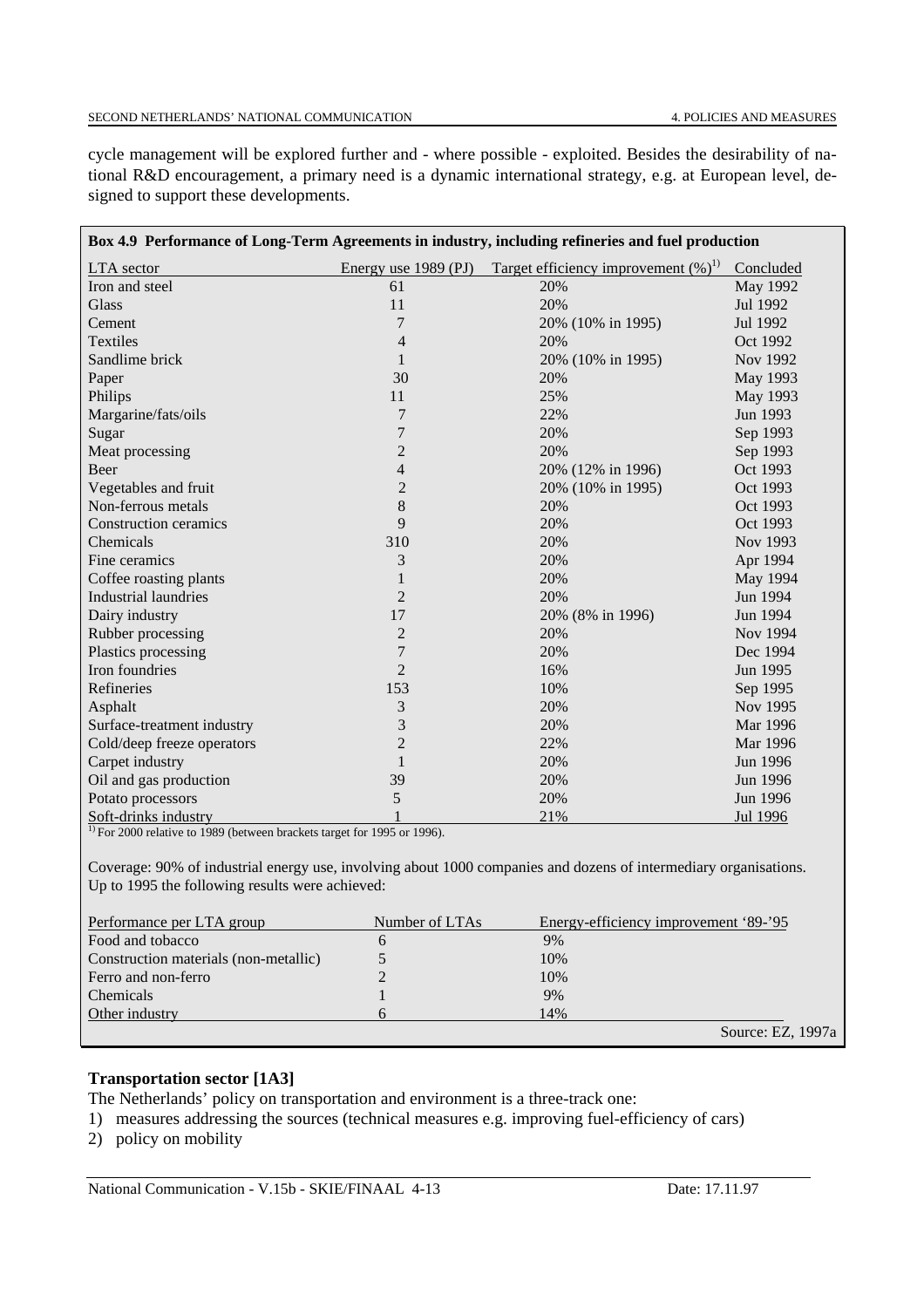3) measures addressing driving behaviour.

In 1996 three policy documents *Freight Transport in Balance* (VW, 1996a*), Working Together on Accessibility* (VW, 1996b), and *Memorandum on Vehicle Technology and Fuels* (VROM, 1996b) were released. The  $CO<sub>2</sub>$  target for road traffic is a reduction of 10% by the year 2010 compared to 1986 levels.

Regarding policies aimed at technical measures, the Netherlands Government has only limited scope to speed up the development and introduction of more energy-efficient vehicles in the traffic and transport sectors. This is because structural technological developments are dependent on the international automobile industry, whilst the margins for national regulations are usually defined by European policy. In R&D on vehicle technology, priorities will be set in line with the robustness of the Netherlands' manufacturing industry.

With respect to mobility, one can distinguish between addressing 'demand' (influencing people/car drivers) and 'supply' (improving public transport). Various measures and programmes are carried out with the aim of reducing the number of vehicle-km travelled, with special attention being paid to car-pooling and the improvement of public transport, for instance, through measures for major improvements in the rail and bus infrastructure. In order to improve efficiency in freight transport, a joint venture has been set up with sectoral organisations with a view to reaching agreements. As for the tax instrument, proposals will be introduced for stimulating the purchase of energy-efficient passenger cars. A legislative framework agreed at the European level is required for applying regulatory measures governing  $CO<sub>2</sub>$  emissions. For a more detailed list of measures implemented under current policies see *Table D.1.d* in *Appendix D*.

Policies on driving behaviour include increase in fuel prices, a stricter control of speed limits, stimulation of more energy-efficient driving and purchase behaviour, and stimulation of other transport modes as alternatives for long-distance road transport (see *Table D.1.d* for a more complete list). Speed limit enforcement has achieved a 1.5%  $CO<sub>2</sub>$  emission reduction of total road transport. Possible measures on the optimal fuel mix (petrol, diesel, LPG) and others, including the introduction of econometers, are under review. Excise duties on motor fuels will be increased per 1 July 1997, while the fixed tax for car owners will be decreased, in particular for small - thus more energy-efficient - cars. Electrical cars are excluded from this tax on motor vehicles. Furthermore, a number of demonstration projects are being carried out, e.g. to promote cleaner, less noisy and more energy-efficient transport in urban areas.

National policy, expressed in the *Policy Paper on Air Pollution and Aviation* (LULU) (VROM, 1995f) and the *Environmental Policy Plan for Shipping 2* (VW, 1997; scheduled for July 1997), forms the basis for the Netherlands' policy on these subjects. The Netherlands is striving for the international control of aircraft emissions as a whole, and seeks an international agreement in this area between the Parties to FCCC and the Chicago Convention (ICAO). Such an agreement should at least provide for the reduction in the growth of aircraft emissions on the basis of concrete international objectives for air traffic, and provide for a methodology for calculating and allocating international aircraft emissions. In concrete terms, the Netherlands will continue to emphasise the importance of a global levy on kerosene and the discontinuance of exemptions on value-added tax for international flights. Furthermore, the Netherlands will intensify its efforts within the ICAO in order to achieve a substantial tightening of the existing  $NO<sub>x</sub>$  standards for aero-engines and  $CO<sub>2</sub>$ standards for aircraft, or development of another system which will serve to reduce the growth in aircraft CO2 emissions. In the context of cooperation between the Parties to the *Framework Convention on Climate Change* and the *International Maritime Organisation* (IMO) the Netherlands will also request attention for the reduction of greenhouse gas emissions from international shipping via performance according to convention obligations (VROM, 1996c).

### **Residential and service sector [1A4]**

It is intended to further promote energy conservation in new homes and buildings by, for example, improving insulation standards, intensifying the Energy Performance Standard (setting limits to the allowable energy use for heating and hot water in homes and other buildings, currently  $1450 \text{ m}^3$  per dwelling) in 1998 and 2000, demonstration projects and fiscal incentives for very energy-efficient construction. Attention will not be paid only to the individual buildings, but also to the relationship with energy infrastructure. Con-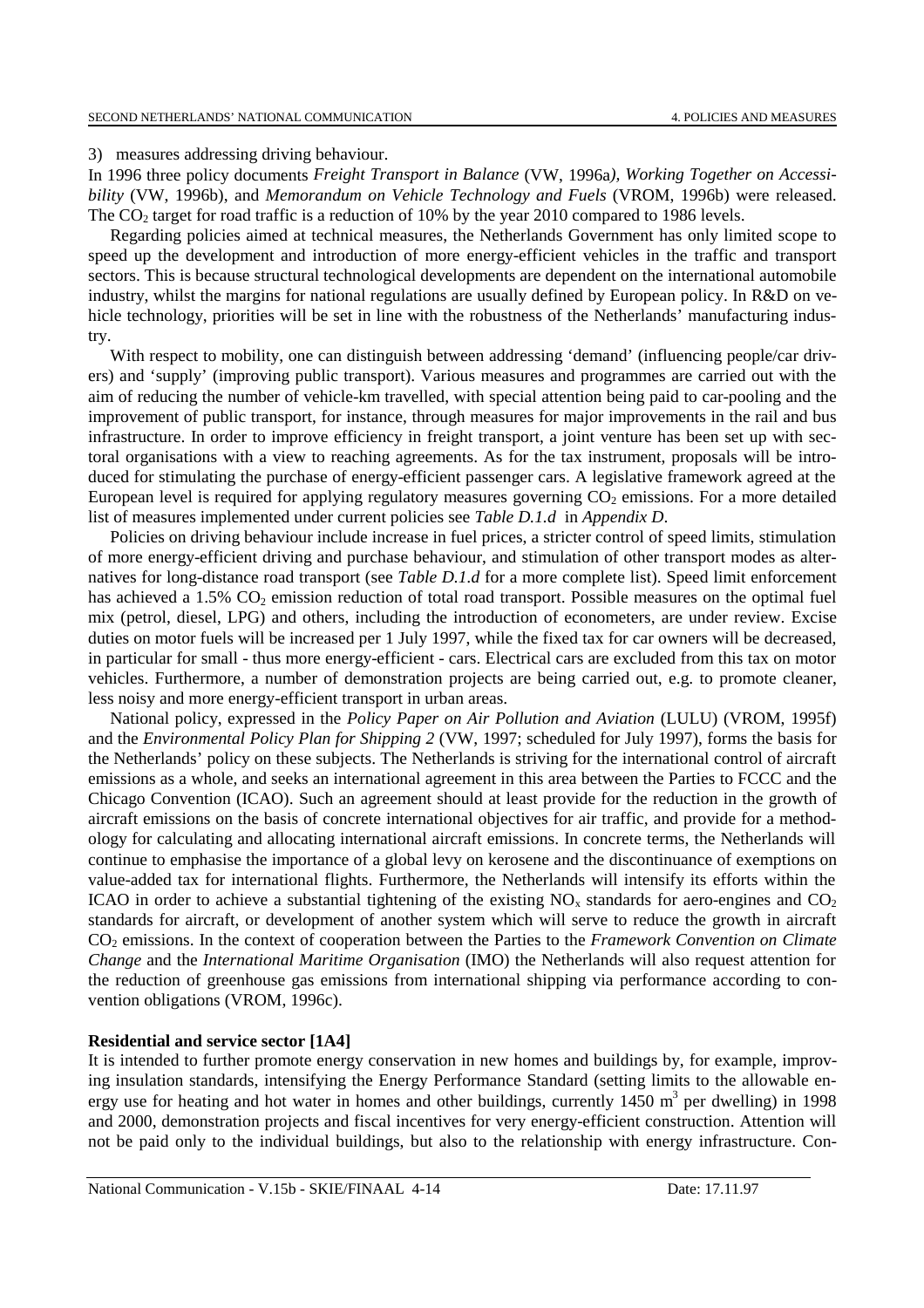struction of energy-efficient residential areas in so-called VINEX locations - areas where the demand for new dwellings is to met in the short term - will be accelerated by adaptation of the *Plan of Action for Sustainable Construction* and by adapting policy regarding VINEX locations. Quality improvement in new construction invariably leads to market trends to upgrade existing buildings, including their energy efficiency. Already existing incentives will support this process. Energy conservation in existing dwellings and office buildings will be stimulated through LTAs with rental agencies in the social housing sector and with relevant organisations for renting and maintaining office buildings (see *Box 4.10*, for a few examples).

Energy-efficient heating systems and appliances, levies, public education and labelling will continue to be a means of inducing energy-conscious (purchasing) behaviour (see *Box 4.11* for results of the *Environmental Action Plans* [MAPs] of the energy distribution sector). According to the *Energy Saving Appliances Act*, labelling has been introduced for refrigerators, freezers, washing machines and tumble dryers; minimum efficiency standards have been introduced for refrigerators, freezers, and central heating boilers. Minimum efficiency standards are to be introduced for a wide range of applications, if possible through voluntary agreements with the manufacturing industry, however, if necessary through regulatory measures. The Netherlands Government has requested the European Commission to come with agreements, for example for washing machines, tumble dryers, dish washers, electromotors and lighting. Improvement of the energyefficiency has also been addressed in Long-Term Agreements with the greenhouse horticulture sector operating within the agricultural sector (see *Box 4.10*). Some of these efficiency improvements will be realised by increasing the already installed capacity for cogeneration. For a more detailed list of measures implemented under current policies see *Table D.1.e* in *Appendix D*.

| Box 4.10 Performance of Long-Term Agreements in the service sector and in agriculture |                        |                                        |           |  |  |  |  |
|---------------------------------------------------------------------------------------|------------------------|----------------------------------------|-----------|--|--|--|--|
| Sector                                                                                | Energy use $1989$ (PJ) | Target efficiency improvement $(\%)^1$ | Concluded |  |  |  |  |
| Greenhouse horticulture                                                               | 157                    | 30%                                    | Jan 1993  |  |  |  |  |
| Institutional health care                                                             | 27                     | 30%                                    | Jun 1994  |  |  |  |  |
| Royal Dutch Airlines (KLM)                                                            |                        | 28%                                    | Oct 1994  |  |  |  |  |
| Schiphol Airport                                                                      |                        | 28%                                    | Nov 1994  |  |  |  |  |
| Secondary vocational education                                                        | 4                      | 30%                                    | Dec 1994  |  |  |  |  |
| Higher vocational education                                                           |                        | $30\%$ <sup>1)</sup>                   | Feb 1996  |  |  |  |  |
| <b>Banks</b>                                                                          |                        | $25\%$ <sup>1)</sup>                   | Dec 1996  |  |  |  |  |

 $<sup>1</sup>$  For 2000 relative to 1989, except higher education and banks, which is for 2005 relative to 1995.</sup>

Coverage: 80% of agricultural energy use and 30% of energy use in the service sector. In addition to these sectors letters of intent have been received from the following sectors: supermarkets, mushroom cultivators, flower-bulb storage and preparation sector, intermediary organisations for road transport .

Source: EZ, 1997a.

#### Box 4.11 Performance (in kton CO<sub>2</sub>) of MAP I and II of the energy distribution sector

Energy distribution companies (of gas and electricity) are organised as EnergieNed, which is executing the *Environmental Action Plans* [MAPs I and II] addressing energy-use of small-scale end-users in particular, with specific targets defined in terms of  $CO_2$  reduction. Up to 1995 the following results were achieved:

| Sector                 | Reduction target 2000 | Actual in 1995 only | Progress '91-'95 Progress in % |     |
|------------------------|-----------------------|---------------------|--------------------------------|-----|
| Residential sector     | 3,200                 | 1,365               | 1,354                          | 42% |
| Office buildings       | 1,800                 | 151                 | 543                            | 30% |
| Industry               | 1,300                 | 51                  | 67                             | 5%  |
| Heat market            | 7,600                 | 776                 | 3,957                          | 52% |
| Renewable energy       | 1,100                 | 27                  | 184                            | 17% |
| Other new technologies | 500                   | 81                  | 88                             | 18% |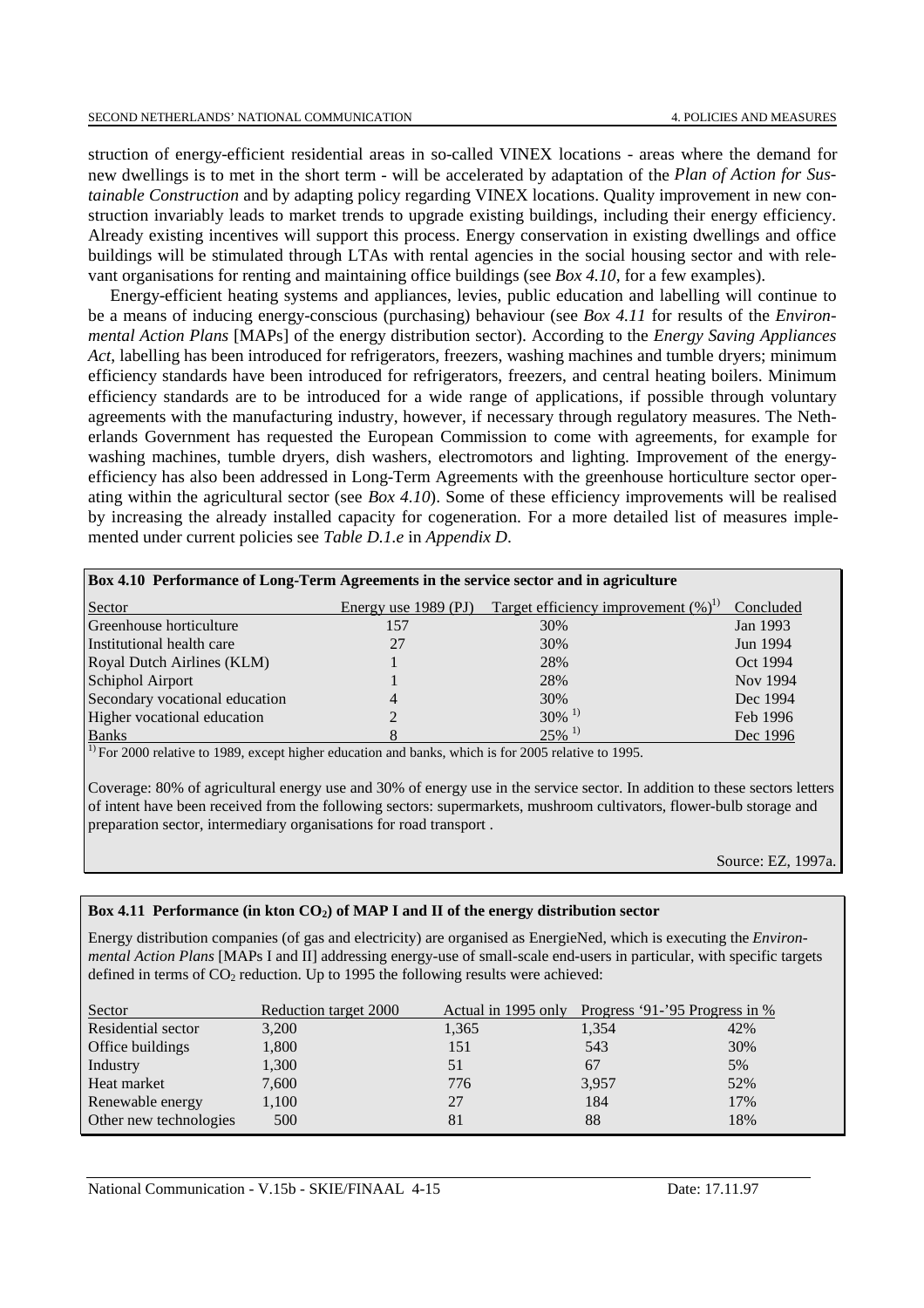| SECOND NETHERLANDS' NATIONAL COMMUNICATION |        |       |       | <b>4. POLICIES AND MEASURES</b> |
|--------------------------------------------|--------|-------|-------|---------------------------------|
|                                            |        |       |       |                                 |
| Landfill gas                               | 1.700  | 202   | 965   | 57%                             |
| <b>Total</b>                               | 17,000 | 1.653 | 7.158 | 42%                             |
|                                            |        |       |       |                                 |
|                                            |        |       |       | Source: EnergieNed, 1996.       |

## **Waste treatment [6]**

The Netherlands waste policy includes a 'programme for climate and waste', which comprises a package of measures aiming at reducing CO<sub>2</sub> emissions by reducing waste production and other means of waste treatment. The programme aims at using 5.1 million ton of waste for energy purposes by 2000. Also part of this programme is increased recycling of plastics, aluminium, paper and cardboard (see *Table D.1.f* in *Appendix D*). Additional combustion of wood waste in coal-fired power plants, which is also part of the programme, is dealt with under 'Electric power generation [1A1]' at the beginning of this section.

## *4.4.1.4 Afforestation*

Current policy for the *Regional Scheme for Green Areas* (SGR) (LNV, 1995b) provides for expansion of forest in the Netherlands of 75,000 ha by the year 2020 (20% to 25% more than at present). This policy will ensure that the number of trees planted yearly exceeds the felling rate, hence increasing the annual quantity of biomass sequestered (the 'carbon sink'). On average, trees in the Netherlands are growing older and heavier. The relatively young plantations show the largest annual volume increment per acre. Since 1990, a slow reduction in growth rate (due to forests maturing) has been slightly overcompensated by planting fast-growing species like poplar and Douglasfir. For 1990, the net carbon sink was estimated to be 1.5 Mton  $CO_2$ , whereas for 1994 and 1995 the carbon sink in forests was estimated equivalent to 1.7 Mton  $CO<sub>2</sub>$ .

## 4.4.1.5 Measures leading to higher levels of  $CO<sub>2</sub>$  emissions

In the context of reduction measures for  $CO<sub>2</sub>$  we should also mention three other specific environmental policy measures which will lead to an increase of  $CO<sub>2</sub>$  emissions:

- the flue-gas desulphurisation measures taken by coal-fired public power plants and by refineries with the objective of reducing  $SO<sub>2</sub>$  emissions;
- the application of low-NO<sub>x</sub> burners;
- the standards for fuel composition of transport fuels produced by refineries e.g. replacement of lead in gasoline by MTBE, a anti-knock material - has led to a higher energy consumption of refineries;

and in general all applications of end-of-pipe add-on emission abatement technology. These measures, however, will lead directly or indirectly to an increase of energy use and thus of  $CO<sub>2</sub>$  emissions.

## **4.4.2 Strategy for methane**

Methane emissions in the Netherlands originate predominantly from agriculture (50%) and landfills (40%), whereas fuel production and transmission contributes to about 15%. Since 'current' policies in 1991 with respect to agriculture, waste management and energy transmission were expected to result in a 10% decrease of methane emissions in 2000 relative to 1990 in the first *Memorandum on Climate Change* of 1991 (VROM, 1991), this 10% was set as a reduction target. However, at present the Netherlands Government expects that CH4 emissions in the year 2000 will be reduced by about 25% (RIVM, 1993a,b), largely exceeding the *NEPP-2* target of -10%. These policies include measures such as recovery of methane from landfills, the manure policy, the European agricultural policy, reduced leakage from gas distribution networks and reduced emissions from offshore gas venting. For an overview of measures see *Table D.2* in *Appendix D*.

## **Fugitive fossil fuel emissions [1B]**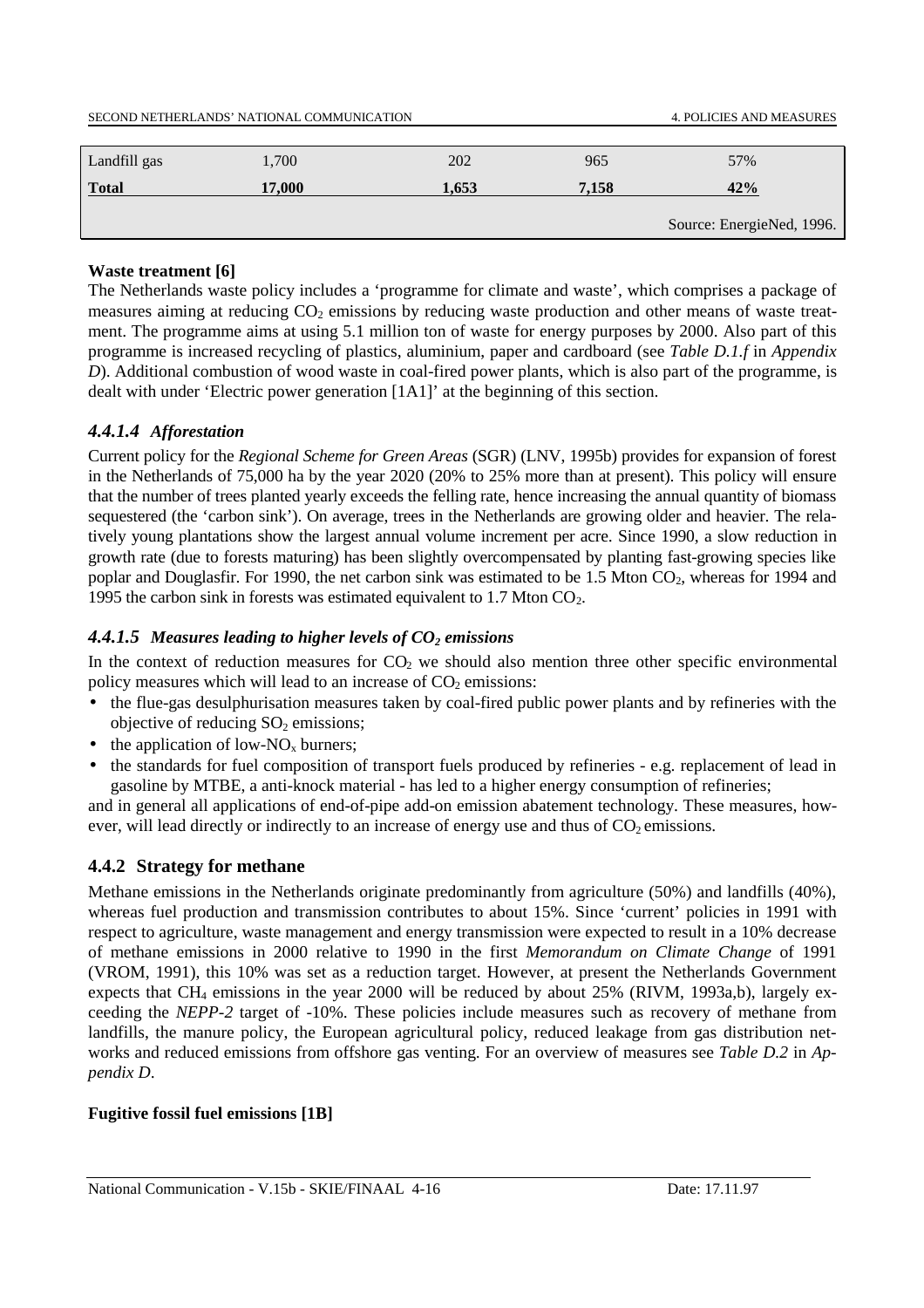The production and transmission of natural gas is the largest source of fugitive fuel emissions of methane in the Netherlands. The emissions from leakage of the distribution network will decrease due to the regular replacement of old cast-iron pipelines and as a result of improved maintenance. In addition, an agreement was made between the Government and NOGEPA, representing the mining sector, for which a total emission reduction of methane from on and off shore oil and gas production is expected of 30% by the year 2000 compared to 1990.

## **Agriculture [4]**

Manure policy measures aimed at reducing the manure surplus and ammonia deposition are expected to result in a decrease of cattle numbers and thus of mineral (manure) production. Additional reduction of methane emissions from agriculture through a decrease in the number of dairy cattle (as a result of the *Common Agricultural Policies* by the EU) will be partly compensated by an increase of methane per animal. This is due to an increase in roughage and production per animal. Consequently, methane emissions from agriculture will, in the course of time, be reduced.

### **Waste management [6]**

The CH4 emissions from landfills are affected by two types of measures:

- a decrease in landfilling from 1990 due to prevention, recycling and increasing incineration as a result of the *Decree on Waste Disposal at Landfills* of 1993;
- regulations related to the *Soil Protection Act* and the *Netherlands Emission Regulations* (i.e*. Specific Regulation for Processing Gases of Landfills* of 1994) include provisions that newly-designed landfills need to have equipment to utilise recovered methane or to flare the methane.

In 1995 the recovery of methane from landfills amounted 65 Gg, which is 39 Gg more than in 1990, thus already exceeding the target of 37 Gg additional recovery in 2000 compared to the 1990 level.

## **4.4.3 Strategy for nitrous oxide**

Emissions of nitrous oxide in the Netherlands stem predominantly from agriculture (37%), with industrial processes (28%) and transportation (9%) the second and third largest sources. Since it was expected that emissions of  $N_2O$  would remain at the same level as 1990 (VROM, 1991) as a result of opposite and compensating effects in agriculture and transport, at that time a specific policy for this greenhouse gas was not considered necessary.

## **Industry [3]**

The production of nitric acid, caprolactam and other nitrificating processes results in process emissions of N<sub>2</sub>O (19 kton in 1990 and for 2000 while nitric acid production is circa 24 kton). Options for reducing N<sub>2</sub>O emissions from nitric acid production are now being investigated. The investigation aims at the development of a catalyst capable of reducing  $N_2O$  emissions. A feasibility study has been started this year (1997) in a special programme ('BMT-regeling' in Dutch) to subsidise companies, universities, etc. developing new environmentally sound technologies for reducing industrial emissions. This programme is subsidised by the Ministry of Environment.

#### **Agriculture [4]**

Policy measures regarding nutrients (nitrate) and ammonia emissions are expected to result in a decrease of cattle numbers and/or a decrease of nitrogen excretion per animal, and thus of mineral (manure) production. The use of chemical fertilisers will also decrease further. These policies, which are part of the *Common Agricultural Policies* of the EU, are expected to result in a substantial reduction of  $N_2O$  emissions from agricultural soils. In the last five years, however, this effect has been compensated by an increase in  $N_2O$  emissions due to legislation which prescribes direct incorporation of manure into the soil. Now that this measure is fully imple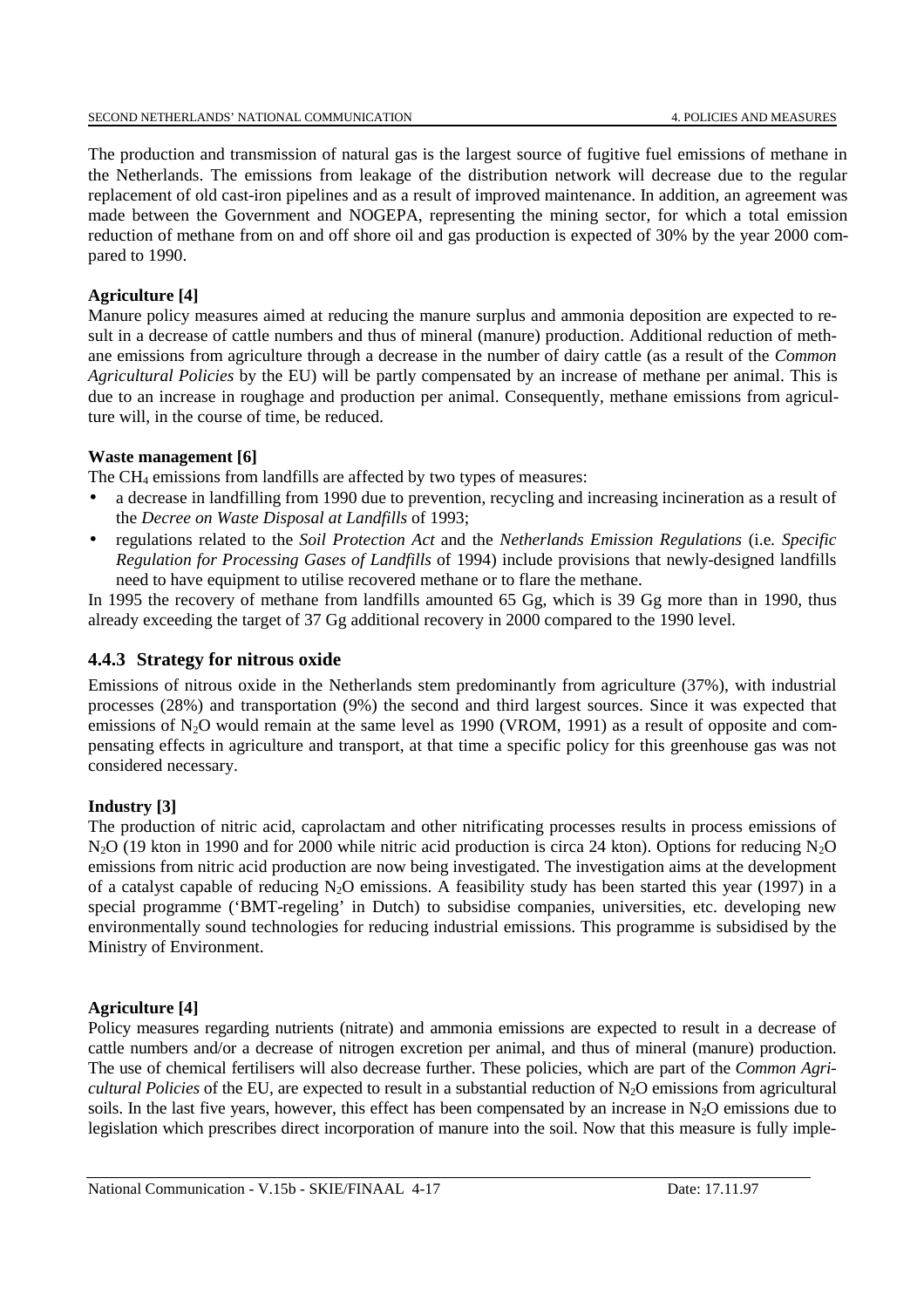mented (see Section 3.3), a further reduction of  $N_2O$  emission due to decreasing cattle or mineral production figures may be expected.

#### **Measures leading to higher levels of N2O emissions**

In the context of measures reducing greenhouse gas emissions, we should also mention two environmental policy measures which lead to an increase of  $N_2O$  emissions:

- the penetration of catalytic converters in road transport with the aim of reducing emissions of  $NO<sub>x</sub>$ , CO and NMVOC;
- the development of new manure practices by direct injection into the soil, which substantially reduces  $NH<sub>3</sub>$  emissions from manure.

In the period 1990-1995 these measures led to increasing sectoral emissions by 60 and 20%, respectively, resulting in increased national total nitrous oxide emissions by 14% in the same period.

#### **4.4.4** *Strategy for other gases*

#### **HFCs, PFCs and SF<sub>6</sub>**

The *Technical Requirements for Refrigeration Equipment* to guarantee minimum leakage rates will result in minimised emissions of HFCs. The basis of the policy behind these requirements is that from January 1992 refrigerant (CFCs, HCFCs and HFCs) leakage from refrigerating systems should not exceed 1 to 5% of the system charge per year. Since January 1994, the policy objective is that refrigerant losses should amount to no more than 0.1 to 1% of the total refrigerant charge per year. These percentages are used as guidelines for refrigerating systems of 500 Watt or more.

Part of the production capacity of primary aluminium, a source of  $CF_4$  and  $C_2F_6$ , is anticipated to close down after the year 2005. For HFCs, a drop in emissions of HFC-23 after 1994 is anticipated as a result of the applying emission control facilities in the production of HCFC-22 in the Netherlands. This will allow the emissions of HFC-23 to be reduced by at least 50% with respect to the 1995 level.

This is contrasted by a growth in the increasing use of HFCs and PFCs to replace substances that deplete the ozone layer, which are not or will no longer be accepted in the Netherlands. This growth will continue after the year 2000, such that despite reductions in other source categories, the total emissions of fluorine compounds will increase after the year 2000. For a table of measures see *Table D.4* in *Appendix D*.

#### **Ozone precursors and SO2**

Reduction of NOx and NMVOC emissions is subject to protocols to the UN-ECE *Convention on Long-Range Transboundary Air Pollution, for NO<sub>x</sub> completed with a voluntary declaration, announcing a 30%* reduction of emissions in 1998 compared with a year between 1980 and 1986, whereas for NMVOC 30% reduction in 1999 compared with 1988 was agreed upon. However, the national target for  $NO<sub>x</sub>$  is a reduction of 55% by 2000 and 80 to 90% by 2010 relative to the 1980 level. For NMVOC the national target is a reduction of 70% by 2000 and 80% by 2010 compared to 1981.

Most of these reduction measures aim at the transportation and industrial sectors (for NMVOC covered by LTAs and through a special policy programme to control emissions from solvent application). For reducing  $NO<sub>x</sub>$ , the power generation sector is also aimed at (e.g. low- $NO<sub>x</sub>$  burners) covered by legislation for combustion plants and by voluntary agreements. For CO, 40% reduction by 2000 is expected as a result of measures to control  $NO<sub>x</sub>$  and NMVOC from road transport and through measures in the steel industry for recycling of CO emissions from the production process. More information on these policies and measures can be found in the first *National Communication* (Government, 1994) and in the *National Environmental Outlook 1990-2015* (RIVM, 1993a).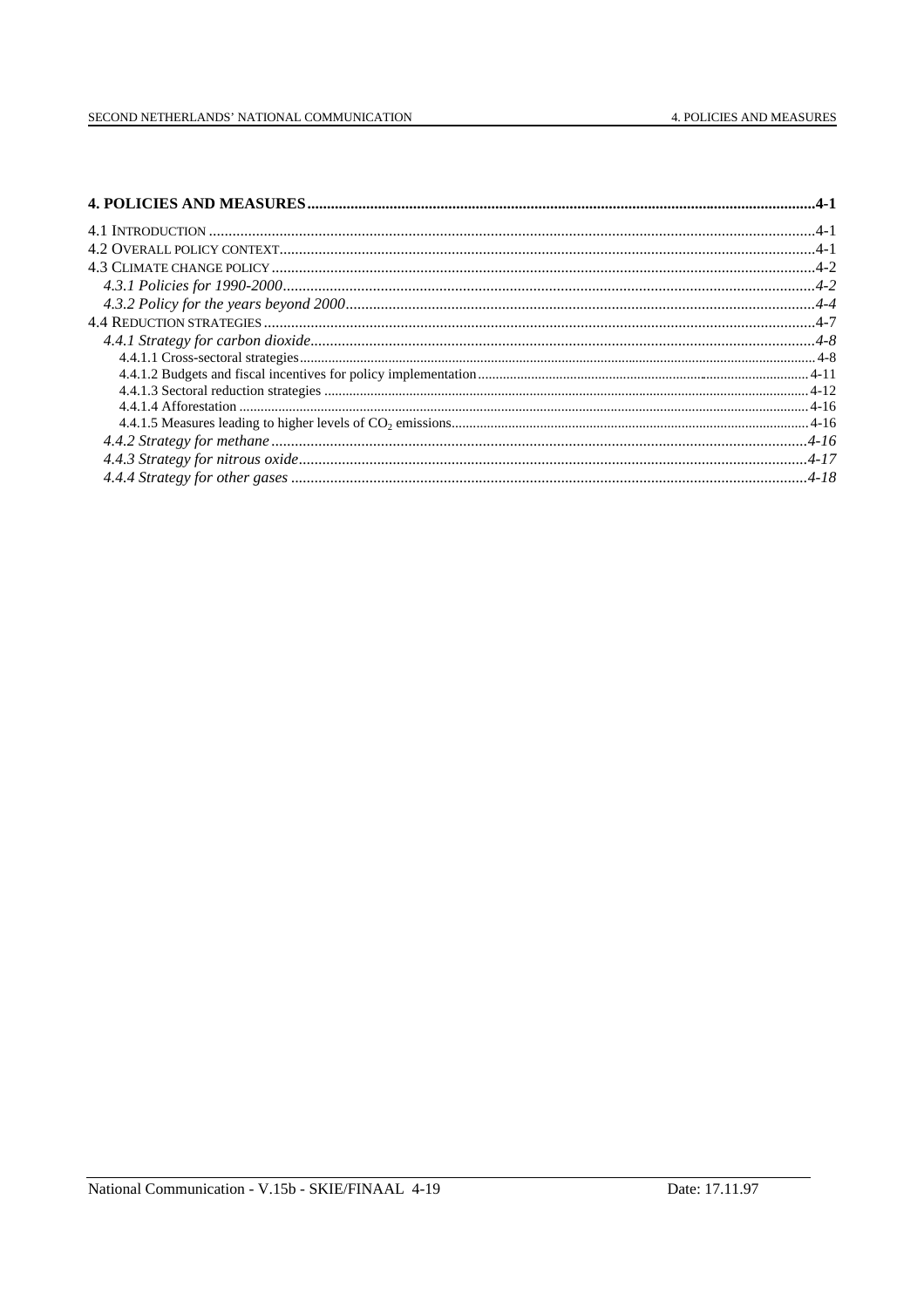ECN, 1996 The ECN Contribution to the Third White Paper on Energy Policies: Extended description of the energy sketches for 2020.

EnergieNed, 1996.

| EZ, 1993<br>EZ, 1995a<br>EZ, 1995b<br>EZ, 1996a<br>EZ, 1997a<br>EZ, 1997b                                                        | Second Memorandum on Energy Conservation (SMEC)<br>'Repair letter' to the Parliament sent by the Government in June 1995<br>Third White Paper on Energy Policy [Derde Energienota]<br>CO <sub>2</sub> Reduction Plan or '750 million letter' sent from the Government to Parliament, September 1996<br><b>LTAs</b><br>Renewable Energy Action Plan [PvA Duurzame Energie in Opmars]                                                                                                                                    |
|----------------------------------------------------------------------------------------------------------------------------------|------------------------------------------------------------------------------------------------------------------------------------------------------------------------------------------------------------------------------------------------------------------------------------------------------------------------------------------------------------------------------------------------------------------------------------------------------------------------------------------------------------------------|
| FIN, 1995                                                                                                                        | Act on Regulating Energy Taxes [WREB]                                                                                                                                                                                                                                                                                                                                                                                                                                                                                  |
| Govt., 1994                                                                                                                      | Netherlands National Communication on Climate Change Policies *                                                                                                                                                                                                                                                                                                                                                                                                                                                        |
| LNV, 1993<br>LNV, 1995a<br>LNV, 1995b                                                                                            | Memorandum on Third-Phase Manure and Ammonia Policy<br>Integral Paper on Manure and Ammonia Policy<br>Regional Scheme for Green Areas [Structuurschema Groene Ruimte, SGR]                                                                                                                                                                                                                                                                                                                                             |
| Matthijsen and Kroeze, 1996                                                                                                      |                                                                                                                                                                                                                                                                                                                                                                                                                                                                                                                        |
| RIVM, 1993a<br>RIVM, 1993b<br>RIVM, 1995a,b<br>RIVM, 1996a,b<br>RIVM, 1997                                                       | National Environmental Outlook 3, 1990-2015 (NEO 3) [MV 3]*<br>Environmental Benefits of NEPP 2 [Milieurendement van het NMP-2]<br>Environmental Balance 1995 [Milieubalans 1995] (plus background document)<br>Environmental Balance 1996 [Milieubalans 1996] (plus background document)<br>National Environmental Outlook 3, 1995-2020 (NEO 3) [MV 4]                                                                                                                                                                |
| VW, 1993                                                                                                                         | Review of the Second Transport Structure Plan [SVV-2] (condensed version)                                                                                                                                                                                                                                                                                                                                                                                                                                              |
|                                                                                                                                  | Second Chamber, 1996 Report of the Temporary Commission on Climatic Change (??)                                                                                                                                                                                                                                                                                                                                                                                                                                        |
| SEP, 19xx                                                                                                                        | Second Electricity Supply Master Plan                                                                                                                                                                                                                                                                                                                                                                                                                                                                                  |
| VROM, 1991<br>VROM, 1993<br>VROM, 1995a<br>VROM, 1995b<br>VROM, 1995c<br>VROM, 1996a<br>VROM, 1996b<br>VROM, 1996c<br>VROM, 1997 | National Environmental Policy Plan 2 (NEPP 2) [NMP-2]<br>'CO <sub>2</sub> letter' sent from the Government to Parliament, September 1995<br>Plan of Action on Sustainable Construction [PvA Duurzaam Bouwen]<br>Memorandum on Joint Implementation *<br>Memorandum with Outline of Second Memorandum on Climate Change<br>Memorandum on Vehicle Technology and Fuels: Perspectives for the Environment<br>Second Memorandum on Climate Change *<br>National Environmental Policy Plan 3 (NEPP 3) [NMP-3] (forthcoming) |
| VW, 1993<br>VW, 1996a<br>VW, 1996b                                                                                               | Review of the Second Transport Structure Plan [SVV-2] (condensed version)<br>Freight Transport in Balance<br>Working Together on Accessibility                                                                                                                                                                                                                                                                                                                                                                         |
|                                                                                                                                  | $\sim$                                                                                                                                                                                                                                                                                                                                                                                                                                                                                                                 |

Ref. prices energy heffing PM Ref. budgets energy saving EZ, VROM, .. ?? PM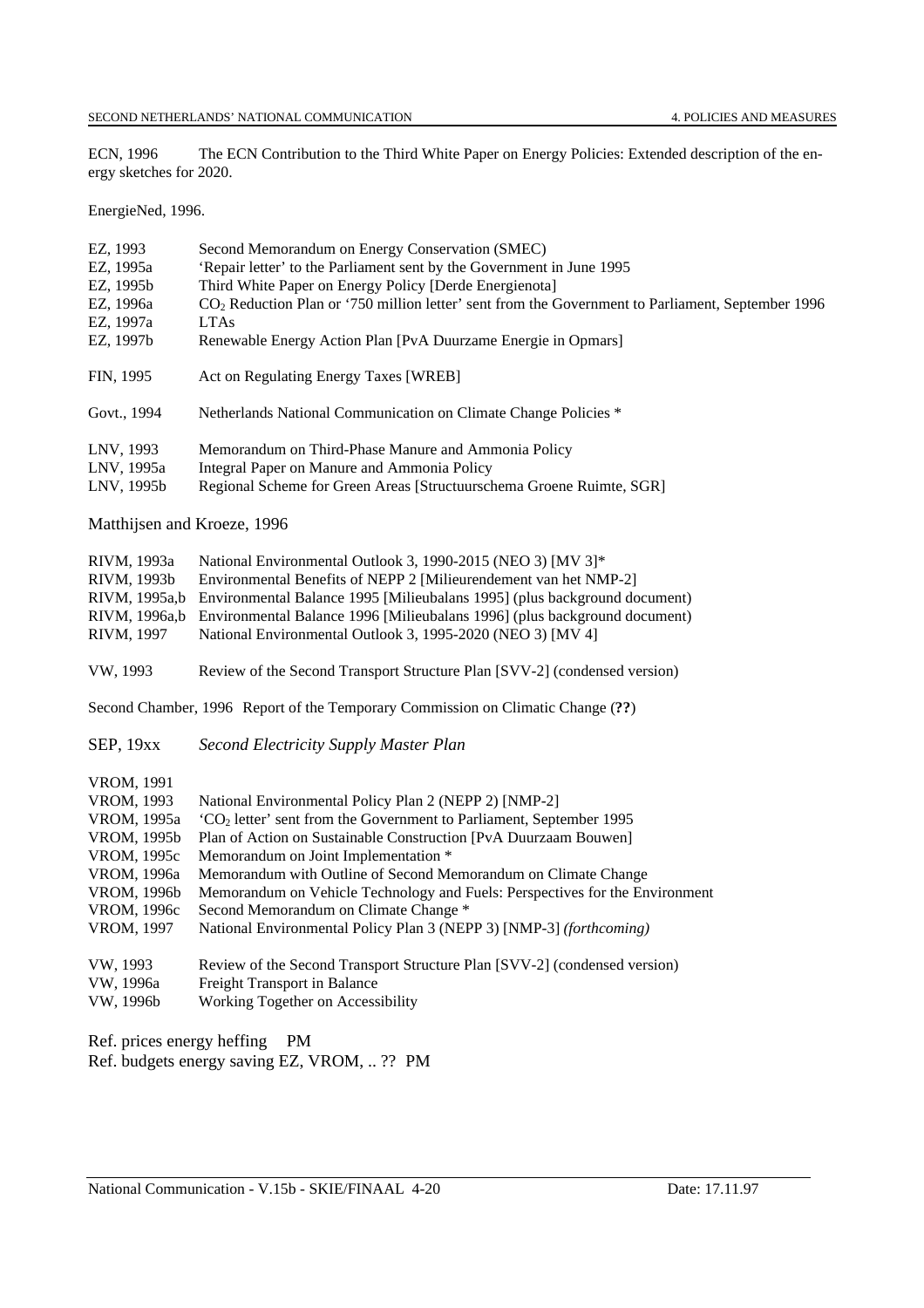#### **5. PROJECTIONS AND EFFECTS OF POLICIES AND MEASURES**

#### **5.1 Introduction**

A periodic exploration of possible future trends is an integral part of the process of making, reviewing and updating policies. The Netherlands' *Central Planning Bureau* (CPB) has constructed a number of scenarios for the development of the world economy, in general, and the Netherlands' open economy, in particular, for the period 1990-2015. Each of these scenarios represents a specific view on the future, taking into account the driving forces behind economic development.

For estimating future trends in  $CO<sub>2</sub>$  emissions, in 1995 the Ministries of Economic Affairs and of the Environment have developed a new scenario based on the so-called sketch scenarios called '*Favourable-High'*, '*Favourable-Low'* and '*Trend'* for energy use compiled by ECN as interpreted by the Netherlands Government. This is also the reason that different growth assumptions are used for the  $CO<sub>2</sub>$  scenarios and the scenarios for the other gases. These scenarios take into account some of the latest insights into recent economic development, energy prices, and energy supply and demand. The *'Favourable CO<sub>2</sub> Scenario'* is defined on the average of the *High* and *Low* variants of the *Favourable Scenarios*, while using the *Trend scenario* as a baseline for the development without considering the latest additional measures announced in the *Third White Paper on Energy Policy* and in the *CO<sub>2</sub> Reduction Plan.* 

One of the CPB scenarios called *'European Renaissance'* was selected as economic scenario for projecting non-CO<sub>2</sub> emissions for the coming decades. This scenario was also presented in the first *National Communication*, with the exception of HFCs and related compounds, for which no scenarios were made at that time. The projections for non-CO<sub>2</sub> gases are based on existing *NEPP 2* and *Second Memorandum on Energy Conservation (SMEC) policies (VROM, 1993; EZ, 1993). Since emissions of non-CO<sub>2</sub> gases are less* dependent on energy prices and economic growth than  $CO<sub>2</sub>$  emissions, adjustments as made for  $CO<sub>2</sub>$  are less relevant for these gases. Since the original scenarios have been defined until 2010 or 2015, straightforward extrapolations have been used to extend these emission scenarios to 2020. Since we use in this chapter emission scenarios developed some years ago, emission values mentioned for 1990 and 1995 may differ from more recent estimates reported in Chapter 3.

#### **5.2 Key assumptions used in the scenarios**

Some key assumptions of the scenarios used for  $CO_2$  and non- $CO_2$  gases are described in *Boxes* 5.1 and 5.2, respectively. The existing policies and measures already implemented or committed to, as described in Chapter 4, are taken into account in the projection of the greenhouse gases and in the ECN sketches. As a rule, it is assumed that all policies and measures either are or will be adequately implemented. If monitoring programmes show deficiencies in the effectiveness of current policies, the Government may review and adjust its implementation measures.

At present (1997), a new *National Environmental Outlook 1995-2020* (NEO 4) is in preparation (RIVM, 1997a) which will include several new economic scenarios with the most recent insights in trends and an independent assessment of the effect of the Netherlands' environmental policies in the context of the new scenarios. Current developments as discussed in Chapter 3 indicate a rising level of emissions.

In September 1997 the Government will inform the Parliament on the impact of existing policies, including the effect of the *CO2 Reduction* Plan and other initiatives taken after 1995. This information will also contain the result of an exploration of further reduction policies (see Section 4.3.2). Furthermore, the Government is preparing a new *National Environmental Policy Plan 3* (NEPP 3) (VROM, 1997), which will present an integrated update of current policies, as will be elaborated in sectoral policy documents.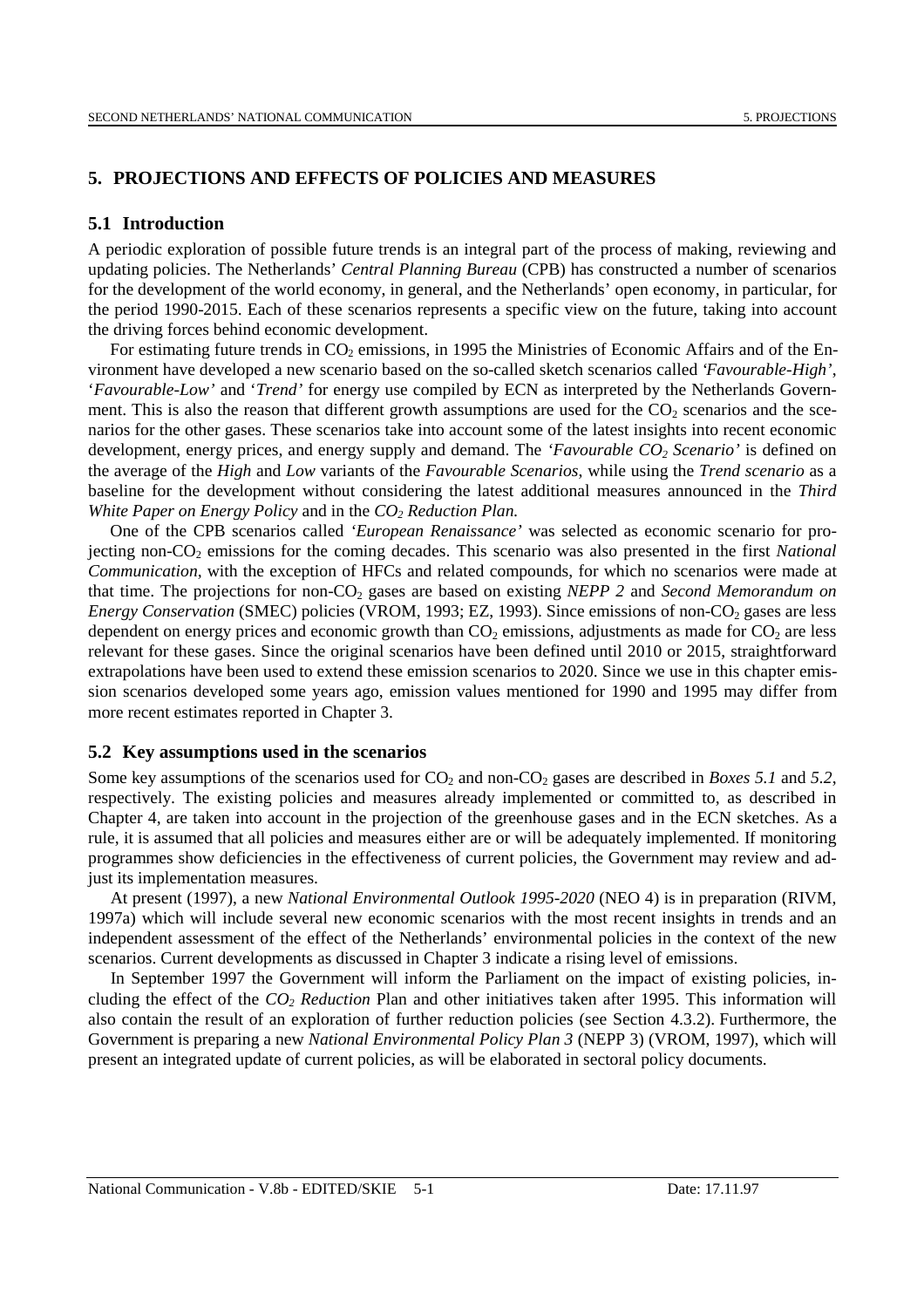#### Box 5.1 Key assumptions in the CO<sub>2</sub> scenarios for energy supply and demand defined by ECN

*Trend scenario:*

- economic growth 1990-2020: 2.3% per year;
- population growth 1990-2020: 0.5% per year;
- a very moderate rise in energy prices on the world market (to somewhat below \$20/bbl in 2020 for oil);
- growth of industrial production: 3.3% per year (note that strong structural shifts in industrial production are assumed, having an effect of -1% per year on industrial energy consumption (e.g. compared with GDP growth);
- growth of number of dwellings: 1.0% per year;
- growth of number of cars: 0.7% per year (i.e. 24% higher in 2020 than in 1990).

Additional assumptions in the *Favourable scenarios:*

- a moderate rise in energy prices on the world market (to \$25/bbl for oil in 2020).
- *favourably low*: relatively low growth of energy-intensive manufacturing industry and net imports of electricity; *favourably high*: relatively high growth of energy-intensive manufacturing industry and net exports of electricity;
- from 2000 onwards a European energy/ $CO<sub>2</sub>$  tax of \$10/bbl (also for large consumers);
- European efficiency standards for electric appliances;
- a European policy with incentives for recycling and use of less energy-intensive materials;
- favourable European conditions for the introduction of energy-efficient cars;
- (national and European) financial incentives and R&D programmes.

## 5.3 CO<sub>2</sub> emissions

First, a projection 'without measures' has been defined, providing a *Business-as-Usual* (BaU) development. Its construction can be summarised as follows:

- a) Actual emissions were used for the period 1990-1995. In 1995 temperature-corrected  $CO<sub>2</sub>$  emissions were 186 Mton (RIVM, 1996a,b; Spakman *et al.,* 1996).
- b) The effect of existing policies and measures for  $CO<sub>2</sub>$  from 1995 on is calculated by assuming that without existing policies and measures  $CO<sub>2</sub>$  emissions would grow by 1.2% annually. This is the composite of:
	- an annual GDP growth of 2.3%;
	- a reduction in energy intensity of GDP of 1.1% per year;
	- an assumption of no shift in carbon intensity of the fuel mix.

We note that in the new scenarios for the *NEO 4* higher annual GDP growth rates are assumed (RIVM, 1997a). The figures for the period after 2000 are based on the following set of scenarios developed by the Netherlands Energy Research Foundation (ECN) to form the basis of the *Third White Paper on Energy Policy* (Van Hilten *et al*., 1996a):

- 1) The '*Trend' scenario* can be considered as an existing-policy scenario. It includes policies already in place in 1995 to reach the target for the year 2000 and can be used as reference scenario. This scenario does not include effects of latest addition to existing-policy announced in the *Third White Paper on Energy Policy* of December 1995 and the *CO2 Reduction Plan* of September 1996.
- 2) The *'Favourable' scenarios* have as key characteristic an assumption of a 33% improvement in energy efficiency in the period 1995-2020, and a contribution of renewable energy (including heat pumps and waste combustion for energy purposes) of 10% to the energy supply in 2020, while assuming a favourable basis for climate change policies in the EU (on the basis of the *Third White Paper* policies). ECN distinguishes two scenario variants:
	- a) *Favourable-Low* in which the energy-intensive sector in the Netherlands is relatively small in size the Netherlands is also assumed to be a net importer of electricity;
	- b) *Favourable-High* in which the energy-intensive sector in the Netherlands is relatively large in size and the Netherlands is also assumed to be on its way to becoming a net exporter of electricity.

The qualifications *Low,* and *High*, therefore, refer to the resulting energy demand, not to energy price levels.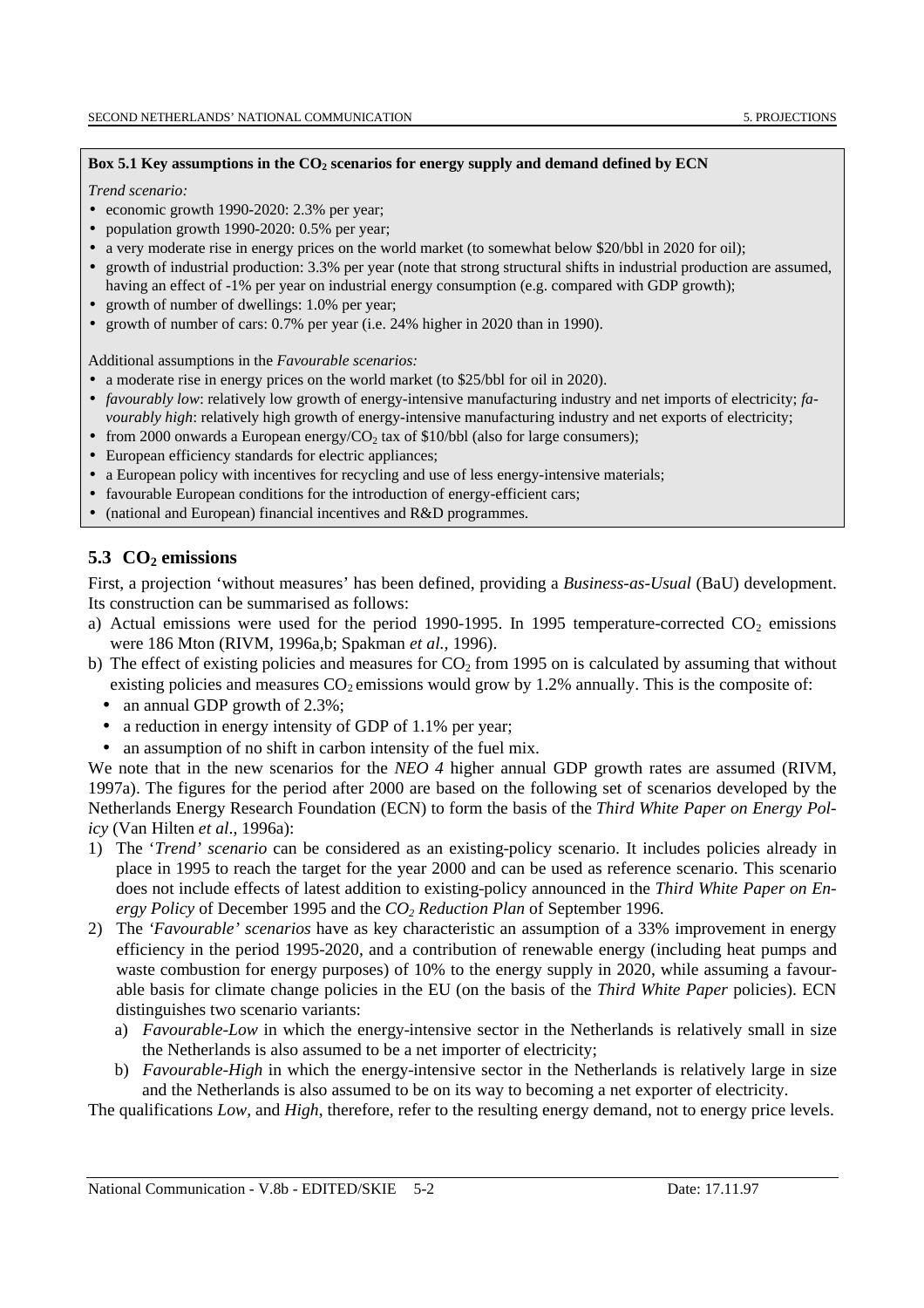The CO2 figures given here for the *Favourable scenario* are the average results of these two variants. The 2000 target of -3% reduction compared to 1990 (i.e. 168 Mton) is assumed to be met in addition to existing policies, with a budget for the coming years of NLG 750 million, provided by the *CO2 Reduction Plan* for investments in clean energy supply and energy efficiency.

This is more-or-less consistent with the present policy goal that aims for at least a stabilisation after the year 2000 at -3% of the 1990 level (-3% of the 1990 base-year figure of 173 Mton gives 168 Mton as the target in absolute temperature corrected figures). Both the target (168 Mton) and the result of the scenario projection (172 Mton) are presented here. If  $-3\%$  CO<sub>2</sub> emission is not reached, this will have an increasing effect on the emissions after the year 2000. As described in more detail in Chapter 4, the exact choice of policy instruments to reach stabilisation has not yet been made, although, in general, the *Third White Paper on Energy Policy* has set out orientations, whereby part of the policies and measures depend on EU policymaking. Further emission reductions will only be introduced if international agreements on this point are reached (VROM, 1996c). It was assumed that 50% of the additional measures depend on EU policy. These include a \$10/bbl energy tax, the introduction of energy-efficient cars, standards for electrical appliances, recycling, introduction of less energy-intensive materials and, finally, a EU R&D programme.

Furthermore, the ECN scenarios only provide figures for 2020; to derive figures for the intermediate years 2005, 2010 and 2015, linear interpolation has been applied for the years 2000 to 2020, assuming an emission of 173.5 Mton (the average of 170 and 177 Mton) in 2000. In addition, since the ECN scenarios are not representative of the additional policies being defined e.g. through the projects funded by the NGL 750 million, no reliable estimate of sectoral emissions can be provided.

*Table 5.1* provides a summary of the CO<sub>2</sub> projection according to the *Favourable (average) scenario* and in comparison with the *Trend* and *BaU scenarios*. This projection is shown in *Fig. 5.1*, including a source split for illustration purposes only. The sectoral subdivision for future years is based on an average energy balance for 2020 (average of the energy balance for the *High* and the *Low* variants of the *Favourable* scenario).

To gain some insight into the uncertainty of the results due to specific assumptions in the *Favourable CO2 Scenario*, we should note that the difference in results between the *Favourable High* and *Low* variants for 2020 is 22 Mton, which is about 13% of the average value of energy-related emissions. This uncertainty is higher than the uncertainty estimate for the emissions, which is a few per cent (see Chapter 3, Section 3.2).

|                         | 1990*  | 1995*  | 2000        | $2005***$   | $2010***$ | $2015***$ | 2020     |
|-------------------------|--------|--------|-------------|-------------|-----------|-----------|----------|
| <b>Emissions</b>        |        |        |             |             |           |           |          |
| Actual/target emissions | 173    | 186    | 168         | 168         | 168       | 168       | 168      |
| Without measures (BaU)  | 173    |        | 197         | 210         | 222       | 236.5     | 251      |
| Trend scenario          | 173    |        | 173.5       | 181         | 188       | 195       | 202      |
|                         |        |        | $(170-177)$ |             |           |           |          |
| Favourable scenario     | 173    |        | 168         | 170         | 170       | 170       | 170      |
|                         |        |        |             | $(168-172)$ |           |           | $(168 -$ |
|                         |        |        |             |             |           |           | 172)     |
| <b>Removals</b>         |        |        |             |             |           |           |          |
| Afforestation **        | $-1.5$ | $-1.7$ | $-1.7$      | $-1.7$      | $-1.7$    | $-1.7$    | $-1.7$   |
| Notes:                  |        |        |             |             |           |           |          |

*Table 5.1 Summary of projections of anthropogenic emissions and removals of CO2 1990-2020 (Tg)*

Actual emissions, not projected; temperature corrected (uncorrected figures are about 6 Mton lower for 1990 and 2.5 Mton for 1995).

\*\* No projection known; assumed to be constant.

\*\*\* Interpolated values.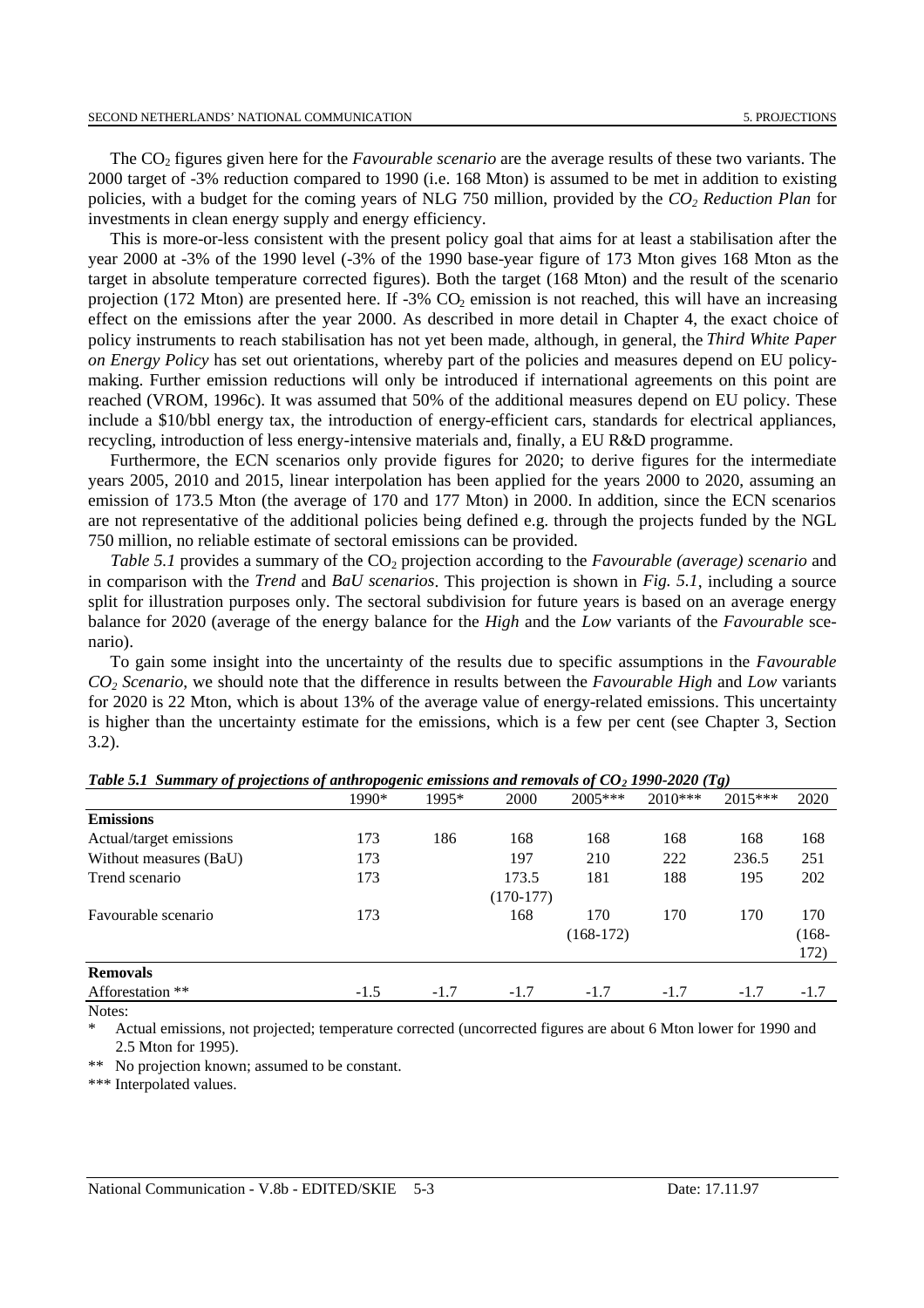

*Fig. 5.1 Projections of CO<sub>2</sub> emissions in the Netherlands 1990-2020 according to Favourable scenarios and targets (sectoral shares for future years are only indicative) (temperature corrected\*).*

*\** Fluctuations in uncorrected figures would partially mask anthropogenic trends in emissions.

## **5.4 CH4 emissions**

The projection of methane emissions is based on *NEPP 2* and *SMEC* policies (VROM, 1993; EZ, 1993) where

the *European Renaissance scenario* with high prices '*ER-High'* is the basic scenario. More details on assumptions for specific sectors can be found in Van Amstel *et al.* (1994). *Table 5.3* provides a sectoral breakdown of methane emissions for the period 1990-2020, on the basis of extrapolated projections for 1990-2010. In the projected emission reductions in the table the effect in  $CH<sub>4</sub>$  reduction of measures in agriculture and waste management (see *Table 5.2*) are included. Estimated emission reductions from the replacement of the gas distribution network system through improved maintenance as well as the environmental agreement with oil and gas production companies (NOGEPA) may further reduce  $CH_4$  emissions. As can be derived from this table, the overall reduction is caused predominantly by a decrease in emissions from landfills, agriculture (in particular from enteric fermentation and to lesser extent animal waste) and oil and gas production (-80%, -30%, and -40%, respectively in 2010-2020 compared to 1990). The trend in emissions for 1990-1995 is well in line with this projection.

#### **Box 5.2 Key assumptions in the scenarios for CH4, N2O and other gases**

- the European Renaissance scenario with high prices (*ER-High*), which include an annual economic growth rate of 2.7% between 1990 an 2000 and an increase of end-user energy prices of 23% in 2000 compared to 1990;
- constant natural gas production, export and import;
- increased use of associated gas on offshore production platforms, which would otherwise be vented;
- for agriculture, the impact of the MacSharry plan as well as the Integral Paper on Manure and Ammonia Policy
- (LNV, 1995), resulting in a substantial decrease in livestock numbers;
- specific policies on waste prevention and recycling, leading to an increase in waste incineration and to a decrease in the amounts of waste landfilled, as well as in the fraction of degradable organic carbon of this waste;
- ignoring the effects of the operation of de-NO<sub>x</sub> facilities in stationary sources on  $N_2O$  emissions;
- ignoring decreased  $N_2O$  emissions from soils as a result of decreased deposition of  $NO_x$ .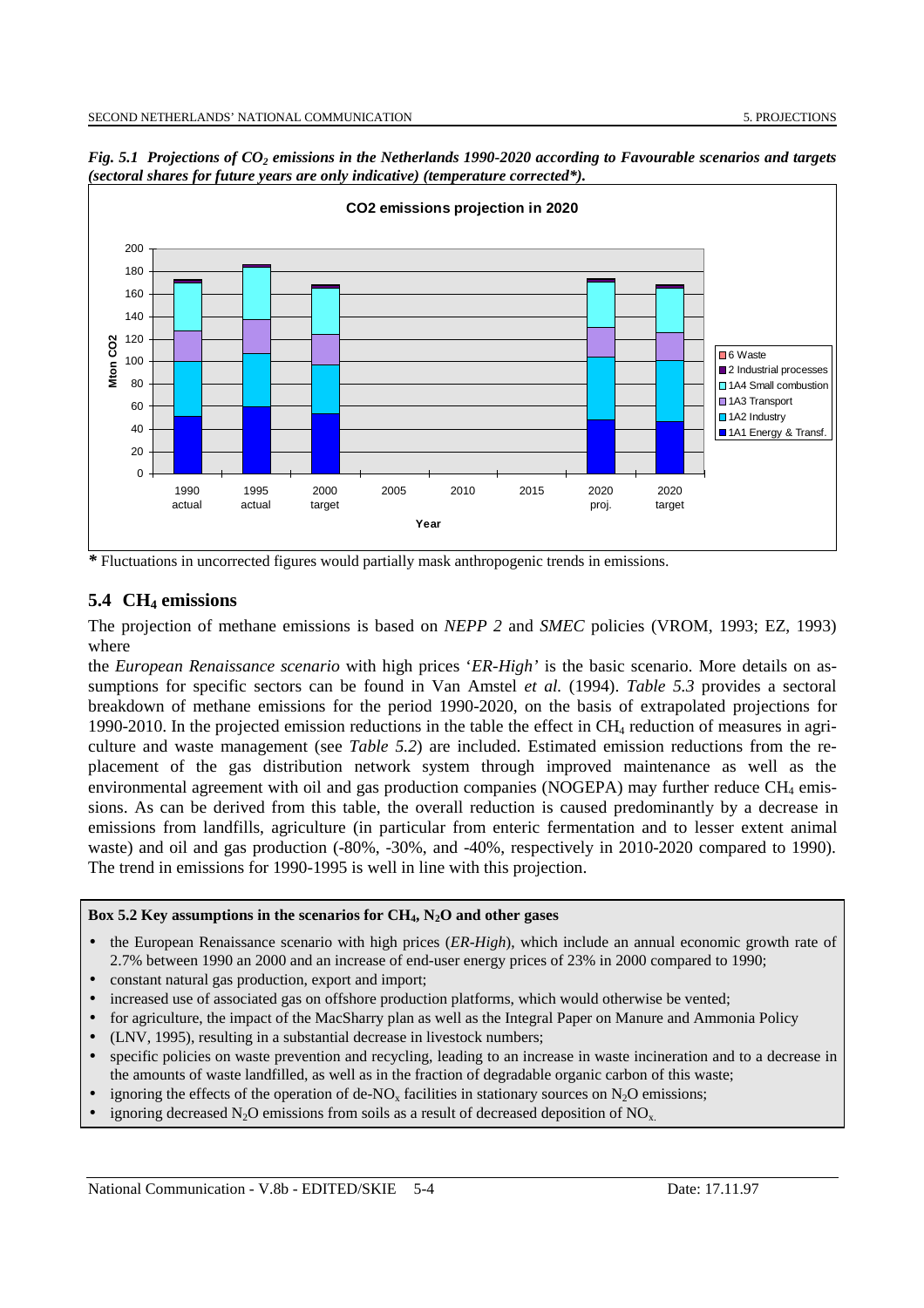| <b>IPCC</b> Category         | 1990 | 1995**     | 2000 | $2005*$ | 2010     | 2015*** | 2020***  |
|------------------------------|------|------------|------|---------|----------|---------|----------|
| 1 All energy                 | 177  | 167        | 151  | 151     | 147      | 145     | 144      |
| 1A Fuel combustion           | 28   | 27         | 26   | 25      | 24       | 23      | 22       |
| <b>1B Fugitive emissions</b> | 149  | <i>140</i> | 130  | 126     | 122      | 122     | 122      |
| 1B2a1 Oil production         | 19   | 16         | 12   | 12      | 11       | 11      | 11       |
| 1B2a2 Gas production         | 52   | 46         | 40   | 37      | 33       | 33      | 33       |
| 1B2b Gas transport           | 6    | 6          | 6    | 6       | 6        | 6       | 6        |
| 1B2c Gas distribution        | 72   | 72         | 72   | 72      | 72       | 72      | 72       |
| 2 Industrial processes       | 0    | 0          | 0    | 0       | $\bf{0}$ | 0       | $\bf{0}$ |
| 3 Solvent use                | 0    | 0          | 0    | 0       | 0        | 0       | $\bf{0}$ |
| 4 Agriculture                | 508  | 476        | 404  | 380     | 355      | 355     | 355      |
| 4A Enteric fermentation      | 402  | 377        | 327  | 309     | 290      | 290     | 290      |
| <b>4B Animal wastes</b>      | 106  | 99         | 77   | 71      | 65       | 65      | 65       |
| 5 Land use change            | 0    | 0          | 0    | 0       | 0        | 0       | 0        |
| 6 Waste                      | 382  | 382        | 228  | 169     | 110      | 100     | 95       |
| 6A Landfills                 | 377  | 377        | 223  | 164     | 105      | 95      | 90       |
| 6B Wastewater treatment      | 5    | 5          | 5    | 5       | 5        | 5       | 5        |
| 7 Other                      | 0    | 0          | 0    | 0       | 0        | 0       | 0        |
| TOTAL                        | 1067 | 928        | 788  | 700     | 611      | 600     | 594      |

*Table 5.2 Summary of projections of anthropogenic emissions of CH4 (Gg)*

Source: Van Amstel *et al.*, 1994; additional information from NOGEPA (see Table D.2). Notes:

\* Interpolated values.

\*\* Decrease reflecting historical trends described in Chapter 3.

\*\*\* Simple extrapolation.

#### **5.5 N2O emissions**

The projection of nitrous oxide emissions is also based on NEPP 2 and SMEC policies (VROM, 1993; EZ, 1993) under the assumption that these policies remain unchanged after 2000, with *the European Renaissance scenario* with high prices ('*ER-High'*) as basic scenario. More details on assumptions for specific sectors can be found in Van Amstel *et al.* (1994).

We should note that the increasing effects of de- $NO<sub>x</sub>$  facilities in stationary sources are ignored in the projection. Decreased emissions of  $N_2O$  from soils as a result of decreased deposition of  $NO<sub>x</sub>$  are also not taken into account in this projection. More important, the effects of incorporating manure into the soil as a highly effective means to reduce ammonia emissions means are not included in the projection for agricultural emissions. As discussed in Chapter 3, this effect is now estimated to amount to an increase of about 3.5 Gg, which occurred in the period 1990-1995. In addition, there is an uncertainty in the development of livestock figures and in the methods of manure storage which will affect  $N_2O$  emissions.

*Table 5.3* provides a sectoral breakdown of  $N_2O$  emissions for the period 1990-2020 on the basis of extrapolated projections for 1990-2010. Projections show that emissions from transport and wastewater treatment plants are expected to increase substantially (+150% and +100%, respectively, in 2010-2020 compared with 1990), whereas emissions from polluted surface waters are expected to decrease by about 50% in 2010- 2020 relative to 1990. However, recent developments in manure practices in the agricultural sector described in Chapters 3 and 4 are expected to result in higher  $N<sub>2</sub>O$  emissions in 2000 than the target of stabilisation at 1990 levels by the year 2000. Compared with the figures shown in *Table 5.3* for 2000 onwards, this effect will mean an addition of about 3.5 Gg. Currently, the Government is carrying out exploratory studies for reduction of  $N_2O$  emissions in particular in nitric acid manufacture.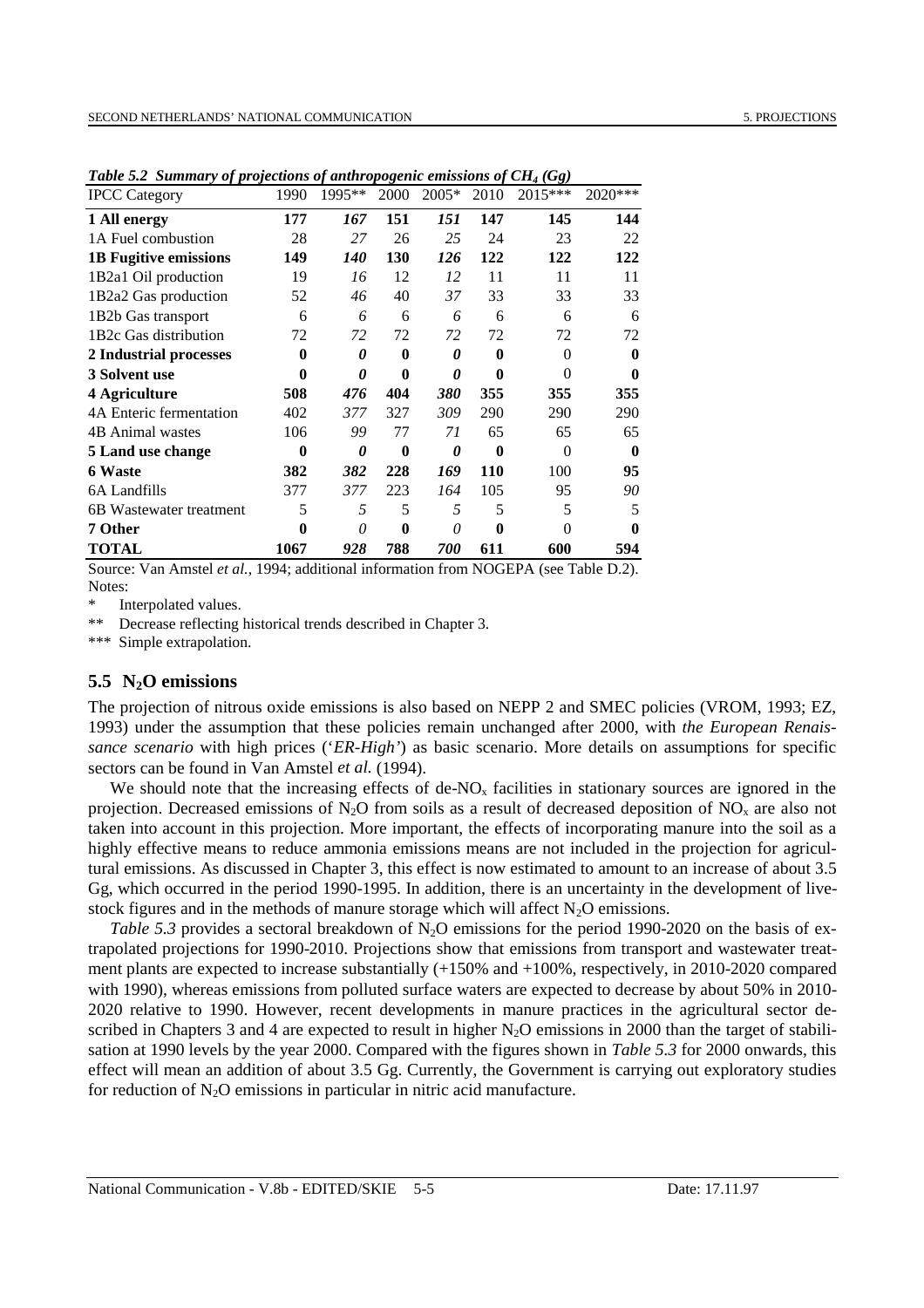| <b>IPCC</b> Category                    | 1990     | 1995**         | 2000     | $2005*$ | 2010           | 2015        | 2020*** |
|-----------------------------------------|----------|----------------|----------|---------|----------------|-------------|---------|
| 1 All energy                            | 6.1      | 8              | 11.6     | 12      | 13.3           | 14.1        | 15.1    |
| 1A Fuel combustion                      | 6.1      | 8              | 11.6     | 12      | 13.3           | 14.1        | 15.1    |
| 1A1 Energy & Transformation             | 0.5      | 0              | 0.4      | 0       | 0.5            | 0.5         | 0.5     |
| 1A2 Industry                            | 0.1      | 0              | 0.1      | 0       | 0.1            | 0.2         | 0.2     |
| 1A3 Transport                           | 5.4      | 8              | 11       | 12      | 12.6           | 13.3        | 14.3    |
| 1A4 Small combustion                    | 0.1      | 0              | 0.1      | 0       | 0.1            | 0.1         | 0.1     |
| 1A6 Traditional biomass                 | 0        | 0              | $\Omega$ | 0       | $\Omega$       | $\theta$    | 0       |
| <b>1B Fugitive emissions from fuels</b> | $\Omega$ | 0              | $\theta$ | 0       | $\overline{0}$ | 0           | 0       |
| 2 Industrial processes b)               | 16.4     | 16             | 19.1     | 20      | 21.6           | 22.6        | 22.6    |
| 3 Solvent use                           | $\bf{0}$ | 0              | $\bf{0}$ | 0       | $\bf{0}$       | $\mathbf 0$ | 0       |
| 4 Agriculture                           | 25.1     | 27             | 20.7     | 20      | 19.7           | 19.5        | 19.3    |
| 4D Agricultural soils a)                | 25.1     |                | 20.7     | 20      | 19.7           | 19.5        | 19.3    |
| 5 Land use change                       | 0        | 0              | $\bf{0}$ | 0       | $\bf{0}$       | $\bf{0}$    | 0       |
| <b>6 Waste</b>                          | 4.1      | 6              | 6.9      | 7       | 7.6            | 7.9         | 8.2     |
| 6A Landfills                            | $\Omega$ | 0              | $\Omega$ | 0       | $\Omega$       | $\Omega$    | 0       |
| 6B Wastewater treatment                 | 4        | $\overline{4}$ | 6.8      | 7       | 7.4            | 7.7         | 8       |
| 6C Waste incineration                   | 0.1      | 0              | 0.1      | 0       | 0.2            | 0.2         | 0.2     |
| 7 Other                                 | 10.9     | 9              | 6.9      | 6       | 5.9            | 5.3         | 4.9     |
| <b>TOTAL</b>                            | 62.6     | 64             | 65.2     | 67      | 68.1           | 69.4        | 70.1    |

*Table 5.3 Summary of projections of anthropogenic emissions of N2O (Gg)*

Source: Kroeze, 1994.

a) Including 3.0 from enhanced background emissions from anthropogenic origin.

b) Recent measurements indicate higher 1990-1995 emission levels.

\* Interpolated values.

\*\* Increase reflecting historical trends described in Chapter 3.

\*\*\* Simple extrapolation.

## **5.6 Emissions of HFCs, PFCs and SF6**

The projection of emissions of HFCs, PFCs and SF<sub>6</sub> is based on the *European Renaissance scenario* with high prices (*'ER-High'*), which has been translated in terms of development of production, handling and consumption of these substances. By and large, the emission calculation is in line with annually applied methods in AFEAS reports (e.g. AFEAS, 1996) and with the *Revised IPCC Guidelines* (IPCC, 1996b) for estimating emissions of these substances. More details on assumptions for specific sectors and the emission calculation methodology can be found in Matthijsen and Kroeze (1996). A *Reference Scenario* has been defined, assuming that the Montreal Protocol and its subsequent amendments will be fully implemented without additional measures (see *Box 5.3*). *Table 5.4* provides a breakdown of emissions per substance for the *Reference scenario* for the period 1990-2020 in terms of CO<sub>2</sub>-eq. Figures on a sectoral basis cannot be provided as it was not considered feasible to make a realistic estimate in which sector emissions will actually occur. Monitoring studies show that, currently, the emissions of these compounds predominantly occur in industry and to some extent in the commercial service sector (Matthijsen, 1996).

#### **Box 5.3 Key assumptions in the Reference Scenario**

• Pre-Montreal Protocol demand increases as envisaged in the European Renaissance scenario (with high prices)

• Implementation: of the 1990 version of the Montreal Protocol: use of CFCs, halons and carbon tetrachloride (CTC) in the Netherlands is halted in 1995. Use of HCFCs in 2015 is zero.

Notes: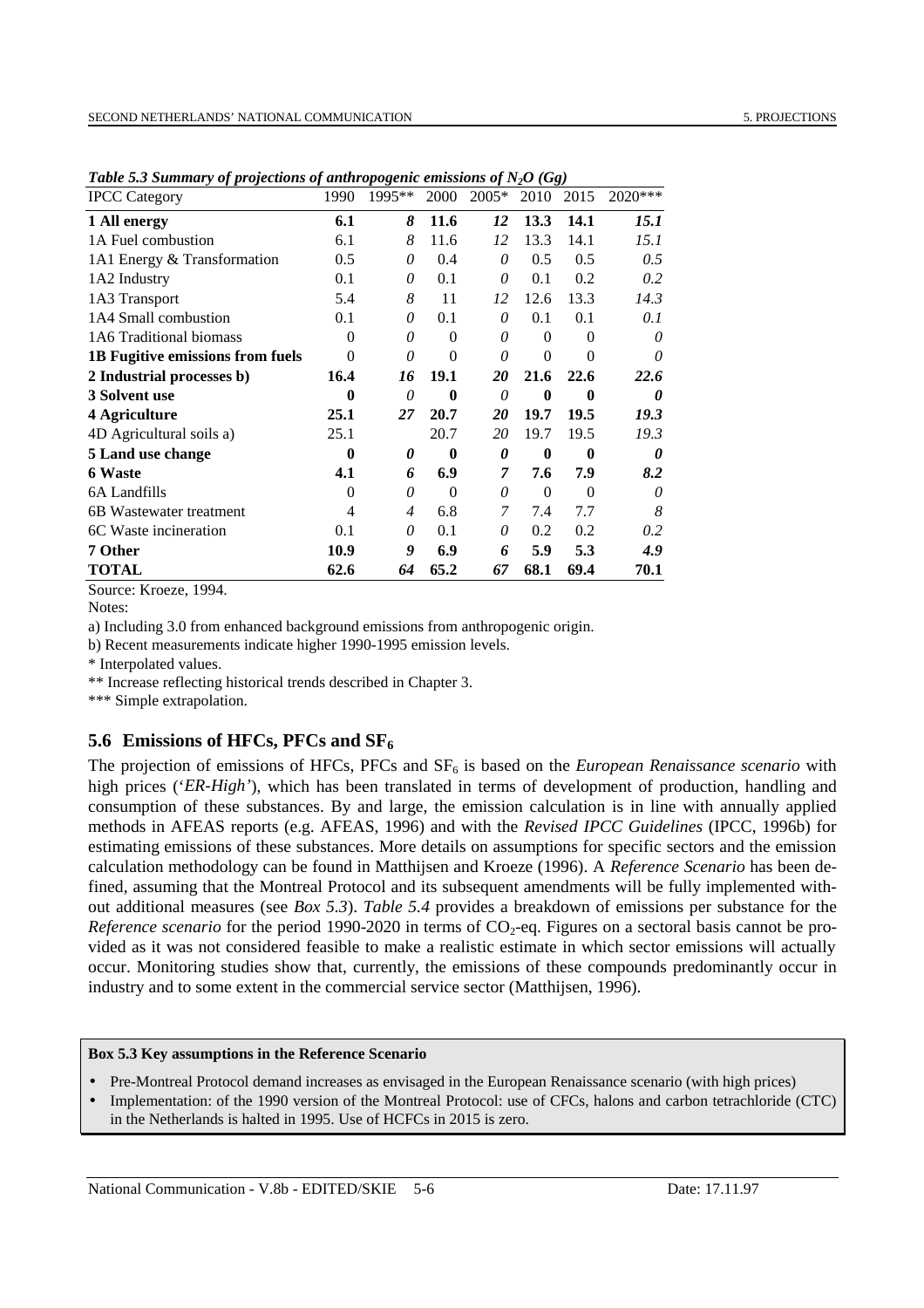- Implementation of existing regulations in the Netherlands for leakage control in stationary refrigeration (VROM, 1995**a**).
- Replacement in 2000, of about 9% CFCs, halons and methyl chloroform (MCF) is met by HFCs, PFCs, FICs and SF6. By 2020 this percentage is about 25%. The substitution rates take into account the currently observed trend to use less refrigerant per unit of cooling. Substitution starts from 1995 and 2.5% of the refrigerating agents are used for household appliances.
- Emissions during packaging of HFCs are assumed to increase in line with increasing use of the compounds considered.
- Emissions of HFC-23 as a result of HCFC-22 production are assumed to be reduced by 50% as a result of emission control. Emissions of PFCs during aluminium production are assumed to be in line with an envisaged decrease in aluminium production.
- Actual emissions are calculated as described in Matthijsen and Kroeze (1996). New markets for halocarbons are ignored.

It should be noted that estimating future emissions from fluorocarbons is highly uncertain, partly due to unpredictable developments in the mix of substitutes for CFCs and halons, and partly due to inherent uncertainty in variables used to estimate emissions from the use of these substances (e.g. mix of applications, lag times). From *Table 5.4* it can be concluded that due to an increasing use of HFCs and PFCs to replace substances that deplete the ozone layer, related emissions will also increase. In terms of CO<sub>2</sub>-eq. in the *Reference Scenario*, the largest emissions stem from HFC-236fa, HFC-23, PFCs, HFC-134a and  $SF<sub>6</sub>$ . Most emissions in 2020 of HFC-23,  $SF_6$  and (partly) PFCs, originate from industrial process or feedstock emissions. It is expected that part of the production capacity of primary aluminium will be closed down after 2005, which has a mitigating effect on PFC emissions in 2020. For HFCs, a drop in emissions of HFC-23 of at least 50% after 1994 is anticipated as a result of applying emission control facilities to the production of HCFC-22.

| Total $(Gg CO2-eq.)$  | 8500           | 10300    | 8900 | 10200 | 13700      | 17562 | 21423 |
|-----------------------|----------------|----------|------|-------|------------|-------|-------|
| Total (Gg)            | 878            | 1145     | 1780 | 3081  | 4382       | 5683  | 6984  |
| SF <sub>6</sub>       | 58             | 61       | 68   | 75    | 82         | 88    | 95    |
| <b>FIC</b>            | $\theta$       | $\Omega$ | 2    | 2     | 3          | 3     | 3     |
| PFC                   | 330            | 330      | 371  | 390   | 410        | 429   | 448   |
| HFC-4310              | $\theta$       | $\theta$ | 34   | 77    | <i>120</i> | 162   | 205   |
| HFC-356               | $\theta$       | $\Omega$ | 34   | 232   | 429        | 627   | 824   |
| HFC-245ca             | $\theta$       | $\theta$ | 34   | 232   | 429        | 627   | 824   |
| HFC-236fa             | $\overline{0}$ | $\theta$ | 34   | 232   | 429        | 627   | 824   |
| HFC-227ea             | $\overline{0}$ | $\theta$ | 24   | 36    | 47         | 59    | 70    |
| $HFC-152a$            | 25             | 25       | 148  | 233   | 318        | 403   | 488   |
| HFC-143a              | 5              | 5        | 29   | 147   | 265        | 383   | 501   |
| HFC-134a              | 30             | 164      | 688  | 1073  | 1458       | 1842  | 2227  |
| <b>HFC-125</b>        | 20             | 20       | 29   | 50    | 71         | 91    | 112   |
| $HFC-32$              | $\theta$       | $\Omega$ | 6    | 16    | 26         | 35    | 45    |
| $HFC-23$              | 410            | 540      | 279  | 289   | 299        | 308   | 318   |
| Compound              | 1990**         | 1995**   | 2000 | 2005* | 2010*      | 2015* | 2020  |
| $\bullet$<br>$\bf{c}$ |                |          |      |       |            |       |       |

*Table 5.4 Summary of projections of anthropogenic emissions of HFCs, PFCs and SF<sub>6</sub> in the Reference scenario*  $(Gq \text{ and } Gq \text{ } CO_2 \text{-} ea.)$ 

Source: Matthijsen and Kroeze, 1996.

\* Interpolated values.

\*\* Figures for 1990 and 1995 are different from values presented in *Table 3.13*, since the latter were revised after completion of the scenarios presented here.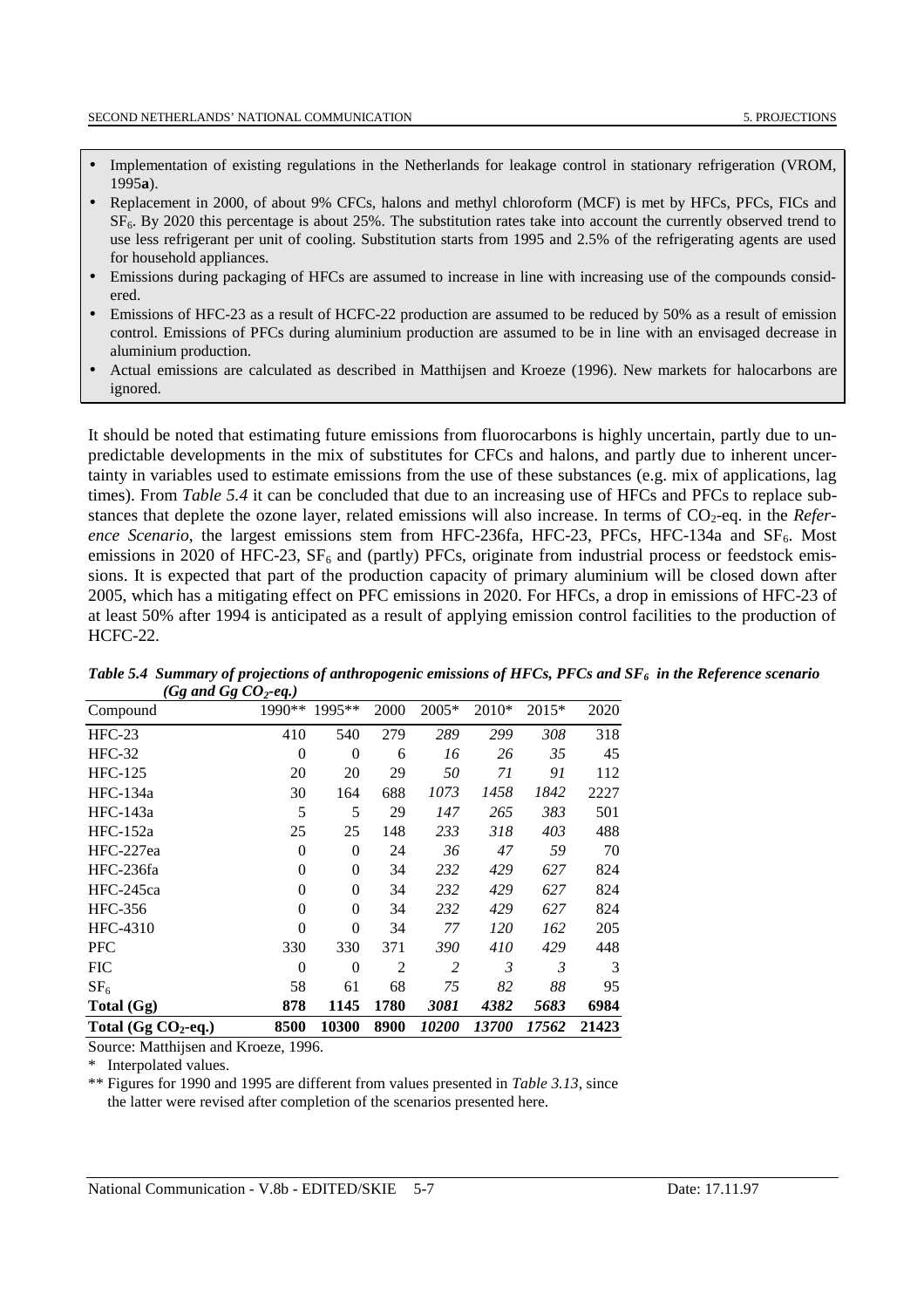### **5.7 Emissions of other greenhouse gases and SO2**

The projection of the other emissions is based on *NEPP 2* and *SMEC* policies (VROM, 1993; EZ, 1993) with the *European Renaissance scenario* with high prices ('*ER-High'*) as basic scenario. More details on assumptions for specific sectors can be found in Van Amstel *et al.* (1994). *Table 5.5* provides a summary of emissions per gas for the period 1990-2020, on the basis of extrapolated projections for 1990-2010. As clearly visible in *Fig. 5.2*, a substantial reduction is expected for most gases between 1990 and 2020. For NOx, NMVOC and SO<sub>2</sub> reductions in 2020 are expected to be between 45% and 55% compared with 1990 levels. NMVOC and SO<sub>2</sub> emissions are expected to remain rather constant from 2000 onwards. For CO, a reduction of about 40% is expected in 2000-2005 compared to 1990, slowly decreasing to 30% in 2020.

*Table 5.5 Summary of projections of anthropogenic emissions of the ozone precursors CO, NOx and NMVOC, and of SO2 (Gg) 1990-2020 (source: RIVM, 1993a)*

| Compound        | 1990  |     |      | $1995*$ 2000 2005* 2010 2015* |     |     | $2020**$ |  |
|-----------------|-------|-----|------|-------------------------------|-----|-----|----------|--|
| CO.             | 1030. | 830 | 630. | 650                           | 670 | 687 | 704      |  |
| $NO_{v}$        | 575   | 477 | 379  | 355                           | 330 | 312 | 293      |  |
| NMVOC           | 459   | 357 | 255  | 253                           | 250 | 250 | 250      |  |
| SO <sub>2</sub> | 207   | 150 | 92.  | 94                            |     | 95  | 95       |  |

Sources RIVM (1993a) [NEO 3 (1993-2015), 2000 and 2010 of ER scenario], except figures printed in italic, which are from RIVM (1993b) [Environmental Benefits of NEPP2]. Figures for 1990-2015 are also presented in Van Amstel (1995). Van Brummelen *et al.* (1996) for 2020 figures.

\* Interpolated values.

\*\* Simple extrapolation.

N.B. underlined values: extrapolation.



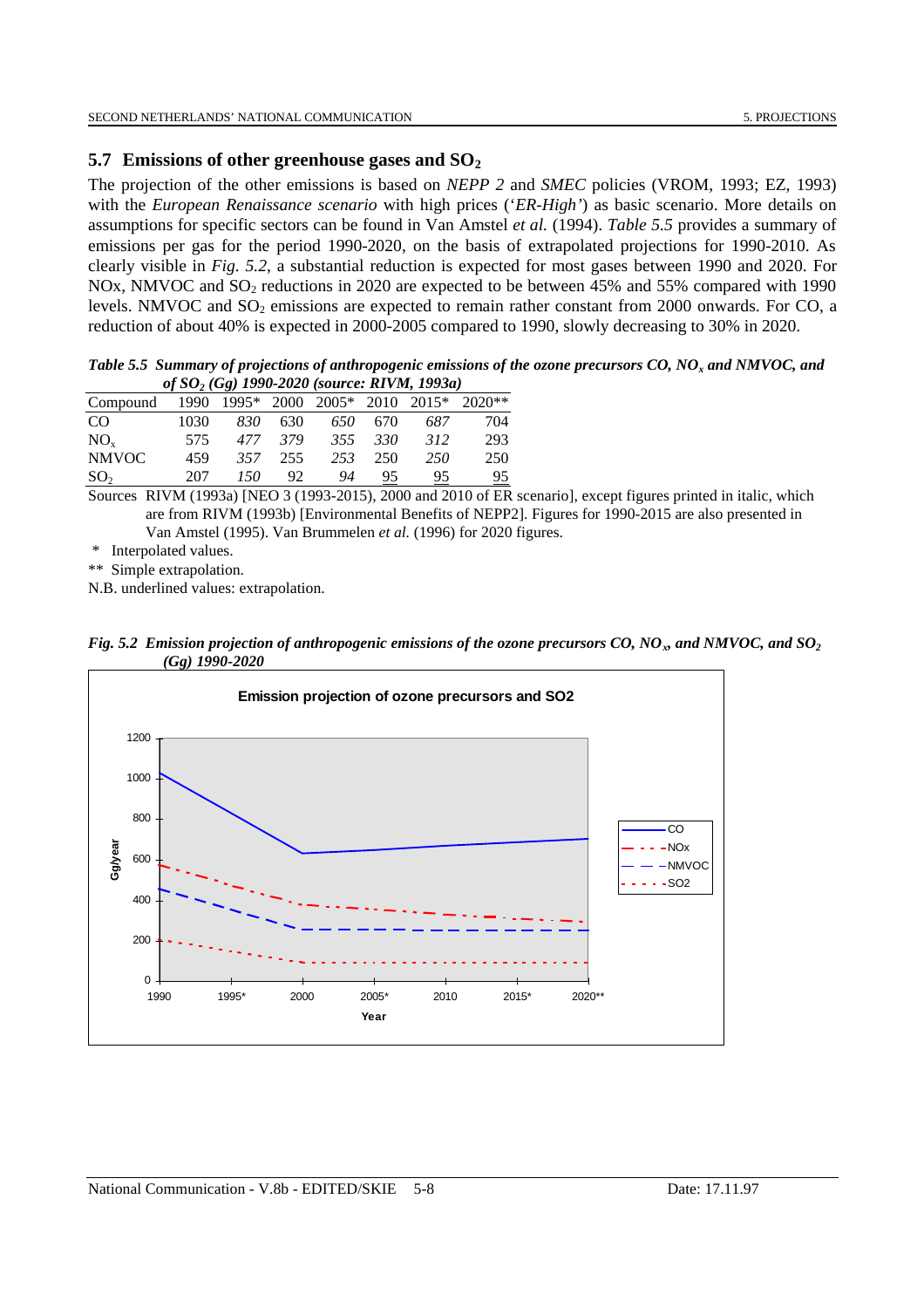## **5.8 CO2 equivalent emissions**

*Fig. 5.3* presents the aggregated emission projection of  $CO_2$ ,  $CH_4$ ,  $N_2O$  and HFCs, PFCs and SF<sub>6</sub> for the period 1990-2020 using GWP values for a 100-year time horizon. These figures indicate that aggregated total emissions may be at the same level in 2020 as in 1990, under the assumptions of the various scenarios used for estimating the future development of the individual gases presented earlier in this chapter.

*Fig. 5.3 Summary of projections of anthropogenic emissions of direct greenhouse gases (Pg CO<sub>2</sub>-eq.) 1990-2020 (CO<sub>2</sub> emissions 1990-1995 are actual, temperature-corrected figures\*)*



*\** Fluctuations in uncorrected figures would partially mask anthropogenic trends in emissions.

\* Fluctuations in uncorrected figures would partially mask anthropogenic trends in emissions.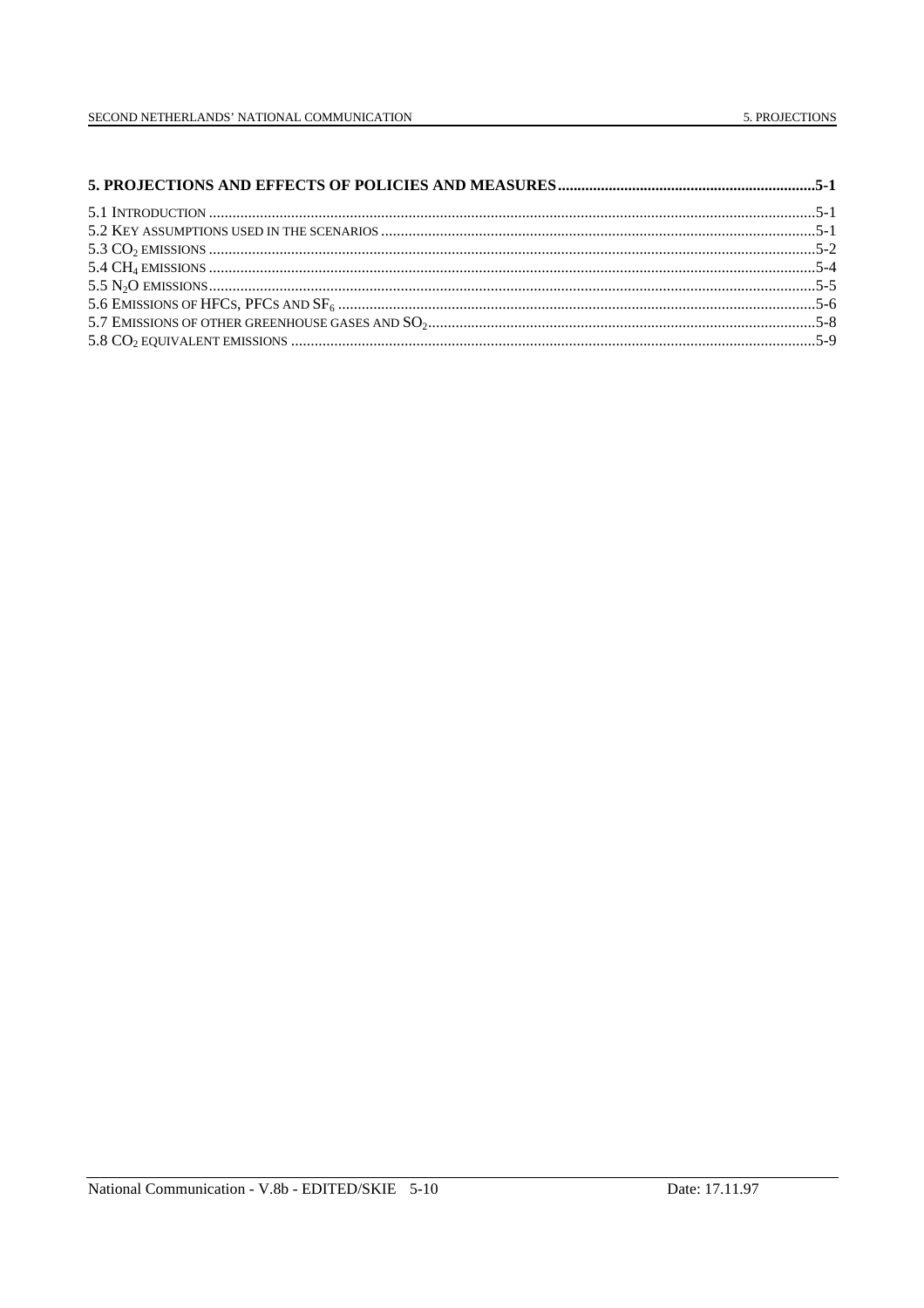# **6. EXPECTED IMPACTS OF CLIMATE CHANGE AND VULNERABILITY ASSESSMENT**

## **6.1 Introduction**

Given its geographical situation, the Netherlands is highly susceptible to changes in sea-level rise and related changes caused by extreme weather and hydrological conditions. The densely populated and industrialised delta of the rivers Rhine, Meuse and Scheldt is protected by a combination of natural dunes and solid constructions such as dams, barriers and dikes to prevent extremely high water levels expected to occur only once in 1250 (along the rivers) to once in 10,000 years (in the heart of Holland). Sea-level rise and varying extreme conditions can adversely affect natural beach and dune systems and threaten the solid structures. Maintaining and restoring the resilience of the natural systems and the regular adjustment of the solid structures provide the only guarantee for a sustainable protection of the country.

## **6.2 Vulnerability assessment**

An evaluation of the present policy of 'dynamic preservation' of the Netherlands coastline was made in 1995 (RWS, 1995). This policy aimed at combating the structural erosion of the dunes was implemented in 1990. The total outer coastline of the Netherlands has a length of 350 km, of which 300 km consists of dunes and beach flats. This natural coast is eroding due to the present sea-level rise of approximately 20 cm per century and due to human interferences in the coastal system. The expected additional increase in sea level rise will lead to an increased erosion of the coastline. The 1995 evaluation showed that the present structural erosion has been stopped effectively due to beach nourishment programmes. Increased erosion of the fore-shore (minus 7-12 m) has, however, been observed. This may, in the long run, lead to instability of the coastal system. Accelerated sea-level rise and change in storm intensity will exacerbate this process. At present, however, there is no evidence for a changing frequency of storms (Bijl *et al*., 1997). The coupled General Circulation Models show that increases in storm surges of 10% to 30% are possible. The accuracy of these calculations, however, is of a similar order (RWS, l997).

The Wadden Sea, formed by a series of tidal basins with channels, shallow tidal flats and salt marshes, already shows a strong natural tendency to sedimentation. This dynamic system is constantly responding to changes like the present sea-level rise and the effects of human interference. A detailed study (RWS, 1994) has revealed the processes involved and made estimates of the increased toll sediments take due to a expected increases in sealevel rise. The present accumulation of sediments is 14-24 million  $m<sup>3</sup>$  per year, of which 5 million can be attributed to the sea-level rise of 20 cm. With a sea level rise of 60 cm per century, the extra demand will be approximately  $7 \text{ min m}^3$  per year. This demand can increase with the consequences of extracting gas, sand or shells. The Wadden Sea will wash away the sediments from the barrier islands on its fringes, thereby increasing their vulnerability to flooding.

In the winters of 1994 and 1995, the rivers Rhine and Meuse experienced very high floods. These created dangerous situations along the river embankments. Due to the nature of incidents, it is not possible to attribute such floods to a changing climate. If it turns out that changes in climate initiate changes in the frequency of river floods in the Netherlands, this may change in the future. The floods under consideration occurred seemingly due to a combination of an extreme meteorological condition, belonging to the present climate and the impacts of human interferences in the catchment area, like increased building, cutting of forests, canalising the river courses and gradually occupying the flood plains. Estimates show that due to a changing climate, decisive flood discharges will increase 10% for the Rhine and even 20% for the Meuse in the next century. These expectations, combined with the human interferences, will strongly increase the vulnerability to flooding of the low lying lands in the Netherlands.

Reduced summer discharges expected with a changing climate will lead to negative impacts. Dry summers with high temperatures will lead to higher water demand. Low river flows combined with an increased sea-level rise will result in reduced possibilities for water supply in the delta area. Inland shipping, an important means to distribute goods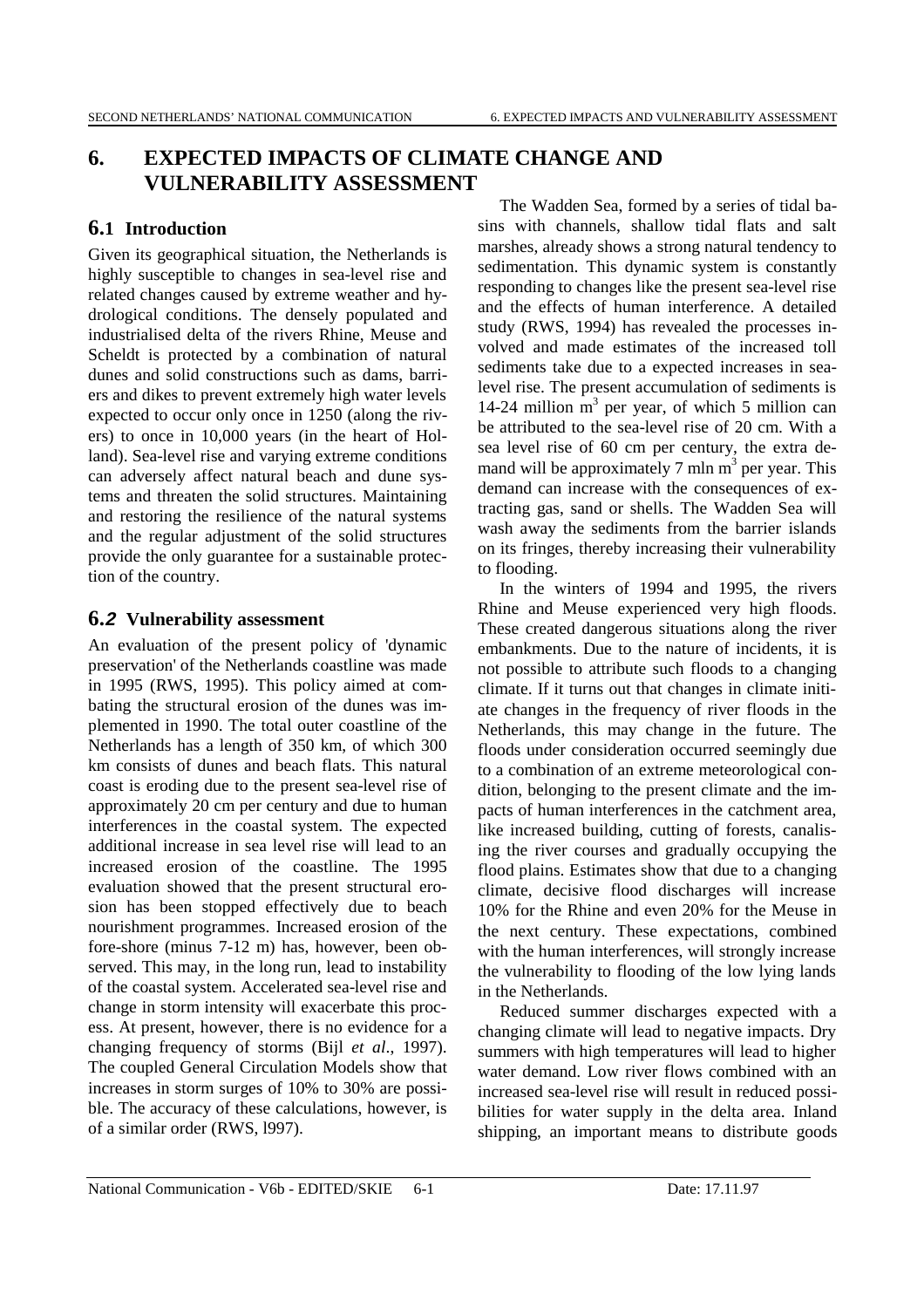from Rotterdam harbour to Germany, will also encounter severe problems, leading to high extra costs.

In 1993 a study has been carried out on the potential effects of climate change in the Netherlands, including a first-order estimate of effects on nature and drinking water supply (Delft Hydraulics, 1993). It was estimated that a temperature increase of  $3^{\circ}$ C combined with a precipitation and evaporation increase of 10% each will eventually lead to a decrease in the area of highly valuable nature reserves by about 90%. Warmer and dryer summers may lead to an increase in the demand for drinking water of 1-2%, which combined with decreased availability may lead to extra costs for drinking water supply of tens of millions Dutch guilders per year. Also in 1993 the effects of climate change on agricultural production has been estimated by linkage of climate change and agricultural production models (Wolf *et al*., 1993). Main findings were that the impact of climate change would be positive on agricultural production as a whole, however, limited if compared with the effects of agricultural policies, in particular of the EU. After 1993, several studies on the vulnerability of agricultural and other terrestrial ecosystems as well as on bird communities in estuarine ecosystems have been carried out in the framework of the *National Research Programme on Global Air Pollution and Climate Change* (see Chapter 10).

#### **6.***3* **International activities**

#### **lntergovernmental Panel on Climate Change (IPCC)**

Since the establishment of the IPCC, the Netherlands has taken an active role as member of the IPCC Bureau, serving as vice-chair of Working Group II, and providing the leading author for Chapter 9 of this report on Coastal Zones and Small Islands of the Second Assessment Report (IPCC, 1996b). This chapter describes the aspects of climate change, biogeophysical effects and the socioeconomic impacts, including their assessment. National vulnerability assessment case studies and results were presented from 23 nations. A Global Vulnerability Assessment carried out by the Netherlands (Hoozemans *et al.,* 1993) provides a worldwide estimate of the socio-economic and ecological implications of accelerated sea-level rise. Possible adaptation measures are discussed in which the establishment of *Coastal Zone Management Programmes* follows the vulnerability studies as a seemingly logical step.

#### **Global Climate Observing System (GOOS)**

The Netherlands attach great importance to the development of a Global Climate Observing System (GOOS) and has therefore taken the initiative to organise the first EuroGOOS conference in 1996 in The Hague, where the EuroGOOS programme had its kick-off (Woods *et al.,* 1996).

#### **Netherlands Climate Change Studies Assistance Programme**

A programme to assist developing countries in the preparation of a national policy on climate change and doing so implements Articles 4.1, 4.4, 4.5 and 12.1 of the FCCC. This programme also provides assistance by compiling national inventories of net greenhouse gas emissions, preparing vulnerability assessments of potential climate-change impacts on natural and socio-economic systems and assessing technical and policy options (and associated costs) to prevent, mitigate and/or adapt to climate change making full use of the relevant IPCC guidelines. Vulnerability assessments have been completed in Bangladesh, Egypt, Poland and Vietnam as a part of this programme. These projects are now being followed up with assistance in developing integrated planning for coastal zone management, taking into account potential long-term effects of climate change. At present, assistance is given to vulnerability country studies in Costa Rica, Ecuador, Ghana, Nicaragua, Senegal and Surinam.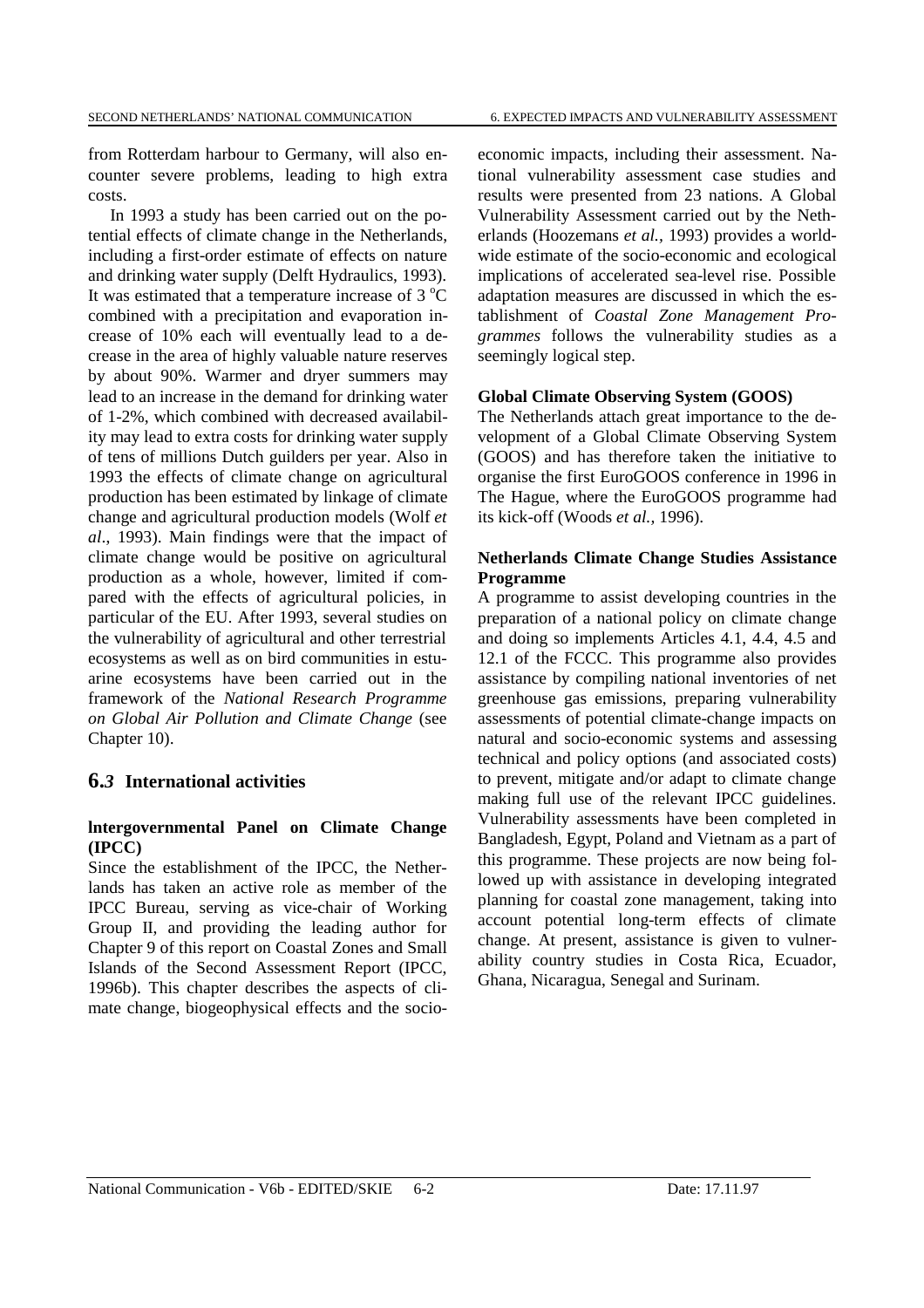| 6. EXPECTED IMPACTS OF CLIMATE CHANGE AND VULNERABILITY ASSESSMENT |  |
|--------------------------------------------------------------------|--|
|                                                                    |  |
|                                                                    |  |
|                                                                    |  |
|                                                                    |  |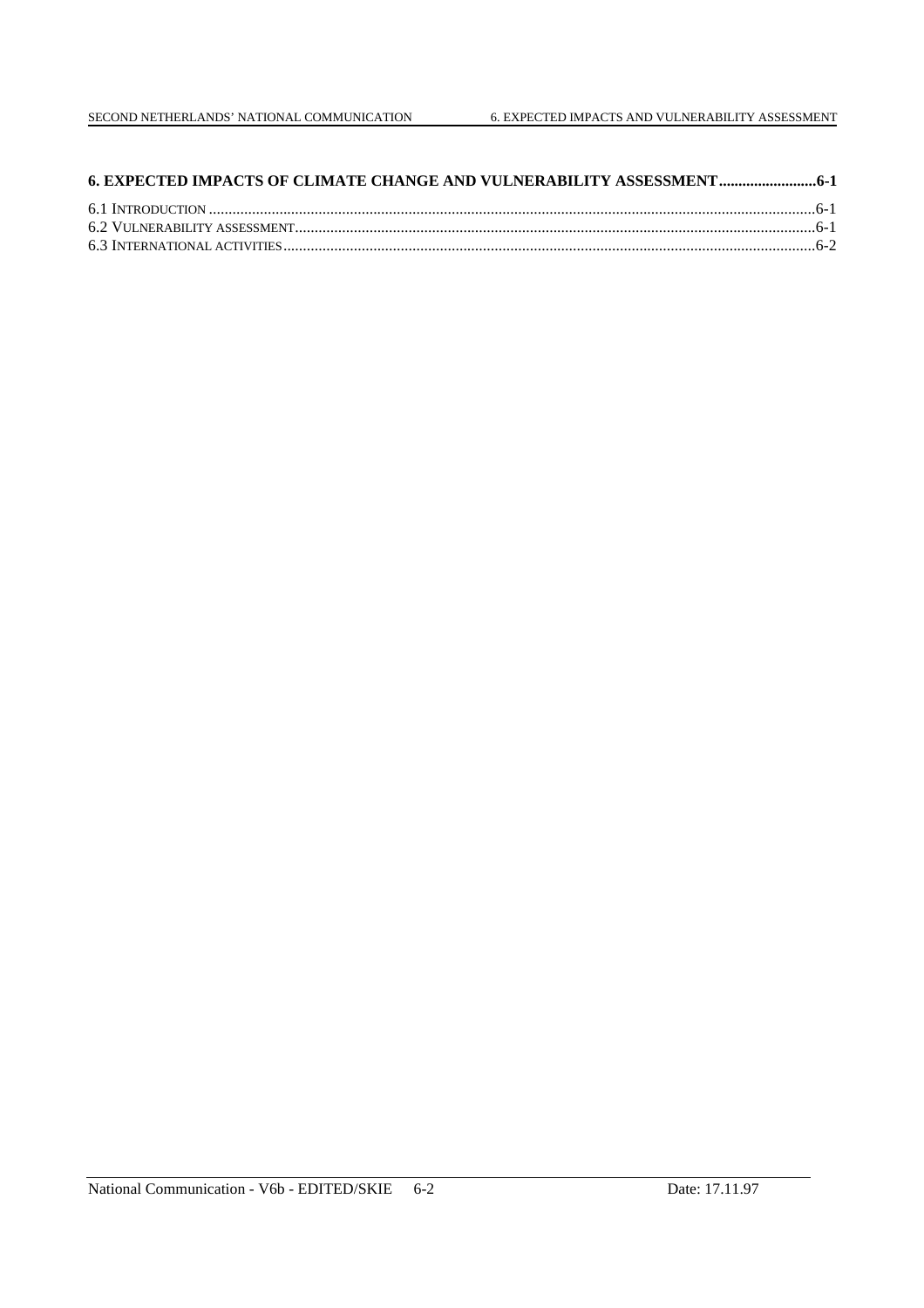## **7. ADAPTATION MEASURES**

## **7.1 Introduction**

This chapter outlines in a nutshell, the recent Netherlands' policies on coastal zones and water management, water quality aspects excepted. Although these aspects form an integral part of these policies, they are only slightly influenced by climate change. Several international activities in coastal zone management will also be mentioned.

## **7.2 Adaptation measures**

#### **Coastal Zone Management**

The 1995 evaluation of the implemented policy for 'dynamic preservation' of the 1990 coastline led to the conclusion that the 1990 coastline has been maintained at almost all locations and that the chosen strategy of beach nourishment has been successful. An analysis showed that the threats to the coast will greatly increase in the coming decades. Accelerated sea-level rise, land reclamation plans, extraction of gas and sand, and further urbanisation in the coastal area will have major consequences for the defence-against-flooding function of the coastal system. These developments call for an integrated approach, in which the different functions of the coastal area are in balance. This is an important task for the Provincial Advisory Boards, where national government, coastal provinces, water boards. coastal municipalities and shareholders cooperate.

Restoring and maintaining this function is a prerequisite for a sustainable development of the coastal areas, in other words, the natural processes in the coastal zone should not be disturbed and there must be enough space for the coastal system to adapt to new circumstances like sea-level rise. Only then will a coastal system develop which can be maintained at an acceptable cost, also in the future. The *Technical Advisory Committee on Water Defence* has recommended reserving space in the dune area to guarantee safety for the next 200 years, with a worst-case scenario of 85 cm sea-level rise and a 10% per century increase in storms (TAW, 1995).

It was decided in 1996 that structural erosion loss is to be supplemented also for the long-term, as much as possible by sand nourishment (RWS, 1996). Research will be carried out to determine the best way to supplement the loss of sediment from the foreshore (7-12 m deep) from the year 2000 onwards. The policy will be evaluated every five years and the expectations for the future, including climate change aspects, will be used to design the appropriate measures.

The design of (unavoidable) new engineering works with a long lifetime, like storm surge barriers and dams, will incorporate an expected sea-level rise of 50 cm. The first structure of this kind will be the storm surge barrier near Rotterdam, which is expected to open in 1997.

### **Water Management**

The *Flooding Defence Act* came into force in 1996. This act mentions, the safety standards for all water defences varying from one in 10,000 to one in 1250 years. Every five years the Minister has to determine the decisive water levels matching to these frequencies. Since these decisive levels will determine the height of the embankments, the most recent knowledge on climate change can be incorporated every 5 years into the design of the flood defence.

Protection against high floods is not only a matter for the Netherlands but demands measures for the entire international catchment area. International agreements have been made for both the Rhine and the Meuse to reduce and prevent damage due to high floods. The type of measures are: landuse changes to slow down the discharge; increase in upstream storage, improvement of the protection system (like dikes) and increase in the discharge and storage capacity of the river bed. Especially the last two measures are applicable to the Netherlands. Parallel to the policy on our coastal defence, in which the capacity of the natural coast to maintain its resilience is going to be restored and maintained, is the one for the river system. This can be achieved through widening and deepening the riverbed, enlarging the flood-prone areas, developing natural areas in the winter bed of the river, regulating the settlement pattern in the flood plain and reserving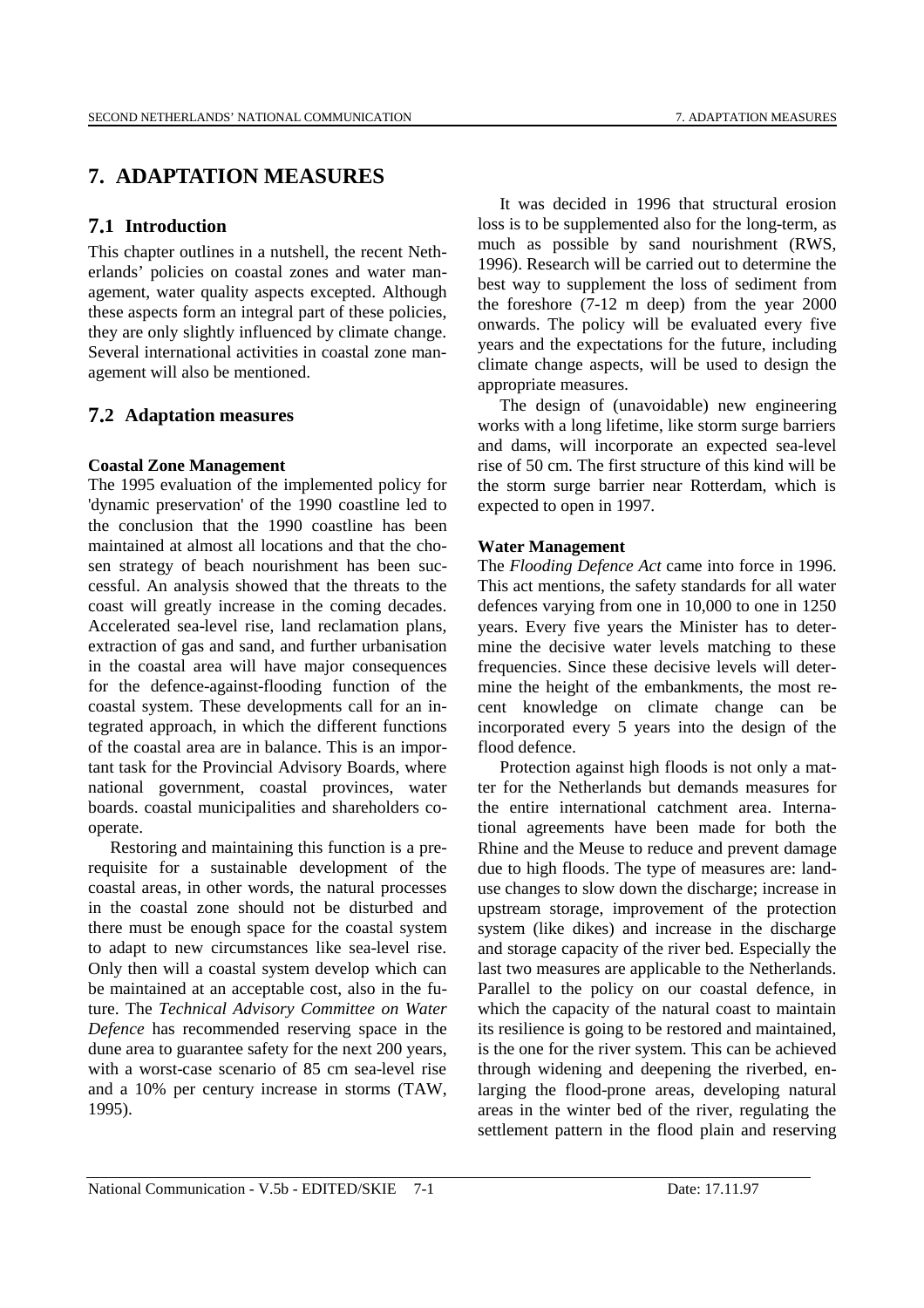space for future flooding in consideration of the influence climate change will have on the flood levels. An integrated approach, whereby the different functions of the river system here are in balance, is also essential.

#### **Agriculture**

Given the existing doubt with respect to the effects of climate change on the agricultural sector, no adaptation measures have yet been developed. It is expected that national agricultural policies, and especially the European Common Agricultural Policy, will have a greater effect on the agricultural sector than possible climate changes. Furthermore, since the agricultural sector is largely dominated by technology, potential adverse effects due to climate change are expected to be limited e.g. by improvements in plant varieties and improved water management.

#### **Nature conservation**

In order to improve the ecological situation in the Netherlands, a national ecological network of protected areas has been developed (LNV, 1990). This structure consists of a number of (partially developed) interconnected nature conservation areas in the Netherlands. The overlapping of these different areas provides natural species with the opportunity to migrate, which may also facilitate this opportunity and thus the adaptation of ecosystems to a change in climate. Forest management in the Netherlands focuses on stimulating the stability and options for forest adaptation. Stability is pursued through measures to stimulate mixed-forest planting, and to make conscious choices with respect to different kinds of trees, disease prevention and protection of genetic diversity. These measures also contribute to adaptation to climate change.

Lowering of groundwater levels and desiccation due to withdrawal of groundwater pose a threat to ecosystems and biodiversity. The Netherlands has policies to protect groundwater and surface water as a natural resource, thereby also preventing soil desiccation. This policy is described in the *Drinking and Industrial Water Policy Plan; Part 3* (VROM, 1995e). In addition, the *Third Policy Document on Water Management* (VW, 1990b) deals with safeguarding both the quantity of freshwater in the Netherlands and the chemical quality of the water itself.

## **7.3 International activities**

The Netherlands with its considerable experience in coastal zone management has strived to share this experience with other countries, in particular the developing countries most vulnerable to the effects of climate change. Support in this respect involves dissemination of information, e.g. via internet, or via instruments, concepts and tools, other knowledge with respect to coastal zone management, and finally, through the training of experts. The governmental *Coastal Zone Management Centre* now provides this kind of assistance to 15 developing countries and countries in transition. The cooperation gives valuable new approaches and insights for the developing country parties as well as for the **Netherlands**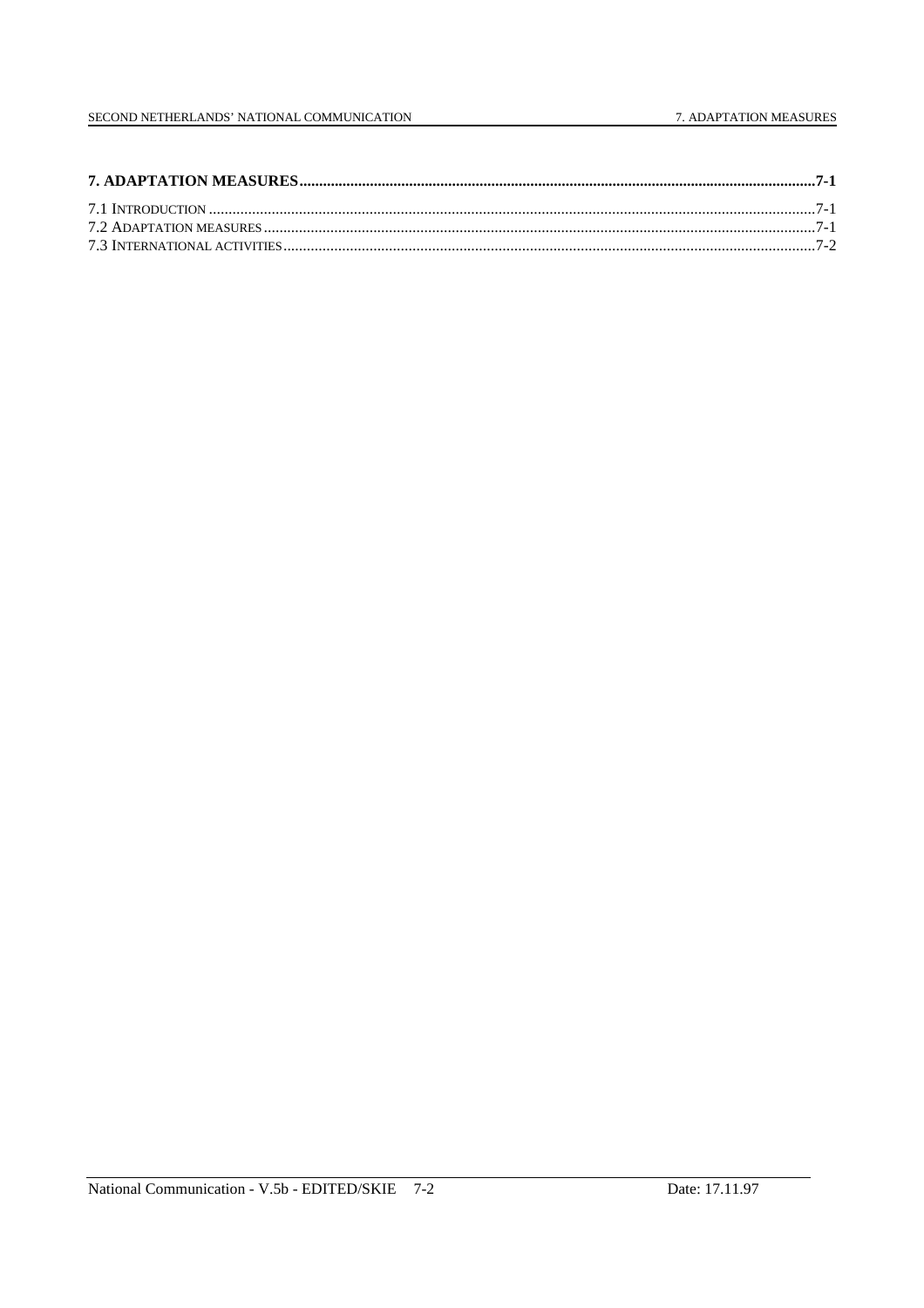# **8. ACTIVITIES IMPLEMENTED JOINTLY**

## **8.1 Introduction**

At the first Conference of Parties in Berlin in March 1995 a pilot phase up to the year 2000 was adopted. During this period experience can be gained through *Activities Implemented Jointly (AIJ),* in which Annex I countries cooperate amongst others with themselves and with non-Annex I countries on a voluntary basis. The pilot phase is meant to explore the pros and cons of *Activities Implemented Jointly*, so that in the process, negotiations on the AJI can take place. This is to realise a cost-effective and equitable environmental instrument to jointly address climate change. No credits shall accrue to any Party during the pilot phase, so activities cannot be used to achieve national stabilisation of greenhouse gas emissions by the year 2000, a commitment of the Annex I countries under the FCCC. The Netherlands participates actively in discussions of the *Subsidiary Body for Scientific and Technical Advice* (SBSTA) on reporting and methodological issues in AIJ projects and will continue to do so. A uniform framework for reporting will make an intercomparison of projects easier. If necessary this framework can be revised during the pilot phase. AJI should lead to so-called 'win-win' situations in which both the host country and the investor must benefit. The Netherlands is therefore an active participant in the pilot phase and reports on it to the FCCC.

## **8.2 Netherlands initiatives in** *Activities Implemented Jointly*

## **8.***2.1 The Netherlands AIJ Pilot Phase Programme*

The Netherlands Government decision on *Activities Implemented Jointly* was adopted by Parliament in September 1995. Key elements follow:

- AIJ will not be used for its present commitments under the FCCC. The Netherlands will, however, actively advocate the use of joint implementation for the realisation of future obligations under the Climate Convention.
- To be able to present a clear picture of Netherlands AIJ efforts, a system called 'dual accounts' will be set up. In this way emission reduction efforts at home can clearly be separated from AIJ

efforts abroad.

• a Pilot Phase Programme will be set up to last until the end of this century. Annual progress reports of this programme will be sent to the Netherlands Parliament and to the Conference of Parties to the FCCC.

This *Pilot Phase Programme* (PPP) aims to carry out a broad range of projects. All greenhouse gases, not only  $CO<sub>2</sub>$ , will be addressed. Different sources, but also sinks and economic sectors will be considered. Furthermore, the programme aims at projects both in developing countries, and in Central and Eastern Europe. In this way adequate experiences can be gathered on issues like additionality of effects compared to baseline trends, cost-effectiveness of different types of projects, legal framework and monitoring requirements, technology transfer, transaction costs and the issue of equity (simulation of 'credit-sharing'). This in fact means that matters concerning the baseline and emission reductions in the context of the 'pilot phase' will be further discussed and established by the governments of the relevant Parties on the basis of equity and mutual benefits. When agreed upon, these matters shall be tried out so as to gain initial experience on the complex issue of AIJ during the 'pilot phase'. After the pilot phase the private sector is expected to initiate AJI projects as well. To encourage privatesector participation some incentives have been included in the PPP.

The first is the formal registration of projects and certification of the emission reduction or sequestration efforts. Important criteria for project registration and annual certification are of course, first of all, the criteria agreed on by the first Conference of Parties. Dutch companies may use certified emission reduction or sequestration efforts as part of future agreements with the Netherlands Government. For example certificates could play a role in future Long Term Voluntary Agreements on energy in the Netherlands for the period after 2000.

A second important incentive for encouraging the Netherlands AIJ projects in the pilot phase is a special budget allocated for support for both AIJ projects in developing countries and Central and Eastern Europe. For the period 1996-1999, NLG 48 million (about US\$ 29 million) in grants is available for supporting AIJ projects in developing countries.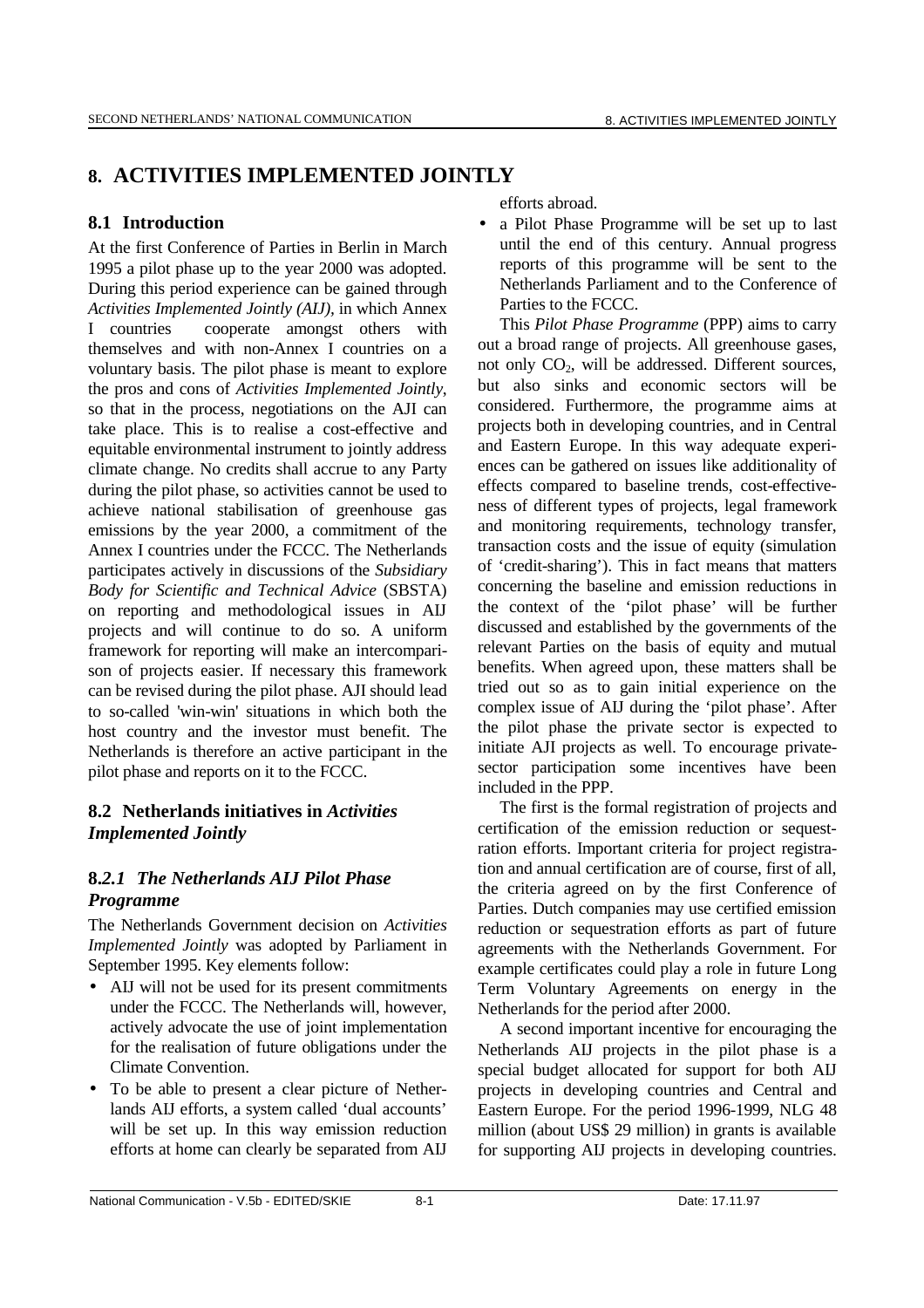This funding is part of the 0.1% to be spent on environmental projects and programmes (see Chapter 9). For projects in Central and Eastern European countries NLG 36 million (about US\$ 22 million) will be available for funding and leveraging AIJ projects in these countries. Besides these incentives, support can be given to AIJ projects - on a case by case basis - by use of the existing fiscal provision of free depreciation of environmentally sound capital goods. Furthermore, a report in preparation will indicate whether or not the 'Green Stock Fund' investment schemes will be a suitable instrument to promote AIJ projects. Dividends from Green Stock Funds are exempted from income taxation. Finally, the efforts to increase support for the AIJ instrument will be continued, both at national and at international levels, with the Netherlands Government

prepared to contribute actively to meetings which focus on dissemination of information on AIJ, so as to provide useful input for the FCCC process.

Criteria for eligibility of projects under the Netherlands' pilot phase are conform to the criteria set in the CoP-1 (Decision 5/CP.1). Besides forming positive climate impacts, projects should also have clearly beneficial local environmental and social impacts and be in line with host-country development priorities. Furthermore, projects should include a training component (capacity-building) for authorities and/or institutions (companies, NGOs) in the host country. Involvement of local partners is strongly encouraged.

## **8.***2.2 Implementation of the AIJ Pilot Phase Programme*

Agreement is first reached on a AIJ working document at interministerial level, which is actually the elaboration in practical terms of the aforementioned Government decision. Since the implementation of the Netherlands *AIJ Pilot Phase Programme* is to be a combined effort of several ministries, close interdepartmental coordination is agreed to be needed. The Ministry of the Environment has developed a system for registering projects and certifying results, and is also responsible for compiling annual progress reports of the Pilot Phase Programme. The Ministry will certify the results of the projects for the participants annually. These can be companies, governmental organisations or NGOs. Finally, this Ministry, in cooperation with the Ministry of Foreign Affairs and Economic Affairs, is responsible for initiating further research projects and communication. Some of the tasks are actually mandated to an external agency, the so-called *Joint Implementation Registration Centre* (JIRC), which has set up the necessary logistical support for the ministries involved covering the pilot phase period till 2000. The tasks of the centre are:

- to set up a registration and certification scheme, shortly to be published in the Government Gazette;
- to register projects;
- to certify projects;
- to verify and register emission reductions;
- to be responsible for supporting research and communication.

The Ministry of Environment will register and certify the (national) creditation of projects. The Ministry of Foreign Affairs will identify, select, finance and implement projects in developing countries, while the Ministry of Economic Affairs will do likewise for projects in Central and Eastern European countries. All the tasks executed by different ministries will ultimately be the common responsibility of an interministerial steering committee. The actual management of the *Pilot Phase Programme* is delegated to the Ministries of the Environment, Foreign Affairs and Economic Affairs (the so-called 'Management Group').

## **8.***2.3 Joint Implementation Network*

The *Foundation for the Joint Implementation Network* (JIN) was established in 1994. The Foundation is recognised by the secretariat of the FCCC as an official NGO and is financially supported by the Government of the Netherlands. JIN undertakes three types of activities:

- 1) *Documentation system*. The documentation system set up by JIN is intended to collect and exchange as much information as possible about all the important aspects of joint implementation worldwide.
- 2) *JI Quarterly and Bulletin Board*. The online Internet Bulletin Board is designed by JIN to be a supporting information system. *JI Quarterly* is a quarterly newsletter which reviews developments in the AIJ. It is currently a publication that meets the need for information about AIJ projects.
- 3) *Conferences*. The co-organisation on an *ad hoc* basis of conferences in Central and Eastern Europe and developing to expand the dissemina-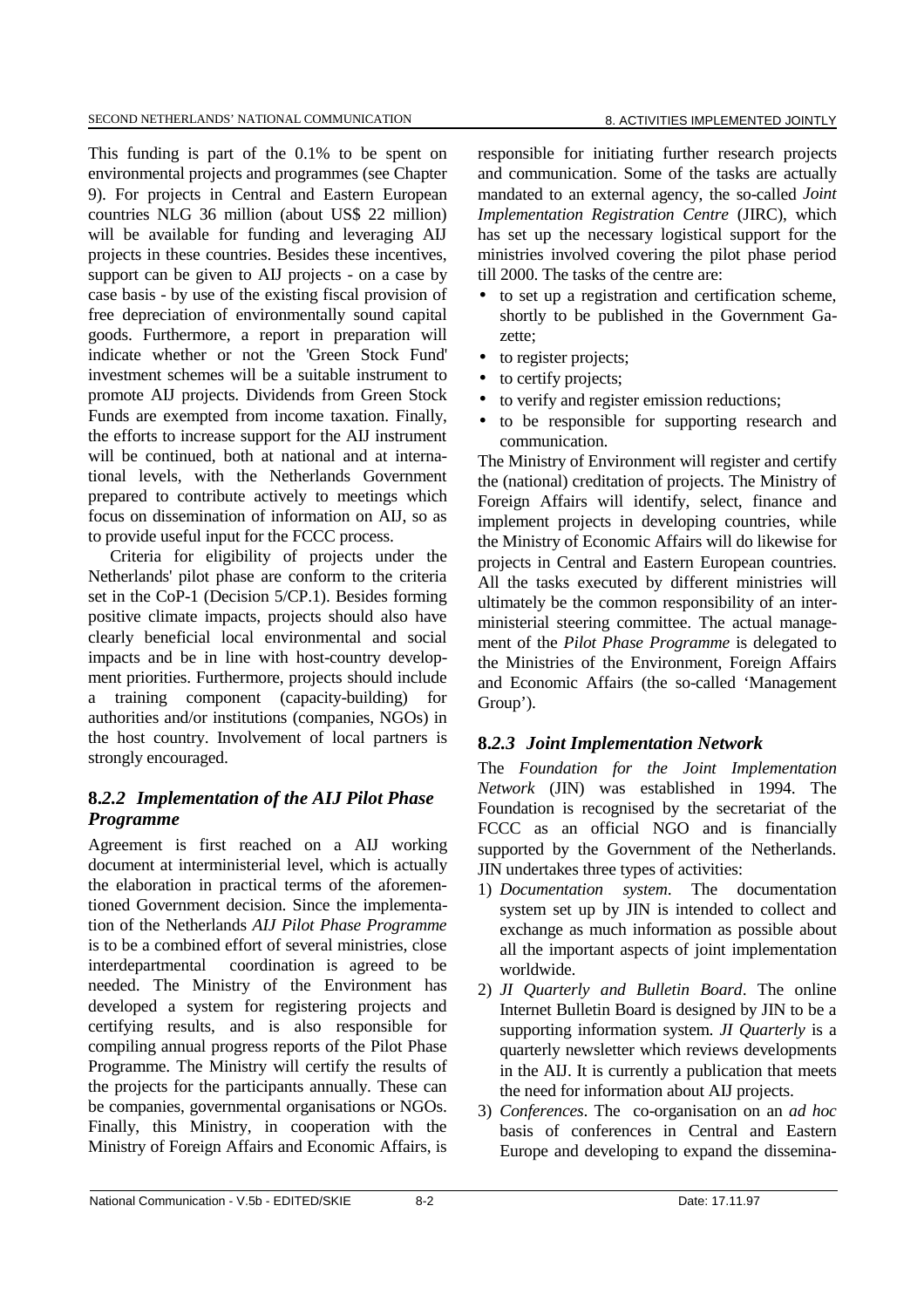tion of experiences with AIJ. Emphasis in these conferences will be on the exchange of information on practical experiences.

## **8.***2.4 Concrete AIJ Projects*

Present Netherlands' AIJ projects are:

- Ecuador : Afforestation
- Uganda : Afforestation
- Czech Republic : Reforestation
- Russian Federation : Landfill gas recovery
- Russian Federation : Energy-saving horticulture
- Hungary : Fuel switch in transport
- Hungary : Demand-side management
- Bhutan : Micro-hydro-electric plant
- Romania : Energy saving at power stations.

The afforestation and reforestation projects are carried out as part of the initiative called *FACE* of the *Netherlands Electricity Generating Board* (SEP) (see *Box 8.1*).

#### **Box 8.1 Carbon sequestration by the FACE Foundation**

*FACE*, a foundation to promote *Forests Absorbing Carbondioxide Emission*, was set up by the Netherlands Electricity Generating Board (SEP) in October 1990 to encourage the planting of new forests to sequester  $CO<sub>2</sub>$  from the atmosphere. Forests planted with financial assistance from FACE are ecologically adapted to local conditions and coordinated with the project development for the region. FACE only provides assistance where there is a Memorandum of Understanding signed by the Government and when the land-owner has a real interest in the new forest. In this way FACE also contributes to solving economic or ecological problems in the project region. FACE's goal is to establish and maintain 170,000 ha of forests over a period of 25 years. At the end of 1995 about 30,000 ha - out of a total of 135,000 ha aimed at - were contracted in five countries; 11,500 ha has been planted. Including  $35,000$  ha in preparation for new projects, total  $CO<sub>2</sub>$ sequestration will ultimately amount to 115 Mton. Current projects are located in the Netherlands, the Czech Republic, Ecuador and Uganda.

Source: FACE (1996).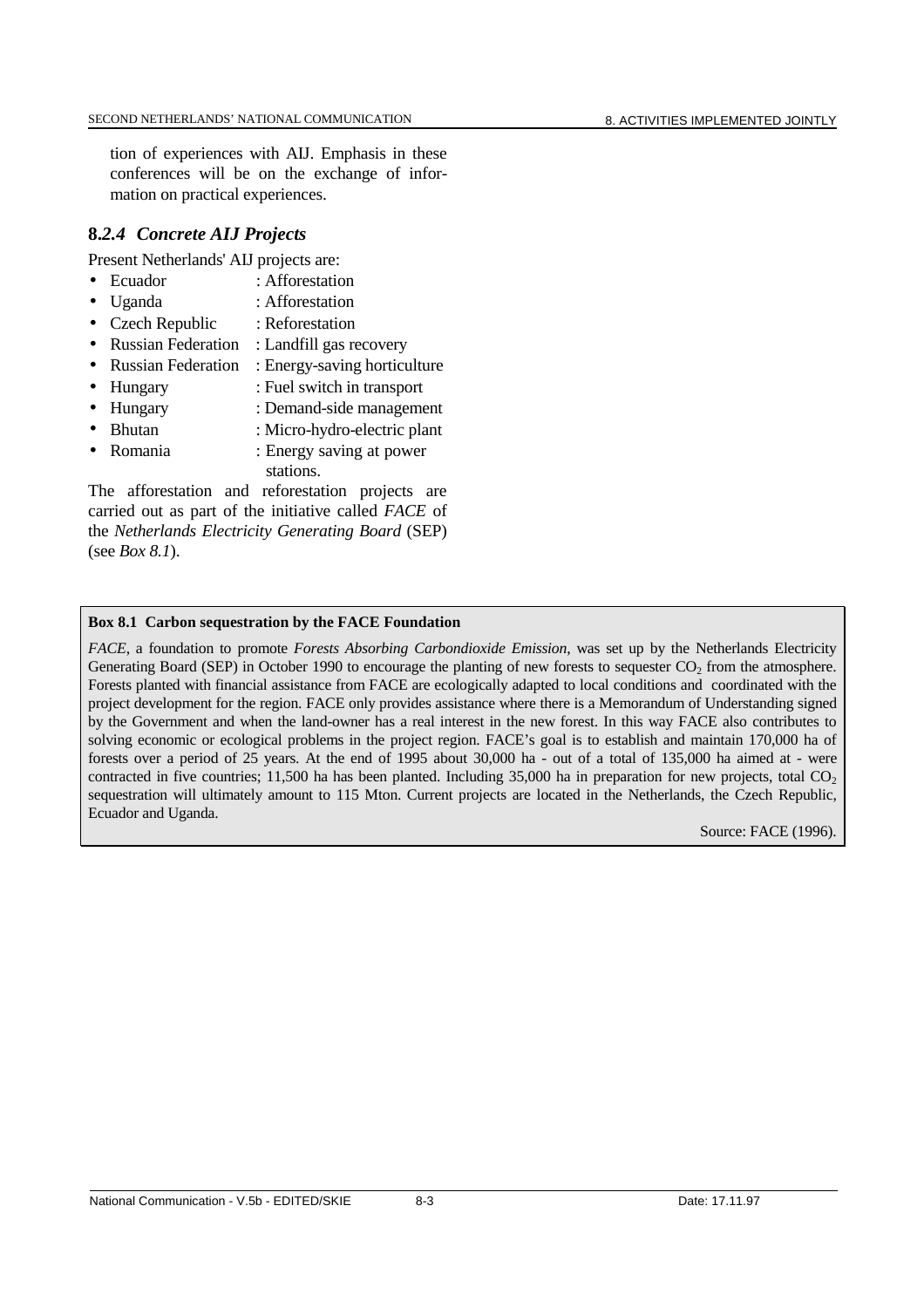In addition, the following projects have been identified as potential AIJ projects, possibly starting up in 1997:

- Morocco : Solar energy as a source of rural electricity
- Bolivia : Fuel switch from oil
- China : Cogeneration in the sugar industry
	- Peru : Street lighting
- Honduras : Energy-efficient lighting
- India : Biogas.

In addition, in Poland, Hungary, Ukraine and Russia new projects will be developed. As a result of increasing awareness in developing countries of the Netherlands *Pilot Phase Programme* on AJI, other proposals are expected to be submitted by developing countries. The geographical distribution of projects is fairly balanced, which fits in with the aim of addressing a broad geographical range of projects. Furthermore, three projects focus on sequestration via afforestation and reforestation, while the other's deal with emission reductions, both carbon dioxide and methane. All projects are based on a mutual written agreement (a fundamental principle of every AIJ project) between the host government and the Netherlands Government as required by the Berlin decision on the pilot phase. All the host governments involved have explicitly agreed on reporting to the FCCC.

The size of the projects differs. For example, the four forestry projects aim at afforestation or reforestation of about 150,000 hectares in the coming 25 years. This ambitious goal is supported by a substantial budget. On the other hand, the two projects in the Russian Federation and Hungary are fairly small-scale, primarily set up as demonstration projects and part of the bilateral Netherlands support programmes with the Russian Federation and Hungary. The project in Bhutan concerns a 100 kW micro-hydropower plant in a remote area. The project aims at decreasing the use of unsustainably produced fuelwood and demonstrating in what way climate-change policies can fit in within national development priorities (see *Box 8.2).*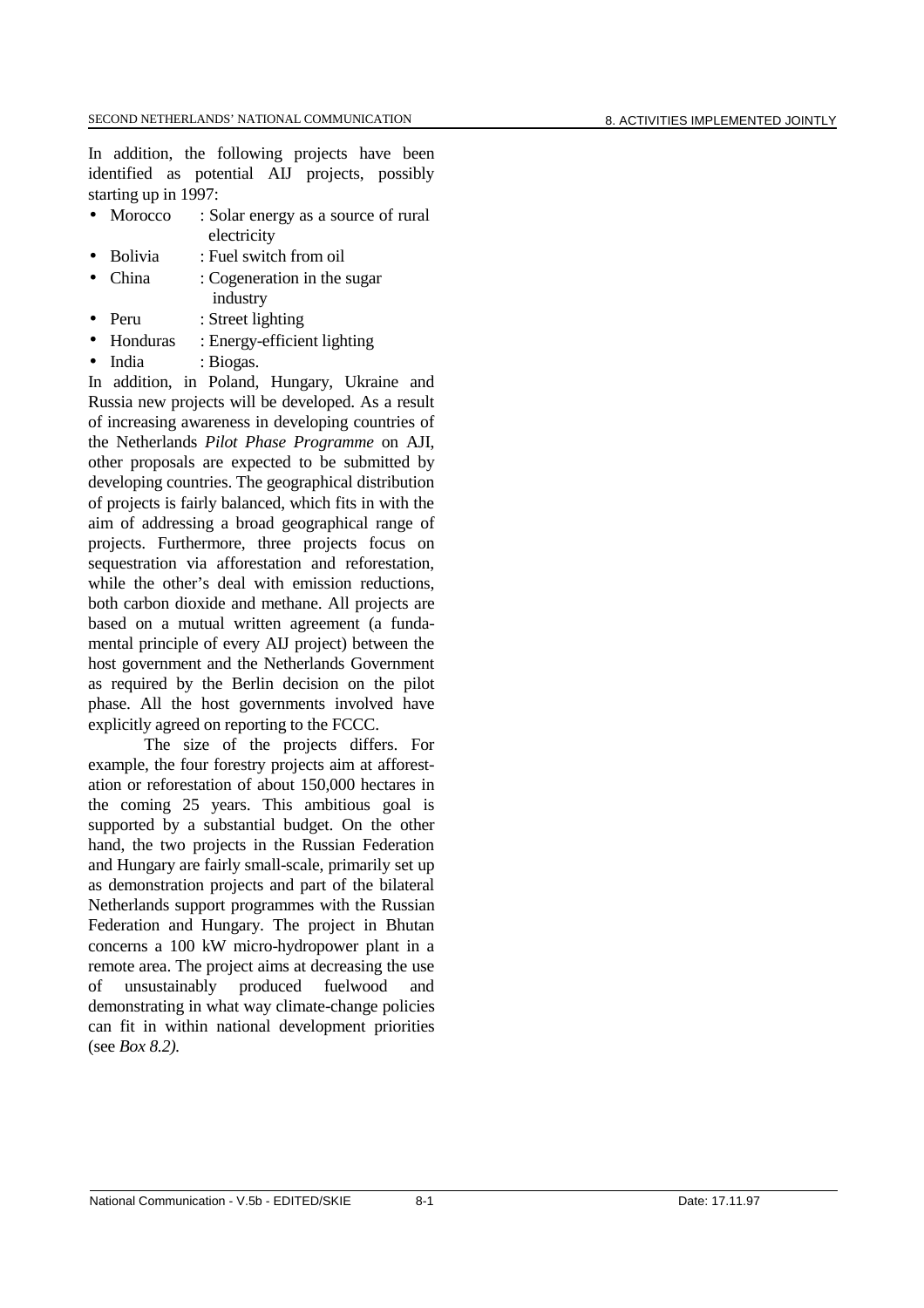#### **Box 8. 2 Micro-hydropower in Bhutan**

Bhutan is a country of some 600.000 inhabitants on the south side of the Himalayas, between China and India. Nature is very important to the Bhutanese people. Economic progress is not a goal in itself, but considered tolerable if the negative impacts on nature are not durable. Bhutan is endowed by natural surroundings with a vast hydro-electric potential because of its geographical location in the mountains with streams and rivers.

These elements were of great importance in the decision of the Netherlands' Ministry of the Environment to start an AIJ pilot project with Bhutan. The Netherlands Government welcomed the chance offered by Bhutan to test the AIJ concept by constructing a micro-hydro-electric plant in Lhuntsi Dzongkhag, a remote district in Bhutan with no access to electricity. Hydropower can reduce the need for kerosene and fuelwood consumption and fits well within the national electrification priorities of Bhutan. The micro-hydro-electric project's strong district development potential lies in the possibilities to increase the district's productive capacity (by making power available to the private sector), and to increase social infrastructure (by improving education, health, and drinking-water facilities) and the quality of life of its population (by providing electricity in homes).

At the end of 1995 the governments of both countries agreed on a project for a 100 kW micro-hydropower plant producing electricity for about 100 households with no  $CO<sub>2</sub>$  emission as a substitute to the conventional energy supply from kerosene and fuelwood. The construction of the hydropower plant will be carried out by the Bhutanese government. To assess the AIJ aspects of the project a 4-year monitoring study, to be carried out jointly by Dutch and Bhutanese consultants, has been set up to investigate the  $CO<sub>2</sub>$  effect and the cost-effectiveness of AJI in hydro projects.

The detailed survey and investigation of the site conditions has now been completed and the preparation for constructing the plant was started at the beginning of 1997. This project is expected to demonstrate that the global goal of reducing greenhouse-gas emissions may fit in well with socio-economic development priorities of host parties. In addition, experience will be gained in the methodology of monitoring. Institutional capacity will also be built and awareness raised for making decisions in Bhutan on the opportunities and constraints of AIJ in general and specifically for micro-hydro-electric projects. The results of the monitoring study can lay the foundation for further AJI cooperation between the Netherlands and Bhutan. Dissemination of the results to third parties is considered to be of essential value for further decision-making on AJI in the international climate negotiations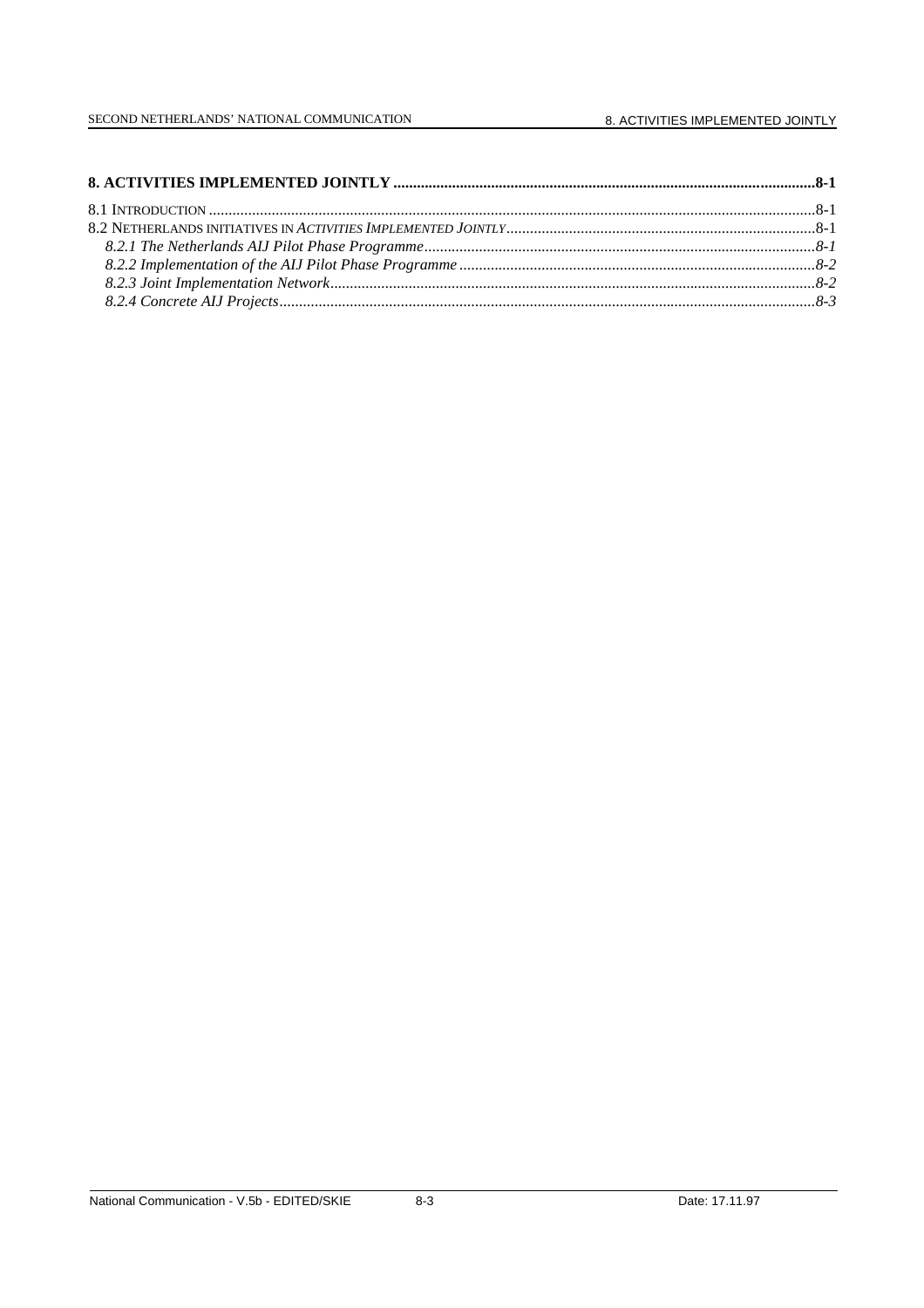# **9. FINANCIAL ASSISTANCE AND TECHNOLOGY TRANSFER**

## **9.1 Introduction**

The Netherlands recognises the need to assist developing countries and countries with economies in transition, not only to comply with their obligations under the Framework Convention on Climate Change but also to enable them to develop effective strategies for mitigation of climate change and adaptation to the potential impacts of climate change. This chapter gives an overview of the Netherlands assistance in this field.

## **9.2 Financial resources**

In 1995-1996 the Netherlands restructured its foreign policy to reflect a more integrated approach. The Government of the Netherlands has committed itself to allocating 0.8% of the Gross Domestic Product to *Official Development Assistance* (ODA). For 1997 this amounts to approximately NLG 6,000 million. As part of this, in 1996 the Netherlands has also committed itself to spend 0.1% of GDP in 1997 on environmental projects and programmes in developing countries, including climate change activities. These financial resources are channelled through a combination of multilateral and bilateral channels.

## **9.3 Multilateral assistance to meet the costs of mitigation and adaptation to climate change**

The Netherlands contributes to a variety of multilateral and intergovernmental institutions assisting developing countries. These include institutions with global coverage (e.g. the World Bank, United Nations funds and programmes and the European Union) as well as regionally oriented institutions (e.g. regional development banks) and, where appropriate, non-governmental organisations.

Till the year 2000, the Netherlands' Government has set aside a sum of NLG 120 million from the development cooperation budget as contribution to the *Global Environment Facility* (GEF), the interim operating entity of the *Framework Convention on Climate Change.* At the first Conference of Parties in Berlin 1995, priority was given to the GEF to finance the development of national climate change policies and the incremental cost of projects aiming at mitigation of climate change. A phased approach has been adopted for adaptation measures, which include financing enabling studies, capacity-building and institutional development. The Netherlands also supports the major multilateral institutions and programmes in the field of climate change, e.g. the IPCC, IPCC Trust Fund, IPCC/OECD Greenhouse Gas Inventory Programme, UN-FCCC and the UN-FCCC Voluntary Fund (*Table 9.1*).

In addition, the Netherlands actively contributes to a number of international scientific programmes addressing climate change issues, including the *World Climate Research Programme* (WCRP), the *International Geosphere-Biosphere Programme* (IGBP) and the *International Human Dimensions of Global Environmental Change Programme* (IHDP). To further strengthen international coordination and research programmes, the Netherlands will continue to actively participate in the activities of the *International Group of Funding Agencies for Global Change Research* (IGFA). The Netherlands will function as the chairman and secretariat [through the *Netherlands Organisation for Scientific Research* (NWO)] for the IGFA until 1998. The Netherlands also provides additional funds for fostering coordination of interdisciplinary scientific cooperation within different core projects, e.g. in transects, and provides basic support for the staffing and operation of the *Core Project Office* (CPO) of the IGBP project *Land-Ocean Interaction in the Coastal Zone* (LOICZ), based in the Netherlands. Funding of research activities in the framework of IGBP/SARCS (South-East Asia) is done by the *Foundation for the Advancement of Tropical Research* (NWO/WOTRO). Furthermore, the Netherlands contributes to the central costs of the *European Project for Ice Coring in Antarctica* (EPICA) of the *European Science Foundation* (ESF). The development Cooperation Directorate of the Netherlands supports the *Global Change System for Analysis, Research and Training* (START) initiative of the IGBP, IHDP and WCRP to assist developing countries in national and regional capacity-building for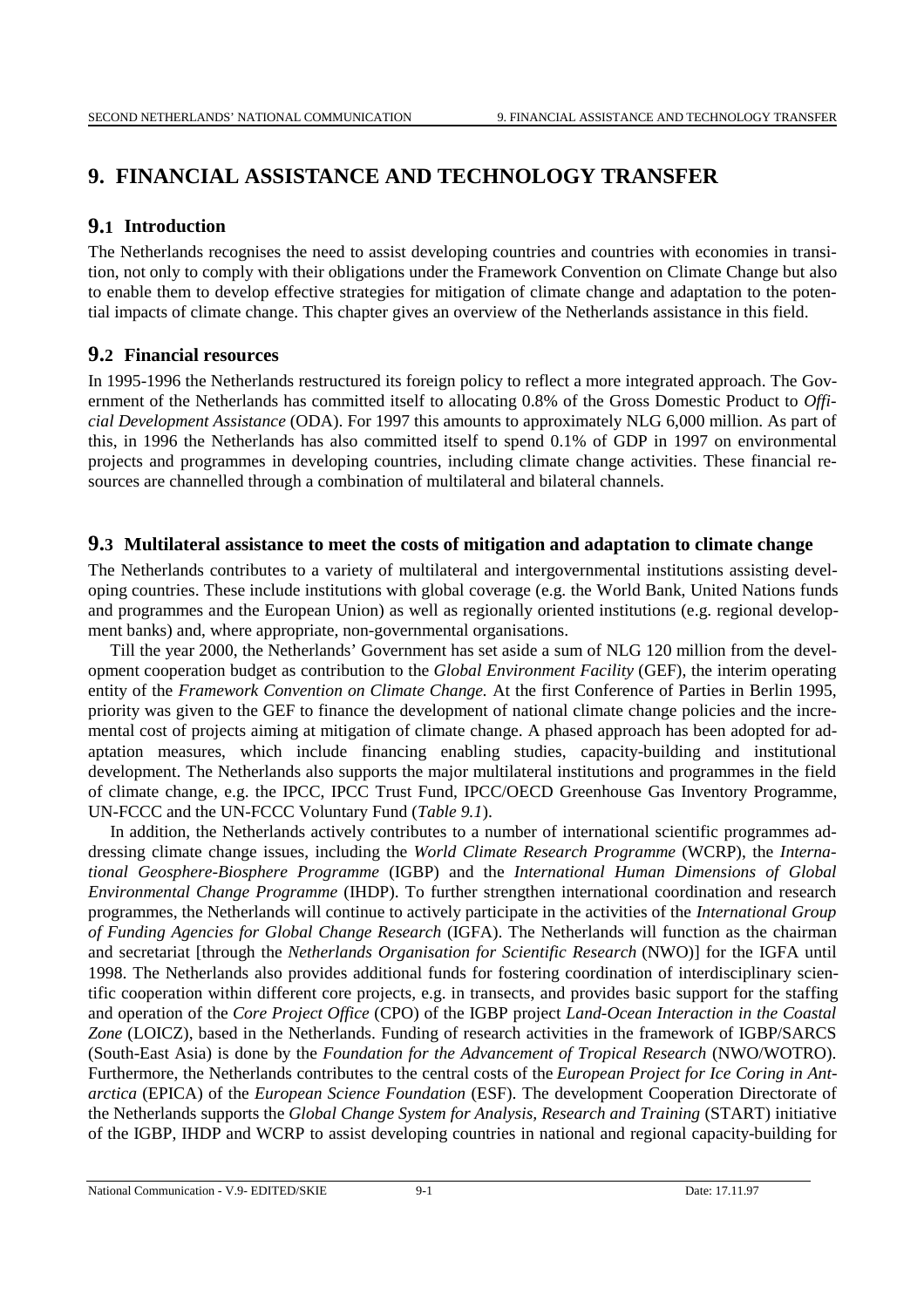global environmental change. A training workshop to assist small island states in improving management capacities in meteorological and hydrological fields is supported through the WMO. In the Asian region, a programme on *Geoscience for Coastal Zone Management* is supported within the *Committee for Coastal and Off-shore Geoscience Programmes* (CCOP) of ESCAP.

Apart from support of multilateral institutions and programmes mainly aimed at the climate change agenda, the Netherlands development cooperation contributes to various multilateral institutions whose work is directly or indirectly relevant to climate change. In the framework of the sustainable energy cooperation policy, focused on promotion of energy efficiency and renewable energy, the Netherlands contributes to various multilateral institutions and programmes. These include the *Energy Sector Management Assistance Programme* (ESMAP) of the World Bank and UNDP, the *Asian Alternative Energy Unit* (ASTAE) within the World Bank, the *Regional Wood Energy Development Programme* (RWEDP) of the FAO in Bangkok, the Programme for *Financing Energy Services for Small Scale Energy Users* (FINESSE) through UNFSTD, the SADC-TAU energy activities and the SADC sustainable energy training activities at ESAMI in Arusha, Tanzania. Furthermore, the Netherlands supports the *International Energy Initiative* (IEI) and has played an active role in the development of a renewable energy and energy efficiency fund at the IFC. In the framework of assistance for sustainable forest development activities in developing countries, the Netherlands supports the FAO initiative, *Tropical Forestry Action Plans* (TFAP) which includes policy development and the implementation of concrete projects.

## **9.4 New and additional multilateral assistance to meet the costs of mitigation and adaptation to climate change**

Programmes and projects involving mitigation and adaptation to climate change, include ongoing and new activities for Netherlands multilateral assistance. These programmes are being financed out of the 0.1% of the Netherlands' GDP to be spent on international environmental projects and programmes (see Section 9.2) out of the total development assistance budget of 0.8% of the GDP. However, for technical reasons it is not possible to single out such assistance from other development assistance programmes.

## **9.5 Bilateral assistance to meet the costs of mitigation and adaptation to climate change**

As mentioned in Section 6.3, the Netherlands supports, on request, a number of countries in carrying out a vulnerability assessment to climate change, with focus on coastal zones as part of the adaptation measures. The vulnerability assessments form one of the first steps towards an *Integrated Coastal Zone Management Programme*, which aims at sustainable development of the coastal area taking into account long-term aspects like climate change. Vulnerability assessments have been completed in Bangladesh, Egypt, Poland and Vietnam. These projects are presently being followed up with assistance in developing integrated coastal zone management, taking into account potential long-term effects of climate change. This cooperation provides valuable new approaches and insights both for the parties in the developing country and the Netherlands.

Following the general objectives of the UN-FCCC, the Netherlands Development Cooperation Department started the *Climate Study Programme* in 1996 to assist non-Annex I countries in formulating their own national climate policy. Parallel to this assistance, the country receives assistance in preparing its *National Communication*, which focuses on formulating the basic needs for national climate policies, study proposals focusing on mitigation and adaptation topics, including an outline of the draft *National Communication*.

Seven countries, Bolivia, Costa Rica, Ecuador, Ghana, Senegal, Surinam and Yemen participated at the start of the *Climate Studies Programme*. In Bolivia, the focus was on updating the 1990 inventory; an impact and adaptation study to include revision of climate change scenarios, agriculture, forestry and water resources; a mitigation study in the energy and forestry sector, and the preparation of the *National Communication*. In Ecuador the assistance focuses specifically on coastal zone management. Surinam has not yet ratified the FCCC nor has it conducted any climate change studies. To meet its future commitments under the FCCC, Surinam has received assistance in carrying out an emission inventory and studies on coastal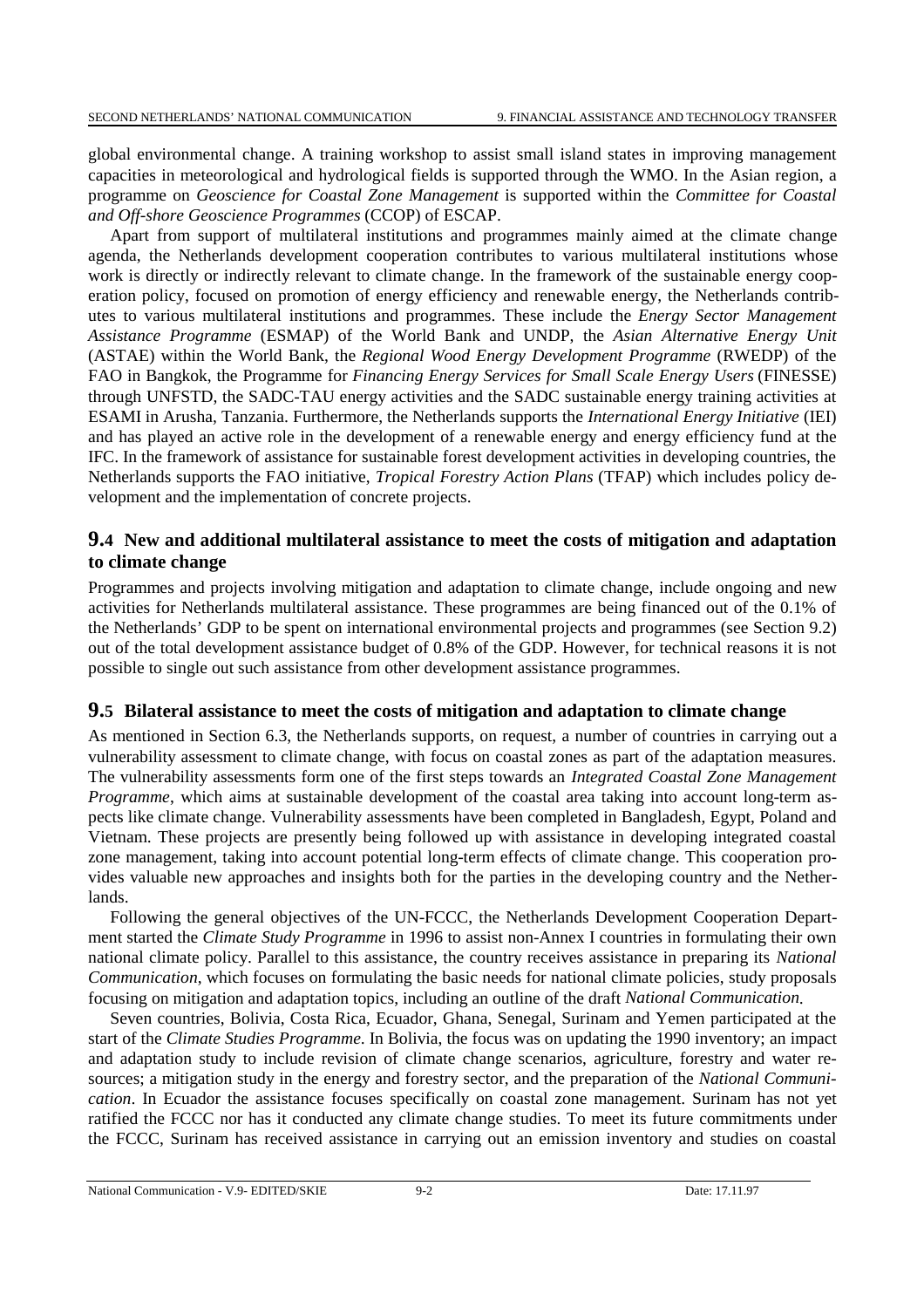zone management as inputs for initial communications to the climate convention. Building on earlier climate change studies, Costa Rica will be assisted by the *Climate Studies Programme* to study impact and adaptation, including agriculture, forestry, coastal zone management and the preparation of the *National Communication*. In Yemen, the *Climate Studies Programme* complements the UNDP/GEF-funded emission inventory and mitigation study by providing assistance for an impact and adaptation study, including agriculture and water resources, and for preparing the *National Communication*. Finally, the programme assists Ghana in impact and adaptation studies on water resources and coastal zone management, including the preparation of its *National Communication*, and Senegal in impact and adaptation options for agriculture and coastal zone management, plus its *National Communication*. The country studies are expected to be finalised by June 1998. Other countries showing interest in participating in the *Climate Studies Programme* are Mongolia, Kazachstan and Bhutan.

### **9.5.1 Cooperation with developing countries**

Environmental issues have an integral role of the terms of reference in the Netherlands bilateral development cooperation with developing countries. This makes it difficult to specifically single-out the programmes and projects with a component relevant to mitigation and adaptation of climate change issues. A limited number of activities directly relevant to this subject can, however, be mentioned.

The development cooperation policy in the *energy* sector recognises that in facing the threat of global warming, all countries, industrialised and developing, have to develop new energy paths to enable a growing world population to achieve sustainable well-being without bringing about unacceptable climate change. To this end, emphasis is placed on energy efficiency, renewable energy (solar, wind, biomass, sustainable micro-hydro), and clean-energy technologies through development of sustainable energy policies, promotion of energy efficiency, planning and dissemination, and institutional and capacity-building. Biomass reserves will be better monitored, while a rational consumption of current reserves will be fostered, most often in the framework of sustainable land-use and forestry projects.

Although the primary focus of *sustainable land-use and (agro-)forestry* projects is on sustainable rural development, without endangering local resources and biodiversity, projects and components can be directly or indirectly relevant to climate change as well. In many developing countries, the main greenhouse gas emissions are caused by land-use changes, combustion of biomass, burning of agricultural lands, deforestation and livestock farming. Furthermore, sustainable land use and forestry are very significant for the vulnerability and adaptation to impacts of climate change. For instance, several forestry projects are supported (including the PIN project, see Section 9.5.2) to help capture and store  $CO<sub>2</sub>$ . These are, at the same time, important for the implementation of effective coastal zone management strategies such as that for the mangrove forest.

#### **9.5.2 Cooperation with Central and Eastern Europe**

The Netherlands will intensify cooperation with Central and Eastern European countries in a broader sense and in the longer term. To this end, it will build on the initiatives already developed:

- continuing and intensifying the section on Energy and Environment of the *Programme of Eastern European Cooperation* (PSO);
- supporting Latvia and Hungary with the drawing-up of climate programmes and the analysis of costeffective measures;
- setting up a programme for training and small-scale projects aimed at energy conservation (SCORE);
- continuing and intensifying the *Social Transformation Eastern Europe Programme* (MATRA).

The principles of the Netherlands as regards the cooperation with Central and Eastern Europe are both to broaden support for the climate issue in these countries and to stimulate measures to restrict greenhouse gas emissions. To help expand support for energy conservation policy in this region in particular, the SCORE project (SCORE being an acronym for *Supporting the Cooperational Organisation of Rational Energy use*) will be introduced, its initial targets being Latvia, Poland and Hungary. The demand side of energy supply ('demand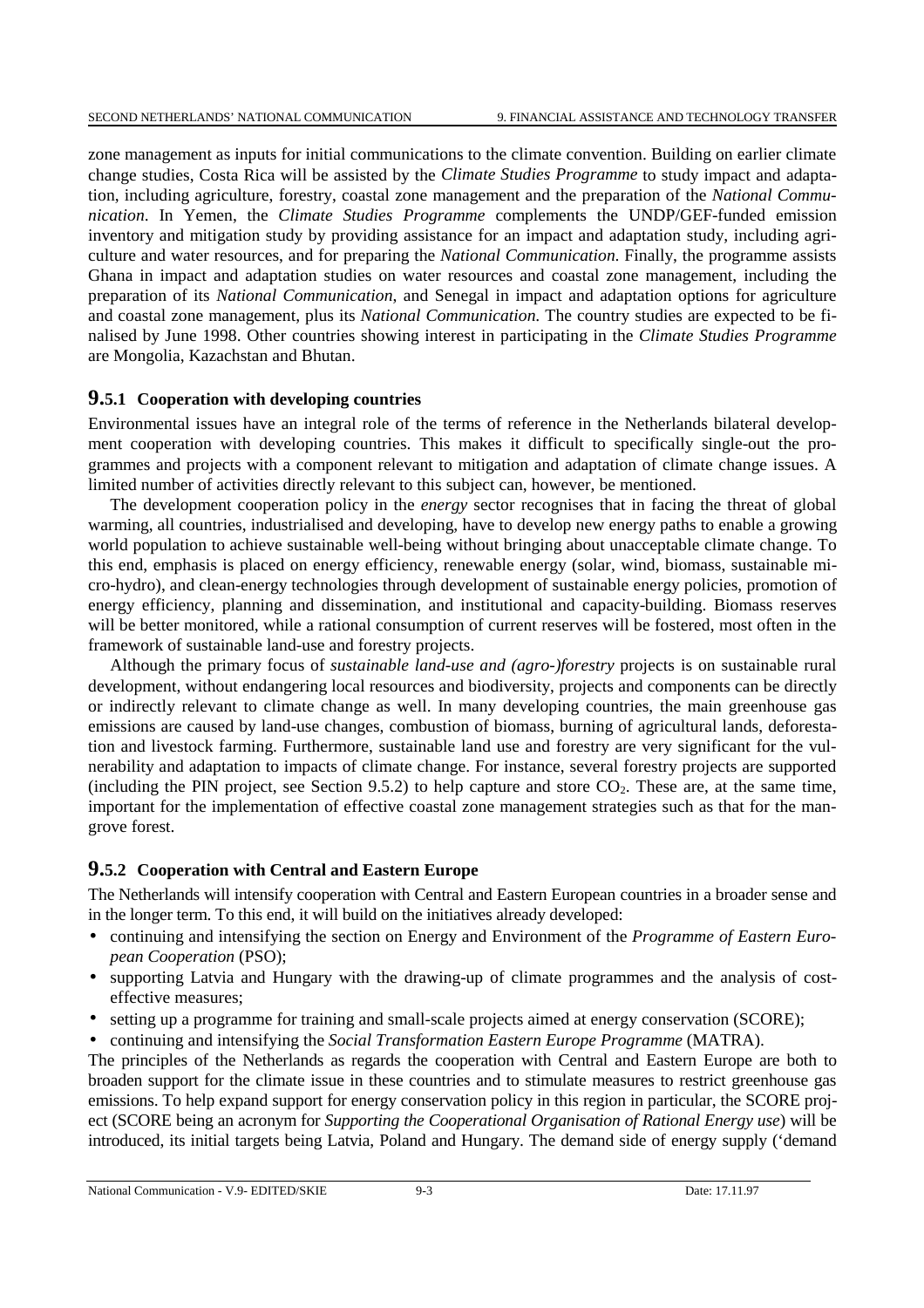side management') has priority here. The first step will be an inventory of the conservation options. Subsequently, advice and training of local authorities/municipalities on the 'no regret' options form an important element of the project. Finally, projects within SCORE may be identified for realisation either as a Joint Implementation project or within the framework of the *Programme of Eastern European Cooperation* (see below). The aim is to extend the SCORE project in the years to come to other Central and Eastern European countries.

Apart from the SCORE project, it is necessary to realise support for concrete climate-related projects in this region. Therefore, the PSO Energy Programme should be intensified for 1997 and beyond. The current activities of the Netherlands, carried out in the framework of the PSO programme, are summarised in *Table 9.2.a*. Within the margins defined for intensified international policy, as described in the policy document *'The Foreign Policy of the Netherlands: a Review'* (BUZA, 1996), the Netherlands has pledged intensive cooperation with Central and Eastern European countries on climate issues. This concerns, in particular, the stimulation of expertise at governmental level ('capacity-building') and the implementation of concrete energy projects. The Netherlands will call on other Annex I countries to take similar initiatives. In addition, it will advocate within the EU investments in infrastructure and capacity-building. In this way, agreements made at the Sofia Conference in October 1995 on environmental cooperation in Europe can be made more concrete.

From the study currently in progress in an Annex I context on the potential for energy-efficiency improvement in Central and Eastern Europe and the relevant financing mechanisms available, it can already be concluded that while much potential is available, investments and loans from multilateral development banks lag far behind what is needed to realise this potential. The Netherlands will support the making of agreements within the framework of the protocol and beyond - as a means to removing these financial barriers. In this context, OECD activities aimed at Central and Eastern Europe can also make a positive contribution.

As part of the *International Nature Policy Project* (PIN), support is given to the development of nature conservation policy in Central and Eastern Europe and in developing countries. This project also supports the absorption of  $CO<sub>2</sub>$  by trees and plants, hence assisting in limiting climate change.

In view of the considerable reduction potential and the high cost-effectiveness of energy conservation projects in Central and Eastern Europe, the Netherlands will also be demanding more attention for financing such projects within the framework of international cooperation and investment programmes currently in progress.

## **9.6 New and additional bilateral assistance to meet the costs of mitigation and adaptation to climate change**

Although the bilateral assistance activities in the specific field of climate change are new and additional as mentioned in Section 9.4, it is not really possible to list them separately from other development assistance projects and components.

## **9.7 Projects and programmes on transfer of or access to 'hard' and 'soft' technologies**

The multilateral and bilateral assistance programmes discussed above support developing countries in acquiring climate-friendly technology and know-how. In direct technology transfer, the private sector plays a very important role because the ownership of the climate-friendly technologies generally lies with the private sector rather than with governmental or multilateral institutions. The Government of the Netherlands has taken up the cause of developing a favourable environment to stimulate private-sector participation in the transfer of climate-friendly technologies to developing countries. Finally, transfer of 'soft' technology through capacity-building, training and research is a key element of the Dutch development cooperation and an integral part of assisting the technology transfer process. Where appropriate, the private sector participates in such activities.

#### *Miliev*

The *Miliev Programme* is specifically developed to support initiatives of the Dutch private sector to improve the state of the environment in developing countries through technology transfer. Through this programme,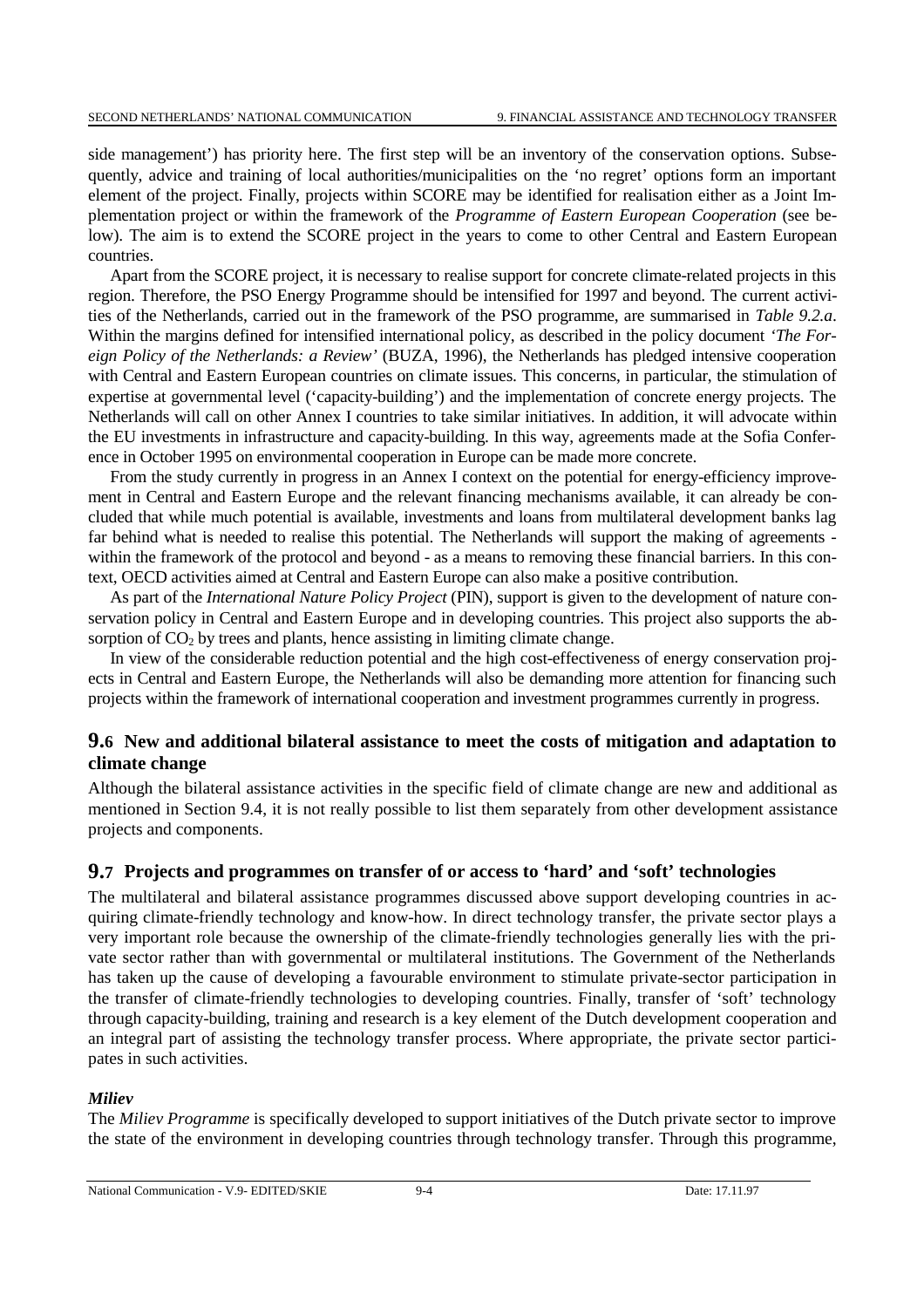support can be given to direct mitigation of environmental degradation, reduction of pollution through endof-pipe technology or clean production technology, application of renewable energy and material technologies and development of environmental policy plans. Relevant activities for the climate sector, which are supported through Miliev, include wind generator projects, and low NO<sub>x</sub> burner dissemination. The *Miliev Programme* has been budgetted at NLG 13 million for 1996 (see *Table 9.3*)

| Table 9.1 Financial contributions to the operating entity or entities of the financial mechanism, regional and other |  |  |  |  |
|----------------------------------------------------------------------------------------------------------------------|--|--|--|--|
| multilateral institutions and programmes                                                                             |  |  |  |  |

|                                                        |      | Contribution                    |             |
|--------------------------------------------------------|------|---------------------------------|-------------|
|                                                        |      | (millions of US\$) <sup>*</sup> |             |
|                                                        | 1994 | 1995                            | $1996^{**}$ |
| Global Environment Facility (GEF)                      |      | Up to the year $2000:64$        |             |
| Multilateral institutions                              |      |                                 |             |
| <b>INC Voluntary Fund</b>                              | 0.22 |                                 |             |
| <b>IPCC</b>                                            | 0.17 |                                 |             |
| <b>UNFCCC Voluntary Fund</b>                           |      | 0.08                            | 0.08        |
| <b>CCOP</b>                                            |      | 0.07                            | 0.03        |
| Multilateral training programmes                       |      |                                 |             |
| KNMI/WMO management of meteorological and hydrologi-   |      |                                 |             |
| cal services                                           |      |                                 | 0.19        |
| Multilateral scientific programmes                     |      |                                 |             |
| <b>IGBP</b>                                            | 0.01 | 0.01                            | 0.01        |
| IGBP/WCRP/IHDP intercore activ. (OCW/NWO)<br>$\bullet$ |      | 0.01                            | 0.05        |
| IGBP/CPO/LOICZ (OCW/NWO)<br>$\bullet$                  | 0.50 | 0.50                            | 0.50        |
| SARCS research SE Asia (NWO/WOTRO)<br>٠                | 0.15 | 0.15                            | 0.15        |
| <b>ESF/EPICA</b>                                       |      |                                 | 1.50        |
| <b>START</b>                                           |      |                                 | 0.24        |
| Other relevant multilateral assistance:                |      |                                 |             |
| ***<br>sustainable energy institutions and programmes  | 9.3  | 12.0                            | 12.0        |
|                                                        |      |                                 |             |

\* Rate of exchange: US  $$1 = NLG 1.90$ .

At the time of preparing this report, the 1996 financial year had not yet been closed. Values indicated refer to esti-

mated allocations. \*\*\* The multilateral contributions have been included on the basis of calculated average annual contributions to account for the fact that contributions booked in a single year are relevant for a longer period.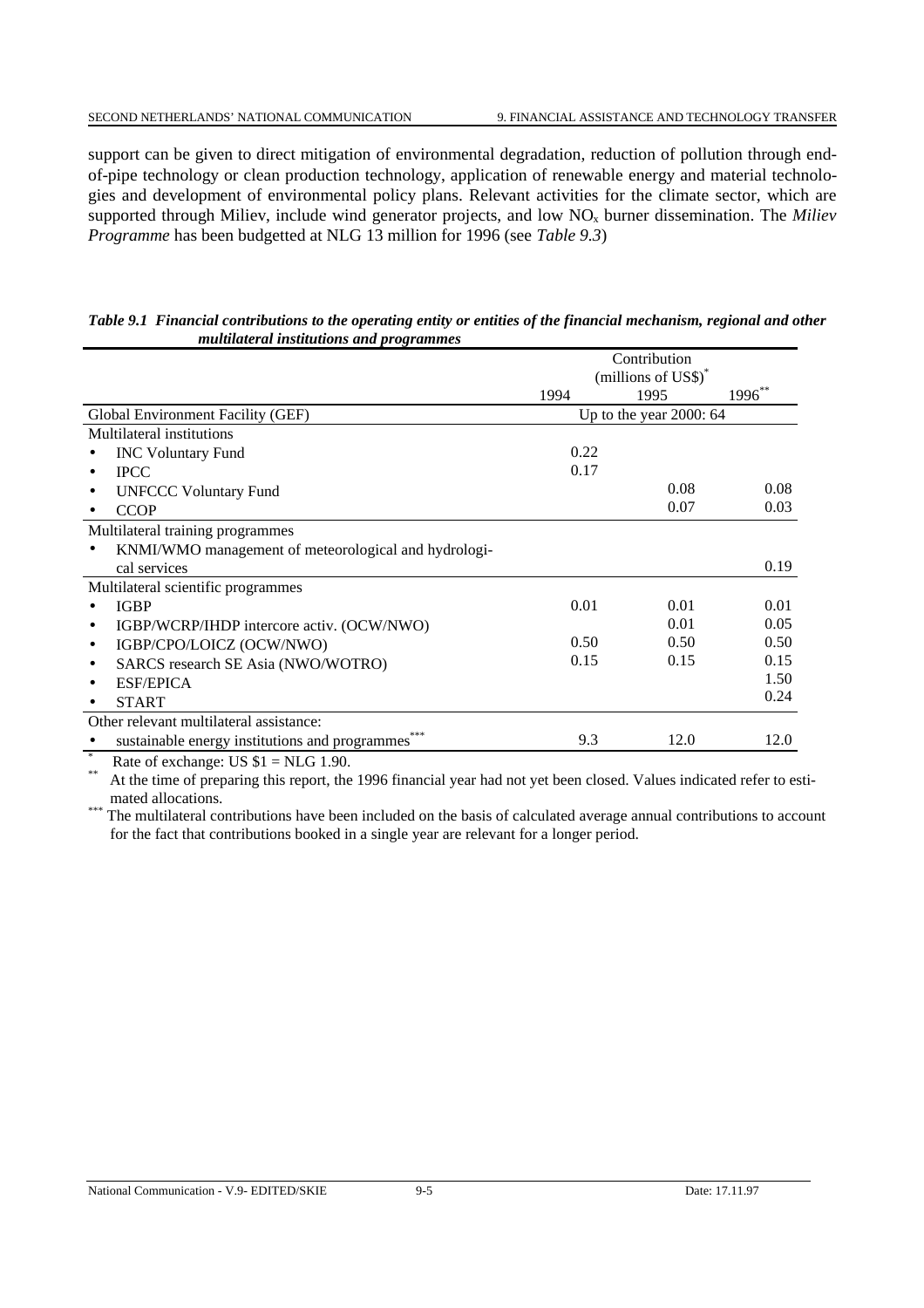|                                                          | Contribution<br>(millions of US\$) <sup>*</sup> |      |        |
|----------------------------------------------------------|-------------------------------------------------|------|--------|
|                                                          | 1994                                            | 1995 | 1996** |
| <b>Climate Study Programme</b>                           | Up to 1998: 3.7                                 |      |        |
| Support to climate-related workshops                     | 0.10                                            | 0.06 | 0.10   |
| Coastal Zone Management (adaptation):                    |                                                 |      |        |
| Bangladesh                                               | 0.16                                            |      |        |
| Egypt                                                    | 0.08                                            | 0.08 | 0.08   |
| Nicaragua                                                |                                                 |      | 0.20   |
| Poland                                                   |                                                 |      | 0.06   |
| Vietnam                                                  | 0.05                                            | 0.05 | 0.05   |
| Seminar Ghana                                            |                                                 |      | 0.03   |
| Seminar Uruguay                                          |                                                 |      | 0.01   |
| Other relevant bilateral assistance:                     |                                                 |      |        |
| PSO (mitigation)<br>٠                                    | 8.7                                             | 13.1 | 18.3   |
| Development cooperation sustainable energy projects, in- |                                                 |      |        |
| cluding Miliev <sup>***</sup> (mitigation)               | 4.0                                             | 5.4  | 9.1    |

#### *Table 9.2.a Bilateral financial contributions related to the implementation of the Convention*

\* Rate of exchange: US  $$1 = NLG 1.90$ .

At the time of preparing this report, the 1996 financial year had not yet been closed. Values indicated refer to esti-mated allocations.

the assistance budgets indicated cover actual disbursements only to projects directly distinguishable as having relevance to mitigation and adaptation. Various other projects and components of projects have direct or indirect relevance.

*Table 9.2.b Specification of bilateral financial contributions under the PSO programme (in mln US\$)*

| Recipient country         | Mitigation type                 | 1994 | 1995 | 1996 |
|---------------------------|---------------------------------|------|------|------|
| <b>PSO</b> total          | <b>Energy &amp; environment</b> | 8.7  | 13.1 | 18.3 |
| Czech Republic            |                                 | 0.0  | 1.1  | 0.0  |
| Hungary                   |                                 | 0.9  | 1.6  | 1.6  |
| Latvia                    |                                 | 0.0  | 0.6  | 0.6  |
| Lithuania                 |                                 | 0.0  | 0.0  | 1.3  |
| Poland                    |                                 | 0.1  | 1.3  | 1.3  |
| Romania                   |                                 | 0.0  | 0.0  | 1.0  |
| <b>Russian Federation</b> |                                 | 4.6  | 5.8  | 7.0  |
| Slovakia                  |                                 | 0.6  | 0.0  | 1.0  |
| Slovenia                  |                                 | 0.0  | 0.0  | 0.6  |
| Ukraine                   |                                 | 2.5  | 2.7  | 4.0  |

| Table 9.3 Projects of programmes that promote, facilitate and/or finance transfer of or access to 'hard' and 'soft' |  |  |  |  |
|---------------------------------------------------------------------------------------------------------------------|--|--|--|--|
| <i>technologies (actual disbursements)</i>                                                                          |  |  |  |  |

| <br>$CTTO$ $C^*$<br>$\sim$<br>$.$ ontr<br>' m1l<br>Οİ<br>lions<br>abutior.<br>USD. | $QQ_{\Delta}$ | 100 <sup>2</sup><br>ں ر | $1996$ ** |
|------------------------------------------------------------------------------------|---------------|-------------------------|-----------|
| Miliev<br>gramme<br>эι                                                             | ◡.。           | .                       | υ.υ       |
|                                                                                    |               |                         |           |

\* Rate of exchange: US  $$1 = NLG 1.90$ .<br>Ry the time of preparing this report the

By the time of preparing this report, the 1996 financial year had not yet been closed. Values indicated refer to estimated allocations.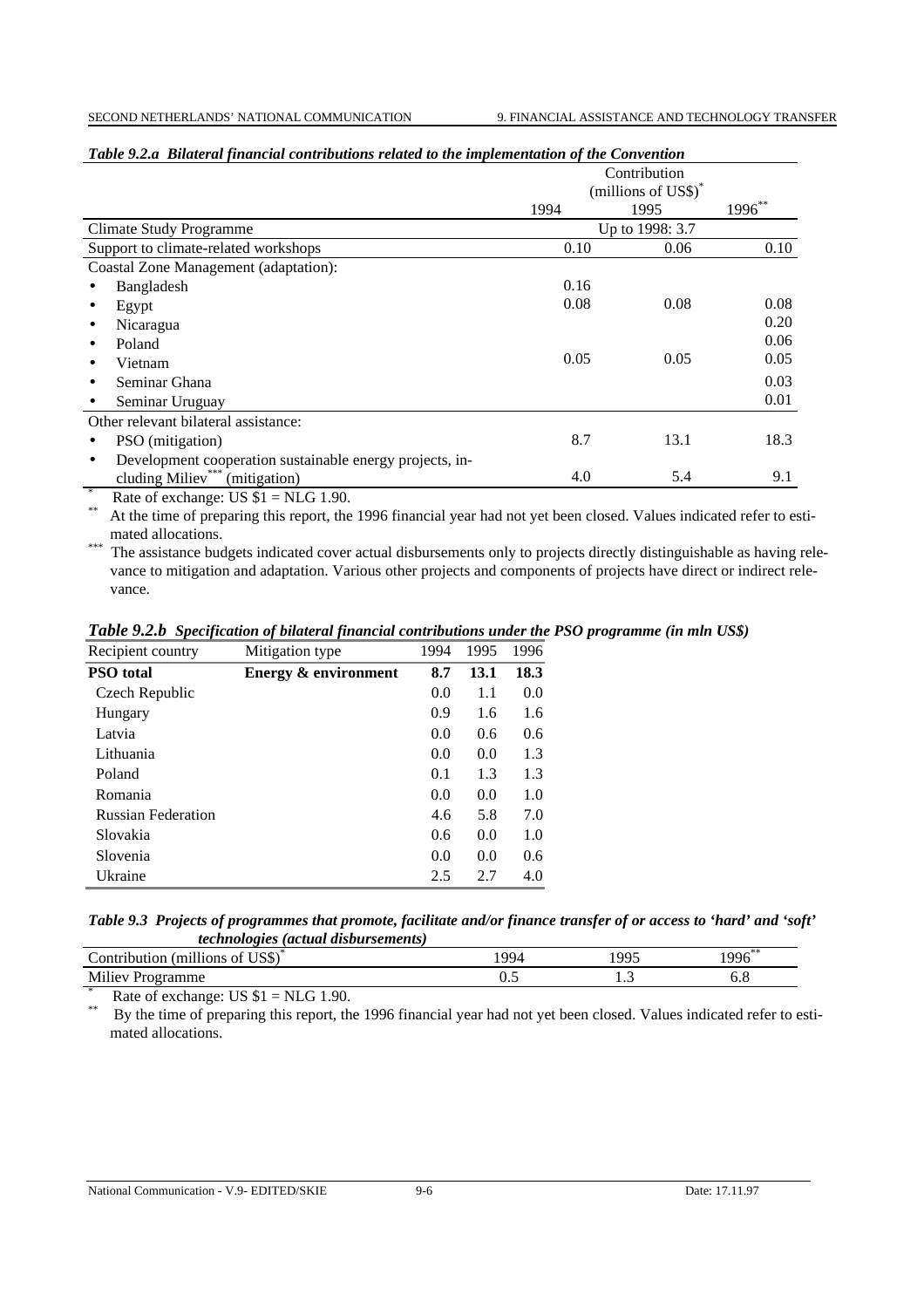| 9.3 MULTILATERAL ASSISTANCE TO MEET THE COSTS OF MITIGATION AND ADAPTATION TO CLIMATE CHANGE 9-1         |  |
|----------------------------------------------------------------------------------------------------------|--|
| 9.4 NEW AND ADDITIONAL MULTILATERAL ASSISTANCE TO MEET THE COSTS OF MITIGATION AND ADAPTATION TO CLIMATE |  |
|                                                                                                          |  |
| 9.5 BILATERAL ASSISTANCE TO MEET THE COSTS OF MITIGATION AND ADAPTATION TO CLIMATE CHANGE 9-2            |  |
|                                                                                                          |  |
|                                                                                                          |  |
| 9.6 NEW AND ADDITIONAL BILATERAL ASSISTANCE TO MEET THE COSTS OF MITIGATION AND ADAPTATION TO CLIMATE    |  |
|                                                                                                          |  |
|                                                                                                          |  |

#### National Communication - V.9- EDITED/SKIE 9-7 Date: 17.11.97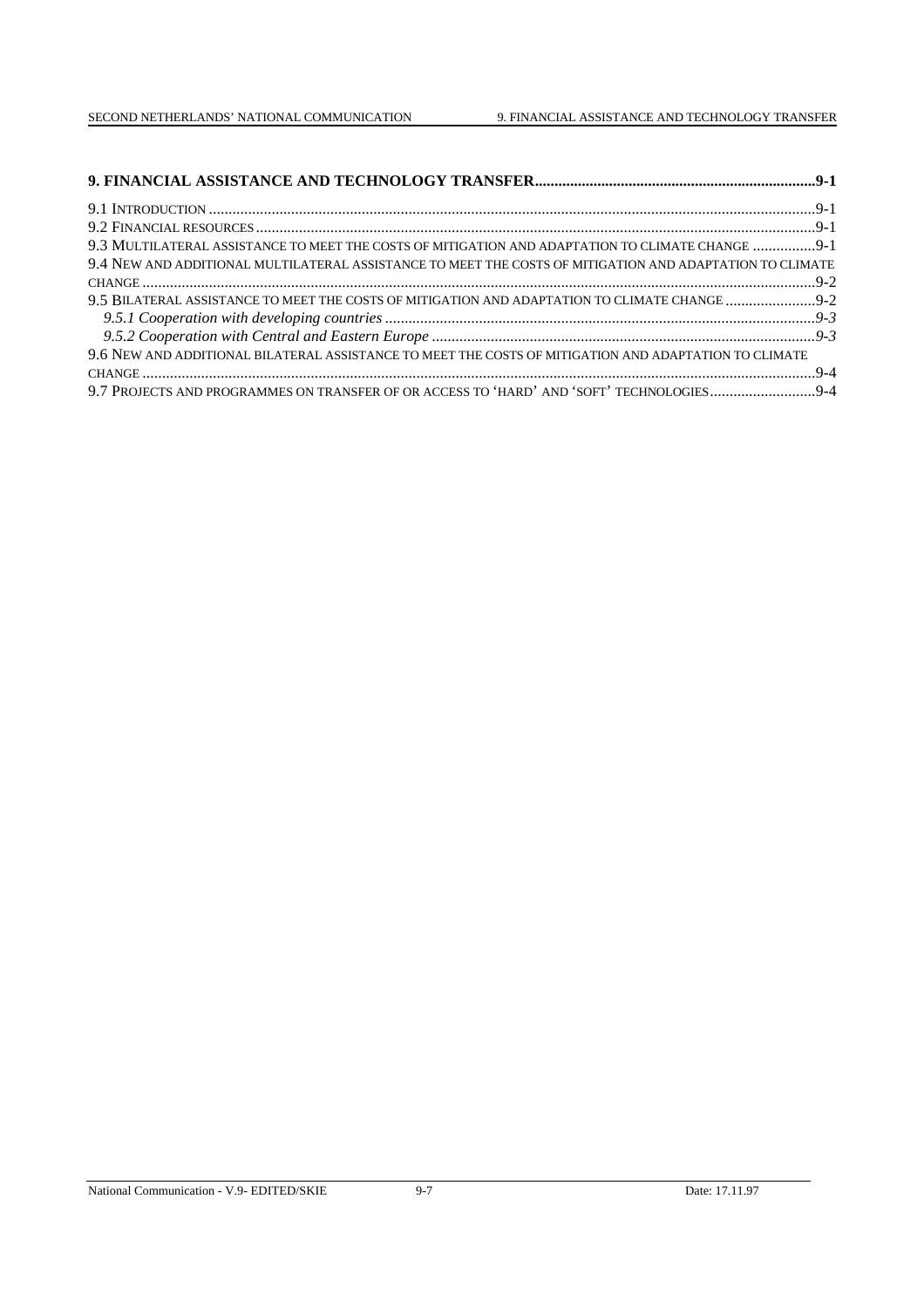# **10. RESEARCH AND SYSTEMATIC OBSERVATION**

## **10.1 Introduction**

Research activities, both policy-supporting and applied climate research, are taking place at the *Royal Netherlands Meteorological Institute* (KNMI), the *National Institute of Public Health and the Environment* (RIVM), the *Netherlands Energy Research Foundation* (ECN), the Netherlands' *Organisation for Applied Scientific Research* (TNO), the *NWO Netherlands Institute for Sea Research* (NIOZ*), Netherlands Institute for Ecological Research-Centre for Estuarine and Marine Research* (NIOO-CEMO), and at many universities. Research in the Netherlands contributes significantly to the work of the *Intergovernmental Panel on Climate Change* (IPCC), for example in the field of integrated global models and emission calculation methodology. According to the IPCC, a joint and coordinated international research effort remains essential to effectively supplement gaps in knowledge and to reduce uncertainties. Furthermore, the broad participation of countries (including those in development) in international research and observation programmes is essential according to the IPCC. The Netherlands actively contributes to various international research programmes, including the *World Climate Research Programme* (WCRP), the *International Geosphere-Biosphere Programme* (IGBP) and the *International Human Dimensions of Global Environmental Change Programme* (IHDP) (see Section 9.3). These programmes relate to both scientific, and socioeconomic and cultural, aspects of the climate issue, forming the basis of IPCC's work.

## **10.2 National research programmes**

National research programmes supporting climate change research are:

- *National Research Programme for Global Air Pollution and Climate Change* (NOP-MLK);
- *Netherlands Organisation for Scientific Research* (NWO) global change programme;
- *National Remote Sensing Programme* (NRSP);
- *Earth Observation User Support Programme*.

Other contributions to the Netherlands' climate change research infrastructure are through committees of the *Royal Netherlands' Academy of Arts and Sciences* (KNAW) (see Section 10.2). Besides these KNAW committees the Netherlands also has a number of topic centres on climate change (see Section 10.3). Apart from directly climate-related research, the Netherlands carries out a number of programmes on energy conversion, energy conservation and renewable energy (see Section 10.9 and Chapter 4).

## *10.2.1* **National Research Programme on Global Air Pollution and Climate Change**

National research activities are supported and to a significant degree guided by the *National Research Programme for Global Air pollution and Climate Change* (NOP-MLK), in which the ministries responsible for the *NEPP's* and NWO participate. The first phase of this programme (1990-1995) has now been completed and the second will run from 1995-2001. The NOP-MLK programme is broad in scope, considering both the fundamental questions of the global climate issue and policy-specific strategies for solutions. An overview of the research carried out during the first phase of the NRP can be found in the proceedings of the international conference, organised to conclude NRP-I in 1994 (Zwerver *et al.,* 1995). As an illustration of the wide scope of climate-related research in the Netherlands *Box 10.1* presents an overview of studies currently carried out within the NRP. The NRP-II is categorised into four themes (percentages indicate budget allocation):

- I. Dynamics of the climate system and its components [33%]
- II. Vulnerability of natural and societal systems to climate change [22%]
- III. Societal causes and solutions [29%]
- IV. Integration and assessment [16%].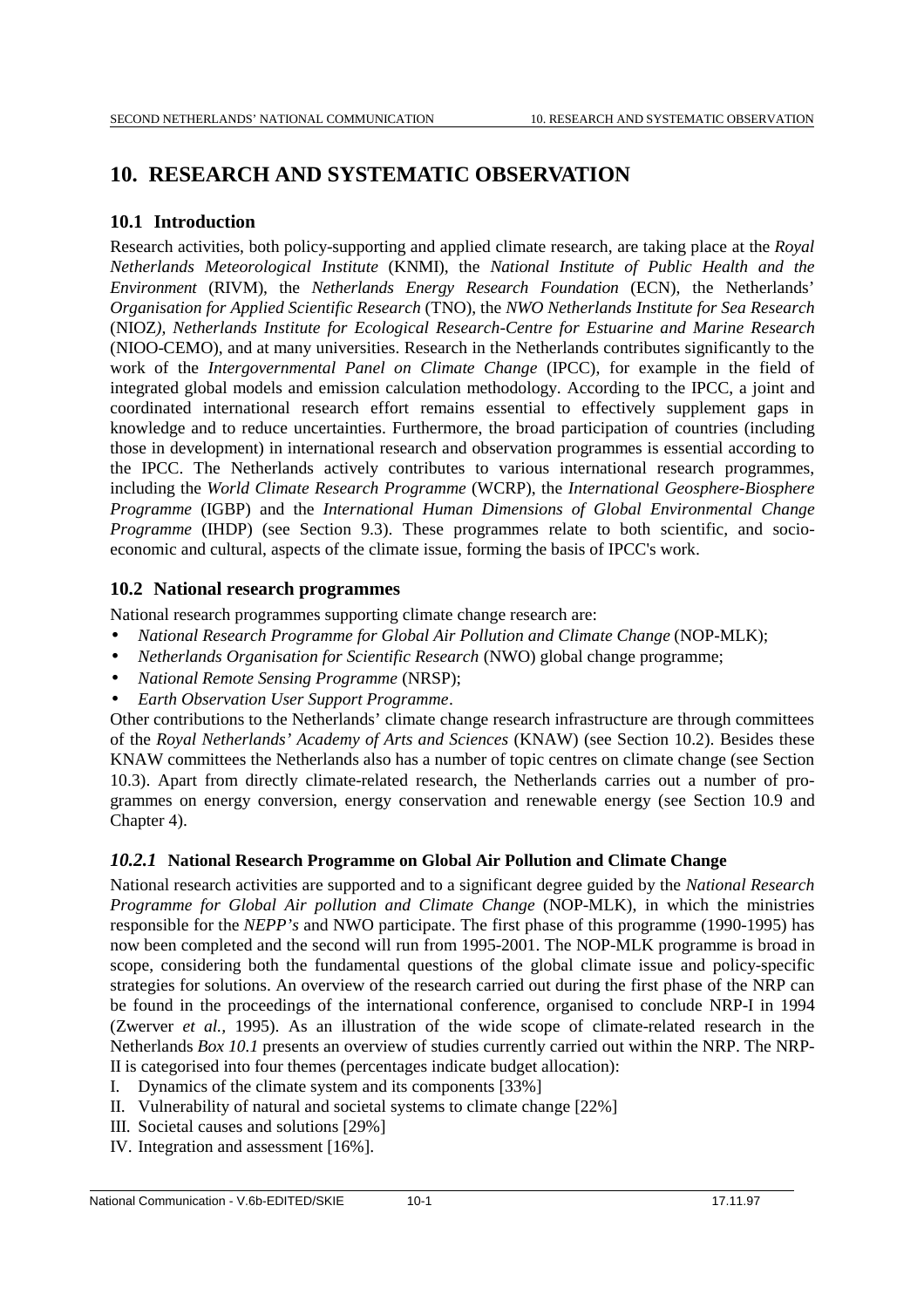The NRP-II budget amounts to NLG 47 million. NRP-II is commissioned in three segments, during which a shift from a science-driven (bottom-up) programming of the research to a more policy-driven (top-down) approach is realised. The policy priorities play a major role. The first segment has been contracted completely bottom-up, while programming of the second and third section is based on policy priorities. Projects in the first and second segment started between 1995 and 1997; projects in the third segment will start at the end of 1997 or beginning of 1998. About 80, mostly large, projects are expected to be contracted in NRP-II.

In the coming years, a matter of serious concern for NRP will be to meet the demand for policyrelevant information for the development of national and international climate policies. Besides the regular research budget, a budget specially dedicated to support short-term policy-relevant projects is available. With respect to supporting policy, extra focus will be put on the integrated assessment function of the programme and the communication on the results of research projects.

The second phase of NOP-MLK is to be completed in 2001. But even after that, the Netherlands will still require a substantial research effort in climate. After all, the climate issue is a long-term problem. The Ministry of Environment will take the initiative in ensuring that the research effort can continue at a level to be determined. Further agreements will reached through *NEPP 3* on the resources available, the organisation and the programme-based approach to climate research after 2000.

#### **Box 10.1 National Research Programme for Global Air Pollution and Climate Change (NRP)**

A total of 250 projects were carried out in Phase I of NOP-MLK (NRP-I). Research projects now performed in the second phase of this programme are grouped according to the following four themes:

#### **I. Dynamics of the climate system**

Research is focused on material flows, greenhouse gases and aerosols, physical climate processes and climate variability, predictability and scenarios. Projects deal with, for example, methane emissions from rice paddies, the influence from clouds and aerosols on the radiative balance, methane emissions in north-west Europe, greenhouse gas emissions from grasslands and the ice sheet in Greenland.

#### **II. Natural and societal impacts**

A distinction can be made between vulnerable systems in the Netherlands and the region (Europe), and vulnerable systems in the global perspective. The first segment of NRP-II saw the launch of projects focusing in particular on the vulnerability of ecosystems in the Netherlands: the Wadden Sea, riverine systems, the Rhine, and forests both in the Netherlands and Europe. One project, however, is directed to the influence of climate change on semi-arid areas (West Africa). Initiatives have also been taken to start research into the vulnerability of societal systems, such as studies on public health, water availability and supply, and the economic aspects of climate change impacts.

#### **III. Societal causes and solutions**

Here, the focus is on the question of how anthropogenic climate change can be prevented or mitigated. Research activities include land-use, energy and material systems, mobility and transport, lifestyles and consumption patterns, perceptions and attitudes, and institutions and instruments. Research has started into the possibilities of cost-effective  $CO<sub>2</sub>$  reductions in the European energy and material systems, tradable permits, sustainable biomass energy systems and change in household consumption patterns.

#### **IV. Integration and assessment**

A strong effort is made to collect and combine the available knowledge produced in the other NRP themes and research. Besides integration of these results, it is most important that insights are communicated between science, policy and society. Here, the objective of the research is to develop instruments for integrated assessment and for fostering the dialogue between science and policy. Projects are focused on multiscale land-use modelling, further development and use of the IMAGE-2 model; furthermore, they stimulate the use of the EDGAR emission database and the possibilities of local climate policy. New projects will focus on enhancing the dialogue between science, policy and society so as to explore long-term solutions in formulating climate policies.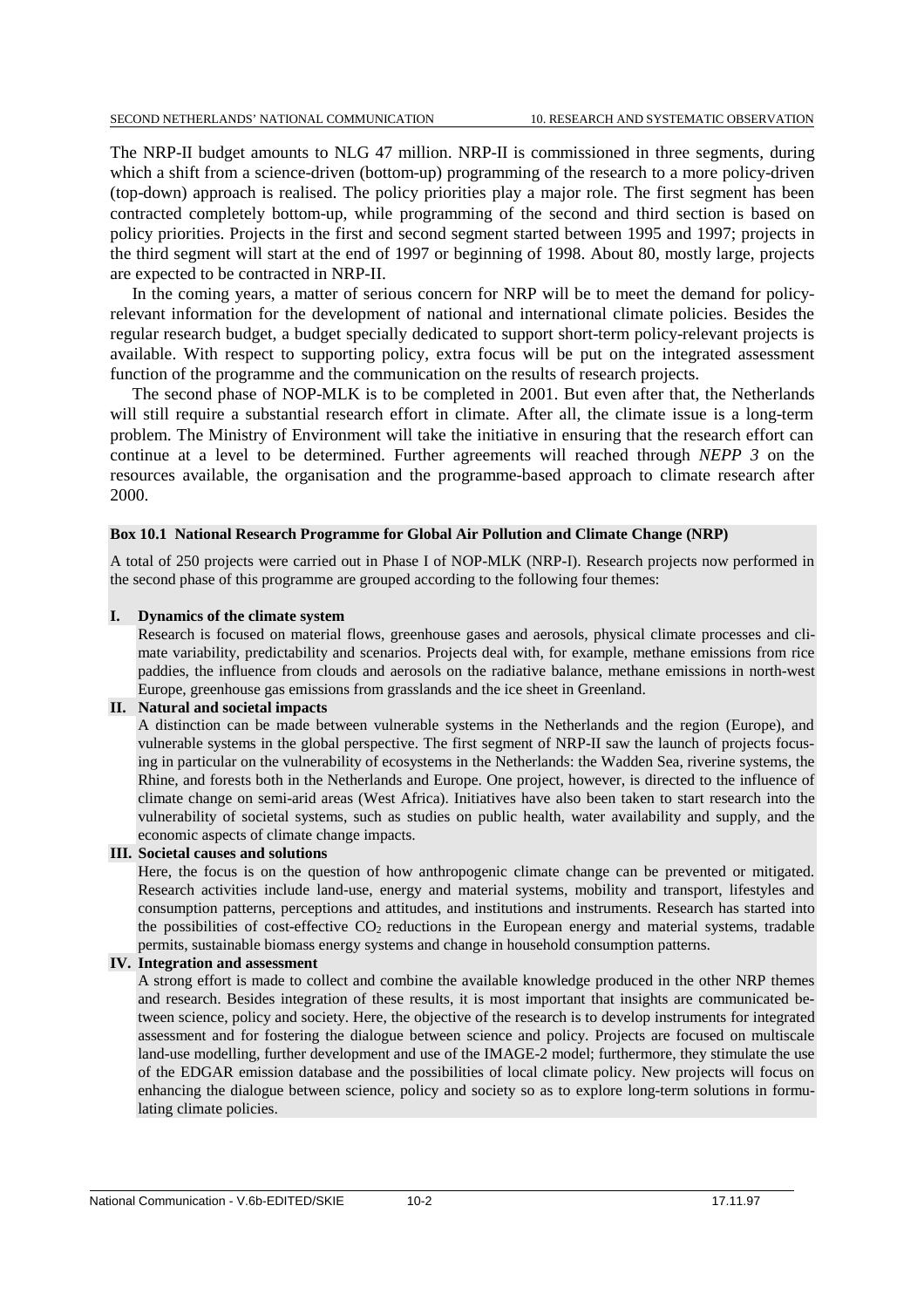# *10.2.2* **NWO global change research programme**

In addition to its participation in the NOP-MLK, the *Netherlands Organisation for Scientific Research* (NWO) fosters research in the framework of the *Global Change Priority Programme* (1990- 1998). This programme has a broader scope than the climate-focused NOP-MLK, including research on Antarctic systems in the framework of the *Scientific Committee on Antarctic Research* (SCAR) and the *European Science Foundation* (ESF), and the several research programmes on coastal zones in south-east Asia in the framework of the *South-East Asian Regional Committee on START* (SARCS), the *NWO Foundation for the Advancement of Tropical Research* **(**WOTRO) and the IGBP Core Project *Land-Ocean Interaction in the Coastal Zone* (LOICZ). The programmes on coastal zones in Asia aim at capacity-building as well. An overview of Dutch research has been made in the framework of the *IGFA Resource Assessment*. In additon, the *Foundation for Earth Sciences* (GOA) and the *Space Research Organisation Netherlands* (SRON) fund climate research on a regular basis.

# *10.2.3* **KNAW contribution to climate change research**

The *Royal Netherlands' Academy of Arts and Sciences* (KNAW) also contributes to the Netherlands' climate change research infrastructure through the activities of a number of committees. These include the *Climate Committee*, advising the Netherlands' Government on subjects relating to climate change (also acting as national WCRP Committee); the *MAB/SCOPE/IGBP Committee*, coordinating national activities within the framework of international programmes on *Man and Biosphere* (MAB), the *Scientific Committee on Problems of the Environment* (SCOPE) and IGBP; and the *HDP Committee*, established in 1994, advising the Netherlands' Government on issues of human dimensions of global change and coordinating Netherlands' input into the *International Human Dimensions of Global Environmental Change Programme* (IHDP) of the *International Social Science Council* (ISSC).

# **10.3 The CKO, CPO and CZMC topic centres**

The *Netherlands Centre for Climate Research* (CKO) was established in 1995, with the support of both the Ministries of Education, Culture and Sciences (OCW); Transport, Public Works and Water Management (VW); Agriculture, Nature Management and Fisheries (LNV) and Housing, Spatial Planning and the Environment (VROM), and Utrecht University. The CKO represents a cooperation between the *Institute for Marine and Atmospheric Research* (IMAU) of Utrecht University, RIVM and KNMI. Cooperation with the German *Max Planck Institutes* in Mainz (atmospheric chemistry) and Hamburg (meteorology) is being sought on the advice of an international committee chaired by professor dr. P.J. Crutzen of MPI Mainz (RUU, 1996). To strengthen this bond, the Ministry of Sciences has reserved a budget of NLG 6 million for the period 1997-2002. Cooperation between the *National Institute for Coastal and Marine Management* (RIKZ) and the German oceanographic institutes in Bremen is being consolidated, while cooperation with other Netherlands' institutes is currently being evaluated. The CKO aims to enhance the quality and impact of climate research in the Netherlands, in general, and research in 'Climate variability and climate change' and 'Atmospheric composition and climate processes', in particular. A second objective of CKO is to strengthen the international position of the Netherlands' climate research.

The *NWO Netherlands Institute for Sea Research* (NIOZ) houses the *Core Project Office* (CPO) of the IGBP core project *Land-Ocean Interaction in the Coastal Zone* (LOICZ) with the support of the Ministries of OCW, VW and LNV*.* The present commitment expires at the end of 1997. Furthermore, the *International Coastal Zone Management Centre* (CZMC) is housed by RIKZ.

# **10.4 Research on impacts**

Since projections of the future climate are highly uncertain on regional scales, impact studies mainly focus on changes in the vulnerability of, for example, ecosystems under different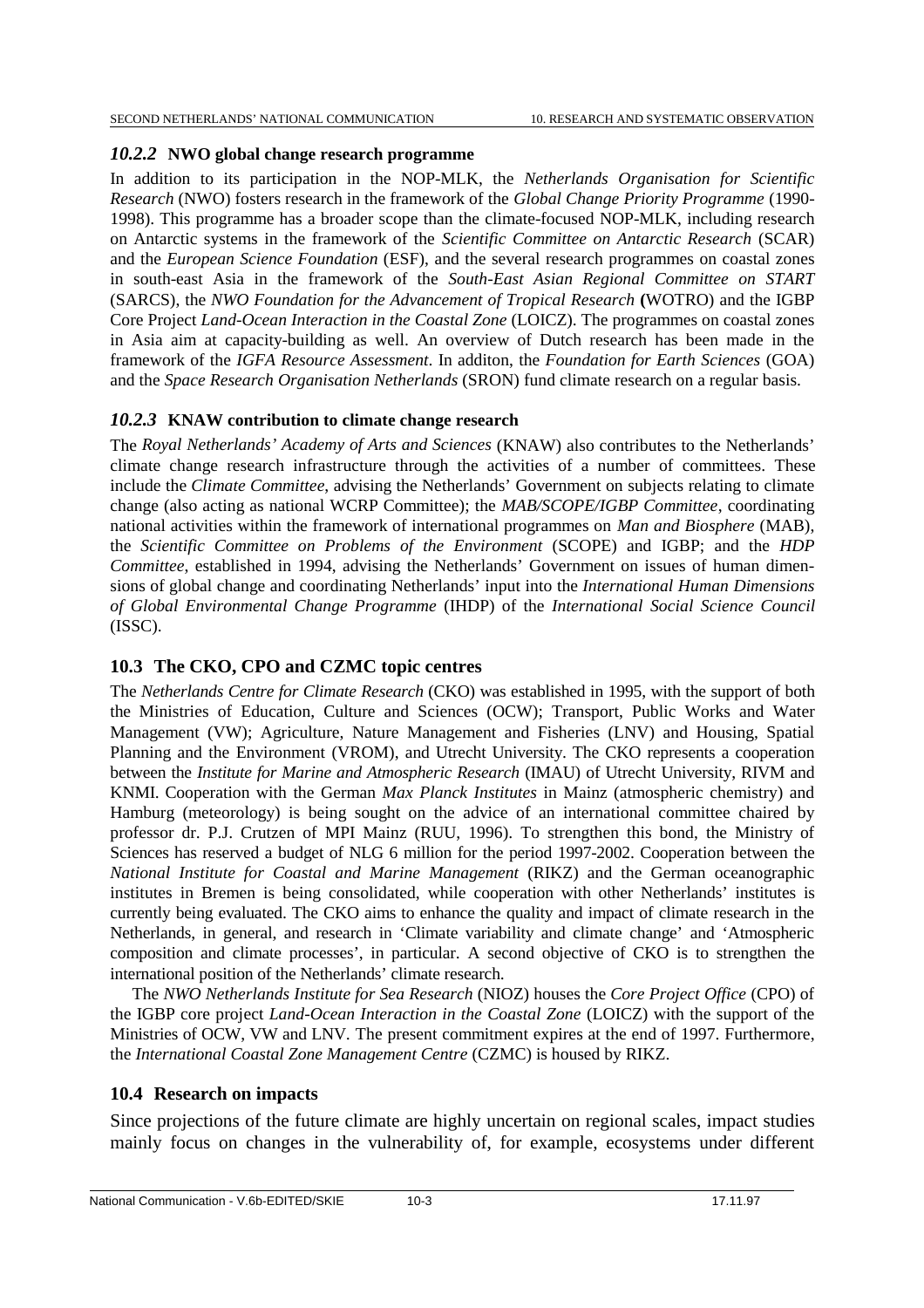scenarios of climate change. A major research issue is the impact of climate change on the discharge of water and sediment by the rivers Rhine and Meuse, and the consequences for the highly controlled inland water systems of the Netherlands. Another key issue is the impact of climate change and sea-level rise on the Wadden Sea, the major coastal tidal flats classified as European wetland reserve.

The Netherlands with its considerable experience in coastal zone management has strived to share this experience with other countries, in particular the developing countries most vulnerable to the effects of climate change. Support in this respect involves dissemination of information on coastal zone management and training of experts. The *Governmental Coastal Zone Management Centre* now provides this kind of assistance to 15 developing countries and countries in transition. For more details we refer to Chapter 7.

# **10.5 Modelling and prediction**

Research activities in the Netherlands often aim at modelling. Many models are used to analyse or to project economic activities and/or related emissions; in some cases modelling is the research activity itself. At the national level, a set of models at CPB, ECN and RIVM are used especially to define scenarios for the *National Environmental Outlooks* (see *Box 10.2*). Contributions to the internationally coordinated projects of WCRP and IGBP are manifold and include modelling ocean circulation, ocean-atmosphere interactions (energy, water,  $CO<sub>2</sub>$ ), soil-vegetation-atmosphere fluxes, atmospheric processes,  $CO<sub>2</sub>$  flux models (e.g. those based upon high resolution isotopic analysis), compilation of global emission inventories, modelling impacts of climate change and land use on river discharge, icecap balances (Greenland and Antarctica-EPICA), etc. Contributions to *Global Circulation Models* (GCMs) are aimed mainly at improving components of the ECHO coupled GCM (Hamburg) and adding atmospheric chemistry to this model. Another category of models deals with the economic impacts of  $CO<sub>2</sub>$  emission reduction policies.

The IMAGE 2 model has a special role, in that it represents an integrated model designed to simulate the dynamics of the global society-biosphere-climate system. The objectives of the model are to investigate linkages and feedbacks in the system, and to evaluate consequences of climate policies (Alcamo *et al.,* 1996). The IMAGE model is extensively used for IPCC assessments, e.g. of emission scenarios. Recently, to support climate negotiations, the IMAGE 2.1 model was used to calculate a number of feasible 'safe landing corridors' for the period 2000-2020, i.e. the allowable range of greenhouse gas emissions, based on normative principles or calculation rules for the period up to 2100 adopted by the Netherlands Government:

- a rise in temperature of less than  $2^{\circ}$ C since the pre-industrial era;
- a maximum rise in sea-level of 50 cm:
- in principle, the global temperature should not rise faster than  $0.1 \degree C$  per decade (a rule which may be exceeded in the model for one decade after 2020);
- a maximum feasible global emission reduction of no more than several per cent (1-4%) per year.

|                | <b>DOX 10.2 MODELS INTIHIZING</b> IN the Netherlands                                                                                               |
|----------------|----------------------------------------------------------------------------------------------------------------------------------------------------|
| <b>MARKAL:</b> | an IEA LP planning model for energy production, technology and end-use markets (ECN)                                                               |
| SELPE:         | LP energy supply model (ECN)                                                                                                                       |
| SAVE:          | energy demand simulation model (ECN)                                                                                                               |
| <b>CENECA:</b> | econometric model relating energy consumption to data of economic and technological                                                                |
|                | development, and energy policy (CPB)                                                                                                               |
|                | WORLDSCAN: macro-economic model generating economic growth for world regions (CPB)                                                                 |
| $RIM+$ :       | emission information and projection model (RIVM)                                                                                                   |
| ECBILT:        | coupled ocean-atmosphere model (KNMI)                                                                                                              |
| <b>IMAGE:</b>  | Integrated Model to Assess the Greenhouse Effect, a global dynamic simulation model for<br>quantitative policy assessments of global change (RIVM) |

# **Box 10.2** Models maintained in the Netherlands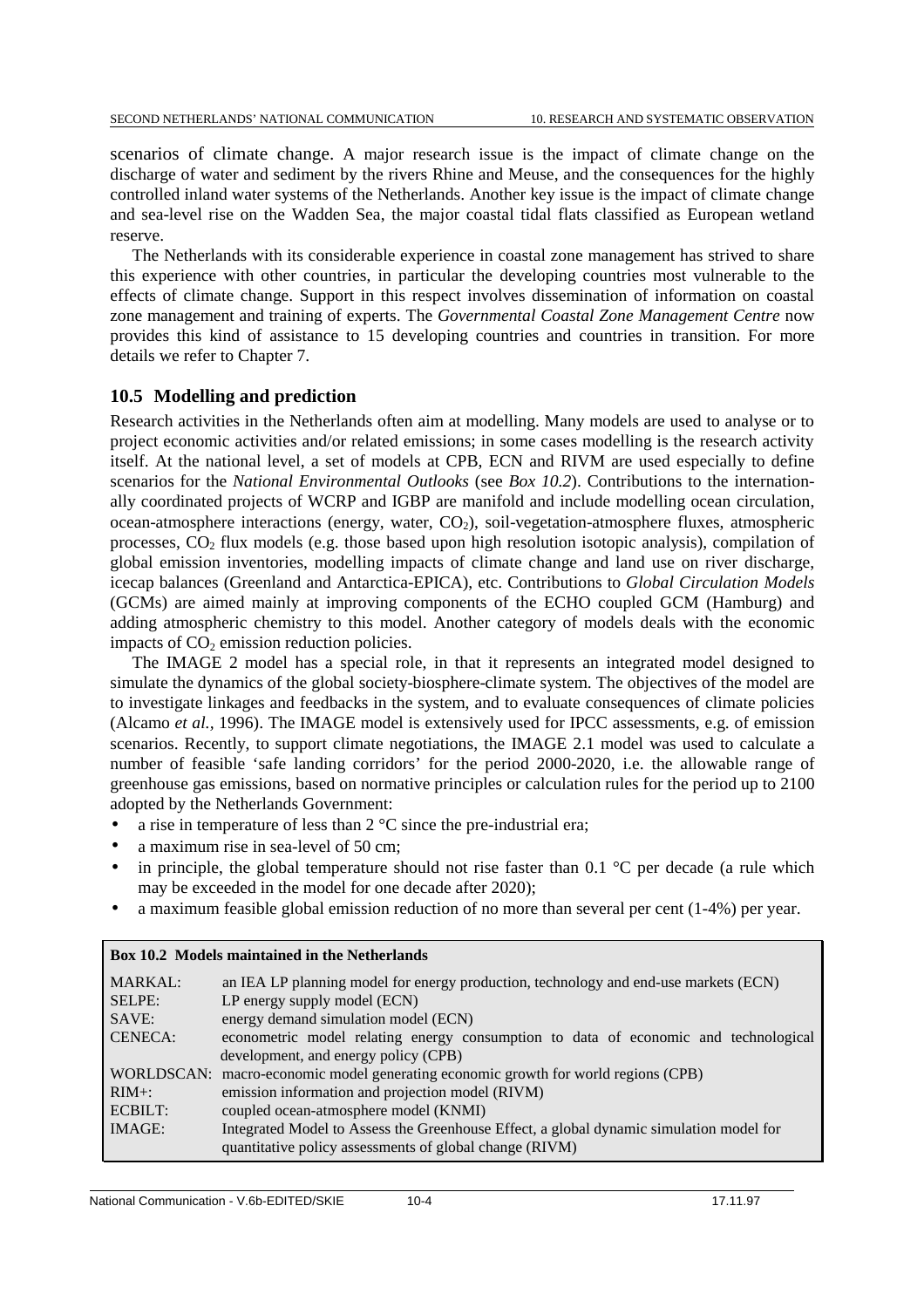# **10.6 Climate process and climate systems studies**

Most of the modelling activities are based on observational or experimental research. A wide variety of research is performed in the framework of WCRP and IGBP. The scope and scale of research projects vary from molecular genetic research on the production of trace gases up to analysis of satellite radar images of wind-wave relations and ocean circulation. Challenging problems are, for example, improving the resolution of techniques applied and combining upscaling and downscaling techniques in relation to experimental results or in situ observations.

# **10.7 Data collection, monitoring and systematic observations**

Apart from climate research, the observation and monitoring of the climate system is of importance to climate research and climate policy. It is necessary to understand climatic processes, validate models and ensure the timely detection of climate changes. Monitoring is also necessary for a timely evaluation of the policy objectives, by determining greenhouse gas emissions, measuring greenhouse gas concentrations and aerosols, radiative forcing and its effect on climate, and determining the effect of climate change on the earth and the effects of policy measures.

# *10.7.1* **Monitoring of emissions**

Netherlands emissions are maintained and annually updated in the national *Emission Registration* system (ER), which consists of emissions of large point sources ['ER-I'], supplemented with emissions of other anthropogenic sources. Agreements have been made between the research institutes in the Netherlands to ensure a uniform method of registration in determining the Netherlands' emissions of  $CO<sub>2</sub>$  and other greenhouse gases. Resulting emissions inventories are published annually in the *Annual Emissions Report* [EJR] (e.g. VROM, 1996d) and in a report to the EU in the framework of the Monitoring Mechanism on Greenhouse Gas Emissions and to the secretariat of the UN-FCCC (e.g. Spakman *et al.*, 1996). In view of the large uncertainties surrounding the non- $CO<sub>2</sub>$ emissions, continuous efforts are made improve the accuracy of national emission estimates, in particular of methane, nitrous oxide and fluorocarbons. Based on the experience in the Netherlands on the compilation of emission inventories, contributions are being made to improve the *IPCC guidelines* as applied to the *National Communications*.

Estimates of *global* greenhouse gas emissions are compiled and updated regularly in the EDGAR database, which is maintained in close cooperation with the *Global Emissions Inventory Activity* (GEIA), an activity of the *International Global Atmospheric Chemistry* (IGAC) programme of IGBP.

# *10.7.2* **Climate system monitoring**

In an international context the Netherlands contributes to maintaining and improving a global observing system. This applies, in particular, to participation in European programmes in Earth observation, such as the satellite programmes of the *European Organisation for the Exploitation of Meteorological Satellites* (EUMETSAT) and the *European Space Agency* (ESA). In addition, the Netherlands is actively involved in the *Global Climate Observing Systems (*GCOS), the *Global Terrestrial Observing Systems* (GTOS), and *Global Ocean Observing Systems* (GOOS). The budget allocated by the Netherlands Government for the European Earth observing programmes and the national user support programmes is currently NLG 50 million per year.

The data obtained through Earth observation can be used for monitoring the concentrations of greenhouse gases and aerosol, the dynamics of the atmosphere, radiative processes and radiative forcing, the oceans and continents, and for further enhancing our knowledge on these topics. In particular, the monitoring of the abundance and distribution of ozone and other greenhouse gases by instruments on satellites for Earth observation, such as GOME on the ERS-2 and SCIAMACHY on ENVISAT, increases the expertise of the Netherlands used world-wide by the scientific and operational community concerned. Furthermore, results of climate models will be validated with Earth observation data. Priorities for investment in Earth observation with respect to climate change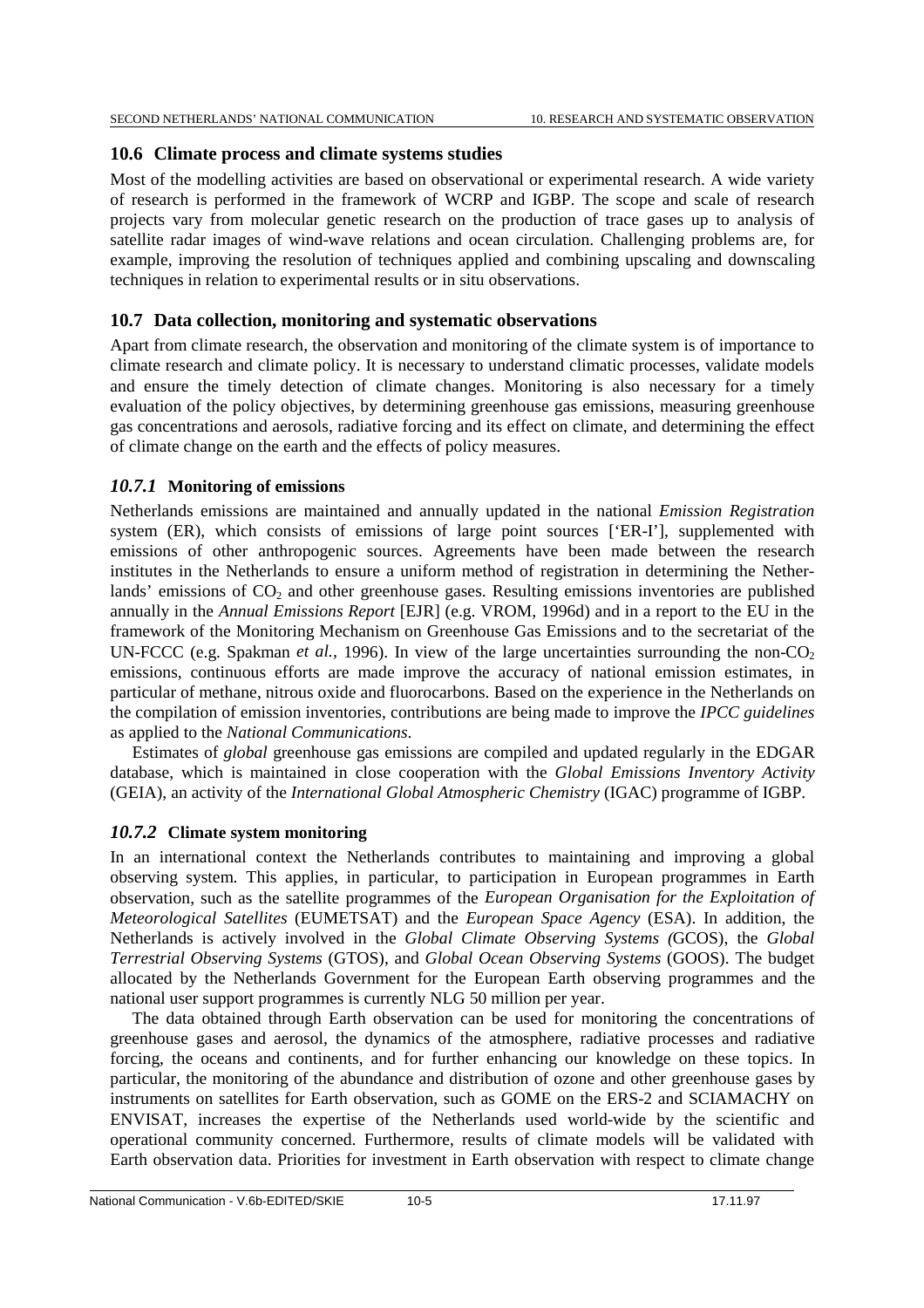are coordinated by the European satellite organisations in relation to world-wide efforts. The Netherlands plays an active role in the evaluation of these priorities.

In the Netherlands, meteorological observations date back to about 1850/1900, depending on the weather variable considered. KNMI stores and manages the climate data collected at monitoring stations in the Netherlands. At present, there are about 400 observation stations in the Netherlands. 370 Weather variables (including radiosonde data from De Bilt) gathered at the observation stations form the basic data of the Netherlands' weather database. Validated basic data have been made accessible online for the last five years. Derived data calculated after validating the basic data (for instance, daily mean temperature, monthly precipitation, etc.) remain available online.

# *10.7.3* **Availability of databases**

A number of databases are maintained in the Netherlands for policy making and research activities (see *Box 10.3)*. Data from the *Emission Registration* (ER) and RIM+ systems are available for national policy-making and data from the annual *States of the Environment* (via CD-ROM) and from the *Emission Database for Global Atmospheric Research* (EDGAR) (electronically via anonymous FTP) for policy-making and climate change research. Requests for EDGAR data have been received e.g. for policy-making on the subject of air traffic, for determining default emission factors for *IPCC guidelines*, and gridded data for NRP and other projects. In addition, data compiled for validating the IMAGE 2 model have been assembled by RIVM in the *Hundred Year Database of the Environment* (HYDE), which is now also accessible for external users.

Access to the *climate database* is coordinated in the climatological service division of KNMI. The database enables weather forecasters to make comparisons between future (forecasted) and past weather, and scientists to validate their models against observational data or perform diagnostic studies. Climatological services may use the database for the reconstruction of weather situations and the preparation of data series requested for specific days, months or seasons. Requests also are submitted by insurance companies (to verify the weather at times of traffic accidents or storm damage) and engineering companies in the fields of agriculture, energy supply, natural and water resources, tourism, industry, urban design and transportation. Finally, the database is used to provide television, radio and newspapers with appropriate data for their public information tasks.

|                | Box 10.3 Databases maintained in the Netherlands                                                                                                                                                                                                                                                                                                                               |
|----------------|--------------------------------------------------------------------------------------------------------------------------------------------------------------------------------------------------------------------------------------------------------------------------------------------------------------------------------------------------------------------------------|
| ER:            | Emission Registration, national data retrieval system for emissions of point and area sources<br>(VROM/RIVM)                                                                                                                                                                                                                                                                   |
| $RIM+$ :       | emission information and projection model (RIVM)                                                                                                                                                                                                                                                                                                                               |
| <b>ICARUS:</b> | information system on energy conservation and application of resources based on a sectoral<br>approach. Database and scenario model contain energy-saving and $CO2$ -reduction measures<br>(RUU/NWS)                                                                                                                                                                           |
| <b>NEEDIS:</b> | database containing sectoral data on national energy consumption, efficiency and intensity<br>(ECN)                                                                                                                                                                                                                                                                            |
|                | Climate database: data collected at observation stations in the Netherlands (KNMI)                                                                                                                                                                                                                                                                                             |
| EDGAR:         | Emission Database for Global Atmospheric Research contains global sectoral emissions of<br>greenhouse gases and ozone-depleting compounds by country as well as on a $1^{\circ}x1^{\circ}$ grid. Be-<br>cause of EDGAR's structure, activity levels, emission factors and emissions can be extracted<br>per sector and aggregated over regions or latitudinal bands (RIVM/TNO) |
| HYDE:          | Hundred Year Database of the Environment containing various historical data required to test<br>the IMAGE 2 model (RIVM).                                                                                                                                                                                                                                                      |

# **10.8 Socio-economic analysis**

With regard to socio-economics aspects of climate change emphasis is put, on the one hand, on research into options to reduce emissions of  $CO<sub>2</sub>$  and other greenhouse gases due to residential activities and industrial production systems as well as by use of biomass, while on the other, on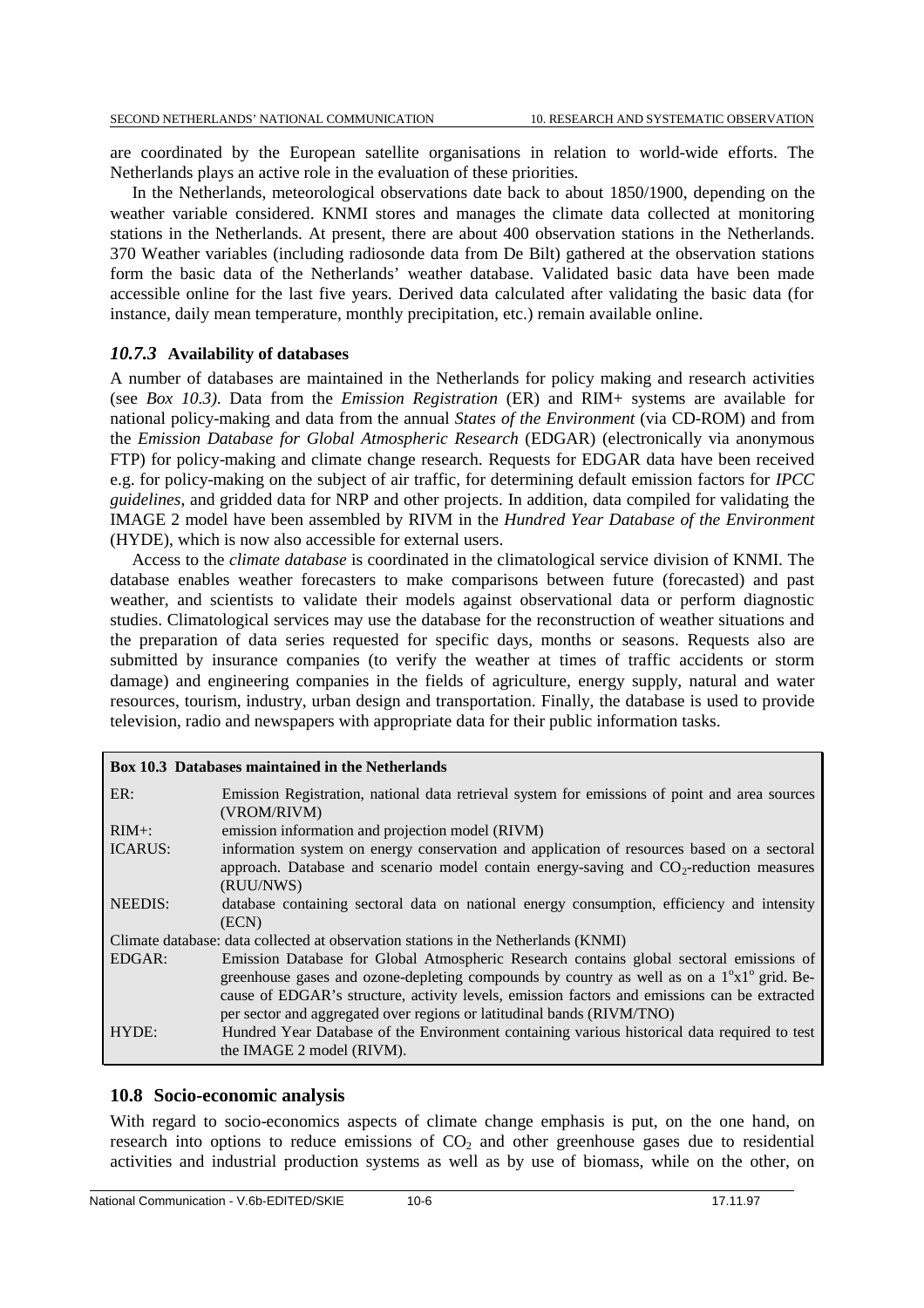research into a system of tradable permits. To support the stabilisation of emissions and their potential reduction after the year 2000, sectoral studies are carried out into potential measures and costs, possibilities of and restrictions in the range of policy instruments and an exploration of exchange mechanisms.

# **10.9 Technology research and development**

The control or reduction of the principal greenhouse gas,  $CO<sub>2</sub>$ , is linked mainly to utilisation of renewable energy and an increase in energy efficiency. The Netherlands is making great efforts here as well (see Chapter 4). The relevant R,D&D forms part of the energy policy as described in the *Third White Paper on Energy Policy* (EZ, 1995b). In 1997 about NLG 330 million is spent on R,D&D and technology transfer in about 20 programmes on energy conservation and renewable energy; about one-third of the budget is allocated to renewable energy sources (see *Fig. 10.1*). For more information we refer to Section 4.1.1.

Part of the Netherlands' development cooperation with developing countries involves technology transfer, e.g. of energy-efficient, renewable or clean technologies, also involving the private sector, for example through the *Miliev Programme*. In addition, cooperation programmes with Central and Eastern Europe such as *PSO* and *SCORE* aim at improving energy-efficiency and energy technology in this region. More information on these activities can be found in Chapter 9.



*Fig. 10.1 R,D&D priorities for energy conservation and renewable energy (1997 budget of NOVEM programmes).*

# **10.10 Direction of research and monitoring in the future**

In the years to come, besides research on the scientific aspects of the climate system, the Dutch contribution to international research will again be aimed at finding global and regional strategies in the long term to satisfy the commitments under the Framework Convention on Climate Change. Here, global integrated models will play an important role. To support the relevant protocols and scenarios studies, an insight into the cost-effectiveness of measures for emission reduction and adaptation, and insight into the effectiveness of administrative instruments, will be required.

To further reinforce international coordination and research programmes, the Netherlands will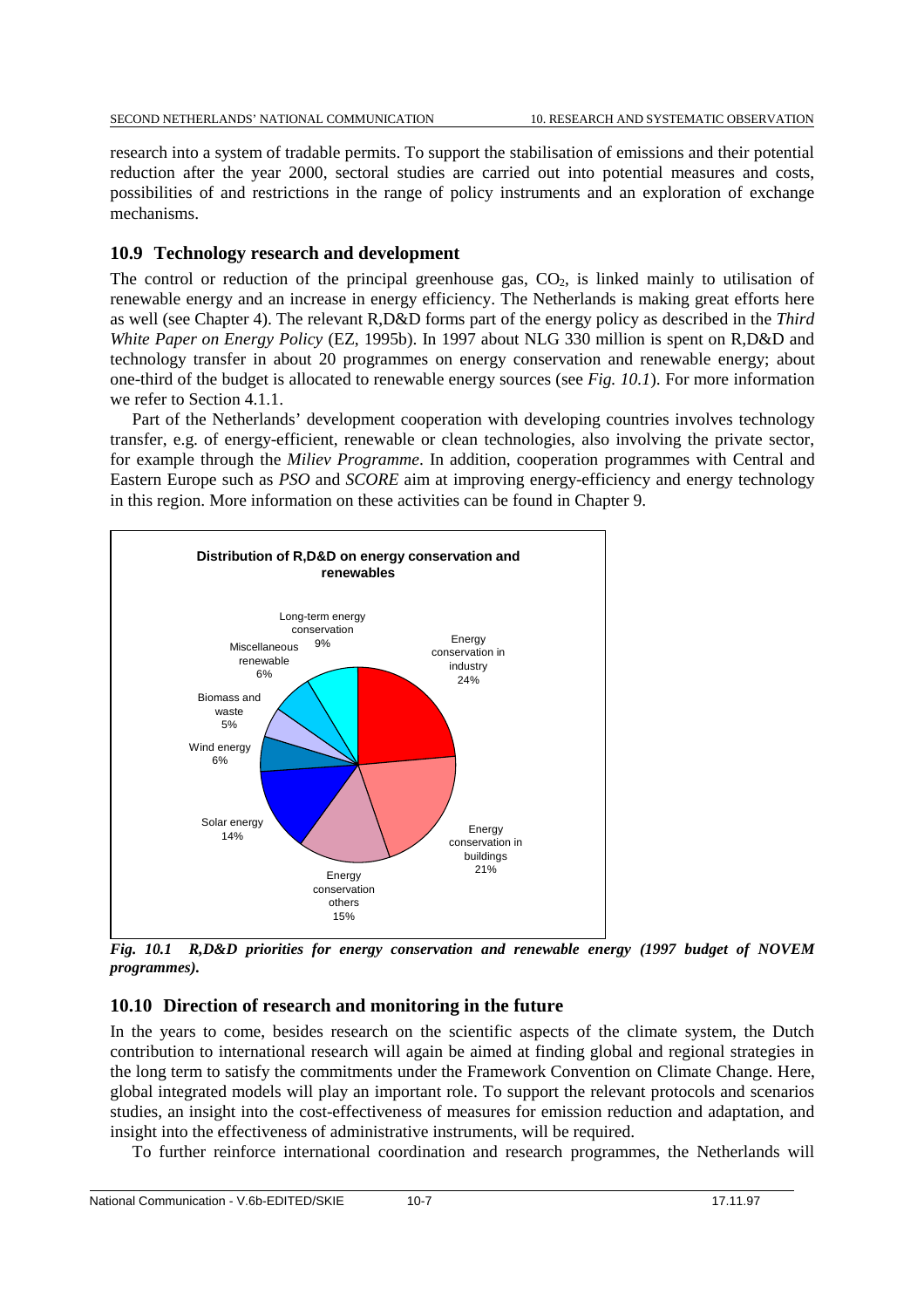continue to actively participate in the activities of the *International Group of Funding Agencies for Global Change Research* (IGFA). Until 1998, the Netherlands will function as the chair and secretariat (at NWO) for the IGFA. In addition, the Netherlands supports the 'Climate Agenda' initiative of the WMO's *World Climate Research Programme* to promote more effective cooperation between international climate-related programmes. Attention will also be devoted to European research cooperation, particularly via the *European Framework Programme*. The Netherlands will support the European contribution to global programmes by supporting the establishment of the *Fifth Framework Programme*.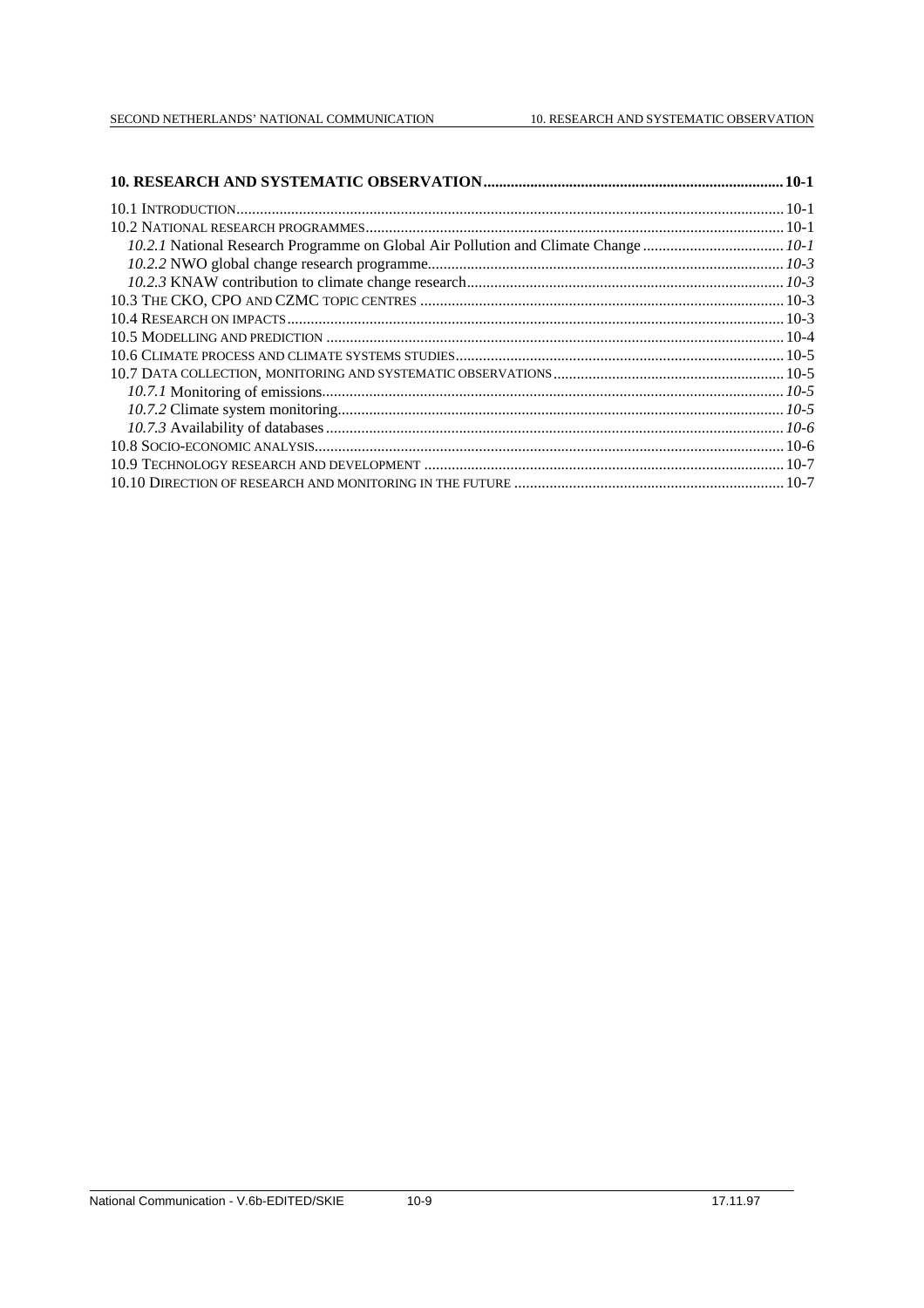# **Ref.:**

(Climate Change Research: Evaluation and Policy Implications. Proceedings of the International Conference, The Netherlands, 6-9 December 1994. Editors: S. Zwerver, R.S.A.R. van Rompaey, M.T.J. Kok and M.M. Berk. Studies in Environmental Science 65 A and B, 1995, Elsevier).

*Third White Paper on Energy Policy* (EZ, 1995).

RUU, 1996.

VROM (1996d) *Annual Emissions Report 1996* (in Dutch) [EJR].

Alcamo *et al. (*1996).

Spakman *et al.* (1996)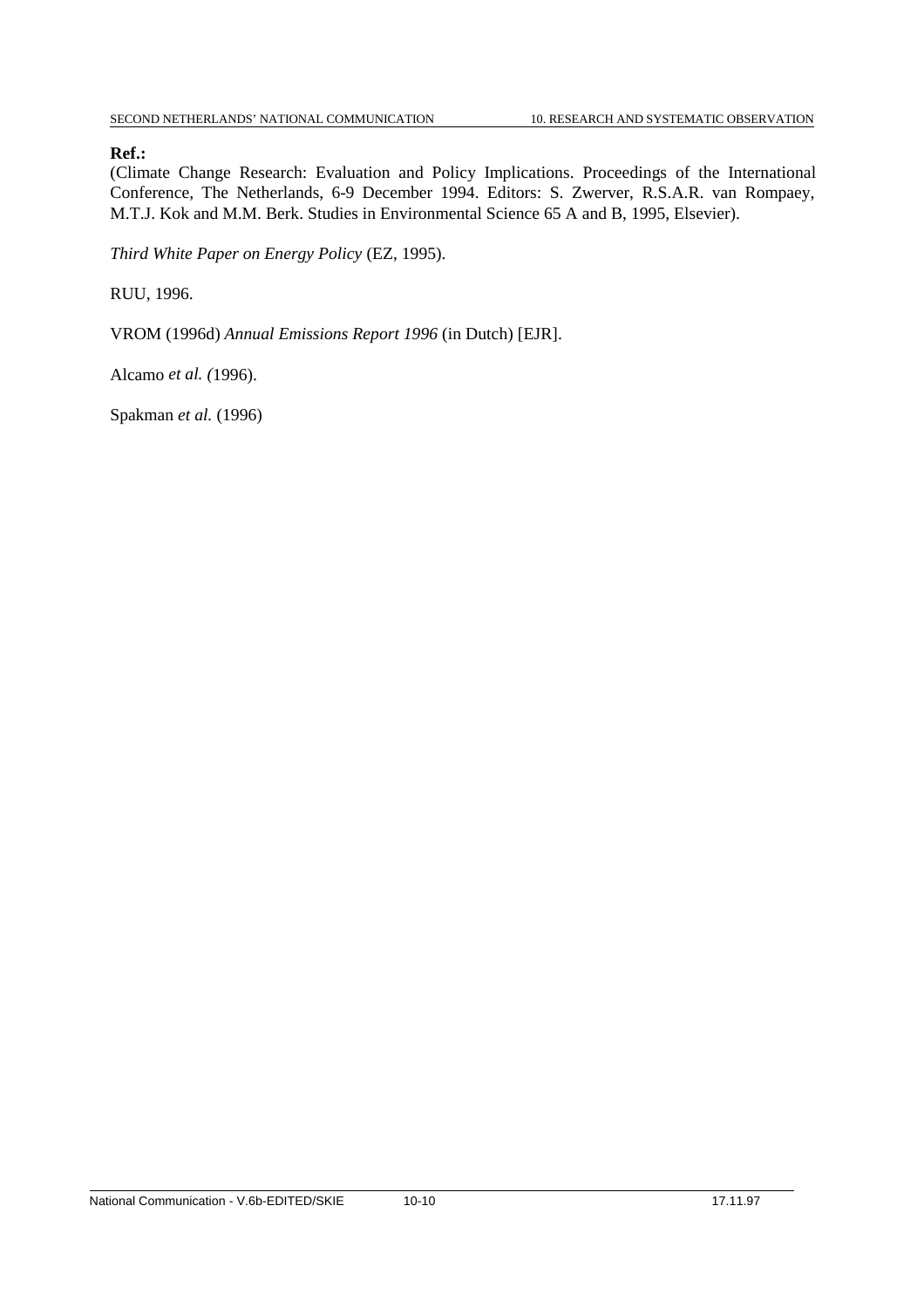# **11. EDUCATION, TRAINING AND PUBLIC AWARENESS**

# **11.1 Introduction**

The uncertainty about the reality of climate change and its causes has been substantially reduced in the last five years. Thus the emphasis has shifted from Phase 1 of the 'policy life-cycle' to Phase 2: from 'recognition' to 'policy development'. In this phase the emphasis is on achieving political and social consensus on the seriousness and extent of the consequences of the problem in relation to control measures required and the distribution of the burden. Naturally, developments in the policy-making process also affect the role and the essence of communication and information campaigns. Communication does not aim at recognition of the problem and setting agendas, but instead focuses on maintaining, and whenever possible on enlarging the support for climate policy. In addition, awareness creation has to be strengthened, in particular with respect to the gravity and the urgency of the consequences of climate change.

# **11.2 Research on information campaigns**

Since 1980, research has been conducted every six months into the involvement of citizens in about 45 social issues of various types including, from 1990, the subject of climate change. The involvement of the public in climate change issues appears to be related to public information campaigns and publicity on current events *(*see *Fig. 11.1).* A peak in public involvement occurred in 1992, coinciding with the 'Earth Summit' on global environmental issues in Rio de Janeiro and with the first large-scale information campaign by the Government on climate change enlisting the mass media (1990-1993). The increase of involvement in 1995 coincides with the publicity on the Second Assessment Report of the *Intergovernmental Panel on Climate Change* (IPCC).



*Fig. 11.1 Public involvement between 1990 and 1996 in environmental and energy issues and the greenhouse effect* (source: NSS Market Research)

A new information campaign on the greenhouse effect and the subsequent necessity for energy conservation started in January 1997 (see Section 11.4.2). Results of the trial measurement phase in this campaign in 1996 can be compared with the third assessment of the effects of the first campaign on climate change in 1993. The public knowledge on the greenhouse effect (basic problem, causes and consequences) is still almost at the same level as before the campaign. The same holds for the confusion between the issues of climate change and the hole in the ozone layer. About half the public cannot tell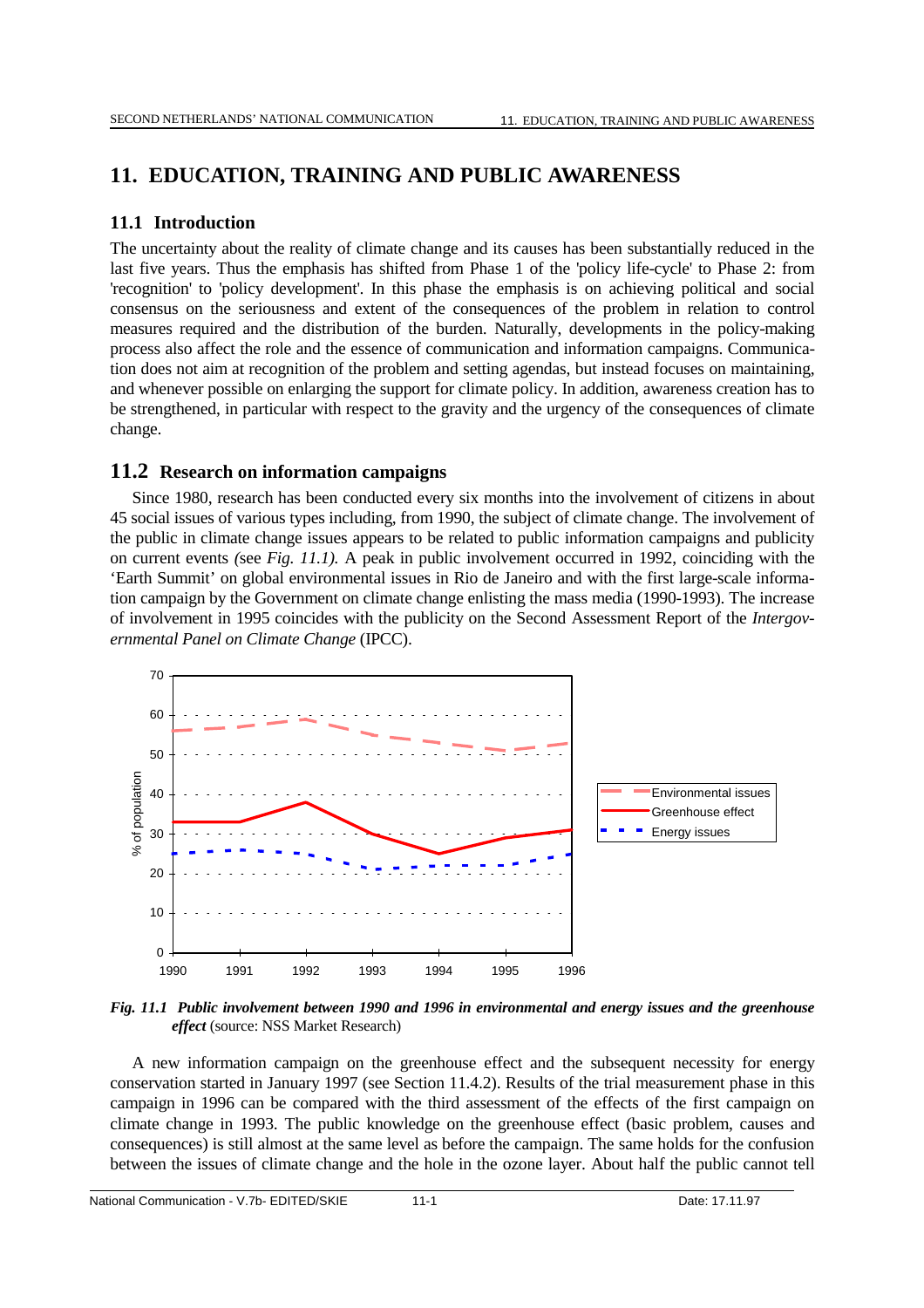them apart. Apart from this, the level of knowledge was considerably higher in 1992 than in 1993, which may be related to the phasing of the first information campaigns. In the first period the emphasis was on setting the climate agenda. Next, the campaign focused on the target group 'Youth' and the subject then shifted to energy conservation. Compared to several years ago, the emotions of the Dutch population related to climate change (such as anxiety, powerlessness, threat) are now not so strong and people are more hopeful. The public is also less emotional about climate change and about the environment in general.

The attitude of the Dutch population on the issue itself has changed substantially in the last years. The issue is considered to be of less importance, less threatening, less disastrous and less close at hand. Public opinion cites the following causes for environmental problems (in decreasing order): industry, air traffic, other countries, road traffic, agriculture and cattle-breeding, other households and, finally, one's own household. The degree in which people hold the industry, traffic and other countries accountable for the problem has hardly changed in recent years. Currently, less responsibility is attributed to households, agriculture and cattle-breeding than in 1993.

In 1995 the Ministry of Environment commissioned a study into the knowledge and attitude of decision-makers in trade and industry on climate change, the results of which have been used in the preparation of the *Second Memorandum on Climate Change* (VROM, 1996c). The main conclusions from this study are summarised in *Box 11.1.* Since then many new developments, both domestic and at the international level, have been taken place that might change these conclusions.

#### **Box 11.1 Knowledge of and attitude on climate change of decision-makers in trade and industry**

The following conclusions can be drawn from the study conducted in 1995:

- It appeared that the knowledge on the climate issue appeared to vary between sectors and depended on the size of the company. Knowledge is also very superficial, e.g. the confusion with the issue of depletion of the ozone layer also exists in industry.
- The climate change issue is not denied but there are still doubts about it. One is inclined to hold other sectors more responsible than one's own.
- There is great confidence that solutions will be found in time. Although one expects that initiatives on this issue will be taken, in the first place, by the Government, there is hardly any knowledge about national and international policy processes.
- When thinking of control measures, low-cost measures in particular are considered. For example, energy conservation measures are considered from the perspective of cost reduction.
- Decision-makers are in favour of an international approach to the problem. They agree that the Netherlands operates at the forefront of policy-making, but reject that the Netherlands could supersede other industrialised countries.

# **11.3 Process communication**

Process communication deals with all forms of communication aiming at a good functioning of policy processes. Communication is a means to inform actors in society, to test new ideas and to challenge them to take part in the preparation of new policies. This means participation by target groups results in inputs for the policy process and at the same time contributes to increasing the support in society. *Box 11*.*2* summarises the activities on process communication in the period 1995-1997.

#### **Box 11.2 Process communication in the period 1995-1997**

In 1995 preparatory activities started for the *Second Memorandum on Climate Change*. The various target groups or sectors were informed on this in the autumn of 1995, often as part of regular consultation meetings. Next, the Minister of Environment invited the captains of industry and NGOs concerned with the environment for an informal meeting. At this meeting the current state-of-the-art on climate change was presented and discussions were held on options for choices in climate policy for the post-2000 period. In March 1996 the dialogue on long-term climate policy was continued in the form of a conference for a larger group of about 100 decision-makers representing a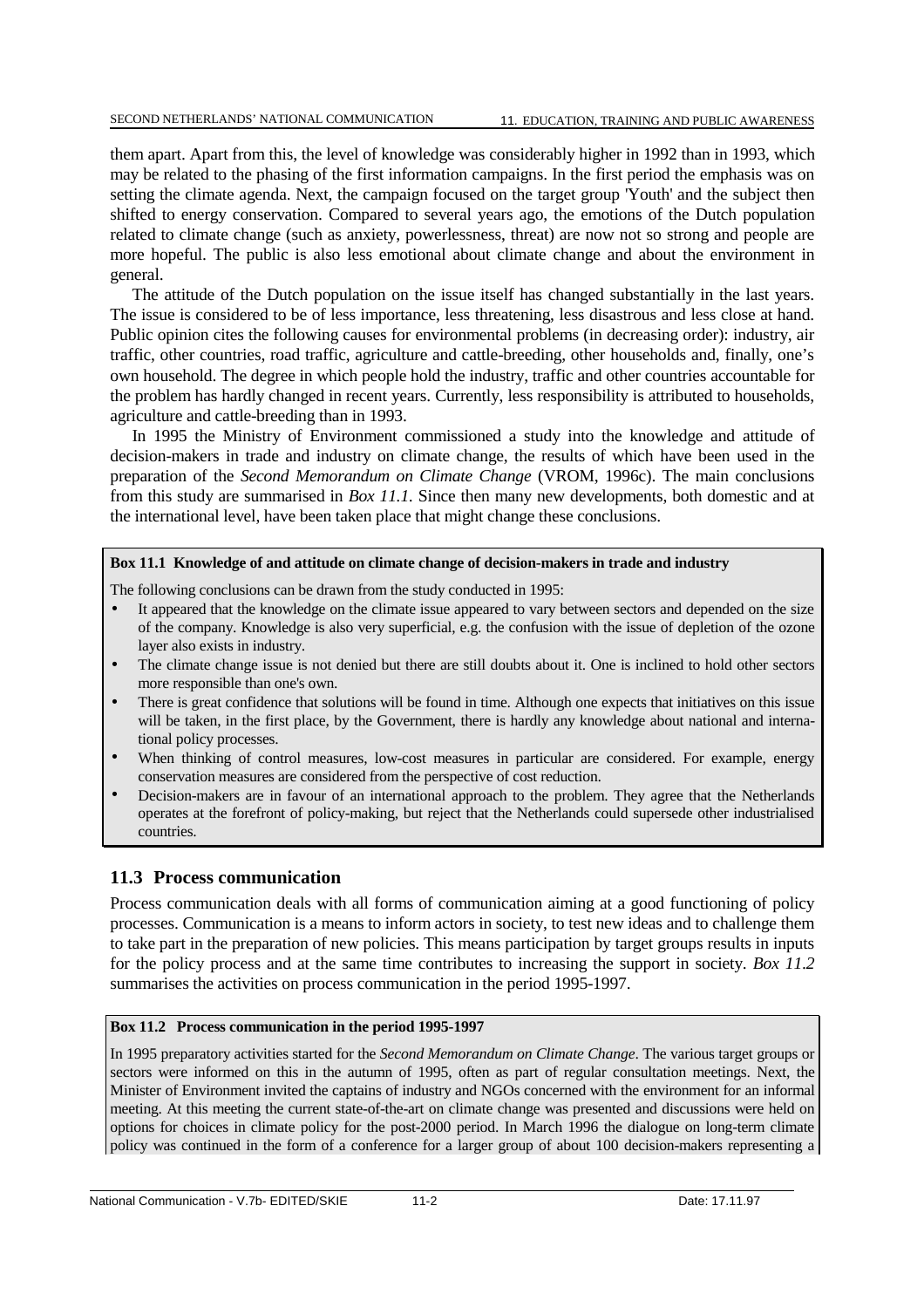large number of different sectors in society.

The Ministry of Environment released a CD-ROM on climate change to illustrate the *Second Memorandum*. It consists of an information section and a policy game. The policy game allows the user to realise a self-selected policy target by composing, per sector, a policy package consisting of a selection of available instruments and measures.

# **11.4 Information campaigns**

# *11.4.1 Introduction of the regulatory energy tax*

To support the introduction of the energy tax per 1 January 1996, an information campaign of the Ministries of the Environment, of Economic Affairs and of Finance, involving several mass media, was carried out in the period between December 1995 and March 1996. Here the target groups were the households and firms, institutions and other organisations. The goal was to provide knowledge, explain the reason for introducing this new tax (to promote energy conservation) and explain the complex regulation which will be introduced step-wise in a period of three years. This campaign covered by television and radio commercials, through free publicity, a leaflet for residentials and a brochure for institutions. This campaign covered three-quarters of the population and resulted in a substantially higher level of knowledge.

# *11.4.2 The greenhouse effect and energy conservation*

In 1996 the Ministry of the Environment started a long-term mass media information campaign on the greenhouse effect and the subsequent necessity for energy conservation. This campaign is coordinated in cooperation with the energy distribution companies through EnergieNed (the branch organisation of energy distribution companies) and the *World Wildlife Fund* (WWF) to enhance the impact of the campaign. The campaign represents a continuation of campaigns in the early 1990's, in which the greenhouse effect was put on the societal agenda. At present the information campaign aims at maintaining and increasing the support for policy measures. A change in behaviour is not a direct objective. This is left to organisations closer to the target groups and better equipped for this task.

# *11.4.3 Energy conservation and green electricity*

In the last years the communication of the energy distribution companies through their *Environmental Action Plans* (MAPs) has focused on promoting energy conservation in the residential sector (*Box 11.3*). During the winter season 1996/1997 central issues were energy-efficient buying and energy-efficient living (with a special focus on energy-efficient appliances such as refrigerators, freezers, washers and dryers). Recently, these appliances have been supplied with so-called energy labels, showing the specific energy consumption in simple terms. Other products which received special attention were energysaving light bulbs, energy-efficient boilers and insulation materials. These activities are timed to interest the consumer when he/she is considering these investments, e.g. when moving to a new house of when renovating. Energy-efficient buying and living was promoted through a series of television shows and by using the other media facilities. Another eye-catching activity of the energy distribution companies, performed in cooperation with the WWF, is promoting so-called green electricity (see Chapter 4). Besides an increasing number of households the number of companies and local authorities buying green electricity is increasing.

# **Box 11.3 Information campaign for the residential sector**

To maintain the support of the residential sector it is important to clearly relate the progress and the intermediate results of energy conservation (energy-efficiency improvement) of the target group, but also of other sectors. The information campaign started in 1996 addresses the citizens as consumers and in their other roles in society. The following targets have been defined: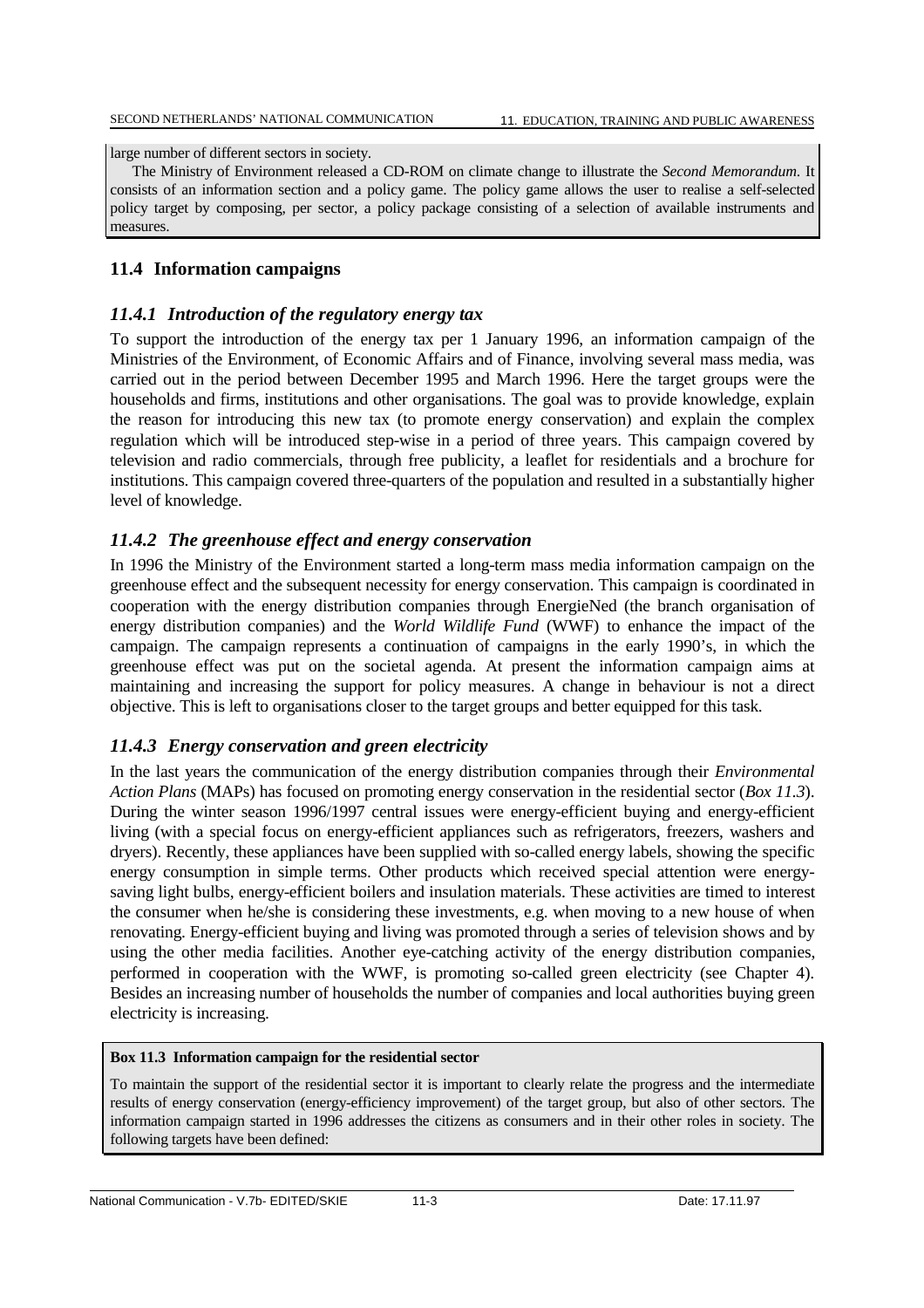- to refresh and supplement the knowledge on the greenhouse effect;
- to provide feedback to the citizens about the results of energy conservation;
- to show that other groups in society and other countries also contribute to this field;
- to emphasise that additional effects are urgently required.
- In the campaign use is made of the following media:
- commercials on television and radio;
- advertisements in nation-wide newspapers;
- advertisements in political journals and weekly magazines;
- background information material.

# *11.4.4 Traffic and transport*

In the last years, the Ministry of Transport, Public Works and Water Management has, in cooperation with other organisations, carried out an information campaign aiming at an optimal use of the main road infrastructure. Targets were to influence drivers in choosing a mode of transport and in their driving style. Also, an annual promotion campaign was run for car-pooling.

For many years improving enforcement of speed limits on all types of roads has received special attention in view of the consequences for safety and the environment; many organisations are involved. Often communication activities are combined with infrastructural measures and stricter enforcement. A decrease in actual driving speeds is one of the means to reduce  $CO<sub>2</sub>$  emissions from road transport. In 1996 the efforts of the last four years were evaluated. The trend in increasing speeds was brought down to a level which was still too high. In special police surveillance projects on the main roads these activities are carried out in combination with publicity via the mass media. The roads under permanent surveillance are mentioned explicitly, with various signals along the roads themselves. This type of information about enforcement, which increases the 'subjective' chance of being caught, appears to be very effective. From an evaluation it was concluded that besides a reduction in traffic accidents and traffic jams, a reduction in fuel consumption and related emissions also occurred. This type of projects will therefore be extended into the future.

# **11.5 Education**

In 1995 an educational project *'ACT 2: Save energy, save nature'* was launched for secondary schools, in which the relationship between energy, climate and nature is clarified, in particular by energy conservation activities integrated into the lessons and practical activities of the pupils. The target of this project is to have participating schools achieve a structural energy conservation of about 20% in 2000 (see *Box 11.4*). In 1996 some 125 schools had started with the project.

#### **Box 11.4 The ACT 2 project for secondary schools**

The project *'ACT 2: Save energy, save nature'* consists of the following parts:

- *Energy management trajectory:* Pupils, teachers and the school board create a School Energy Team, which sets up an assessment for energy use, a measurement registration system, and coordinates energy savings measures. Active pupils provide a substantial contribution. The money saved may be used by the schools to support their own specific school projects or a nature project.
- *Educational trajectory:* Course material (both written and software) has been developed on climate, energy and their influence on nature for different classes and courses.
- *Pupil activities:* Pupils may participate in a nation-wide contest, the 'ACT 2 Challenge', by betting that they are able to practically realise their ideas on energy conservation. This game also received publicity from a television game.

The project is sponsored by five ministries, the World Wildlife Fund (WWF), NOVEM and EnergieNed. For its execution and local support, such as training and energy assessments, schools can call upon local authorities, centres for Nature and Environmental Education, energy distribution companies and the youth organisation 'Codename Future'.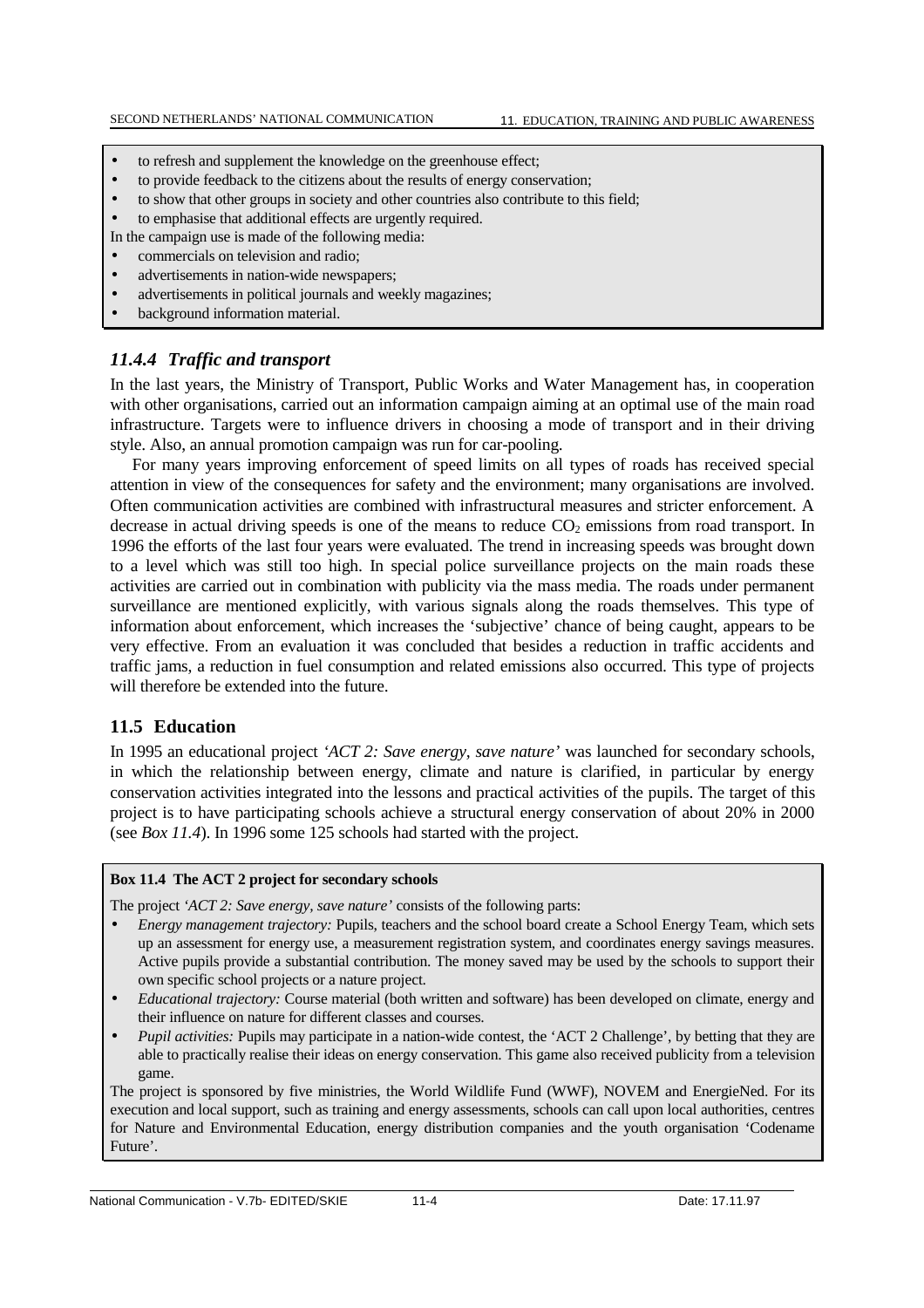In 1996, 125 schools started with the energy management trajectory. From January 1997, the other parts will be executed. At the end of the school year and the first ACT 2 year, pupils may vote in a referendum on measures to reduce the climate problem and to save energy. The results will be presented to the Government.

# **11.6 'Perspective'**

*'Perspective'* is an exploratory study into energy-efficient lifestyles for increasing net incomes, aiming at reduction in both direct and indirect energy use. Studies showed that the indirect energy use, which is defined as the total energy of all products and services, contributes to more than half of the total energy use and its share is still increasing. Fifteen households of all income categories participate in this project. For two years these households will try to live as energy-efficient as possible. Every household will try to reduce their 'normal' energy consumption for their income class in the first year by 40%; in the second year they will try to maintain this reduced level of energy use. Since the project has just started results are not yet available The ideas behind the project, including information on the energy content of different goods and services, will be disseminated by means of distributing leaflets, fact sheets and other publications.

# **11.7 Dialogue between science, policy and organisations in society**

The second phase of the *National Research Programme on Global Air Pollution and Climate Change* started (NRP-II) in 1995, and most projects will operate in the period 1995-1998. Phase I has been finished in 1996 with results disseminated widely. A special effort will be made to attract possible users of project results to the execution phase of the project through participation in supervisory committees, workshops, etc. When projects are in their final stage, more attention will be paid to disseminating new insights to policy-makers and relevant organisations.

To strengthen the communication from the NRP on achieved results, the programme office will implement a communication plan in 1997 based on an analysis done in 1996 in which the research projects were related to the information needs of organisations. Besides the usual means of communication, such as an internet site, fact sheets and the publication of an international newsletter *'Change'*, it will be investigated how to disseminate expert knowledge among relevant specialised target groups, e.g. through working conferences, publication in specialised journals.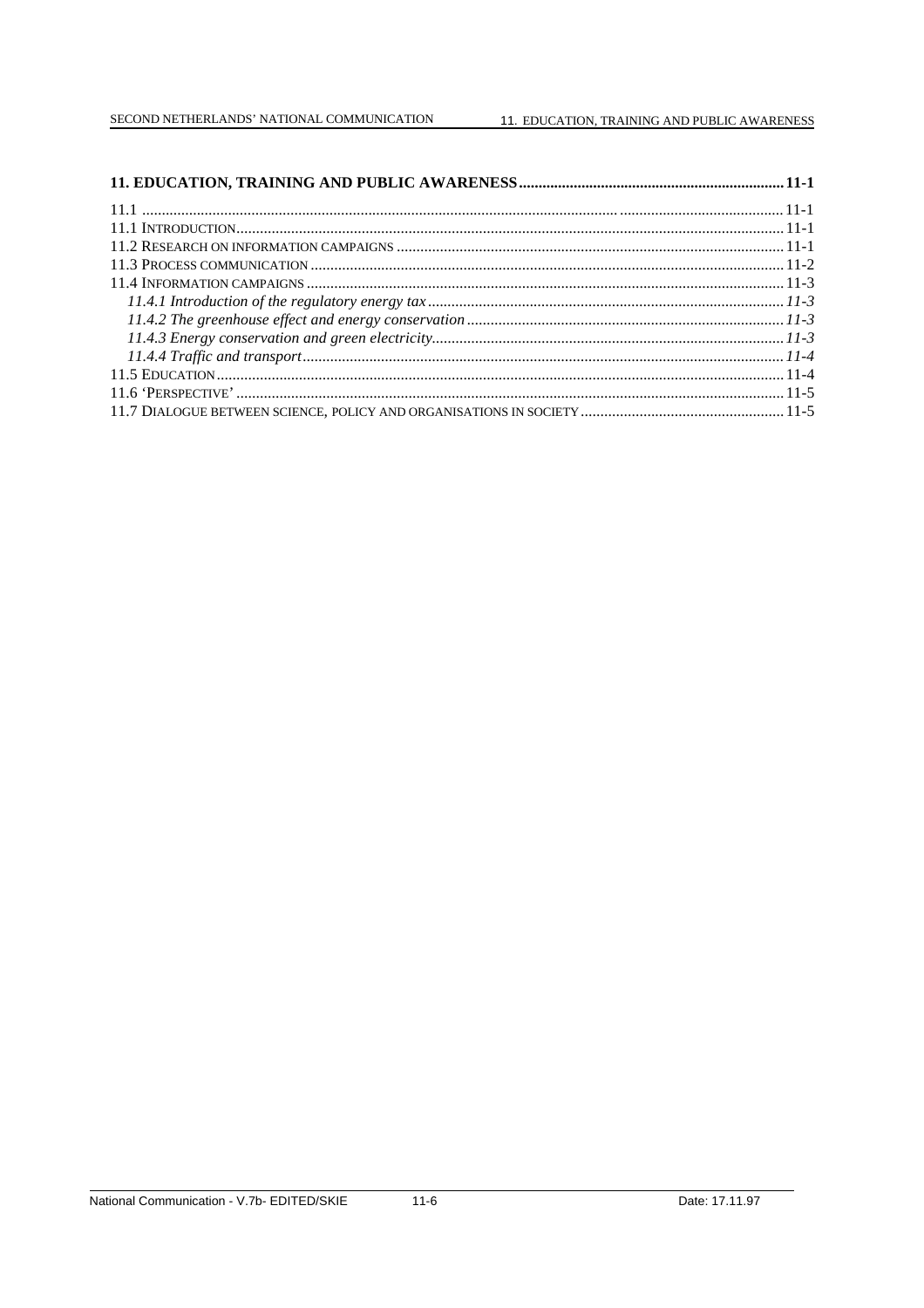# **REFERENCES**

- AFEAS, 1996: *Production, sales and atmospheric release of fluorocarbons through 1994.* Alternative Fluorocarbons Environmental Acceptibility Study (AFEAS) Program Office. Washington DC, USA.
- Alcamo, J. and E. Kreileman, 1996: Emission scenarios and global climate protection, *Global Environmental Change*, **6:4**, 305-334.
- Annema, J.A., 1989: *Zwavelhexafluoride* (in Dutch). St. Natuur & Milieu, Utrecht, July 1989.
- Bakkum, A., Huldy, H.J. and A. Kiers, 1987: *Emission registration of furnaces* (in Dutch). TNO, Delft, November. TNO report no.R86/207b.
- Bijl, W., Flather, R., Reistad, M., De Ronde, J.G. and T. Schmith, 1997: *Changing Storminess? An analysis of long-term sea level, wave height and wind data sets.* In press in: Global Atmospheric and Oceanographic System.
- BUZA, 1996: *The Foreign Policy of the Netherlands: a Review*. Minstery of Foreign Affairs, The Hague.
- CBS,1980-1995: *Netherlands Energy Housekeeping [NEH] 1980..1995* (in Dutch). Central Bureau for Statistics Voorburg.
- CBS, 1995b: *De leefsituatie van de Nederlandse bevolking; kerncijfers* (in Dutch). Central Bureau for Statistics Voorburg/Heerlen.
- CBS, 1996a: *Statistical Yearbook 1996* (in Dutch). Central Bureau for Statistics, Sdu Uitgeverij, The Hague.
- CBS, 1996b: Population and household projection 1995*.* In: *Monthly statistics on population,* January 1996. Central Bureau for Statistics, Voorburg/Heerlen.
- CFC Commission, 1995: *Annual report 1995* (in Dutch). Tilburg.
- Colenbrander, H.J., 1989: *Water in the Netherlands*. TNO Committe on Hydrological Research, III, Proceedings and Information/TNO Committee on Hydrological Research no.37, The Hague. ISBN 90 6743 149 4.
- CONCAWE, 1994: *Sulphur dioxide emissions from oil-refineries and combustion of oil products in western europe (1992).* CONCAWE, Brussels. Report nr. 6/94.
- CPB, 1996: *Centraal Economisch Plan 1996*. Central Planning Bureau, The Hague.
- De Jager, D. and K. Blok, 1993: *Koolstofbalans van het afvalsysteem in Nederland*. Ecofys, Utrecht, June 1993. Report M801.
- Delft Hydraulics, 1993: *Systeemverkenning gevolgen van klimaatverandering; verslag van onderzoek T1094* (in Dutch). Delft Hydraulics*,* Delft.
- EnergieNed, 1995a: *Basisonderzoek Aardgasverbruik Kleinverbruikers* (BAK 1995) (in Dutch). EnergieNed, Arnhem.
- EnergieNed, 1995b: *Resultaten Milieu Actie Plan Energiedistributiesector 1994* (in Dutch). EnergieNed, Arnhem.
- EnergieNed, 1996: *Resultaten Mileu Actie Plan Envergiedistributiesector 1995* (in Dutch). EnergieNed, Arnhem.
- ECN, 1995a: *Energie Verslag Nederland 1995* (in Dutch). Netherlands Energy Research Centre, Petten.
- ECN, 1995b: *Beleidsanalyse warmte/kracht koppeling (*draft; in Dutch)*.* Netherlands Energy Research Centre, **Petten**
- ECN, 1996: *The ECN Contribution to the Third White Paper on Energy Policies. Extended description of the energy sketches for 2020*. Netherlands Energy Research Centre, Petten.
- EUROSTAT, 1995: *Europe's Environment Statistical Compendium for the Dobris Assessment.* Stanners and Bourdeau (eds.), Luxemburg.
- EZ, 1990: *Memorandum on Energy Conservation* (MEC) (in Dutch: Nota Energiebesparing). Second Chamber, year 1989-1990, no. 21570 nrs. 1-2, Ministry of Economic Affairs, Sdu Uitgeverij, The Hague.
- EZ, 1993: *Second Memorandum on Energy Conservation* (SMEC) (in Dutch: Vervolgnota Energiebesparing). Ministry of Economic Affairs, Sdu Uitgeverij, The Hague. Report 0921-7371.
- EZ, 1995a*: 'Repair letter' to the Parliament sent by the Government in June 1995* (in Dutch). Ministry of Economic Affairs, The Hague.
- EZ, 1995b: *Third White Paper on Energy Policy* (in Dutch: Derde Energienota). Ministry of Economic Affairs, The Hague.
- EZ, 1995c: *Long Term Agreements with the industry on energy-efficiency. Progress in 1995* (in Dutch). Ministry of Economic Affairs, The Hague.
- EZ, 1996: *CO<sub>2</sub> Reduction Plan or '750 million letter' sent by the Government to Parliament* (in Dutch), September 1996, Ministry of Economic Affairs, The Hague.
- EZ, 1997a: *Long-Term Agreements on energy-efficiency. Results for 1995.* Ministry of Economic Affairs, The Hague.
- EZ, 1997b: *Renewable Energy Action Plan* (in Dutch: Plan van Aanpak Duurzame Energie in Opmars). Ministry of Economic Affairs, The Hague.
- FACE, 1996: *Annual Report 1995.* Foundation Forests Absorbing Carbondioxide Emission (FACE), Arnhem.

National Communication - V.8b - 1 Date: 17.11.97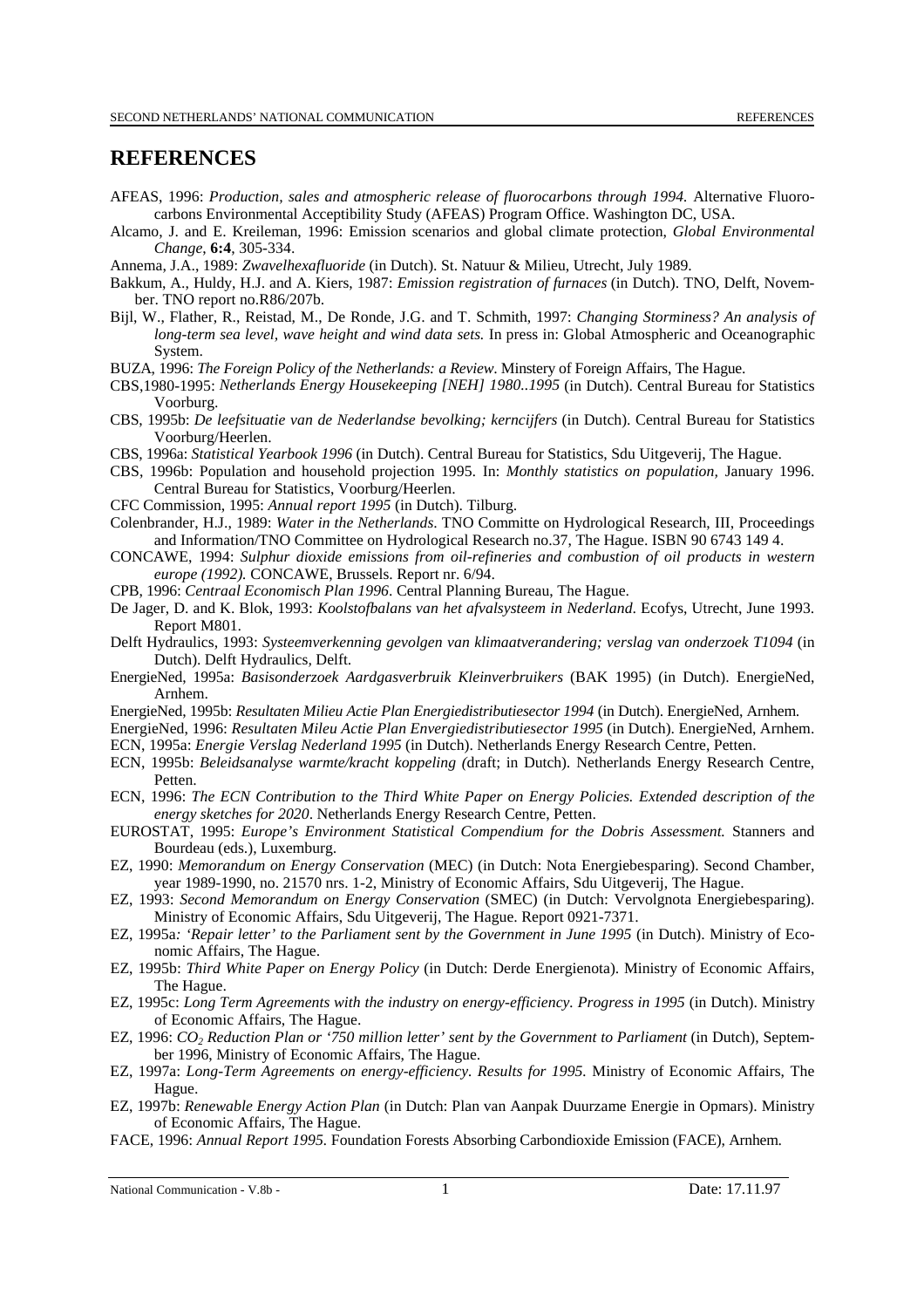FIN, 1995: *Act on Regulating Energy Taxes* [WREB], Ministry of Financial Affairs, The Hague.

- Foundation Forest and Wood (1995). *Bos en Hout Bericht*, 4**.**
- Hoozemans, F.M.J., Marchand, M. and H.A. Pennenkamp, 1993: *A Global Vulnerability analysis: Vulnerability assesment for population, coastal wetlands and rice production on a global scale, 2nd. Ed.* Delft Hydraulics and Ministry of Transport, Public Works and Water Management, Delft and The Hague.
- Government, 1994: *Netherlands' First National Communication on Climate Change Policies.* Prepared for the Conference of the Parties under the Framework Convention on Climate Change. Ministry of Housing, Spatial Planning and the Environment, The Hague.
- IPCC, 1995b: *IPCC Guidelines for National Greenhouse Gas Emission Inventories.* Three volumes: Reference manual, Reporting Guidelines and Workbook. UNEP/OECD/IEA/IPCC. IPCC WG1 Technical Support Unit, Hadley Centre, Meteorological Office, Bracknell, UK.
- IPCC, 1996a: *Climate change 1995: The Science of Climate Change*. Intergovernmental Panel on Climate Change, Cambridge University Press.
- IPCC, 1996b: *Climate Change 1995. Impacts, adaptations and Mitigations of Climate Change. Scientific-Technical Analysis.* Intergovernmental Panel on Climate Change, Cambridge University Press. ISBN 0- 521-5643 1.
- IPCC, 1996c: *Draft revisions and additions to the IPCC Guidelines for National Greenhouse Gas Inventories (1995).* IPCC WG1 Technical Support Unit, Hadley Centre, Meteorological Office, Bracknell, UK.
- KNMI, 1996: *De toestand van het klimaat in Nederland*. Royal Netherlands Meteorological Institute, De Bilt.
- KPMG, 1996: *Survey 'Use of HCFCs, HFCs and related substances in the Netherlands in 1995'* (in Dutch). KPMG Accountants NV, The Hague. Compilation commissioned by the Ministry of Housing, Spatial Planning and the Environment [VROM], 25 June 1996.
- Kroeze, C., 1994: *Nitrous oxide (N2O). Emissions inventory and options for control in the Netherlands.* RIVM, Bilthoven. Report 773001-004.
- LNV, 1990: *Nature Policy Plan* (in Dutch). Second Chamber, year 1989-1990, no. 21149 nrs. 2-3. The Hague.
- LNV, 1993a: *Forestry Policy Plan*. Ministry of Agriculture, Nature Management and Fisheries, The Hague.
- LNV, 1993b: *Memorandum on Third-Phase Manure and Ammonia Policy.* Ministry of Agriculture, Nature Management and Fisheries, The Hague.
- LNV, 1995a: *Integral Paper on Manure and Ammonia Policy*. Ministry of Agriculture, Nature Management and Fisheries, The Hague.
- LNV, 1995b: *Regional Scheme for Green Areas.* (in Dutch: Structuurschema Groene Ruimte [SGR]), Ministry of Agriculture, Nature Management and Fisheries, The Hague.
- Matthijsen, A.J.C.M., 1995: *Use and Emissions of CFCs and HFCs and related compounds in the Netherlands in 1993 and 1994* (in Dutch). RIVM, Bilthoven. Report 773001-009.
- Matthijsen, A.J.C.M. and C. Kroeze, 1996: *Emissions on HFCs, PFCs, FICs and SF6 in the Netherlands in 1990, 1994, 200, 2005, 2010 and 2020* (in Dutch). RIVM, Bilthoven. Report 773001-008.
- OECD, 1995: *Motor vehicle pollution. Reduction strategies beyond 2010*. OECD, Paris.
- Oonk, J, 1997: to be published. TNO, Apeldoorn.
- Oonk, J. and M.E.J.P. Vosbeek, 1995: *Methane emissions due to oil and natural gas operations in the Netherlands.* TNO, Apeldoorn. Report R95-168.
- RIVM, 1993a: *National Environmental Outlook 3, 1990-2015* (in Dutch: MV 3). Samsom H.D. Tjeenk Willink Publishers. Alphen aan de Rijn. ISBN 90/6092/767/2.
- RIVM, 1993b: *Environmental Benefits of NEPP 2* (in Dutch: Milieurendement van het NMP-2). Samsom H.D. Tjeenk Willink Publishers. Alphen aan de Rijn. ISBN 90/6092/766/4.
- RIVM, 1995a: *Environmental Balance 1995* (in Dutch). Samsom H.D. Tjeenk Willink Publishers. Alphen aan de Rijn. ISBN 90/6092/881/4.
- RIVM, 1995b: *Background information of the Environmental Balance 1995* (in Dutch). Samsom H.D. Tjeenk Willink Publishers. Alphen aan de Rijn. ISBN 90/6092/797/4.
- RIVM, 1996a: *Environmental Balance 1996* (in Dutch). Samsom H.D. Tjeenk Willink Publishers. Alphen aan de Rijn. ISBN 90/422/040/5.
- RIVM, 1996b: *Background information of the Environmental Balance 1996* (in Dutch). Samsom H.D. Tjeenk Willink Publishers. Alphen aan de Rijn. ISBN 90/4220/039/1.
- RIVM, 1997a: *National Environmental Outlouk 1990-2020* (in Dutch). RIVM, Bilthoven. *Forthcoming*.
- RIVM, 1997b: *Environmental Balance 1997*. RIVM, Bilthoven, *Forthcoming.*
- RIVM, 1997c: *Greenhouse gas emissions 1990-1996*. RIVM, Bilthoven. *Forthcoming.*
- RUU, 1996: *International collabration in fundamental climate and atmospheric chemistry research.* State University of Utrecht, Advisory Committee to the Minister of Sciences, Utrecht.

National Communication - V.8b - 2 2 Date: 17.11.97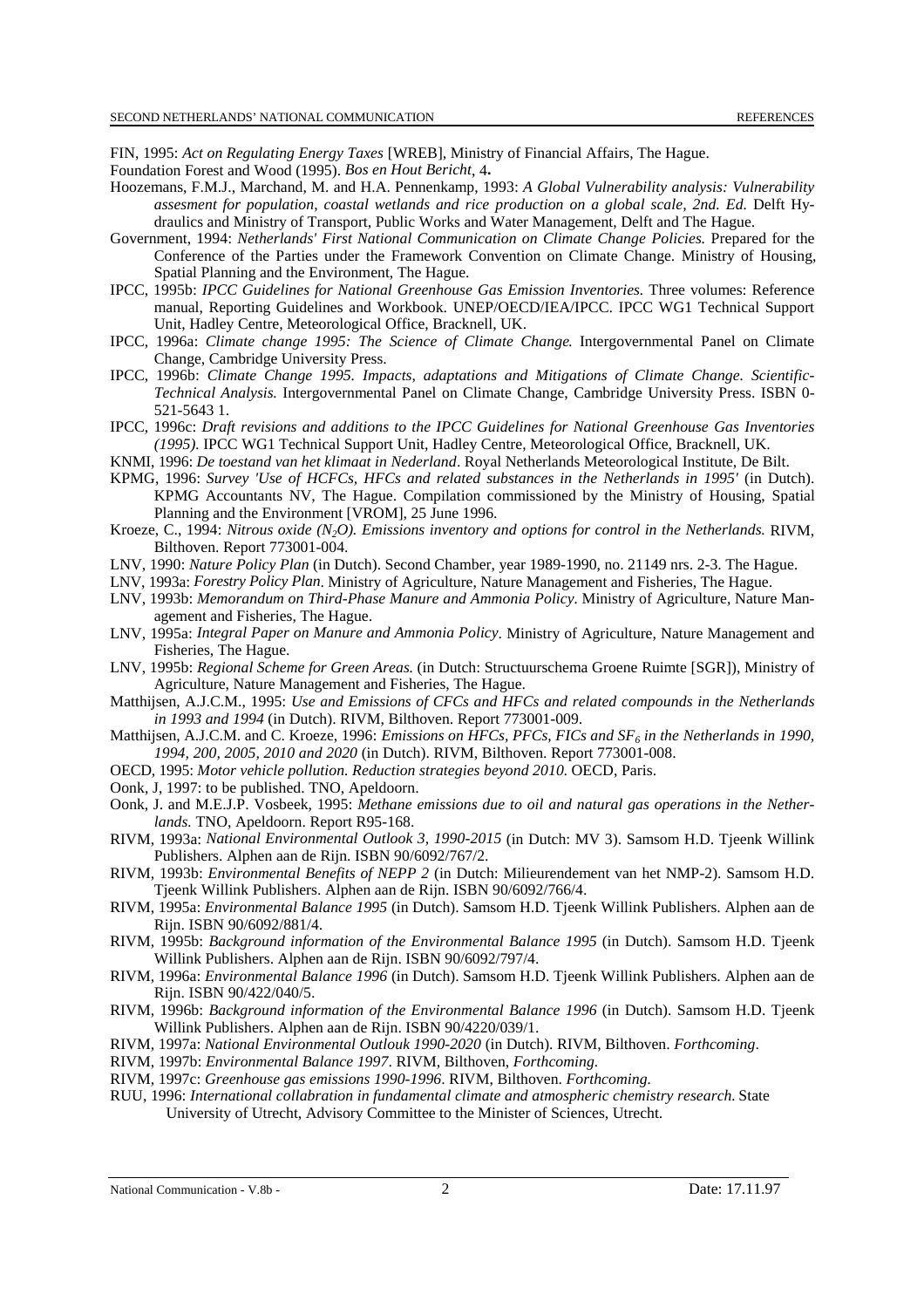- RWS, 1994: *The riddle of the Sands. A tidal system's answer to a rising sea level*. Report RIKZ-94.040. Ministry of Transport, Public Works and Water Management, National Institute for Coastal and Marine Management (RIKZ), The Hague.
- RWS, 1995: *De kust in breder perspectief. Basisrapport kustnota 1995* (in Dutch). Ministry of Transport, Public Works and Water Management, National Institute for Coastal and Marine Management (RIKZ). The Hague. Report RIKZ-95.005.
- RWS, 1996: *Kustbalans 1995: de tweede kustnota* (in Dutch). Ministry of Transport, Public Works and Water Management. The Hague.
- RWS, 1997: *Waterkeren: 't kan keren* (in Dutch). Report RIKZ-97,00? (In press). Ministry of Transport, Public Works and Water Management, National Institute for Coastal and Marine Management (RIKZ), The Hague.
- UBA, 1994: *Daten zur Umwelt 1992/93* (in German). Umweltbundesamt, Berlin, Germany.
- Second Chamber, 1996a: *Report of the Temporary Commission on Climatic Change*. Second Chamber, The Hague.
- Second Chamber, 1997b: *Environmental Policy Plan for Shipping 2*, Second Chamber, The Hague. *Forthcoming*.
- Senter, 1994: *Status report of the CO<sub>2</sub> and Waste Programme 1993/1994* (in Dutch). Senter, The Hague.
- SEP, 1993: *Second Electricity Supply Master Plan*. Netherlands Electricity Generating Board, Arnhem.
- Spakman, J., Olivier, J.G.J. and A.R. van Amstel, 1996: *Greenhouse gas emissions in the Netherlands 1990- 1995. Methodology and data for 1994 and provisional data for 1995*. RIVM, Bilthoven. Report 773001011.
- Spakman, J., Van Loon, M.M.J., Van der Auweraert, R.J.K., Gielen, D.J. and E.A. Zonneveld, 1997: *Description of the methods for calculation of greenhouse gas emissions in the Netherlands* (in Dutch). VROM-HIMH, The Hague, 1997. *In press*.
- TAW**,** 1995: *Basisrapport Zandige Kust. Behorende bij Leidraad Zandige Kust* (in Dutch). The Ministry of Transport, Public Works and Water Management, Delft. ISBN 90-3693704 3.
- Van Amstel, A.R., Swart R.J., Krol, M.S., Beck, J.P., Bouwman, A.F. and K.W. Van der Hoek, 1993b: *Methane, the other greenhouse gas. Research and policy in the Netherlands.* RIVM, Bilthoven. Report 481507001.
- Van Amstel, A.R., Albers, R.A.W., Kroeze C., Matthijsen, A.J.C.M., Olivier, J.G.J. and J. Spakman, 1994: *Greenhouse gas emissions in the Netherlands 1990, 1991, 1992 and projections for 1990-2010.* (A background report for the National Communication of the Netherlands for the Climate Convention.) RIVM, Bilthoven. Report 773001003.
- Van Amstel, A.R., 1995: *Greenhouse gas emissions in the Netherlands. Methodology and data for 1993 and provisional for 1994.* RIVM, Bilthoven. Report 773001010.
- Van Brummelen, M., Struker, A., De Jager, D. and K. Blok, 1996: *Lang-termijn opties voor emissie-reductie van broeikasgassen* (in Dutch). Ecofys, Utrecht.
- Van Hilten, O., Beeldman, M. and P. Kroon, 1996: *Energy supply and CO2 reduction in 2010/2015*. *Evaluations of options for the purpose of the Continuation Memorandum Energy Conservation.* Netherlands Energy Research Centre, Petten. Report ECN-C-94-023.
- Veldt, C. and P.F.J. van der Most, 1993: *VOC from mobile combustion* (in Dutch). VROM, The Hague. Emission Registration Report no. 10.
- VROM, 1989: *National Environmental Policy Plan (NEPP)* (in Dutch: NMP). Ministry of Housing, Spatial Planning and the Environment, The Hague.
- VROM, 1990: *National Environmental Policy Plan Plus (NEPPP)*, Ministry of Housing, Spatial Planning and the Environment, The Hague.
- VROM, 1991: *Memorandum on Climate Change.* Ministry of Housing, Spatial Planning and the Environment, The Hague.
- VROM, 1993: *National Environmental Policy Plan 2* (NEPP 2) (in Dutch: NMP-2). Ministry of Housing, Spatial Planning and the Environment, Second Chamber, year 1993-1994, no. 23 560, nrs. 1-2), The Hague.
- VROM, 1995a*: 'CO2 letter' sent from the Government to Parliament*, *September 1995,* Ministry of Housing, Spatial Planning and the Environment, The Hague.
- VROM, 1995b*: Plan of Action on Sustainable Construction.* [in Dutch: PvA Duurzaam Bouwen], Ministry of Housing, Spatial Planning and the Environment, The Hague.
- VROM, 1995c: *Memorandum on Joint Implementation.* Ministry of Housing, Spatial Planning and the Environment, The Hague.
- VROM, 1995d: *Emissions in the Netherlands 1993 and 1994* (in Dutch). Ministry of Housing, Spatial Planning and the Environment, The Hague. Emission Registration Report no. 26.
- VROM, 1995e, *Drinking and Industrial Water Policy Plan; Part 3*. Ministry of Housing, Spatial Planning and the Environment, The Hague.

National Communication - V.8b - 3 3 2012 17.11.97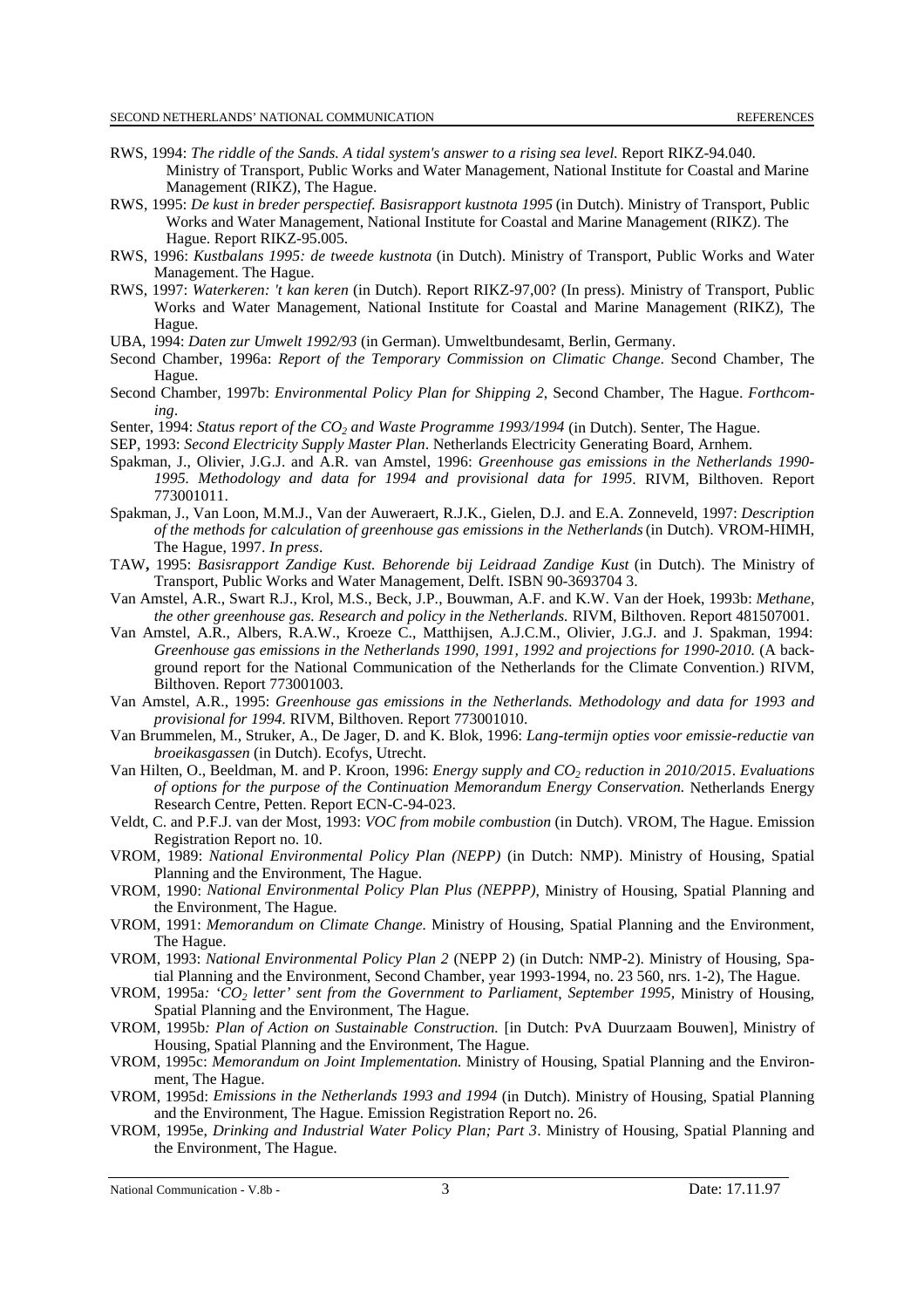- VROM, 1995f: *Policy Paper on Air Pollution and Aviation (LULU).* Ministry of Housing, Spatial Planning and the Environment, The Hague.
- VROM, 1996a: *Memorandum with Outline of Second Memorandum on Climate Change.* Ministry of Housing, Spatial Planning and the Environment, The Hague.
- VROM, 1996b: *Memorandum on Vehicle Technology and Fuels. Perspectives for the Environment*. Ministry of Housing, Spatial Planning and the Environment, The Hague.
- VROM, 1996c: *Second Memorandum on Climate Change*. Ministry of Housing, Spatial Planning and the Environment, The Hague.
- VROM, 1996d: *Emissions in the Netherlands. Trends, themes and target groups 1994 and estimates for 1995* (in Dutch)*.* Ministry of Housing, Spatial Planning and the Environment, The Hague. Report Emission Registration no. 32.
- VROM, 1996e: *Environmental Programs 1997-2000*. Ministry of Housing, Spatial Planning and the Environment, The Hague*.*
- VROM, 1997a: *National Environmental Policy Plan 3 [NEPP3],* (in Dutch: NMP-3), Ministry of Housing, Spatial Planning and the Environment, The Hague. *Forthcoming..*
- VROM, 1997b: *Emissions in the Netherlands 1995 and estimates for 1996* (in Dutch)*.* Ministry of Housing, Spatial Planning and the Environment, The Hague. Report Emission Registration. *Forthcoming.*
- VW, 1990a: *Second Transport Policy Plan.* Ministry of Transport, Public Works and Water Management, The Hague.
- VW, 1990b: *Third Policy Document on Water Management.* Ministry of Transport, Public Works and Water Management, The Hague.
- VW, 1993: *Review of the Second Transport Structure Plan* (in Dutch: SVV-2) (condensed version). Ministry of Transport, Public Works and Water Management, The Hague.
- VW, 1995: *Progress rapport on policy impact 1994 (Traffic and transport)* (in Dutch). Ministry of Transport, Public Works and Water Management, The Hague.
- VW, 1996a: *Freight Transport in Balance* (in Dutch). Ministry of Transport, Public Works and Water Management, The Hague.
- VW, 1996b: *Working together on Accessibility* (in Dutch). Ministry of Transport, Public Works and Water Management, The Hague.
- VW, 1997: *Environmental pollution Plan for Shipping 2.* Ministry of Transport, Public Works and Water Management, The Hague. *Forthcoming.*
- Wieleman, F., 1994: *Gross NMP Method: CO<sub>2</sub> calculations including temperature correction* (draft, in Dutch). Ministry of Economic Affairs, The Hague.
- Wolf, J. and C.A. van Diepen, 1993: *Effects of climate change on crop production and land use in the Rhine Basin.* In: Agrobiologische thema's no 9. Wageningen, 1993, CABO/DLO.
- World Bank, 1995: *World Tables 1995* (CD-ROM). Washington DC, USA.
- Woods, J.D., Dahlin, H., Droppert, L., Glass, N.I., Vallerga, S. and N. C. Flemming, 1996: *The strategy for EuroGOOS.* Conference edition, EuroGOOS Publication No. 1, Southhampton Oceanography Centre, Southampton. ISBN 0-904175-22-7.
- Zonneveld, E.A.,1995: Temperature corrected emissions of carbon dioxide, 1980-1993: gross method (in Dutch). *Quarterly Environmental Report 95/1*. Central Bureau for Statistics, Voorburg.
- Zwerver, S., Van Rompaey, R.S.A.R, Kok, M.T.J. and M.M. Berk (eds.), 1995: *Climate Change Research: Evaluation and Policy Implications.* Proceedings of the International Conference, The Netherlands, 6-9 December 1994. Studies in Environmental Science 65 A and B, 1995, Elsevier.

National Communication - V.8b - 4 2 Alexander 2012 12:11.97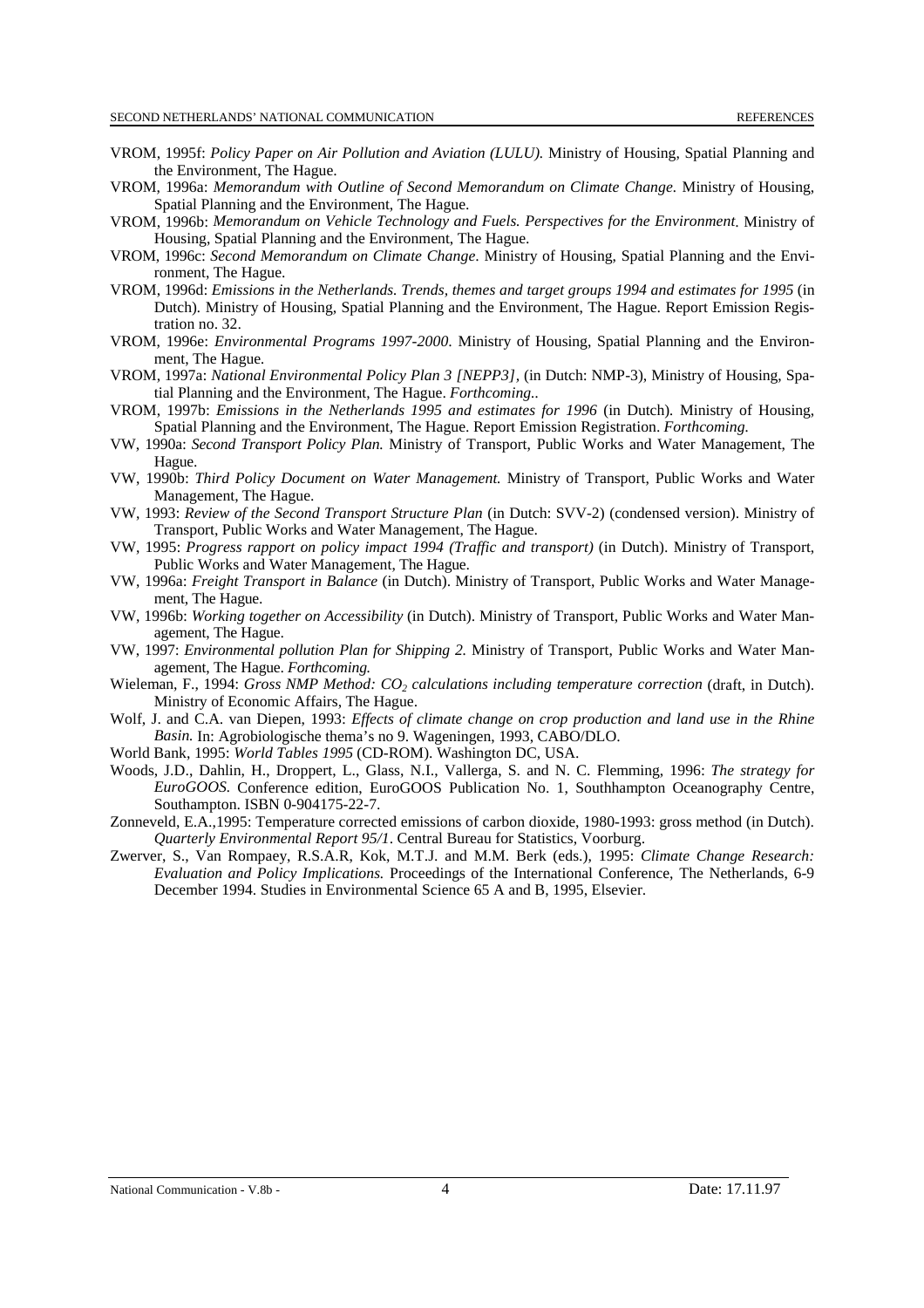# **APPENDIX A: Differences between emission inventory methodology applied in this report, IPCC guidelines and earlier published inventories**

# **1. Introduction**

 $\overline{a}$ 

In September 1995, the Netherlands' Government adopted the internationally agreed IPCC methodology to calculate and report national greenhouse gas emissions for all policy purposes. This methodology was also used in the first *National Communication* (Government, 1994), the *Environmental Balance 1996* (RIVM, 1996a,b) and the *Environmental Programme 1997-2000* (VROM, 1996e). Inventory data reported in this *Second National Communication* are from Spakman *et al.* (1996), which provides a detailed description of the applied methodology and was also used for submission in 1996 to the EU \* . For all gases the official Netherlands' inventory data in Spakman *et al.* (1996) comply with data provided by the *Environmental Balance 1996* (RIVM, 1996a,b), except for a few revisions described in this Appendix. We note - as a deviation from the IPCC methodology - that for  $CO<sub>2</sub>$  emissions only a temperature correction has been applied to fuel use for space heating; this is described in detail in *Appendix B*.

In general, emissions presented per target group as used for policy purposes in the Netherlands, were converted into IPCC reporting sectors by means of a conversion scheme. Please note that the emissions from coke ovens are included under 'Industry' (except for CO2) and that off-road emissions are included under 'Transport'. Also aircraft emissions included in 'Transport' have not been corrected according to the IPCC definition of domestic air transport (except for  $CO<sub>2</sub>$ ).

To avoid possible confusion, we want to add that the method for determining CO<sub>2</sub> emissions as used in Spakman *et al.* (1996), and thus in this *Second National Communication*, had not yet been applied when the *Annual Emissions Report 1996* [in Dutch: 'EmissieJaarRapport 1996' (EJR'96)] (VROM, 1996d) was being prepared. Another reason to comply with *Environmental Balance* data instead of using data from the *Annual Emissions Report*, in which a far more detailed bottomup inventory of actual carbon dioxide emissions was used, is that successive editions of the latter do not include revisions of previous inventories if new sources or new methods are introduced. Therefore this data source does not provide consistent time series required for monitoring national emission trends.

However, we note now (February 1997) that a refinement of the greenhouse gas emission calculation method for CO<sub>2</sub>, CH<sub>4</sub>, N<sub>2</sub>O and  $HFCs$ , PFCs and  $SF<sub>6</sub>$  for the Netherlands has recently been decided upon which will result in better compliance with IPCC guidelines on estimating greenhouse gas emissions. The refined methods are described in detail in Spakman *et al.* (1997). For CO<sub>2</sub> the major differences compared with the first *National Communication* are that actual emissions from feedstock use of energy carriers are lower due to new estimates of carbon storage percentages in products. Detailed emission factors for  $CO<sub>2</sub>$  will now be used instead of three aggregate factors for coal, oil and gas. Furthermore, estimates for CO<sub>2</sub> emissions from energy transformation processes in coke ovens and refineries are lower than in the first *National Communication*. For methane and nitrous oxide these methodologies are essentially the same as described in Van Amstel (1993) and Kroeze (1994). Estimation procedures for the use and emissions of halocarbons are also described in Spakman *et al.* (1996).

However, a recalculation of historical emissions has not yet been carried out and thus updated and improved emission inventory figures were not available for presentation in this *Second National Communication*. It is expected that the revised figures will be used in the next *Annual Emission Report 1997* (VROM, 1997b) and in the forthcoming *Environmental Balance 1997* (RIVM, 1997b) and reported in the next submission of national inventories to the FCCC and the EU by mid-1997 (RIVM, 1997c).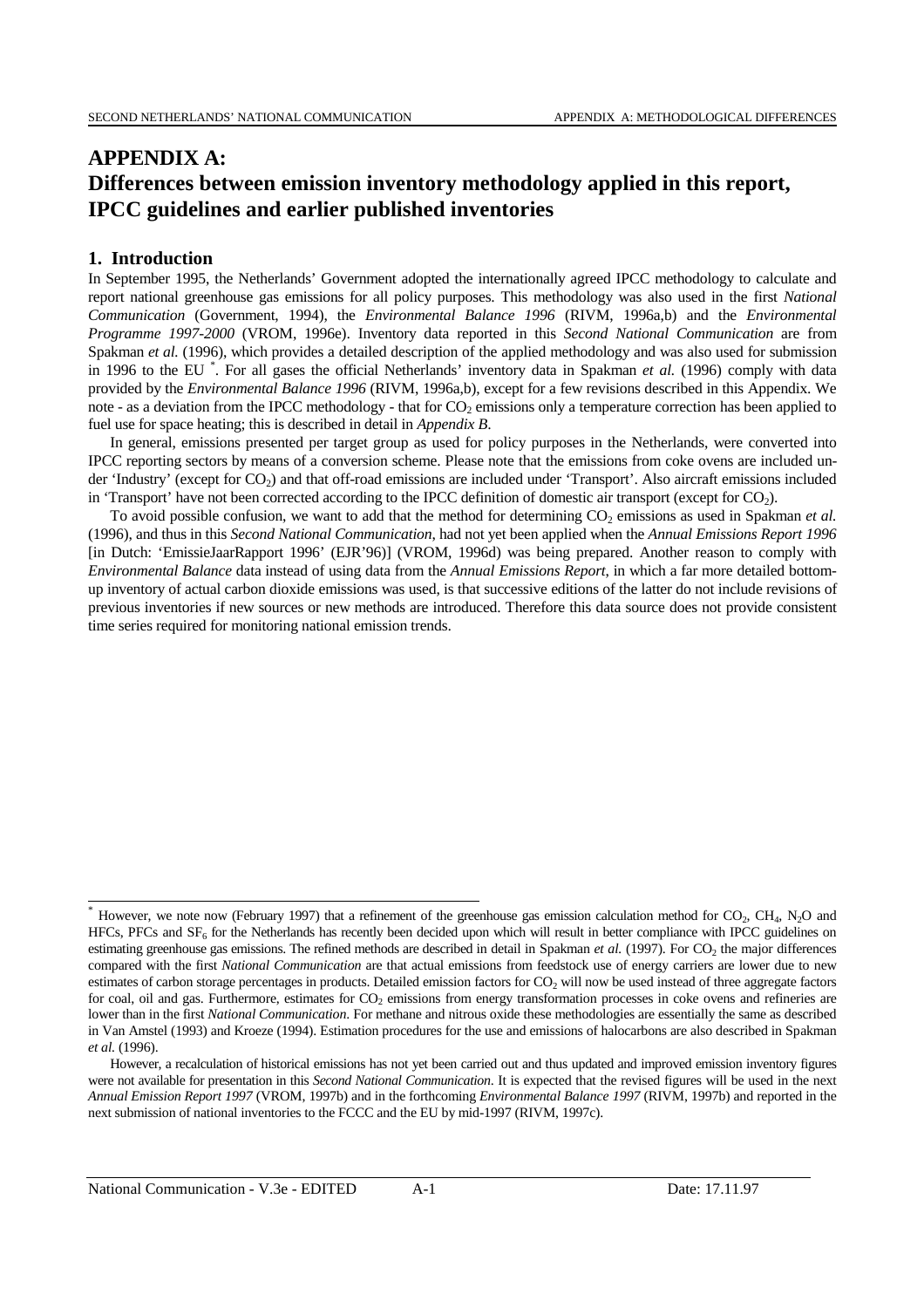# **2. Carbon dioxide**

Carbon dioxide emissions were calculated as in Spakman *et al.* (1996), who used the *'first National Communication'* method to calculate  $CO_2$  emissions for 1994 and provisionally for 1995. In addition, that report presents a recalculation of the carbon dioxide emissions for 1993, thereby providing a consistent time-series of  $CO<sub>2</sub>$  emissions in the Netherlands for 1990-1995.

Although total carbon dioxide emissions reported here are equal to those reported in the *Environmental Balance 1996,* there are small differences due to the different definitions used for IPCC sectors and Netherlands' target groups. Key differences follow:

- Coke ovens, with 1.4 Mton CO<sub>2</sub> emissions (1994), belong to the energy sector. According to the *Environmental Balance 1996* however, they belong to the 'Industry' target group.
- Refineries belong to the energy sector (1994: 13.2 Mton  $CO<sub>2</sub>$ ) but for the Netherlands' environmental policy they form a target group on their own. The carbon dioxide emissions for the 'Energy sector' target group are in *Environmental Balance 1996* about 14.6 Mton lower than reported in this *Second National Communication* for the energy sector.
- In the *Environmental Balance 1996*, carbon dioxide emissions for traffic were calculated from fuel consumption figures based on estimates of total vehicle-km (passengers) and ton-km (freight). In this *Second Communication* however, carbon dioxide emissions for traffic are calculated - according to the *IPCC Guidelines* - from total fuel for mobile sources sold within the Netherlands. Therefore figures for 1994 reported here are about 40 PJ (3.0 Mton carbon dioxide) lower than in the *Environmental Balance 1996*.
- In the *Environmental Balance 1996* total carbon dioxide emissions were calculated according to the *IPCC Guidelines*. In view of this boundary condition, the choice was made to compensate the fuel consumption in the traffic sector, which was too high in the service sector. Therefore, carbon dioxide emissions reported here are about 3 Mton higher than in the *Environmental Balance 1996* (data for 1994).

# **4. Methane**

Methods for the estimation of methane emissions are described in a background document (Van Amstel *et al.*, 1993) and summarised by Van Amstel *et al.* (1994). Some assumptions are different from earlier estimates and new information on emission factors have been used in some cases:

- Methane emissions from oil and gas production have been completely revised by using separate emission factors for on-shore and off-shore production, which differ substantially due to different flaring and venting practices. These data comply with data used in the RIVM (1996a,b) sectoral analysis; however, the summary table for methane in these reports erroneously shows other figures and revised preliminary production data are used in the 1995 estimate.
- Methane emissions from transport are estimated as a percentage of total VOC per process per fuel type.
- New statistical information on manure production has also become available for the agricultural sector. Previous calculations underestimated manure production by beef cattle. On average, annual agricultural emissions are now 5% higher than earlier estimates. Therefore, a revision was made for all years, including 1990.
- In the residential sector, methane emissions from space heating by biofuel (about 4 kton) from 1994 have been included. The figures for previous years have been revised to include this source so as to maintain a consistent timeseries. This has not been done in RIVM (1996a,b).

• For drinking-water production, data for 1994-1995 were corrected after completion of the RIVM reports (1996a,b). Emission factors for methane from fuel combustion are not estimated separately but derived from the emission factors of total VOC based on the assumed fraction in the compound group profile of total VOC. Emission factors for VOC were determined partly by direct measurements, as in the case of large point sources, and partly based on the literature (Bakkum *et al.,* 1987, for stationary sources and Veldt and Van der Most, 1993, for mobile sources). The VOC profiles used are also based on these references. We note that emissions from the combustion of wood, and wood waste for energy purposes, apply to the residential sector only; industrial emissions from biofuel use are not yet accounted for.

Recently, methane emissions from oil and gas operations have been estimated separately for on-shore and off-shore activities (Oonk and Vosbeek, 1995). For 1994, the emission factor for off-shore oil and gas production is 52 and 115 g/GJ, respectively. At on shore sites less methane is emitted because in most cases flaring is practised. The emission factors for onshore oil and gas production are 34 and 2 g/GJ, respectively. The large difference between onshore and offshore factors can be explained by the fact that in offshore activities gas venting, also applicable to methane, is predominant because flaring is considered to be too dangerous.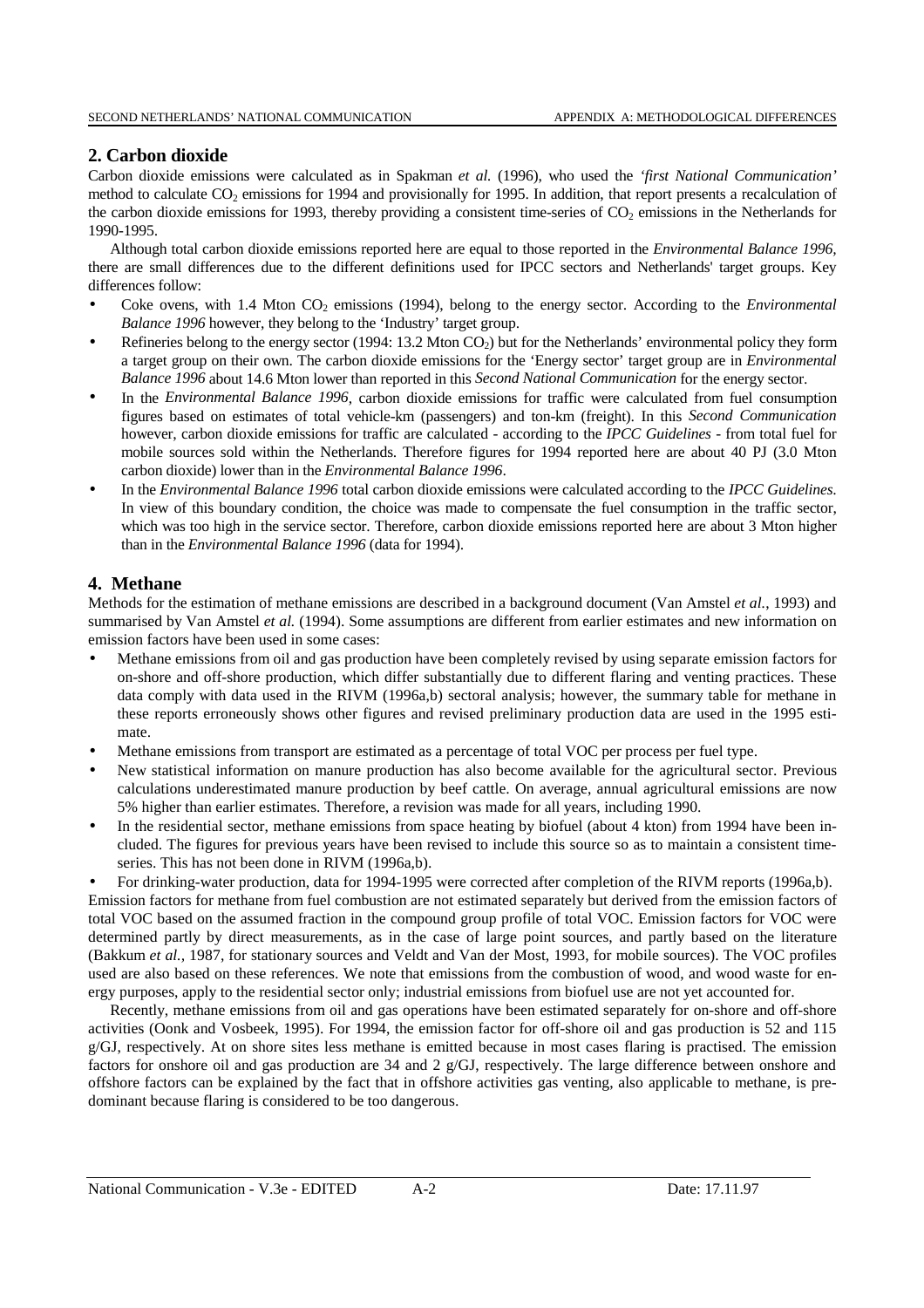Methane emissions from agricultural soils are estimated to be about 50 mln kg; emissions from other soils, including wetlands, are estimated to be about 75 mln kg for 1994. Methane emissions from agricultural soils, other soils and wetlands are not considered to be anthropogenic and are thus not included in the national total.

#### **4. Nitrous oxide**

Methods for compiling a national emission inventory for nitrous oxide are described in Kroeze (1994). The most important revisions of sectoral emission estimates follow:

- Emissions from polluted surface water are now reported under 'Other' [7], instead of under 'Nature', since these emissions are indirectly caused by (predominantly) human activities.
- For agriculture, the 1994 figure is 0.2 Gg N2O higher than reported in RIVM (1996a,b) due to a revision of manure export data after completion of the RIVM reports.
- For waste incineration, the figures for 1990-1995 are different from RIVM (1996a,b) due to corrections of underlying calculations after completion of these reports (updated activity data). Furthermore, an erroneous emission factor was applied in Van Amstel *et al.* (1995), which resulted in  $N_2O$  emissions that were too high.
- For electric power generation and refineries, the figures for 1990-1993 are different from RIVM (1996a,b) due to a correction of erroneous emission factors, which resulted in N<sub>2</sub>O emissions were too high. These erroneous data were also applied in Van Amstel *et al.* (1995).
- Some earlier estimates, as described by Van Amstel *et al.* (1994), are now down-scaled. The emission from sewage treatment plants is now estimated to amount to about 0.5 million kg/yr instead of 4.0 million kg/yr, as reported earlier for 1990. Further, the estimate of nitrous oxide from polluted inland and coastal waters is now 3.8 million kg/yr instead of earlier estimates for 1990 of 10.9 million kg. These reduced estimates result from measurement information recently published in scientific literature and summarised by Kroeze (1994).
- Information on emissions from the nitric acid producers was used to calculate  $N_2O$  emissions in 1993 and 1994. However, recent measurements at nitric acid plants show higher emission levels of  $N_2O$  (Oonk, 1997; to be published), which have not yet been included in current inventories.

Air traffic emissions refer to *all* so-called LTO emissions near airports, both for domestic and international flights, and are negligible (about  $0.04$  mln kg N<sub>2</sub>O). Therefore, no attempt has been made to estimate and replace specific emissions of all *domestic* flights.

We note that in RIVM (1996a,b) and VROM (1996d) no N<sub>2</sub>O emissions were reported for waste incineration in 1994 and 1995. This was an accident and has been improved in Spakman *et al.* (1996), where 0.4 mln kg N<sub>2</sub>O for 1994 and 0.3 mln kg were reported for 1995 from waste incineration. For wastewater treatment, an emission of 2% of the total nitrogen removed from the waste water is assumed. For polluted inland and coastal surface water (an emission source currently not included in the IPCC guidelines), an emission of 1.57% of the N load to surface water has been assumed. This latter source is now reported as 'Other anthropogenic source' instead of under 'Nature'.

# **5. HFCs, PFCs, FICs and SF6**

The Netherlands' CFC Commission published an annual survey on the use of several halocarbons in the Netherlands (CFC Commission, 1995). The CFC Commission finished its work after January 1995 because the phase-out of production and use of new CFC had been completed by that date. However, the use in 1995 of hydrochlorofluorocarbons (HCFCs), hydrofluorocarbons (HFCs), perfluorocarbons (PFCs), carbon tetrachloride (also known as tetrachloroethane or CTC), methyl chloroform (also known as 1,1,1 trichloroethane or MCF) and methyl bromide has now been reported by Netherlands' companies through a survey compiled by an independent accountant (KPMG, 1996) commissioned by the Netherlands' Government. In addition, Matthijsen has estimated the use and emissions of HFCs, PFCs and SF<sub>6</sub> based on information from several sources (Matthijsen, 1995). The emission of PFCs by the aluminium industry and emission of  $SF<sub>6</sub>$  were not reported in the surveys of the CFC Commission and KPMG but have been calculated or estimated separately. At present, it is assumed that no fluoroiodocarbons (FICs) currently are used in the Netherlands.

We stress that no estimate was made for emissions related to the production and handling of HFCs and HFCs for 1995, whereas in the 1993 and 1994 data most estimated emissions of HFCs stem from these activities. For 1990 there is no monitoring information available on the use and production of HFCs and HCFCs. Therefore, in the construction of a time-series of emissions, care should be taken to avoid combining inconsistent data whenever possible.

#### **Emissions of HFCs and PFCs**

Matthijsen (1996) and Matthijsen and Kroeze (1996) have estimated the actual emissions of halocarbons in 1990, 1993 and 1994. The emission calculation conforms, by and large, with the methods applied by AFEAS in their annual emis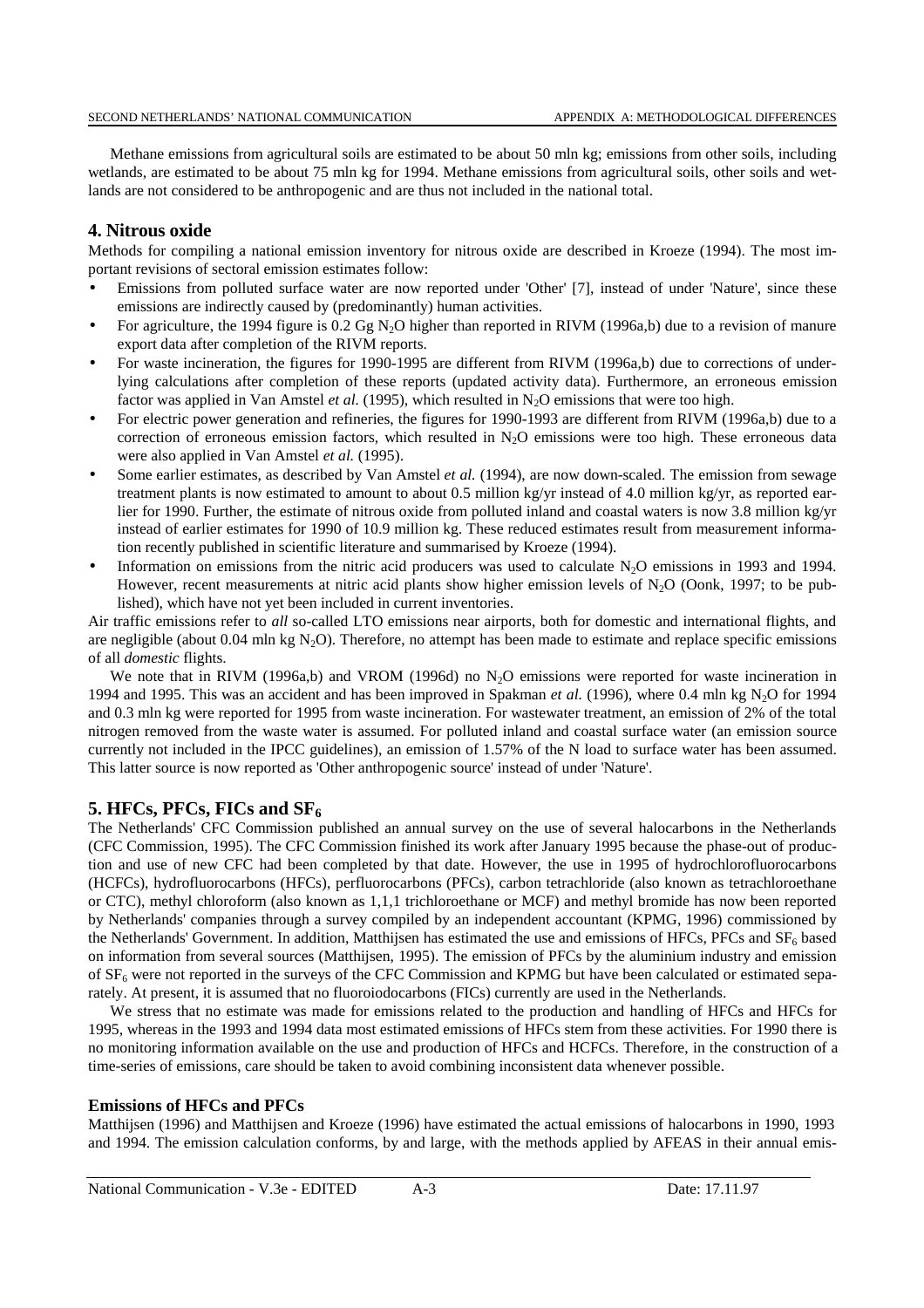sion reports (AFEAS, 1996), but were adapted in some cases by Kroeze (Kroeze, 1995). For 1995, the actual emissions were not calculated in this way, but were estimated on the basis of the ratio of consumption figures in 1994 and 1995, and the calculated emissions for 1994. In 1994, the  $CO<sub>2</sub>$ -eq. emissions from non-ODP halocarbons stem for about 60% from HFC-23 and about 20% from aluminium production, whereas emissions of  $SF<sub>6</sub>$  contributed about 15%. The emissions from aluminium production, however, are very uncertain.

In the Netherlands the aluminium industry uses pre-baked anodes. Since it is assumed that emissions are decreasing because of technological change, we have assumed that the emission factor for  $CF_4$  is equal to the weighted default of 1.2 kg CF<sub>4</sub>/ton (globally weighted average of old and new prebaked technology), whereas for 1980 we have assumed a somewhat higher factor of 1.4 kg  $CF_4$ /ton. A much better emission estimate can be made when more information becomes available on the definition of the default types 'old' and 'modern' prebaked, as identified by the IPCC (IPCC, 1996c) and of the actual process technology used in the Netherlands. Aluminium production in the Netherlands is reported by the *Netherlands' Bureau of Statistics* (CBS).

#### $SF<sub>6</sub>$

For other gases with high GWPs, only the use and emission of  $SF<sub>6</sub>$  in the Netherlands has been estimated (Matthijsen and Kroeze, 1996). It is assumed that this compound was used in 1987 for the following applications (Annema, 1989): - as insulation gas or for fire retardation in gear shifts and circuit breakers: 49-54 ton;

- other applications, e.g. etching, as tracer, etc.: 1-5 ton.

For 1986, total use is assumed to amount to 55 ton, with a growth in consumption corresponding to growth in industrial production (about 1% annually). In addition, to estimate emissions we assumed consumption in a quasi-stationary state, i.e. that the annual consumption rate is equal to annual emission rate to the atmosphere.

#### **6. NOx, CO, NMVOC and SO2**

In the Netherlands, nitrogen oxides and carbon monoxide are predominantly emitted by the transportation sector, whereas sulphur dioxide is mostly emitted by refineries, industry and mobile combustion. Non-methane hydrocarbons are emitted from transport, both during combustion and by evaporation from the reservoir, e.g. when loading but also during the diurnal cycle of the ambient temperature, and by the industry. NMVOC is also emitted in fossil fuel production and solvent use. In the '*Environmental Balance 1995*' and '*1996*' (RIVM, 1995a,b; 1996a,b) emissions are given per target group for the period 1990-1995 as calculated by the RIVM's *Environmental Information and Accounting System* RIM<sup>+</sup> , with data from the *Emission Registration* project (VROM, 1995d; 1996d).

The emissions of NMVOC are recorded in the RIM+ system according to the 'KWS-2000' definition only. This definition differs somewhat from the NMVOC definition used in the *Annual Emission Reports* published by the Ministry of Environment (VROM). CTC, methyl chloroform and CFC-11 emissions are not included and emissions of other CFCs are only partially (0.346) included in the 'NMVOC-KWS-2000' definition. The main difference will be found in the target group 'Industry', where the use of CFCs, CTC and MCF is about 2 mln kg according to Matthijsen (1995) (about 2.5% of total NMVOC).

Furthermore, the figures for transport include for air traffic *all* so-called LTO emissions near airports, both for domestic and international flights (about 2 mln kg NO<sub>x</sub>, 5 mln kg CO, 1 mln kg NMVOC and 0.2 mln kg SO<sub>2</sub>). No attempt was made to estimate specific emissions of all *domestic* flights (including cruise emissions).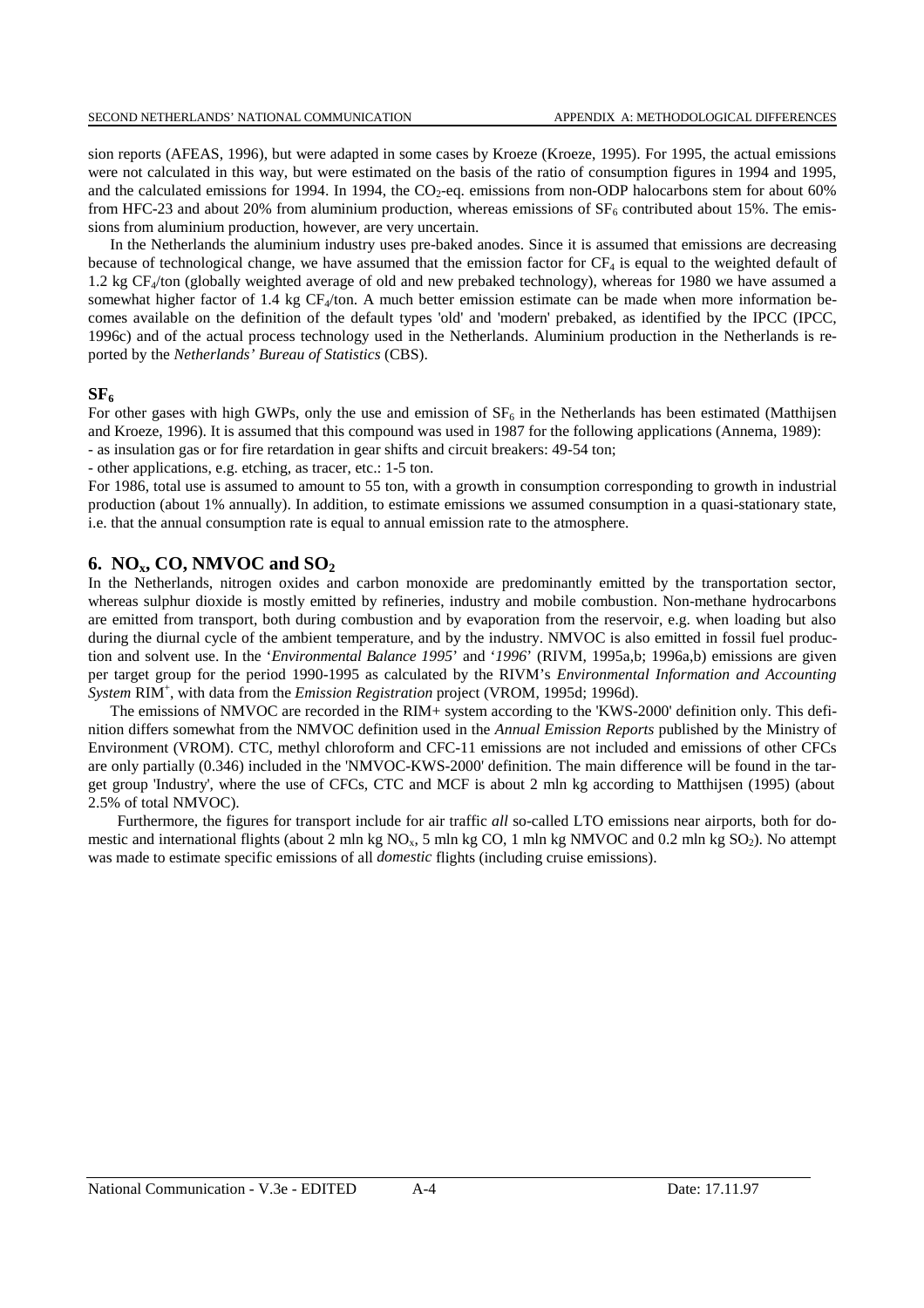# **APPENDIX B:** Temperature correction of  $CO<sub>2</sub>$  from energy consumption for space heating

A significant part of the energy consumption in the Netherlands, is used for space heating. Despite the moderate sea climate, the energy consumption in cold winters is substantially higher than in mild winters, leading to a disturbance in the  $CO<sub>2</sub>$  trend of up to 5%. For domestic policy purposes, however, it is desirable to separate these climatic disturbances from fluctuations in CO<sub>2</sub> emissions due to other causes like economic developments, efficiency improvements and policy measures. Therefore, in order to enable an accurate monitoring of the effectiveness of policy instruments, the Netherlands'  $CO<sub>2</sub>$ emissions are corrected for outside temperature variations using a method described in Spakman *et al.* (1997) and outlined below. For other greenhouse gases, the contribution from energy consumption is much less than in the case of  $CO<sub>2</sub>$ ; the uncertainty of emission estimates for these gases is also much larger than for  $CO<sub>2</sub>$ . Therefore no temperature correction is carried out for non- $CO<sub>2</sub>$  gases. The calculation is described in detail below.

# **Calculation method**

#### **1.**

Nearly all the space heating in the Netherlands is done with natural gas. Thus, gas consumption is corrected only for outside temperature variations.

#### **2**.

The temperature correction requires two multiplication factors, one for each economic sector:

- the *Heating-Degree Day (HDD)* correction factor  $G_T$ - the sector-specific *application factor* **T**<sub>S</sub>.

The total *correction factor* for gas consumption in space heating of a sector S in year T is calculated by multiplying the HDD correction factor  $G_T$  in year T by the sectoral application factor  $T_S$ . To give corrected energy consumption as:

gas consumption(year T, sector S)<sub>corrected</sub> = gas consumption(year T, sector S)<sub>uncorrected</sub>  $*G_T*T_S$ 

 The *Heating-Degree Day correction factor* for a specific year is defined as the ratio of the number of Heating-Degree Days (HDDs) of a 'normal' year (defined as a 30-year moving average, i.e. the HDD average of the number of HDD of the previous 30 years) to the *actual* number of HDD in the year for which the correction factor is calculated. For a relatively warm year (i.e. compared to the previous 30 years), the HDD correction factor is larger than 1. Subsequently, energy consumption and related emissions are increased to arrive at the temperature-corrected values [so-called 'addition factor' = (1- HDD correction factor) > 0]. The calculated number of HDDs of a 'normal' year are presented in *Table B.1* for the period 1970-1996.

# **3.**

The *number of Heating Degree Days (HDD)* daily is calculated uniformly for the Netherlands as a whole on the basis of the temperature record of one centrally located station, *De Bilt.* Thus, no regional calculations are carried out. Indoor space heating is assumed to take place when outdoor temperatures are below 18° C. The number of HDDs for a specific day is defined as the number of degrees Centigrade of the mean daily temperature below the 18º C threshold. If, for example, the mean daily temperature for a specific day is  $12^{\circ}$  C, the number of HDDs for that day is  $18-12 = 6$ . For a normal year the total number of HDD is about 3200; for a calendar year with relatively cold winter months, it is higher (e.g. 3717 in 1963) and for years with relatively warm winter months, it is lower (e.g. 2677 in 1990). The total annual number of HDDs is calculated by EnergieNed using data on mean daily temperature provided by the (see *Table B.1*).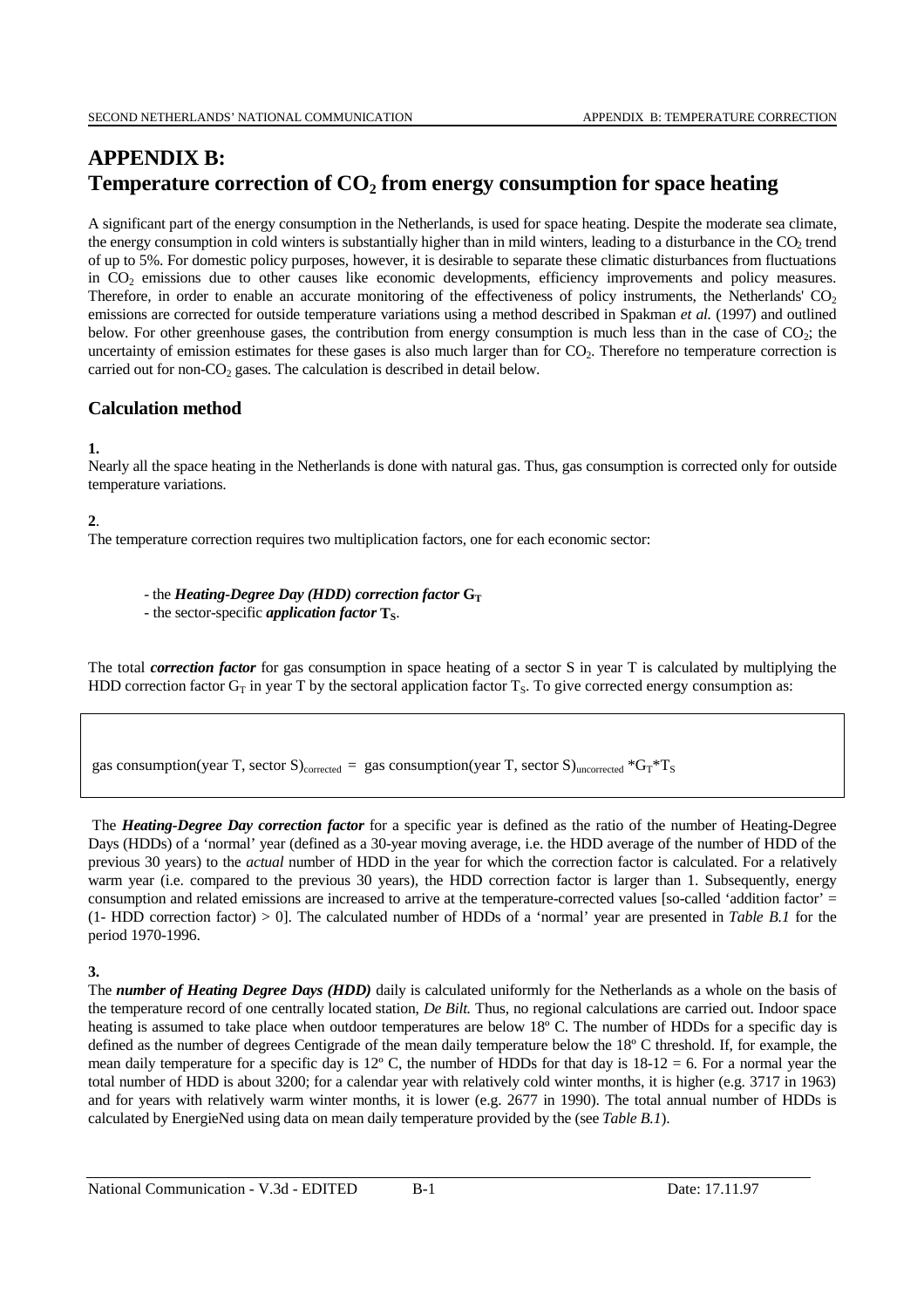#### SECOND NETHERLANDS' NATIONAL COMMUNICATION APPENDIX B: TEMPERATURE CORRECTION

For the sake of simplicity, unweighted HDDs are used, i.e. when daily mean temperatures are the same, no correction is carried out of the observed difference in consumer behaviour of less daily fuel consumption for space heating in autumn and spring compared with daily consumption in winter months. This has the advantage that calculations can be performed on the basis of total annual, in preference to monthly, figures for both HDD and gas consumption.

|      |        |            |                     |      |        |            | ana ine 11DD correction factor for the period 1970-1990 based on weather statistics for 1 |
|------|--------|------------|---------------------|------|--------|------------|-------------------------------------------------------------------------------------------|
| Year | Actual |            | 30-year HDD correc- | Year | Actual | $30$ -year | HDD correc-                                                                               |
|      | number | 'normal'   | tion factor         |      | number | 'normal'   | tion factor                                                                               |
|      | of HDD | <b>HDD</b> |                     |      | of HDD | <b>HDD</b> |                                                                                           |
|      |        |            |                     |      |        |            |                                                                                           |
| 1970 | 3295   | 3250       | 0.986               | 1983 | 2999   | 3232       | 1.078                                                                                     |
| 1971 | 3133   | 3239       | 1.034               | 1984 | 3177   | 3229       | 1.016                                                                                     |
| 1972 | 3379   | 3228       | 0.955               | 1985 | 3487   | 3226       | 0.925                                                                                     |
| 1973 | 3234   | 3221       | 0.966               | 1986 | 3333   | 3228       | 0.969                                                                                     |
| 1974 | 3033   | 3226       | 1.046               | 1987 | 3372   | 3219       | 0.955                                                                                     |
| 1975 | 3083   | 3221       | 1.045               | 1988 | 2823   | 3231       | 1.144                                                                                     |
| 1976 | 3097   | 3225       | 1.041               | 1989 | 2729   | 3219       | 1.179                                                                                     |
| 1977 | 2997   | 3218       | 1.074               | 1990 | 2677   | 3211       | 1.199                                                                                     |
| 1978 | 3304   | 3209       | 0.971               | 1991 | 3163   | 3198       | 1.011                                                                                     |
| 1979 | 3476   | 3217       | 0.926               | 1992 | 2829   | 3203       | 1.132                                                                                     |
| 1980 | 3301   | 3235       | 0.980               | 1993 | 3076   | 3177       | 1.033                                                                                     |
| 1981 | 3244   | 3238       | 0.998               | 1994 | 2835   | 3156       | 1.113                                                                                     |
| 1982 | 3005   | 3244       | 1.080               | 1995 | 2917   | 3140       | 1.076                                                                                     |
| 1983 | 2999   | 3232       | 1.078               | 1996 | 3504   | 3123       | 0.891                                                                                     |

| Table B.1 Annual number of Heating Degree Day (HDD), 30-year moving average for normal number of HDDs |
|-------------------------------------------------------------------------------------------------------|
| and the HDD correction factor for the period 1970-1996 based on weather statistics for De Bilt        |

Source: EnergieNed, 1995 (pers. comm.)

#### **4.**

The number of HDD for a **'normal' year** T is defined as the average number of HDDs of the *previous* 30 years. This 30 year moving average has been selected in preference to a fixed reference year (e.g. the 30-year average of the period 1961- 1990) to be able to account - and thus to correct - for trends in daily temperatures (i.e. caused by climatic changes).

Compared to this moving average, winters in the Netherlands have in recent years been getting milder. From 1988 to 1995, each winter was milder than the average of the previous 30 years, thus making the HDD correction factor >1 for these years. The winter of 1996 was relatively cold (see *Fig. 2.2* in Chapter 2). The moving 30-year average number of HDDs decreased by 3.3%, from 3231, to 3123 between 1988 and 1996 not only as a result by the relatively mild winters of recent years shifting into the 30-year average, but also due to shifting from the moving average of cold winters, e.g. those of 1962- 1963.

#### **5.**

The **application factor** for a specific sector (e.g. residential dwellings or the service sector) is defined as the fraction of fuel consumption of the space heating sector. This fraction has been derived from data provided by the Ministry of Economic Affairs for 1989 and 1991. However, the application factor may change in the course of time due to the increasing number of dwellings to which insulation measures are applied and to increasing or decreasing amounts of fuel used for other applications than space heating (e.g. cooking and hot-water supply for showers and baths). In the residential sector the space heating share in total gas consumption has also been observed to decrease, from 88% in 1980 to 76% in 1995. Therefore an application factor has been calculated for this sector by EnergieNed on an annual basis and annually reported in its 'Monitoring report of gas consumption of small users' [BAK] (EnergieNed, 1995b) (see *Table B.3*). Other sectors use fixed application factors provided by the Ministry of Economic Affairs (see *Table B.2*) (Wieleman, 1994).

*Table B.2 Sectoral application factors*

| Sector                         | Application factor |
|--------------------------------|--------------------|
| Agriculture                    | 0.825              |
| Commercial and public services | 0.825              |
| Industry (average)             | 0.16               |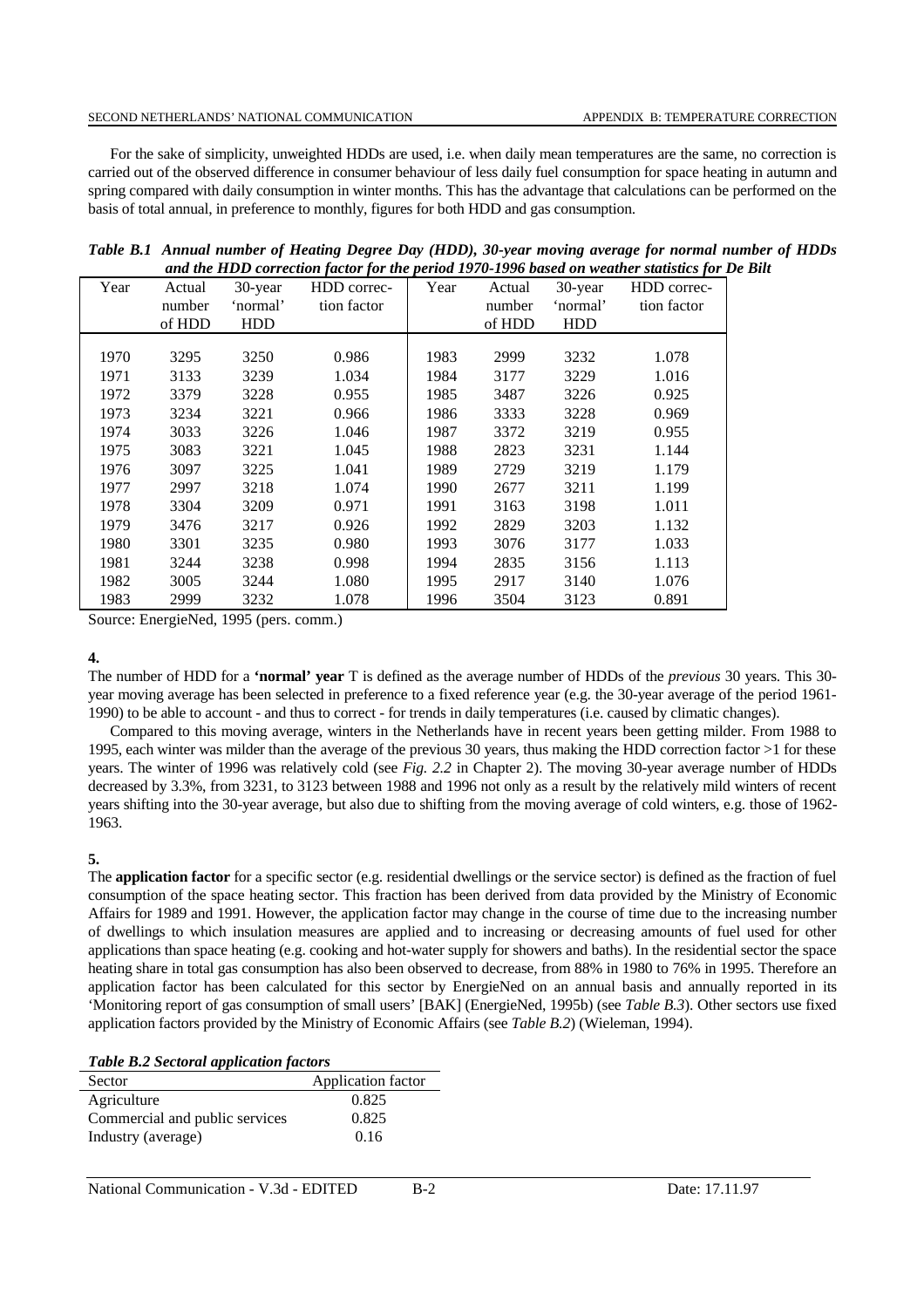|--|

| <b>Basic industry</b> | 0.10 |
|-----------------------|------|
| Light industry        | 0.50 |
| Energy                | 0.05 |
| Source: EZ, CBS.      |      |

#### *Table B.3 Application factors for dwellings in the period 1980-1995*

|                           |  |  |  |  |  |  | 1980 1981 1982 1983 1984 1985 86 1987 1988 1989 1990 1991 1992 1993 1994 1995   |  |  |  |  |  |
|---------------------------|--|--|--|--|--|--|---------------------------------------------------------------------------------|--|--|--|--|--|
|                           |  |  |  |  |  |  | 0.88 0.88 0.87 0.87 0.87 0.87 0.86 0.81 0.80 0.79 0.79 0.78 0.77 0.76 0.76 0.76 |  |  |  |  |  |
| Source: EnergieNed, 1995b |  |  |  |  |  |  |                                                                                 |  |  |  |  |  |

As an example see *Table B.4* for the calculation of the temperature correction of sectoral CO<sub>2</sub> emissions for 1990. In addition, *Table B.5* presents the variation of this correction over the last five years, showing that in this period a difference up to 6 Mton occurs between the maximum and the minimum correction. Compared to the Netherlands total of about 167.6 Mton in 1990, this is about 4% of the total.

*Table B.4 Temperature correction of energy consumption and CO<sub>2</sub> emissions in 1990 (using an emission factor for CO2 from natural gas of 0.056 Mton/PJ)*

|                 | A           | B          | C            | $D =$       | $E =$       | $F =$       |
|-----------------|-------------|------------|--------------|-------------|-------------|-------------|
|                 |             |            |              | $B*(1 - C)$ | $D^* A$     | $0.056 * E$ |
| Sector          | Gas con-    | Applicatio | HDD cor-     | Addition    | Correction  | Correction  |
|                 | sumption    | n factor   | rection fac- | factor      | of gas con- | of $CO2$    |
|                 | uncorrected |            | tor          |             | sumption    | emissions   |
|                 | [PI]        |            |              |             | [PI]        | [Mton]      |
| Agriculture     | 129         | 0.825      | 1.199        | 0.164       | $+21.1$     | $+1.18$     |
| Industry        | 430         | 0.16       | 1.199        | 0.032       | $+13.8$     | $+0.77$     |
| <b>Services</b> | 137         | 0.825      | 1.199        | 0.164       | $+22.5$     | $+1.26$     |
| Energy sector   | 278         | 0.05       | 1.199        | 0.010       | 2.8<br>$+$  | $+0.16$     |
| Residentials    | 329         | 0.79       | 1.199        | 0.157       | $+ 51.7$    | $+2.90$     |
| <b>TOTAL</b>    | 1303        |            |              |             | $+111.9$    | $+6.27$     |

Source: Spakman *et al.* (1997)

### *Table B.5 Temperature correction of carbon dioxide emissions [in Mton] per sector 1990-1995*

| Sector                               | 1990*** | 1991 | 1992 | 1993 | 1994 | 1995* |
|--------------------------------------|---------|------|------|------|------|-------|
| Residential sector                   | 3.1     | 0.2  | 2.1  | 0.6  | 1.8  | 1.2   |
| Commercial and public services       | 1.2     | 0.1  | 0.9  | 0.2  | 0.8  | 0.6   |
| Agriculture                          | 1.2     | 0.1  | 0.9  | 0.2  | 0.7  | 0.4   |
| Industry                             | 0.6     | 0.0  | 0.4  | 0.1  | 0.3  | 0.2   |
| Energy sector **                     | 0.1     | 0.0  | 0.1  | 0.0  | 0.1  | 0.1   |
| Total CO <sub>2</sub> correction     | 6.4     | 0.4  | 4.5  | 1.2  | 3.8  | 2.5   |
| Correction as % of uncorrected total | 3.8     | 0.2  | 2.6  | 0.7  | 2.2  |       |

Source: Spakman *et al.* (1996).

\* Data for 1995 are preliminary figures.

\*\* Electric power plants and refineries.

\*\*\* Figures for 1990 may differ slightly from results presented in *Table B.4* due to revised data used in Spakman *et al.* (1997) for calculating sectoral temperature corrections.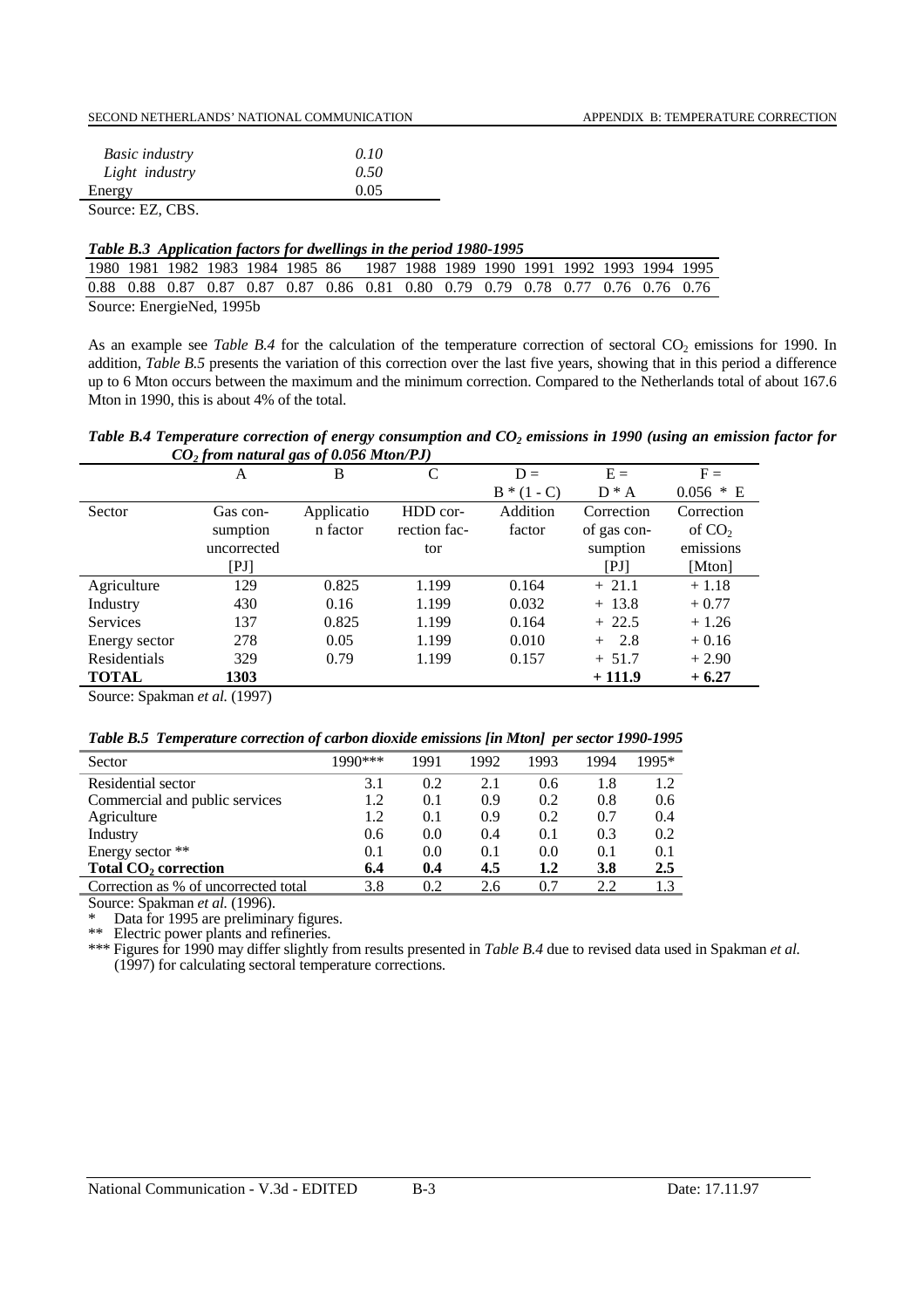# **APPENDIX C: Conclusions of the Parliamentary Enquiry Commission on Climatic Change**

The *Temporary Commission on Climatic Change* of the Second Chamber of Parliament has spoken intensively with scientists, including Dutch Nobel prize winner Professor dr. P.J. Crutzen, about the greenhouse effect and the human factors affecting it. Based on these interviews and findings from literature reviews the *Commission* has selected the precautionary principle as starting-point for climate policy. The main conclusions of the *Temporary Commission on Climatic Change* follow below [unauthorised translation of 'Slotakkoord' of Second Chamber (1996a)].

1. The Commission in concluding its findings with a final agreement, which both literally and figuratively is seen to focus on national and international climate policy. With a view to the findings in their entirety the Commission has chosen the *precautionary principle* as policy target. The Commission has familiarised itself with the current opinions of scientists on the climate problem and the associated human factor. Although the Commission does not pretend to pass scientific judgement, it is of the opinion that the factors signalling an increase of the greenhouse gas concentrations in the atmosphere resulting in climate change, and possibly accompanied by drastic and dangerous effects, should be taken seriously. Rapid and adequate action is essential. The existing scientific uncertainties and necessity for further research should not be used as an alibi for a business-as-usual policy; the commission feels that it is better to be safe than sorry.

2. The Commission recalls that in Article 2 of the Climate Convention the greenhouse gases should be stabilised at a level at which danger to human actions can be averted. In general this would be case if the average global temperature were to rise by more than  $1^{\circ}$ C per 100 years.

If the greenhouse gases enter the atmosphere according to the current trends, their concentrations there will continue to increase for a very long time. Scientists expect that between 1990 and 2100 the global temperature will increase from 1 to 4.5  $\rm{^{\circ}C}$  and sea level within a margin of 10 to 100 cm.

To stabilise the concentration of carbon dioxide, the most important greenhouse gas, at 1 or 2 times the pre-industrial level, a global emission reduction of 90% to 70%, respectively, will be needed. This illustrates the seriousness of the climate issue, making very large global emission reductions necessary. This will be an enormous assignment, considering that the continuing upward trend will have to be turned into a substantial downward trend.

3. The Commission is of the opinion that this is even more relevant for the *industrialised countries* because some growth in emissions for the developing countries is inevitable in view of the expected population increase and economic growth. Furthermore, the position of the developing countries in the Climate Declaration is acknowledged, just as is the arrangement to have the industrialised countries, with their economic and technological advanced position and relatively high emissions level, take the lead in mitigating climate change.

4. The commission responds positively to the question of whether *quantitative goals* should be set. This is because these direct and inspire the policy and, in particular, establish the level of ambition that Government and the societal actors want or should attain. Quantitative objectives also offer the opportunity to make a division between countries and, nationally, between sectors. Setting quantitative goals for some instruments, like Joint Implementation and negotiable emission rights, is even made a condition, functioning as a standard to which countries and/or companies can credit or negotiate their efforts.

5. Because climate change is a global problem, the consideration of how much, and at what rate, emission reduction must be realised in the Netherlands should, according to the Commission, be set off against the global decor. We are thus concerned here with choosing an input by the Netherlands in such a way as to secure a maximum output in international negotiations.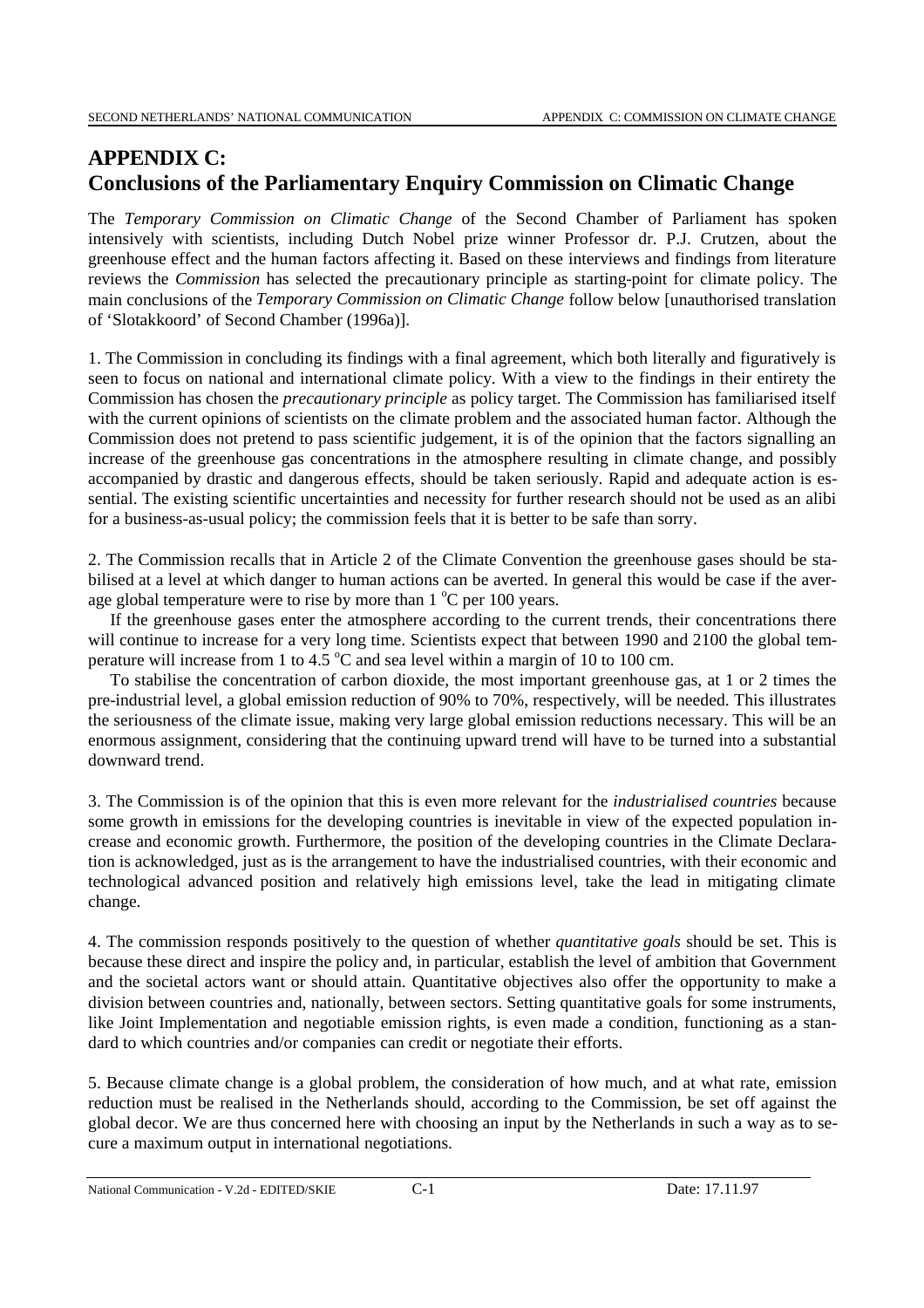The Commission has established that the Netherlands' share of per capita greenhouse gas emissions is, compared to other countries, rather high due to energy-intensive production and consumption, but that the total of country emissions comes to less than 1% of the global total. A large emission reduction in our country should then go hand in hand with a similar reduction in especially the other industrialised countries.

Because the Netherlands has a relatively energy-intensive production and consumption pattern, it is in the national interest to anticipate aspects of future energy and climate policy in an early stage to avoid shockeffect policy adjustments.

At the same time the Netherlands industry is seen internationally to be energy-efficient. For this reason shock-like changes and de-investment should be avoided since these could lead to a shifting, instead of a reduction, in emissions.

6. The commission is of the opinion that there is great potential in the Netherlands to realise substantial emission reductions in the medium term through *technological improvements and innovations*. The commission finds a reduction of 30 to 40% in 2020 relative to 1990 feasible. The actual reduction will, of course, depend on the policy options chosen. The commission urges both the Government and the societal actors to exert maximum efforts to use the technological options wherever possible. Partly with a view to the international market position, the Government will have to contribute to eliminating the tension between technical and economic possibilities by introducing effective policy instruments.

7. On the basis of the policy options inventory, the Commission has found energy-saving by industry and households the most promising. Replacing fossil fuels with solar and wind energy, and biomass, also provides a great number of (international) possibilities. Less promising but certainly of importance as an interim solution are the storage systems for carbon dioxide such as forestation and underground storage. There are good long-term expectations for fuel reactors and for hydrogen as energy carrier.

Further to this, technological and societal breakthroughs will be necessary, along with adaptations to consumption and production patterns. The Commission sees the following bottlenecks here:

- the issue of mobility

- the question of under what conditions financial and fiscal instruments are applied and finally,

- energy diversification (in particular whether or not to employ nuclear energy).

Without tackling these bottlenecks (requiring large political investments) solving the climate problem will be nigh impossible.

8. Taking all this into view the Commission urges the Netherlands to execute a credible policy based on the following two-tracks:

- ∗ The Netherlands in its international negotiations has established global long-term goals reflecting the seriousness of the climate issue. Consequential to this the industrialised countries, including the Netherlands, will have to commit themselves in the next century to collectively reducing emissions, with special reference to carbon dioxide, by 30-40%. Because the Netherlands is a member of the European Union, it would seem obvious to agree to this obligation within the European context. The first opportunity for action will be during the following round of negotiations on the Climate Convention to be held in Japan at the end of 1997.
- The Netherlands is committed to a national goal for emission reduction conforming to this international goal and will take appropriate concrete policy measures. The Netherlands in this way demonstrates its material efforts in challenging the problems on climate.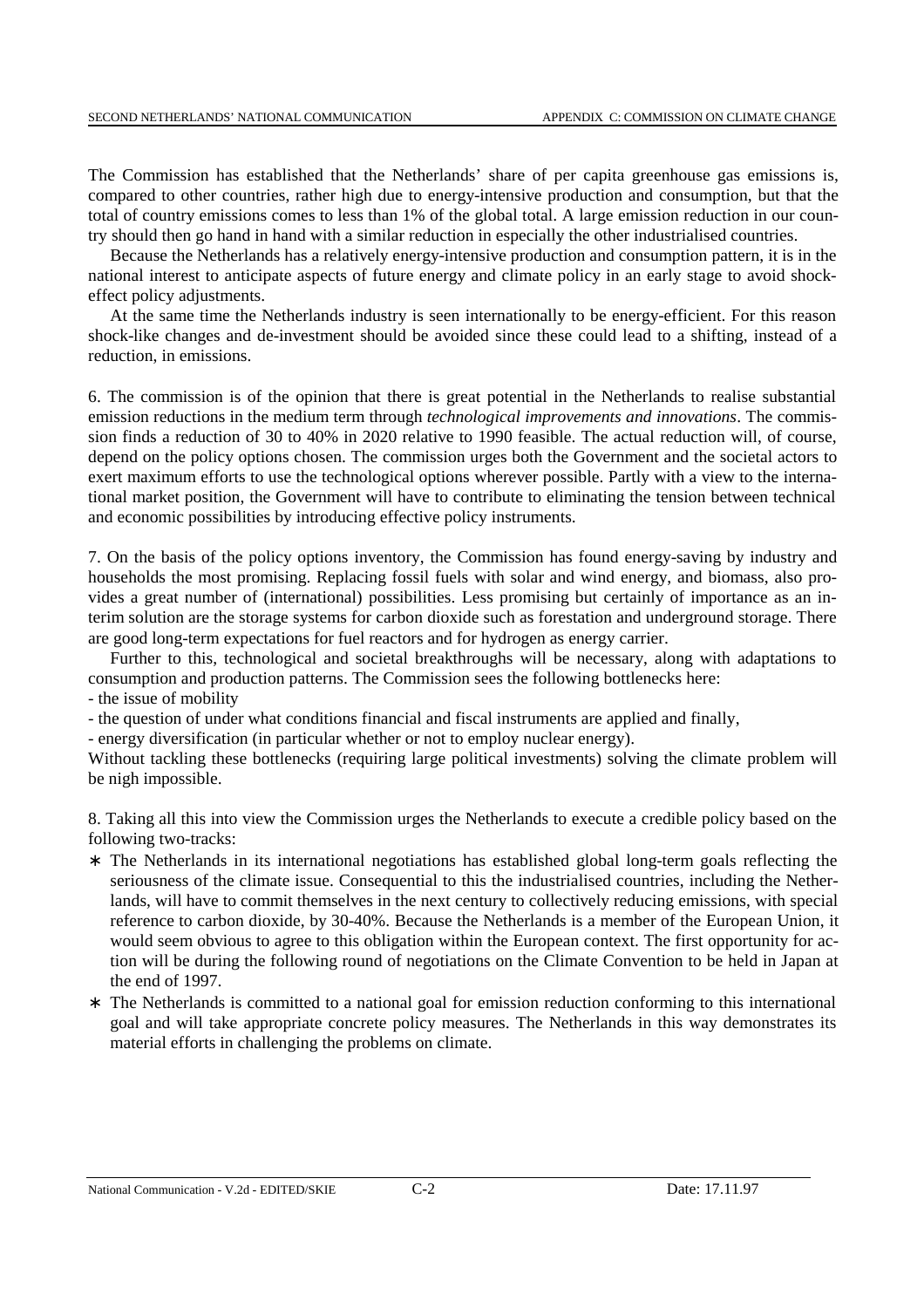# **APPENDIX D: Overview of policies and measures**

Measures listed here are taken from various documents, including Government (1994), EnergieNed (1995b), EZ (1995a,c; 1996; 1997a), Senter (1994), VROM (1995a), VW (1995), and additional information from the Ministries of EZ, VROM and VW.

|  |  | Table D.1.a Selection of $CO2$ measures under current policies: Cross-sectoral [1A1] |  |  |  |
|--|--|--------------------------------------------------------------------------------------|--|--|--|
|--|--|--------------------------------------------------------------------------------------|--|--|--|

| <b>Measure</b>                    | <b>Instruments (collectively for all</b>                                                 | Objective/target of             | <b>Status of implementa-</b> | <b>Indicator of progress of</b>                      |
|-----------------------------------|------------------------------------------------------------------------------------------|---------------------------------|------------------------------|------------------------------------------------------|
|                                   | three measures)                                                                          | measure                         | tion of instrument           | measure                                              |
| Increasing energy effi-<br>ciency | a. standards and regulations                                                             | 33% improvement in<br>1996-2020 | a. on-going                  |                                                      |
|                                   | b. regulating energy tax for small<br>scale energy consumption                           |                                 | b. on-going                  |                                                      |
| Increasing share of re-           | c. $CO2$ reduction plan: funding from 3% (84 PJ) of energy use c. in execution; decision |                                 |                              | 29 PJ in 1995:                                       |
| newable energy                    | 750 mln budget                                                                           | in 2000; 10% in 2020            | for first portion in 1997    | - 250 MW windenergy capacity<br>in 1995              |
|                                   | d. other financial/fiscal incentives:<br>- VAMIL (free depreciation)                     |                                 | d. on-going                  | - 3,4 mln ton waste incineration<br>capacity in 1995 |
|                                   | - GB (Green Inventments)                                                                 |                                 |                              |                                                      |
| Increasing CHP capacity           | - EIA (energy investment tax credit) 8000 MW in 2000                                     |                                 |                              | 5500 MW in 1995                                      |
|                                   | e. LTAs                                                                                  |                                 | e. in execution              |                                                      |
|                                   | f. MAP (Environmental Action                                                             |                                 | f. in execution              |                                                      |
|                                   | Plan)                                                                                    |                                 |                              |                                                      |
|                                   | g. public awareness campaigns                                                            |                                 | g. ongoing                   |                                                      |
|                                   | h. R.D&D                                                                                 |                                 | h. in execution              |                                                      |

#### *Table D.1.b Selection of CO2 measures under current policies: Electric Power Generation [1A1]*

| <b>Measure</b>                                  | Instrument                        | Objective/target                 | <b>Status of implementa-</b> | <b>Indicator of progress</b> |  |  |  |  |
|-------------------------------------------------|-----------------------------------|----------------------------------|------------------------------|------------------------------|--|--|--|--|
|                                                 |                                   |                                  | tion                         |                              |  |  |  |  |
| Increasing energy effi-                         | investment plans of power genera- | increase from 40 to 43% on-going |                              |                              |  |  |  |  |
| ciency by:                                      | tors                              | of average efficiency in         |                              |                              |  |  |  |  |
| - heat distribution plans                       |                                   | period 1990-2000                 |                              |                              |  |  |  |  |
| - new, more efficient                           |                                   |                                  |                              |                              |  |  |  |  |
| plants                                          |                                   |                                  |                              |                              |  |  |  |  |
| Addition of 10% wood in agreement with E-sector |                                   | $0.4$ Mton CO <sub>2</sub>       | announced September          |                              |  |  |  |  |
| 2 coal-fired plants in                          |                                   |                                  | 1995                         |                              |  |  |  |  |
| 2000                                            |                                   |                                  |                              |                              |  |  |  |  |

#### *Table D.1.c Selection of CO<sub>2</sub> measures under current policies: Industry [1A2]*

| <b>Measure</b>                                                                                                                | Instrument                                                                                                                | Objective/target                                          | <b>Status of implementa-</b><br>tion                                                                                                      | <b>Indicator of progress</b>                                                       |
|-------------------------------------------------------------------------------------------------------------------------------|---------------------------------------------------------------------------------------------------------------------------|-----------------------------------------------------------|-------------------------------------------------------------------------------------------------------------------------------------------|------------------------------------------------------------------------------------|
| Energy saving in indus-<br>try: CHP, energy man-<br>agement (good<br>housekeeping, monitor-<br>ing) and new technolo-<br>gies | - Long Term Agreements (LTAs)<br>for 90% of industrial energy use<br>- fiscal incentives<br>- R.D&D                       | - LTAs aiming at 20%<br>efficiency improvement<br>in 2000 | - 29 LTAs by end of<br>90% of energy use] and 9 LTAs<br>LTAs in other sectors                                                             | - 10% efficiency improvement<br>1996 (industry) [covering in 1989-1995 based on 20 |
| Energy saving other<br>companies                                                                                              | - energy standards in environmental contribution to 20%<br>licences<br>- fiscal incentives<br>$-MAP$<br>- energy services | efficiency improvement<br>in industry                     | information and support<br>by Infomil to regulating<br>agencies regarding inclu-<br>sion of energy standards<br>in environmental licences |                                                                                    |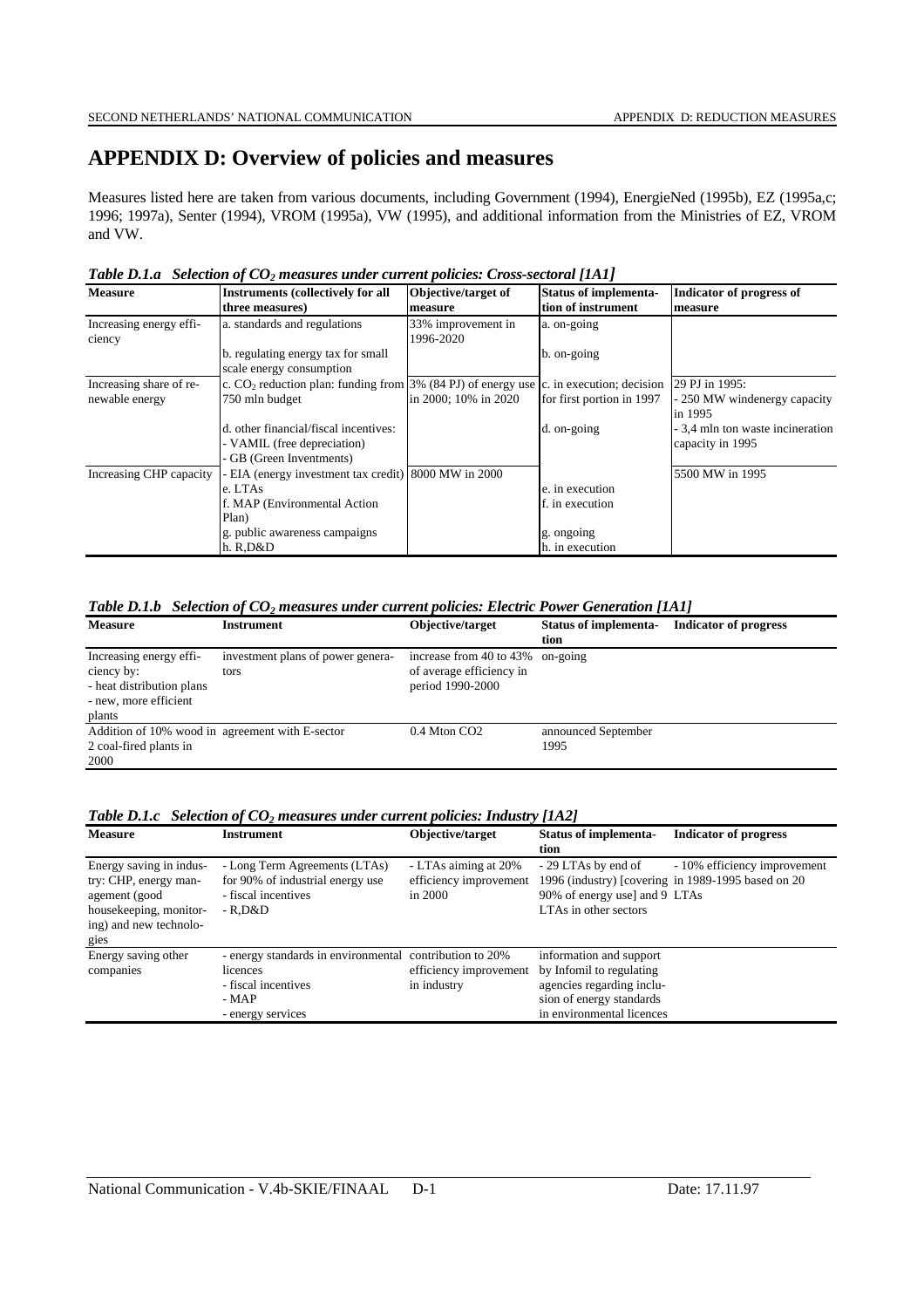|                                                                                                             | Table D.1.a   Selection bj $\mathbf{C}\mathbf{O}_2$ measures under current policies: Traffic and Transport [1A5]           |                                                                                                                 |                                                                                                              |                                                       |  |  |  |  |
|-------------------------------------------------------------------------------------------------------------|----------------------------------------------------------------------------------------------------------------------------|-----------------------------------------------------------------------------------------------------------------|--------------------------------------------------------------------------------------------------------------|-------------------------------------------------------|--|--|--|--|
| <b>Measure</b>                                                                                              | <b>Instrument</b>                                                                                                          | Objective/target                                                                                                | Status of implementa- Indicator of progress<br>tion                                                          |                                                       |  |  |  |  |
| 1. Road transport: technical measures                                                                       |                                                                                                                            |                                                                                                                 |                                                                                                              |                                                       |  |  |  |  |
| Energy saving in traffic subsidies for R&D<br>and transport                                                 |                                                                                                                            | technology and efficiency<br>improvement                                                                        | programme in execution                                                                                       |                                                       |  |  |  |  |
| (programme REV)<br>Programme on More<br>Quiet, Cleaner and Effi-<br>cient transport in urban<br>areas (SSZ) | subsidies                                                                                                                  | stimulation projects on en-<br>ergy efficient vehicles                                                          | running, a.o. subsidies<br>for low $NOx$ , low noise<br>buses                                                |                                                       |  |  |  |  |
| Wide-scale introduction<br>of econometers, board<br>computers and cruise<br>controls                        | R&D support, pilot projects, fiscal wide-spread standard in-car<br>scheme and agreements with<br>industry                  | application                                                                                                     | R&D projects running;<br>stimuli in preparation                                                              |                                                       |  |  |  |  |
| 2. Policy on mobility                                                                                       |                                                                                                                            |                                                                                                                 |                                                                                                              |                                                       |  |  |  |  |
| Curbing the growth of                                                                                       |                                                                                                                            | limitation growth of car-km                                                                                     |                                                                                                              | growth of 24% in 1995                                 |  |  |  |  |
| car-km:                                                                                                     | a. creation and execution of com-<br>pany transport plans (commuter<br>traffic)                                            | to 35% in 2010 relative to 1986                                                                                 | a. in execution                                                                                              | relative to 1986                                      |  |  |  |  |
|                                                                                                             | b. stimulating car-pooling (a.o. by<br>fiscal incentives)                                                                  |                                                                                                                 | car-pooling; regional<br>demonstration projects                                                              | b. further development of 600,000 car-poolers in 1995 |  |  |  |  |
|                                                                                                             | c. implementation of stringent<br>parking policy                                                                           |                                                                                                                 | c. in execution                                                                                              | 50% of communities $>$<br>30,000 inhabitants          |  |  |  |  |
|                                                                                                             | d. location policy near hubs of<br>public transport<br>e. excise duty on gasoline, diesel<br>and LPG; price development of |                                                                                                                 | d. in execution<br>e. increase of excise duty<br>on gasoline and diesel by                                   |                                                       |  |  |  |  |
|                                                                                                             | public transport                                                                                                           |                                                                                                                 | 11 and 8 cent, respec-<br>tively; indexed taxes;<br>introduction of excise<br>duty on LPG started in<br>1994 |                                                       |  |  |  |  |
|                                                                                                             | f. Masterplan Bike (support for<br>local bicycle infrastructure)                                                           | more cycling                                                                                                    | f. under evaluation                                                                                          |                                                       |  |  |  |  |
|                                                                                                             | g. Call-a-car (Car Plan) (support<br>for local schems)                                                                     | less car ownership                                                                                              | g. on-going                                                                                                  | in 1996 20,000 participants                           |  |  |  |  |
| <b>Improvement of public</b><br>transport:                                                                  |                                                                                                                            | increase of p-km in public<br>transport of 8% (city/region)<br>and 10% (railways) in 2000<br>compared with 1995 | in execution                                                                                                 | $\overline{\phantom{a}}$                              |  |  |  |  |
|                                                                                                             | a. improvement of rail<br>infrastructure (Rail 21)<br>(NLG 20,000 mln)                                                     |                                                                                                                 | a. in execution                                                                                              |                                                       |  |  |  |  |
|                                                                                                             | b. more and faster bus connections<br>c. introduction of train-taxis                                                       |                                                                                                                 | b. evaluated in 1995<br>c. in execution                                                                      | c. per 1995 train-taxis<br>to/from 82 train stations  |  |  |  |  |
|                                                                                                             | d. improvements of public trans-<br>port in and around cities<br>(infrastructure)                                          |                                                                                                                 | d. in execution                                                                                              |                                                       |  |  |  |  |
| Curbing growth of long<br>distant road transport to<br>other modes                                          | stimulation by information cam-<br>paigns of environmentally sound<br>modes of transport                                   | limitation of increase of v-km ongoing<br>1994-2010 to 20% instead of<br>30%                                    |                                                                                                              |                                                       |  |  |  |  |
| Substitution from air to<br>rail (HST South and<br>East)                                                    | expansion of HST infrastructure                                                                                            | reducing air-km for short<br>distance trips                                                                     | being studied; decision<br>on construction of HST<br>in preparation                                          |                                                       |  |  |  |  |
| Freight transport:                                                                                          |                                                                                                                            |                                                                                                                 |                                                                                                              |                                                       |  |  |  |  |
| Curbing the growth of<br>v-km freight<br>('Transaction')                                                    | agreements with companies and<br>stimulating a broad application of 2010 relative to 1986<br>technologies.                 | 30% reduction of $CO2$ in                                                                                       | - project Transaction<br>started in 1995<br>- demonstration projects<br>in preparation                       |                                                       |  |  |  |  |
|                                                                                                             | Reduction of vehicle-km information campaign 'Loading<br>together, working together'                                       | higher load factors, thereby<br>reducing v-km                                                                   | pilot programmes in<br>execution                                                                             |                                                       |  |  |  |  |
| Reduction of CO <sub>2</sub> emis-<br>sions                                                                 | agreement and logistics for en-<br>forcement of 80 km/h limit for                                                          | $0.2$ Mton $CO2$                                                                                                | implementation in inter-<br>national context                                                                 |                                                       |  |  |  |  |

*Table D.1.d. Selection of CO<sub>2</sub> measures under current policies: Traffic and Transport [1A3]* 

National Communication - V.4b-SKIE/FINAAL D-2 Date: 17.11.97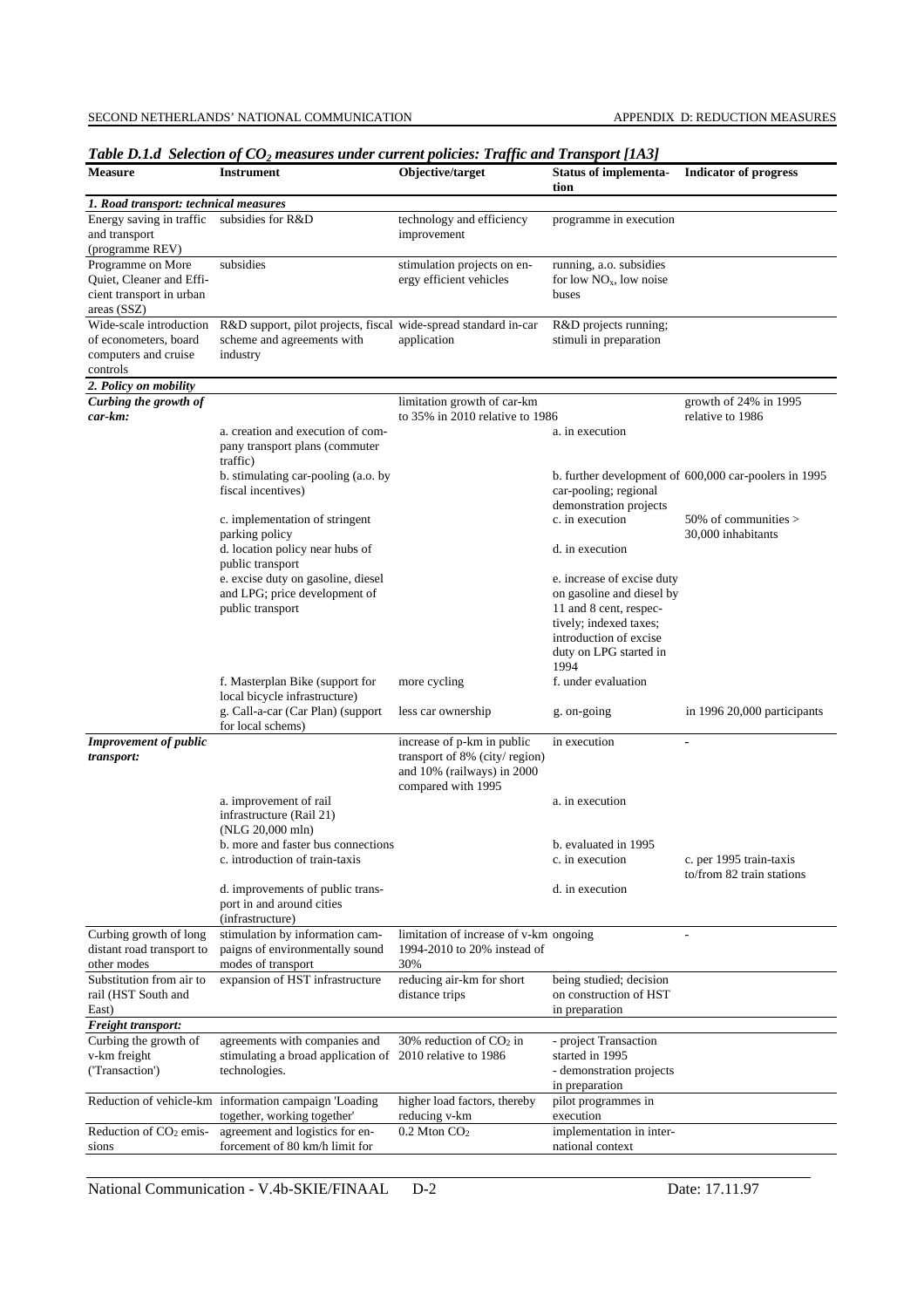|                                                                                                         | trucks                                                   |                                                                               |                                        |                                                                        |  |  |  |  |  |  |  |
|---------------------------------------------------------------------------------------------------------|----------------------------------------------------------|-------------------------------------------------------------------------------|----------------------------------------|------------------------------------------------------------------------|--|--|--|--|--|--|--|
| Table D.1.d Selection of $CO2$ measures under current policies: Traffic and Transport [1A3] (continued) |                                                          |                                                                               |                                        |                                                                        |  |  |  |  |  |  |  |
| <b>Measure</b>                                                                                          | <b>Instrument</b>                                        | Objective/target                                                              | <b>Status of implementa-</b><br>tion   | <b>Indicator of progress</b>                                           |  |  |  |  |  |  |  |
| 3. Driver behaviour:                                                                                    |                                                          |                                                                               |                                        |                                                                        |  |  |  |  |  |  |  |
| Reduction of $CO2$ emis-<br>sions                                                                       | more effective enforcement of<br>speed limits            | $0.1$ -0.3 Mton $CO2$                                                         | on-going                               |                                                                        |  |  |  |  |  |  |  |
| More energy-efficient<br>road traffic and purchase econice' [KZRZ]<br>behaviour                         | campaign 'Buy ecowise, drive                             | 1 Mton $CO2$ in the period<br>1996-2001                                       | in execution                           | a more positive attitude to-<br>wards more energy efficient<br>driving |  |  |  |  |  |  |  |
| 4. Other transport<br>modes:                                                                            |                                                          |                                                                               |                                        |                                                                        |  |  |  |  |  |  |  |
| Technical measures for<br>emission reduction,<br>including (renewable)<br>fuel                          | Demonstration project 'Environ-<br>mentally sound ships' | Promotion of energy-effcient on going until mid 1998<br>(short-sea) shipping  |                                        | in start-up phase                                                      |  |  |  |  |  |  |  |
| International regulation<br>on shipping emissions                                                       | implementation of a new<br>MARPOL Annex on air pollution | overall emission reduction                                                    | te be implemented from<br>approx. 2000 | still in preparation                                                   |  |  |  |  |  |  |  |
| Target of higher emis-<br>sion standards for air-<br>craft                                              | stimulating implemention at inter-<br>national levels    | development of $CO2$ stan-<br>dards (and strengthening of<br>$NOx$ standards) | elaboration of measures<br>of 'LuLu'   |                                                                        |  |  |  |  |  |  |  |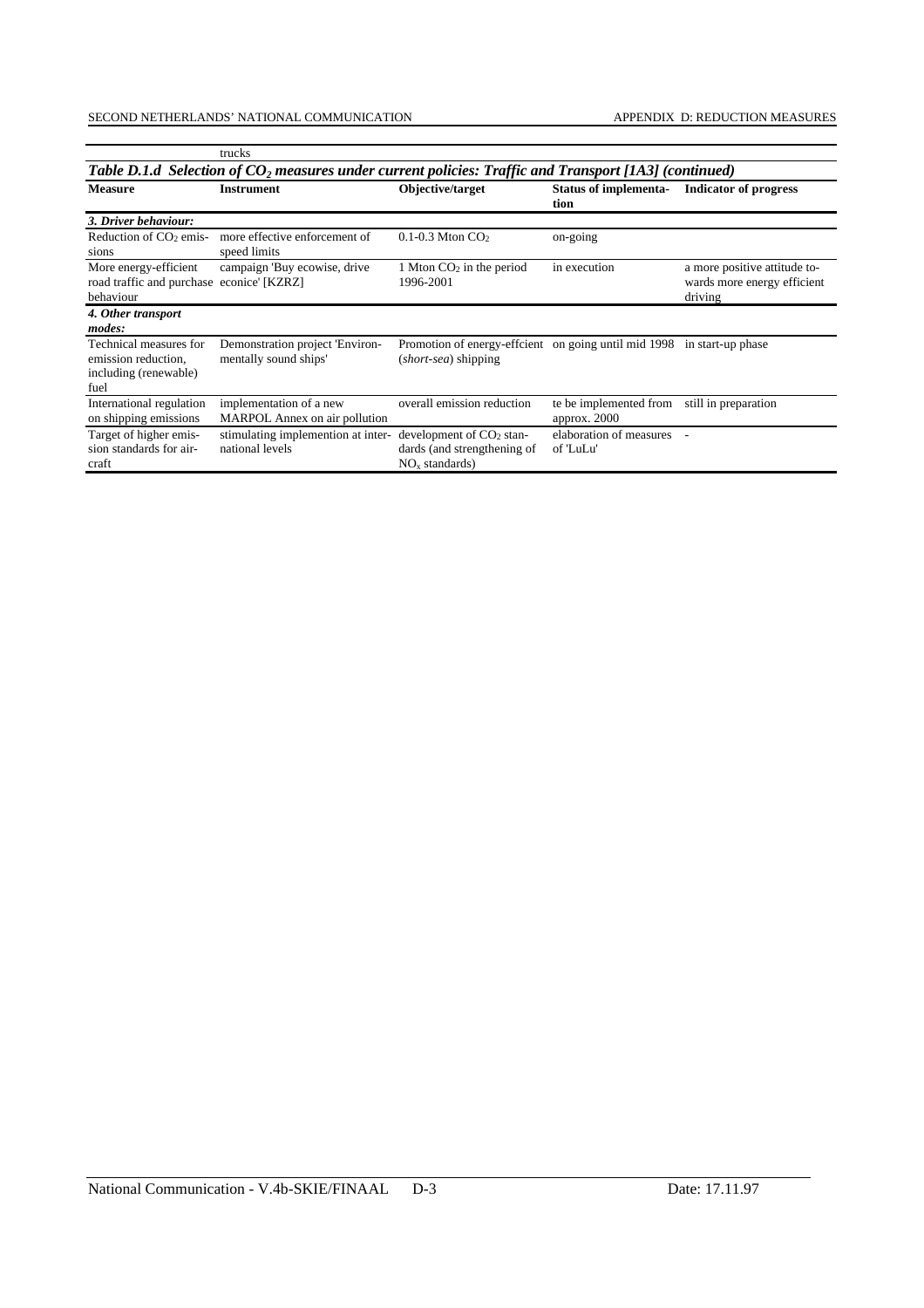| <b>Measure</b>                                                                                                        | Table D.1.e Selection of CO <sub>2</sub> measures under current policies: Residential, commercial and agricultural sectors [1A4]<br><b>Instrument</b>                   | Objective/target                                                                                                                              | <b>Status of implementa- Indicator of progress</b><br>tion                                                                 |                                                                                                                                                                                                                                                      |
|-----------------------------------------------------------------------------------------------------------------------|-------------------------------------------------------------------------------------------------------------------------------------------------------------------------|-----------------------------------------------------------------------------------------------------------------------------------------------|----------------------------------------------------------------------------------------------------------------------------|------------------------------------------------------------------------------------------------------------------------------------------------------------------------------------------------------------------------------------------------------|
| Energy saving in new buildings:                                                                                       |                                                                                                                                                                         |                                                                                                                                               |                                                                                                                            |                                                                                                                                                                                                                                                      |
| <b>Energy Performance</b><br>Standard for new resi-<br>dential and non-<br>residential buildings                      | <b>Energy Performance Standard</b><br>(from 1992 improved insulation<br>standards)                                                                                      | about $1450 \text{ m}^3$ gas per dwell-<br>ing, about 15% energy saving<br>in new non-residential build-<br>ings                              | strengthening is being<br>considered                                                                                       | in effect from end of 1995; $1450 \text{ m}^3$ gas for new<br>dwellings built after 1995                                                                                                                                                             |
| Acceleration of construc-<br>tion of energy-efficient<br>built-up areas, industry<br>and greenhouse horti-<br>culture | - Plan of Action Optimal Energy<br>Infrastructure                                                                                                                       | acceleration of construction of enlarging active in-<br>energy-efficient residential<br>areas                                                 | volvement of and<br>companies                                                                                              | plans for better energy infra-<br>structure in almost every large<br>stimulating cooperation building site (including in-<br>between investers, local dustry and greenhouse horti-<br>authorities, and energy culture) (VINEX) by the end<br>of 1996 |
| Energy saving in existing dwellings:                                                                                  |                                                                                                                                                                         |                                                                                                                                               |                                                                                                                            |                                                                                                                                                                                                                                                      |
| renting sector                                                                                                        | a. Energy saving in social voluntary agreement with inter-<br>mediate organisations for renting<br>agencies in the social sector                                        | target of 28-30% efficiency<br>improvement relative to 1989                                                                                   | in effect from 1992;<br>extension per 1995; in<br>Construction agree-<br>15% efficiency im-<br>provement for 1996-<br>2001 | in 1992-1994 substantial<br>acceleration of insulation<br>1997 a new Sustainable measures and HE boilers:<br>150,000 double glazing,<br>ment will be signed for 75,000 HE boilers, 75,000<br>roof and wall insyulation                               |
| b. Stimulating insulation<br>and energy-efficient<br>products                                                         | subsidies and information cam-<br>paigns (MAP)                                                                                                                          |                                                                                                                                               | 3rd phase started                                                                                                          | '91-'95: 7.3 Mton [92PJ]:<br>- residential: $1.3$ $[24$ PJ]<br>- offices: 0.5 [9 PJ]<br>- industry: $0.1$ [1 PJ]<br>- heating market: $4.0$ [52 PJ]<br>- other new technologies: 0.3<br>[1 P<br>- landfills 1                                        |
| c. Stimulating energy-<br>efficient appliances and<br>other products                                                  | - subsidies and information cam-<br>paigns (MAP)<br>- subsidies for measures in 55,000<br>existing dwellings<br>- WET<br>- energy labels<br>- training of sales persons |                                                                                                                                               | 3.2 Mton CO <sub>2</sub> in 2000 relative on-going                                                                         | 7.3 Mton CO <sub>2</sub> (1991-1995)                                                                                                                                                                                                                 |
| Energy saving in existing office buildings:                                                                           |                                                                                                                                                                         | target of 23% efficiency im-<br>provement                                                                                                     |                                                                                                                            |                                                                                                                                                                                                                                                      |
| a. Voluntary agreements<br>with (intermediary) or-<br>ganisations                                                     | voluntary agreements                                                                                                                                                    | 15% efficiency improvement<br>in social sector (building<br>measures only); 23% in non-<br>residential buildings<br>(buildings and behaviour) | a. letter of intent in the<br>social sector, non-<br>residential buildings                                                 | 30% coverage of energy con-<br>sumption                                                                                                                                                                                                              |
| b. Energy saving in gov-<br>ernment buildings                                                                         | voluntary agreements                                                                                                                                                    | LAT, 20% efficiency im-<br>provement (building measures istries<br>and behaviour)                                                             | b. LTAs for most Min- -                                                                                                    |                                                                                                                                                                                                                                                      |
| c. Stimulating more<br>efficient air-conditioners, campaigns (MAP)<br>appliances and good<br>housekeeping             | c. subsidies and information                                                                                                                                            | (see Existing dwellings,<br>measure b.)                                                                                                       | insulated; 15000 HE<br>boilers installed                                                                                   | c. 21 mln $m2$ of surface (see <i>Existing dwellings</i> ,<br>measure b.)                                                                                                                                                                            |
| Acceleration of energy                                                                                                | agreement on shift in expenditure $1.0$ Mton $CO2$<br>saving in office buildings of MAP budget, in line with<br>sector activities                                       |                                                                                                                                               | announced September -<br>1995; requires new<br>MAP agreements in<br>1997                                                   |                                                                                                                                                                                                                                                      |
| Additional support of<br>energy policy at munici-<br>pal level                                                        | necessary strengthening of other<br>measures, in line with socalled<br>VOGM procedure                                                                                   | supporting previous measure                                                                                                                   | announced September -<br>1995                                                                                              |                                                                                                                                                                                                                                                      |
| Agriculture<br>Energy savings in green-                                                                               | voluntary agreement                                                                                                                                                     | target of 30% energy im-                                                                                                                      | complete coverage;                                                                                                         | 40% energy improvement in                                                                                                                                                                                                                            |
| house horticulture                                                                                                    |                                                                                                                                                                         | provement in 2000 relative to<br>1989 (50% relative to 1980),<br>complete coverage of energy<br>use in greenhouse horticulture                | intermediate goal for<br>1995 reached (8%<br>improvement relative to<br>1992)                                              | 1995 relative to 1980                                                                                                                                                                                                                                |

*Table D.1.e Selection of CO2 measures under current policies: Residential, commercial and agricultural sectors [1A4]*

National Communication - V.4b-SKIE/FINAAL D-4 Date: 17.11.97

—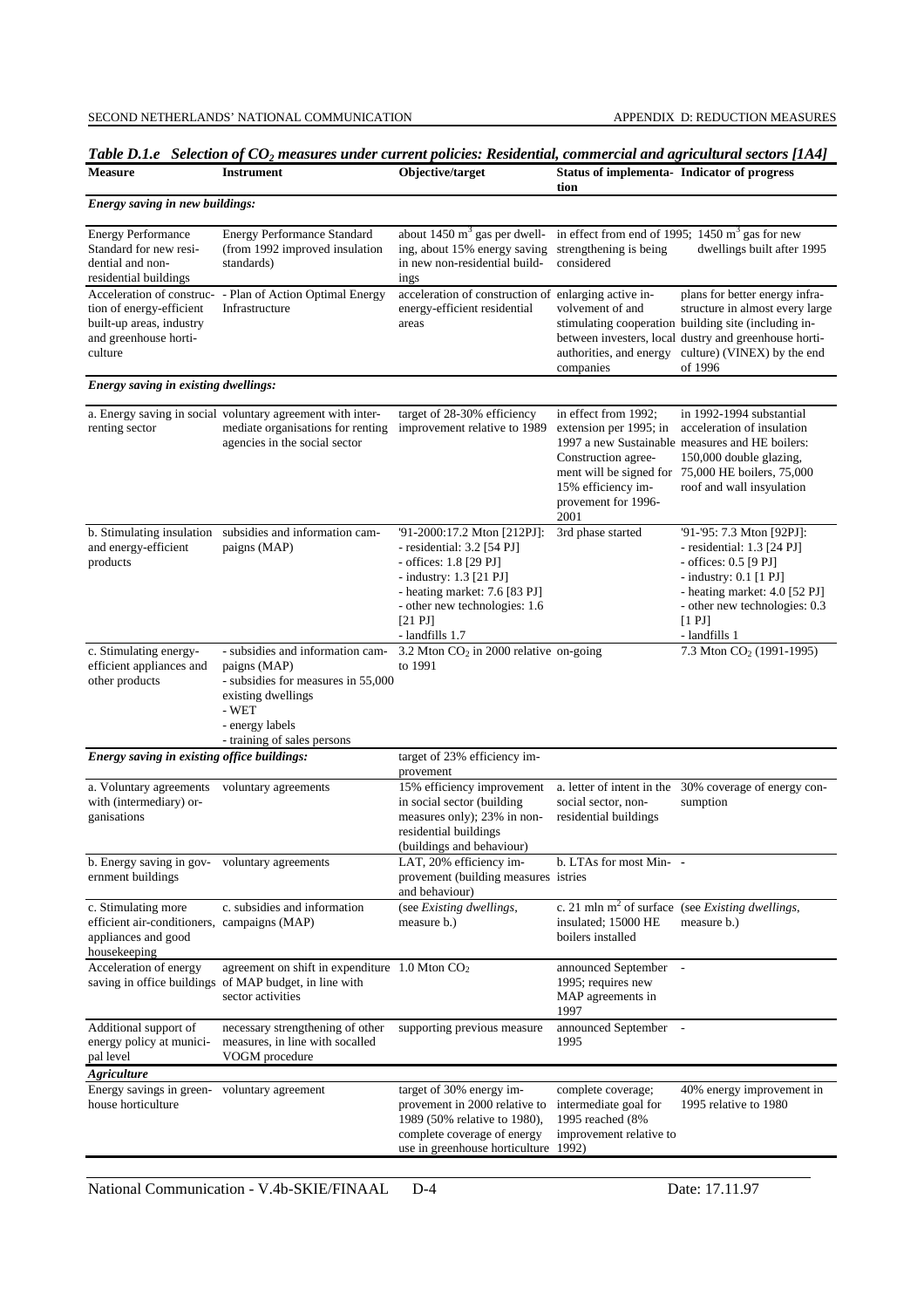| <b>Measure</b><br>Instrument         |                                                                                                                  | Objective/target                                     | <b>Status of implemen-</b><br>tation                                                        | <b>Indicator of progress</b>           |  |  |
|--------------------------------------|------------------------------------------------------------------------------------------------------------------|------------------------------------------------------|---------------------------------------------------------------------------------------------|----------------------------------------|--|--|
| Energy production                    | planning; subsidies;<br>regulation on disposal at landfills                                                      | 5.1 Mton waste in 2000 use for<br>energetic purposes | almost accomplished<br>by construction of<br>incineration plants and<br>disposal regulation | 1995: 2,9 Mton waste                   |  |  |
| Recycling van plastics               | voluntary agreements;<br>ban on disposal at landfills;<br>regulation on packages (draft)                         | 250 kton recycled in 2000                            | in execution; regula-<br>tion per 1997                                                      | 1995: 150 kton plastics                |  |  |
| Recycling of aluminium               | voluntary agreements                                                                                             | 113 Mton aluminium recycled<br>in 2000               | in execution                                                                                | 1994: 66 kton aluminium                |  |  |
| Recycling of paper and<br>card board | voluntary agreements;<br>regulation on disposal at landfills; recycled in 2000<br>regulation on packages (draft) | 2.2 Mton paper and cardboard                         | in execution                                                                                | 1995: 2,1 Mton paper and<br>card board |  |  |

*Table D.1.f Selection of CO<sub>2</sub> measures under current policies: Waste [6]*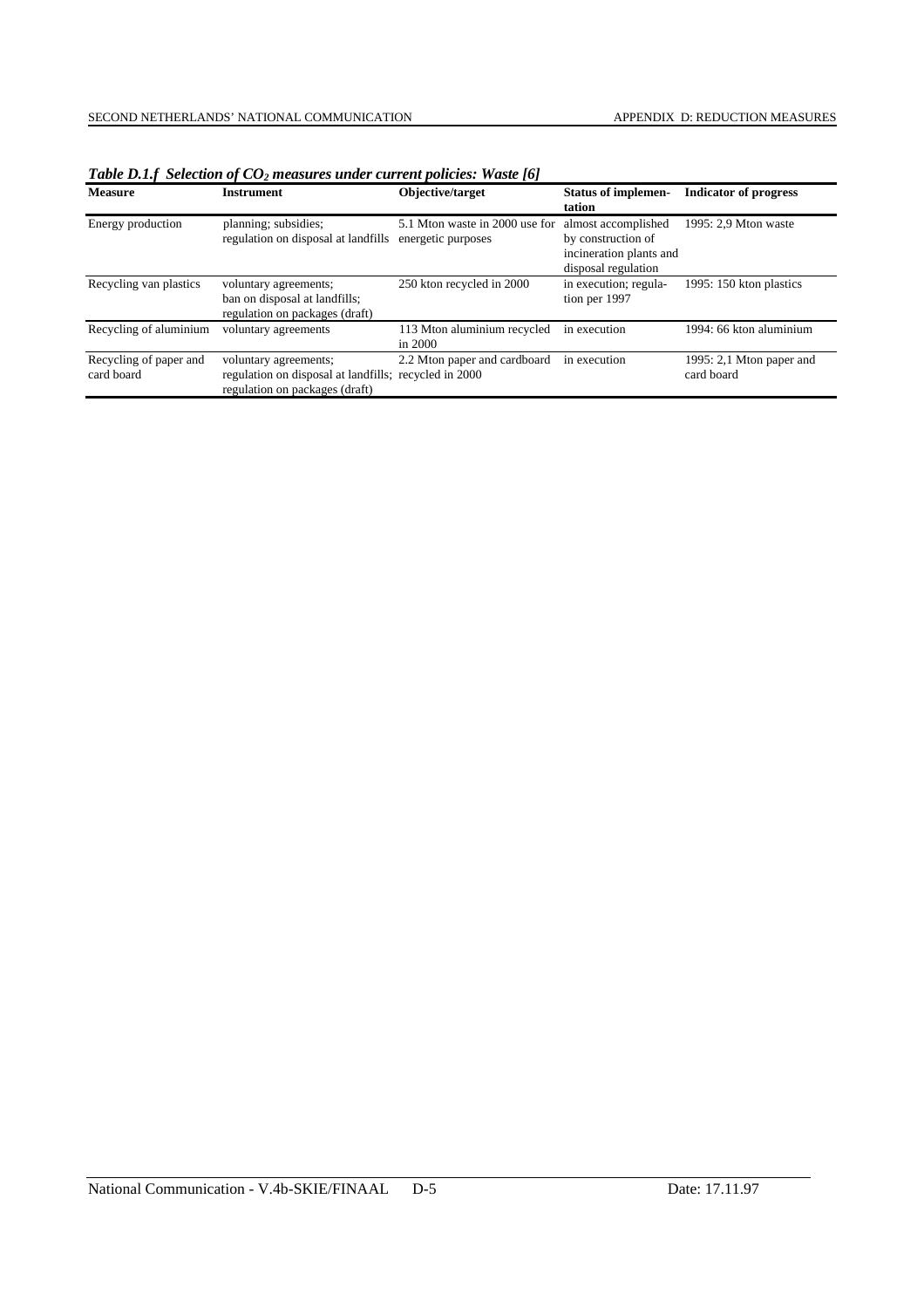| $\mu$ , and $\mu$ and $\mu$ and $\mu$                                                               |                                                                                  |                                                                                          |                                                                              |                                                           |  |  |  |  |  |  |
|-----------------------------------------------------------------------------------------------------|----------------------------------------------------------------------------------|------------------------------------------------------------------------------------------|------------------------------------------------------------------------------|-----------------------------------------------------------|--|--|--|--|--|--|
| <b>Measure</b>                                                                                      | <b>Instrument</b>                                                                | Objective/target                                                                         | <b>Status of implementation</b>                                              | <b>Indicator of progress</b>                              |  |  |  |  |  |  |
| 1B Energy production and transmission                                                               |                                                                                  |                                                                                          |                                                                              |                                                           |  |  |  |  |  |  |
| replacement scheme of gas<br>Leakage reduction<br>distribution networks and<br>improved maintenance |                                                                                  | reduction of 19 Gg CH <sub>4</sub> in 2000 in execution                                  |                                                                              | 8 Gg reduction in 1995                                    |  |  |  |  |  |  |
| Reduction of on and off<br>environmental agreement<br>with NOGEPA<br>shore emissions                |                                                                                  | 30% emission reduction ex-<br>pected in oil and gas production<br>$(30 \text{ Gg CH}_4)$ | elaboration of Sectoral<br>Environmental Plan related<br>to NOGEPA agreement |                                                           |  |  |  |  |  |  |
| 4 Agriculture                                                                                       |                                                                                  |                                                                                          |                                                                              |                                                           |  |  |  |  |  |  |
| Decreasing number of<br>cattle                                                                      | cies                                                                             | European Agricultural Poli- reduction of 70 Gg CH <sub>4</sub> in 2000 in execution      |                                                                              | 25 Gg reduction in 1995                                   |  |  |  |  |  |  |
| Manure reduction                                                                                    | cies                                                                             | European Agricultural Poli- reduction of 35 Gg CH <sub>4</sub> in 2000 in execution      |                                                                              | 4 Gg reduction in 1995                                    |  |  |  |  |  |  |
| <b>6 Waste management</b>                                                                           |                                                                                  |                                                                                          |                                                                              |                                                           |  |  |  |  |  |  |
| Reduction of amount land-<br>filled                                                                 | regulation by Soil Protec-<br>tion Act/ Decree on Waste<br>Disposal at Landfills | reduction of 117 $Gg$ CH <sub>4</sub> in<br>2000                                         | in execution                                                                 | in 1995 1350 mln kg DOC<br>vs. 2400 mln kg DOC in<br>1990 |  |  |  |  |  |  |
| Recovery of methane from<br>landfills, followed by incin-<br>eration and/or use as fuel             | regulation by Soil Protec-<br>tion Act                                           | additional reduction of 37 Gg<br>CH <sub>4</sub> in 2000                                 | in execution                                                                 | 39 Gg additional methane<br>recovery in 1995              |  |  |  |  |  |  |

*Table D.2 Selection of CH4 measures under current policies: Energy Production and Transmission [1B], Agriculture [4], and Waste Management [6]*

*Table D.3 Selection of N2O measures under current policies: Industrial processes [3]*

| <b>Measure</b>           | Instrument        | Objective/target                 | <b>Status of implementation Indicator of progress</b> |
|--------------------------|-------------------|----------------------------------|-------------------------------------------------------|
| Industrial processes [2] |                   |                                  |                                                       |
| (Emission reduction in)  | (subsidy for R&D) | (application of control technol- | (feasibility study in execu-                          |
| nitric acid production)  |                   | ogy                              | tion)                                                 |

*Table D.4 Selection of HFC/PFC measures under current policies: Industrial processes [3]*

| <b>Measure</b>                   | <b>Instrument</b>          | Objective/target                  | Status of implementation Indicator of progress |  |
|----------------------------------|----------------------------|-----------------------------------|------------------------------------------------|--|
| Industrial processes [2]         |                            |                                   |                                                |  |
| Emission control in HCFC- permit |                            | emission reduction of HFC-23 of - |                                                |  |
| 22 production                    |                            | 50% relative to 1995 level        |                                                |  |
| Emission reduction from          | technical requirements for | maximum of 0.1 to 1% leakage      | in execution                                   |  |
| leakage                          | refrigeration equipment    | per year                          |                                                |  |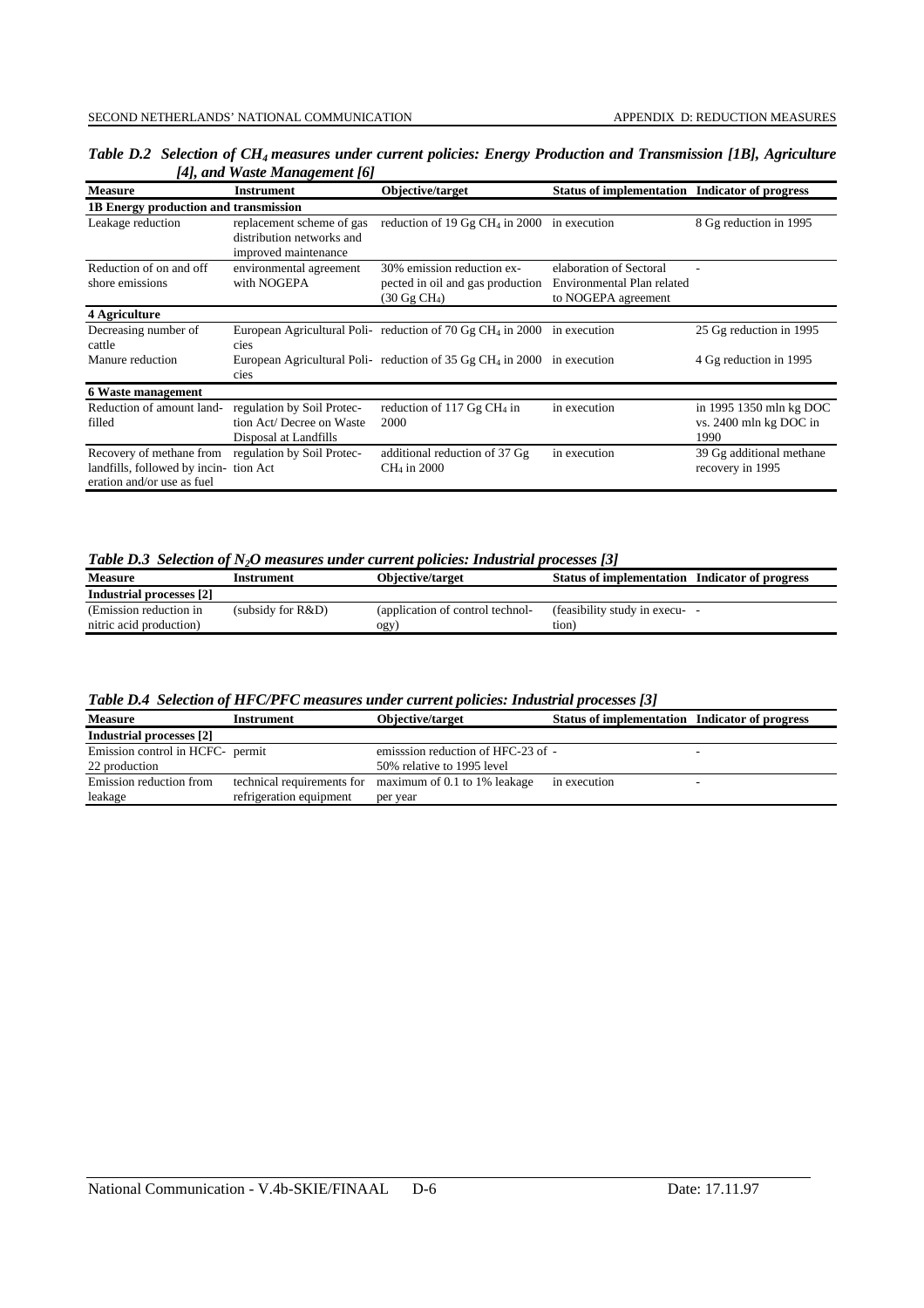#### **APPENDIX E: Overview Table with Estimates, Quality and Documentation for 1990 [IPCC Table 8A]**

#### **Table E.1 Overview table of greenhouse gases in the Netherlands in 1990 (Gg/year full molecular weight) (including termperature correction for CO2) (quality and documentation for 1994 and 1995 is the same as for 1990)[IPCC Table 8A]**

| Estimate Q. Estimate Q. Estimate Q. Estimate Q. Estimate Q. Estimate Q.<br>Estimate Q.<br><b>Total net national emissions</b><br>173950 H<br>1103.8<br>M<br>51.2<br>L<br>573.9<br>M<br>1071.8<br>444.3<br>M<br>202.5<br>М<br>- H<br>н<br>171200 H<br>211.7<br>5.5<br>951.6<br>242.6<br>174.5<br>н<br>н<br>1. All energy (combustion and fugitive)<br>М<br>L<br>556.6<br>М<br>М<br>М<br>Н<br>1A. Fuel combustion total<br>H<br>33.2<br>5.5<br>L<br>556.6<br>M<br>M<br>207.5<br>M<br>H<br>171200<br>M<br>951.6<br>174.5<br>H<br>IE<br>1A1. Energy & Transform. Industries **<br>51600<br>0.3<br>M<br>0.5<br>L<br>99.9<br>м<br>17.1<br>M<br>118.0<br>H<br>н<br>IE<br>63.2<br>25.0<br>Н<br>1'A2. Industry (only energy) **<br>34100 H<br>2.7<br>M<br>0.1<br>L<br>M<br>131.4<br>м<br>H<br><b>NE</b><br><b>NE</b><br><b>NE</b><br><b>NE</b><br><b>NE</b><br><b>NE</b><br>1A2f. Actual from feedstocks<br>14800<br>M<br>M<br>Н<br>7.2<br>350.9<br>196.9<br>26.5<br>Η<br>1A3. Transport<br>26800<br>H<br>M<br>4.9<br>М<br>M<br>706.4<br>M<br>H<br>м<br>42800<br>H<br>19.3<br>L<br>40.5<br>11.9<br>1.2<br>4.8<br>H<br>1A4. Small combustion<br>M<br>0.0<br>M<br>M<br>м<br>H<br>1A5. Other ***<br>1100 H<br>0.0<br><b>NA</b><br><b>NA</b><br><b>NA</b><br>3.5<br><b>NA</b><br>н<br>M<br>M<br>$(1600)^*$<br>- L<br>3.7<br>L<br>0.0<br>L<br>2.1<br>L<br>84.7<br>L<br>5.9<br>L<br>0.2<br>L<br>Н<br>1A6. Biomass burned for energy<br>1B. Fugitive fuel emissions<br>178.5 M<br>35.1<br><b>NE</b><br>н<br>ΝA<br>$\overline{\text{NA}}$<br>NA<br>NA<br>м<br>Н<br><b>NA</b><br><b>NA</b><br><b>NA</b><br><b>NA</b><br><b>NA</b><br><b>NA</b><br>1B1. Solid fuels<br><b>NA</b><br><b>NE</b><br>178.5 M<br>35.1<br><b>NE</b><br>1B2. Oil and natural gas<br><b>NA</b><br><b>NA</b><br>NA<br>M<br>Н<br>1850 H<br>5.8<br>12.7<br>М<br>101.5<br>25.0<br>2. Industrial processes<br>18.6<br>L<br>116.1<br>М<br>н<br>н<br>0.5<br>IE<br>ΝE<br><b>NE</b><br>2.0<br>100.1<br><b>NA</b><br>3. Solvents and other product use<br>М<br>н<br>22.2<br>4. Agriculture<br>0<br>504.9<br>M<br>L<br>ΝA<br>ΝA<br><b>NA</b><br><b>NA</b><br>н<br><b>NA</b><br>H<br>4A. Enteric fermentation<br>0<br>401.9<br>M<br><b>NA</b><br><b>NA</b><br><b>NA</b><br><b>NA</b><br>IE<br>0<br>103.0<br>L<br><b>NA</b><br>NA<br>NA<br>ΝA<br>н<br>4B. Animal wastes<br>4C. Rice cultivation<br><b>NA</b><br><b>NA</b><br><b>NA</b><br>NO<br>NO.<br>NO.<br>NO<br>н<br>0<br>L<br>22.2<br>L<br><b>NA</b><br>Н<br>4D. Agricultural soils<br>0.0<br>NA<br><b>NA</b><br>NA<br><b>NA</b><br><b>NA</b><br>4E. Savanna burning<br><b>NA</b><br><b>NA</b><br><b>NA</b><br><b>NA</b><br><b>NA</b><br>н<br>4F. Agricultural waste burning<br>0<br><b>NE</b><br><b>NE</b><br><b>NE</b><br><b>NE</b><br><b>NE</b><br><b>NE</b><br>H<br>5. Land-use change and forestry<br>NE L<br>NE M<br><b>NE</b><br><b>NE</b><br>$(-1500)^*$<br>NE M<br>NE M<br>М<br>н<br>6. Waste<br>900<br>М<br>379.4<br>M<br>0.6<br>L<br>4.6<br>М<br>$2.2\,$<br>М<br>0.1<br>М<br>3.0<br>М<br>н<br><b>NE</b><br><b>NA</b><br><b>NA</b><br>0.1<br><b>NA</b><br>H<br>6A. Landfills (solid waste disposal)<br>ΝE<br>376.4<br>M<br>м<br><b>NE</b><br>0.5<br>ΙE<br>M<br>IE<br>M<br>IE<br>IE.<br>M<br>Н<br>6B. Wastewater (sewage) treatment<br>3.0<br>M<br>L<br>6C. Waste incineration<br>900<br>4.6<br>M<br>0.0<br>M<br>M<br>0.0<br>M<br>0.1<br>L<br>M<br>2.2<br>м<br>3.0<br>Н<br>IE<br>7. Other sources (specified)<br>3.8<br><b>NA</b><br><b>NA</b><br><b>NA</b><br>н<br>2.0<br>M<br>L<br>ΝA<br>IE<br><b>NE</b><br>2.0<br><b>NA</b><br><b>NA</b><br><b>NA</b><br><b>NA</b><br>H<br>A. Drinking-water treatment<br>M<br><b>NE</b><br>B. Polluted surface waters<br>ΝA<br>3.8<br><b>NA</b><br><b>NA</b><br><b>NA</b><br><b>NA</b><br>н | Greenhouse gas emissions (Gg a-1) | CO <sub>2</sub> | CH <sub>4</sub> | <b>N2O</b> | <b>NOx</b> | $_{\rm CO}$ | <b>NMVOC</b> | <b>SO2</b> | Documentation |
|---------------------------------------------------------------------------------------------------------------------------------------------------------------------------------------------------------------------------------------------------------------------------------------------------------------------------------------------------------------------------------------------------------------------------------------------------------------------------------------------------------------------------------------------------------------------------------------------------------------------------------------------------------------------------------------------------------------------------------------------------------------------------------------------------------------------------------------------------------------------------------------------------------------------------------------------------------------------------------------------------------------------------------------------------------------------------------------------------------------------------------------------------------------------------------------------------------------------------------------------------------------------------------------------------------------------------------------------------------------------------------------------------------------------------------------------------------------------------------------------------------------------------------------------------------------------------------------------------------------------------------------------------------------------------------------------------------------------------------------------------------------------------------------------------------------------------------------------------------------------------------------------------------------------------------------------------------------------------------------------------------------------------------------------------------------------------------------------------------------------------------------------------------------------------------------------------------------------------------------------------------------------------------------------------------------------------------------------------------------------------------------------------------------------------------------------------------------------------------------------------------------------------------------------------------------------------------------------------------------------------------------------------------------------------------------------------------------------------------------------------------------------------------------------------------------------------------------------------------------------------------------------------------------------------------------------------------------------------------------------------------------------------------------------------------------------------------------------------------------------------------------------------------------------------------------------------------------------------------------------------------------------------------------------------------------------------------------------------------------------------------------------------------------------------------------------------------------------------------------------------------------------------------------------------------------------------------------------------------------------------------------------------------------------------------------------------------------------------------------|-----------------------------------|-----------------|-----------------|------------|------------|-------------|--------------|------------|---------------|
|                                                                                                                                                                                                                                                                                                                                                                                                                                                                                                                                                                                                                                                                                                                                                                                                                                                                                                                                                                                                                                                                                                                                                                                                                                                                                                                                                                                                                                                                                                                                                                                                                                                                                                                                                                                                                                                                                                                                                                                                                                                                                                                                                                                                                                                                                                                                                                                                                                                                                                                                                                                                                                                                                                                                                                                                                                                                                                                                                                                                                                                                                                                                                                                                                                                                                                                                                                                                                                                                                                                                                                                                                                                                                                                                       | Source categories                 |                 |                 |            |            |             |              |            |               |
|                                                                                                                                                                                                                                                                                                                                                                                                                                                                                                                                                                                                                                                                                                                                                                                                                                                                                                                                                                                                                                                                                                                                                                                                                                                                                                                                                                                                                                                                                                                                                                                                                                                                                                                                                                                                                                                                                                                                                                                                                                                                                                                                                                                                                                                                                                                                                                                                                                                                                                                                                                                                                                                                                                                                                                                                                                                                                                                                                                                                                                                                                                                                                                                                                                                                                                                                                                                                                                                                                                                                                                                                                                                                                                                                       |                                   |                 |                 |            |            |             |              |            |               |
|                                                                                                                                                                                                                                                                                                                                                                                                                                                                                                                                                                                                                                                                                                                                                                                                                                                                                                                                                                                                                                                                                                                                                                                                                                                                                                                                                                                                                                                                                                                                                                                                                                                                                                                                                                                                                                                                                                                                                                                                                                                                                                                                                                                                                                                                                                                                                                                                                                                                                                                                                                                                                                                                                                                                                                                                                                                                                                                                                                                                                                                                                                                                                                                                                                                                                                                                                                                                                                                                                                                                                                                                                                                                                                                                       |                                   |                 |                 |            |            |             |              |            |               |
|                                                                                                                                                                                                                                                                                                                                                                                                                                                                                                                                                                                                                                                                                                                                                                                                                                                                                                                                                                                                                                                                                                                                                                                                                                                                                                                                                                                                                                                                                                                                                                                                                                                                                                                                                                                                                                                                                                                                                                                                                                                                                                                                                                                                                                                                                                                                                                                                                                                                                                                                                                                                                                                                                                                                                                                                                                                                                                                                                                                                                                                                                                                                                                                                                                                                                                                                                                                                                                                                                                                                                                                                                                                                                                                                       |                                   |                 |                 |            |            |             |              |            |               |
|                                                                                                                                                                                                                                                                                                                                                                                                                                                                                                                                                                                                                                                                                                                                                                                                                                                                                                                                                                                                                                                                                                                                                                                                                                                                                                                                                                                                                                                                                                                                                                                                                                                                                                                                                                                                                                                                                                                                                                                                                                                                                                                                                                                                                                                                                                                                                                                                                                                                                                                                                                                                                                                                                                                                                                                                                                                                                                                                                                                                                                                                                                                                                                                                                                                                                                                                                                                                                                                                                                                                                                                                                                                                                                                                       |                                   |                 |                 |            |            |             |              |            |               |
|                                                                                                                                                                                                                                                                                                                                                                                                                                                                                                                                                                                                                                                                                                                                                                                                                                                                                                                                                                                                                                                                                                                                                                                                                                                                                                                                                                                                                                                                                                                                                                                                                                                                                                                                                                                                                                                                                                                                                                                                                                                                                                                                                                                                                                                                                                                                                                                                                                                                                                                                                                                                                                                                                                                                                                                                                                                                                                                                                                                                                                                                                                                                                                                                                                                                                                                                                                                                                                                                                                                                                                                                                                                                                                                                       |                                   |                 |                 |            |            |             |              |            |               |
|                                                                                                                                                                                                                                                                                                                                                                                                                                                                                                                                                                                                                                                                                                                                                                                                                                                                                                                                                                                                                                                                                                                                                                                                                                                                                                                                                                                                                                                                                                                                                                                                                                                                                                                                                                                                                                                                                                                                                                                                                                                                                                                                                                                                                                                                                                                                                                                                                                                                                                                                                                                                                                                                                                                                                                                                                                                                                                                                                                                                                                                                                                                                                                                                                                                                                                                                                                                                                                                                                                                                                                                                                                                                                                                                       |                                   |                 |                 |            |            |             |              |            |               |
|                                                                                                                                                                                                                                                                                                                                                                                                                                                                                                                                                                                                                                                                                                                                                                                                                                                                                                                                                                                                                                                                                                                                                                                                                                                                                                                                                                                                                                                                                                                                                                                                                                                                                                                                                                                                                                                                                                                                                                                                                                                                                                                                                                                                                                                                                                                                                                                                                                                                                                                                                                                                                                                                                                                                                                                                                                                                                                                                                                                                                                                                                                                                                                                                                                                                                                                                                                                                                                                                                                                                                                                                                                                                                                                                       |                                   |                 |                 |            |            |             |              |            |               |
|                                                                                                                                                                                                                                                                                                                                                                                                                                                                                                                                                                                                                                                                                                                                                                                                                                                                                                                                                                                                                                                                                                                                                                                                                                                                                                                                                                                                                                                                                                                                                                                                                                                                                                                                                                                                                                                                                                                                                                                                                                                                                                                                                                                                                                                                                                                                                                                                                                                                                                                                                                                                                                                                                                                                                                                                                                                                                                                                                                                                                                                                                                                                                                                                                                                                                                                                                                                                                                                                                                                                                                                                                                                                                                                                       |                                   |                 |                 |            |            |             |              |            |               |
|                                                                                                                                                                                                                                                                                                                                                                                                                                                                                                                                                                                                                                                                                                                                                                                                                                                                                                                                                                                                                                                                                                                                                                                                                                                                                                                                                                                                                                                                                                                                                                                                                                                                                                                                                                                                                                                                                                                                                                                                                                                                                                                                                                                                                                                                                                                                                                                                                                                                                                                                                                                                                                                                                                                                                                                                                                                                                                                                                                                                                                                                                                                                                                                                                                                                                                                                                                                                                                                                                                                                                                                                                                                                                                                                       |                                   |                 |                 |            |            |             |              |            |               |
|                                                                                                                                                                                                                                                                                                                                                                                                                                                                                                                                                                                                                                                                                                                                                                                                                                                                                                                                                                                                                                                                                                                                                                                                                                                                                                                                                                                                                                                                                                                                                                                                                                                                                                                                                                                                                                                                                                                                                                                                                                                                                                                                                                                                                                                                                                                                                                                                                                                                                                                                                                                                                                                                                                                                                                                                                                                                                                                                                                                                                                                                                                                                                                                                                                                                                                                                                                                                                                                                                                                                                                                                                                                                                                                                       |                                   |                 |                 |            |            |             |              |            |               |
|                                                                                                                                                                                                                                                                                                                                                                                                                                                                                                                                                                                                                                                                                                                                                                                                                                                                                                                                                                                                                                                                                                                                                                                                                                                                                                                                                                                                                                                                                                                                                                                                                                                                                                                                                                                                                                                                                                                                                                                                                                                                                                                                                                                                                                                                                                                                                                                                                                                                                                                                                                                                                                                                                                                                                                                                                                                                                                                                                                                                                                                                                                                                                                                                                                                                                                                                                                                                                                                                                                                                                                                                                                                                                                                                       |                                   |                 |                 |            |            |             |              |            |               |
|                                                                                                                                                                                                                                                                                                                                                                                                                                                                                                                                                                                                                                                                                                                                                                                                                                                                                                                                                                                                                                                                                                                                                                                                                                                                                                                                                                                                                                                                                                                                                                                                                                                                                                                                                                                                                                                                                                                                                                                                                                                                                                                                                                                                                                                                                                                                                                                                                                                                                                                                                                                                                                                                                                                                                                                                                                                                                                                                                                                                                                                                                                                                                                                                                                                                                                                                                                                                                                                                                                                                                                                                                                                                                                                                       |                                   |                 |                 |            |            |             |              |            |               |
|                                                                                                                                                                                                                                                                                                                                                                                                                                                                                                                                                                                                                                                                                                                                                                                                                                                                                                                                                                                                                                                                                                                                                                                                                                                                                                                                                                                                                                                                                                                                                                                                                                                                                                                                                                                                                                                                                                                                                                                                                                                                                                                                                                                                                                                                                                                                                                                                                                                                                                                                                                                                                                                                                                                                                                                                                                                                                                                                                                                                                                                                                                                                                                                                                                                                                                                                                                                                                                                                                                                                                                                                                                                                                                                                       |                                   |                 |                 |            |            |             |              |            |               |
|                                                                                                                                                                                                                                                                                                                                                                                                                                                                                                                                                                                                                                                                                                                                                                                                                                                                                                                                                                                                                                                                                                                                                                                                                                                                                                                                                                                                                                                                                                                                                                                                                                                                                                                                                                                                                                                                                                                                                                                                                                                                                                                                                                                                                                                                                                                                                                                                                                                                                                                                                                                                                                                                                                                                                                                                                                                                                                                                                                                                                                                                                                                                                                                                                                                                                                                                                                                                                                                                                                                                                                                                                                                                                                                                       |                                   |                 |                 |            |            |             |              |            |               |
|                                                                                                                                                                                                                                                                                                                                                                                                                                                                                                                                                                                                                                                                                                                                                                                                                                                                                                                                                                                                                                                                                                                                                                                                                                                                                                                                                                                                                                                                                                                                                                                                                                                                                                                                                                                                                                                                                                                                                                                                                                                                                                                                                                                                                                                                                                                                                                                                                                                                                                                                                                                                                                                                                                                                                                                                                                                                                                                                                                                                                                                                                                                                                                                                                                                                                                                                                                                                                                                                                                                                                                                                                                                                                                                                       |                                   |                 |                 |            |            |             |              |            |               |
|                                                                                                                                                                                                                                                                                                                                                                                                                                                                                                                                                                                                                                                                                                                                                                                                                                                                                                                                                                                                                                                                                                                                                                                                                                                                                                                                                                                                                                                                                                                                                                                                                                                                                                                                                                                                                                                                                                                                                                                                                                                                                                                                                                                                                                                                                                                                                                                                                                                                                                                                                                                                                                                                                                                                                                                                                                                                                                                                                                                                                                                                                                                                                                                                                                                                                                                                                                                                                                                                                                                                                                                                                                                                                                                                       |                                   |                 |                 |            |            |             |              |            |               |
|                                                                                                                                                                                                                                                                                                                                                                                                                                                                                                                                                                                                                                                                                                                                                                                                                                                                                                                                                                                                                                                                                                                                                                                                                                                                                                                                                                                                                                                                                                                                                                                                                                                                                                                                                                                                                                                                                                                                                                                                                                                                                                                                                                                                                                                                                                                                                                                                                                                                                                                                                                                                                                                                                                                                                                                                                                                                                                                                                                                                                                                                                                                                                                                                                                                                                                                                                                                                                                                                                                                                                                                                                                                                                                                                       |                                   |                 |                 |            |            |             |              |            |               |
|                                                                                                                                                                                                                                                                                                                                                                                                                                                                                                                                                                                                                                                                                                                                                                                                                                                                                                                                                                                                                                                                                                                                                                                                                                                                                                                                                                                                                                                                                                                                                                                                                                                                                                                                                                                                                                                                                                                                                                                                                                                                                                                                                                                                                                                                                                                                                                                                                                                                                                                                                                                                                                                                                                                                                                                                                                                                                                                                                                                                                                                                                                                                                                                                                                                                                                                                                                                                                                                                                                                                                                                                                                                                                                                                       |                                   |                 |                 |            |            |             |              |            |               |
|                                                                                                                                                                                                                                                                                                                                                                                                                                                                                                                                                                                                                                                                                                                                                                                                                                                                                                                                                                                                                                                                                                                                                                                                                                                                                                                                                                                                                                                                                                                                                                                                                                                                                                                                                                                                                                                                                                                                                                                                                                                                                                                                                                                                                                                                                                                                                                                                                                                                                                                                                                                                                                                                                                                                                                                                                                                                                                                                                                                                                                                                                                                                                                                                                                                                                                                                                                                                                                                                                                                                                                                                                                                                                                                                       |                                   |                 |                 |            |            |             |              |            |               |
|                                                                                                                                                                                                                                                                                                                                                                                                                                                                                                                                                                                                                                                                                                                                                                                                                                                                                                                                                                                                                                                                                                                                                                                                                                                                                                                                                                                                                                                                                                                                                                                                                                                                                                                                                                                                                                                                                                                                                                                                                                                                                                                                                                                                                                                                                                                                                                                                                                                                                                                                                                                                                                                                                                                                                                                                                                                                                                                                                                                                                                                                                                                                                                                                                                                                                                                                                                                                                                                                                                                                                                                                                                                                                                                                       |                                   |                 |                 |            |            |             |              |            |               |
|                                                                                                                                                                                                                                                                                                                                                                                                                                                                                                                                                                                                                                                                                                                                                                                                                                                                                                                                                                                                                                                                                                                                                                                                                                                                                                                                                                                                                                                                                                                                                                                                                                                                                                                                                                                                                                                                                                                                                                                                                                                                                                                                                                                                                                                                                                                                                                                                                                                                                                                                                                                                                                                                                                                                                                                                                                                                                                                                                                                                                                                                                                                                                                                                                                                                                                                                                                                                                                                                                                                                                                                                                                                                                                                                       |                                   |                 |                 |            |            |             |              |            |               |
|                                                                                                                                                                                                                                                                                                                                                                                                                                                                                                                                                                                                                                                                                                                                                                                                                                                                                                                                                                                                                                                                                                                                                                                                                                                                                                                                                                                                                                                                                                                                                                                                                                                                                                                                                                                                                                                                                                                                                                                                                                                                                                                                                                                                                                                                                                                                                                                                                                                                                                                                                                                                                                                                                                                                                                                                                                                                                                                                                                                                                                                                                                                                                                                                                                                                                                                                                                                                                                                                                                                                                                                                                                                                                                                                       |                                   |                 |                 |            |            |             |              |            |               |
|                                                                                                                                                                                                                                                                                                                                                                                                                                                                                                                                                                                                                                                                                                                                                                                                                                                                                                                                                                                                                                                                                                                                                                                                                                                                                                                                                                                                                                                                                                                                                                                                                                                                                                                                                                                                                                                                                                                                                                                                                                                                                                                                                                                                                                                                                                                                                                                                                                                                                                                                                                                                                                                                                                                                                                                                                                                                                                                                                                                                                                                                                                                                                                                                                                                                                                                                                                                                                                                                                                                                                                                                                                                                                                                                       |                                   |                 |                 |            |            |             |              |            |               |
|                                                                                                                                                                                                                                                                                                                                                                                                                                                                                                                                                                                                                                                                                                                                                                                                                                                                                                                                                                                                                                                                                                                                                                                                                                                                                                                                                                                                                                                                                                                                                                                                                                                                                                                                                                                                                                                                                                                                                                                                                                                                                                                                                                                                                                                                                                                                                                                                                                                                                                                                                                                                                                                                                                                                                                                                                                                                                                                                                                                                                                                                                                                                                                                                                                                                                                                                                                                                                                                                                                                                                                                                                                                                                                                                       |                                   |                 |                 |            |            |             |              |            |               |
|                                                                                                                                                                                                                                                                                                                                                                                                                                                                                                                                                                                                                                                                                                                                                                                                                                                                                                                                                                                                                                                                                                                                                                                                                                                                                                                                                                                                                                                                                                                                                                                                                                                                                                                                                                                                                                                                                                                                                                                                                                                                                                                                                                                                                                                                                                                                                                                                                                                                                                                                                                                                                                                                                                                                                                                                                                                                                                                                                                                                                                                                                                                                                                                                                                                                                                                                                                                                                                                                                                                                                                                                                                                                                                                                       |                                   |                 |                 |            |            |             |              |            |               |
|                                                                                                                                                                                                                                                                                                                                                                                                                                                                                                                                                                                                                                                                                                                                                                                                                                                                                                                                                                                                                                                                                                                                                                                                                                                                                                                                                                                                                                                                                                                                                                                                                                                                                                                                                                                                                                                                                                                                                                                                                                                                                                                                                                                                                                                                                                                                                                                                                                                                                                                                                                                                                                                                                                                                                                                                                                                                                                                                                                                                                                                                                                                                                                                                                                                                                                                                                                                                                                                                                                                                                                                                                                                                                                                                       |                                   |                 |                 |            |            |             |              |            |               |
|                                                                                                                                                                                                                                                                                                                                                                                                                                                                                                                                                                                                                                                                                                                                                                                                                                                                                                                                                                                                                                                                                                                                                                                                                                                                                                                                                                                                                                                                                                                                                                                                                                                                                                                                                                                                                                                                                                                                                                                                                                                                                                                                                                                                                                                                                                                                                                                                                                                                                                                                                                                                                                                                                                                                                                                                                                                                                                                                                                                                                                                                                                                                                                                                                                                                                                                                                                                                                                                                                                                                                                                                                                                                                                                                       |                                   |                 |                 |            |            |             |              |            |               |
|                                                                                                                                                                                                                                                                                                                                                                                                                                                                                                                                                                                                                                                                                                                                                                                                                                                                                                                                                                                                                                                                                                                                                                                                                                                                                                                                                                                                                                                                                                                                                                                                                                                                                                                                                                                                                                                                                                                                                                                                                                                                                                                                                                                                                                                                                                                                                                                                                                                                                                                                                                                                                                                                                                                                                                                                                                                                                                                                                                                                                                                                                                                                                                                                                                                                                                                                                                                                                                                                                                                                                                                                                                                                                                                                       |                                   |                 |                 |            |            |             |              |            |               |
|                                                                                                                                                                                                                                                                                                                                                                                                                                                                                                                                                                                                                                                                                                                                                                                                                                                                                                                                                                                                                                                                                                                                                                                                                                                                                                                                                                                                                                                                                                                                                                                                                                                                                                                                                                                                                                                                                                                                                                                                                                                                                                                                                                                                                                                                                                                                                                                                                                                                                                                                                                                                                                                                                                                                                                                                                                                                                                                                                                                                                                                                                                                                                                                                                                                                                                                                                                                                                                                                                                                                                                                                                                                                                                                                       |                                   |                 |                 |            |            |             |              |            |               |
|                                                                                                                                                                                                                                                                                                                                                                                                                                                                                                                                                                                                                                                                                                                                                                                                                                                                                                                                                                                                                                                                                                                                                                                                                                                                                                                                                                                                                                                                                                                                                                                                                                                                                                                                                                                                                                                                                                                                                                                                                                                                                                                                                                                                                                                                                                                                                                                                                                                                                                                                                                                                                                                                                                                                                                                                                                                                                                                                                                                                                                                                                                                                                                                                                                                                                                                                                                                                                                                                                                                                                                                                                                                                                                                                       |                                   |                 |                 |            |            |             |              |            |               |
| <b>International bunkers</b><br>40400 H                                                                                                                                                                                                                                                                                                                                                                                                                                                                                                                                                                                                                                                                                                                                                                                                                                                                                                                                                                                                                                                                                                                                                                                                                                                                                                                                                                                                                                                                                                                                                                                                                                                                                                                                                                                                                                                                                                                                                                                                                                                                                                                                                                                                                                                                                                                                                                                                                                                                                                                                                                                                                                                                                                                                                                                                                                                                                                                                                                                                                                                                                                                                                                                                                                                                                                                                                                                                                                                                                                                                                                                                                                                                                               |                                   |                 |                 |            |            |             |              |            |               |
| 125.0<br>1.5<br>16.3<br>3.7 L<br>Nature *<br>L<br>L<br>26.7<br>L<br>L                                                                                                                                                                                                                                                                                                                                                                                                                                                                                                                                                                                                                                                                                                                                                                                                                                                                                                                                                                                                                                                                                                                                                                                                                                                                                                                                                                                                                                                                                                                                                                                                                                                                                                                                                                                                                                                                                                                                                                                                                                                                                                                                                                                                                                                                                                                                                                                                                                                                                                                                                                                                                                                                                                                                                                                                                                                                                                                                                                                                                                                                                                                                                                                                                                                                                                                                                                                                                                                                                                                                                                                                                                                                 |                                   |                 |                 |            |            |             |              |            |               |
| $\ddot{\phantom{a}}$<br>$\ddotsc$                                                                                                                                                                                                                                                                                                                                                                                                                                                                                                                                                                                                                                                                                                                                                                                                                                                                                                                                                                                                                                                                                                                                                                                                                                                                                                                                                                                                                                                                                                                                                                                                                                                                                                                                                                                                                                                                                                                                                                                                                                                                                                                                                                                                                                                                                                                                                                                                                                                                                                                                                                                                                                                                                                                                                                                                                                                                                                                                                                                                                                                                                                                                                                                                                                                                                                                                                                                                                                                                                                                                                                                                                                                                                                     |                                   |                 |                 |            |            |             |              |            |               |
|                                                                                                                                                                                                                                                                                                                                                                                                                                                                                                                                                                                                                                                                                                                                                                                                                                                                                                                                                                                                                                                                                                                                                                                                                                                                                                                                                                                                                                                                                                                                                                                                                                                                                                                                                                                                                                                                                                                                                                                                                                                                                                                                                                                                                                                                                                                                                                                                                                                                                                                                                                                                                                                                                                                                                                                                                                                                                                                                                                                                                                                                                                                                                                                                                                                                                                                                                                                                                                                                                                                                                                                                                                                                                                                                       |                                   |                 |                 |            |            |             |              |            |               |
| Halocarbon emission total (Gg):<br>0.912 L<br><b>HFCs</b>                                                                                                                                                                                                                                                                                                                                                                                                                                                                                                                                                                                                                                                                                                                                                                                                                                                                                                                                                                                                                                                                                                                                                                                                                                                                                                                                                                                                                                                                                                                                                                                                                                                                                                                                                                                                                                                                                                                                                                                                                                                                                                                                                                                                                                                                                                                                                                                                                                                                                                                                                                                                                                                                                                                                                                                                                                                                                                                                                                                                                                                                                                                                                                                                                                                                                                                                                                                                                                                                                                                                                                                                                                                                             |                                   |                 |                 |            |            |             |              |            |               |
| 0.489 M<br><b>PFCs</b><br>$0.363$ L                                                                                                                                                                                                                                                                                                                                                                                                                                                                                                                                                                                                                                                                                                                                                                                                                                                                                                                                                                                                                                                                                                                                                                                                                                                                                                                                                                                                                                                                                                                                                                                                                                                                                                                                                                                                                                                                                                                                                                                                                                                                                                                                                                                                                                                                                                                                                                                                                                                                                                                                                                                                                                                                                                                                                                                                                                                                                                                                                                                                                                                                                                                                                                                                                                                                                                                                                                                                                                                                                                                                                                                                                                                                                                   |                                   |                 |                 |            |            |             |              |            |               |
| $0 \, M$<br><b>FICs</b>                                                                                                                                                                                                                                                                                                                                                                                                                                                                                                                                                                                                                                                                                                                                                                                                                                                                                                                                                                                                                                                                                                                                                                                                                                                                                                                                                                                                                                                                                                                                                                                                                                                                                                                                                                                                                                                                                                                                                                                                                                                                                                                                                                                                                                                                                                                                                                                                                                                                                                                                                                                                                                                                                                                                                                                                                                                                                                                                                                                                                                                                                                                                                                                                                                                                                                                                                                                                                                                                                                                                                                                                                                                                                                               |                                   |                 |                 |            |            |             |              |            |               |

SF6 0.058 M

Uncertainty:

 $CO_2$ : 2%; CH<sub>4</sub>: 25%; N<sub>2</sub>O: 50%

CO, NO<sub>x</sub>, NMVOC: 50%; SO<sub>2</sub>: 25%

HFCs: 50%, PFCs:100%, FICs: NA, SF6: 50%

Notes:

a. NMVOC = Non-Methane Volatile Organic Compounds

- b. ISIC = International Standard Industrial Classification
- c. CO2 from biomass burning is not included in the energy category total. If net CO2 emissions result from unsustainable bioenergy use,

this will appear in the land-use change categories

d. NE = not estimated, small e. NA = not applicable.

f.  $IE = included$  elsewhere,  $NO = not$  occuring

Q = Quality of data: H=high confidence in estimate, M=medium, L=low. Disaggregation : CO2: Subsectoral split; Other gases: sectoral split.

- \* Not included in national total. \*\* For CO2, coke oven emissions are included under 'Energy and Transformation Industries';
- for non-CO2 gases, the emissions of coke ovens are included under 'Industry'.

\*\*\* For CO2, including statisitical differences.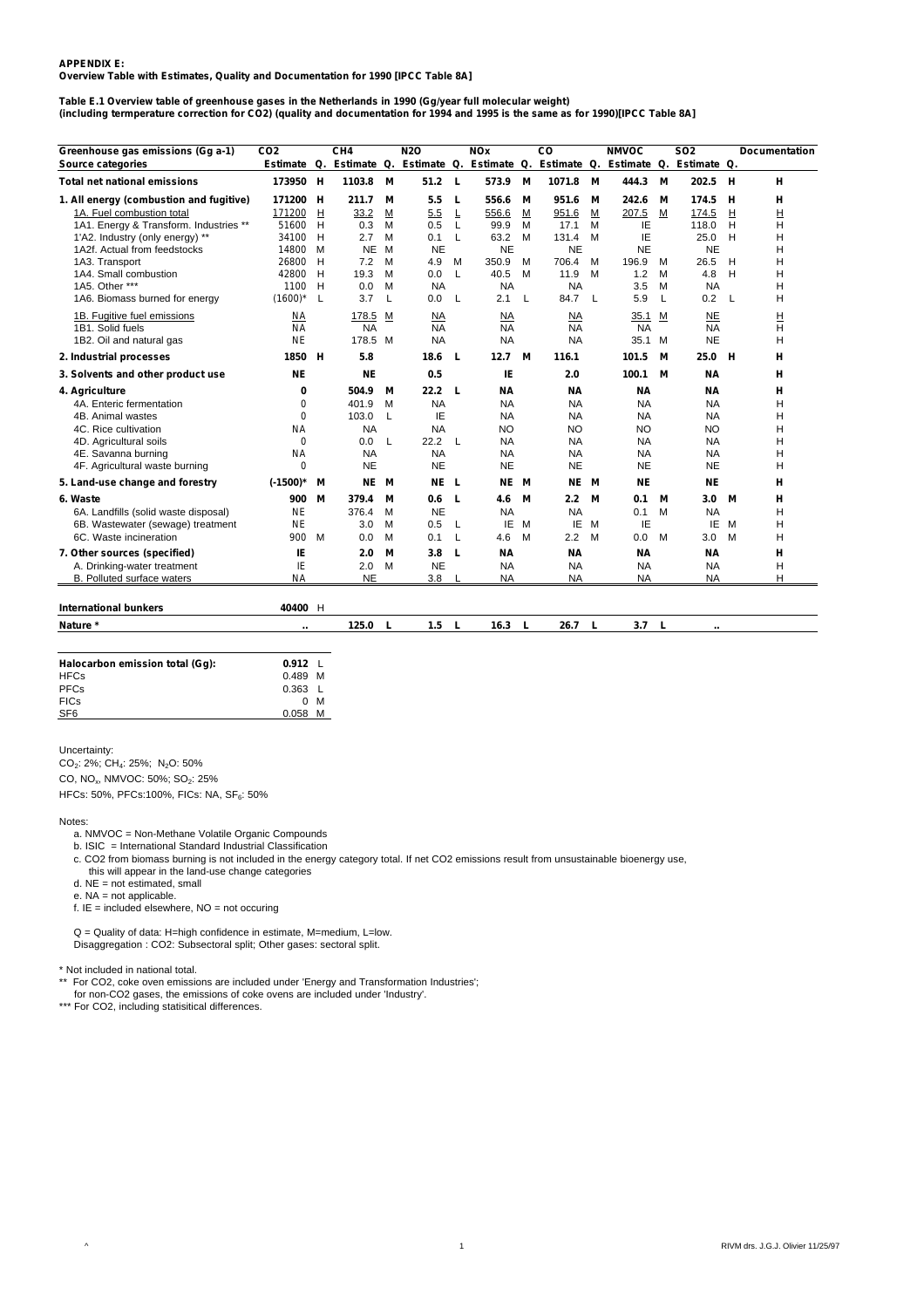#### **APPENDIX F: Detailed Summery Reports for 1990, 1994 and 1995 [IPCC Table 7B]**

**Table F.1 Greenhouse gases in the Netherlands in 1990 [IPCC Table 7B] (Gg/year full molecular weight)**

**(including temperature correction for CO2)**

| Greenhouse gas emissions (Gg = 10^9 g)  | CO <sub>2</sub><br>not corrected temp.corrected | CO <sub>2</sub> | CH <sub>4</sub> | <b>N2O</b> | <b>NOx</b> | CO        | <b>NMVOC</b> | <b>SO2</b> |
|-----------------------------------------|-------------------------------------------------|-----------------|-----------------|------------|------------|-----------|--------------|------------|
| Total net national emissions            | 167550                                          | 173950          | 1103.8          | 51.2       | 573.9      | 1071.8    | 444.3        | 202.5      |
| 1. All Energy (combustion and fugitive) | 164800                                          | 171200          | 211.7           | 5.5        | 556.6      | 951.6     | 242.6        | 174.5      |
| 1A. Fuel combustion total ****          | 164800                                          | 171200          | 33.2            | 5.5        | 556.6      | 951.6     | 207.5        | 174.5      |
| 1A1a. Electricity and heat production   | 38100                                           | 38300           | IE              | 0.4        | 81.1       | 12.2      | ΙE           | 48.1       |
| 1A1c. Other transformation **           | 13300                                           | 13300           | 0.3             | 0.1        | 18.8       | 4.9       | IE           | 69.9       |
| 1'A2. Industry (only energy) **         | 33400                                           | 34100           | 2.7             | 0.1        | 63.2       | 131.4     | IE           | 25.0       |
| 1A2f. Actual from feedstocks            | 14800                                           | 14800           | <b>NE</b>       | <b>NE</b>  | <b>NE</b>  | <b>NE</b> | <b>NE</b>    | <b>NE</b>  |
| 1A3. Transport ***                      | 26800                                           | 26800           | 7.2             | 4.9        | 350.9      | 706.4     | 196.9        | 26.5       |
| 1A4a. Commercial/Institutional          | 10600                                           | 11800           | 7.6             | 0.0        | 11.5       | 3.0       | IE           | 3.4        |
| 1A4b. Residential                       | 19200                                           | 22300           | 11.6            | 0.0        | 18.9       | 6.0       | IE           | 0.9        |
| 1A4c. Agriculture/forestry/fishing      | 7500                                            | 8700            | 0.1             | <b>NE</b>  | 10.1       | 2.9       | 1.2          | 0.5        |
| 1A5. Other                              | $\Omega$                                        | 0               | <b>NA</b>       | <b>NA</b>  | <b>NA</b>  | <b>NA</b> | 3.5          | <b>NA</b>  |
| 1A5c. Statistical differences           | 1100                                            | 1100            | <b>NE</b>       | <b>NE</b>  | <b>NE</b>  | <b>NE</b> | <b>NE</b>    | <b>NE</b>  |
| 1A6. Biomass burned for energy          | $(1600)^*$                                      | $(1600)$ *      | 3.7             | 0.0        | 2.1        | 84.7      | 5.9          | 0.2        |
| 1B. Fugitive fuel emissions             | <b>NA</b>                                       | <b>NA</b>       | 178.5           | <b>NA</b>  | <b>NA</b>  | <b>NA</b> | 35.1         | <b>NE</b>  |
| 1B1. Coal mining                        | <b>NA</b>                                       | <b>NA</b>       | <b>NA</b>       | <b>NA</b>  | <b>NA</b>  | <b>NA</b> | <b>NA</b>    | <b>NA</b>  |
| 1B2a. Crude oil                         | <b>NE</b>                                       | <b>NE</b>       | 14.3            | <b>NA</b>  | <b>NA</b>  | <b>NA</b> | 14.3         | <b>NE</b>  |
| 1B2b. Natural gas                       | <b>NE</b>                                       | <b>NE</b>       | 164.2           | <b>NA</b>  | <b>NA</b>  | <b>NA</b> | 20.8         | <b>NE</b>  |
| 2. Industrial processes (ISIC)          | 1850                                            | 1850            | 5.8             | 18.6       | 12.7       | 116.1     | 101.5        | 25.0       |
| 2.A. Iron and steel                     | 700                                             | 700             | IE              | <b>NA</b>  | IE         | IE        | IE           | ΙE         |
| 2.B. Non-ferrous metals                 | ΙE                                              | ΙE              | IE              | <b>NA</b>  | IE         | IE        | IE           | ΙE         |
| 2.C. Chemicals (inorganic)              | ΙE                                              | IE              | ΙE              | 18.6       | IE         | IE        | IE           | ΙE         |
| 2.D. Chemicals (organic)                | ΙE                                              | IE              | ΙE              | IE         | IE         | IE        | IE           | IE         |
| 2.E. Non-metallic mineral products      | 1000                                            | 1000            | IE              | <b>NE</b>  | IE         | IE        | IE           | ΙE         |
| 2.F. Other                              | 150                                             | 150             | 5.8             | <b>NE</b>  | 12.7       | 116.1     | 101.5        | 25.0       |
| 3. Solvents and other product use ***** | NE.                                             | <b>NE</b>       | <b>NE</b>       | 0.5        | IE         | 2.0       | 100.1        | <b>NA</b>  |
| 4. Agriculture                          | $\mathbf{0}$                                    | 0               | 504.9           | 22.2       | <b>NA</b>  | <b>NA</b> | <b>NA</b>    | <b>NA</b>  |
| 4A. Enteric fermentation                | $\Omega$                                        | $\theta$        | 401.9           | <b>NA</b>  | <b>NA</b>  | <b>NA</b> | <b>NA</b>    | <b>NA</b>  |
| 4B. Manure management                   | $\Omega$                                        | 0               | 103.0           | IE         | <b>NA</b>  | <b>NA</b> | <b>NA</b>    | <b>NA</b>  |
| 4C. Rice cultivation                    | <b>NA</b>                                       | <b>NA</b>       | <b>NA</b>       | <b>NA</b>  | <b>NO</b>  | <b>NO</b> | NO           | NO.        |
| 4D. Agricultural soils                  | $\mathbf 0$                                     | 0               | 0.0             | 22.2       | <b>NA</b>  | <b>NA</b> | <b>NA</b>    | <b>NA</b>  |
| 4E. Savanna burning                     | <b>NA</b>                                       | NA              | <b>NA</b>       | <b>NA</b>  | <b>NA</b>  | <b>NA</b> | <b>NA</b>    | <b>NA</b>  |
| 4F. Agricultural waste burning          | $\Omega$                                        | 0               | <b>NE</b>       | <b>NE</b>  | <b>NE</b>  | <b>NE</b> | <b>NE</b>    | <b>NE</b>  |
| 5. Land use change and forestry         | $(-1500)^*$                                     | $(-1500)^*$     | <b>NE</b>       | <b>NE</b>  | <b>NE</b>  | <b>NE</b> | <b>NE</b>    | <b>NE</b>  |
| 5A. Forest clearing                     | NE                                              | ΝE              | <b>NE</b>       | <b>NE</b>  | <b>NE</b>  | <b>NE</b> | <b>NE</b>    | <b>NE</b>  |
| 5A2. Plantation establishment           | $(-15]00$ <sup>*</sup>                          | $(-1500)$ *     | <b>NE</b>       | <b>NE</b>  | <b>NE</b>  | <b>NE</b> | <b>NE</b>    | <b>NE</b>  |
| 5B. Conversion of grass to cult. land   | <b>NE</b>                                       | <b>NE</b>       | <b>NE</b>       | <b>NE</b>  | <b>NE</b>  | <b>NE</b> | <b>NE</b>    | <b>NE</b>  |
| 5C. Abandonment of managed lands        | <b>NE</b>                                       | <b>NE</b>       | <b>NE</b>       | <b>NE</b>  | <b>NE</b>  | <b>NE</b> | <b>NE</b>    | <b>NE</b>  |
| 5D. Other                               | <b>NE</b>                                       | ΝE              | <b>NE</b>       | <b>NE</b>  | <b>NE</b>  | <b>NE</b> | <b>NE</b>    | <b>NE</b>  |
| 6. Waste                                | 900                                             | 900             | 379.4           | 0.6        | 4.6        | 2.2       | 0.1          | 3.0        |
| 6A. Landfills (solid waste disposal)    | <b>NE</b>                                       | ΝE              | 376.4           | <b>NE</b>  | <b>NA</b>  | <b>NA</b> | 0.1          | <b>NA</b>  |
| 6B. Wastewater treatment (sewage)       | <b>NE</b>                                       | <b>NE</b>       | 3.0             | 0.5        | IE         | IE        | IE           | IE         |
| 6C. Waste incineration                  | 900                                             | 900             | 0.0             | 0.1        | 4.6        | 2.2       | 0.0          | 3.0        |
| 6D. Other waste                         | <b>NE</b>                                       | <b>NE</b>       | <b>NE</b>       | <b>NE</b>  | <b>NE</b>  | <b>NE</b> | <b>NE</b>    | <b>NE</b>  |
| 7. Other (specified)                    | IE                                              | IE              | 2.0             | 3.8        | <b>NA</b>  | <b>NA</b> | <b>NA</b>    | <b>NA</b>  |
| 7A. Drinking-water treatment            | ΙE                                              | IE              | 2.0             | <b>NE</b>  | <b>NA</b>  | <b>NA</b> | <b>NA</b>    | <b>NA</b>  |
| 7B. Polluted surface water              | <b>NA</b>                                       | NA              | <b>NE</b>       | 3.8        | <b>NA</b>  | <b>NA</b> | <b>NA</b>    | <b>NA</b>  |
| <b>NATURE</b> *                         |                                                 |                 | 125.0           | 1.5        | 16.3       | 26.7      | 3.7          |            |

Notes: a. NMVOC = Non-Methane Volatile Organic Compounds (as defined acc. 'KWS-2000')<br>b. ISIC = International Standard Industrial Classification<br>c. CO2 from biomass burning is not included in the energy category total. If

e. NA = not applicable<br>\* Not included in national total. Methane emissions include 50 Gg natural background emissions from agricultural soils.<br>\* Not included in national total. Methane emissions include 50 Gg natural backg

#### **Other greenhouse gas emissions (Gg = 10^9 g)**

| Halocarbons (I              | Consumption | Emission |                                          |
|-----------------------------|-------------|----------|------------------------------------------|
| <b>HFCs</b>                 | 0.000       | 0.489    | Uncertainty:                             |
| $HFC-23$                    | 0.000       | 0.410    | CO2: 2%; CH4: 25%; N2O: 50%              |
| $HEC-32$                    | 0.000       | 0.000    | CO, NOx, NMVOC: 50%; SO2: 25%            |
| <b>HFC-125</b>              | 0.000       | 0.020    | HFCs: 50%, PFCs:100%, FICs: NA, SF6: 50% |
| <b>HFC-134a</b>             | 0.000       | 0.030    |                                          |
| <b>HFC-143a</b>             | 0.000       | 0.004    |                                          |
| <b>HFC-152a</b>             | 0.000       | 0.025    |                                          |
| HFC-227ea                   | 0.000       | 0.000    |                                          |
| <b>PFCs</b>                 | 0.022       | 0.363    |                                          |
| CF4                         |             | 0.310    |                                          |
| C <sub>2F6</sub>            |             | 0.031    |                                          |
| Other PFC us                | 0.022       | 0.022    |                                          |
| <b>FICs</b>                 | 0.000       | 0.000    |                                          |
| SF <sub>6</sub>             | 0.058       | 0.058    |                                          |
| International bunkers (Gq): |             | 40400    |                                          |
| CO2 from marine bunkers     |             | 35900    |                                          |
| CO2 from aviation bunkers   |             | 4500     |                                          |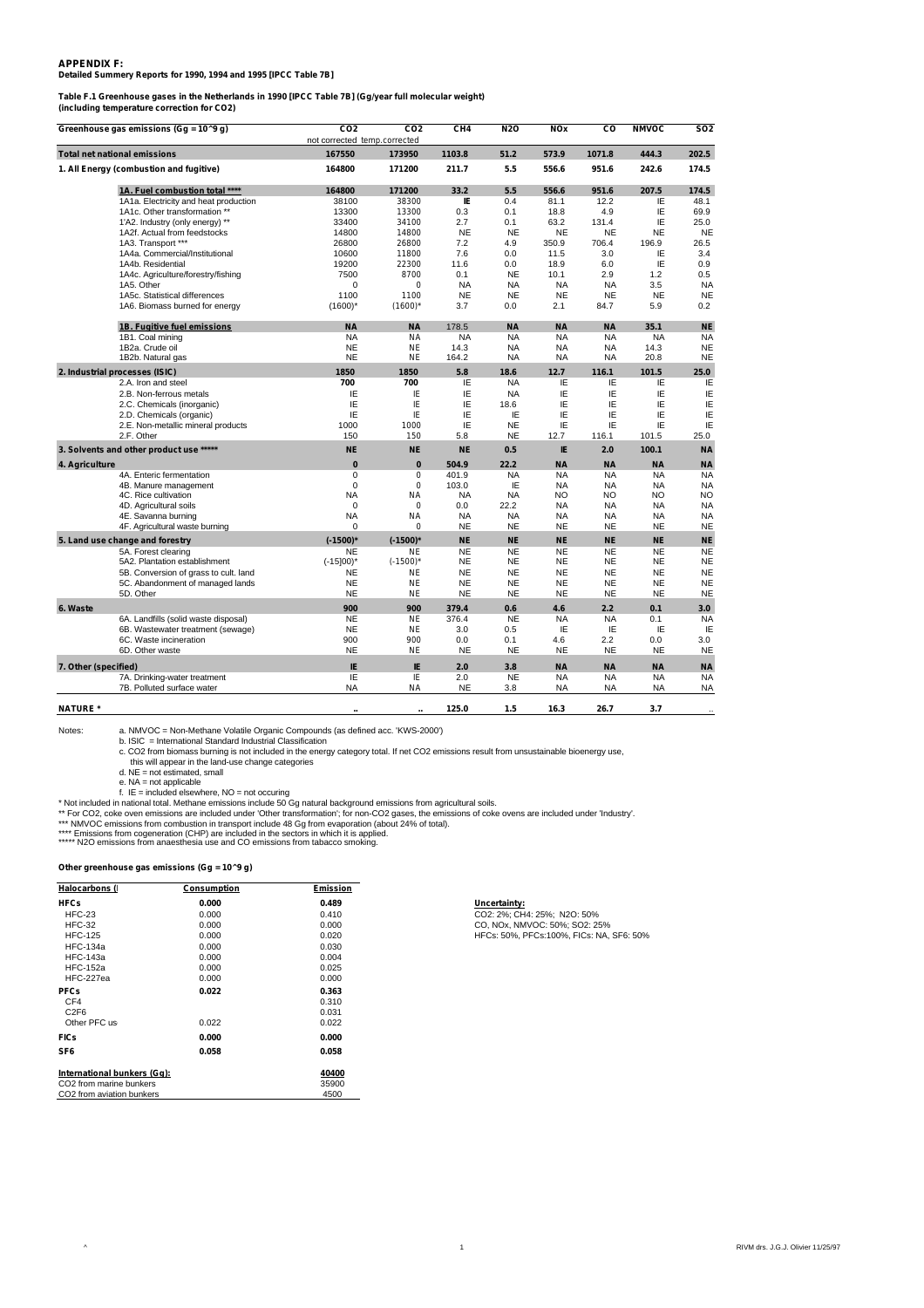#### **Table F.2 Greenhouse gases in the Netherlands in 1994 [IPCC Table 7B](Gg/year full molecular weight) (including temperature correction for CO2)**

**Greenhouse gas emissions (Gg) CO2 CO2 CH4 N2O NOx CO NMVOC SO2** no temp. corr. **Total net national emissions 175200** *178900* **1068.6 57.7 524.0 894.4 377.6 145.9 1. All Energy (combustion and fugitive) 172300** *176000* **199.9 7.9 509.7 787.0 204.4 127.4 1A. Fuel combustion total \*\*\*\* 172300** *176000* **30.7 7.9 509.7 787.0 172.9 127.4** 1A1a. Electricity and heat production 42800 *42900* IE 0.4 59.4 18.9 IE 16.6 1A1c. Other transformation \*\* 14600 *14600* 0.5 0.1 16.7 2.3 IE 58.9 1'A2. Industry (only energy) \*\* 31900 *32200* 2.5 0.1 53.1 114.4 IE 16.2 1A2f. Actual from feedstocks 14300 *14300* NE NE NE NE NE NE 1A3. Transport \*\*\* 29000 *29000* 6.2 7.2 341.0 551.1 158.0 31.0 1A4a. Commercial/Institutional 10900 *11700* 1.0 0.0 7.1 3.3 IE 3.4 1A4b. Residential 19600 *21400* 13.1 0.1 20.0 6.3 IE 0.9 1.1.4c. Agriculture/forestry/fishing 8600 9300 3.5 NE 10.2 1.6 2.3 0.4<br>1.45 Other March 2.3 0.4 0.4 NA 1.4 NA 1.4 6.4 NA 1A5. Other 0 *0* NA NA NA NA 6.4 NA 1A5c. Statistical differences 600 *600* NE NE NE NE NE NE 1A6. Biomass burned for energy **1B. Fugitive fuel emissions NA** *NA* 169.2 **NA NA NA 31.5 NE** 1B1. Coal mining NA *NA* NA NA NA NA NA NA 1B2a. Crude oil NE *NE* 6.8 NA NA NA 11.4 NE 1B2b. Natural gas NE *NE* 162.4 NA NA NA 20.1 NE **2. Industrial processes (ISIC) 2000** *2000* **5.3 18.0 10.7 101.0 78.1 16.2** 2.A. Iron and steel 800 *800* IE NA IE IE IE IE 2.B. Non-ferrous metals IE *IE* IE NA IE IE IE IE 2.C. Chemicals (inorganic) IE *IE* IE 18.0 IE IE IE IE 2.D. Chemicals (organic) IE *IE* IE IE IE IE IE IE 2.E. Non-metallic mineral products 1000 *1000* IE NE IE IE IE IE 2.F. Other 200 *200* 5.3 NE 10.7 101.0 78.1 16.2 **3. Solvents and other product use \*\*\*\*\* NE** *NE* **NE 0.5 IE 2.0 94.1 NA 4. Agriculture 0** *0* **482.3 26.6 NA NA NA NA** 4A. Enteric fermentation 0 *0* 381.7 NA NA NA NA NA 4B. Manure management 0 *0* 100.6 IE NA NA NA NA 4C. Rice cultivation NA *NA* NA NA NO NO NO NO 4D. Agricultural soils 0 *0* 0.0 26.6 NA NA NA NA 4E. Savanna burning 4F. Agricultural waste burning 0 *0* NE NE NE NE NE NE **5. Land use change and forestry (-1700)\*** *(-1700)\** **NE NE NE NE NE NE** 5A. Forest clearing NE NE NE NE NE NE NE NE<br>5A2. Plantation establishment (-1700)\* (-*1700)\** NE NE NE NE NE 5B. Conversion of grass to cult. land NE *NE* NE NE NE NE NE NE 5C. Abandonment of managed lands NE NE NE NE NE NE NE NE NE NE NE<br>5D. Other NE NE NE NE NE NE NE NE NE NE NE NE **6. Waste 900** *900* **379.1 0.9 3.6 4.4 1.0 2.3** 6A. Landfills (solid waste disposal) NE *NE* 374.0 NE NA NA 1.0 NA 6B. Wastewater treatment (sewage) **NE** *NE*<br>6C. Waste incineration **900** 900 6C. Waste incineration is extracted the control of the control of the control of the control of the control of the control of the control of the control of the control of the control of the control of the control of the co 6D. Other waste NE *NE* NE NE NE NE NE NE **7. Other (specified) IE** *IE* **2.0 3.8 NA NA NA NA** 7A. Drinking-water treatment IE *IE* 2.0 NE NA NA NA NA 7B. Polluted surface water

**NATURE \* .. .. 125.0 1.5 16.3 26.7 3.7** ..

Notes: a. NMVOC = Non-Methane Volatile Organic Compounds (as defined acc. 'KWS-2000') b. ISIC = International Standard Industrial Classification

c. CO2 from biomass burning is not included in the energy category total. If net CO2 emissions result from unsustainable bioenergy use, this will appear in the land-use change categories

d. NE = not estimated, small

e. NA = not applicable f. IE = included elsewhere, NO = not occuring

\* Not included in national total. Methane emissions include 50 Gg natural background emissions from agricultural soils.<br>\*\* For CO2, coke oven emissions are included under 'Other transformation'; for non-CO2 gases, the emis

\*\*\*\* Emissions from cogeneration (CHP) are included in the sectors in which it is applied.

**EMISSIONS NON COGENERATOR (CTTL)** are included in the sectors in which it is applied that the sector of the sector smoking.

**Other greenhouse gas emissions (Gg = 10^9 g)**

| Halocarbons (Gq)            | Consumption | Emission |                                           |
|-----------------------------|-------------|----------|-------------------------------------------|
| <b>HFCs</b>                 | 0.274       | 0.618    | Uncertainty:                              |
| $HFC-23$                    |             | 0.536    | CO2: 2%; CH4: 25%; N2O: 50%               |
| $HEC-32$                    |             | 0.001    | CO, NOx, NMVOC: 50%; SO2: 25%             |
| <b>HFC-125</b>              |             | 0.020    | HFCs: 50%, PFCs: 100%, FICs: NA, SF6: 50% |
| <b>HFC-134a</b>             | 0.274       | 0.031    |                                           |
| <b>HFC-143a</b>             |             | 0.006    |                                           |
| <b>HFC-152a</b>             |             | 0.024    |                                           |
| HFC-227ea                   |             | 0.000    |                                           |
| <b>PFCs</b>                 | 0.023       | 0.353    |                                           |
| CF4                         |             | 0.300    |                                           |
| C <sub>2F6</sub>            |             | 0.030    |                                           |
| Other PFC use               | 0.023       | 0.023    |                                           |
| <b>FICs</b>                 | 0.000       | 0.000    |                                           |
| SF <sub>6</sub>             | 0.061       | 0.061    |                                           |
| International bunkers (Gq): |             | 43200    |                                           |
| CO2 from marine bunkers     |             | 36500    |                                           |
| CO2 from aviation bunkers   |             | 6700     |                                           |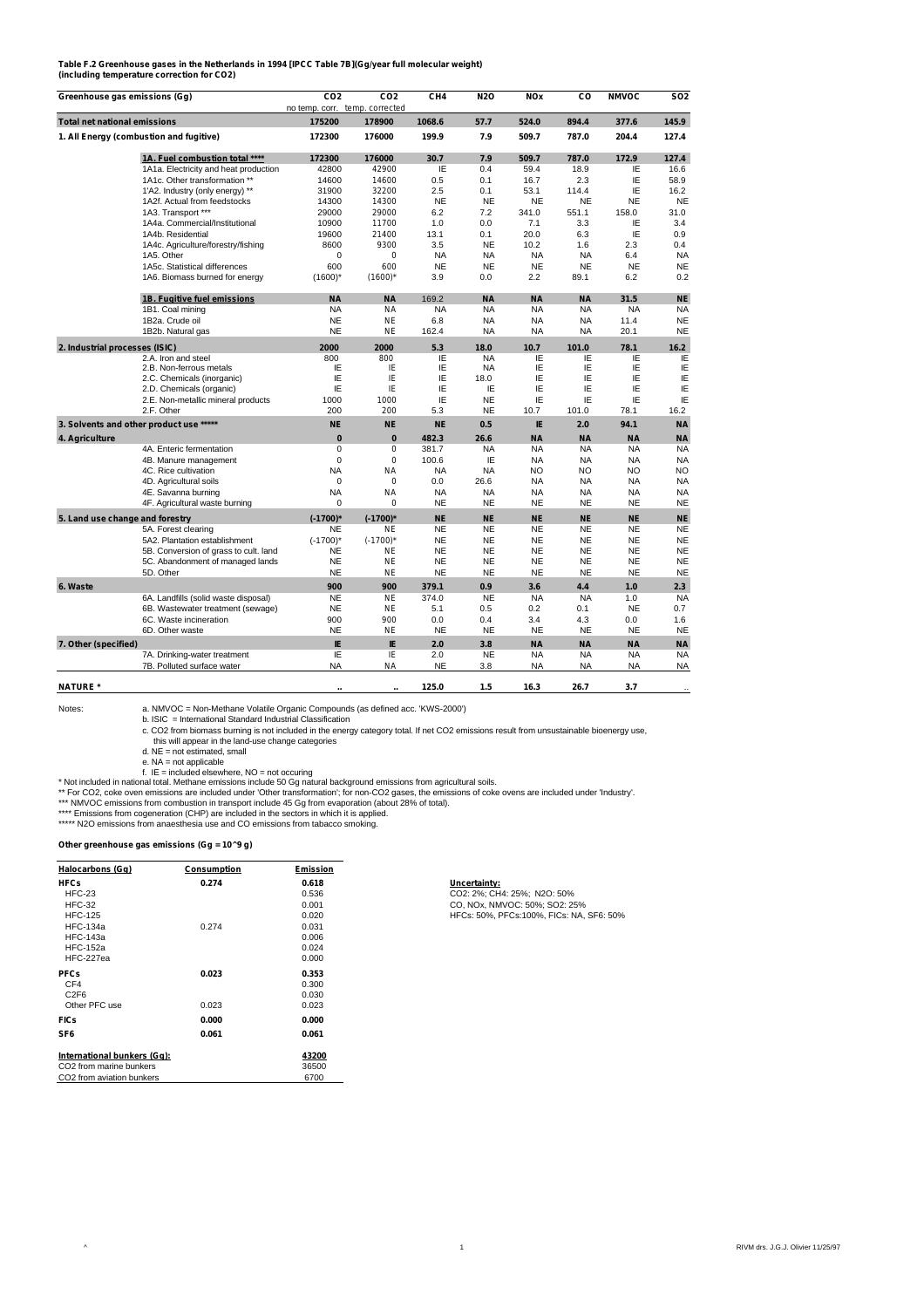| Table F.3 Greenhouse gases in the Netherlands in 1995 [IPCC Table 7B] (Gg/year full molecular weight) |  |
|-------------------------------------------------------------------------------------------------------|--|
| (including temperature correction for CO2) (preliminary data)                                         |  |

| Greenhouse gas emissions (Gg)       |                                         | CO <sub>2</sub> | CO <sub>2</sub>  | CH <sub>4</sub> | N2O       | <b>NOx</b> | co        | <b>NMVOC</b> | SO <sub>2</sub> |
|-------------------------------------|-----------------------------------------|-----------------|------------------|-----------------|-----------|------------|-----------|--------------|-----------------|
|                                     |                                         | no temp. corr.  | temp. corrected  |                 |           |            |           |              |                 |
| <b>Total net national emissions</b> |                                         | 183400          | 185900           | 1062.7          | 58.5      | 517.9      | 873.2     | 364.1        | 146.8           |
|                                     | 1. All Energy (combustion and fugitive) | 180400          | 182900           | 200.8           | 8.4       | 505.5      | 760.1     | 190.9        | 129.0           |
|                                     | 1A. Fuel combustion total ****          | 180400          | 182900           | 30.7            | 8.4       | 505.5      | 760.1     | 157.9        | 129.0           |
|                                     | 1A1a. Electricity and heat production   | 44800           | 44900            | IE              | 0.4       | 60.6       | 18.8      | IE           | 17.5            |
|                                     | 1A1c. Other transformation **           | 14700           | 14700            | 0.4             | 0.1       | 16.9       | 2.3       | IE           | 60.6            |
|                                     | 1'A2. Industry (only energy) **         | 33400           | 33600            | 2.4             | 0.1       | 53.7       | 119.6     | IE           | 16.3            |
|                                     | 1A2f. Actual from feedstocks            | 14000           | 14000            | <b>NE</b>       | <b>NE</b> | <b>NE</b>  | <b>NE</b> | <b>NE</b>    | <b>NE</b>       |
|                                     | 1A3. Transport ***                      | 30100           | 30100            | 5.9             | 7.7       | 333.8      | 518.0     | 148.1        | 30.3            |
|                                     | 1A4a. Commercial/Institutional          | 11300           | 11900            | 1.0             | 0.0       | 7.2        | 3.2       | ΙE           | 3.0             |
|                                     | 1A4b. Residential                       | 20700           | 21900            | 13.6            | 0.1       | 20.6       | 7.5       | IE           | 0.7             |
|                                     | 1A4c. Agriculture/forestry/fishing      | 8900            | 9300             | 3.5             | <b>NE</b> | 10.5       | 1.6       | 2.3          | 0.4             |
|                                     | 1A5. Other                              | 0               | 0                | <b>NA</b>       | <b>NA</b> | <b>NA</b>  | <b>NA</b> | 1.3          | <b>NA</b>       |
|                                     | 1A5c. Statistical differences           | 2500            | 2500             | <b>NE</b>       | <b>NE</b> | <b>NE</b>  | <b>NE</b> | <b>NE</b>    | <b>NE</b>       |
|                                     | 1A6. Biomass burned for energy          | $(1600)^*$      | $(1600)^*$       | 3.9             | 0.0       | 2.2        | 89.1      | 6.2          | 0.2             |
|                                     | 1B. Fugitive fuel emissions             | <b>NA</b>       | <b>NA</b>        | 170.1           | <b>NA</b> | <b>NA</b>  | <b>NA</b> | 33.0         | <b>NE</b>       |
|                                     | 1B1. Coal mining                        | <b>NA</b>       | NA               | <b>NA</b>       | <b>NA</b> | <b>NA</b>  | <b>NA</b> | <b>NA</b>    | <b>NA</b>       |
|                                     | 1B2a. Crude oil                         | <b>NE</b>       | <b>NE</b>        | 5.1             | <b>NA</b> | <b>NA</b>  | <b>NA</b> | 12.6         | <b>NE</b>       |
|                                     | 1B2b. Natural gas                       | <b>NE</b>       | NF               | 165.0           | <b>NA</b> | <b>NA</b>  | <b>NA</b> | 20.4         | <b>NE</b>       |
| 2. Industrial processes (ISIC)      |                                         | 2100            | 2100             | 5.0             | 18.1      | 10.5       | 108.0     | 78.1         | 16.9            |
|                                     | 2.A. Iron and steel                     | 800             | 800              | IE              |           |            |           |              |                 |
|                                     | 2.B. Non-ferrous metals                 | <b>NE</b>       |                  | ΙE              |           |            |           |              |                 |
|                                     | 2.C. Chemicals (inorganic)              | <b>NE</b>       | <b>NE</b>        | ΙE              | 18.1      | ΙE         | ΙE        | ΙE           | IE              |
|                                     | 2.D. Chemicals (organic)                | <b>NE</b>       |                  | IE              |           |            |           |              |                 |
|                                     | 2.E. Non-metallic mineral products      | 1000            | 1000             | IE              | <b>NE</b> | IE         | IE        | IE           | ΙE              |
|                                     | 2.F. Other                              | 300             | 300              | 5.0             | <b>NE</b> | 10.5       | 108.0     | 78.1         | 16.9            |
|                                     | 3. Solvents and other product use ***** | <b>NE</b>       | <b>NE</b>        | <b>NE</b>       | 0.5       | IE         | 2.0       | 94.1         | <b>NA</b>       |
| 4. Agriculture                      |                                         | $\mathbf{0}$    | $\boldsymbol{0}$ | 475.4           | 26.9      | <b>NA</b>  | <b>NA</b> | <b>NA</b>    | <b>NA</b>       |
|                                     | 4A. Enteric fermentation                | $\Omega$        | $\Omega$         | 376.7           | <b>NA</b> | <b>NA</b>  | <b>NA</b> | <b>NA</b>    | <b>NA</b>       |
|                                     | 4B. Manure management                   | 0               | 0                | 98.7            | IE        | NA         | <b>NA</b> | <b>NA</b>    | <b>NA</b>       |
|                                     | 4C. Rice cultivation                    | <b>NA</b>       | <b>NA</b>        | <b>NA</b>       | <b>NA</b> | NO         | NO        | <b>NO</b>    | <b>NO</b>       |
|                                     | 4D. Agricultural soils                  | $\Omega$        | 0                | 0.0             | 26.9      | NA         | <b>NA</b> | <b>NA</b>    | <b>NA</b>       |
|                                     | 4E. Savanna burning                     | <b>NA</b>       | NA               | <b>NA</b>       | <b>NA</b> | NA         | <b>NA</b> | <b>NA</b>    | <b>NA</b>       |
|                                     | 4F. Agricultural waste burning          | 0               | 0                | <b>NE</b>       | <b>NE</b> | <b>NE</b>  | <b>NE</b> | <b>NE</b>    | <b>NE</b>       |
| 5. Land use change and forestry     |                                         | $(-1700)^*$     | $(-1700)^*$      | <b>NE</b>       | <b>NE</b> | <b>NE</b>  | <b>NE</b> | <b>NE</b>    | <b>NE</b>       |
|                                     | 5A. Forest clearing                     | <b>NE</b>       | <b>NE</b>        | <b>NE</b>       | <b>NE</b> | <b>NE</b>  | <b>NE</b> | <b>NE</b>    | <b>NE</b>       |
|                                     | 5A2. Plantation establishment           | $(-1700)^*$     | $(-1700)$ *      | <b>NE</b>       | <b>NE</b> | <b>NE</b>  | <b>NE</b> | <b>NE</b>    | <b>NE</b>       |
|                                     | 5B. Conversion of grass to cult. land   | <b>NE</b>       | <b>NE</b>        | <b>NE</b>       | <b>NE</b> | <b>NE</b>  | <b>NE</b> | <b>NE</b>    | <b>NE</b>       |
|                                     | 5C. Abandonment of managed lands        | <b>NE</b>       | <b>NE</b>        | <b>NE</b>       | <b>NE</b> | <b>NE</b>  | <b>NE</b> | <b>NE</b>    | <b>NE</b>       |
|                                     | 5D. Other                               | <b>NE</b>       | <b>NE</b>        | <b>NE</b>       | <b>NE</b> | <b>NE</b>  | <b>NE</b> | <b>NE</b>    | <b>NE</b>       |
| 6. Waste                            |                                         | 900             | 900              | 379.5           | 0.8       | 1.9        | 3.1       | 1.0          | 0.9             |
|                                     | 6A. Landfills (solid waste disposal)    | <b>NE</b>       | <b>NE</b>        | 374.4           | <b>NE</b> | <b>NA</b>  | <b>NA</b> | 0.8          | <b>NA</b>       |
|                                     | 6B. Wastewater treatment (sewage)       | <b>NE</b>       | <b>NE</b>        | 5.1             | 0.5       | 0.2        | 0.1       | <b>NE</b>    | 0.6             |
|                                     | 6C. Waste incineration                  | 900             | 900              | 0.0             | 0.3       | 1.7        | 3.0       | 0.2          | 0.3             |
|                                     | 6D. Other waste                         | <b>NE</b>       | <b>NE</b>        | <b>NE</b>       | <b>NE</b> | <b>NE</b>  | <b>NE</b> | <b>NE</b>    | <b>NE</b>       |
| 7. Other (specified)                |                                         | IE              | IE               | 2.0             | 3.8       | <b>NA</b>  | <b>NA</b> | <b>NA</b>    | <b>NA</b>       |
|                                     | 7A. Drinking-water treatment            | ΙE              | ΙE               | 2.0             | <b>NE</b> | NA         | <b>NA</b> | <b>NA</b>    | <b>NA</b>       |
|                                     | 7B. Polluted surface water              | <b>NA</b>       | NA               | <b>NE</b>       | 3.8       | <b>NA</b>  | <b>NA</b> | <b>NA</b>    | <b>NA</b>       |
| <b>NATURE</b> *                     |                                         |                 |                  | 125.0           | 1.5       | 16.3       | 26.7      | 3.7          |                 |

a. NMVOC = Non-Methane Volatile Organic Compounds (as defined acc. ˈKWS-2000ʹ)<br>b. ISIC = International Standard Industrial Classification<br>c. CO2 from biomass burning is not included in the energy category total. If net CO

this will appear in the land-use change categories<br>
d. NE = not estimated, small<br>
e. NA = not applicable<br>
f. IE = included elsewhere, NO = not occuring<br>
\*Not included in national total. Methane emissions from apricultural

#### **Other greenhouse gas emissions (Gg = 10^9 g)**

| Halocarbons (Gq)                    | Consumption | Emission |    |                                          |
|-------------------------------------|-------------|----------|----|------------------------------------------|
| <b>HFCs</b>                         | 0.274       | 1.210    |    | Uncertainty:                             |
| $HFC-23$                            |             | 0.649    | a) | CO2: 2%; CH4: 25%; N2O: 50%              |
| $HEC-32$                            |             |          | a) | CO, NOx, NMVOC: 50%; SO2: 25%            |
| <b>HFC-125</b>                      |             | 0.050    |    | HFCs: 50%, PFCs:100%, FICs: NA, SF6: 50% |
| <b>HFC-134a</b>                     | 0.274       | 0.454    |    |                                          |
| <b>HFC-143a</b>                     |             | 0.034    |    |                                          |
| <b>HFC-152a</b>                     |             | 0.023    | a) |                                          |
| HFC-227ea                           |             |          | a) |                                          |
| <b>PFCs</b>                         | 0.023       | 0.353    |    |                                          |
| CF4                                 |             | 0.300    |    |                                          |
| C <sub>2F6</sub>                    |             | 0.030    |    |                                          |
| Other PFC use                       | 0.023       | 0.023    |    |                                          |
| <b>FICs</b>                         | 0.000       | 0.000    |    |                                          |
| SF <sub>6</sub>                     | 0.061       | 0.061    |    |                                          |
| International bunkers (Gq):         |             | 44600    |    |                                          |
| CO <sub>2</sub> from marine bunkers |             | 37500    |    |                                          |
| CO2 from aviation bunkers           |             | 7100     |    |                                          |

a) Amount is confidential: total use of HFC-23, 32, 152a and 227ea is 23 ton (excluding emissions as by-product from HCFC-22 production).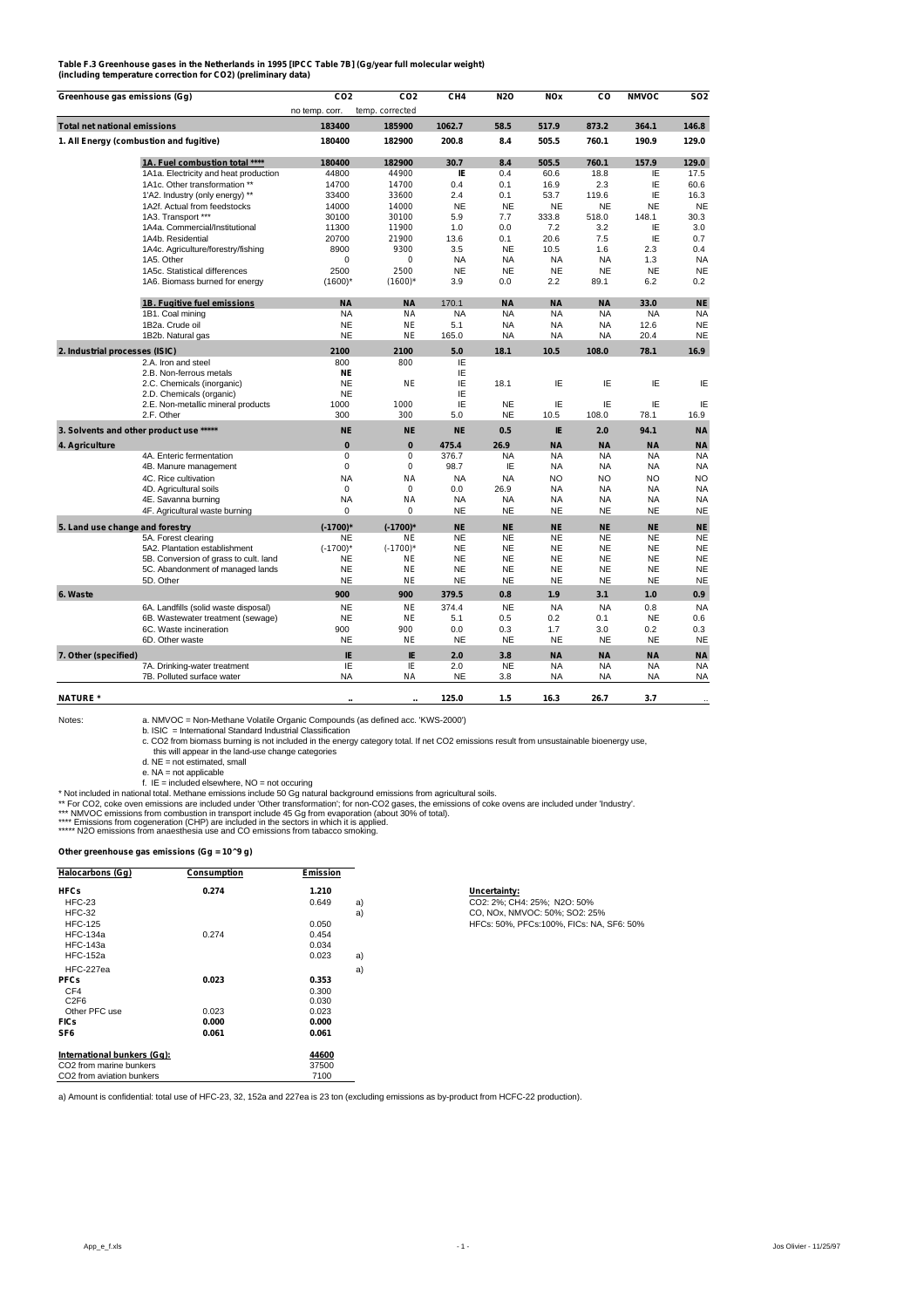## **APPENDIX G: Detailed Tables for 1990, 1994 and 1995 [IPCC Standard Data Tables 1-7]**

**Table G.1.a Standard Data Table 1. Energy [1A]: Fuel combustion activities in 1994 (Gg/year full molecular weight)(including temperature correction for CO2)**

| Source category                              | <b>Activity data</b>           |                 |                      | <b>Emission estimate (Gg)</b> |          |            |                 |                 | Aggregate emission factors* (ton/TJ**) |
|----------------------------------------------|--------------------------------|-----------------|----------------------|-------------------------------|----------|------------|-----------------|-----------------|----------------------------------------|
|                                              | (PJ)                           | (PJ)            | CO <sub>2</sub>      | CO <sub>2</sub>               |          | CH4 N2O    | CO <sub>2</sub> | CH <sub>4</sub> | <b>N2O</b>                             |
|                                              |                                | temp. corr.     |                      | temp. corr.                   |          |            |                 |                 |                                        |
| <b>1A. FUEL COMBUSTION TOTAL</b>             | 2744                           | 2811            | 172200               | 176100                        | 30.7     | 7.9        |                 | 11200           | 2900                                   |
| coal***                                      | 350                            | 350             | 32400                | 32400                         |          | 0.4        | 92.6            |                 |                                        |
| oil***                                       | 992                            | 992             | 62100                | 62100                         |          | 7.4        | 62.6            |                 |                                        |
| $gas***$                                     | 1402                           | 1469            | 77700                | 81500                         |          | 0.1        | 55.4            |                 |                                        |
| biomass fuel                                 | ΝA                             | <b>NA</b>       |                      |                               | 3.9      | 0.0        |                 | <b>NA</b>       | NA                                     |
| 1.A.1 ENERGY                                 | 795                            | 797             | 57600                | 57800                         | 0.5      | 0.5        |                 | 600             |                                        |
| 1.A.1.a Electricity and heat production      |                                |                 |                      |                               |          |            |                 |                 |                                        |
| coal<br>oil                                  | 252<br>12                      | 252<br>12       | 23688<br>876         | 23688<br>876                  | IE<br>IE | 0.4<br>0.0 | 94<br>73        |                 | 1400<br>600                            |
| gas                                          | 330                            | 332             | 18480                | 18592                         | IE       | 0.0        | 56              |                 | 100                                    |
| 1.A.1.b Refineries                           |                                |                 |                      |                               |          |            |                 |                 |                                        |
| coal                                         | $\pmb{0}$                      | 0               | $\mathbf{0}$         | 0                             | IE       | 0.0        | 94              |                 | 1400                                   |
| oil                                          | 163                            | 163             | 11899                | 11899                         | IE       | 0.1        | 73              |                 | 600                                    |
| gas                                          | 23                             | 23              | 1288                 | 1288                          | IE       | 0.0        | 56              |                 | 100                                    |
| 1.A.1.c Cokeovens                            |                                |                 |                      |                               |          |            |                 |                 |                                        |
| coal                                         | 15                             | 15              | 1410                 | 1410                          | 0.5      | 0.0        | 94              |                 | 1400                                   |
| oil                                          | $\pmb{0}$                      | 0               | $\bf{0}$             | $\cal O$                      | 0.0      | 0.0        | 73              |                 | 600                                    |
| gas                                          | $\pmb{0}$                      | 0               | $\mathbf 0$          | 0                             | 0.0      | 0.0        | 56              |                 | 100                                    |
| 1.A.2 INDUSTRY                               | 490                            | 495             | 46100                | 46400                         | 2.5      | 0.1        |                 | 5100            | 200                                    |
| coal, non-feedstock                          | 67                             | 67              |                      |                               |          | 0.0        |                 |                 | 400                                    |
| oil, non-feedstock                           | 99                             | 99              |                      |                               |          | 0.1        |                 |                 | 600                                    |
| gas, non-feedstock                           | 324                            | 329             |                      |                               |          | 0.0        |                 |                 | 100                                    |
| 1.A.2.a Industry: Iron and steel<br>coal     | 62                             | 62              | 5832                 | 5832                          |          |            | 94              |                 |                                        |
| oil                                          | $\pmb{0}$                      | 0               | $\bf{0}$             | 0                             |          |            | 73              |                 |                                        |
| qas                                          | 13                             | 13              | 728                  | 728                           |          |            | 56              |                 |                                        |
| 1.A.2.b: Industry: Non-ferrous metals        |                                |                 |                      |                               |          |            |                 |                 |                                        |
| coal                                         | $\pmb{0}$                      | 0               | $\pmb{0}$            | ${\cal O}$                    |          |            | 94              |                 |                                        |
| oil                                          | $\overline{4}$                 | 4               | 267                  | 267                           |          |            | 73              |                 |                                        |
| gas                                          | 26                             | 27              | 1436                 | 1512                          |          |            | 56              |                 |                                        |
| 1.A.2.c: Industry: Chemicals<br>coal         | $\mathbf 0$                    | 0               | $\mathbf{0}$         | $\boldsymbol{0}$              |          |            | 94              |                 |                                        |
| oil                                          | 92                             | 92              | 6713                 | 6713                          |          |            | 73              |                 |                                        |
| gas                                          | 108                            | 110             | 6033                 | 6160                          |          |            | 56              |                 |                                        |
| 1.A.2.d: Industry: Pulp, paper and print     |                                |                 |                      |                               |          |            |                 |                 |                                        |
| coal                                         | 0                              | 0               | $\bf{0}$             | 0                             |          |            | 94              |                 |                                        |
| oil                                          | $\pmb{0}$                      | 0               | $\mathbf 0$          | 0                             |          |            | 73              |                 |                                        |
| gas                                          | 29                             | 29              | 1624                 | 1624                          |          |            | 56              |                 |                                        |
| 1.A.2.e: Industry: Food, Beverages & Tobacco |                                |                 |                      |                               |          |            |                 |                 |                                        |
| coal<br>oil                                  | $\mathbf{1}$<br>$\overline{2}$ | 1<br>$\sqrt{2}$ | 94                   | 94                            |          |            | 94<br>73        |                 |                                        |
| gas                                          | 72                             | 73              | 146<br>4032          | 146<br>4088                   |          |            | 56              |                 |                                        |
| 1.A.2.f Industry: Other                      |                                |                 |                      |                               |          |            |                 |                 |                                        |
| coal                                         | 5                              | 5               | 466                  | 466                           |          |            | 94              |                 |                                        |
| oil                                          | $\overline{2}$                 | $\sqrt{2}$      | 115                  | 115                           |          |            | 73              |                 |                                        |
| gas                                          | 76                             | 77              | 4256                 | 4312                          |          |            | 56              |                 |                                        |
| 1.A.2.g Industry: actual from feedstocks     | 24                             | 24              | 1650                 | 1650                          |          |            |                 |                 |                                        |
| coal<br>oil                                  | 246                            | 246             | 7740                 | 7740                          |          |            | 69<br>31        |                 |                                        |
| gas                                          | 103                            | 103             | 4940                 | 4940                          |          |            | 48              |                 |                                        |
| 1.A.3 TRANSPORT                              | 397                            | 397             | 29000                | 29000                         | 6.2      | 7.2        |                 | 15600           |                                        |
| coal                                         | 0                              | 0               | $\mathbf{0}$         | $\cal O$                      |          | 0.0        | 94              |                 | 1400                                   |
| oil                                          | 397                            | 397             | 28981                | 28981                         |          | 7.2        | 73              |                 | 18100                                  |
| gas<br><b>1.A.4 SMALL COMBUSTION</b>         | 0<br>680                       | 0<br>740        | $\mathbf 0$<br>38900 | 0<br>42300                    | 17.6     | 0.0<br>0.1 | 56              | 25900           | 100                                    |
| 1.A.4.a Commercial/Institutional             |                                |                 |                      |                               | 1.0      |            |                 |                 |                                        |
| coal                                         | $\mathbf{1}$                   | $\mathbf{1}$    | 94                   | 94                            |          | 0.0        | 94              |                 | 1400                                   |
| oil                                          | 37                             | 37              | 2701                 | 2701                          |          | 0.0        | 73              |                 | 600                                    |
| gas                                          | 143                            | 157             | 8008                 | 8792                          |          | $0.0\,$    | 56              |                 | 100                                    |
| 1.A.4.b Residential                          | $\pmb{0}$                      |                 |                      |                               | 13.1     |            |                 |                 |                                        |
| coal<br>oil                                  | 8                              | 0<br>8          | $\pmb{0}$<br>584     | $\cal O$<br>584               |          | 0.0<br>0.0 | 94<br>73        |                 | 1400<br>600                            |
| gas                                          | 339                            | 371             | 18984                | 20776                         |          | 0.0        | 56              |                 | 100                                    |
| 1.A.4.c Agriculture/ forestry                |                                |                 |                      |                               | 3.5      |            |                 |                 |                                        |
| coal                                         | $\pmb{0}$                      | 0               | $\pmb{0}$            | ${\cal O}$                    |          | 0.0        | 94              |                 | 1400                                   |
| oil                                          | 3                              | $\sqrt{3}$      | 219                  | 219                           |          | 0.0        | 73              |                 | 600                                    |
| gas<br>1.A.5. OTHER: Statistical differences | 149                            | 163             | 8344<br>600          | 9128<br>600                   |          | $0.0\,$    | 56              |                 | 100                                    |
| coal                                         | -9                             | -9              | $-846$               | $-846$                        |          |            | 94              |                 | <b>NA</b>                              |
| oil                                          | 26                             | 26              | 1898                 | 1898                          |          |            | 73              |                 | <b>NA</b>                              |
| gas                                          | -8                             | -8              | $-448$               | $-448$                        |          |            | 56              |                 | NA                                     |
|                                              |                                |                 |                      |                               |          |            |                 |                 |                                        |
| 1.A.6. Biomass burned for energy             |                                |                 | $(1600)^*$           | $(1600)^*$                    | 3.9      | 0.0        |                 |                 |                                        |

\* Emission factors printed in bold are calculated (i.e. aggregated) values; others are basic factors used to estimate the emissions.<br>\*\*\* IncIVJ = kg/GJ<br>\*\*\* Including feedstock and statistical differences, thereby reducing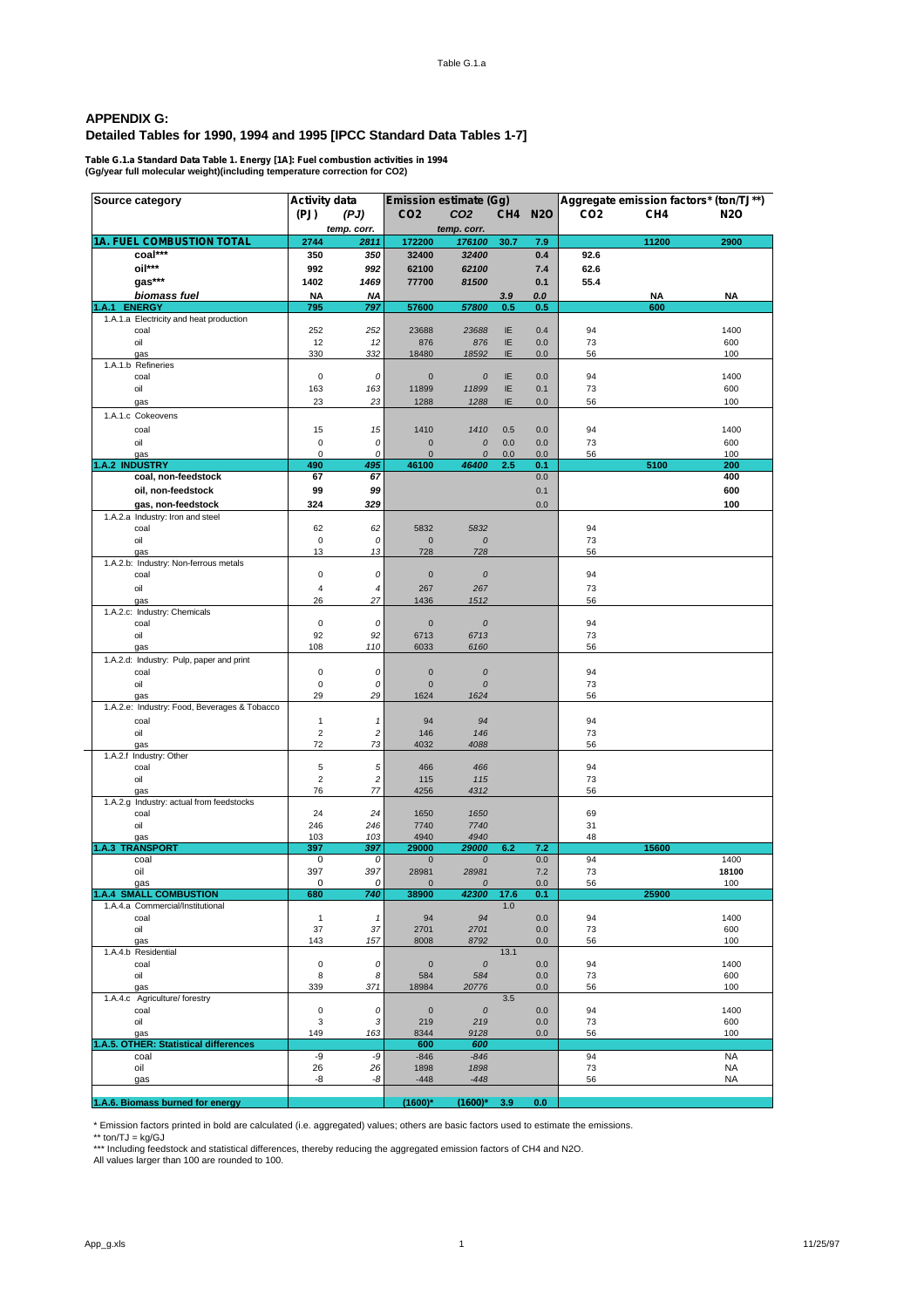# **Table G.1.b Standard Data Table 1. Energy [1A]: Fuel combustion activities in 1995**

| (Gg/year full molecular weight)(including termperature correction for CO2)(preliminary data) |  |  |
|----------------------------------------------------------------------------------------------|--|--|

| Source category                              | <b>Activity data</b> |                 |                         | <b>Emission estimate (Gg)</b> |                 |            | Aggregate emission factors* (ton/TJ**) |                 |              |  |
|----------------------------------------------|----------------------|-----------------|-------------------------|-------------------------------|-----------------|------------|----------------------------------------|-----------------|--------------|--|
|                                              | (PJ)                 | (PJ)            | CO <sub>2</sub>         | CO <sub>2</sub>               | CH <sub>4</sub> | <b>N2O</b> | CO <sub>2</sub>                        | CH <sub>4</sub> | <b>N2O</b>   |  |
|                                              |                      | temp. corr.     |                         | temp. corr.                   |                 |            |                                        |                 |              |  |
| 1A. FUEL COMBUSTION TOTAL                    | 2866                 | 2910            | 180700                  | 183100                        | 30.7            | 8.5        |                                        | 10700           | 3000         |  |
| coal***                                      | 393                  | 393             | 37600                   | 37600                         |                 | 0.4        | 95.7                                   |                 |              |  |
| oil***                                       | 1040                 | 1040            | 64000                   | 64000                         |                 | 7.9        | 61.5                                   |                 |              |  |
| gas***                                       | 1433                 | 1477            | 79100                   | 81700                         |                 | 0.1        | 55.2                                   |                 |              |  |
| biomass fuel                                 |                      |                 |                         |                               | 3.9             | 0.0        |                                        | NA              | NA           |  |
| <b>ENERGY</b><br>.A.1                        | 821                  | 822             | 59800                   | 59800                         | 0.4             | 0.5        |                                        | 500             |              |  |
| 1.A.1.a Electricity and heat production      |                      |                 |                         |                               |                 |            |                                        |                 |              |  |
| coal<br>oil                                  | 268<br>10            | 268<br>10       | 25192<br>730            | 25192<br>730                  | IE<br>IE        | 0.4<br>0.0 | 94<br>73                               |                 | 1400<br>600  |  |
| gas                                          | 339                  | 340             | 18984                   | 19040                         | IE              | 0.0        | 56                                     |                 | 100          |  |
| 1.A.1.b Refineries                           |                      |                 |                         |                               |                 |            |                                        |                 |              |  |
| coal                                         | $\mathbf 0$          | 0               | $\mathbf 0$             | 0                             | IE              | 0.0        | 94                                     |                 | 1400         |  |
| oil                                          | 166                  | 166             | 12118                   | 12118                         | IE              | 0.1        | 73                                     |                 | 600          |  |
| gas                                          | 22                   | 22              | 1232                    | 1232                          | IE              | 0.0        | 56                                     |                 | 100          |  |
| 1.A.1.c Cokeovens                            |                      |                 |                         |                               |                 |            |                                        |                 |              |  |
| coal<br>oil                                  | 16<br>$\mathbf 0$    | 16              | 1504<br>$\mathbf 0$     | 1504<br>0                     | 0.4             | 0.0        | 94                                     |                 | 1400         |  |
| gas                                          | $\pmb{0}$            | 0<br>0          | $\bf{0}$                | 0                             | 0.0<br>0.0      | 0.0<br>0.0 | 73<br>56                               |                 | 600<br>100   |  |
| 1.A.2 INDUSTRY                               | 504                  | 508             | 47600                   | 47800                         | 2.4             | 0.1        |                                        | 4800            | 300          |  |
| coal, non-feedstock                          | 82                   | 82              |                         |                               |                 | 0.0        |                                        |                 | 600          |  |
| oil, non-feedstock                           | 111                  | 111             |                         |                               |                 | 0.1        |                                        |                 | 600          |  |
| gas, non-feedstock                           | 311                  | 315             |                         |                               |                 | 0.0        |                                        |                 | 100          |  |
| 1.A.2.a Industry: Iron and steel             |                      |                 |                         |                               | <b>NE</b>       | <b>NE</b>  |                                        |                 |              |  |
| coal                                         | 79                   | 79              | 7426                    | 7426                          |                 |            | 94                                     |                 |              |  |
| oil                                          | $\pmb{0}$            | 0               | $\bf{0}$                | 0                             |                 |            | 73                                     |                 |              |  |
| gas<br>1.A.2.b: Industry: Non-ferrous metals | 13                   | 13              | 728                     | 728                           | <b>NE</b>       | <b>NE</b>  | 56                                     |                 |              |  |
| coal                                         | $\pmb{0}$            | 0               | $\mathbf 0$             | $\cal O$                      |                 |            | 94                                     |                 |              |  |
| oil                                          | 6                    | 6               | 438                     | 438                           |                 |            | 73                                     |                 |              |  |
| gas                                          | 25                   | 25              | 1400                    | 1400                          |                 |            | 56                                     |                 |              |  |
| 1.A.2.c: Industry: Chemicals                 |                      |                 |                         |                               | <b>NE</b>       | <b>NE</b>  |                                        |                 |              |  |
| coal                                         | $\mathbf 0$          | 0               | $\mathbf 0$             | $\cal O$                      |                 |            | 94                                     |                 |              |  |
| oil                                          | 101                  | 101             | 7373                    | 7373                          |                 |            | 73                                     |                 |              |  |
| gas                                          | 104                  | 106             | 5824                    | 5936                          |                 |            | 56                                     |                 |              |  |
| 1.A.2.d: Industry: Pulp, paper and print     | $\mathbf 0$          |                 |                         |                               | <b>NE</b>       | <b>NE</b>  |                                        |                 |              |  |
| coal<br>oil                                  | $\mathbf 0$          | 0<br>0          | $\mathbf 0$<br>$\bf{0}$ | $\cal O$<br>$\cal O$          |                 |            | 94<br>73                               |                 |              |  |
| gas                                          | 29                   | 29              | 1624                    | 1624                          |                 |            | 56                                     |                 |              |  |
| 1.A.2.e: Industry: Food, Beverages & Tobacco |                      |                 |                         |                               | <b>NE</b>       | <b>NE</b>  |                                        |                 |              |  |
| coal                                         | $\mathbf 0$          | 0               | $\bf{0}$                | $\cal O$                      |                 |            | 94                                     |                 |              |  |
| oil                                          | $\overline{2}$       | $\sqrt{2}$      | 146                     | 146                           |                 |            | 73                                     |                 |              |  |
| gas                                          | 69                   | 70              | 3864                    | 3920                          |                 |            | 56                                     |                 |              |  |
| 1.A.2.f Industry: Other                      |                      |                 |                         |                               | <b>NE</b>       | <b>NE</b>  |                                        |                 |              |  |
| coal<br>oil                                  | 3<br>$\overline{c}$  | 3<br>$\sqrt{2}$ | 282<br>146              | 282<br>146                    |                 |            | 94<br>73                               |                 |              |  |
| gas                                          | 71                   | 73              | 3976                    | 4088                          |                 |            | 56                                     |                 |              |  |
| 1.A.2.g Industry: actual from feedstocks     |                      |                 |                         |                               | <b>NA</b>       | <b>NA</b>  |                                        |                 |              |  |
| coal                                         | 11                   | 11              | 1650                    | 1650                          |                 |            | 150                                    |                 |              |  |
| oil                                          | 266                  | 266             | 7740                    | 7740                          |                 |            | 29                                     |                 |              |  |
| gas                                          | 109                  | 109             | 4940                    | 4940                          |                 |            | 45                                     |                 |              |  |
| <b>1.A.3 TRANSPORT</b>                       | 413                  | 413             | 30100                   | 30100                         | 5.9             | 7.7        |                                        | 14300           |              |  |
| coal                                         | 0                    | 0               | 0                       | 0                             |                 | 0.0        | 94                                     |                 | 1400         |  |
| oil<br>gas                                   | 413<br>0             | 413<br>0        | 30149<br>$\overline{0}$ | 30149<br>0                    |                 | 7.7<br>0.0 | 73<br>56                               |                 | 18600<br>100 |  |
| .A.4 SMALL COMBUSTION                        | 713                  | 753             | 40700                   | 42900                         | 18.1            | 0.1        |                                        | 25400           |              |  |
| 1.A.4.a Commercial/Institutional             |                      |                 |                         |                               | 1.0             |            |                                        |                 |              |  |
| coal                                         | $\mathbf{1}$         | $\mathbf{1}$    | 94                      | 94                            |                 | 0.0        | 94                                     |                 | 1400         |  |
| oil                                          | 33                   | 33              | 2409                    | 2409                          |                 | 0.0        | 73                                     |                 | 600          |  |
| gas                                          | 156                  | 164             | 8736                    | 9184                          |                 | 0.0        | 56                                     |                 | 100          |  |
| 1.A.4.b Residential                          |                      |                 |                         |                               | 13.6            |            |                                        |                 |              |  |
| coal                                         | $\mathbf 0$          | 0               | $\bf{0}$                | ${\cal O}$                    |                 | 0.0        | 94                                     |                 | 1400         |  |
| oil<br>gas                                   | 6<br>361             | 6<br>383        | 438<br>20216            | 438<br>21448                  |                 | 0.0<br>0.0 | 73<br>56                               |                 | 600<br>100   |  |
| 1.A.4.c Agriculture/ forestry                |                      |                 |                         |                               | 3.5             |            |                                        |                 |              |  |
| coal                                         | $\pmb{0}$            | 0               | $\pmb{0}$               | ${\cal O}$                    |                 | 0.0        | 94                                     |                 | 1400         |  |
| oil                                          | 3                    | $\sqrt{3}$      | 219                     | 219                           |                 | 0.0        | 73                                     |                 | 600          |  |
| gas                                          | 153                  | 163             | 8568                    | 9128                          |                 | 0.0        | 56                                     |                 | 100          |  |
| 1.A.5. OTHER: Statistical differences        |                      |                 | 2500                    | 2500                          |                 |            |                                        |                 |              |  |
| coal                                         | 15                   | 15              | 1410                    | 1410                          |                 |            | 94                                     |                 | <b>NA</b>    |  |
| oil                                          | 28                   | 28              | 2044                    | 2044                          |                 |            | 73                                     |                 | <b>NA</b>    |  |
| gas                                          | $-17$                | $-17$           | $-952$                  | $-952$                        |                 |            | 56                                     |                 | <b>NA</b>    |  |
| 1.A.6. Biomass burned for energy             |                      |                 | $(1600)^*$              | $(1600)^*$                    | 3.9             | 0.0        |                                        |                 |              |  |
|                                              |                      |                 |                         |                               |                 |            |                                        |                 |              |  |

\* Emission factors printed in bold are calculated (i.e. aggregated) values; others are basic factors used to estimate the emissions.<br>\*\*\* Incl/ding feedstock and statistical differences, thereby reducing the aggregated emis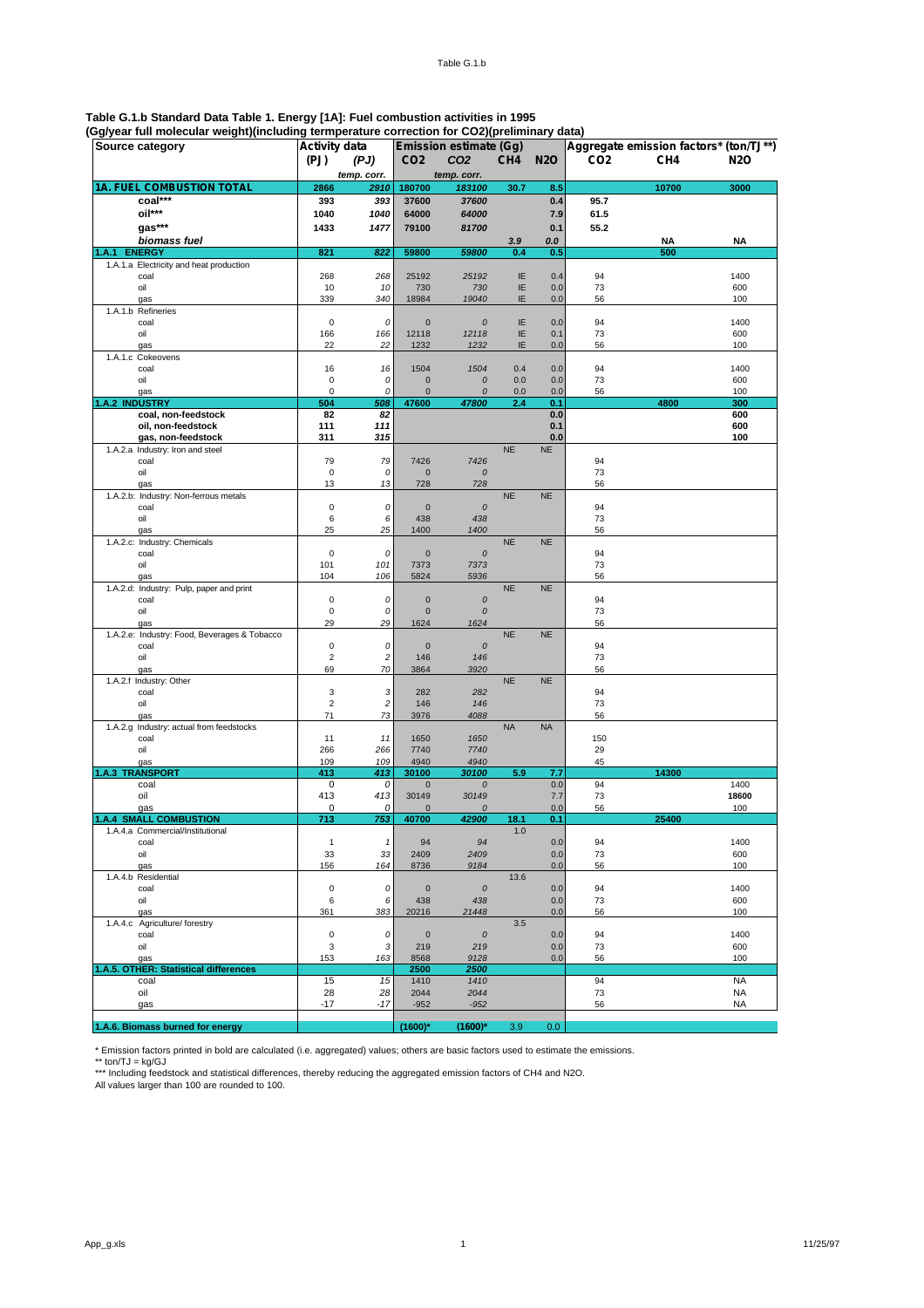#### Table G.1.c Standard Data Table 1. Energy [1B2]: Fugitive emissions from fuels (oil and gas) in 1990, 1994, 19 **(Gg/year full molecular weight)(preliminary data for 1995)**

|           | Source Category                         | Activity data      |      |                 | <b>Emissions estimated</b> |              | Aggregate emission Factors |                 |                                     |
|-----------|-----------------------------------------|--------------------|------|-----------------|----------------------------|--------------|----------------------------|-----------------|-------------------------------------|
| year      | 1990                                    |                    |      | CH <sub>4</sub> | CO <sub>2</sub>            | <b>NMVOC</b> | CH <sub>4</sub>            | CO <sub>2</sub> | <b>NMVOC</b>                        |
|           |                                         | [unit]             | #    | [Gg]            | [Gg]                       | [Gg]         |                            |                 | [Gg / unit] [Gg / unit] [Gg / unit] |
|           | 1.B TOTAL fugative emission oil and gas |                    |      | 178.5           | 0.0                        | 35.1         |                            |                 |                                     |
| 1B2 a Oil |                                         |                    |      |                 |                            |              |                            |                 |                                     |
|           | Exploration *                           |                    |      | I.E.            | N.A.                       | I.E.         |                            |                 |                                     |
| ii        | Production of crude oil                 |                    |      | I.E.            | N.A.                       | I.E.         |                            |                 |                                     |
| iii       | Transport of Crude oil                  |                    |      | I.E.            | N.A.                       | I.E.         |                            |                 |                                     |
| iv        | Refining/Storage                        | Mton crude         | 51.7 | I.E.            | N.A.                       | 14.3         |                            | N.A.            | 0.277                               |
| v         | Distribution of Oil Products            |                    |      | I.E.            | N.A.                       | I.E.         |                            |                 |                                     |
| vi        | Other                                   |                    |      | N.E.            | N.A.                       | N.E.         |                            |                 |                                     |
|           | 1B2 b Natural Gas                       |                    |      |                 |                            |              |                            |                 |                                     |
|           | Production/Processing                   |                    |      | I.E.            | N.A.                       | I.E.         |                            |                 |                                     |
| ii.       | Transmission/Distribution **            | <b>PJ</b>          | 655  | 78.9            | N.A.                       | 7.7          | 0.120                      | N.A.            | 0.012                               |
| ii.       | Other leakage                           |                    |      | N.E.            | N.A.                       | N.E.         |                            |                 |                                     |
|           | 1B2 c Venting and Flaring ***           |                    |      |                 |                            |              |                            |                 |                                     |
|           | Oil                                     |                    |      | I.E.            | N.A.                       | I.E.         |                            |                 |                                     |
| ii        | <b>Natural Gas</b>                      |                    |      | I.E.            | N.A.                       | I.E.         |                            |                 |                                     |
| iii       | Combined                                | 10 <sup>6</sup> m3 | 190  | 99.6            | I.E                        | 13.1         | 0.524                      | I.E             | 0.069                               |

| Source Category                         | Activity data      |      |                 | <b>Emissions estimated</b> |              |                 | Aggregate emission Factors |                                     |  |
|-----------------------------------------|--------------------|------|-----------------|----------------------------|--------------|-----------------|----------------------------|-------------------------------------|--|
| 1994<br>year                            |                    |      | CH <sub>4</sub> | CO <sub>2</sub>            | <b>NMVOC</b> | CH <sub>4</sub> | CO <sub>2</sub>            | <b>NMVOC</b>                        |  |
|                                         | [unit]             | #    | [Gg]            | [Gg]                       | [Gg]         |                 |                            | [Gg / unit] [Gg / unit] [Gg / unit] |  |
| 1.B TOTAL fugative emission oil and gas |                    |      | 169.2           | 0.0                        | 31.5         |                 |                            |                                     |  |
| a Oil<br>1B2                            |                    |      |                 |                            |              |                 |                            |                                     |  |
| Exploration *                           |                    |      | I.E.            | N.A.                       | I.E.         |                 |                            |                                     |  |
| Production of crude oil<br>ii.          |                    |      | I.E.            | N.A.                       | I.E.         |                 |                            |                                     |  |
| iii<br>Transport of Crude oil           |                    |      | I.E.            | N.A.                       | I.E.         |                 |                            |                                     |  |
| Refining/Storage<br>iv                  | Mton crude         | 58.8 | I.E.            | N.A.                       | 11.4         |                 | N.A.                       | 0.194                               |  |
| Distribution of Oil Products<br>v       |                    |      | I.E.            | N.A.                       | I.E.         |                 |                            |                                     |  |
| Other<br>vi                             |                    |      | N.E.            | N.A.                       | N.E.         |                 |                            |                                     |  |
| 1B2 b Natural Gas                       |                    |      |                 |                            |              |                 |                            |                                     |  |
| Production/Processing                   |                    |      | I.E.            | N.A.                       | I.E.         |                 |                            |                                     |  |
| ii<br>Transmission/Distribution **      | <b>PJ</b>          | 717  | 74.4            | N.A.                       | 7.2          | 0.104           | N.A.                       | 0.010                               |  |
| ii<br>Other leakage                     |                    |      | N.E.            | N.A.                       | N.E.         |                 |                            |                                     |  |
| 1B2 c Venting and Flaring ***           |                    |      |                 |                            |              |                 |                            |                                     |  |
| Oil                                     |                    |      | I.E.            | N.A.                       | I.E.         |                 |                            |                                     |  |
| ii<br><b>Natural Gas</b>                |                    |      | I.E.            | N.A.                       | I.E.         |                 |                            |                                     |  |
| iii<br>Combined                         | 10 <sup>6</sup> m3 | 214  | 94.8            | I.E                        | 12.9         | 0.443           | I.E                        | 0.060                               |  |

|           | Source Category                         | Activity data      |      |                 | <b>Emissions estimated</b> |              | Aggregate emission Factors |                 |                                     |  |
|-----------|-----------------------------------------|--------------------|------|-----------------|----------------------------|--------------|----------------------------|-----------------|-------------------------------------|--|
| year      | 1995****                                |                    |      | CH <sub>4</sub> | CO <sub>2</sub>            | <b>NMVOC</b> | CH <sub>4</sub>            | CO <sub>2</sub> | <b>NMVOC</b>                        |  |
|           |                                         | [unit]             | #    | [Gg]            | [Gg]                       | [Gg]         |                            |                 | [Gg / unit] [Gg / unit] [Gg / unit] |  |
|           | 1.B TOTAL fugative emission oil and gas |                    |      | 170.1           | 0.0                        | 33.0         |                            |                 |                                     |  |
| 1B2 a Oil |                                         |                    |      |                 |                            |              |                            |                 |                                     |  |
|           | Exploration *                           |                    |      | I.E.            | N.A.                       | I.E.         |                            |                 |                                     |  |
| ii.       | Production of crude oil                 |                    |      | I.E.            | N.A.                       | I.E.         |                            |                 |                                     |  |
| iii       | Transport of Crude oil                  |                    |      | I.E.            | N.A.                       | I.E.         |                            |                 |                                     |  |
| iv        | Refining/Storage                        | Mton crude         | 60.3 | I.E.            | N.A.                       | 12.6         |                            | N.A.            | 0.209                               |  |
| v         | Distribution of Oil Products            |                    |      | I.E.            | N.A.                       | I.E.         |                            |                 |                                     |  |
| vi        | Other                                   |                    |      | N.E.            | N.A.                       | N.E.         |                            |                 |                                     |  |
|           | 1B2 b Natural Gas                       |                    |      |                 |                            |              |                            |                 |                                     |  |
| ı         | Production/Processing                   |                    |      | I.E.            | N.A.                       | I.E.         |                            |                 |                                     |  |
| ii.       | Transmission/Distribution **            | <b>PJ</b>          | 756  | 75.2            | N.A.                       | 7.1          | 0.099                      | N.A.            | 0.009                               |  |
| ii        | Other leakage                           |                    |      | N.E.            | N.A.                       | N.E.         |                            |                 |                                     |  |
|           | 1B2 c Venting and Flaring ***           |                    |      |                 |                            |              |                            |                 |                                     |  |
|           | Oil                                     |                    |      | I.E.            | N.A.                       | I.E.         |                            |                 |                                     |  |
| ii        | <b>Natural Gas</b>                      |                    |      | I.E.            | N.A.                       | I.E.         |                            |                 |                                     |  |
| iii       | Combined                                | 10 <sup>6</sup> m3 | 221  | 94.9            | I.E                        | 13.3         | 0.429                      | I.E             | 0.060                               |  |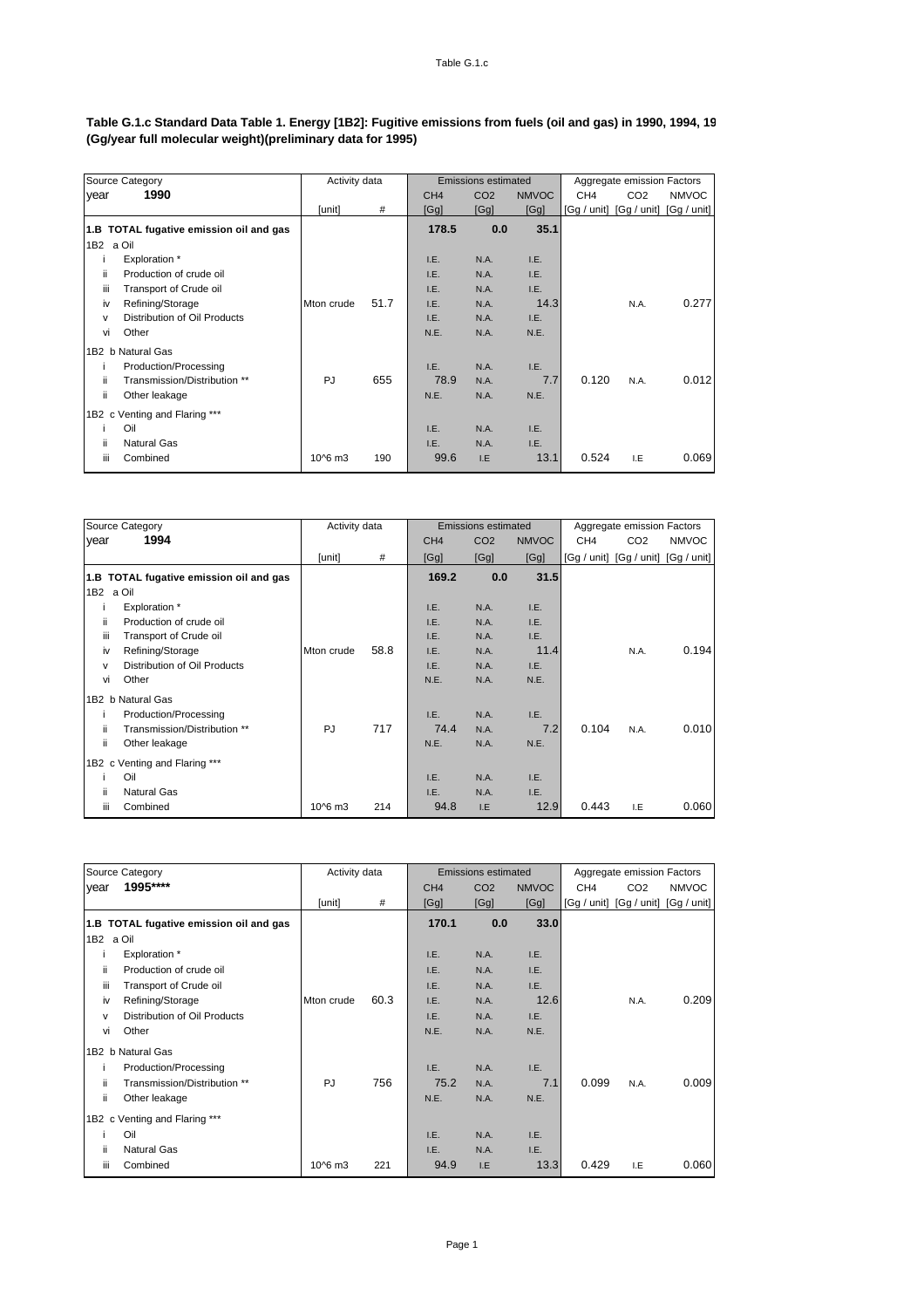- \* Includes ALL drilling for exploration and exploitation, both for oil and gas
- \*\* Calculations are based on detailed information with destinction between transmission and transport. Figures presented here are therefore aggregated data. Activitydata concern distribution of gas
- \*\*\* Calculation are based on detailed information on amounts of gas vented and flared, with destinction between on-shore and off-shore activities. Figures presented here are therefore aggregated data.
- \*\*\*\* Data for 1995 are preliminary.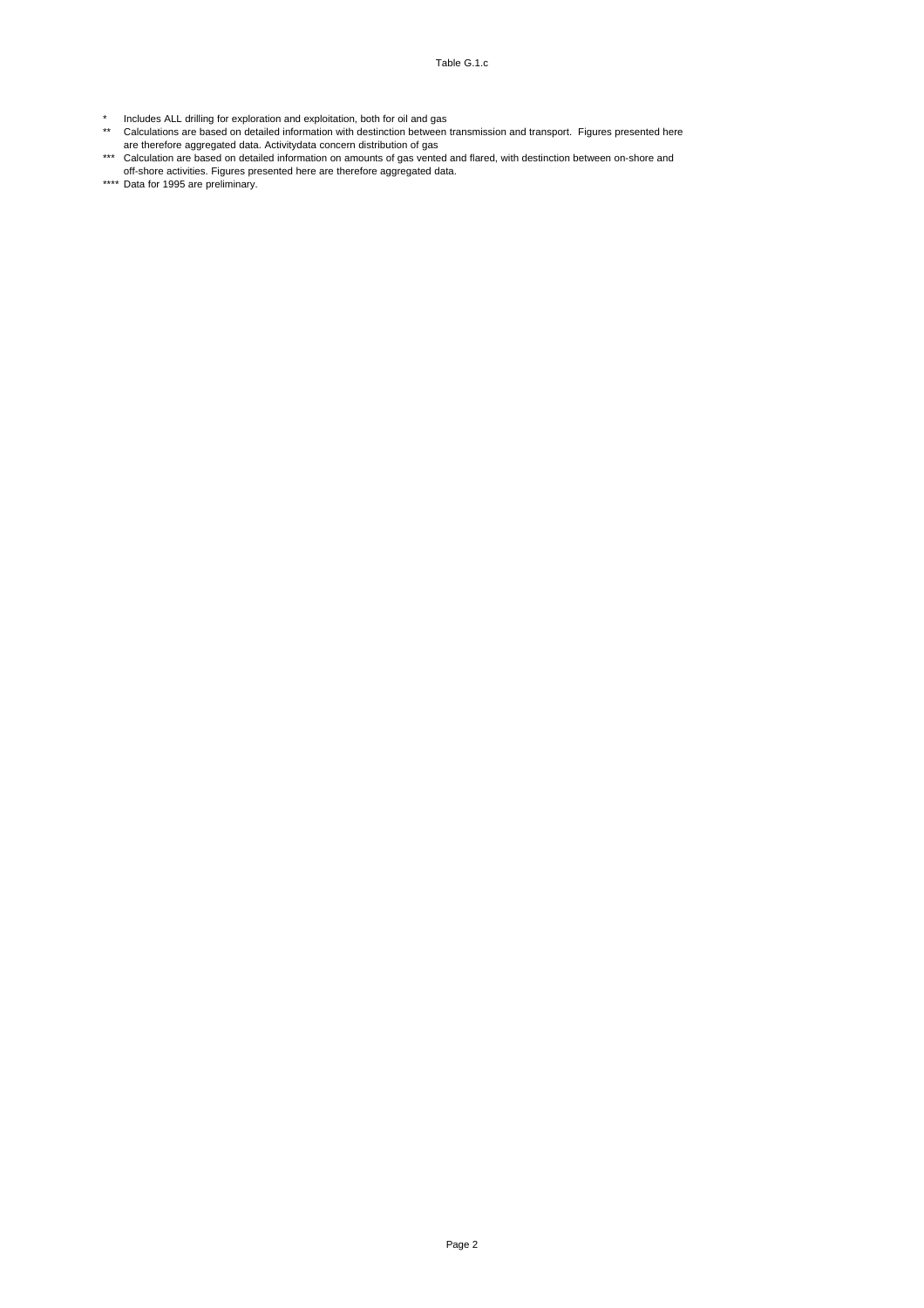#### Table G.2

#### **Table G.2 Standard Data Table 2. Industrial processes [2] in 1990, 1994, 1995 (Gg/year full molecular weight) (preliminary data for 1995)**

# **Year: 1990**

| Source category                     | Activity data Emission estimate (Gg) |                 |                 |            |                 |                 | Aggregate emission factors (kg/ton product) |
|-------------------------------------|--------------------------------------|-----------------|-----------------|------------|-----------------|-----------------|---------------------------------------------|
|                                     | (kiloton)                            | CO <sub>2</sub> | CH <sub>4</sub> | <b>N2O</b> | CO <sub>2</sub> | CH <sub>4</sub> | N2O                                         |
| 2.A. Iron and steel                 | 5180                                 | 700             | IE              | <b>NA</b>  | 0.139           |                 |                                             |
| 2.B. Non-ferrous metals             |                                      |                 | IE              | <b>NA</b>  |                 |                 |                                             |
| 2.C. Chemicals (inorganic)          |                                      |                 | IE.             |            |                 |                 |                                             |
| Nitric acid                         | 618                                  |                 |                 | 17.0       |                 |                 | 27.5                                        |
| Other *                             | NE.                                  |                 |                 | 1.6        |                 |                 | <b>NA</b>                                   |
| 2.D. Chemicals (organic)            |                                      |                 | IE.             | IE         |                 |                 |                                             |
| Adipic acid                         | 0                                    |                 |                 | 0.0        |                 |                 | <b>NA</b>                                   |
| Other                               |                                      |                 |                 |            |                 |                 |                                             |
| 2.E. Non-metallic mineral products  |                                      |                 | IE.             | <b>NE</b>  |                 |                 |                                             |
| 2E1. Cement production: clinker pr. | 973                                  | 800             |                 |            | 0.800           |                 |                                             |
| 2E2. Glass manufacture              | 1194                                 | 250             |                 |            | 0.200           |                 |                                             |
| 2E3. Other                          |                                      |                 |                 |            |                 |                 |                                             |
| 2.F. Other                          |                                      |                 | 5.8             | <b>NE</b>  |                 | NA.             |                                             |
| 2F1. Flue gas desulphurization **   | 226.6                                | 150             |                 |            | 0.662           |                 |                                             |
| 2F2. Other                          |                                      |                 |                 |            |                 |                 |                                             |
| Total                               |                                      | 1900            | 5.8             | 18.6       |                 |                 |                                             |

# **Year: 1994**

| Source category                     | Activity data Emission estimate (Gg) |                 |                 |            |                 |                 | Aggregate emission factors (kg/ton product) |
|-------------------------------------|--------------------------------------|-----------------|-----------------|------------|-----------------|-----------------|---------------------------------------------|
|                                     | (kiloton)                            | CO <sub>2</sub> | CH <sub>4</sub> | <b>N2O</b> | CO <sub>2</sub> | CH <sub>4</sub> | N2O                                         |
| 2.A. Iron and steel                 | 5949                                 | 800             | IE.             | <b>NA</b>  | 0.139           |                 |                                             |
| 2.B. Non-ferrous metals             |                                      |                 | IE.             | <b>NA</b>  |                 |                 |                                             |
| 2.C. Chemicals (inorganic)          |                                      |                 | IE.             |            |                 |                 |                                             |
| Nitric acid                         | 664                                  |                 |                 | 16.4       |                 |                 | 24.7                                        |
| Other *                             | <b>NE</b>                            |                 |                 | 1.6        |                 |                 | <b>NA</b>                                   |
| 2.D. Chemicals (organic)            |                                      |                 | IE.             | IE         |                 |                 |                                             |
| Adipic acid                         | 0                                    |                 |                 | 0.0        |                 |                 | <b>NA</b>                                   |
| Other                               |                                      |                 |                 |            |                 |                 |                                             |
| 2.E. Non-metallic mineral products  |                                      |                 | IE.             | <b>NE</b>  |                 |                 |                                             |
| 2E1. Cement production: clinker pr. | 858                                  | 700             |                 |            | 0.800           |                 |                                             |
| 2E2. Glass manufacture              | 1404                                 | 300             |                 |            | 0.200           |                 |                                             |
| 2E3. Other                          |                                      |                 |                 |            |                 |                 |                                             |
| 2.F. Other                          |                                      |                 | 5.8             | <b>NE</b>  |                 | <b>NA</b>       |                                             |
| 2F1. Flue gas desulphurization **   | 286                                  | 200             |                 |            | 0.662           |                 |                                             |
| 2F2. Other                          |                                      |                 |                 |            |                 |                 |                                             |
| Total                               |                                      | 2000            | 5.8             | 18.0       |                 |                 |                                             |

# **Year: 1995**

| Source category                     | Activity data Emission estimate (Gg) |                 |                 |            |                 |                 | Aggregate emission factors (kg/ton product) |
|-------------------------------------|--------------------------------------|-----------------|-----------------|------------|-----------------|-----------------|---------------------------------------------|
|                                     | (kiloton)                            | CO <sub>2</sub> | CH <sub>4</sub> | <b>N2O</b> | CO <sub>2</sub> | CH <sub>4</sub> | N2O                                         |
| 2.A. Iron and steel                 | 5949                                 | 800             | IE.             | <b>NA</b>  | 0.139           |                 |                                             |
| 2.B. Non-ferrous metals             |                                      |                 | IE              | <b>NA</b>  |                 |                 |                                             |
| 2.C. Chemicals (inorganic)          |                                      |                 | IE.             |            |                 |                 |                                             |
| Nitric acid                         | 668                                  |                 |                 | 16.5       |                 |                 | 24.7                                        |
| Other *                             | NE.                                  |                 |                 | 1.6        |                 |                 | <b>NA</b>                                   |
| 2.D. Chemicals (organic)            |                                      |                 | IE.             | IE         |                 |                 |                                             |
| Adipic acid                         | 0                                    |                 |                 | 0.0        |                 |                 | <b>NA</b>                                   |
| Other                               |                                      |                 |                 |            |                 |                 |                                             |
| 2.E. Non-metallic mineral products  |                                      |                 | <b>IE</b>       | <b>NE</b>  |                 |                 |                                             |
| 2E1. Cement production: clinker pr. | 858                                  | 700             |                 |            | 0.800           |                 |                                             |
| 2E2. Glass manufacture              | 1404                                 | 300             |                 |            | 0.200           |                 |                                             |
| 2E3. Other                          |                                      |                 |                 |            |                 |                 |                                             |
| 2.F. Other                          |                                      |                 | 5.8             | <b>NE</b>  |                 | <b>NA</b>       |                                             |
| 2F1. Flue gas desulphurization **   | 300                                  | 200             |                 |            | 0.662           |                 |                                             |
| 2F2. Other                          |                                      |                 |                 |            |                 |                 |                                             |
| Total                               |                                      | 2000            | 5.8             | 18.1       |                 |                 |                                             |

\* Caprolactam production \*\* Gypsum production

NE = not estimated, small or confidential

NA = not applicable

IE = included elsewhere, NO = not occuring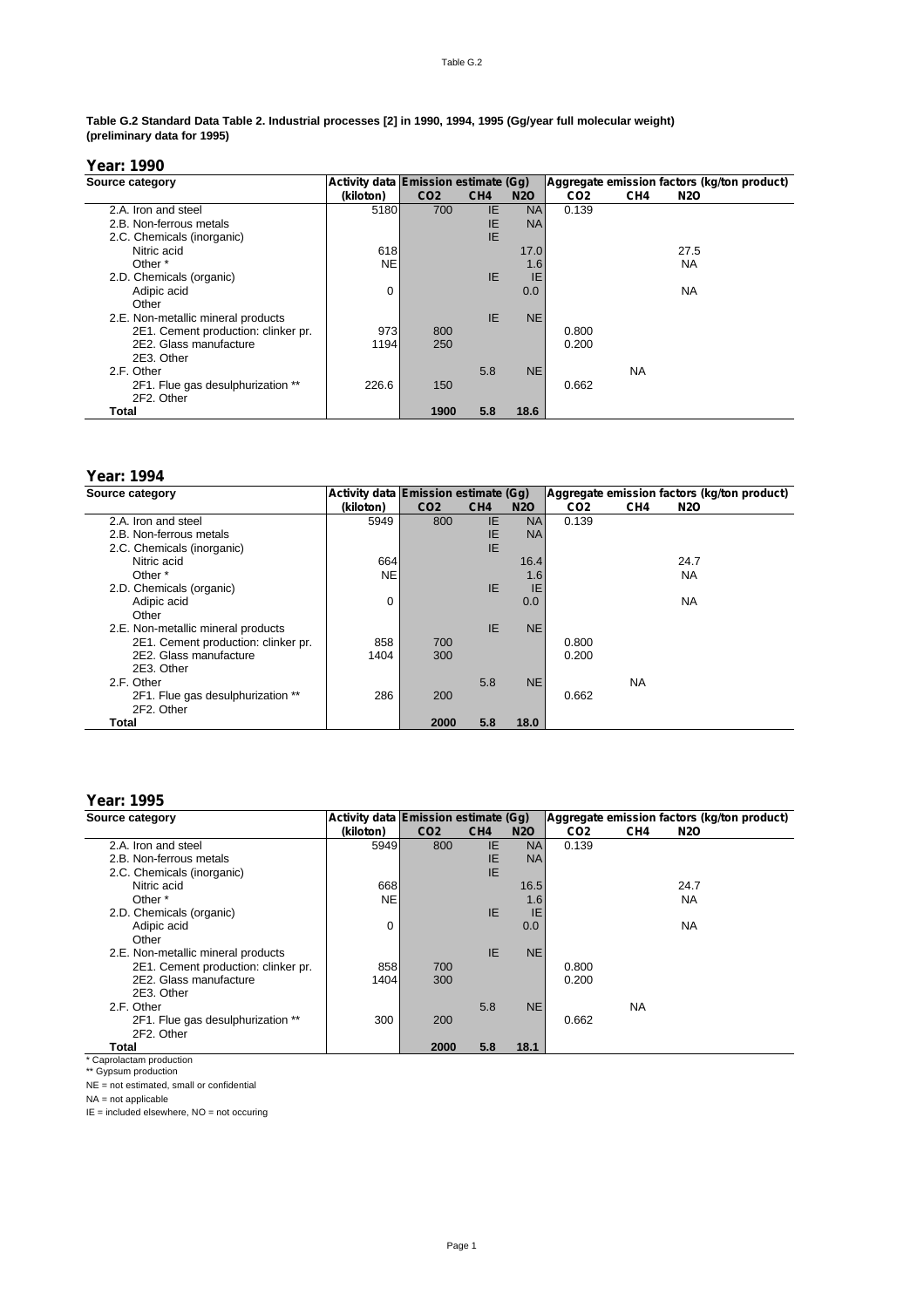#### **Table G.3 Standard Data Table 3. Solvent and other product use [3] in 1994, 1995 (Gg/year full molecular weight)(preliminary data for 1995)**

# **Year: 1994**

| Source category                   | <b>Activity data</b> | <b>Emission estimate (Gg)</b> |                 |            | Aggregate emission factors (kg/ton product) |           |            |  |
|-----------------------------------|----------------------|-------------------------------|-----------------|------------|---------------------------------------------|-----------|------------|--|
|                                   | (kiloton)            | CO <sub>2</sub>               | CH <sub>4</sub> | <b>N2O</b> | CO <sub>2</sub>                             | CH4       | <b>N2O</b> |  |
| 3. Solvents and other product use |                      |                               |                 |            |                                             |           |            |  |
| 3.D.Other *                       | 0.5                  | <b>NA</b>                     | NE              | 0.5        | NA                                          | <b>NA</b> | 1000       |  |
|                                   | <b>NA</b>            | <b>NA</b>                     | ΝE              | 0.5        | NΑ                                          | NΑ        | <b>NA</b>  |  |

\* N2O emissions from anaesthesia use.

## **Year: 1995**

| Source category                   | <b>Activity data</b> | <b>Emission estimate (Gg)</b> |                 |               | Aggregate emission factors (kg/ton product) |     |            |  |
|-----------------------------------|----------------------|-------------------------------|-----------------|---------------|---------------------------------------------|-----|------------|--|
|                                   | (kiloton)            | CO <sub>2</sub>               | CH <sub>4</sub> | <b>N2O</b>    | CO2                                         | CH4 | <b>N2O</b> |  |
| 3. Solvents and other product use |                      |                               |                 |               |                                             |     |            |  |
| 3.D.Other *                       | 0.5                  | <b>NA</b>                     | <b>NE</b>       | $0.5^{\circ}$ | NA                                          | NA  | 1000       |  |
|                                   | <b>NA</b>            | <b>NA</b>                     | <b>NE</b>       | 0.5           | NΑ                                          | NΑ  | NΑ         |  |

\* N2O emissions from anaesthesia use.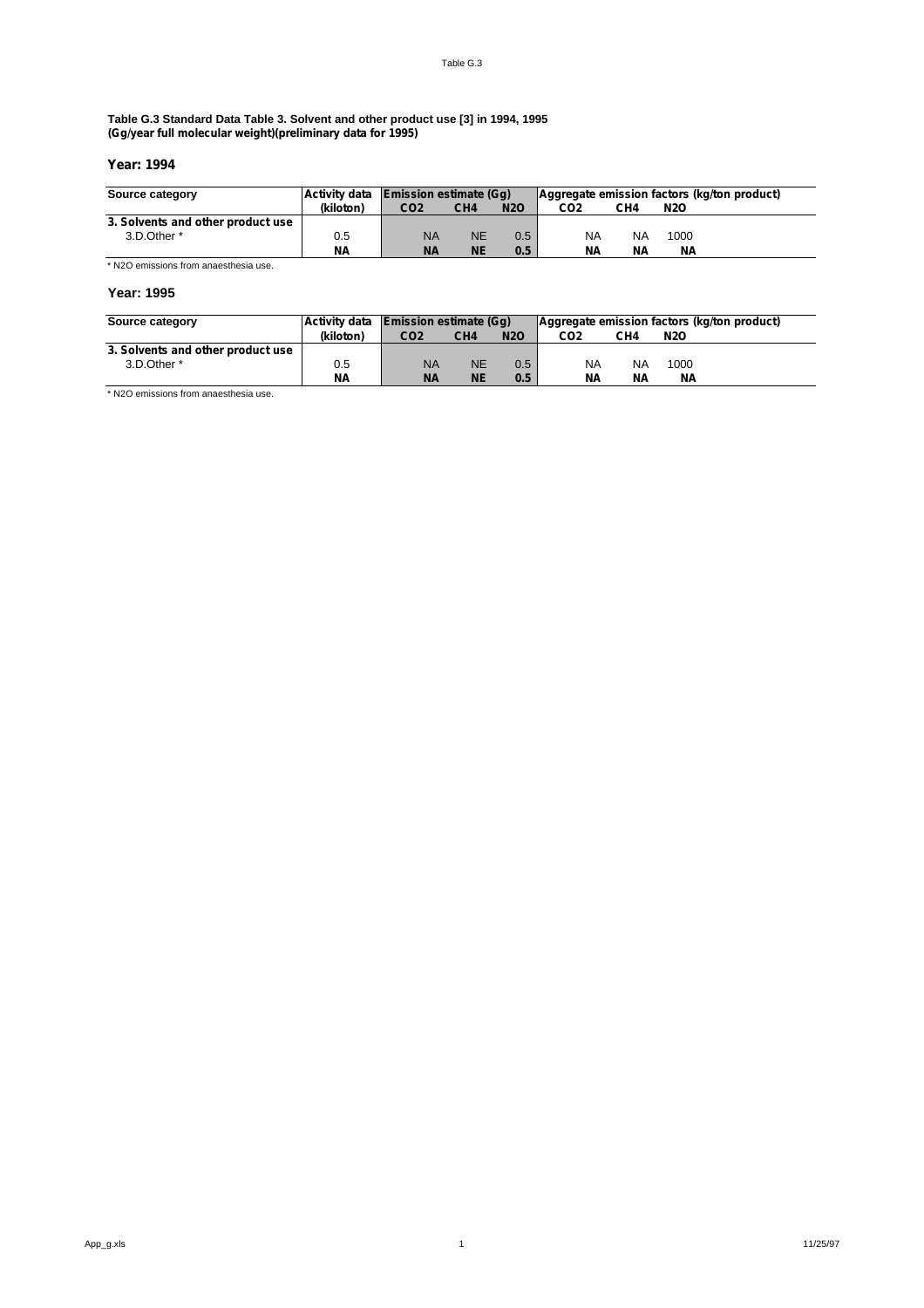# Table G.4.a Standard Data Table 4. Agriculture [4A and 4B]: Enteric fermentation and manure management in **(Gg/year full molecular weight)(preliminary data for 1995)**

| Source category                                   | <b>Activity data</b> |       |       | <b>Emission estimate (Gg)</b> |       |       | <b>Aggregate emission factors</b> |
|---------------------------------------------------|----------------------|-------|-------|-------------------------------|-------|-------|-----------------------------------|
|                                                   | 1990                 | 1994  | 1995* | 1990                          | 1994  | 1995* | 1990-1995                         |
| 4. Agriculture                                    |                      |       |       |                               |       |       |                                   |
| 4A. Enteric fermentation                          |                      |       |       | 401.9                         | 381.7 | 376.7 |                                   |
| <b>4B. Animal wastes</b>                          |                      |       |       | 103.0                         | 100.6 | 98.7  |                                   |
| <b>4.A Enteric fermentation</b>                   | (1000 heads)         |       |       |                               |       |       | (kg CH4/head per year)            |
|                                                   | 1990                 | 1994  | 1995* | 1990                          | 1994  | 1995* | 1990-1995                         |
| 1.a. Dairy cattle                                 | 3606                 | 3277  | 3298  | 290.7                         | 263.9 | 265.5 |                                   |
| - young $<$ 1 yr                                  | 806                  | 735   | 740   | 39.7                          | 36.2  | 36.4  | 49.25                             |
| - young female >1yr                               | 879                  | 803   | 808   | 55.2                          | 50.4  | 50.7  | 62.80                             |
| - female                                          | 1878                 | 1698  | 1708  | 191.8                         | 173.4 | 174.4 | 102.13                            |
| $-male > 1vr$                                     | 43                   | 41    | 42    | 4.0                           | 3.8   | 3.9   | 93.22                             |
| 1.b. Non-dairy cattle                             | 1319                 | 1439  | 1356  | 74.9                          | 79.6  | 73.8  |                                   |
| - calves                                          | 601                  | 690   | 669   | 10.6                          | 12.2  | 11.8  | 17.65                             |
| - steers                                          | 599                  | 603   | 541   | 52.1                          | 52.5  | 47.1  | 87.01                             |
| $-$ female $>1$ yr                                | 119                  | 146   | 146   | 12.2                          | 14.9  | 14.9  | 102.13                            |
| 3. Sheep                                          | 1700                 | 1766  | 1674  | 13.6                          | 14.1  | 13.4  | 8.00                              |
| 4. Goats                                          | 63                   | 64    | 76    | 0.5                           | 0.5   | 0.6   | 8.00                              |
| 6. Horses                                         | 72                   | 97    | 100   | 1.3                           | 1.8   | 1.8   | 18.00                             |
| 8. Swine                                          | 13933                | 14565 | 14397 | 20.9                          | 21.8  | 21.6  | 1.50                              |
| <b>TOTAL</b>                                      | 20693                | 21208 | 20901 | 401.9                         | 381.7 | 376.7 |                                   |
|                                                   |                      |       |       |                               |       |       |                                   |
| 4.B Manure management * (million m <sup>3</sup> ) |                      |       |       |                               |       |       | (kg/m3)                           |
|                                                   | 1990                 | 1994  | 1995* | 1990                          | 1994  | 1995* | 1990-1995                         |
| 1.a. Dairy cattle                                 | 36.5                 | 33.1  | 33.3  | 25.5                          | 23.1  | 23.3  | 0.698                             |
| 1.b. Non-dairy cattle                             | 4.7                  | 4.8   | 4.4   | 11.9                          | 12.1  | 11.2  | 2.534                             |
| 1.b.2 Fattening calves                            | 2.1                  | 2.4   | 2.3   | 5.3                           | 6.1   | 5.9   | 2.534                             |
| 3/4. Sheep and goats                              | 0.3                  | 0.3   | 0.3   | 0.8                           | 0.8   | 0.7   | 2.979                             |
| 8. Swine                                          | 16.4                 | 16.4  | 16.1  | 49.2                          | 49.3  | 48.6  | 3.009                             |
| 9. Poultry                                        | 2.5                  | 2.2   | 2.2   | 10.3                          | 9.2   | 8.9   | 4.110                             |
| <b>TOTAL</b>                                      | 62.4                 | 59.2  | 58.7  | 103.0                         | 100.6 | 98.7  |                                   |

\* Data for 1995 are preliminary figures.

\*\* Manure production in stables, thus excluding manure excreted in meadows which is dealt with under Agricultural soils [4D].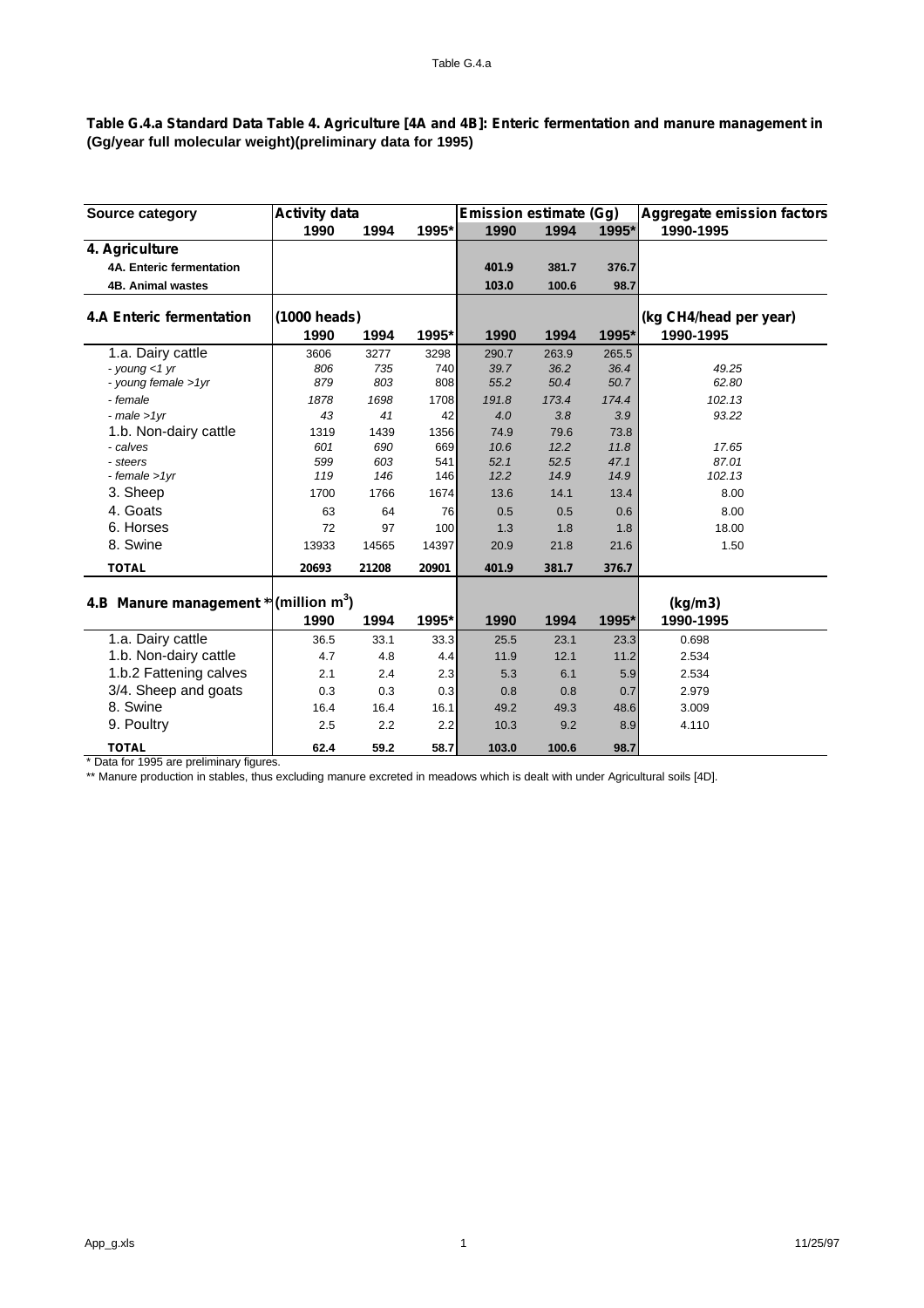# **Table G.4.b Standard Data Table 4. Agricultural soils in 1990, 1993-1995 (Gg/year full molecular weight)(preliminary data for 1995)**

|    | Source category                                        | <b>Activity data</b> |       |       |            | Emission estimate (Gq) |            |            |            |                     | Aggregate emission factors |
|----|--------------------------------------------------------|----------------------|-------|-------|------------|------------------------|------------|------------|------------|---------------------|----------------------------|
|    | SOURCE / N flow                                        | (kiloton)            |       |       |            | <b>N2O****</b>         |            |            |            | (as % of N          | (kg N2O/ton N              |
|    |                                                        |                      |       |       |            |                        |            |            |            | applied)            | applied)                   |
|    |                                                        | 1990                 | 1993  |       | 1994 1995* | 1990                   | 1993       |            | 1994 1995* | 1990-1995           | 1990-1995                  |
| 4D | Agricultural soils ***                                 |                      |       |       |            | 22.2                   | 26.2       | 26.6       | 26.9       |                     |                            |
|    |                                                        |                      |       |       |            |                        |            |            |            |                     |                            |
|    | 4D.1 ANTHROPOGENIC BACKGROUND<br>agricultural soils ** | 4.7                  | 4.7   | 4.7   | 4.7        | 4.7                    | 4.7        | 4.7        | 4.7        |                     |                            |
|    |                                                        |                      |       |       |            |                        |            |            |            |                     |                            |
|    | <b>4D.2 CHEMICAL FERTILIZER USE</b>                    |                      |       |       |            |                        |            |            |            |                     |                            |
|    | total N consumption                                    | 412.0                | 390.0 | 372.0 | 372.0      |                        |            |            |            |                     |                            |
|    | NH3-N emission                                         | 8.2                  | 7.8   | 7.4   | 7.4        |                        |            |            |            |                     |                            |
|    | nett N application                                     | 403.8                | 382.2 | 364.6 | 364.6      |                        |            |            |            |                     |                            |
|    | mineral soils 90%                                      | 363.4                | 344.0 | 328.1 | 328.1      | 5.7                    | 5.4        | 5.2        | 5.2        | 1<br>$\overline{2}$ | 15.7                       |
|    | organic soils 10%<br>subtotal N2O emission             | 40.4                 | 38.2  | 36.5  | 36.5       | 1.3<br>7.0             | 1.2<br>6.6 | 1.1<br>6.3 | 1.1<br>6.3 |                     | 31.4                       |
|    |                                                        |                      |       |       |            |                        |            |            |            |                     |                            |
|    | <b>4D.3 MANURE</b>                                     |                      |       |       |            |                        |            |            |            |                     |                            |
|    | total N excretion                                      | 657.0                | 682.0 | 648.0 | 643.0      |                        |            |            |            |                     |                            |
|    | part in meadow (fraction)                              | 0.3                  | 0.3   | 0.3   | 0.3        |                        |            |            |            |                     |                            |
|    | excretion in meadow                                    | 164.3                | 170.5 | 162.0 | 160.8      |                        |            |            |            |                     |                            |
|    | NH3-N emission grazing                                 | 13.1                 | 13.6  | 13.0  | 12.9       |                        |            |            |            |                     |                            |
|    | share N in urine                                       | 0.6                  | 0.6   | 0.6   | 0.6        |                        |            |            |            |                     |                            |
|    | urine-N in meadow                                      | 90.7                 | 94.1  | 89.4  | 88.7       | 2.8                    | 3.0        | 2.8        | 2.8        | $\overline{c}$      | 31.4                       |
|    | faeces-N in meadow                                     | 60.4                 | 62.7  | 59.6  | 59.2       | 0.9                    | 1.0        | 0.9        | 0.9        | 1                   | 15.7                       |
|    | subtotal N2O emission                                  |                      |       |       |            | 3.8                    | 3.9        | 3.7        | 3.7        |                     |                            |
|    | 4D.4 STABLE + STORAGE                                  |                      |       |       |            |                        |            |            |            |                     |                            |
|    | excretion in stable                                    | 492.8                | 511.5 | 486.0 | 482.3      |                        |            |            |            |                     |                            |
|    | NH <sub>3</sub> emission stable                        | 83.7                 | 88.4  | 85.3  | 84.3       |                        |            |            |            |                     |                            |
|    | NH <sub>3</sub> emission storage                       | 5.2                  | 6.2   | 5.9   | 3.9        |                        |            |            |            |                     |                            |
|    | nett N content manure                                  | 419.5                | 433.6 | 410.9 | 409.6      |                        |            |            |            |                     |                            |
|    | biologically treated storage                           | 0.0                  | 1.0   | 2.0   | 2.0        | 0.0                    | 0.0        | 0.1        | 0.1        | $\overline{2}$      | 31.4                       |
|    | anaerobic storage                                      | 419.5                | 432.6 | 408.9 | 407.6      | 0.7                    | 0.7        | 0.6        | 0.6        | 0.1                 | 1.6                        |
|    | subtotal N2O emission                                  |                      |       |       |            | 0.7                    | 0.7        | 0.7        | 0.7        |                     |                            |
|    | <b>4D.5 MANURE SPREADING</b>                           |                      |       |       |            |                        |            |            |            |                     |                            |
|    | manure-export abroad                                   | 6.4                  | 15.0  | 18.0  | 23.0       |                        |            |            |            |                     |                            |
|    | field application                                      | 413.1                | 417.6 | 390.9 | 384.6      |                        |            |            |            |                     |                            |
|    | NH3 emission application                               | 104.9                | 64.5  | 45.3  | 32.4       |                        |            |            |            |                     |                            |
|    | check: NH3-N emission                                  | 86.4                 | 53.1  | 37.3  | 26.7       |                        |            |            |            |                     |                            |
|    | nett N content applied manure                          | 326.8                | 364.5 | 353.5 | 357.9      |                        |            |            |            |                     |                            |
|    | surf.appl.mineral soil 87%                             | 284.3                | 94.3  | 13.5  | 0.0        | 4.5                    | 1.5        | 0.2        | 0.0        | $\mathbf{1}$        | 15.7                       |
|    | surf.appl.organic soil 13%                             | 42.5                 | 47.4  | 46.0  | 0.0        | 1.3                    | 1.5        | 1.4        | 0.0        | $\overline{c}$      | 31.4                       |
|    | share incorporation (fraction)                         | 0.0                  | 0.6   | 0.8   | 1.0        |                        |            |            |            |                     |                            |
|    | incorporation all soils                                | 0.0                  | 222.8 | 294.1 | 357.9      | 0.0                    | 7.0        | 9.2        | 11.2       | $\overline{2}$      | 31.4                       |
|    | subtotal N2O emission                                  |                      |       |       |            | 5.8                    | 10.0       | 10.9       | 11.2       |                     |                            |
|    | <b>4D.6 LEGUMES</b>                                    |                      |       |       |            |                        |            |            |            |                     |                            |
|    | total N-fixation                                       | 15.0                 | 14.0  | 14.0  | 14.0       | 0.2                    | 0.2        | 0.2        | 0.2        | 1                   | 15.7                       |
|    | subtotal N2O emission                                  |                      |       |       |            | 0.2                    | 0.2        | 0.2        | 0.2        |                     |                            |
|    |                                                        |                      |       |       |            |                        |            |            |            |                     |                            |

\* Data for 1995 are preliminary figures.

\*\* Resulting from past lowering of the groundwater tables and past application of fertilizers and manure (Kroeze, 1994).

\*\*\* Including present enhanced background emissions due to historical anthropogenic activities (see note 2).

\*\*\*\* No estimate was made for CO2 and CH4.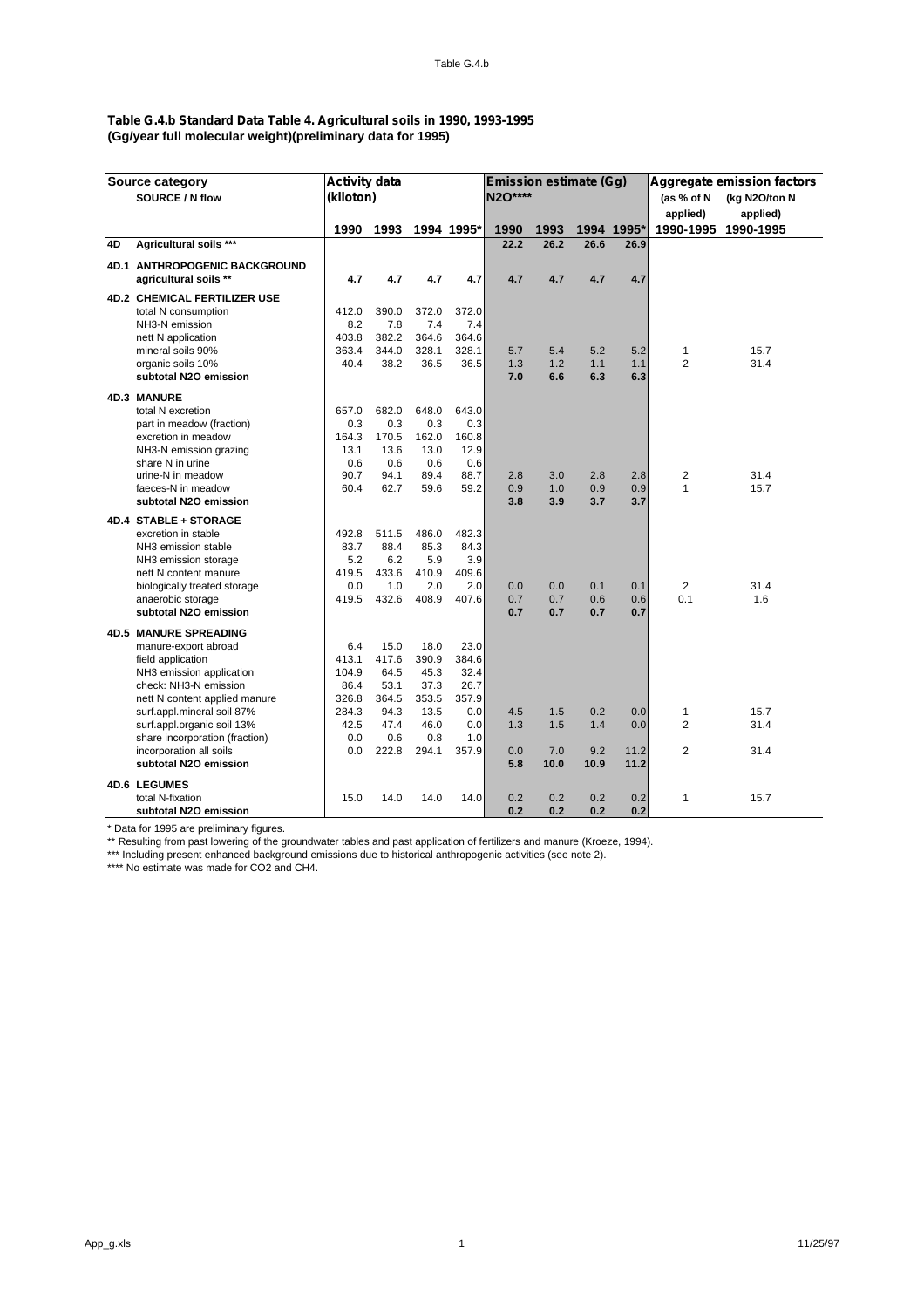# Table G.5.a Standard Data Table 5. Landuse change and forestry [5A]: Changes in forest and other woody biomass s **(Gg/year ful molecular weight)**

# **Sheet 1: Annual Growth Increment 1990**

|                            | A       |                  |            |           |                      | В      | С             |
|----------------------------|---------|------------------|------------|-----------|----------------------|--------|---------------|
| Source and sink Categories | Area    | volume increment |            | volume    | carbon               | Carbon | aggregate     |
|                            |         | trunks only      | total tree | increment | content              | uptake | uptake factor |
|                            | [ha]    | Im3/hal          |            |           | [1000 m3] [kg C /m3] | [Gg C] | [t C/ha]      |
|                            |         |                  |            |           |                      |        |               |
| Temperate Forests:         | 342.000 | 8.12             | 9.74       | 3.332     | 250                  | 0.833  | 2.44          |
| Non-forrest Trees:         | 98.000  | 8.12             | 9.74       | 955       | 250                  | 0.239  | 2.44          |
|                            |         |                  |            |           |                      |        |               |
| <b>Total</b>               | 440,000 |                  |            | 4,287     |                      | 1.072  | 2.44          |

## **Sheet 2: Annual Harvest 1990**

|                                         | Α                 |              |            | biomass      |                      | B              | C               |
|-----------------------------------------|-------------------|--------------|------------|--------------|----------------------|----------------|-----------------|
|                                         | Area              | fellings     |            | removed      | carbon               | carbon         | aggregate       |
| Source and Sink categories              |                   | trunks only  | total tree | total tree   | content              | emission       | emission factor |
|                                         | [ha]              | [m3/ha]      |            |              | [1000 m3] [kg C /m3] | [Gg]           | [t C/ ha]       |
| Temperate forests<br>Non-forrests trees | 342.000<br>98.000 | 5.12<br>5.12 | 6.1<br>6.1 | 2.101<br>602 | 250<br>250           | 0.525<br>0.151 | 1.54<br>1.54    |
| <b>Total</b>                            | 440.000           |              |            | 2,703        |                      | 0.676          | 1.54            |

# **Sheet 3: CO2 Emissions/Removals 1990**

|                                       | Emissions/Uptake | Emissions/Removal |
|---------------------------------------|------------------|-------------------|
| Source and Sink Categories            | Carbon           | CO <sub>2</sub>   |
|                                       | [Ga]             | [Gg]              |
|                                       |                  |                   |
| Total annual growth increment         | 1.072            | 3.93              |
| Total annual fellings (incl. Harvest) | 0.676            | 2.48              |
|                                       |                  |                   |
| Net emissions $(+)$ or removals $(-)$ | $-0.396$         | $-1.45$           |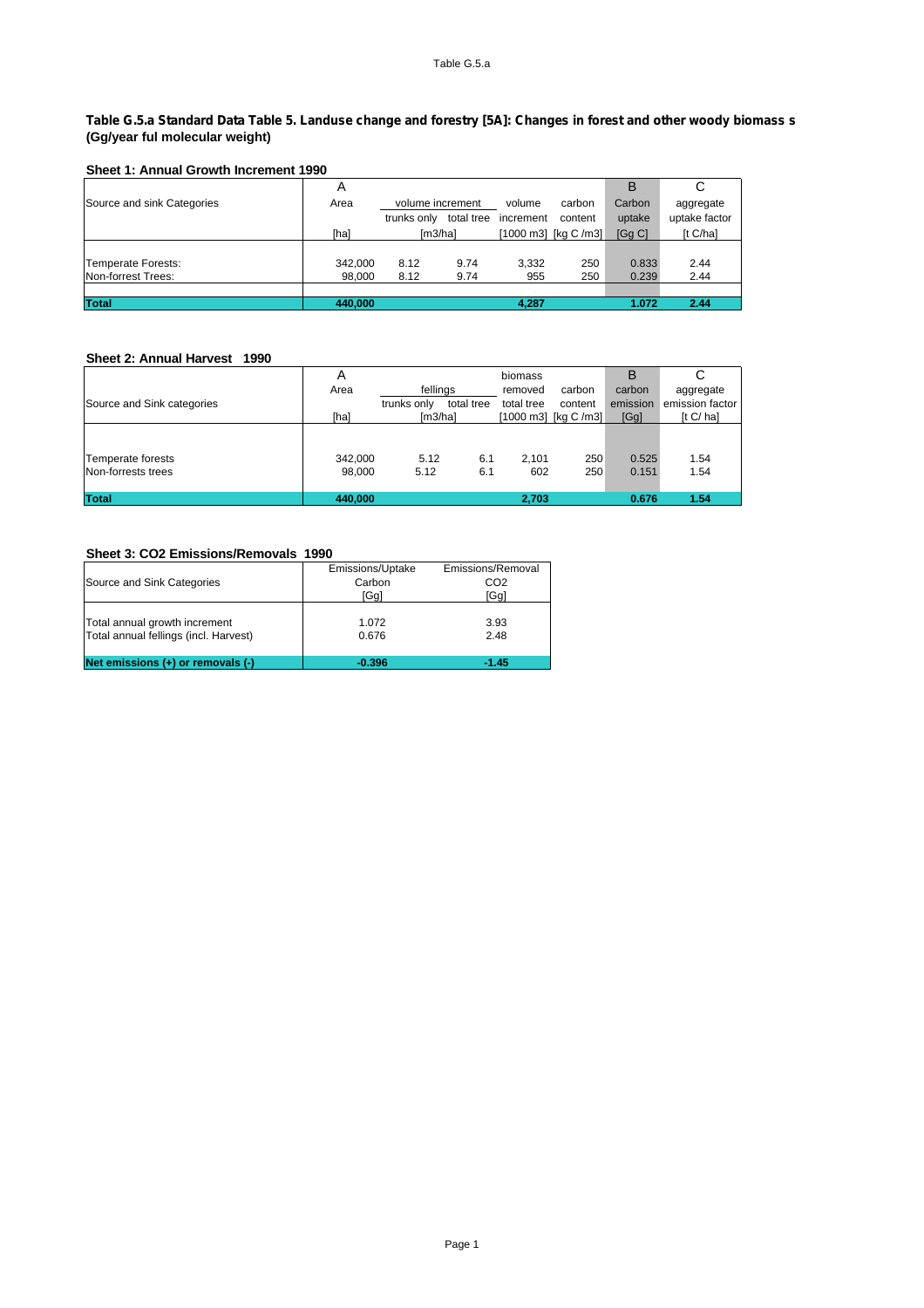#### **Table G.5.b Standard Data Table 5. Landuse change and forestry [5A]: Changes in forest and other woody biomass stocks in 1994 (Gg/year full molecular weight)**

| Sheet 1: Annual Growth Increment 1994 |         |                        |      |           |                      |        |               |
|---------------------------------------|---------|------------------------|------|-----------|----------------------|--------|---------------|
|                                       | А       |                        |      |           |                      | B      | C             |
| Source and sink Categories            | Area    | volume increment       |      | volume    | carbon               | Carbon | aggregate     |
|                                       |         | trunks only total tree |      | increment | content              | uptake | iptake factor |
|                                       | [ha]    | [m3/ha]                |      |           | [1000 m3] [kg C /m3] | [Gq C] | [t Cha]       |
|                                       |         |                        |      |           |                      |        |               |
| Temperate Forests:                    | 341.000 | 7.88                   | 9.46 | 3.224     | 250                  | 0.806  | 2.36          |
| Non-forrest Trees:                    | 98,000  | 7.88                   | 9.46 | 927       | 250                  | 0.232  | 2.36          |
| <b>Total</b>                          | 439.000 |                        |      | 4,151     |                      | 1.038  | 2.36          |

# **Sheet 2: Annual Harvest 1994**

| <b>Total</b>               | 439,000 |                        |      | 2.344      |                      | 0.586  | 1.34                    |
|----------------------------|---------|------------------------|------|------------|----------------------|--------|-------------------------|
| Non-forrests trees         | 98,000  | 4.45                   | 5.34 | 523        | 250                  | 0.131  | 1.34                    |
| Temperate forests          | 341.000 | 4.45                   | 5.34 | 1.821      | 250                  | 0.455  | 1.34                    |
|                            | [ha]    | [m3/ha]                |      |            | [1000 m3] [kg C /m3] | [Gg]   | [t C/ha]                |
| Source and Sink categories |         | trunks only total tree |      | total tree | content              |        | emission nission factor |
|                            | Area    | fellings               |      | removed    | carbon               | carbon | aggregate               |
|                            | Α       |                        |      | biomass    |                      | B      | C                       |

# **Sheet 3: CO2 Emissions/Removals 1994**

| Source and Sink Categories                                             | Emissions/Uptake<br>Carbon<br>[Ga] | Emissions/Removal<br>CO <sub>2</sub><br>[Ga] |  |  |
|------------------------------------------------------------------------|------------------------------------|----------------------------------------------|--|--|
| Total annual growth increment<br>Total annual fellings (incl. Harvest) | 1.038<br>0.586                     | 3.81<br>2.15                                 |  |  |
| Net emissions (+) or removals (-)                                      | $-0.452$                           | $-1.66$                                      |  |  |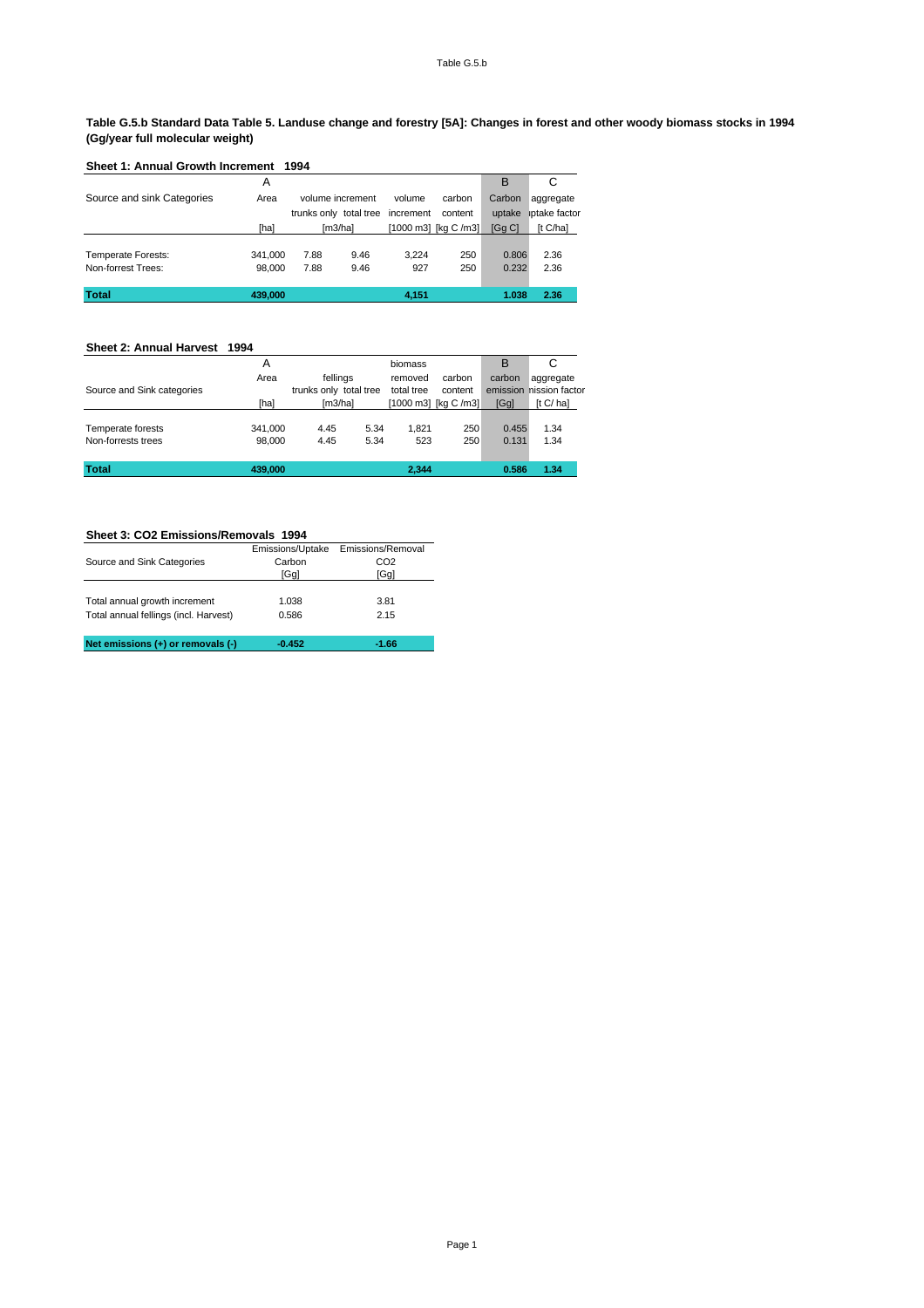#### **Table G.5.c Standard Data Table 5. Landuse change and forestry [5A]: Changes in forest and other woody biomass stocks in 1995 (Gg/year full molecular weight)(preliminary data)**

|                            | Sheet 1: Annual Growth Increment 1995 |                        |      |                   |                             |        |               |  |  |  |  |
|----------------------------|---------------------------------------|------------------------|------|-------------------|-----------------------------|--------|---------------|--|--|--|--|
|                            | A                                     |                        |      |                   |                             | R      | C             |  |  |  |  |
| Source and sink Categories | Area                                  | volume increment       |      | volume            | carbon                      | Carbon | aggregate     |  |  |  |  |
|                            |                                       | trunks only total tree |      | increment content |                             | uptake | uptake factor |  |  |  |  |
|                            | [ha]                                  | [m3/ha]                |      |                   | [1000 m3] [kg C /m3] [Gg C] |        | [t C/ha]      |  |  |  |  |
|                            |                                       |                        |      |                   |                             |        |               |  |  |  |  |
| Temperate Forests:         | 340000                                | 7.9                    | 9.48 | 3223.2            | 250                         | 0.806  | 2.37          |  |  |  |  |
| Non-forrest Trees:         | 98000                                 | 7.9                    | 9.48 | 929.04            | 250                         | 0.232  | 2.37          |  |  |  |  |
|                            |                                       |                        |      |                   |                             |        |               |  |  |  |  |
| <b>Total</b>               | 438000                                |                        |      | 4152.24           |                             | 1.038  | 2.37          |  |  |  |  |

#### **Sheet 2: Annual Harvest 1995** A biomass B C<br>Area fellings removed carbon carbon aggregate<br>trunks only total tree total tree content emission emission factor Area fellings removed carbon carbon<br>trunks only total tree total tree content emission Source and Sink categories trunks only total tree total tree content emission emission<br>
[ha] [m3/ha] [1000 m3] [kg C /m3] [Gg] [t C/ ha] [1000 m3] [kg C /m3] [Gg] Temperate forests 340000 4.4 5.28 1795.2 250 0.449 1.32<br>Non-forrests trees 98000 4.4 5.28 517.44 250 0.129 1.32 Non-forrests trees **Total 438000 2312.64 0.578 1.32**

| Sheet 3: CO2 Emissions/Removals 1995  |                  |                   |  |  |  |  |  |  |  |
|---------------------------------------|------------------|-------------------|--|--|--|--|--|--|--|
|                                       | Emissions/Uptake | Emissions/Removal |  |  |  |  |  |  |  |
| Source and Sink Categories            | Carbon           | CO <sub>2</sub>   |  |  |  |  |  |  |  |
|                                       | [Gg]             | [Gg]              |  |  |  |  |  |  |  |
|                                       |                  |                   |  |  |  |  |  |  |  |
| Total annual growth increment         | 1.038            | 3.81              |  |  |  |  |  |  |  |
| Total annual fellings (incl. Harvest) | 0.578            | 2.12              |  |  |  |  |  |  |  |
|                                       |                  |                   |  |  |  |  |  |  |  |
| Net emissions (+) or removals (-      | $-0.460$         | $-1.69$           |  |  |  |  |  |  |  |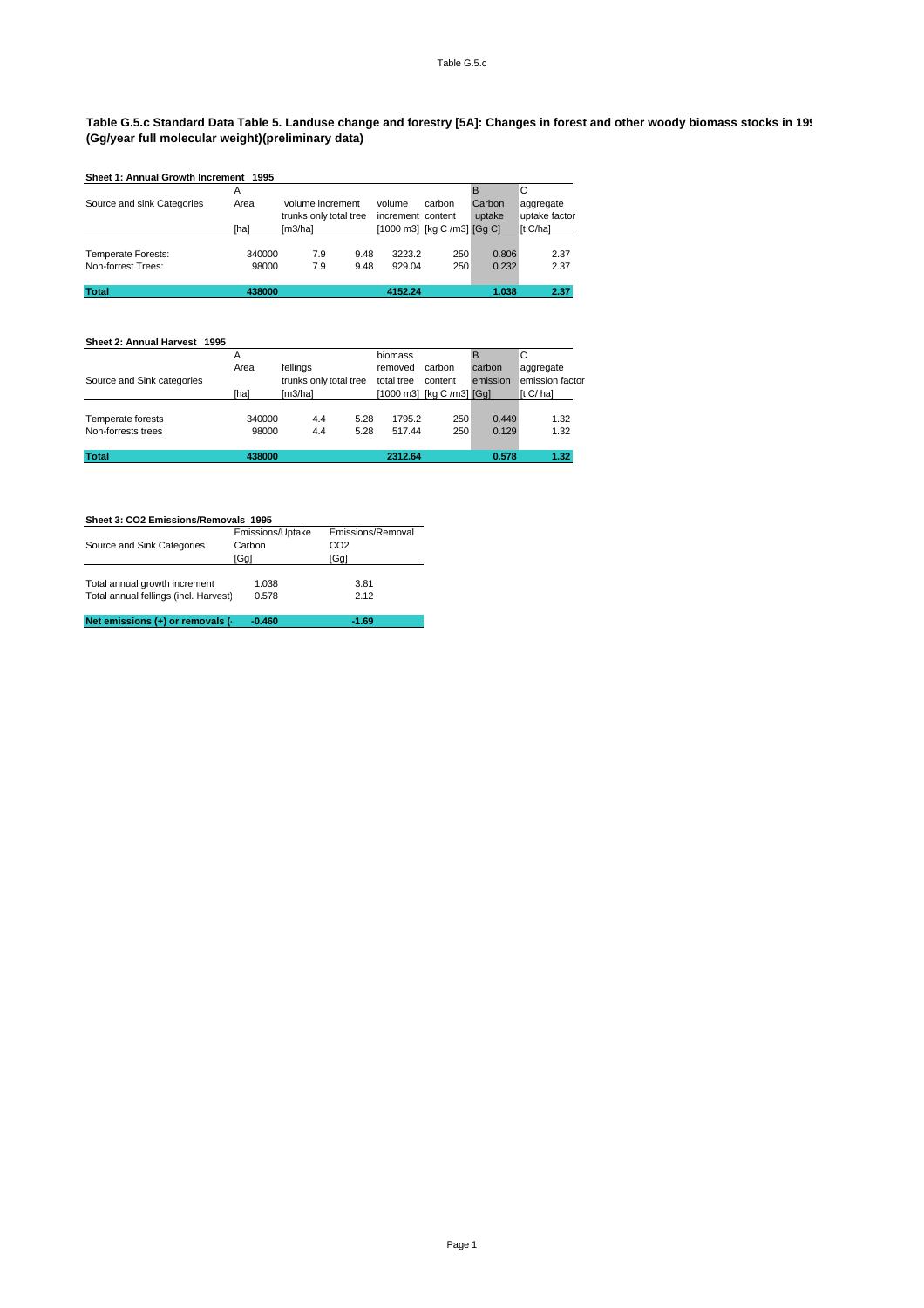**Table G.6.a Standard Data Table 6. Waste [6A, 6C, 6D]: Solid Waste disposal on land, waste incineration and other waste in 1990, 1993-1995 (Gg/year full molecular weight)(preliminary data for 1995)**

# **Year: 1990**

| Source category/                     | Activity data (Gq) |                      |                 |           |            |                 |                 | Emission estimate (Gg) Aggregate emission factors | CH <sub>4</sub> |
|--------------------------------------|--------------------|----------------------|-----------------|-----------|------------|-----------------|-----------------|---------------------------------------------------|-----------------|
|                                      |                    | DOC <sub>1</sub>     |                 |           |            | (kg/ton)        |                 |                                                   | recovered       |
| disposal method                      | Landfilled         | landfilled           | CO <sub>2</sub> | CH4       | <b>N2O</b> | CO <sub>2</sub> | CH <sub>4</sub> | <b>N2O</b>                                        | (Gg)            |
| 6. Waste                             |                    |                      | 900             | 376.4     |            |                 |                 |                                                   |                 |
| 6A1 Landfills (solid waste disposal) | 13900              | 2400                 | <b>NE</b>       | 376.4     | <b>NE</b>  | <b>NA</b>       | 156.8           | <b>NE</b>                                         | 43              |
| 6A2 Open dumps                       | <b>NA</b>          | <b>NA</b>            | <b>NA</b>       | <b>NA</b> | <b>NAI</b> | <b>NA</b>       | <b>NA</b>       | <b>NA</b>                                         | <b>NA</b>       |
|                                      |                    | <b>Waste treated</b> | CO <sub>2</sub> | CH4       | <b>N2O</b> | CO <sub>2</sub> | CH <sub>4</sub> | <b>N2O</b>                                        |                 |
| 6C. Waste incineration               |                    | 3735                 | 900             | 0.0       | 0.1        | 241             | $\Omega$        | 0.020                                             | <b>NA</b>       |
| 6D. Other waste                      |                    | <b>NE</b>            | <b>NE</b>       | <b>NE</b> | <b>NE</b>  |                 |                 |                                                   |                 |

# **Year: 1993**

| Source category/                     | Activity data (Gq) |                      |                 |           |            |                 |                 | Emission estimate (Gg) Aggregate emission factors | CH <sub>4</sub> |
|--------------------------------------|--------------------|----------------------|-----------------|-----------|------------|-----------------|-----------------|---------------------------------------------------|-----------------|
|                                      |                    | DOC <sub>1</sub>     |                 |           |            | (kg/ton)        |                 |                                                   | recovered       |
| disposal method                      | Landfilled         | landfilled           | CO <sub>2</sub> | CH4       | <b>N2O</b> | CO <sub>2</sub> | CH <sub>4</sub> | <b>N2O</b>                                        | (Gg)            |
| 6. Waste                             |                    |                      | 900             | 372.0     |            |                 |                 |                                                   |                 |
| 6A1 Landfills (solid waste disposal) | 11300              | 1770                 | <b>NE</b>       | 372       | NE         | <b>NA</b>       | 210.2           | <b>NE</b>                                         | 53              |
| 6A2 Open dumps                       | <b>NA</b>          | <b>NA</b>            | <b>NA</b>       | <b>NA</b> | NAI        | <b>NA</b>       | <b>NA</b>       | <b>NA</b>                                         | <b>NA</b>       |
|                                      |                    | <b>Waste treated</b> | CO <sub>2</sub> | CH4       | <b>N2O</b> | CO <sub>2</sub> | CH <sub>4</sub> | <b>N2O</b>                                        |                 |
| 6C. Waste incineration               |                    | 3880                 | 900             | 0.0       | 0.1        | 232             | $\Omega$        | 0.020                                             | <b>NA</b>       |
| 6D. Other waste                      |                    | <b>NE</b>            | <b>NE</b>       | <b>NE</b> | <b>NE</b>  |                 |                 |                                                   |                 |

# **Year: 1994**

| Source category/                     | Activity data (Gq) |                      |                 |           |            |                 |                 | Emission estimate (Gg) Aggregate emission factors | CH <sub>4</sub> |
|--------------------------------------|--------------------|----------------------|-----------------|-----------|------------|-----------------|-----------------|---------------------------------------------------|-----------------|
|                                      |                    | <b>DOC</b>           |                 |           |            | (kg/ton)        |                 |                                                   | recovered       |
| disposal method                      | Landfilled         | landfilled           | CO <sub>2</sub> | CH4       | <b>N2O</b> | CO <sub>2</sub> | CH <sub>4</sub> | <b>N2O</b>                                        | (Gg)            |
| 6. Waste                             |                    |                      | 900             | 374.0     |            |                 |                 |                                                   |                 |
| 6A1 Landfills (solid waste disposal) | 9100               | 1560                 | <b>NE</b>       | 374.0     | <b>NE</b>  | <b>NA</b>       | 239.7           | <b>NE</b>                                         | 65              |
| 6A2 Open dumps                       | <b>NA</b>          | <b>NA</b>            | <b>NA</b>       | NA        | <b>NAI</b> | <b>NA</b>       | <b>NA</b>       | <b>NA</b>                                         | <b>NA</b>       |
|                                      |                    | <b>Waste treated</b> | CO <sub>2</sub> | CH4       | <b>N2O</b> | CO <sub>2</sub> | CH <sub>4</sub> | <b>N2O</b>                                        |                 |
| 6C. Waste incineration               |                    | 4410                 | 900             | 0.0       | 0.1        | 204             | $\Omega$        | 0.020                                             | <b>NA</b>       |
| 6D. Other waste                      |                    | <b>NE</b>            | <b>NE</b>       | <b>NE</b> | <b>NE</b>  |                 |                 |                                                   |                 |

## **Year: 1995\***

| Source category/                     | Activity data (Gq) |                      |                 |           |            |                 |                 | Emission estimate (Gg) Aggregate emission factors | CH <sub>4</sub>  |
|--------------------------------------|--------------------|----------------------|-----------------|-----------|------------|-----------------|-----------------|---------------------------------------------------|------------------|
|                                      |                    | <b>DOC</b>           |                 |           |            | (kg/ton)        |                 |                                                   | <b>recovered</b> |
| disposal method                      | Landfilled         | landfilled           | CO <sub>2</sub> | CH4       | <b>N2O</b> | CO <sub>2</sub> | CH <sub>4</sub> | <b>N2O</b>                                        | (Gg)             |
| 6. Waste                             |                    |                      | 900             | 374.4     |            |                 |                 |                                                   |                  |
| 6A1 Landfills (solid waste disposal) | 8500               | 1350                 | <b>NE</b>       | 374.4     | <b>NE</b>  | <b>NA</b>       | 277.3           | <b>NE</b>                                         | 65               |
| 6A2 Open dumps                       | <b>NA</b>          | <b>NA</b>            | <b>NA</b>       | <b>NA</b> | <b>NAI</b> | <b>NA</b>       | <b>NA</b>       | <b>NA</b>                                         | <b>NA</b>        |
|                                      |                    | <b>Waste treated</b> | CO <sub>2</sub> | CH4       | <b>N2O</b> | CO <sub>2</sub> | CH <sub>4</sub> | <b>N2O</b>                                        |                  |
| 6C. Waste incineration               |                    | 4370                 | 900             | 0.0       | 0.1        | 206             | $\Omega$        | 0.020                                             | <b>NA</b>        |
| 6D. Other waste                      |                    | <b>NE</b>            | <b>NE</b>       | <b>NE</b> | <b>NE</b>  |                 |                 |                                                   |                  |

\* Data for 1995 are preliminary figures.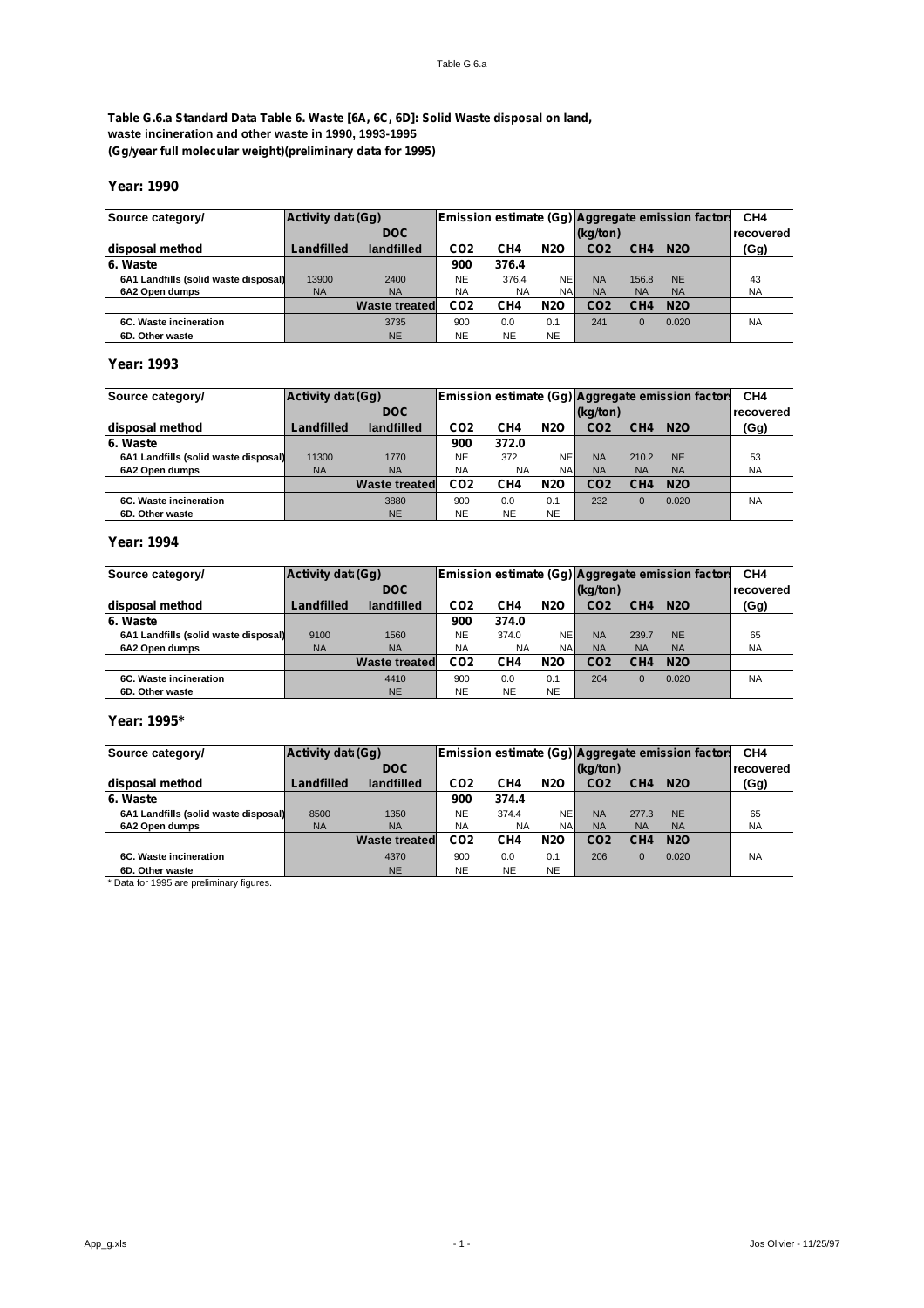# **Table G.6.b Standard Data Table 6. Waste [6B]: Waste water treatment in 1994, 1995 (Gg/year full molecular weight)(preliminary data for 1995)**

# **Year: 1994**

| Source category                   | Activity data  | Emission estimate (Gg) |                 |            | Aggregate emission factors (kg/ton) |     |     |
|-----------------------------------|----------------|------------------------|-----------------|------------|-------------------------------------|-----|-----|
|                                   | (Ga N removed) | CO <sub>2</sub>        | CH <sub>4</sub> | <b>N2O</b> | CO <sub>2</sub>                     | CH4 | N2O |
| 6. Waste                          |                |                        |                 | 0.5        |                                     |     |     |
| 6B. Wastewater treatment (sewage) | 25.7           | <b>NE</b>              | <b>NA</b>       | 0.5        |                                     |     | 20  |

# **Year: 1995\***

| Source category                   | <b>Activity data</b> | <b>Emission estimate (Gg)</b> |                 |                  | Aggregate emission factors (kg/ton) |     |            |
|-----------------------------------|----------------------|-------------------------------|-----------------|------------------|-------------------------------------|-----|------------|
|                                   | (Ga N removed)       | CO <sub>2</sub>               | CH <sub>4</sub> | <b>N2O</b>       | CO <sub>2</sub>                     | CH4 | <b>N2O</b> |
| 6. Waste                          |                      |                               |                 | 0.5              |                                     |     |            |
| 6B. Wastewater treatment (sewage) | 27                   | <b>NE</b>                     | <b>NA</b>       | 0.5 <sub>0</sub> |                                     |     | 20         |
|                                   |                      |                               |                 |                  |                                     |     |            |

Data for 1995 are preliminary figures.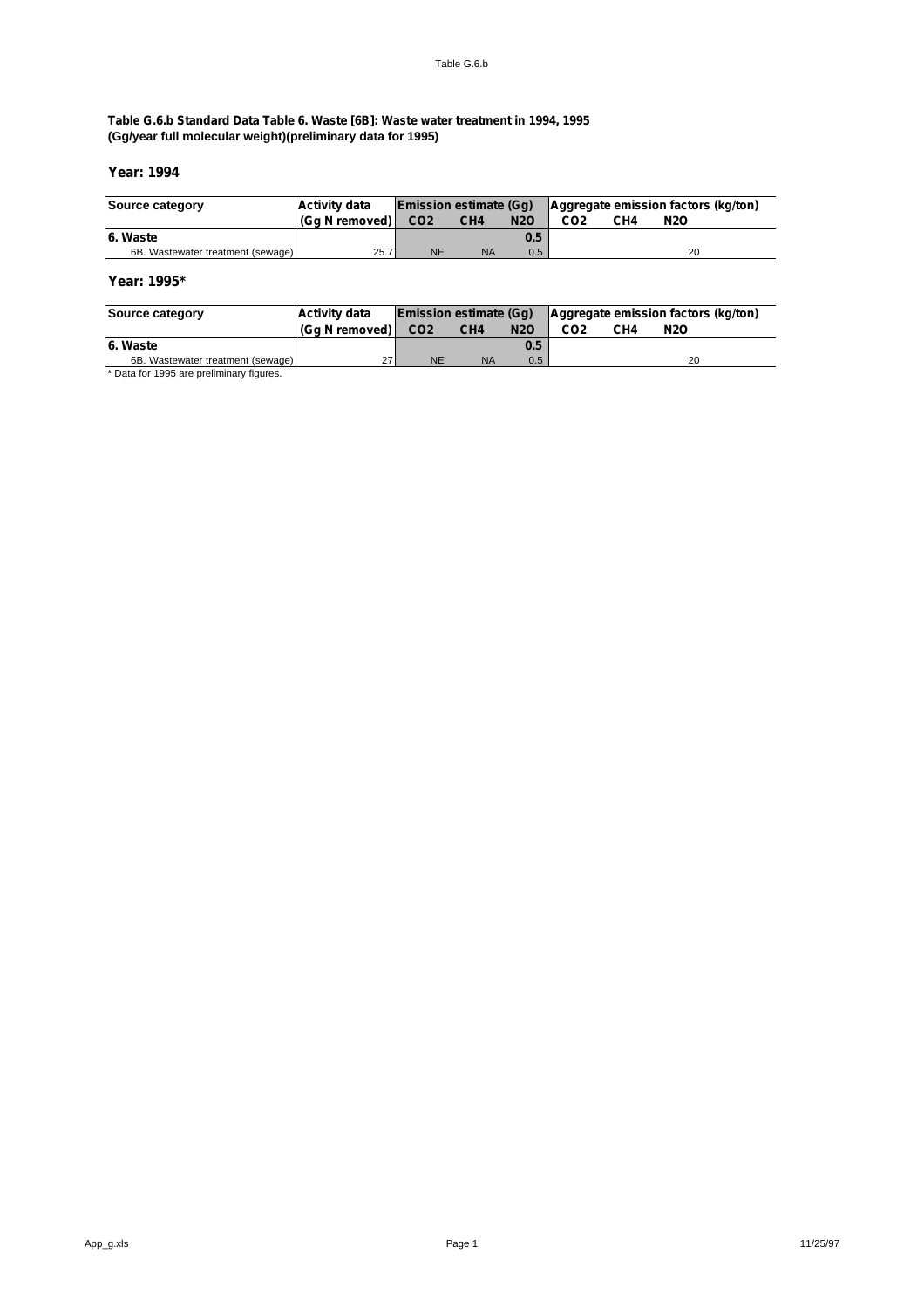# **Table G.7 Standard Data Table '7'. Drinking water treatment and polluted surface water [7A and 7B] in 1994, 1995 (Gg/year full molecular weight)(preliminary data for 1995)**

# **Year: 1994**

| Source category              |           | Activity data Emission estimate (Gq) |                 |            | Aggregate emission factors (kg/ton product) |           |     |  |
|------------------------------|-----------|--------------------------------------|-----------------|------------|---------------------------------------------|-----------|-----|--|
|                              | (kiloton) | CO <sub>2</sub>                      | CH <sub>4</sub> | <b>N2O</b> | CO2                                         | CH4       | N2O |  |
| 7. Other (specified)         |           |                                      | 2.0             | 3.8        |                                             |           |     |  |
| 7A. Drinking-water treatment | <b>NA</b> | IE                                   | 2.0             | <b>NE</b>  |                                             | <b>NA</b> |     |  |
| 7B. Polluted surface water   | <b>NA</b> | <b>NA</b>                            | <b>NE</b>       | 3.8        |                                             |           | NA  |  |

# **Year: 1995\***

| Source category              |           | Activity data Emission estimate (Gq) |                 |            | Aggregate emission factors (kg/ton product) |           |     |
|------------------------------|-----------|--------------------------------------|-----------------|------------|---------------------------------------------|-----------|-----|
|                              | (kiloton) | CO <sub>2</sub>                      | CH <sub>4</sub> | <b>N2O</b> | CO2                                         | CH4       | N2O |
| 7. Other (specified)         |           |                                      | 2.0             | 3.8        |                                             |           |     |
| 7A. Drinking-water treatment | NA.       | IE                                   | 2.0             | <b>NE</b>  |                                             | <b>NA</b> |     |
| 7B. Polluted surface water   | NA        | <b>NA</b>                            | <b>NE</b>       | 3.8        |                                             |           | NA  |

\* Data for 1995 are preliminary figures.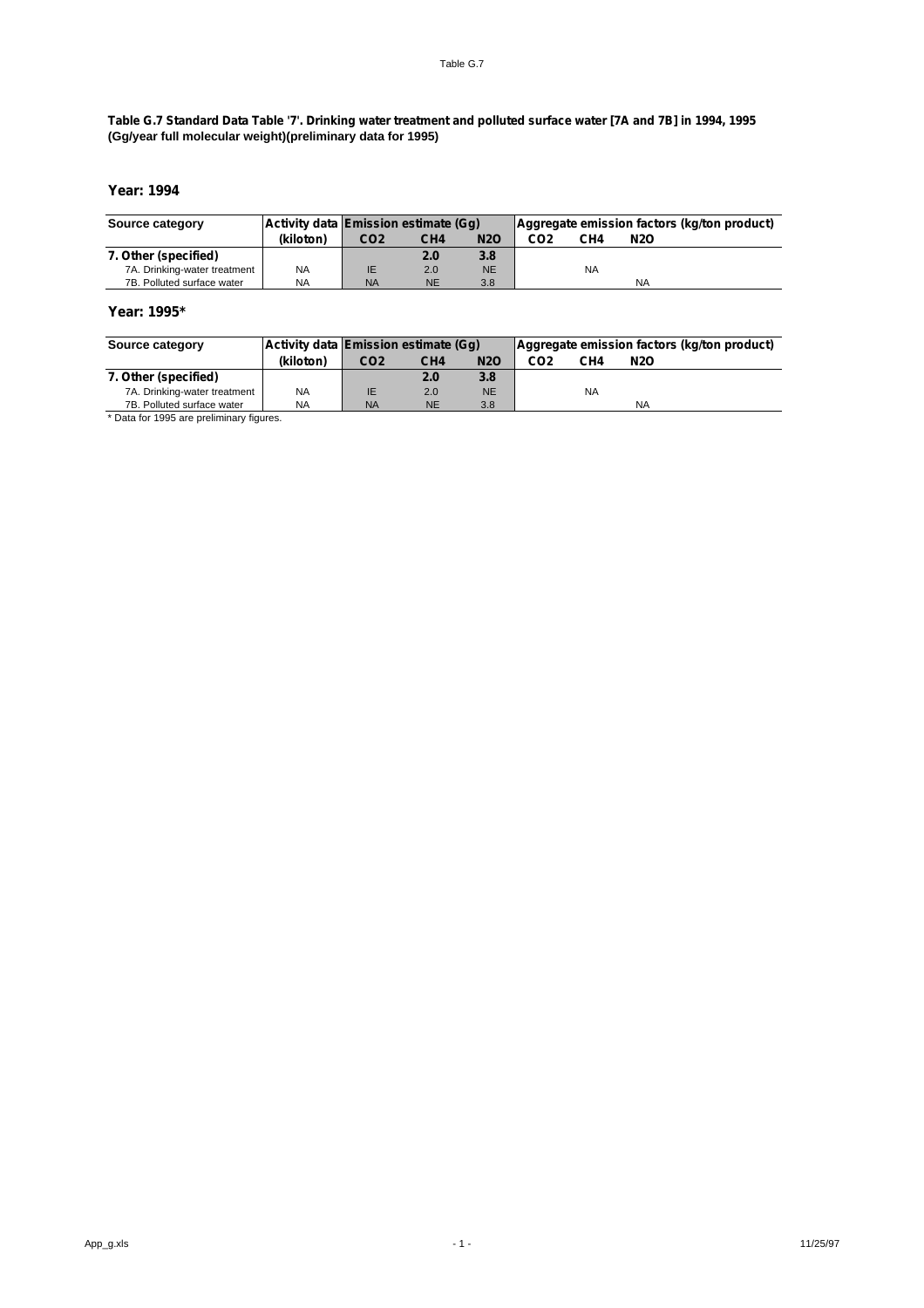# **Errata on Second Netherlands' National Communication on Climate Change Policies (date: 25 July 1997)**

**Page 32:** *Table 2.2. The pressure on the environment per km<sup>2</sup> and per inhabitant by a number of social developments in the Netherlands compared with neighbouring countries in 1993* Column 'Passenger cars per capita' must be:

| Index ( $NL = 100$ ) | Population          | <b>GDP</b> | Energy consumption Passenger cars |            | Vehicle-km Fertiliser |                     | Cattle              | Pigs                |
|----------------------|---------------------|------------|-----------------------------------|------------|-----------------------|---------------------|---------------------|---------------------|
|                      | per km <sup>2</sup> | per capita | per capita                        | per capita | per capita            | per km <sup>2</sup> | per km <sup>2</sup> | per km <sup>2</sup> |
| <b>Netherlands</b>   | 100                 | 100        | 100                               | 100        | 100                   | 100                 | 100                 | 100                 |
| Belgium              | 78                  | 101        | 110                               | 108        | 91                    | 56                  |                     | 55                  |
| Germany              | 55                  | 116        | 91                                | 109        | 111                   | 36                  | 34                  | 18                  |
| United Kingdom       | 57                  | 79         | 82                                | 102        | 117                   | 52                  | 37                  |                     |
| Denmark              | 29                  | 126        | 83                                | 85         | 116                   | 33                  | 38                  | 63                  |

# **Page 135: Table E.1 Overview Table with Estimates, Quality and Documentation for 1990 [IPCC Table 8A]** Add under 'Uncertainty':

CO<sub>2</sub>: 2%; CH<sub>4</sub>: 25%; N<sub>2</sub>O: 50%

# **Page 137: Table F.2 Greenhouse gases in the Netherlands in 1994**

| International bunkers (Gg): |                  |
|-----------------------------|------------------|
| $CO2$ from marine bunkers:  | 36500 (was 6500) |

# **Page 138: Table F.3 Greenhouse gases in the Netherlands in 1995**

| 1A4c Agricultural/forestry/fishing, $CO2$ no temp. corr.: | 8900 (was 8700) |
|-----------------------------------------------------------|-----------------|
| 2. Industrial processes (ISIC), $CO2$ no temp. corr.:     | 2100 (was 2000) |
| 2. Industrial processes (ISIC), temp. corrected:          | 2100 (was 2000) |
| 2.F. Other, $CO2$ no temp. corr.:                         | 300 (was 200)   |
| 2.F. Other, $CO2$ temp. corrected:                        | 300 (was 200)   |
|                                                           |                 |

# **Page 139: Table G.1.a Standard Data Table 1.**

|                                | 1.A.4.a Commercial/Institutional: Emission Estimate $CH_4$ 1.0 (was Aggregate emission factors 1.0) |
|--------------------------------|-----------------------------------------------------------------------------------------------------|
| 1.A.4.b Residential:           | Emission Estimate $CH4 13.1$ (was Aggregate emission factors 13.1)                                  |
| 1.A.4.c Agricultural/forestry: | Emission Estimate CH <sub>4</sub> 3.5 (was Aggregate emission factors 3.5)                          |

# **Page 140: Table G.1.b Standard Data Table 1. Energy [1A]**

Lines must be:

1.A. Fuel combustion total

|                                             | Activity data |    | Emission estimate |                 |                 |           |                 |                 |     |
|---------------------------------------------|---------------|----|-------------------|-----------------|-----------------|-----------|-----------------|-----------------|-----|
|                                             | PJ            | PJ | CO <sub>2</sub>   | CO <sub>2</sub> | CH <sub>4</sub> | N2O       | CO <sub>2</sub> | CH <sub>4</sub> | N2O |
| 1 A                                         |               |    |                   |                 |                 |           |                 |                 |     |
| biomass fuel                                |               |    |                   |                 | 3.9             | 0.0       |                 | NA              | NA  |
| 1.A.2 Industry: iron and steel              |               |    |                   |                 | <b>NE</b>       | <b>NE</b> |                 |                 |     |
| 1.A.2.b Industry: Non ferrous metals        |               |    |                   |                 | <b>NE</b>       | <b>NE</b> |                 |                 |     |
| 1.A.2.c Industry: Chemicals                 |               |    |                   |                 | <b>NE</b>       | <b>NE</b> |                 |                 |     |
| 1.A.2.d Industry: Pulp, paper and print     |               |    |                   |                 | <b>NE</b>       | <b>NE</b> |                 |                 |     |
| 1.A.2.e Industry: Food, Beverages & Tobacco |               |    |                   |                 | <b>NE</b>       | <b>NE</b> |                 |                 |     |
| 1.A.2.f Industry: Other                     |               |    |                   |                 | N <sub>E</sub>  | <b>NE</b> |                 |                 |     |
| 1.A.2.g Industry: actual from feedstocks    |               |    |                   |                 | NA              | NA        |                 |                 |     |